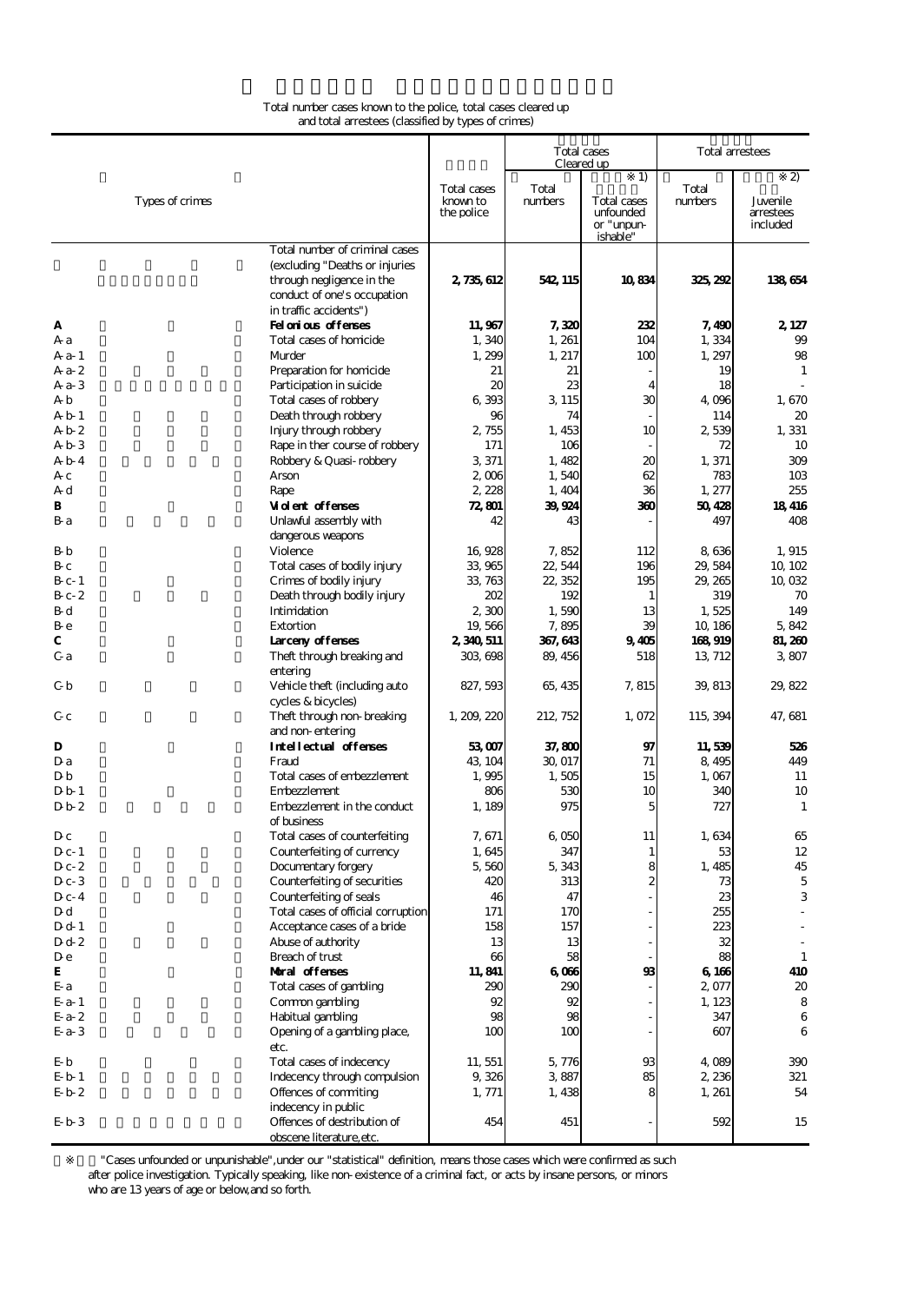Total number cases known to the police, total cases cleared up

|                  |                                    |                         |                  | Total cases<br>Cleared up |                  | Total arrestees  |
|------------------|------------------------------------|-------------------------|------------------|---------------------------|------------------|------------------|
|                  |                                    |                         |                  | 1)                        |                  | $\boldsymbol{2}$ |
| Types of crimes  |                                    | Total cases<br>known to | Total<br>numbers | Total cases               | Total<br>numbers | Juvenile         |
|                  |                                    | the police              |                  | unfounded                 |                  | arrestees        |
|                  |                                    |                         |                  | or "unpun-                |                  | included         |
|                  | Other offenses                     | 245, 485                | 83362            | ishable"<br>647           | 80750            | 35, 915          |
| $-1$             | Offenses concerning insurrection   |                         |                  |                           |                  |                  |
| $-2$             | Offenses concerning foreign        |                         |                  |                           |                  |                  |
|                  | aggression                         |                         |                  |                           |                  |                  |
| $-3$             | Offenses concerning foreign        |                         |                  |                           |                  |                  |
|                  | relations                          |                         |                  |                           |                  |                  |
| $-4$             | Obstruction of the execution       | 2,354                   | 2,302            | 2                         | 2,057            | 370              |
|                  | of official duties                 |                         |                  |                           |                  |                  |
| - 5              | Offenses coneming improper         | 8                       | 7                |                           | 3                | $\mathbf{1}$     |
|                  | evasion of execution               |                         |                  |                           |                  |                  |
| - 6              | Offenses of harboring criminals    | 287                     | 281              |                           | 407              | 104              |
|                  | & suppressing evidence             |                         |                  |                           |                  |                  |
| $-7$             | Offensee of riot                   |                         |                  |                           |                  |                  |
| - 8              | Offenses of negligent burning      | 429                     | 102              | 24                        | 84               | 15               |
| - 9              | Destruction by explosives &        | 15                      | 6                |                           | 8                |                  |
|                  | leakage of gas, etc.               |                         |                  |                           |                  |                  |
| $-10$            | Offense concerning damage to       | 2                       | 1                |                           | 3                |                  |
|                  | structures by inundation &         |                         |                  |                           |                  |                  |
|                  | obstructing water utilization      |                         |                  |                           |                  |                  |
| $-11$            | Offense for obstructing traffic    | 105                     | 76               | 5                         | 62               | 16               |
| $-11-1$          | Railroad transportation including  | 66                      | 45               | 4                         | 28               | 13               |
|                  | rail-tracks(Vehicles excluded)     |                         |                  |                           |                  |                  |
| $-11-2$          | Others                             | 39                      | 31               | 1                         | 34               | 3                |
| $-12$            | Intrusion upon habitation          | 26,686                  | 5, 245           | 43                        | 3856             | 1,665            |
| $-13$            | Secrecy violation                  | 48                      | 9                |                           | 3                |                  |
| $-14$            | Possession of smoking opium        |                         |                  |                           |                  |                  |
|                  | and opium smoking implement        |                         |                  |                           |                  |                  |
| $-15$            | Pollution of drinking water        | 2                       | 1                |                           | 1                |                  |
| $-16$            | Perjury                            | 9                       | 5                |                           | 8                |                  |
| $-17$            | False accusation                   | 23                      | 24               |                           | 28               | 5                |
| $-18$            | Inducing illicit intercourses      |                         |                  |                           |                  |                  |
|                  | and bigany                         |                         |                  |                           |                  |                  |
| $-19$            | Offenses concerning lottery        | 1                       | 1                |                           | 3                |                  |
| $-20$            | Offenses concerning disrespecting  | 117                     | 104              | 1                         | 50               | 9                |
|                  | a place of worship                 |                         |                  |                           |                  |                  |
| $-21$            | Bodily injury through negligence   | 117                     | 74               | 73                        | 73               | 8                |
| $-22$            | Death through negligence           | 18                      | 17               | 17                        | 15               | 9                |
| $-23$            | Death or bodily injuly through     | 546                     | 458              | 6                         | 674              | 12               |
| $\overline{(\ }$ | negligence in the conduct of one's |                         |                  |                           |                  |                  |
|                  | occupation(excluding traffic       |                         |                  |                           |                  |                  |
|                  | acccidents)                        |                         |                  |                           |                  |                  |

 subsequent police action was over 14 years old, but not older then 19 years. 14 19<br>Remark: Juvenile ,used here, is a youth whose age at the time of both his (or her) commission of a crime and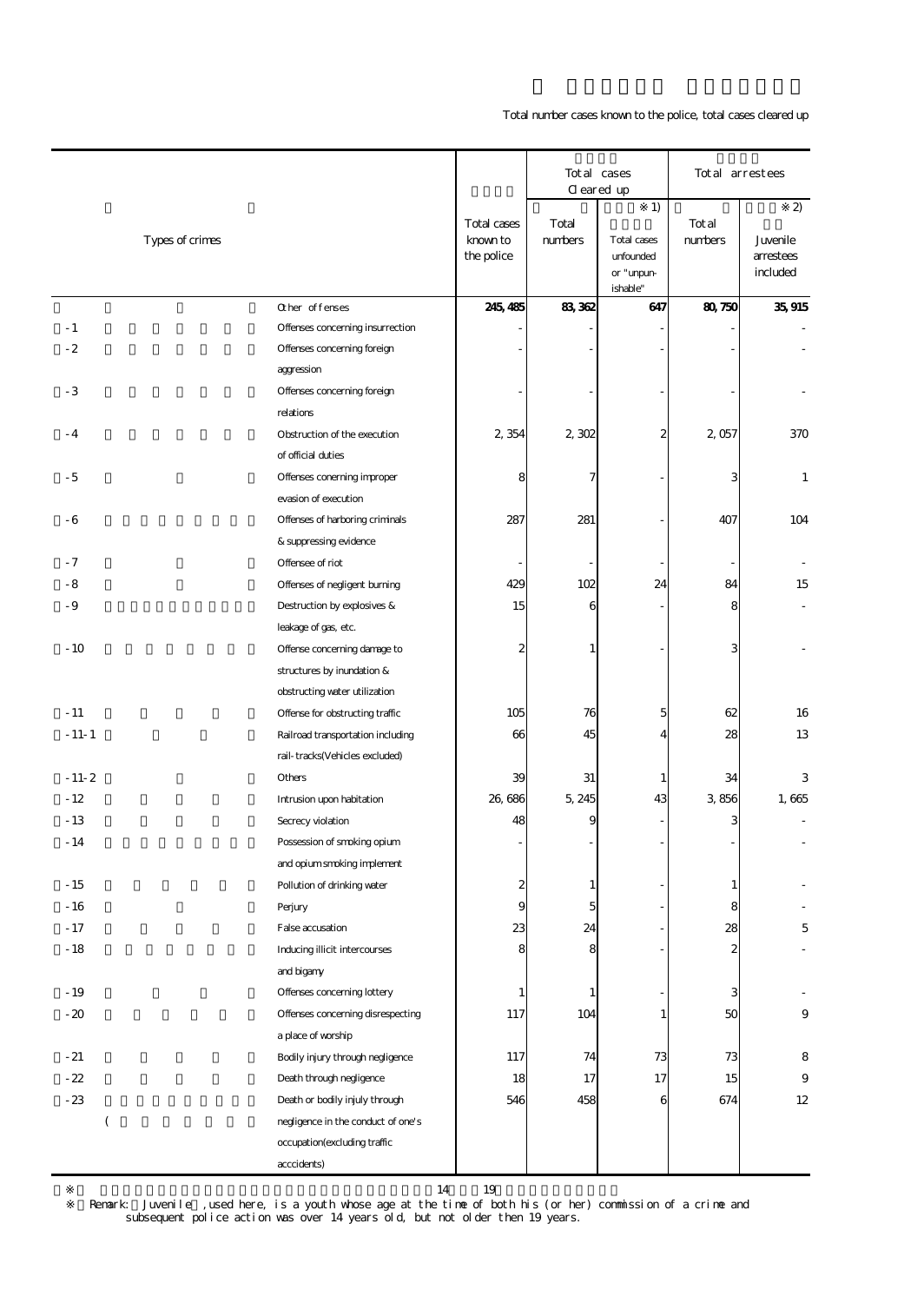## and total arrestees (classified by types of crimes)

| 1)<br>$\boldsymbol{z}$<br>Total cases<br>Total<br>Total<br>numbers<br>numbers<br>Types of crimes<br>known to<br>Juvenile<br>Total cases<br>the police<br>unfounded<br>arrestees<br>included<br>or "unpun-<br>ishable"<br>$-24$<br>Abortion<br>$\mathbf{1}$<br>1<br>$-25$<br>51<br>34<br>Abandonment<br>$\mathbf{1}$<br>44<br>$\overline{4}$<br>586<br>492<br>$\overline{c}$<br>847<br>$-26$<br>Offenses concerning arrest &<br>149<br>imprisonment<br>$-27$<br>kidnapping by force or enticement<br>237<br>211<br>$\mathbf{1}$<br>179<br>11<br>5<br>$-28$<br>Defamation<br>351<br>254<br>312<br>$\overline{7}$<br>388<br>361<br>$-29$<br>Offenses of damage to credit<br>646<br>8<br>90<br>& obstruction of business<br>$-30$<br>Wrongfully taking possession<br>55<br>49<br>63<br>of immovable property<br>$-31$<br>36<br>Enbezzlement of lost articles<br>63 775<br>62, 773<br>64,628<br>30,965<br>$-32$<br>Offenses concerning property<br>2388<br>2,372<br>2322<br>1,226<br>4<br>obtained through crime<br>$-33$<br>$\boldsymbol{\omega}$<br>54<br>43<br>$\mathbf{1}$<br>Destroying public documents<br>$-34$<br>407<br>201<br>188<br>Damaging structures<br>73<br>1<br>$-35$<br>Damaging, destroying or trans-<br>65<br>11<br>$\mathbf{1}$<br>9<br>ferring "mete's and bounds"<br>$-36$<br>145, 936<br>7,662<br>506<br>4 222<br>Destroying things in general<br>$-37$<br>103<br>Offenses violating "Law Concerning<br>111<br>148<br>Punishment of Physical Violences<br>and Others" (Articles 2 and 3)<br>$-38$<br>Offenses violating "Law Relating<br>to Duel"<br>$-39$<br>Offenses violating "Explosives<br>3<br>Control Law<br>$-40$<br>Laws concerning punishment of<br>unlawful seizure of an aircraft<br>18<br>30<br>$-41$<br>Laws concerning punishment of<br>14<br>use and others of Molotov cock-<br>tails. (fire bonb)<br>$-42$<br>Laws concerning punishment of<br>1<br>the acts to cause aviational dan-<br>ger.<br>$-43$<br>Laws concerning punishment of<br>7<br>compulsion And other related<br>acts committed by those having<br>taken hostages<br>$-44$<br>Special Law regarding the preven-<br>tion of poisonous substance from<br>contaminating food in circulation<br>$-45$<br>The law related to the prevention<br>of bodily harm caused by sarin<br>and similar substances<br>- 46<br>Law for punishment of organized crimes,<br>control of crime proceeds and other matters<br>12<br>12<br>Total number of criminal cases<br>(including "Deaths or injuries<br>through negligence in the conduct<br>3581,521<br>1,388,024<br>1, 195, 897<br><br>(<br>of one's occupation in traffic<br>accidents")<br>Deaths or injuries through neglig-<br>ence in the conduct of one's oc-<br>845, 909<br>845, 909<br>870, 605<br>cupation in traffic accidents |  |  | Total cases<br>Cleared up | Total arrestees |
|-------------------------------------------------------------------------------------------------------------------------------------------------------------------------------------------------------------------------------------------------------------------------------------------------------------------------------------------------------------------------------------------------------------------------------------------------------------------------------------------------------------------------------------------------------------------------------------------------------------------------------------------------------------------------------------------------------------------------------------------------------------------------------------------------------------------------------------------------------------------------------------------------------------------------------------------------------------------------------------------------------------------------------------------------------------------------------------------------------------------------------------------------------------------------------------------------------------------------------------------------------------------------------------------------------------------------------------------------------------------------------------------------------------------------------------------------------------------------------------------------------------------------------------------------------------------------------------------------------------------------------------------------------------------------------------------------------------------------------------------------------------------------------------------------------------------------------------------------------------------------------------------------------------------------------------------------------------------------------------------------------------------------------------------------------------------------------------------------------------------------------------------------------------------------------------------------------------------------------------------------------------------------------------------------------------------------------------------------------------------------------------------------------------------------------------------------------------------------------------------------------------------------------------------------------------------------------------------------------------------------------------------------------------------------------------------------------------------------------------------------------------------------------|--|--|---------------------------|-----------------|
|                                                                                                                                                                                                                                                                                                                                                                                                                                                                                                                                                                                                                                                                                                                                                                                                                                                                                                                                                                                                                                                                                                                                                                                                                                                                                                                                                                                                                                                                                                                                                                                                                                                                                                                                                                                                                                                                                                                                                                                                                                                                                                                                                                                                                                                                                                                                                                                                                                                                                                                                                                                                                                                                                                                                                                               |  |  |                           |                 |
|                                                                                                                                                                                                                                                                                                                                                                                                                                                                                                                                                                                                                                                                                                                                                                                                                                                                                                                                                                                                                                                                                                                                                                                                                                                                                                                                                                                                                                                                                                                                                                                                                                                                                                                                                                                                                                                                                                                                                                                                                                                                                                                                                                                                                                                                                                                                                                                                                                                                                                                                                                                                                                                                                                                                                                               |  |  |                           |                 |
|                                                                                                                                                                                                                                                                                                                                                                                                                                                                                                                                                                                                                                                                                                                                                                                                                                                                                                                                                                                                                                                                                                                                                                                                                                                                                                                                                                                                                                                                                                                                                                                                                                                                                                                                                                                                                                                                                                                                                                                                                                                                                                                                                                                                                                                                                                                                                                                                                                                                                                                                                                                                                                                                                                                                                                               |  |  |                           |                 |
|                                                                                                                                                                                                                                                                                                                                                                                                                                                                                                                                                                                                                                                                                                                                                                                                                                                                                                                                                                                                                                                                                                                                                                                                                                                                                                                                                                                                                                                                                                                                                                                                                                                                                                                                                                                                                                                                                                                                                                                                                                                                                                                                                                                                                                                                                                                                                                                                                                                                                                                                                                                                                                                                                                                                                                               |  |  |                           |                 |
|                                                                                                                                                                                                                                                                                                                                                                                                                                                                                                                                                                                                                                                                                                                                                                                                                                                                                                                                                                                                                                                                                                                                                                                                                                                                                                                                                                                                                                                                                                                                                                                                                                                                                                                                                                                                                                                                                                                                                                                                                                                                                                                                                                                                                                                                                                                                                                                                                                                                                                                                                                                                                                                                                                                                                                               |  |  |                           |                 |
|                                                                                                                                                                                                                                                                                                                                                                                                                                                                                                                                                                                                                                                                                                                                                                                                                                                                                                                                                                                                                                                                                                                                                                                                                                                                                                                                                                                                                                                                                                                                                                                                                                                                                                                                                                                                                                                                                                                                                                                                                                                                                                                                                                                                                                                                                                                                                                                                                                                                                                                                                                                                                                                                                                                                                                               |  |  |                           |                 |
|                                                                                                                                                                                                                                                                                                                                                                                                                                                                                                                                                                                                                                                                                                                                                                                                                                                                                                                                                                                                                                                                                                                                                                                                                                                                                                                                                                                                                                                                                                                                                                                                                                                                                                                                                                                                                                                                                                                                                                                                                                                                                                                                                                                                                                                                                                                                                                                                                                                                                                                                                                                                                                                                                                                                                                               |  |  |                           |                 |
|                                                                                                                                                                                                                                                                                                                                                                                                                                                                                                                                                                                                                                                                                                                                                                                                                                                                                                                                                                                                                                                                                                                                                                                                                                                                                                                                                                                                                                                                                                                                                                                                                                                                                                                                                                                                                                                                                                                                                                                                                                                                                                                                                                                                                                                                                                                                                                                                                                                                                                                                                                                                                                                                                                                                                                               |  |  |                           |                 |
|                                                                                                                                                                                                                                                                                                                                                                                                                                                                                                                                                                                                                                                                                                                                                                                                                                                                                                                                                                                                                                                                                                                                                                                                                                                                                                                                                                                                                                                                                                                                                                                                                                                                                                                                                                                                                                                                                                                                                                                                                                                                                                                                                                                                                                                                                                                                                                                                                                                                                                                                                                                                                                                                                                                                                                               |  |  |                           |                 |
|                                                                                                                                                                                                                                                                                                                                                                                                                                                                                                                                                                                                                                                                                                                                                                                                                                                                                                                                                                                                                                                                                                                                                                                                                                                                                                                                                                                                                                                                                                                                                                                                                                                                                                                                                                                                                                                                                                                                                                                                                                                                                                                                                                                                                                                                                                                                                                                                                                                                                                                                                                                                                                                                                                                                                                               |  |  |                           |                 |
|                                                                                                                                                                                                                                                                                                                                                                                                                                                                                                                                                                                                                                                                                                                                                                                                                                                                                                                                                                                                                                                                                                                                                                                                                                                                                                                                                                                                                                                                                                                                                                                                                                                                                                                                                                                                                                                                                                                                                                                                                                                                                                                                                                                                                                                                                                                                                                                                                                                                                                                                                                                                                                                                                                                                                                               |  |  |                           |                 |
|                                                                                                                                                                                                                                                                                                                                                                                                                                                                                                                                                                                                                                                                                                                                                                                                                                                                                                                                                                                                                                                                                                                                                                                                                                                                                                                                                                                                                                                                                                                                                                                                                                                                                                                                                                                                                                                                                                                                                                                                                                                                                                                                                                                                                                                                                                                                                                                                                                                                                                                                                                                                                                                                                                                                                                               |  |  |                           |                 |
|                                                                                                                                                                                                                                                                                                                                                                                                                                                                                                                                                                                                                                                                                                                                                                                                                                                                                                                                                                                                                                                                                                                                                                                                                                                                                                                                                                                                                                                                                                                                                                                                                                                                                                                                                                                                                                                                                                                                                                                                                                                                                                                                                                                                                                                                                                                                                                                                                                                                                                                                                                                                                                                                                                                                                                               |  |  |                           |                 |
|                                                                                                                                                                                                                                                                                                                                                                                                                                                                                                                                                                                                                                                                                                                                                                                                                                                                                                                                                                                                                                                                                                                                                                                                                                                                                                                                                                                                                                                                                                                                                                                                                                                                                                                                                                                                                                                                                                                                                                                                                                                                                                                                                                                                                                                                                                                                                                                                                                                                                                                                                                                                                                                                                                                                                                               |  |  |                           |                 |
| 1,123<br>38<br>$\mathbf{1}$<br>19<br>178,872<br>40, 218                                                                                                                                                                                                                                                                                                                                                                                                                                                                                                                                                                                                                                                                                                                                                                                                                                                                                                                                                                                                                                                                                                                                                                                                                                                                                                                                                                                                                                                                                                                                                                                                                                                                                                                                                                                                                                                                                                                                                                                                                                                                                                                                                                                                                                                                                                                                                                                                                                                                                                                                                                                                                                                                                                                       |  |  |                           |                 |
|                                                                                                                                                                                                                                                                                                                                                                                                                                                                                                                                                                                                                                                                                                                                                                                                                                                                                                                                                                                                                                                                                                                                                                                                                                                                                                                                                                                                                                                                                                                                                                                                                                                                                                                                                                                                                                                                                                                                                                                                                                                                                                                                                                                                                                                                                                                                                                                                                                                                                                                                                                                                                                                                                                                                                                               |  |  |                           |                 |
|                                                                                                                                                                                                                                                                                                                                                                                                                                                                                                                                                                                                                                                                                                                                                                                                                                                                                                                                                                                                                                                                                                                                                                                                                                                                                                                                                                                                                                                                                                                                                                                                                                                                                                                                                                                                                                                                                                                                                                                                                                                                                                                                                                                                                                                                                                                                                                                                                                                                                                                                                                                                                                                                                                                                                                               |  |  |                           |                 |
|                                                                                                                                                                                                                                                                                                                                                                                                                                                                                                                                                                                                                                                                                                                                                                                                                                                                                                                                                                                                                                                                                                                                                                                                                                                                                                                                                                                                                                                                                                                                                                                                                                                                                                                                                                                                                                                                                                                                                                                                                                                                                                                                                                                                                                                                                                                                                                                                                                                                                                                                                                                                                                                                                                                                                                               |  |  |                           |                 |
|                                                                                                                                                                                                                                                                                                                                                                                                                                                                                                                                                                                                                                                                                                                                                                                                                                                                                                                                                                                                                                                                                                                                                                                                                                                                                                                                                                                                                                                                                                                                                                                                                                                                                                                                                                                                                                                                                                                                                                                                                                                                                                                                                                                                                                                                                                                                                                                                                                                                                                                                                                                                                                                                                                                                                                               |  |  |                           |                 |
|                                                                                                                                                                                                                                                                                                                                                                                                                                                                                                                                                                                                                                                                                                                                                                                                                                                                                                                                                                                                                                                                                                                                                                                                                                                                                                                                                                                                                                                                                                                                                                                                                                                                                                                                                                                                                                                                                                                                                                                                                                                                                                                                                                                                                                                                                                                                                                                                                                                                                                                                                                                                                                                                                                                                                                               |  |  |                           |                 |
|                                                                                                                                                                                                                                                                                                                                                                                                                                                                                                                                                                                                                                                                                                                                                                                                                                                                                                                                                                                                                                                                                                                                                                                                                                                                                                                                                                                                                                                                                                                                                                                                                                                                                                                                                                                                                                                                                                                                                                                                                                                                                                                                                                                                                                                                                                                                                                                                                                                                                                                                                                                                                                                                                                                                                                               |  |  |                           |                 |
|                                                                                                                                                                                                                                                                                                                                                                                                                                                                                                                                                                                                                                                                                                                                                                                                                                                                                                                                                                                                                                                                                                                                                                                                                                                                                                                                                                                                                                                                                                                                                                                                                                                                                                                                                                                                                                                                                                                                                                                                                                                                                                                                                                                                                                                                                                                                                                                                                                                                                                                                                                                                                                                                                                                                                                               |  |  |                           |                 |
|                                                                                                                                                                                                                                                                                                                                                                                                                                                                                                                                                                                                                                                                                                                                                                                                                                                                                                                                                                                                                                                                                                                                                                                                                                                                                                                                                                                                                                                                                                                                                                                                                                                                                                                                                                                                                                                                                                                                                                                                                                                                                                                                                                                                                                                                                                                                                                                                                                                                                                                                                                                                                                                                                                                                                                               |  |  |                           |                 |
|                                                                                                                                                                                                                                                                                                                                                                                                                                                                                                                                                                                                                                                                                                                                                                                                                                                                                                                                                                                                                                                                                                                                                                                                                                                                                                                                                                                                                                                                                                                                                                                                                                                                                                                                                                                                                                                                                                                                                                                                                                                                                                                                                                                                                                                                                                                                                                                                                                                                                                                                                                                                                                                                                                                                                                               |  |  |                           |                 |
|                                                                                                                                                                                                                                                                                                                                                                                                                                                                                                                                                                                                                                                                                                                                                                                                                                                                                                                                                                                                                                                                                                                                                                                                                                                                                                                                                                                                                                                                                                                                                                                                                                                                                                                                                                                                                                                                                                                                                                                                                                                                                                                                                                                                                                                                                                                                                                                                                                                                                                                                                                                                                                                                                                                                                                               |  |  |                           |                 |
|                                                                                                                                                                                                                                                                                                                                                                                                                                                                                                                                                                                                                                                                                                                                                                                                                                                                                                                                                                                                                                                                                                                                                                                                                                                                                                                                                                                                                                                                                                                                                                                                                                                                                                                                                                                                                                                                                                                                                                                                                                                                                                                                                                                                                                                                                                                                                                                                                                                                                                                                                                                                                                                                                                                                                                               |  |  |                           |                 |
|                                                                                                                                                                                                                                                                                                                                                                                                                                                                                                                                                                                                                                                                                                                                                                                                                                                                                                                                                                                                                                                                                                                                                                                                                                                                                                                                                                                                                                                                                                                                                                                                                                                                                                                                                                                                                                                                                                                                                                                                                                                                                                                                                                                                                                                                                                                                                                                                                                                                                                                                                                                                                                                                                                                                                                               |  |  |                           |                 |
|                                                                                                                                                                                                                                                                                                                                                                                                                                                                                                                                                                                                                                                                                                                                                                                                                                                                                                                                                                                                                                                                                                                                                                                                                                                                                                                                                                                                                                                                                                                                                                                                                                                                                                                                                                                                                                                                                                                                                                                                                                                                                                                                                                                                                                                                                                                                                                                                                                                                                                                                                                                                                                                                                                                                                                               |  |  |                           |                 |
|                                                                                                                                                                                                                                                                                                                                                                                                                                                                                                                                                                                                                                                                                                                                                                                                                                                                                                                                                                                                                                                                                                                                                                                                                                                                                                                                                                                                                                                                                                                                                                                                                                                                                                                                                                                                                                                                                                                                                                                                                                                                                                                                                                                                                                                                                                                                                                                                                                                                                                                                                                                                                                                                                                                                                                               |  |  |                           |                 |
|                                                                                                                                                                                                                                                                                                                                                                                                                                                                                                                                                                                                                                                                                                                                                                                                                                                                                                                                                                                                                                                                                                                                                                                                                                                                                                                                                                                                                                                                                                                                                                                                                                                                                                                                                                                                                                                                                                                                                                                                                                                                                                                                                                                                                                                                                                                                                                                                                                                                                                                                                                                                                                                                                                                                                                               |  |  |                           |                 |
|                                                                                                                                                                                                                                                                                                                                                                                                                                                                                                                                                                                                                                                                                                                                                                                                                                                                                                                                                                                                                                                                                                                                                                                                                                                                                                                                                                                                                                                                                                                                                                                                                                                                                                                                                                                                                                                                                                                                                                                                                                                                                                                                                                                                                                                                                                                                                                                                                                                                                                                                                                                                                                                                                                                                                                               |  |  |                           |                 |
|                                                                                                                                                                                                                                                                                                                                                                                                                                                                                                                                                                                                                                                                                                                                                                                                                                                                                                                                                                                                                                                                                                                                                                                                                                                                                                                                                                                                                                                                                                                                                                                                                                                                                                                                                                                                                                                                                                                                                                                                                                                                                                                                                                                                                                                                                                                                                                                                                                                                                                                                                                                                                                                                                                                                                                               |  |  |                           |                 |
|                                                                                                                                                                                                                                                                                                                                                                                                                                                                                                                                                                                                                                                                                                                                                                                                                                                                                                                                                                                                                                                                                                                                                                                                                                                                                                                                                                                                                                                                                                                                                                                                                                                                                                                                                                                                                                                                                                                                                                                                                                                                                                                                                                                                                                                                                                                                                                                                                                                                                                                                                                                                                                                                                                                                                                               |  |  |                           |                 |
|                                                                                                                                                                                                                                                                                                                                                                                                                                                                                                                                                                                                                                                                                                                                                                                                                                                                                                                                                                                                                                                                                                                                                                                                                                                                                                                                                                                                                                                                                                                                                                                                                                                                                                                                                                                                                                                                                                                                                                                                                                                                                                                                                                                                                                                                                                                                                                                                                                                                                                                                                                                                                                                                                                                                                                               |  |  |                           |                 |
|                                                                                                                                                                                                                                                                                                                                                                                                                                                                                                                                                                                                                                                                                                                                                                                                                                                                                                                                                                                                                                                                                                                                                                                                                                                                                                                                                                                                                                                                                                                                                                                                                                                                                                                                                                                                                                                                                                                                                                                                                                                                                                                                                                                                                                                                                                                                                                                                                                                                                                                                                                                                                                                                                                                                                                               |  |  |                           |                 |
|                                                                                                                                                                                                                                                                                                                                                                                                                                                                                                                                                                                                                                                                                                                                                                                                                                                                                                                                                                                                                                                                                                                                                                                                                                                                                                                                                                                                                                                                                                                                                                                                                                                                                                                                                                                                                                                                                                                                                                                                                                                                                                                                                                                                                                                                                                                                                                                                                                                                                                                                                                                                                                                                                                                                                                               |  |  |                           |                 |
|                                                                                                                                                                                                                                                                                                                                                                                                                                                                                                                                                                                                                                                                                                                                                                                                                                                                                                                                                                                                                                                                                                                                                                                                                                                                                                                                                                                                                                                                                                                                                                                                                                                                                                                                                                                                                                                                                                                                                                                                                                                                                                                                                                                                                                                                                                                                                                                                                                                                                                                                                                                                                                                                                                                                                                               |  |  |                           |                 |
|                                                                                                                                                                                                                                                                                                                                                                                                                                                                                                                                                                                                                                                                                                                                                                                                                                                                                                                                                                                                                                                                                                                                                                                                                                                                                                                                                                                                                                                                                                                                                                                                                                                                                                                                                                                                                                                                                                                                                                                                                                                                                                                                                                                                                                                                                                                                                                                                                                                                                                                                                                                                                                                                                                                                                                               |  |  |                           |                 |
|                                                                                                                                                                                                                                                                                                                                                                                                                                                                                                                                                                                                                                                                                                                                                                                                                                                                                                                                                                                                                                                                                                                                                                                                                                                                                                                                                                                                                                                                                                                                                                                                                                                                                                                                                                                                                                                                                                                                                                                                                                                                                                                                                                                                                                                                                                                                                                                                                                                                                                                                                                                                                                                                                                                                                                               |  |  |                           |                 |
|                                                                                                                                                                                                                                                                                                                                                                                                                                                                                                                                                                                                                                                                                                                                                                                                                                                                                                                                                                                                                                                                                                                                                                                                                                                                                                                                                                                                                                                                                                                                                                                                                                                                                                                                                                                                                                                                                                                                                                                                                                                                                                                                                                                                                                                                                                                                                                                                                                                                                                                                                                                                                                                                                                                                                                               |  |  |                           |                 |
|                                                                                                                                                                                                                                                                                                                                                                                                                                                                                                                                                                                                                                                                                                                                                                                                                                                                                                                                                                                                                                                                                                                                                                                                                                                                                                                                                                                                                                                                                                                                                                                                                                                                                                                                                                                                                                                                                                                                                                                                                                                                                                                                                                                                                                                                                                                                                                                                                                                                                                                                                                                                                                                                                                                                                                               |  |  |                           |                 |
|                                                                                                                                                                                                                                                                                                                                                                                                                                                                                                                                                                                                                                                                                                                                                                                                                                                                                                                                                                                                                                                                                                                                                                                                                                                                                                                                                                                                                                                                                                                                                                                                                                                                                                                                                                                                                                                                                                                                                                                                                                                                                                                                                                                                                                                                                                                                                                                                                                                                                                                                                                                                                                                                                                                                                                               |  |  |                           |                 |
|                                                                                                                                                                                                                                                                                                                                                                                                                                                                                                                                                                                                                                                                                                                                                                                                                                                                                                                                                                                                                                                                                                                                                                                                                                                                                                                                                                                                                                                                                                                                                                                                                                                                                                                                                                                                                                                                                                                                                                                                                                                                                                                                                                                                                                                                                                                                                                                                                                                                                                                                                                                                                                                                                                                                                                               |  |  |                           |                 |
|                                                                                                                                                                                                                                                                                                                                                                                                                                                                                                                                                                                                                                                                                                                                                                                                                                                                                                                                                                                                                                                                                                                                                                                                                                                                                                                                                                                                                                                                                                                                                                                                                                                                                                                                                                                                                                                                                                                                                                                                                                                                                                                                                                                                                                                                                                                                                                                                                                                                                                                                                                                                                                                                                                                                                                               |  |  |                           |                 |
|                                                                                                                                                                                                                                                                                                                                                                                                                                                                                                                                                                                                                                                                                                                                                                                                                                                                                                                                                                                                                                                                                                                                                                                                                                                                                                                                                                                                                                                                                                                                                                                                                                                                                                                                                                                                                                                                                                                                                                                                                                                                                                                                                                                                                                                                                                                                                                                                                                                                                                                                                                                                                                                                                                                                                                               |  |  |                           |                 |
|                                                                                                                                                                                                                                                                                                                                                                                                                                                                                                                                                                                                                                                                                                                                                                                                                                                                                                                                                                                                                                                                                                                                                                                                                                                                                                                                                                                                                                                                                                                                                                                                                                                                                                                                                                                                                                                                                                                                                                                                                                                                                                                                                                                                                                                                                                                                                                                                                                                                                                                                                                                                                                                                                                                                                                               |  |  |                           |                 |
|                                                                                                                                                                                                                                                                                                                                                                                                                                                                                                                                                                                                                                                                                                                                                                                                                                                                                                                                                                                                                                                                                                                                                                                                                                                                                                                                                                                                                                                                                                                                                                                                                                                                                                                                                                                                                                                                                                                                                                                                                                                                                                                                                                                                                                                                                                                                                                                                                                                                                                                                                                                                                                                                                                                                                                               |  |  |                           |                 |
|                                                                                                                                                                                                                                                                                                                                                                                                                                                                                                                                                                                                                                                                                                                                                                                                                                                                                                                                                                                                                                                                                                                                                                                                                                                                                                                                                                                                                                                                                                                                                                                                                                                                                                                                                                                                                                                                                                                                                                                                                                                                                                                                                                                                                                                                                                                                                                                                                                                                                                                                                                                                                                                                                                                                                                               |  |  |                           |                 |
|                                                                                                                                                                                                                                                                                                                                                                                                                                                                                                                                                                                                                                                                                                                                                                                                                                                                                                                                                                                                                                                                                                                                                                                                                                                                                                                                                                                                                                                                                                                                                                                                                                                                                                                                                                                                                                                                                                                                                                                                                                                                                                                                                                                                                                                                                                                                                                                                                                                                                                                                                                                                                                                                                                                                                                               |  |  |                           |                 |
|                                                                                                                                                                                                                                                                                                                                                                                                                                                                                                                                                                                                                                                                                                                                                                                                                                                                                                                                                                                                                                                                                                                                                                                                                                                                                                                                                                                                                                                                                                                                                                                                                                                                                                                                                                                                                                                                                                                                                                                                                                                                                                                                                                                                                                                                                                                                                                                                                                                                                                                                                                                                                                                                                                                                                                               |  |  |                           |                 |
|                                                                                                                                                                                                                                                                                                                                                                                                                                                                                                                                                                                                                                                                                                                                                                                                                                                                                                                                                                                                                                                                                                                                                                                                                                                                                                                                                                                                                                                                                                                                                                                                                                                                                                                                                                                                                                                                                                                                                                                                                                                                                                                                                                                                                                                                                                                                                                                                                                                                                                                                                                                                                                                                                                                                                                               |  |  |                           |                 |
|                                                                                                                                                                                                                                                                                                                                                                                                                                                                                                                                                                                                                                                                                                                                                                                                                                                                                                                                                                                                                                                                                                                                                                                                                                                                                                                                                                                                                                                                                                                                                                                                                                                                                                                                                                                                                                                                                                                                                                                                                                                                                                                                                                                                                                                                                                                                                                                                                                                                                                                                                                                                                                                                                                                                                                               |  |  |                           |                 |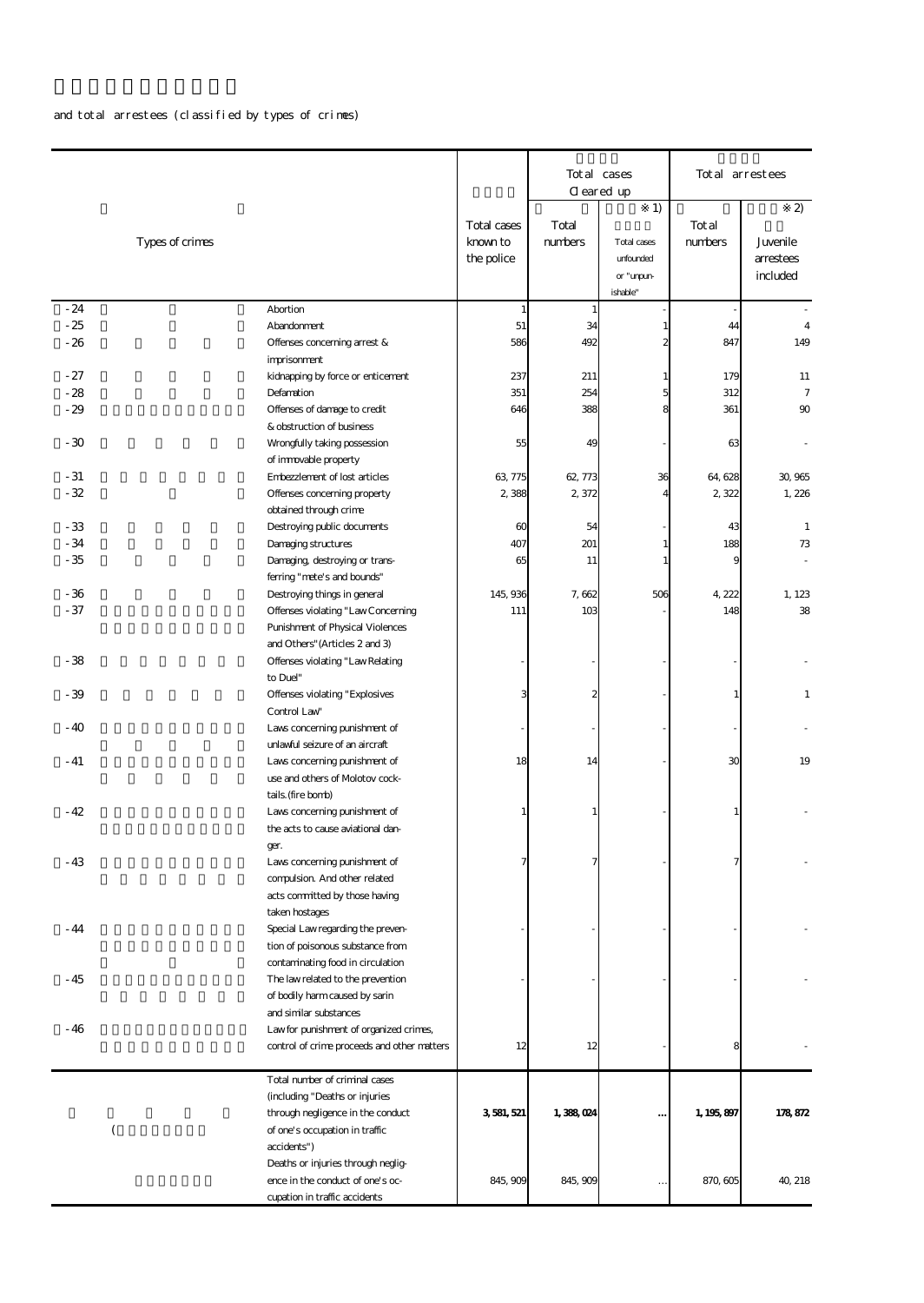|               | 2,735,612      | 2,598,048       | 137, 463         | 101                      | 542, 115     | 510 195      |
|---------------|----------------|-----------------|------------------|--------------------------|--------------|--------------|
|               | 11,967         | 9,565           | 2,301            | 101                      | 7,320        | 5,557        |
|               | 1,340          | 649             | 670              | 21                       | 1,261        | 596          |
|               | 1,259          | 597             | 662              |                          | 1, 181       | 544          |
|               | 40             | 38              | $\boldsymbol{z}$ |                          | 36           | 34           |
|               | 21             |                 |                  | 21                       | 21           |              |
|               | 20             | 14              | 6                |                          | 23           | 18           |
|               | 6398           | 5,649           | 699              | 45                       | 3 1 15       | 2,706        |
|               | 96             | 72              | 24               |                          | 74           | 56           |
|               | 2,755          | 2,755           |                  |                          | 1,453        | 1,453        |
|               | 171            | 144             | 27               |                          | 106          | 84           |
|               | 3371           | 2,678           | 648              | 45                       | 1,482        | 1, 113       |
|               | 2,006          | 1,519           | 452              | 35                       | 1,540        | 1, 144       |
|               | 2,228          | 1,748           | 480              |                          | 1,404        | 1, 111       |
|               | 72,801         | 69,067          | 3734             | $\overline{\phantom{a}}$ | 39,924       | 37,629       |
|               | 42             | 42              |                  |                          | 43           | 43           |
|               | 16928          | 16,928          |                  |                          | 7,852        | 7,852        |
|               | 33,965         | 33,961          | 4                |                          | 22,544       | 22,540       |
| $\mathcal{E}$ | 202            | 202             |                  |                          | 192          | 192          |
|               | 2,300          | 2,229           | 71               |                          | 1,590        | 1,524        |
|               | 19566          | 15,907          | 3,659            |                          | 7,895        | 5,670        |
|               | 2, 340, 511    | 2, 218, 845     | 121, 666         |                          | 367, 643     | 342,859      |
|               | 308698         | 254, 584        | 49, 114          |                          | 89456        | 73,996       |
|               | 827, 593       | 822, 428        | 5,165            |                          | 65435        | 64,838       |
|               | 1, 209, 220    | 1, 141, 833     | 67, 387          |                          | 212, 752     | 204, 025     |
|               | 53,007         | 50,489          | 2,518            |                          | 37,800       | 35,612       |
|               | 43 104         | 40,655          | 2,449            |                          | 30 017       | 27,888       |
|               | 1,995          | 1,995           |                  |                          | 1,505        | 1,505        |
|               | 806            | 806             |                  |                          |              | 530          |
|               |                |                 |                  |                          | 530          | 975          |
|               | 1,189          | 1, 189          | 67               |                          | 975          |              |
|               | 7,671          | 7, 604          | 12               |                          | 6000         | 5,992<br>343 |
|               | 1,645<br>5,560 | 1,633<br>5, 511 | 49               |                          | 347<br>5,343 | 5,294        |
|               | 420            | 414             | 6                |                          | 313          | 308          |
|               | 46             | 46              |                  |                          | 47           | 47           |
|               | 171            | 171             |                  |                          | 170          |              |
|               |                |                 |                  |                          |              | 170          |
| $\lambda$     | 158            | 158             |                  |                          | 157          | 157          |
|               | 66             | 64              | 2                |                          | 58           | 57           |
|               | 11,841         | 11, 242         | 599              |                          | 6066         | 572          |
|               | 290            | 290             |                  |                          | 290          | 290          |
|               | 92             | 92              |                  |                          | 92           | 92           |
|               | 98             | 98              |                  |                          | 97           | $97\,$       |
|               | 100            | 100             |                  |                          | <b>101</b>   | <b>101</b>   |
|               | 11,551         | 10,952          | 599              |                          | 576          | 5,462        |
|               | 9336           | 8,727           | 599              |                          | 3887         | 3,573        |
|               | 1,771          | 1, 771          |                  |                          | 1,438        | 1,438        |
|               | 245, 485       | 238,840         | 6645             |                          | 83,362       | 82,786       |
|               | 63775          | 63,775          |                  |                          | 62, 773      | 62, 773      |
|               | 2,354          | 2,354           |                  |                          | <b>2,302</b> | 2,302        |
|               | 26,686         | 20,089          | 6,597            |                          | 5,245        | 4,696        |
|               | 586            | 586             |                  |                          | 492          | 492          |
|               | 237            | 200             | 37               |                          | 211          | 189          |
|               | 2,388          | 2,388           |                  |                          | 2,372        | 2,372        |
|               | 145,936        | 145,936         |                  |                          | 7,662        | 7,662        |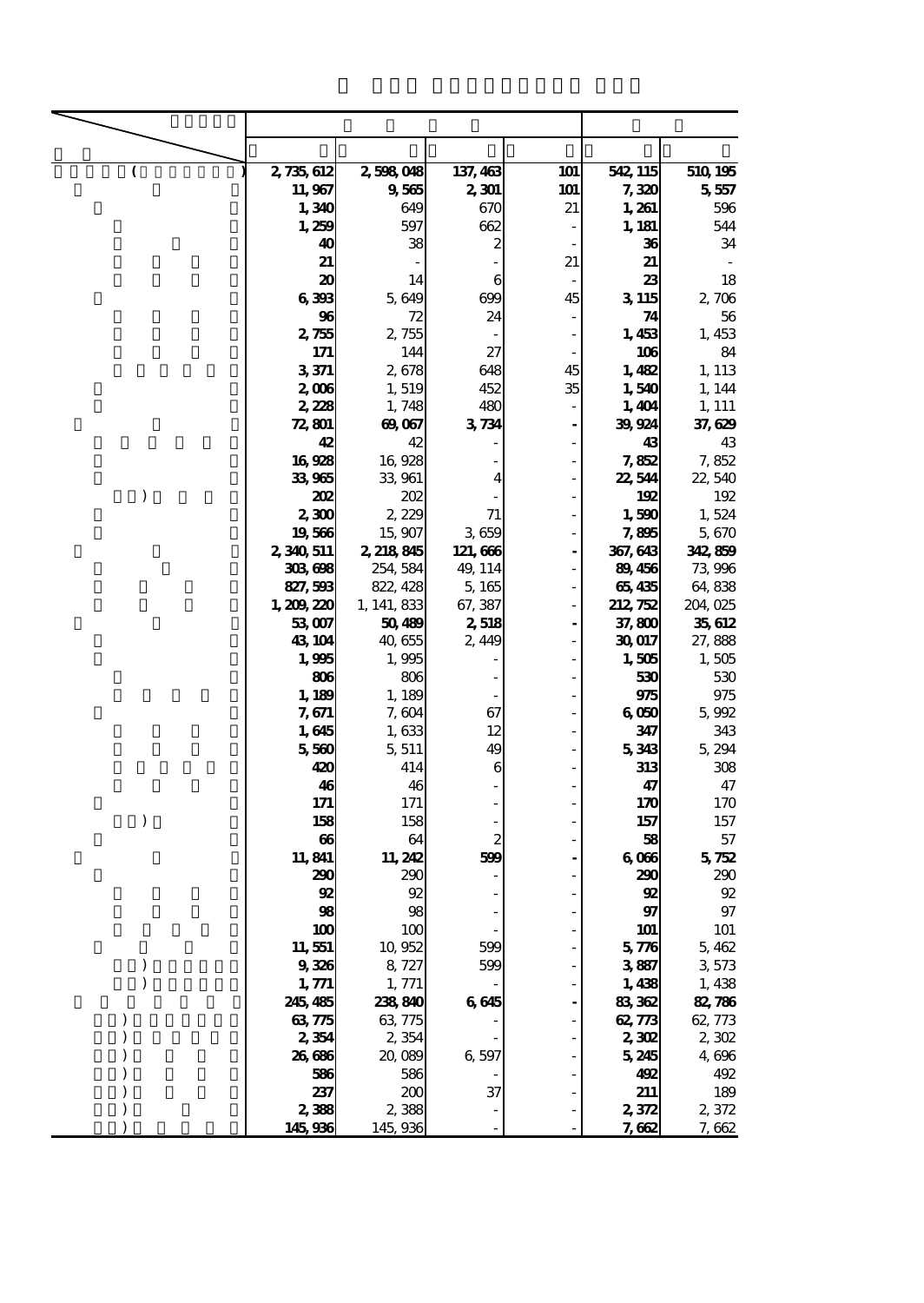| 31,822                          | 98            | 325, 292        | 314 122         | 11,090<br>1,468  | 80<br>$\bf{80}$ | )<br>(                               |
|---------------------------------|---------------|-----------------|-----------------|------------------|-----------------|--------------------------------------|
| 1,665<br>644                    | 98<br>21      | 7,490<br>1,334  | 5912<br>616     | 702              | 16              |                                      |
| 637                             |               | 1,262           | 567             | 695              |                 |                                      |
| 2                               |               | 35              | 33              | $\boldsymbol{z}$ |                 |                                      |
| $\frac{1}{2}$                   | 21            | 19              | 3               |                  | 16              |                                      |
| 5                               |               | 18              | 13              | 5                |                 |                                      |
| 366                             | 43            | 4,096           | 3,732           | 329              | 35              |                                      |
| 18                              |               | 114             | 79              | 35               |                 |                                      |
|                                 |               | 2,539           | 2,539           |                  |                 |                                      |
| 22                              |               | 72              | 55              | 17               |                 |                                      |
| 326                             | 43            | 1,371           | 1,059           | 277              | 35              |                                      |
| 362                             | 34            | 783             | 535             | 219              | 29              |                                      |
| 293                             | $\frac{1}{2}$ | 1,277           | 1,059           | 218              |                 |                                      |
| 2,295                           |               | 50428           | 47, 255         | 3173             |                 |                                      |
|                                 |               | 497             | 497             |                  |                 |                                      |
| $\qquad \qquad \blacksquare$    |               | 8636            | 8,636           |                  |                 |                                      |
| 4                               |               | 29,584          | 29, 579         | 5                |                 |                                      |
|                                 |               | 319             | 319             |                  |                 | $\mathcal{E}$                        |
| 66                              |               | 1,525           | 1,456           | 69               |                 |                                      |
| 2, 225                          |               | 10 186          | 7,087           | 3,099            |                 |                                      |
| 24, 784                         |               | 168919          | 163,496         | 5423             |                 |                                      |
| 15,460                          |               | 13712           | 11, 721         | 1,991            |                 |                                      |
| 597                             |               | 39,813          | 39,020          | 793              |                 |                                      |
| 8,727                           |               | 115,394         | 112, 755        | 2639             |                 |                                      |
| 2,188<br>2, 129                 |               | 11,539<br>8495  | 10 713<br>7,688 | 826<br>807       |                 |                                      |
|                                 |               | 1,067           | 1,067           |                  |                 |                                      |
|                                 |               | 340             | 340             |                  |                 |                                      |
|                                 |               | 727             | 727             |                  |                 |                                      |
| 58                              |               | 1,634           | 1,617           | 17               |                 |                                      |
| $\overline{4}$                  |               | 53              | 51              | $\boldsymbol{z}$ |                 |                                      |
| 49                              |               | 1,485           | 1, 472          | 13               |                 |                                      |
| $\mathbf{5}$                    |               | 73              | 71              | $\boldsymbol{z}$ |                 |                                      |
|                                 |               | 23              | 23              |                  |                 |                                      |
| ÷                               |               | 255             | 255             |                  |                 |                                      |
| -                               |               | 223             | 223             |                  |                 | $\mathcal{E}$                        |
| $\mathbf{1}$                    |               | 88              | 86              | $\boldsymbol{2}$ |                 |                                      |
| 314                             |               | 6 166           | 6082            | 104              |                 |                                      |
|                                 |               | 2,077           | 2,077           |                  |                 |                                      |
|                                 |               | 1, 123          | 1,123           |                  |                 |                                      |
|                                 |               | 347             | 347             |                  |                 |                                      |
| $\frac{1}{2}$                   |               | 607             | 607             |                  |                 |                                      |
| 314                             |               | 4,089           | 3 985           | 104              |                 |                                      |
| 314                             |               | 2,236           | 2,132           | 104              |                 | $\bm{\mathcal{E}}$<br>$\overline{)}$ |
| $\overline{\phantom{a}}$<br>576 |               | 1, 261<br>80750 | 1, 261<br>80654 | 96               |                 |                                      |
|                                 |               | 64,628          | 64, 628         |                  |                 |                                      |
|                                 |               | 2,057           | 2,057           |                  |                 |                                      |
| 549                             |               | 3856            | 3,773           | 83               |                 |                                      |
|                                 |               | 847             | 847             |                  |                 |                                      |
| 22                              |               | 179             | 167             | 12               |                 |                                      |
|                                 |               | 2,322           | 2,322           |                  |                 |                                      |
|                                 |               | 4,222           | 4,222           |                  |                 |                                      |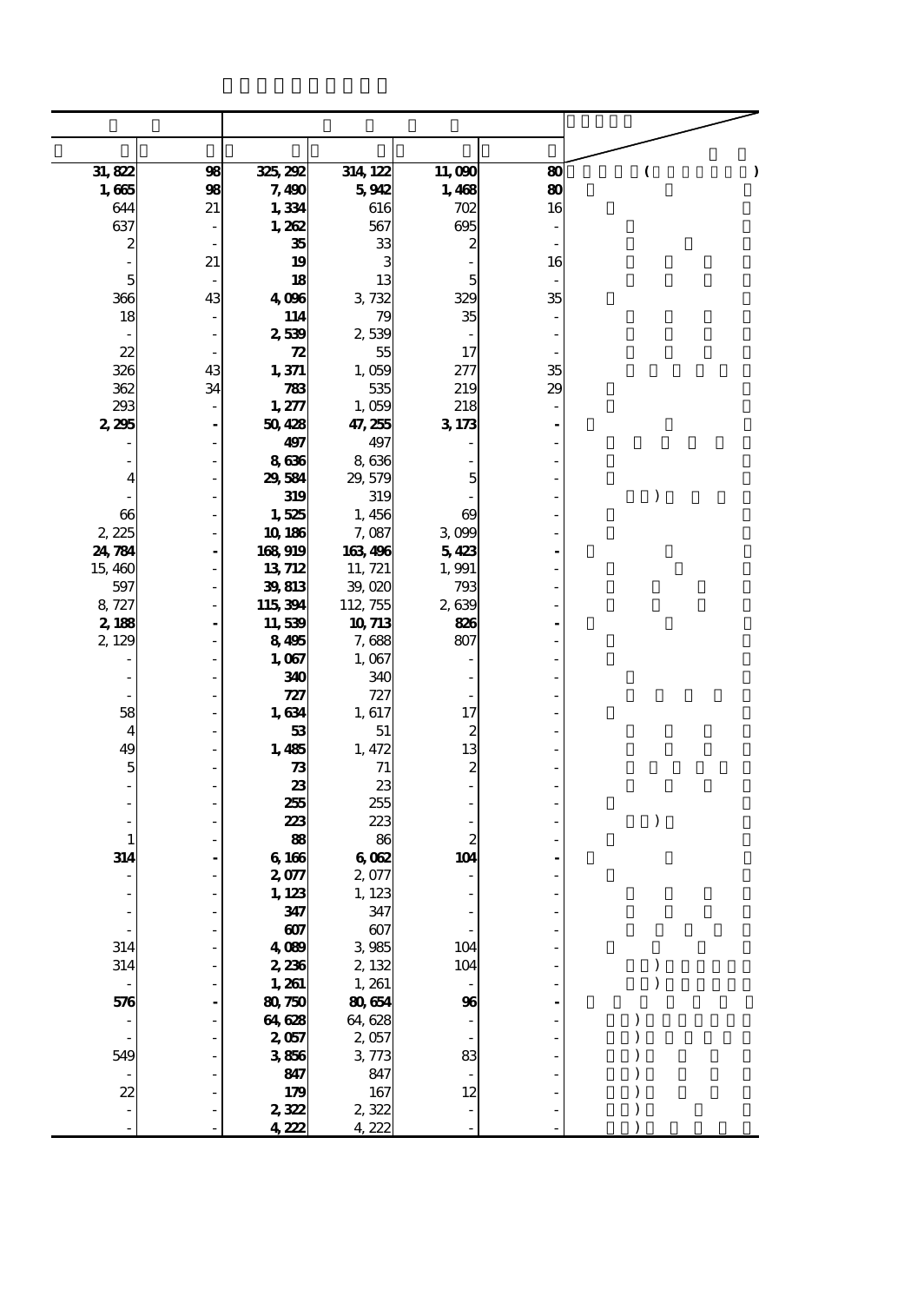| 1992<br>4<br>1993<br>5<br>1994<br>6<br>1995<br>7<br>1996<br>8<br>1997<br>9<br>1998<br>10<br>1999<br>11<br>12<br>2000<br>2001<br>13 | 10 114<br>10,903<br>11, 103<br>10 652<br>11,286<br>12,366<br>12, 725<br>14,682<br>18, 281<br>21,530                                                                                                                                                                                                                                                                                                                                                        | %<br>789<br>7,982<br>9, 701<br>89 O<br>9,891<br>89 1<br>905<br>9,643<br>948<br>9,925<br>87.3<br>10,798<br>841<br>10,700<br>71.5<br>10, 491<br>604<br>11,049<br>530<br>11, 418                                                                                                                                                                                                                                                  | 6 124<br>6,646<br>7,102<br>6,969<br>7,323<br>8654<br>8,980<br>9,307<br>9,954<br>9905                                                                                                                                                                                                                                                                                                                                                                      | 461<br>512<br>488<br>510<br>444<br>528<br>554<br>547<br>631<br>679                                                                                                                                                                                                                                                                                                                                          | 1,511<br>1,458<br>1,700<br>1,638<br>1,843<br>2,631<br>2,523<br>2,582<br>2,476<br>2,459                                                                                                                                                                                                                                                                                                                  | 88<br>$\frac{77}{95}$<br>89<br>95<br>108<br>125<br>127<br>152<br>191                                                                                                                                                                                                                                                                                                                                                                                                                                                                                                                                                                                                                                                                                     |  |  |
|------------------------------------------------------------------------------------------------------------------------------------|------------------------------------------------------------------------------------------------------------------------------------------------------------------------------------------------------------------------------------------------------------------------------------------------------------------------------------------------------------------------------------------------------------------------------------------------------------|--------------------------------------------------------------------------------------------------------------------------------------------------------------------------------------------------------------------------------------------------------------------------------------------------------------------------------------------------------------------------------------------------------------------------------|-----------------------------------------------------------------------------------------------------------------------------------------------------------------------------------------------------------------------------------------------------------------------------------------------------------------------------------------------------------------------------------------------------------------------------------------------------------|-------------------------------------------------------------------------------------------------------------------------------------------------------------------------------------------------------------------------------------------------------------------------------------------------------------------------------------------------------------------------------------------------------------|---------------------------------------------------------------------------------------------------------------------------------------------------------------------------------------------------------------------------------------------------------------------------------------------------------------------------------------------------------------------------------------------------------|----------------------------------------------------------------------------------------------------------------------------------------------------------------------------------------------------------------------------------------------------------------------------------------------------------------------------------------------------------------------------------------------------------------------------------------------------------------------------------------------------------------------------------------------------------------------------------------------------------------------------------------------------------------------------------------------------------------------------------------------------------|--|--|
|                                                                                                                                    | 552<br>352<br>36<br>76<br>61<br>27<br>1,148<br>111<br>130<br>424<br>108<br>109<br>266<br>2,818<br>7,251<br>501<br>348<br>355<br>1,484<br>1,735<br>1,673<br>281<br>109<br>254<br>511<br>1,878<br>129<br>140<br>71<br>326<br>968<br>244<br>4462<br>215<br>529<br>2683<br>728<br>137<br>170<br>$\frac{1,000}{97}$<br>$\tau$<br>201<br>469<br>156<br>417<br>69<br>87<br>145<br>116<br>2004<br>955<br>136<br>180<br>175<br>10 <sup>3</sup><br>109<br>151<br>195 | 390<br>242<br>27<br>62<br>41<br>18<br>701<br>56<br>85<br>278<br>73<br>73<br>136<br>1,569<br>3474<br>308<br>192<br>238<br>721<br>699<br>626<br>166<br>59<br>172<br>293<br>999<br>65<br>81<br>37<br>176<br>505<br>135<br>1,990<br>95<br>353<br>1,009<br>350<br>80<br>10 <sub>3</sub><br>712<br>$\infty$<br>52<br>147<br>309<br>136<br>327<br>57<br>67<br>120<br>83<br>1,256<br>484<br>84<br>130<br>111<br>88<br>84<br>144<br>131 | 385<br>221<br>38<br>68<br>41<br>17<br>520<br>45<br>72<br>175<br>$\boldsymbol{\omega}$<br>53<br>115<br>1,409<br>2801<br>258<br>155<br>132<br>583<br>555<br>626<br>148<br>67<br>131<br>236<br>88<br>61<br>46<br>52<br>126<br>441<br>122<br>1,838<br>112<br>240<br>957<br>351<br>75<br>103<br>598<br>$\boldsymbol{\omega}$<br>57<br>123<br>272<br>86<br>280<br>44<br>74<br>97<br>65<br>1, 136<br>454<br>86<br>104<br>99<br>82<br>$\mathcal{R}$<br>105<br>134 | 43<br>23<br>6<br>8<br>4<br>$\overline{c}$<br>41<br>4<br>5<br>13<br>$6\overline{5}$<br>56<br>205<br>20<br>9<br>8<br>29<br>42<br>41<br>13<br>11<br>8<br>24<br>71<br>7<br>5<br>24<br>7<br>26<br>2<br>128<br>3<br>16<br>67<br>29<br>10<br>3<br>51<br>9<br>10<br>5<br>19<br>8<br>24<br>$\begin{array}{c} 3 \\ 5 \\ 12 \end{array}$<br>$\overline{\mathbf{4}}$<br>$\boldsymbol{\omega}$<br>$\frac{18}{7}$<br>7577 | 95<br>49<br>10<br>21<br>9<br>6<br>129<br>8<br>17<br>68<br>11<br>з<br>22<br>272<br>829<br>68<br>35<br>29<br>205<br>171<br>172<br>49<br>9<br>26<br>65<br>224<br>13<br>7<br>25<br>42<br>106<br>31<br>492<br>31<br>62<br>265<br>94<br>14<br>26<br>114<br>13<br>3<br>22<br>63<br>13<br>48<br>6<br>18<br>17<br>7<br>256<br>125<br>$\boldsymbol{\alpha}$<br>31<br>$\boldsymbol{\alpha}$<br>19<br>5<br>23<br>13 | 15<br>$\overline{5}$<br>$\frac{5}{2}$<br>$\mathbf{1}% _{T}\left  \mathbf{1}\right\rangle$<br>8<br>$\overline{\phantom{a}}$<br>$\overline{\mathbf{c}}$<br>$\overline{\mathbf{4}}$<br>$\boldsymbol{2}$<br>$\sim$<br>10<br>$\boldsymbol{\omega}$<br>6<br>$\overline{\phantom{a}}$<br>$\boldsymbol{2}$<br>8<br>17<br>8<br>8<br>$\mathbf 1$<br>$\mathbf 1$<br>$\boldsymbol{9}$<br>32<br>$\overline{\mathbf{4}}$<br>$\overline{\phantom{a}}$<br>15<br>$\overline{5}$<br>$\overline{7}$<br>$\mathbf{1}$<br>42<br>$\mathbf 1$<br>8<br>19<br>10<br>3<br>$\mathbf{1}$<br>$\bf{5}$<br>÷.<br>$\begin{array}{c} 2 \\ 3 \end{array}$<br>$\overline{\mathbf{4}}$<br>$\mathbf{1}$<br>$-3$<br>$-15$<br>$5$<br>$4$<br>$\frac{1}{2}$<br>$\mathbb{Z}^2$<br>3<br>$\mathbf{1}$ |  |  |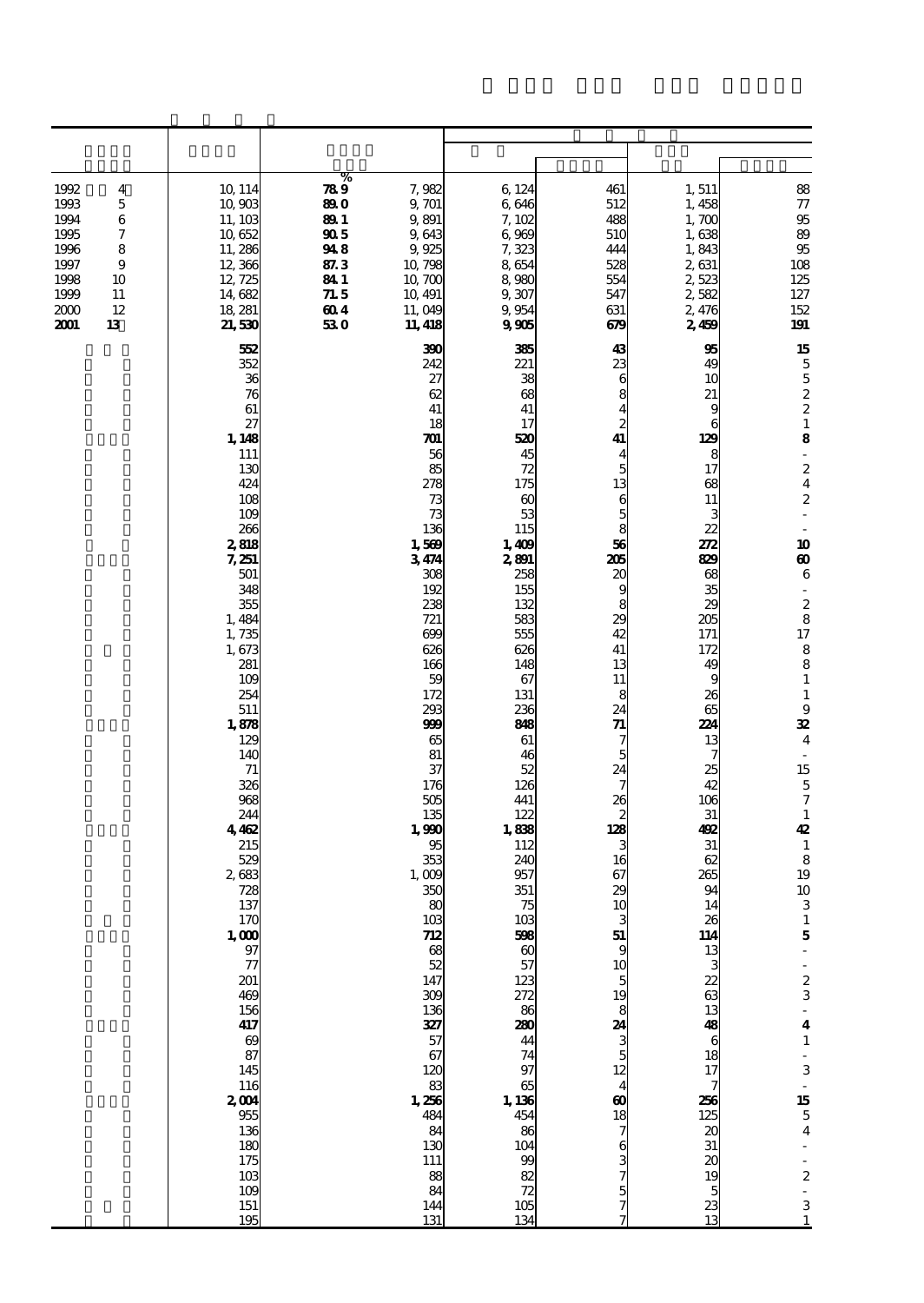|                      | %                                    |                    |                 |                          |                          |                                  |
|----------------------|--------------------------------------|--------------------|-----------------|--------------------------|--------------------------|----------------------------------|
| 309, 44C<br>336, 235 | 562<br>173,802<br>668<br>224, 499    | 26, 15C<br>27, 114 | 2027<br>2, 187  | 12,031<br>11,329         | 850                      | 1992<br>4<br>5<br>876 1993       |
| 325, 987             | 72 O<br>234, 735                     | 26, 475            | 2,083           | 10 151                   |                          | 6<br>706 1994                    |
| 313, 922             | 231, 226<br>73 7                     | 24, 423            | 1,993           | 9,231                    |                          | 676 1995<br>7                    |
| 301, 310             | <b>720</b><br>216, 794               | 24, Q23            | 1,916           | 9 <sub>005</sub>         |                          | 641 1996<br>8                    |
| 305, 328             | 208, 847<br>684                      | 24, 213            | 1,954           | 8872                     | 683                      | 1997<br>9                        |
| 330, 369<br>367, 174 | 213, 261<br>64 6<br>53 7<br>197, 011 | 24,533<br>24,533   | 1,938<br>1,821  | 8617<br>8 410            |                          | 661 1998<br>10<br>534 1999<br>11 |
| 423, 281             | 332<br>140, 351                      | 22, 126            | 1,539           | 7,476                    |                          | 445 2000<br>12                   |
| 443,502              | 27.1<br>120 183                      | 22,493             | 1,634           | 7, 747                   |                          | 534 2001<br>13                   |
| 13453                | 3, 198                               | 1,075              | 66              | 38                       | 15                       |                                  |
| 8670                 | 1,87C                                | 611                | 37              | 228                      | 5                        |                                  |
| 1,042                | 305                                  | 101                | 5               | 37                       | $\frac{2}{2}$            |                                  |
| 1,775<br>1,487       | 556<br>311                           | 176<br>124         | g<br>14         | 61<br>49                 | 6                        |                                  |
| 475                  | 151                                  | 63                 | 1               | 13                       |                          |                                  |
| 17, 222              | 6 SOE                                | 1,544              | 122             | 576                      | 35                       |                                  |
| 1, 71 <sub>C</sub>   | 744                                  | 286                | 21              | 136                      | 4                        |                                  |
| 1,450                | 707                                  | 242                | 25<br>29        | 95<br>138                | 9                        |                                  |
| 6337<br>1,284        | 2,536<br>530                         | 390<br>143         | 14              | 54                       | 13<br>2                  |                                  |
| 1,325                | 633                                  | 144                | 1C              | 53                       | 4                        |                                  |
| 5,103                | 1,759                                | 339                | 23              | 100                      | 3                        |                                  |
| 52,409               | 18948                                | 2, 243             | 133             | 483                      | 27                       |                                  |
| 139,558<br>13 056    | 37, 458<br>282                       | 5,296<br>ЗЗС       | 342<br>26       | 1,700<br>95              | 119<br>8                 |                                  |
| 6,472                | 1,67C                                | 293                | 11              | 84                       | 3                        |                                  |
| 7,727                | 2,834                                | 344                | 22              | $90^{\circ}$             |                          |                                  |
| 29,823               | 7,742                                | 878                | 56              | 317                      | 25                       |                                  |
| 32,583<br>30, 168    | 9,403<br>7,002                       | 1,006<br>1, 014    | $\infty$<br>62  | 325<br>27C               | 26<br>15                 |                                  |
| 4,149                | 1,676                                | 335                | 23              | 13C                      | 12                       |                                  |
| 2,449                | 453                                  | 128                | g               | 42                       | $\boldsymbol{z}$         |                                  |
| 4,358                | 1,276                                | 282                | 15              | 101                      | 6                        |                                  |
| 8,773<br>53915       | 2,575<br>11,557                      | 596<br>1,889       | 49<br>110       | 219<br>ങ                 | 19<br>43                 |                                  |
| 1,652                | 459                                  | 14 <sup>C</sup>    | 14              | 52                       | 9                        |                                  |
| 2,342                | 717                                  | 159                | 17              | 52                       | 3                        |                                  |
| 1,964                | $\infty$                             | 153                | 5               | 44                       | $\overline{\mathbf{z}}$  |                                  |
| 7,350<br>35, 50C     | 1,677<br>6.697                       | 268<br>882         | 15<br>45        | 83<br>277                | 24                       |                                  |
| 5,107                | 1, 401                               | 278                | 14              | 100                      | 5                        |                                  |
| 93,584               | 17,506                               | 4918               | 332             | 1,581                    | 116                      |                                  |
| 3911                 | 1, 014                               | 254                | 17              | 83                       | 5                        |                                  |
| 8,510<br>53,596      | 3,490<br>6,384                       | 518<br>$2 \omega$  | 27<br>216       | 156<br>827               | 10<br>59                 |                                  |
| 20, 91C              | 4, 475                               | 1,025              | 91              | 355                      | 36                       |                                  |
| 3889                 | 1, 618                               | 337                | 17              | 111                      | 3                        |                                  |
| 2768                 | 525                                  | 175                | 14<br>141       | 49                       | 3                        |                                  |
| 18, 142<br>1,049     | 669<br>337                           | 1,551<br>16C       | 22              | $\boldsymbol{\pi}$<br>83 | 58<br>7                  |                                  |
| 889                  | 515                                  | 147                | 11              | 57                       | 6                        |                                  |
| 4,675                | 1,832                                | 406                | 21              | 175                      | 9                        |                                  |
| 8,474<br>3056        | 2,268<br>1,687                       | 523<br>315         | 51<br>36        | 255<br>131               | 24<br>12                 |                                  |
| 8819                 | 4341                                 | 872                | $\mathbb{Z}$    | 378                      | 25                       |                                  |
| 1, 237               | 63C                                  | 126                | 7               | 53                       | $\overline{\mathbf{4}}$  |                                  |
| 2,596                | 803                                  | 181                | 15              | $\alpha$                 | $\overline{\phantom{a}}$ |                                  |
| 3,494<br>1,522       | 1,972<br>927                         | 360<br>205         | 32<br>18        | 148<br>87                | $\frac{9}{5}$            |                                  |
| 46,370               | 13682                                | 3105               | 266             | 1,332                    | 96                       |                                  |
| 25,891               | 5,858                                | 990                | 71              | 417                      | 36                       |                                  |
| 1,858                | 917                                  | 142                | 7               | 5C                       | 4                        |                                  |
| 1,899<br>3,748       | 783<br>1, 416                        | 222<br>398         | $\frac{23}{42}$ | 107<br>161               | 6<br>13                  |                                  |
| 1,867                | 879                                  | 254                | 23              | 75                       |                          |                                  |
| 2,681                | 1, 104                               | 200                | 18              | 125                      | $\frac{3}{8}$            |                                  |
| 3.047                | 1,335                                | 306                | 28              | 13C                      | 13                       |                                  |
| 5,379                | 1,340                                | 524                | 54              | 267                      | 13                       |                                  |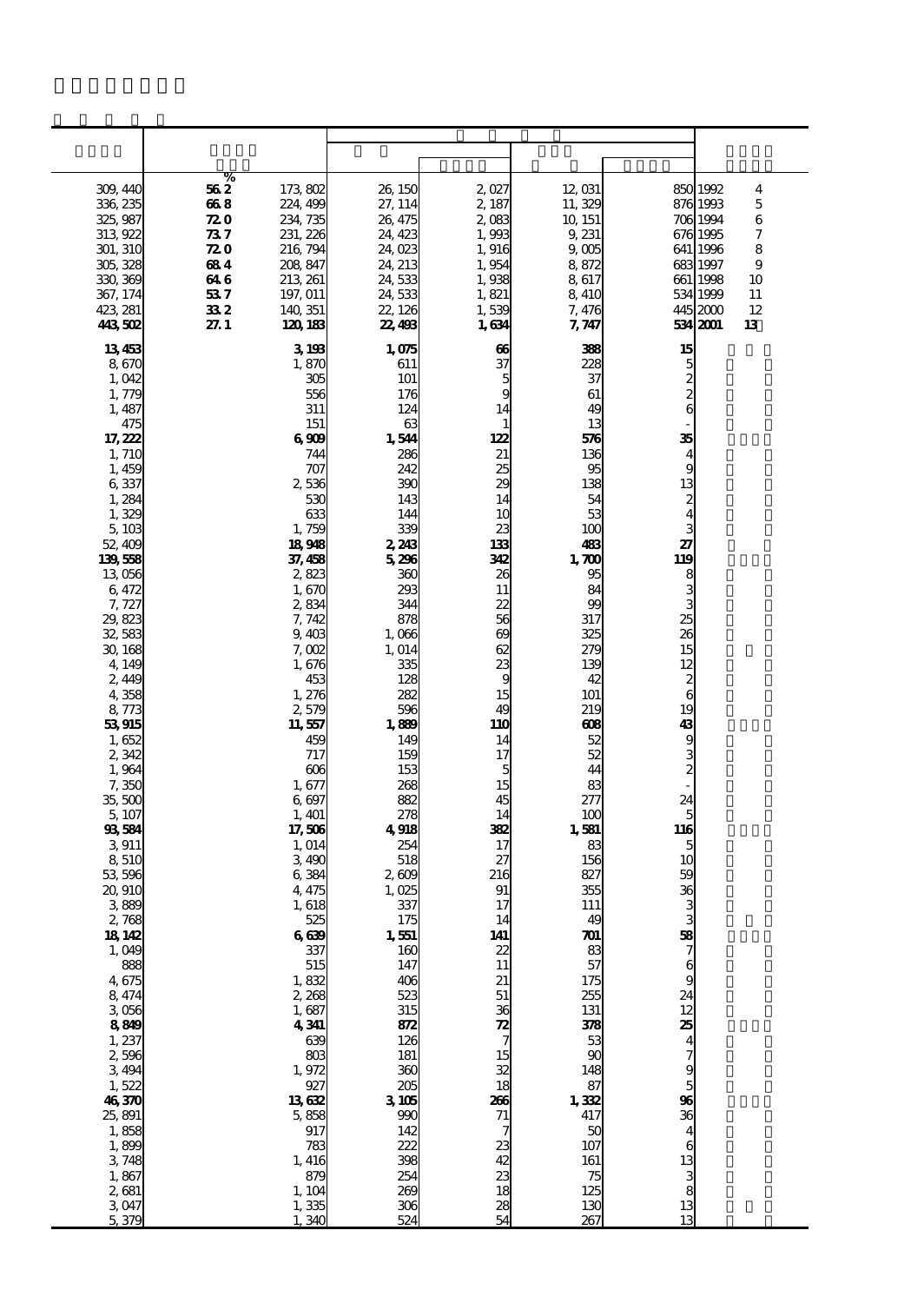|                   |                          |                      |                      |                  |                          |                  | A              |               |                       |
|-------------------|--------------------------|----------------------|----------------------|------------------|--------------------------|------------------|----------------|---------------|-----------------------|
|                   |                          |                      |                      |                  |                          |                  |                |               |                       |
|                   |                          |                      |                      |                  |                          |                  |                |               |                       |
|                   |                          |                      |                      |                  |                          |                  |                | %             |                       |
| 1992<br>4         | 1, 742, 366              | 636, 290             | 284, 908             | 52,030           | 133,882                  | 25,902           | 6338           | 806           | 5, 110                |
| 1993<br>5         | 1, 801, 150              | 723, 610             | 297, 725             | 54, 280          | 133, 132                 | 25, 237          | 7,064          | 893           | 6,307                 |
| 1994<br>6<br>7    | 1, 784, 432<br>1,782,944 | 767, 844             | 307, 965             | 57,895           | 131, 268<br>126, 249     | 26,008           | 7,320<br>6.768 | 87.6          | 6,411                 |
| 1995<br>1996<br>8 | 1, 812, 119              | 753, 174<br>735, 881 | 293, 252<br>295, 584 | 58,781<br>60,666 | 133, 581                 | 26,546<br>29,063 | 7,010          | 91. 2<br>89 O | 6, 173<br>6, 237      |
| 1997<br>9         | 1,899,564                | 759, 609             | 313, 573             | 70, 381          | 152,825                  | 38, 422          | 7,684          | 87.6          | 6,733                 |
| 1998<br>10        | 2,033,546                | 772, 282             | 324, 263             | 72, 723          | 157, 385                 | 40, 114          | 8, 253         | 84 7          | 6,991                 |
| 1999<br>11        | 2, 165, 626              | 731, 284             | 315, 355             | 64,922           | 141, 721                 | 31,598           | 9,087          | 755           | 6859                  |
| 12<br>2000        | 2, 443, 470              | 576, 771             | 309, 649             | 63 378           | 132, 336                 | 29,703           | 10,567         | 67.9          | 7, 175                |
| 2001<br>13        | 2, 735, 612              | 542, 115             | 325, 292             | 68423            | 138654                   | 33,043           | 11,967         | 61. 2         | 7,320                 |
|                   | 92,832                   | 13369                | 10 30 <sub>2</sub>   | 2304             | 4258                     | 996              | 349            |               | 259                   |
|                   | 63, 359                  | 8,228                | 6,563                | 1,549            | 2,812                    | 697              | 227            |               | 160                   |
|                   | 6,921                    | 1,268                | 811                  | 173              | 308                      | 75               | 28             |               | 22                    |
|                   | 9,617                    | 1,663                | 1,268                | 230              | 486                      | 96               | 48             |               | 45                    |
|                   | 9,425                    | 1,364                | 1,026                | 217              | 426                      | 92<br>36         | 31             |               | 25                    |
|                   | 3510<br>142,929          | 846<br>36 GOB        | 634<br>22, QP        | 135<br>6306      | 226<br>10 <sub>477</sub> | 3232             | 15<br>570      |               | 7<br>424              |
|                   | 17,051                   | 4,226                | 2,979                | 930              | 1,537                    | 514              | 55             |               | 39                    |
|                   | 15, 125                  | 3562                 | 2,377                | 563              | 1,021                    | 269              | 80             |               | 56                    |
|                   | 49,887                   | 10,081               | 6, 127               | 1,905            | 3,046                    | 1,030            | 207            |               | 161                   |
|                   | 12,768                   | 4,720                | 2,874                | 799              | 1,256                    | 348              | 58             |               | 47                    |
|                   | 13,029                   | 4, 152               | 2,540                | 748              | 1,200                    | 388              | 58             |               | 45                    |
|                   | 35,009                   | 9,868                | 5, 195               | 1,361            | 2, 417                   | 683              | 112            |               | 76                    |
|                   | 292, 579<br>786,208      | 75,288<br>147,948    | 47,026<br>83, 177    | 6704<br>17,653   | 13454<br>37, 347         | 2,510<br>8604    | 1,618<br>4 127 |               | 977<br>2, 197         |
|                   | 60,681                   | 11,870               | 5,957                | 1, 471           | 2,591                    | 720              | 320            |               | 209                   |
|                   | 36, 321                  | 6332                 | 3, 773               | 772              | 1, 471                   | 275              | 154            |               | 111                   |
|                   | 32, 544                  | 9,256                | 4, 113               | 897              | 1,634                    | 352              | 174            |               | 125                   |
|                   | 170,963                  | 25,019               | 14, 017              | 2,804            | 7,051                    | 1,587            | 839            |               | 475                   |
|                   | 164, 721                 | 24, 131              | 12, 210              | 2, 473           | 5,770                    | 1,280            | 1, 111         |               | 435                   |
|                   | 179,692                  | 37, 531              | 22, 411              | 4,026            | 9, 160                   | 1,821            | 912<br>142     |               | 418                   |
|                   | 33, 205<br>13, 761       | 9,693<br>2,033       | 5,337<br>1,469       | 1, 412<br>303    | 2,534<br>619             | 740<br>122       | 69             |               | 104<br>46             |
|                   | 34, 764                  | 7,239                | 4,522                | 1,265            | 2,296                    | 625              | 122            |               | 101                   |
|                   | 59,556                   | 14,844               | 9,368                | 2,230            | 4, 221                   | 1, 172           | 284            |               | 173                   |
|                   | 323,682                  | 55,510               | 29, 152              | 6346             | 13413                    | 3,190            | 1, 126         |               | 719                   |
|                   | 17,660                   | 3845                 | 2,878                | 975              | 1,386                    | 527              | 47             |               | 39                    |
|                   | 16,805                   | 3939                 | 2, 284               | 607              | 1,063                    | 300              | $_{60}$        |               | 40                    |
|                   | 11, 671<br>48,088        | 3500<br>6548         | 2,043<br>3661        | 720<br>856       | 973<br>1,880             | 370<br>427       | 40<br>202      |               | 26<br>142             |
|                   | 190, 212                 | 30, 398              | 14,532               | 2, 251           | 6,396                    | 1,092            | 657            |               | 384                   |
|                   | 39, 246                  | 7,280                | 3, 754               | 937              | 1, 715                   | 474              | 120            |               | 88                    |
|                   | 606,204                  | 91,089               | 63,293               | 12,039           | 2662                     | 5839             | 2362           |               | 1,305                 |
|                   | 31, 258                  | 5629                 | 2,669                | 666              | 1, 412                   | 441              | 97             |               | 65                    |
|                   | 63,051                   | 13 766               | 8636                 | 1,530            | 3500                     | 682              | 204            |               | 155                   |
|                   | 327, 262<br>129, 197     | 37, 497<br>21,799    | 31, 015<br>15,800    | 4,957<br>3705    | 12, 190<br>7,383         | 2, 444<br>1,792  | 1,504<br>379   |               | 721<br>233            |
|                   | 31, 163                  | 7, 902               | 3022                 | 650              | 1, 244                   | 267              | 81             |               | $\boldsymbol{\omega}$ |
|                   | 24, 273                  | 4, 446               | 2, 151               | 531              | 824                      | 213              | 97             |               | 71                    |
|                   | 138,510                  | 37, 631              | 22,812               | 6 171            | 10598                    | 3065             | 505            |               | 413                   |
|                   | 7,468                    | 2,889                | 2, 167               | 628              | 1, 125                   | 384              | 45             |               | ${\bf 33}$            |
|                   | 8,695                    | 3,166                | 1,620                | 455              | 715                      | 234              | 37             |               | $2\!9$                |
|                   | 37, 678                  | 10,572               | 6,406                | 1,720<br>2, 135  | 3.051<br>3,748           | 837              | 120<br>218     |               | $93$<br>182           |
|                   | 59, 352<br>25, 317       | 13, 251<br>7,753     | 8, 179<br>4,440      | 1,233            | 1,959                    | 989<br>621       | 85             |               | 76                    |
|                   | 66,853                   | 21, 187              | 10783                | 2,896            | 4952                     | 1,396            | 224            |               | 198                   |
|                   | 11, 181                  | 5,155                | 2,063                | 626              | 933                      | 305              | 45             |               | $37\,$                |
|                   | 15, 744                  | 4 385                | 2664                 | 712              | 1,289                    | 341              | 54             |               | 47                    |
|                   | 26,987                   | 6,381                | 3919                 | 1,064            | 1,731                    | 520              | 81             |               | 80                    |
|                   | 12,941                   | 5,266                | 2, 137               | 494              | 999                      | 230              | 44             |               | 34                    |
|                   | 285, 815<br>157, 749     | 63534<br>24, 259     | 36655<br>14, 221     | 8004<br>2,886    | 17,508<br>7,070          | 4,121<br>1,489   | 1,086<br>524   |               | 88<br>342             |
|                   | 12, 391                  | 3 960                | 2,325                | 729              | 1, 148                   | 387              | 67             |               | 53                    |
|                   | 14,097                   | 5,837                | 3,727                | 940              | 1,675                    | 482              | 80             |               | 74                    |
|                   | 27,034                   | 9,003                | 4,391                | 978              | 2,262                    | 532              | 97             |               | 78                    |
|                   | 15,625                   | 3825                 | 2,640                | 664              | 1, 311                   | 356              | 56             |               | ${\bf 48}$            |
|                   | 15,588                   | 4, 757               | 2,340                | 502              | 1,007                    | 218              | 70             |               | 62                    |
|                   | 19,905                   | 6625                 | 3667                 | 900              | 1,852                    | 506              | 81             |               | 78                    |
|                   | 23, 426                  | 5,268                | 3 344                | 405              | 1, 178                   | 151              | <u>111</u>     |               | $93$                  |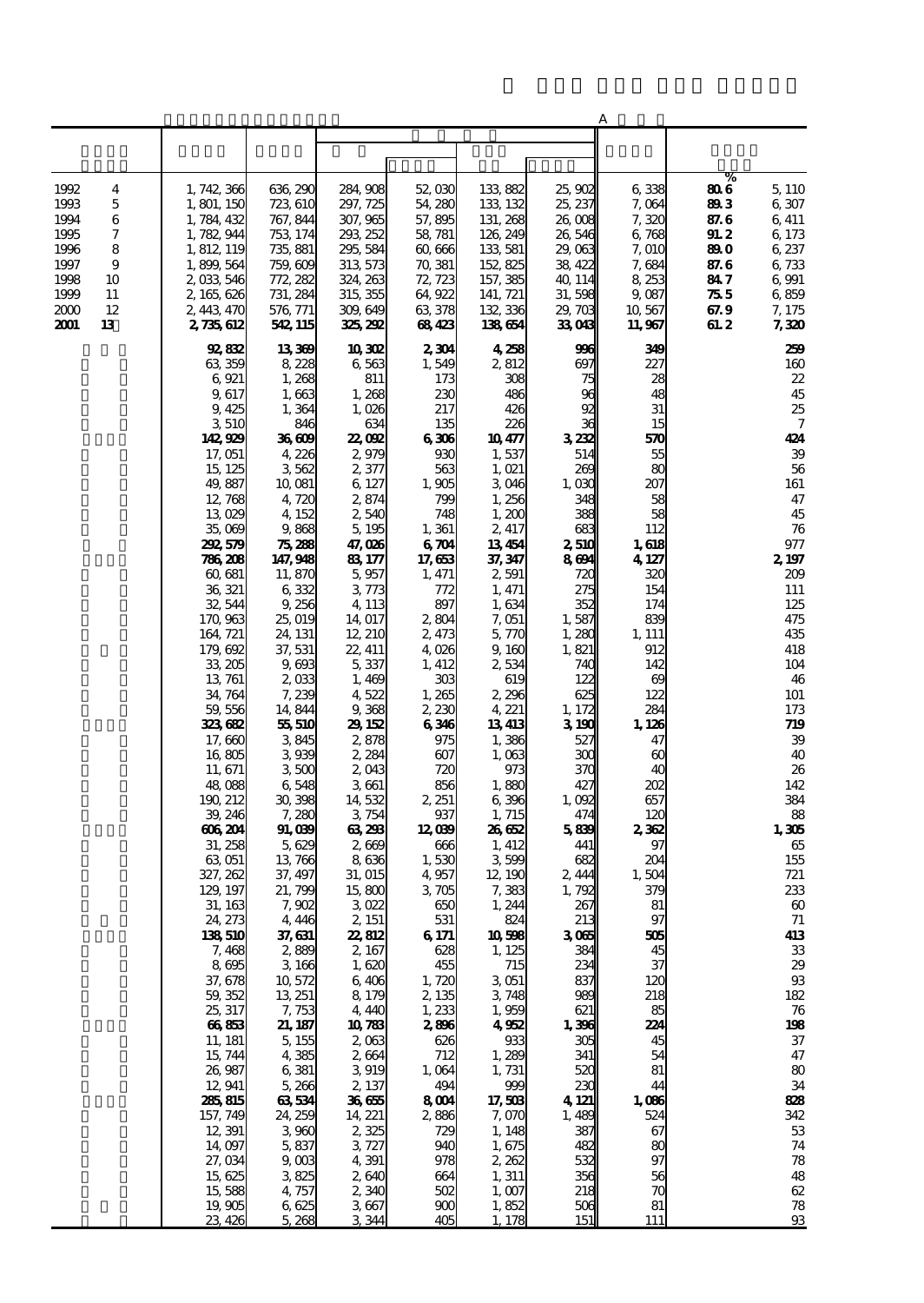|                                                                                                                                                                                                                                                                                                                                                                                                                                      |                                                                                                                                                                                                                                                                                                                                                |                                                                                                                                                                                                                                                                                                                                                                                                                                                        |                                                                                                                                                                                                                                                                                                                                           | Aа                                                                                                                                                                                                                                                                                                                                                                |                                                                            |                                                                                                                                                                                                                                                                                                                                                                                           |                                                                                                                                                                                                                                                                                                                                                                                                     |                                                                                                                                                                                                                                                             |                                                                                                                                                                                                                                                                                                     |                                                                                                                            |                                                                                                         |                                                                                   |
|--------------------------------------------------------------------------------------------------------------------------------------------------------------------------------------------------------------------------------------------------------------------------------------------------------------------------------------------------------------------------------------------------------------------------------------|------------------------------------------------------------------------------------------------------------------------------------------------------------------------------------------------------------------------------------------------------------------------------------------------------------------------------------------------|--------------------------------------------------------------------------------------------------------------------------------------------------------------------------------------------------------------------------------------------------------------------------------------------------------------------------------------------------------------------------------------------------------------------------------------------------------|-------------------------------------------------------------------------------------------------------------------------------------------------------------------------------------------------------------------------------------------------------------------------------------------------------------------------------------------|-------------------------------------------------------------------------------------------------------------------------------------------------------------------------------------------------------------------------------------------------------------------------------------------------------------------------------------------------------------------|----------------------------------------------------------------------------|-------------------------------------------------------------------------------------------------------------------------------------------------------------------------------------------------------------------------------------------------------------------------------------------------------------------------------------------------------------------------------------------|-----------------------------------------------------------------------------------------------------------------------------------------------------------------------------------------------------------------------------------------------------------------------------------------------------------------------------------------------------------------------------------------------------|-------------------------------------------------------------------------------------------------------------------------------------------------------------------------------------------------------------------------------------------------------------|-----------------------------------------------------------------------------------------------------------------------------------------------------------------------------------------------------------------------------------------------------------------------------------------------------|----------------------------------------------------------------------------------------------------------------------------|---------------------------------------------------------------------------------------------------------|-----------------------------------------------------------------------------------|
|                                                                                                                                                                                                                                                                                                                                                                                                                                      |                                                                                                                                                                                                                                                                                                                                                |                                                                                                                                                                                                                                                                                                                                                                                                                                                        |                                                                                                                                                                                                                                                                                                                                           |                                                                                                                                                                                                                                                                                                                                                                   |                                                                            |                                                                                                                                                                                                                                                                                                                                                                                           |                                                                                                                                                                                                                                                                                                                                                                                                     |                                                                                                                                                                                                                                                             |                                                                                                                                                                                                                                                                                                     |                                                                                                                            |                                                                                                         |                                                                                   |
|                                                                                                                                                                                                                                                                                                                                                                                                                                      |                                                                                                                                                                                                                                                                                                                                                |                                                                                                                                                                                                                                                                                                                                                                                                                                                        |                                                                                                                                                                                                                                                                                                                                           |                                                                                                                                                                                                                                                                                                                                                                   |                                                                            |                                                                                                                                                                                                                                                                                                                                                                                           |                                                                                                                                                                                                                                                                                                                                                                                                     |                                                                                                                                                                                                                                                             |                                                                                                                                                                                                                                                                                                     |                                                                                                                            |                                                                                                         |                                                                                   |
| 4,709<br>5,190<br>5,526<br>5,309<br>5,459<br>6,633<br>6,949<br>7, 217<br>7,488<br>7,490<br>287                                                                                                                                                                                                                                                                                                                                       | 453<br>492<br>466<br>476<br>423<br>504<br>526<br>533<br>603<br>645<br>42                                                                                                                                                                                                                                                                       | 1, 178<br>1, 144<br>1,382<br>1,291<br>1,496<br>2,263<br>2, 197<br>2 237<br>2,120<br>2, 127<br>82                                                                                                                                                                                                                                                                                                                                                       | 86<br>67<br>85<br>79<br>86<br>106<br>115<br>122<br>141<br>179<br>14                                                                                                                                                                                                                                                                       | 1, 227<br>1,233<br>1,279<br>1,281<br>1, 218<br>1,282<br>1,388<br>1,265<br>1,391<br>1,340<br>49                                                                                                                                                                                                                                                                    | %<br>966<br>965<br>958<br>965<br>983<br>956<br>97.7<br>964<br>95 O<br>94 1 | 1, 185<br>1, 190<br>1,225<br>1,236<br>1, 197<br>1,225<br>1,356<br>1, 219<br>1,322<br>1,261<br>47                                                                                                                                                                                                                                                                                          | 1, 175<br>1, 218<br>1, 275<br>1,295<br>1,242<br>1,284<br>1,365<br>1,313<br>1, 416<br>1,334<br>54                                                                                                                                                                                                                                                                                                    | 255<br>263<br>227<br>247<br>204<br>222<br>237<br>214<br>230<br>244<br>14                                                                                                                                                                                    | 82<br>75<br>75<br>78<br>96<br>74<br>115<br>110<br>105<br>99<br>5                                                                                                                                                                                                                                    | 1                                                                                                                          | 21 1992<br>8 1993<br>11 1994<br>12 1995<br>11 1996<br>9 1997<br>16 1998<br>9 1999<br>11 2000<br>10 2001 | $\overline{\mathbf{4}}$<br>$\sqrt{5}$<br>6<br>7<br>8<br>9<br>10<br>11<br>12<br>13 |
| 164<br>35<br>49<br>27<br>12<br>412<br>34<br>61<br>140<br>49<br>41<br>87<br>938<br>2,260<br>209<br>114<br>101<br>459<br>446<br>485<br>105<br>56<br>109<br>176<br>662<br>49<br>31<br>40<br>104<br>344<br>94<br>1,455<br>92<br>161<br>787<br>267<br>59<br>89<br>308<br>43<br>26<br>81<br>$\frac{188}{60}$<br>212<br>$\frac{32}{60}$<br>$\frac{77}{60}$<br>43<br>806<br>367<br>59<br>78<br>77<br>$\begin{array}{c} 58 \\ 54 \end{array}$ | 23<br>6<br>8<br>$\frac{3}{2}$<br>41<br>$\overline{\mathbf{4}}$<br>$\overline{5}$<br>13<br>6<br>5<br>8<br>53<br>194<br>18<br>9<br>8<br>28<br>38<br>39<br>13<br>11<br>6<br>24<br>$\boldsymbol{\omega}$<br>7<br>5<br>18<br>7<br>24<br>$\boldsymbol{z}$<br>125<br>3<br>15<br>67<br>28<br>9<br>41<br>ว<br>7 ธ x อ อ ส ฌ ม ม ม ม ม ม ม อ ส ๗ ๗ ๗ ๑ ว | 43<br>9<br>19<br>$\frac{5}{6}$<br>105<br>7<br>15<br>58<br>8<br>$\mathbf{1}$<br>16<br>243<br>740<br>59<br>32<br>25<br>181<br>151<br>160<br>39<br>8<br>25<br>$\boldsymbol{\omega}$<br>189<br>11<br>3<br>18<br>37<br>94<br>26<br>438<br>24<br>52<br>245<br>81<br>11<br>$\overline{\mathbf{a}}$<br>10<br>$\mathbf{1}$<br>14<br>46<br>$10$<br>$40$<br>$5$<br>$16$<br>$15$<br>$\overline{\mathbf{4}}$<br>209<br>110<br>17<br>$rac{22}{17}$<br>$\frac{12}{3}$ | 5<br>5<br>$\overline{\mathbf{z}}$<br>$\mathbf{1}$<br>$\mathbf{1}$<br>8<br>$\overline{\mathbf{z}}$<br>$\overline{\mathbf{z}}$<br>10<br>54<br>6<br>$\frac{2}{7}$<br>13<br>7<br>8<br>$\mathbf{1}$<br>$\mathbf{1}$<br>g<br>27<br>10<br>5<br>7<br>$\mathbf{1}$<br>42<br>$\mathbf{1}$<br>8<br>19<br>10<br>3<br>1<br>5<br>2<br>3<br>15<br>5<br>2 | ЗС<br>4<br>6<br>7<br>$\overline{\mathbf{c}}$<br>œ<br>10<br>10<br>12<br>8<br>12<br>16<br>137<br>387<br>30<br>21<br>19<br>74<br>73<br>90<br>19<br>16<br>12<br>33<br>129<br>8<br>15<br>8<br>17<br>59<br>22<br>265<br>14<br>27<br>148<br>52<br>10<br>14<br>87<br>6<br>12<br>13<br>37<br>19<br>$\frac{50}{12}$<br>18<br>10<br>$\frac{108}{62}$<br>13<br>16<br>11<br>13 |                                                                            | 30<br>3<br><b>B</b><br>10<br>12<br>12<br>8<br>11<br>15<br>120<br>364<br>24<br>19<br>16<br>$\boldsymbol{\omega}$<br>$\pi$<br>87<br>18<br>16<br>12<br>33<br>116<br>7<br>15<br>8<br>17<br>50<br>19<br>253<br>12<br>22<br>146<br>52<br>10<br>11<br>$\frac{84}{6}$<br>$\overline{12}$<br>13 36 13 36 9<br>19<br>$\frac{10}{16}$<br>$\frac{10}{35}$<br>13<br>$\overline{17}$<br>$\frac{11}{12}$ | 38<br>з<br>$\frac{4}{7}$<br>$\frac{2}{65}$<br>7<br>9<br>12<br>7<br>13<br>17<br>130<br>385<br>25<br>23<br>11<br>71<br>79<br>102<br>16<br>15<br>12<br>31<br>114<br>6<br>10<br>10<br>23<br>45<br>20<br>301<br>28<br>21<br>163<br>63<br>10<br>16<br>88<br>10<br>$\overline{11}$<br>$\frac{12}{30}$ $\frac{30}{7}$<br>10<br>$\frac{20}{150}$<br>16<br>9<br>14<br>$\begin{array}{c} 10 \\ 10 \end{array}$ | 10<br>1<br>1<br>1<br>1<br>16<br>3<br><b>588888</b><br>16<br>79<br>7<br>4<br>2<br>13<br>14<br>19<br>4<br>4<br>3<br>9<br>15<br>$\frac{2}{5}$<br>$\mathbf{1}$<br>6<br>1<br>53<br>1<br>5<br>30<br>11<br>4<br>$\frac{2}{20}$<br>2<br>6<br>5<br>8<br>6<br>23<br>2 | $\overline{c}$<br>$\mathbf{1}$<br>2<br>18<br>29<br>$\boldsymbol{z}$<br>$\mathbf{1}$<br>$\overline{\mathbf{4}}$<br>4<br>14<br>$\mathbf{1}$<br>1<br>$\overline{\mathbf{c}}$<br>2<br>$\boldsymbol{z}$<br>30<br>3<br>$\boldsymbol{z}$<br>14<br>5<br>$\boldsymbol{z}$<br>4<br>4<br>4<br>2<br>2<br>9<br>1 | $\mathbf{1}$<br>2<br>$\mathbf{1}$<br>$\mathbf{1}$<br>4<br>1<br>1<br>$\overline{\mathbf{c}}$<br>1<br>1<br>2<br>$\mathbf{1}$ |                                                                                                         |                                                                                   |
| 72<br>101                                                                                                                                                                                                                                                                                                                                                                                                                            |                                                                                                                                                                                                                                                                                                                                                | $\frac{16}{12}$                                                                                                                                                                                                                                                                                                                                                                                                                                        |                                                                                                                                                                                                                                                                                                                                           | 13<br>24                                                                                                                                                                                                                                                                                                                                                          |                                                                            | 14<br>$\overline{\mathbb{Z}}$                                                                                                                                                                                                                                                                                                                                                             | $\frac{13}{21}$                                                                                                                                                                                                                                                                                                                                                                                     | $\frac{2}{2}$<br>3<br>3                                                                                                                                                                                                                                     | 1                                                                                                                                                                                                                                                                                                   | 1                                                                                                                          |                                                                                                         |                                                                                   |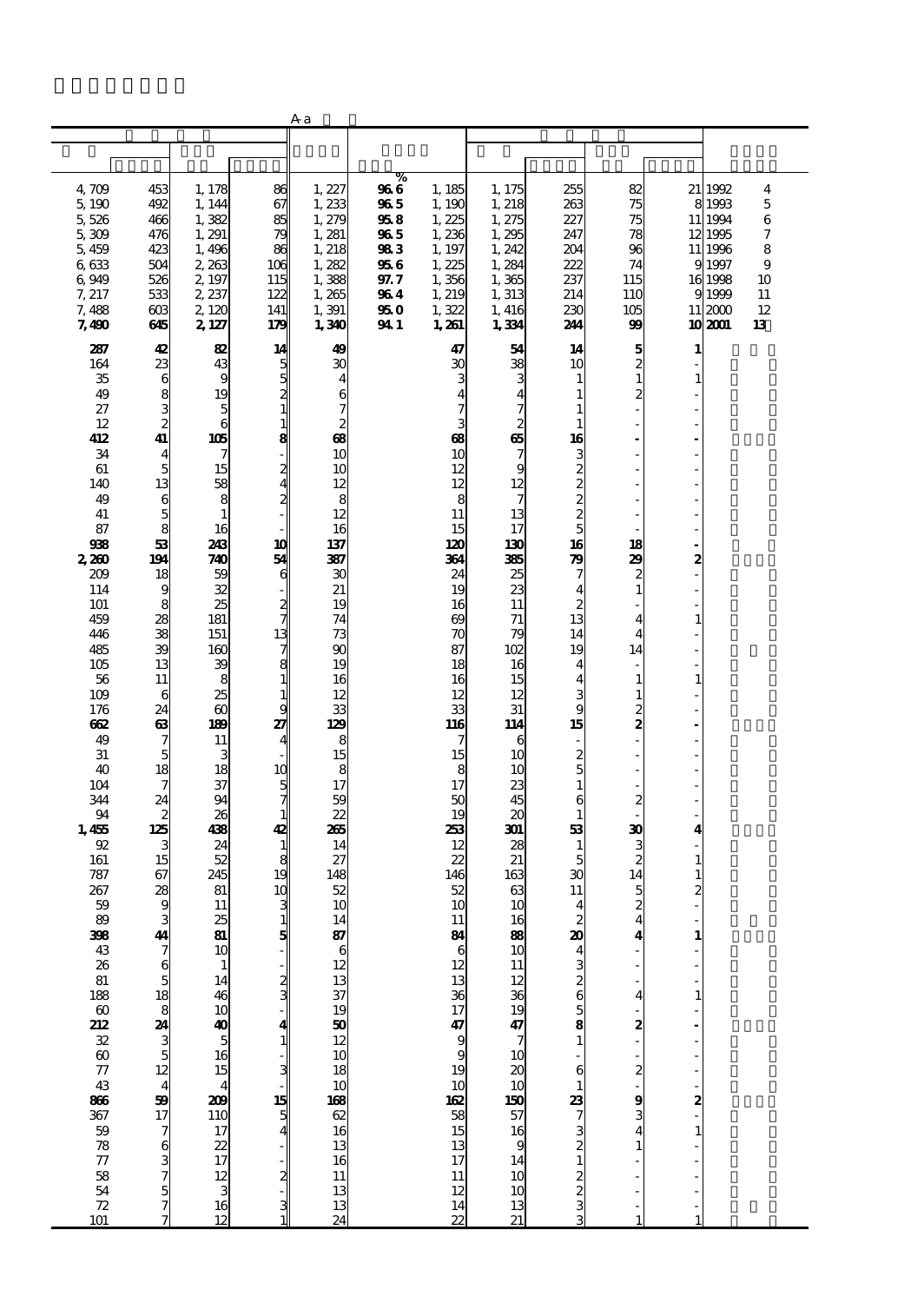|                                                                                                                                                                    | A <sub>a</sub> 1                                                                                                                        |                                                                           |                                                                                                |                                                                                                                                       |                                                                                                                                   |                                                                                              | $Aa-2$                                                     |                                                                         |                                                                                   |                                                                                                                           |
|--------------------------------------------------------------------------------------------------------------------------------------------------------------------|-----------------------------------------------------------------------------------------------------------------------------------------|---------------------------------------------------------------------------|------------------------------------------------------------------------------------------------|---------------------------------------------------------------------------------------------------------------------------------------|-----------------------------------------------------------------------------------------------------------------------------------|----------------------------------------------------------------------------------------------|------------------------------------------------------------|-------------------------------------------------------------------------|-----------------------------------------------------------------------------------|---------------------------------------------------------------------------------------------------------------------------|
|                                                                                                                                                                    |                                                                                                                                         |                                                                           |                                                                                                |                                                                                                                                       |                                                                                                                                   |                                                                                              |                                                            |                                                                         |                                                                                   |                                                                                                                           |
| 1992<br>$\overline{\mathbf{4}}$<br>1993<br>$\mathbf 5$<br>1994<br>6<br>1995<br>7<br>1996<br>8<br>1997<br>9<br>1998<br>10<br>1999<br>11<br>2000<br>12<br>2001<br>13 | 1,204<br>1,202<br>1,254<br>1,252<br>1, 191<br>1, 251<br>1,346<br>1, 231<br>1,343<br>1,299<br>47                                         | ℅<br>968<br>958<br>951<br>958<br>982<br>954<br>97.7<br>963<br>952<br>93 7 | 1,162<br>1,159<br>1,200<br>1,207<br>1,170<br>1, 194<br>1,315<br>1, 185<br>1,278<br>1,217<br>45 | 1,159<br>1, 190<br>1,259<br>1,266<br>1, 216<br>1,260<br>1,333<br>1,287<br>1,381<br>1,297<br>52                                        | 251<br>257<br>224<br>242<br>200<br>218<br>232<br>210<br>221<br>233<br>14                                                          | 82<br>73<br>74<br>$\tau$<br>93<br>73<br>115<br>110<br>102<br>98<br>4                         | 21<br>8<br>11<br>11<br>11<br>g<br>16<br>9<br>10<br>10<br>1 | 12<br>16<br>17<br>15<br>17<br>8<br>11<br>13<br>22<br>21<br>$\mathbf{1}$ | %<br>1000<br>1000<br>1000<br>1000<br>1000<br>1000<br>1000<br>1000<br>1000<br>1000 | $12\,$<br>16<br>$17\,$<br>$15\,$<br>$17\,$<br>$\bf8$<br>11<br>13<br>$\boldsymbol{\mathit{z}}$<br>21<br>$\mathbf{1}$       |
|                                                                                                                                                                    | 29<br>$\overline{\mathbf{4}}$<br>6<br>$\begin{smallmatrix}6&&\&2\64&&\end{smallmatrix}$<br>$\bf{9}$<br>10<br>12<br>$\overline{5}$<br>12 |                                                                           | 29<br>з<br>4<br>6<br>3<br>61<br>9<br>9<br>12<br>5<br>11                                        | 37<br>3<br>$\overline{\mathbf{4}}$<br>6<br>$\boldsymbol{2}$<br>$\boldsymbol{\omega}$<br>6<br>8<br>12<br>$\overline{\mathbf{4}}$<br>13 | 10<br>1<br>$\mathbf{1}$<br>1<br>1<br>14<br>3<br>$\mathbf 1$<br>$\overline{\mathcal{Z}}$<br>$\mathbf{1}$<br>$\frac{2}{5}$          | $\mathbf{1}$<br>$\mathbf{1}$<br>$\overline{c}$<br>L,<br>÷,                                   | 1                                                          | $\mathbf{1}$<br>2<br>$\overline{a}$                                     |                                                                                   | $\mathbf 1$<br>$\boldsymbol{2}$<br>$\boldsymbol{2}$                                                                       |
|                                                                                                                                                                    | 16<br>133<br>373<br>29<br>19<br>19<br>72<br>$71\,$<br>87<br>16<br>15<br>12                                                              |                                                                           | 15<br><b>116</b><br>350<br>23<br>17<br>16<br>67<br>68<br>84<br>15<br>15<br>12                  | 17<br>127<br>372<br>24<br>21<br>11<br>69<br>$\tau$<br>99<br>14<br>14<br>12                                                            | 16<br>$rac{1}{7}$<br>$\begin{array}{c} 3 \\ 2 \\ 13 \end{array}$<br>14<br>17<br>3<br>4<br>3                                       | 18<br>29<br>$\boldsymbol{z}$<br>$\mathbf{1}$<br>4<br>4<br>14<br>$\mathbf{1}$<br>$\mathbf{1}$ | 2<br>1<br>$\mathbf{1}$                                     | 4<br>6<br>1<br>1                                                        |                                                                                   | $\overline{\mathbf{4}}$<br>$\bf{6}$<br>$\mathbf 1$<br>$\mathbf 1$<br>÷,<br>$\mathbf 1$<br>$\boldsymbol{2}$<br>$\mathbf 1$ |
|                                                                                                                                                                    | 33<br>127<br>8<br>15<br>7<br>17<br>58<br>$\overline{2}$<br>264<br>14<br>27                                                              |                                                                           | 33<br>114<br>7<br>15<br>7<br>17<br>49<br>19<br>252<br>12<br>22                                 | 31<br>112<br>6<br>10<br>9<br>23<br>44<br>20<br>300<br>28<br>21                                                                        | 9<br>14<br>$\frac{2}{5}$<br>$\mathbf{1}$<br>5<br>$\mathbf{1}$<br>53<br>$\mathbf{1}$<br>5                                          | $\frac{2}{2}$<br>Ĭ.<br>Ĭ.<br>L,<br>$\boldsymbol{z}$<br>30<br>3<br>$\overline{c}$             | 1                                                          | 1                                                                       |                                                                                   | $\mathbf{1}$                                                                                                              |
|                                                                                                                                                                    | 147<br>52<br>10                                                                                                                         |                                                                           | 145<br>52<br>10<br>11<br>$\frac{7}{6}$<br>30<br>34<br>34                                       | 162<br>63<br>10<br>$\frac{16}{10}$<br>10                                                                                              | $\boldsymbol{\mathfrak{D}}$<br>11<br>$\overline{\mathbf{4}}$                                                                      | 14<br>5<br>$\boldsymbol{z}$<br>4<br>4<br>4                                                   | 2<br>1<br>1                                                | 4<br>$\mathbf{1}$<br>$\mathbf{1}$<br>$\frac{2}{\cdot}$                  |                                                                                   | $\mathbf{1}$<br>$\overline{\mathbf{4}}$<br>$\begin{array}{c} 1 \\ 1 \\ 2 \end{array}$                                     |
|                                                                                                                                                                    | 148061012361650121018101812141012131323                                                                                                 |                                                                           | $47$ 9 9 19 10 15 58 14 12 15 15 14 12 15<br>10<br>11<br>14<br>21                              | 11 35 16 47 7 10 20 10 14 57 15 8 13 9 10<br>$\frac{13}{20}$                                                                          | $\alpha$ a $\alpha$ a $\alpha$ a $\alpha$ a $\alpha$ a $\alpha$ a $\alpha$ a $\alpha$ a $\alpha$ a $\alpha$ a $\alpha$ a $\alpha$ | $\frac{2}{1}$<br>$\frac{2}{1}$<br>$\frac{9}{3}$<br>4<br>$\mathbf{1}$                         | 2<br>1                                                     | 3<br>$\mathbf{1}$                                                       |                                                                                   | 3<br>$\frac{1}{1}$<br>$\frac{1}{1}$                                                                                       |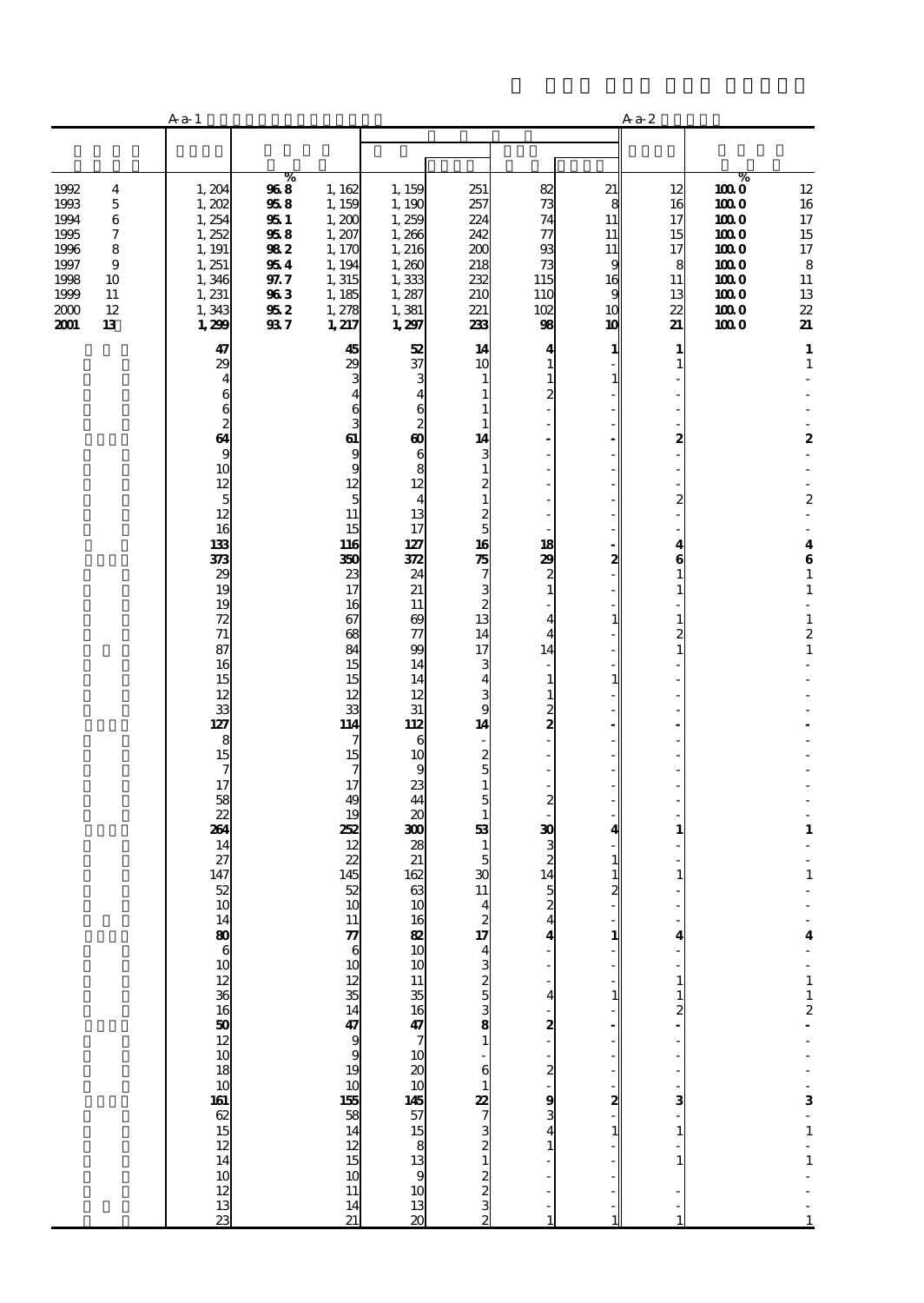|                          |                                                      |                                            |                          | $Aa-3$                                     |             |                             |                                            |                                                                 |                                |                        |              |                    |
|--------------------------|------------------------------------------------------|--------------------------------------------|--------------------------|--------------------------------------------|-------------|-----------------------------|--------------------------------------------|-----------------------------------------------------------------|--------------------------------|------------------------|--------------|--------------------|
|                          |                                                      |                                            |                          |                                            |             |                             |                                            |                                                                 |                                |                        |              |                    |
|                          |                                                      |                                            |                          |                                            |             |                             |                                            |                                                                 |                                |                        |              |                    |
|                          |                                                      |                                            |                          |                                            | %           |                             |                                            |                                                                 |                                |                        |              |                    |
| 8                        | $\frac{2}{2}$                                        |                                            |                          | 11                                         | 1000        | 11                          | 8                                          | 2                                                               |                                |                        | 1992         | $\overline{\bf 4}$ |
| 15                       |                                                      | $\mathbf{1}$                               |                          | 15                                         | 1000        | 15                          | 13                                         | 4                                                               | 1                              |                        | 1993         | $\mathbf 5$        |
| 10                       | $\overline{\mathbf{c}}$                              | $1\,$                                      |                          | 8                                          | 1000        | 8                           | 6                                          | 1                                                               |                                |                        | 1994         | $\,6$              |
| 14                       | $\mathbf{1}$                                         | $\mathbf{1}$                               | $\mathbf{1}$             | 14                                         | 1000        | 14                          | 15                                         | 4                                                               | ÷.                             |                        | 1995         | $\boldsymbol{7}$   |
| 16                       | $\mathbf{1}% _{T}\left  \mathbf{1}\right\rangle$     | 3<br>$\mathbf{1}$                          |                          | 10                                         | 1000        | 10                          | 10                                         | 3                                                               | $\frac{1}{2}$                  |                        | 1996         | 8                  |
| $\overline{4}$<br>10     | ÷<br>L.                                              | $\overline{\phantom{a}}$                   |                          | 23<br>31                                   | 1000<br>968 | 23<br>30                    | 20<br>22                                   | 4<br>5                                                          | $\overline{\phantom{m}}$<br>÷, |                        | 1997<br>1998 | $\mathbf{9}$<br>10 |
| 10                       | $\mathbf 1$                                          | Ĭ,                                         |                          | 21                                         | 1000        | 21                          | 16                                         | 3                                                               |                                |                        | 1999         | 11                 |
| 16                       | $\mathbf{1}$                                         | $\overline{\mathbf{c}}$                    | $\mathbf{1}$             | 26                                         | 846         | 22                          | 19                                         | 8                                                               | $\mathbf{1}$                   |                        | 2000         | 12                 |
| 19                       | $\overline{\mathbf{4}}$                              | $\mathbf{1}$                               | Ĭ.                       | 20                                         | 115 O       | 23                          | 18                                         | 7                                                               | $\frac{1}{2}$                  |                        | 2001         | 13                 |
|                          |                                                      |                                            |                          |                                            |             |                             |                                            |                                                                 |                                |                        |              |                    |
| 1                        | $\blacksquare$                                       | $\mathbf{1}$                               |                          | 1                                          |             | $\mathbf{1}$                | 1                                          |                                                                 | $\blacksquare$                 |                        |              |                    |
| $\mathbf{1}$<br>٠        | $\overline{\phantom{a}}$<br>$\overline{\phantom{a}}$ | $\mathbf{1}$<br>$\overline{\phantom{a}}$   |                          | ٠                                          |             |                             | ٠                                          |                                                                 | ٠                              |                        |              |                    |
|                          | $\overline{\phantom{a}}$                             | $\overline{\phantom{a}}$                   |                          | $\overline{\phantom{a}}$                   |             |                             | $\overline{\phantom{a}}$                   |                                                                 |                                |                        |              |                    |
| ٠                        | ÷,                                                   | Ĭ,                                         |                          | $\mathbf{1}$                               |             | $\mathbf{1}$                | $\mathbf{1}$                               |                                                                 | J.                             | J.                     |              |                    |
| Ĭ.                       | ÷,                                                   | $\overline{\phantom{a}}$                   |                          | ÷,                                         |             |                             | $\overline{a}$                             |                                                                 | Ĭ.                             |                        |              |                    |
| 2                        | $\mathbf{1}$                                         | ÷,                                         |                          | 2                                          |             | 5                           | 3                                          | $\mathbf{1}$                                                    |                                |                        |              |                    |
| ä,                       | $\overline{\phantom{a}}$                             | L,                                         |                          | $\mathbf{1}$                               |             | $\mathbf{1}$                | $\mathbf{1}$                               | ٠                                                               | L,                             | ٠                      |              |                    |
|                          | $\overline{\phantom{a}}$                             | $\overline{\phantom{a}}$                   |                          | $\overline{a}$                             |             | 3                           | $\mathbf{1}$                               | 1                                                               |                                |                        |              |                    |
| Ĭ.                       | ÷,                                                   | L,                                         |                          | ÷,                                         |             |                             |                                            |                                                                 | L,                             | ÷.                     |              |                    |
| 2                        | $\mathbf{1}$                                         | $\overline{\phantom{a}}$                   |                          | $\mathbf{1}$                               |             | $\mathbf{1}$                | $\mathbf{1}$                               |                                                                 | Ĭ.                             |                        |              |                    |
|                          | Ĭ.                                                   | $\frac{1}{2}$                              |                          |                                            |             |                             |                                            |                                                                 |                                |                        |              |                    |
| ٠<br>з                   | $\overline{\phantom{a}}$<br>$\blacksquare$           | L,<br>÷,                                   |                          | $\overline{\phantom{a}}$<br>$\blacksquare$ |             | ٠                           | ٠                                          |                                                                 | L,<br>÷,                       | Ĭ.                     |              |                    |
| 6                        | $\mathbf{1}$                                         | $\overline{a}$                             |                          | 8                                          |             | 8                           | $\overline{\phantom{a}}$<br>7              | 3                                                               | ä,                             | ÷.                     |              |                    |
| 1                        | ÷                                                    | $\overline{\phantom{a}}$                   |                          | ÷,                                         |             |                             |                                            |                                                                 | Ĭ.                             |                        |              |                    |
| $\mathbf{1}$             | L,                                                   | $\frac{1}{2}$                              |                          | $\mathbf{1}$                               |             | 1                           | $\mathbf{1}$                               | 1                                                               |                                |                        |              |                    |
| ä,                       | $\overline{\phantom{a}}$                             | L,                                         |                          | $\overline{\phantom{a}}$                   |             | ÷,                          | $\overline{\phantom{a}}$                   |                                                                 | L,                             | Ĭ.                     |              |                    |
| $\mathbf{1}$             | $\overline{\phantom{a}}$                             | $\overline{\phantom{a}}$                   |                          | $\mathbf{1}$                               |             | $\mathbf{1}$                | $\mathbf{1}$                               |                                                                 |                                |                        |              |                    |
| 2                        | L,                                                   | L,                                         |                          |                                            |             |                             | $\overline{\phantom{a}}$                   |                                                                 | L,                             | ÷.                     |              |                    |
| $\mathbf{1}$             | $\mathbf{1}$                                         | $\overline{\phantom{a}}$                   |                          | $\overline{\mathcal{L}}$                   |             | $\frac{2}{3}$               | $\frac{2}{2}$                              | $\mathbf{1}$                                                    | Ĭ.                             |                        |              |                    |
|                          | Ĭ.                                                   | $\frac{1}{2}$                              |                          | 3                                          |             |                             |                                            | 1                                                               |                                |                        |              |                    |
| ä,                       | ÷,                                                   | L,                                         |                          | $1\,$                                      |             | 1                           | $\mathbf{1}$                               |                                                                 | L,                             | Ĭ.                     |              |                    |
|                          | ÷,<br>÷,                                             | $\overline{\phantom{a}}$<br>Ĭ,             |                          | $\overline{\phantom{a}}$<br>÷,             |             |                             | ÷.                                         |                                                                 | L,                             | ÷.                     |              |                    |
| 1                        | $\overline{\phantom{a}}$                             | ÷.                                         |                          | 2                                          |             | 2                           | $\mathbf{1}$                               | 1                                                               | L,                             |                        |              |                    |
|                          | Ĩ.                                                   | $\frac{1}{2}$                              |                          | ÷,                                         |             |                             |                                            |                                                                 |                                |                        |              |                    |
| ٠                        | ÷,                                                   | L,                                         |                          | $\overline{\phantom{a}}$                   |             | ÷,                          | ٠                                          | ٠                                                               | L,                             | Ĭ.                     |              |                    |
| $\mathbf{1}$             | ÷,                                                   | ÷,                                         |                          | $\mathbf{1}$                               |             | 1                           | $\overline{\phantom{a}}$                   |                                                                 | ÷,                             |                        |              |                    |
|                          | ÷,                                                   | L,                                         |                          | ÷,                                         |             |                             | $\overline{\phantom{a}}$                   |                                                                 | L,                             | ÷.                     |              |                    |
|                          | ÷,                                                   | $\overline{\phantom{a}}$                   |                          | $\mathbf{1}$                               |             | $\mathbf{1}$                | $\mathbf{1}$                               | $\mathbf{1}$                                                    | Ĭ.                             |                        |              |                    |
|                          | Ĭ.                                                   | $\frac{1}{2}$                              |                          |                                            |             |                             |                                            |                                                                 |                                |                        |              |                    |
| 1                        | ÷,                                                   | L,                                         |                          | $\blacksquare$                             |             |                             | $\blacksquare$                             | ٠                                                               | ä,                             | ä,                     |              |                    |
|                          | L,<br>÷,                                             | ÷,                                         |                          | ÷,                                         |             |                             | ÷.                                         |                                                                 | ä,<br>J.                       |                        |              |                    |
| 1                        | J.                                                   | $\overline{\phantom{a}}$<br>$\overline{a}$ |                          |                                            |             |                             |                                            |                                                                 |                                |                        |              |                    |
|                          |                                                      | Ĭ.                                         |                          |                                            |             |                             |                                            |                                                                 |                                |                        |              |                    |
| ٠                        | Ĭ.                                                   | ÷,                                         |                          | ÷,                                         |             |                             | ٠                                          | $\overline{\phantom{a}}$                                        | ä,                             |                        |              |                    |
| $\overline{\phantom{0}}$ | $\overline{\phantom{a}}$                             |                                            |                          |                                            |             |                             |                                            | $\overline{\phantom{a}}$                                        |                                |                        |              |                    |
|                          | $\frac{1}{1}$                                        |                                            | ۰                        |                                            |             | $3 - 2$                     | $\frac{1}{3}$ - 1                          | $\begin{array}{c} \n\bullet \\ \bullet \\ \bullet\n\end{array}$ |                                |                        |              |                    |
|                          |                                                      |                                            |                          |                                            |             |                             |                                            |                                                                 |                                |                        |              |                    |
|                          | $\frac{1}{2}$                                        |                                            |                          |                                            |             |                             |                                            |                                                                 |                                |                        |              |                    |
|                          | $\overline{a}$                                       |                                            | $\overline{\phantom{a}}$ |                                            |             |                             |                                            |                                                                 |                                |                        |              |                    |
|                          |                                                      |                                            | $\overline{\phantom{a}}$ |                                            |             |                             |                                            | $\mathbf{1}$<br>$\mathbf{1}$                                    |                                |                        |              |                    |
|                          |                                                      |                                            | ۳<br>÷,                  |                                            |             |                             |                                            |                                                                 |                                |                        |              |                    |
|                          |                                                      |                                            | ۳                        |                                            |             |                             |                                            |                                                                 |                                |                        |              |                    |
|                          |                                                      |                                            | $\overline{\phantom{a}}$ |                                            |             |                             |                                            |                                                                 |                                |                        |              |                    |
|                          | $\begin{array}{c} 1 \\ -1 \\ -1 \\ -1 \end{array}$   |                                            | $\overline{\phantom{a}}$ |                                            |             | $\frac{1}{4}$               |                                            |                                                                 |                                |                        |              |                    |
|                          |                                                      |                                            | ۳                        |                                            |             |                             |                                            |                                                                 |                                |                        |              |                    |
|                          | $\mathbf{1}$                                         |                                            | ÷                        |                                            |             |                             |                                            |                                                                 |                                |                        |              |                    |
|                          |                                                      |                                            |                          |                                            |             | $\frac{1}{2}$               |                                            |                                                                 |                                |                        |              |                    |
|                          |                                                      |                                            | $\overline{\phantom{a}}$ |                                            |             |                             |                                            |                                                                 |                                |                        |              |                    |
|                          |                                                      | ----------------------                     | $\overline{\phantom{a}}$ |                                            |             | $\mathbf{1}$                | $\begin{array}{c} 1 \\ 1 \\ 1 \end{array}$ | - - - - - - - - - - - - -                                       | ----------------------         | ---------------------- |              |                    |
|                          |                                                      |                                            | ÷                        |                                            |             | $\mathbf{1}$                |                                            |                                                                 |                                |                        |              |                    |
|                          |                                                      |                                            | ÷                        |                                            |             | $\mathbf 1$<br>$\mathbf{1}$ | $\frac{1}{2}$                              |                                                                 | $\overline{a}$                 |                        |              |                    |
|                          | $\frac{1}{2}$                                        |                                            |                          |                                            |             |                             | $\overline{\phantom{a}}$                   | ÷,                                                              | $\overline{a}$                 | $\frac{1}{2}$          |              |                    |
| $\mathbf{1}$             | $\mathbf{1}$                                         | ÷,                                         |                          | $\frac{1}{1}$                              |             |                             | $\overline{\phantom{a}}$                   |                                                                 |                                |                        |              |                    |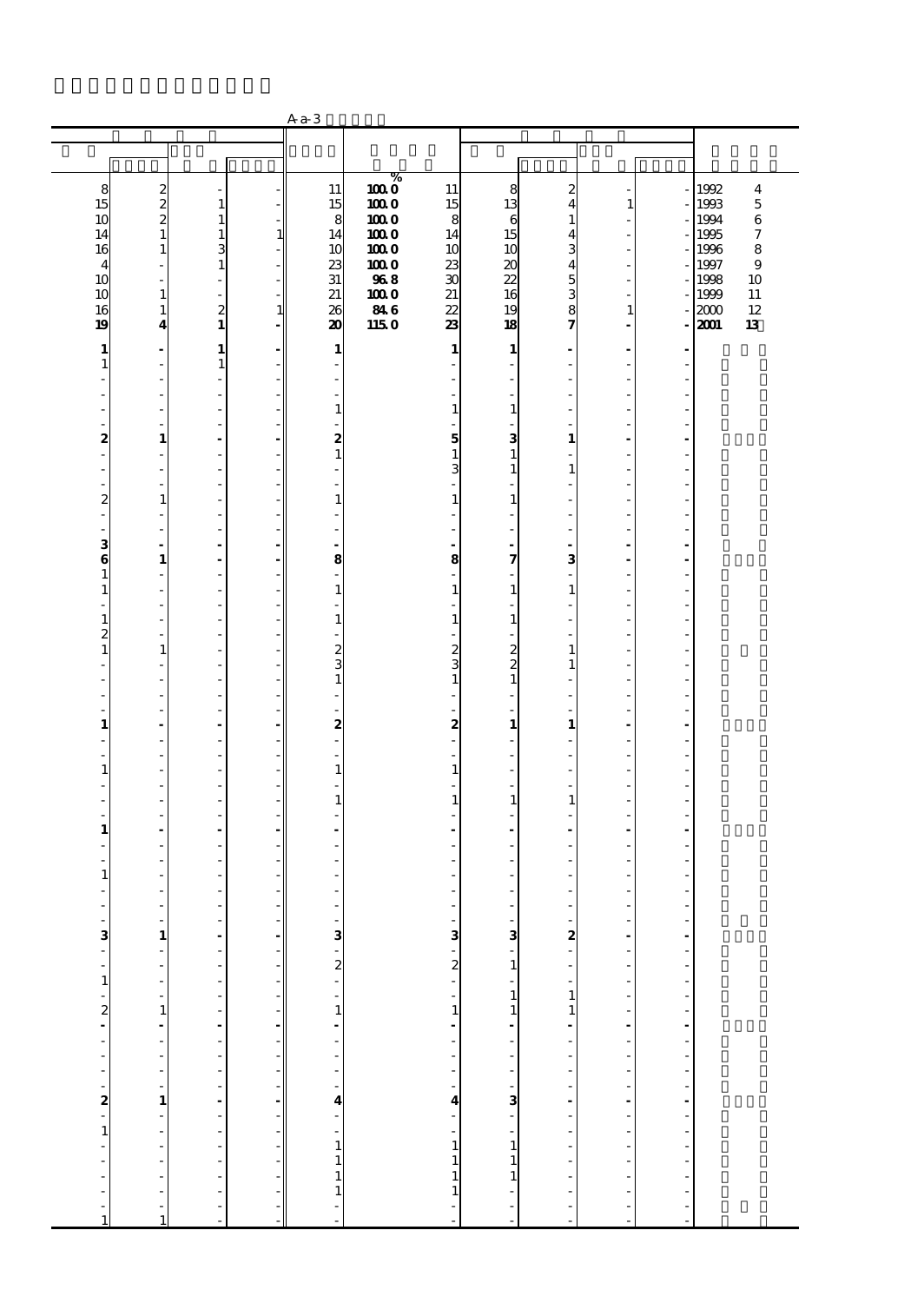|                                                                                                                                    | A <sub>b</sub>                                                                               |                                                                             |                                                                                              |                                                                                                        |                                                                                                                                                                    |                                                                                                            | A b 1                                                                               |                                                                                                          |                                                                                         |                                                                                                                                                  |
|------------------------------------------------------------------------------------------------------------------------------------|----------------------------------------------------------------------------------------------|-----------------------------------------------------------------------------|----------------------------------------------------------------------------------------------|--------------------------------------------------------------------------------------------------------|--------------------------------------------------------------------------------------------------------------------------------------------------------------------|------------------------------------------------------------------------------------------------------------|-------------------------------------------------------------------------------------|----------------------------------------------------------------------------------------------------------|-----------------------------------------------------------------------------------------|--------------------------------------------------------------------------------------------------------------------------------------------------|
|                                                                                                                                    |                                                                                              |                                                                             |                                                                                              |                                                                                                        |                                                                                                                                                                    |                                                                                                            |                                                                                     |                                                                                                          |                                                                                         |                                                                                                                                                  |
| 1992<br>4<br>1993<br>5<br>1994<br>6<br>1995<br>7<br>1996<br>8<br>1997<br>9<br>1998<br>10<br>1999<br>11<br>2000<br>12<br>2001<br>13 | 2,189<br>2,466<br>2684<br>2, 277<br>2,463<br>2,809<br>3,426<br>4,237<br>5,173<br>6398<br>168 | ℅<br>697<br>799<br>782<br>827<br>801<br>795<br>$\pi_3$<br>664<br>569<br>487 | 1,525<br>1,970<br>2,100<br>1,882<br>1,974<br>2,232<br>2,614<br>2,813<br>2,941<br>3115<br>106 | 1,780<br>2,089<br>2,372<br>2,169<br>2,390<br>3 152<br>3,379<br>3762<br>3,797<br>4006<br>144            | 95<br>95<br>109<br>96<br>97<br>147<br>156<br>171<br>214<br>254<br>21                                                                                               | 694<br>713<br>911<br>856<br>1,068<br>1,675<br>1,538<br>1,611<br>1,638<br>1,670<br>61                       | 50<br>42<br>57<br>47<br>48<br>74<br>76<br>94<br>115<br>139<br>12                    | 48<br>39<br>42<br>31<br>39<br>41<br>78<br>73<br>71<br>96                                                 | %<br><b>813</b><br>821<br>1048<br>87.1<br>1051<br>87.8<br>936<br>$\pi_3$<br>789<br>77.1 | 39<br>32<br>44<br>27<br>41<br>36<br>$7\!3$<br>$5\!$<br>$56\,$<br>74                                                                              |
|                                                                                                                                    | 111<br>14<br>23<br>13<br>7<br>201<br>14<br>26<br>82<br>18<br>16<br>45                        |                                                                             | 61<br>11<br>21<br>10<br>3<br>142<br>9<br>17<br>50<br>17<br>13<br>36                          | 70<br>24<br>27<br>14<br>9<br>201<br>10<br>23<br>89<br>22<br>13<br>44                                   | 12<br>$\overline{\mathbf{4}}$<br>3<br>$\mathbf{1}$<br>$\mathbf{1}$<br>14<br>$\overline{\phantom{a}}$<br>$\frac{2}{8}$<br>$\overline{\mathbf{c}}$<br>$\frac{2}{27}$ | 29<br>8<br>13<br>5<br>6<br>88<br>$\frac{2}{9}$<br>56<br>7<br>$\mathbf{1}$<br>13                            | 5<br>4<br>$\mathbf{1}$<br>1<br>$\mathbf{1}$<br>8<br>2<br>4<br>2                     | $\frac{2}{2}$<br>5<br>$\frac{1}{2}$<br>$\begin{array}{c} 2 \\ 13 \end{array}$                            |                                                                                         | $\frac{2}{2}$<br>$\overline{\phantom{a}}$<br>$\mathbf{5}$<br>$\overline{\phantom{a}}$<br>$\boldsymbol{2}$<br>$\,$ 3 $\,$                         |
|                                                                                                                                    | 950<br>2,458<br>157<br>78<br>91<br>557<br>714<br>574<br>49<br>31<br>64<br>143<br>545         |                                                                             | 491<br>984<br>78<br>46<br>53<br>215<br>211<br>212<br>26<br>19<br>52<br>72<br>307             | 627<br>1,307<br>112<br>$\boldsymbol{\omega}$<br>58<br>297<br>259<br>281<br>48<br>26<br>72<br>94<br>360 | $\boldsymbol{\omega}$<br>6<br>4<br>10<br>16<br>17<br>$\overline{\mathbf{4}}$<br>5<br>$\mathbf 1$<br>6<br>28                                                        | 201<br>594<br>46<br>24<br>17<br>149<br>127<br>131<br>29<br>4<br>22<br>45<br>137                            | 9<br>42<br>6<br>$\frac{2}{6}$<br>12<br>6<br>4<br>$\mathbf{1}$<br>5<br>18            | 22<br>$\overline{\phantom{a}}$<br>$\qquad \qquad \blacksquare$<br>5<br>3<br>9<br>4<br>$\mathbf{1}$<br>11 |                                                                                         | $12 \,$<br>16<br>$\overline{\phantom{a}}$<br>$\mathbf 1$<br>3<br>8<br>$\frac{1}{2}$<br>$\frac{1}{2}$<br>$\overline{\mathbf{4}}$<br>7             |
|                                                                                                                                    | 20<br>19<br>14<br>87<br>357<br>48<br>1,385<br>49<br>10 <sup>3</sup><br>924<br>219<br>45      |                                                                             | 15<br>7<br>8<br>54<br>184<br>39<br>ത്<br>34<br>70<br>337<br>101<br>27                        | 20<br>8<br>12<br>63<br>208<br>49<br>812<br>44<br>82<br>464<br>139<br>29                                | $\overline{\phantom{a}}$<br>$\frac{2}{5}$<br>6<br>14<br>$\mathbf{1}$<br>55<br>$\boldsymbol{z}$<br>8<br>27<br>13<br>$\overline{\mathbf{4}}$                         | $\boldsymbol{z}$<br>7<br>33<br>74<br>21<br>357<br>18<br>36<br>205<br>72<br>$\overline{7}$                  | $\frac{5}{7}$<br>$\mathbf{1}$<br>33<br>$\mathbf{1}$<br>6<br>15<br>7<br>$\mathbf{3}$ | $\overline{a}$<br>$\mathbf{1}$<br>$\mathbf{1}$<br>5<br>26<br>16<br>$\mathbf{1}$                          |                                                                                         | $\overline{\phantom{a}}$<br>$\mathbf 1$<br>$\frac{1}{2}$<br>$\overline{\phantom{a}}$<br>19<br>13<br>$\boldsymbol{4}$<br>$\overline{\phantom{a}}$ |
|                                                                                                                                    | ± ខ្លួន កាន់ ដូច ខ្លួន ម្រុះ នេ នា នា នា នា នា នា នា កា <u>ព</u>                             |                                                                             | $\frac{35}{119}$<br>$\begin{array}{c} 10 \\ 7 \end{array}$<br>$\frac{26}{7}$                 |                                                                                                        | 10<br>1<br>$\frac{1}{7}$<br>$\mathbf{1}$<br>9<br>$\begin{array}{c} 1 \\ 4 \end{array}$                                                                             | 19<br>$\frac{48}{5}$<br>$\mathbf{1}$<br>7<br>$\mathbf{a} \bullet \mathbf{a}$<br>10<br>12<br>95<br>13<br>12 | 2<br>2<br>3                                                                         | 2<br>4<br>$\mathbf{1}$<br>3                                                                              |                                                                                         | $\begin{array}{c} 2 \\ 4 \\ 1 \end{array}$<br>$\frac{1}{3}$                                                                                      |
|                                                                                                                                    |                                                                                              |                                                                             | <b>298</b><br>150<br>17<br>ಜ ಜ ಜ ಜ ಜ                                                         |                                                                                                        | $\begin{smallmatrix}2\2\1\end{smallmatrix}$<br>4<br>$\boldsymbol{z}$                                                                                               | 11<br>11<br>$\frac{5}{1}$<br>11<br>10                                                                      | 11<br>$\frac{5}{3}$                                                                 | $\frac{13}{5}$<br>1                                                                                      |                                                                                         | $93 - 1 - 23$                                                                                                                                    |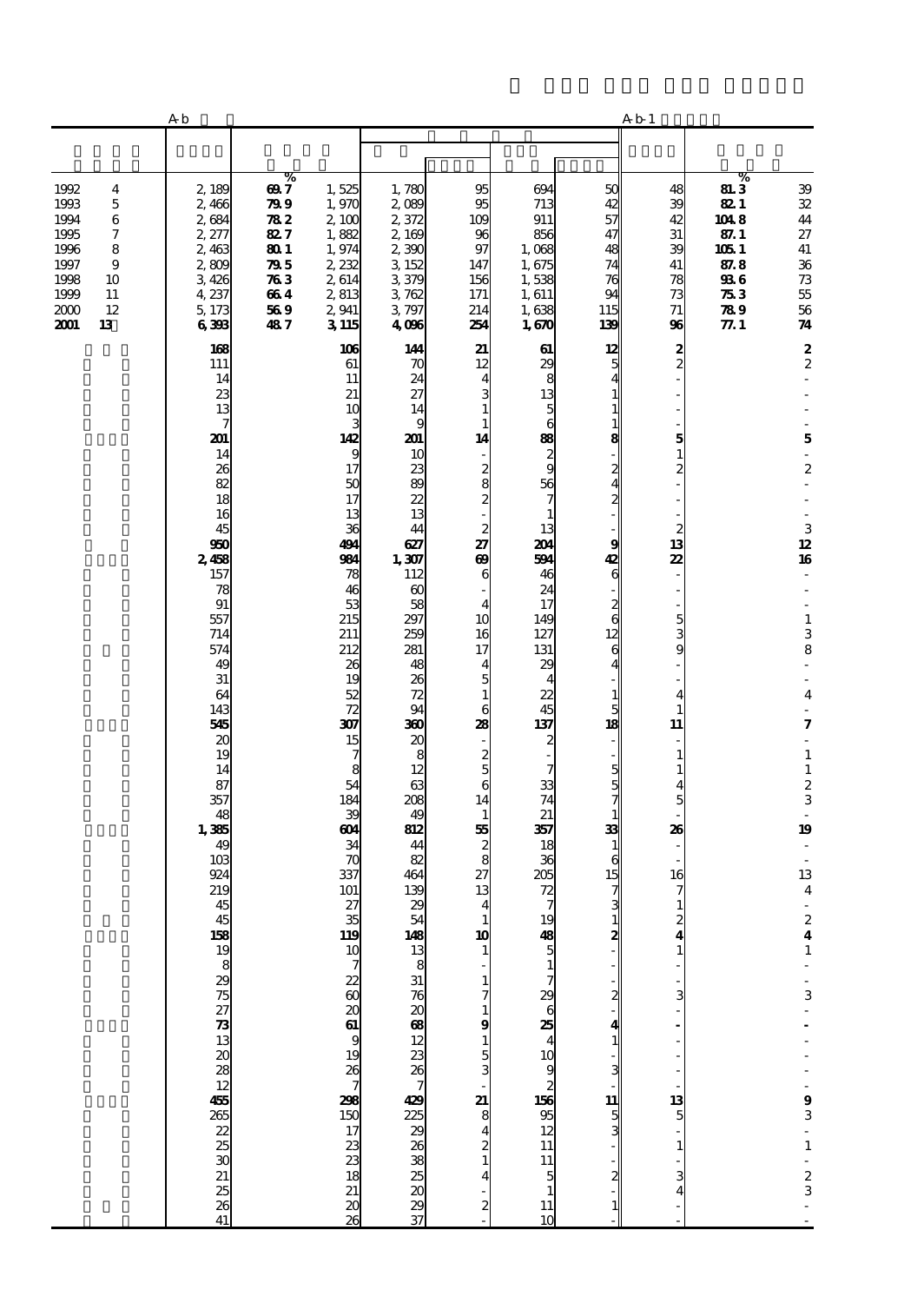|                                        |                    |                                                     |                   | A b 2                        |                         |                               |                      |                         |                                         |                          |                    |                              |
|----------------------------------------|--------------------|-----------------------------------------------------|-------------------|------------------------------|-------------------------|-------------------------------|----------------------|-------------------------|-----------------------------------------|--------------------------|--------------------|------------------------------|
|                                        |                    |                                                     |                   |                              |                         |                               |                      |                         |                                         |                          |                    |                              |
|                                        |                    |                                                     |                   |                              |                         |                               |                      |                         |                                         |                          |                    |                              |
|                                        |                    |                                                     |                   |                              | %                       |                               |                      |                         |                                         |                          |                    |                              |
| 58<br>42                               | 9<br>6             | 14                                                  | 5                 | 865<br>997                   | 756<br>848              | 654<br>845                    | 987<br>1, 148        | 51<br>47                | 484<br>533                              | 28                       | 1992<br>27 1993    | $\overline{\mathbf{4}}$<br>5 |
| 65                                     | 4                  | $\begin{smallmatrix} 2 \\ 3 \\ 3 \end{smallmatrix}$ |                   | 986                          | 86 1                    | 849                           | 1,306                | 61                      | 628                                     |                          | 33 1994            | 6                            |
| 39                                     | 1                  |                                                     |                   | 926                          | 87.6                    | 811                           | 1, 219               | 64                      | 616                                     |                          | 33 1995            | $\boldsymbol{7}$             |
| 52                                     | 2                  |                                                     |                   | 1,044                        | 829                     | 865                           | 1,422                | 62                      | 802                                     |                          | 36 1996            | 8                            |
| 51                                     | $\overline{5}$     | $\overline{\mathbf{4}}$                             |                   | 1,262                        | 856                     | 1,080                         | 2,015                | 88                      | 1,282                                   |                          | 50 1997            | 9                            |
| 118<br>96                              | 11<br>11           | 26<br>10                                            | 4<br>$\mathbf{3}$ | 1, 411<br>1,815              | 824<br>$\boldsymbol{x}$ | 1,163<br>1, 271               | 1,957<br>2,224       | 105<br>120              | 1,099<br>1,186                          |                          | 57 1998<br>74 1999 | 10<br>11                     |
| 109                                    | 6                  | 18                                                  |                   | 2,280                        | 585                     | 1,333                         | 2, 215               | 138                     | 1, 196                                  |                          | 81 2000            | 12                           |
| 114                                    | 6                  | 20                                                  | 1                 | 275                          | 527                     | 1,453                         | 2,539                | 183                     | 1,331                                   |                          | 114 2001           | 13                           |
|                                        |                    |                                                     |                   |                              |                         | 52                            | 86                   | 16                      |                                         | 12                       |                    |                              |
| $\frac{2}{2}$                          | J.                 | $\qquad \qquad \blacksquare$<br>÷,                  |                   | 75<br>45                     |                         | 26                            | 38                   | 8                       | 42<br>20                                |                          |                    |                              |
| L,                                     | Ĭ.                 | ÷,                                                  |                   | 5                            |                         | 3                             | 15                   | 4                       | 5                                       | $\frac{5}{4}$            |                    |                              |
| L                                      | ÷,                 | L,                                                  |                   | 13                           |                         | 14                            | 19                   | $\overline{c}$          | 12                                      | $\mathbf{1}$             |                    |                              |
|                                        | Ĭ.                 | L,                                                  |                   | 9                            |                         | 8                             | 11                   | 1                       | 4                                       | 1                        |                    |                              |
|                                        |                    | $\overline{\phantom{0}}$                            |                   | 3                            |                         | $\mathbf{1}$                  | 3                    | $\mathbf{1}$            | $\mathbf{1}$                            | $\mathbf{1}$             |                    |                              |
| 6<br>Ĭ.                                | $\mathbf{1}$<br>Ĭ. | $\mathbf{1}$<br>$\overline{a}$                      |                   | 106<br>5                     |                         | 69<br>$\overline{\mathbf{4}}$ | 126<br>4             | 8                       | 77                                      | 6                        |                    |                              |
| $\mathbf{1}$                           | ÷,                 | $\overline{a}$                                      |                   | 14                           |                         | $\overline{7}$                | 15                   | $\boldsymbol{z}$        | $\frac{2}{9}$                           | $\overline{c}$           |                    |                              |
| ÷,                                     | Ĭ.                 | L,                                                  |                   | 51                           |                         | 31                            | 68                   | 6                       | 52                                      | 4                        |                    |                              |
|                                        |                    | $\overline{\phantom{0}}$                            |                   | 7                            |                         | $\mathbf{6}$                  | 12                   |                         | $\overline{4}$                          |                          |                    |                              |
|                                        |                    | L.                                                  |                   | 5<br>24                      |                         | 3<br>18                       | $\overline{4}$<br>23 |                         | $\mathbf{1}$<br>9                       |                          |                    |                              |
| 5<br>16                                | 1<br>÷,            | $\mathbf{1}$<br>$\Box$                              |                   | 347                          |                         | 214                           | 371                  | 21                      | 152                                     | 7                        |                    |                              |
| 22                                     | 2                  | $\mathbf{1}$                                        |                   | 1,073                        |                         | 464                           | 863                  | 49                      | 501                                     | 33                       |                    |                              |
| ÷                                      | i,                 | L,                                                  |                   | 66                           |                         | 38                            | 79                   | 4                       | 35                                      | $\overline{4}$           |                    |                              |
| ÷,                                     | J.                 | L,                                                  |                   | 36                           |                         | 22                            | 43                   |                         | 20                                      | L,                       |                    |                              |
| $\mathbf{1}$                           | ÷,                 | $\overline{\phantom{a}}$                            |                   | 23                           |                         | 17                            | 22                   | $\mathbf{1}$            | 5                                       |                          |                    |                              |
| $\mathbf{1}$                           | l,<br>÷,           | L<br>L,                                             |                   | 252<br>343                   |                         | 117<br>102                    | 215<br>181           | g<br>13                 | 134<br>114                              | 6<br>11                  |                    |                              |
| $\begin{array}{c} 2 \\ 12 \end{array}$ | $\mathbf{z}$       | ÷,                                                  |                   | 225                          |                         | 94                            | 175                  | 9                       | 116                                     | $\overline{\mathbf{4}}$  |                    |                              |
| $\overline{\phantom{a}}$               | J.                 | ÷,                                                  |                   | 19                           |                         | 11                            | 22                   | 2                       | 14                                      | $\overline{c}$           |                    |                              |
| $\mathbf{1}$                           | ÷,                 | ÷,                                                  |                   | 15                           |                         | 9                             | 13                   | $\overline{4}$          | 3                                       |                          |                    |                              |
| 5                                      | l.                 | $\mathbf{1}$                                        |                   | 28                           |                         | 26                            | 53                   | 1                       | 18                                      | $\mathbf{1}$             |                    |                              |
| $\overline{a}$<br>8                    | Ĭ.                 | ÷,<br>÷,                                            |                   | 66<br>201                    |                         | 28<br>127                     | $\infty$<br>217      | 6<br>23                 | 42<br>101                               | 5<br>16                  |                    |                              |
| ÷,                                     |                    | ÷,                                                  |                   | 9                            |                         | 7                             | 10                   |                         |                                         | $\overline{\phantom{a}}$ |                    |                              |
| ÷,                                     | J.                 | $\overline{a}$                                      |                   | 7                            |                         | 3                             | 6                    | $\boldsymbol{z}$        |                                         | $\frac{1}{2}$            |                    |                              |
| $\mathbf{1}$                           |                    | $\overline{\phantom{0}}$                            |                   | 5                            |                         | $\mathbf{1}$                  | 6                    | 5                       | 6                                       | $\overline{5}$           |                    |                              |
| $\frac{2}{5}$                          | ÷,                 | ÷,                                                  |                   | 31                           |                         | 17                            | 40                   | 5                       | 27                                      | 5                        |                    |                              |
| ÷,                                     |                    | $\overline{\phantom{0}}$                            |                   | 130<br>19                    |                         | 82<br>17                      | 128<br>27            | 11                      | 56<br>12                                | 6                        |                    |                              |
| 36                                     | $\boldsymbol{2}$   | 16                                                  | 1                 | 661                          |                         | 316                           | 533                  | 40                      | 286                                     | 27                       |                    |                              |
|                                        |                    | $\overline{\phantom{0}}$                            |                   | 22                           |                         | 18                            | 33                   | $\boldsymbol{z}$        | 15                                      | $\mathbf{1}$             |                    |                              |
|                                        | J.                 |                                                     |                   | 41                           |                         | 31                            | 59                   | 7                       | 28                                      | $\epsilon$               |                    |                              |
| 28                                     |                    | 14                                                  |                   | 449                          |                         | 182                           | 303                  | $\boldsymbol{\chi}$     | 160                                     | 12                       |                    |                              |
| 6<br>÷,                                | 2                  | $\boldsymbol{z}$<br>$\overline{\phantom{a}}$        | 1                 | 106<br>21                    |                         | 57<br>12                      | 94<br>16             | 8<br>$\mathbf{z}$       | 64<br>6                                 | $\frac{5}{2}$            |                    |                              |
|                                        |                    |                                                     |                   |                              |                         |                               |                      | $\mathbf{1}$            |                                         | $\mathbf{1}$             |                    |                              |
| $\frac{2}{3}$                          |                    | $\frac{2}{2}$                                       |                   | 22<br>50                     |                         | $\frac{16}{2}$                | ය ක් හි              | 4                       | $\frac{13}{37}$                         |                          |                    |                              |
|                                        |                    |                                                     |                   | $\overline{7}$               |                         |                               |                      |                         |                                         |                          |                    |                              |
|                                        |                    |                                                     |                   |                              |                         |                               |                      |                         |                                         |                          |                    |                              |
| ÷                                      |                    | $\overline{a}$                                      |                   | 11                           |                         |                               | $\frac{17}{45}$      | 3                       |                                         |                          |                    |                              |
| $\cdot$ $\circ$                        |                    | ä,                                                  |                   | $\frac{1}{30}$               |                         | $10 \n34$<br>$11 \n14$        |                      | 1                       | $624$ 5<br>24<br>4<br>4<br>10<br>9      |                          |                    |                              |
|                                        |                    |                                                     |                   | $\frac{40}{6}$               |                         |                               | $13$ 44 6<br>$15$ 16 | 6                       |                                         | 4                        |                    |                              |
|                                        |                    |                                                     |                   |                              |                         |                               |                      |                         |                                         | $\mathbf{1}$             |                    |                              |
|                                        |                    | Ĭ.                                                  |                   |                              |                         |                               |                      | $\frac{2}{3}$           |                                         | $\frac{1}{3}$            |                    |                              |
|                                        |                    |                                                     |                   | 14<br>8                      |                         |                               | 4                    |                         |                                         |                          |                    |                              |
|                                        | 1                  |                                                     |                   |                              |                         | $\frac{4}{132}$               | 224                  | 16                      | $\begin{array}{c} 1 \\ 111 \end{array}$ | $\frac{1}{3}$            |                    |                              |
|                                        |                    |                                                     |                   | $193$<br>$109$<br>$12$       |                         | $rac{62}{12}$                 | $\frac{128}{23}$     | 6                       | $\begin{array}{c} 74 \\ 11 \end{array}$ |                          |                    |                              |
|                                        |                    |                                                     |                   |                              |                         |                               |                      | $\overline{\mathbf{4}}$ |                                         |                          |                    |                              |
|                                        |                    |                                                     |                   | 14                           |                         | 14                            |                      |                         | $\overline{11}$                         |                          |                    |                              |
| <b>38</b><br>30 - 10 00 00 00          |                    |                                                     |                   | 14                           |                         | $\frac{11}{4}$ $\frac{4}{9}$  | $\frac{15}{10}$      |                         | $\mathbf{1}$                            | $\frac{1}{2}$            |                    |                              |
|                                        |                    |                                                     |                   | $\overline{\mathbf{4}}$<br>9 |                         |                               |                      |                         | 5<br>$\mathbf{1}$                       |                          |                    |                              |
|                                        |                    |                                                     |                   | 14                           |                         |                               |                      | 1                       |                                         |                          |                    |                              |
|                                        |                    |                                                     |                   | 17                           |                         |                               | $\frac{10}{12}$      |                         | $\frac{3}{5}$                           |                          |                    |                              |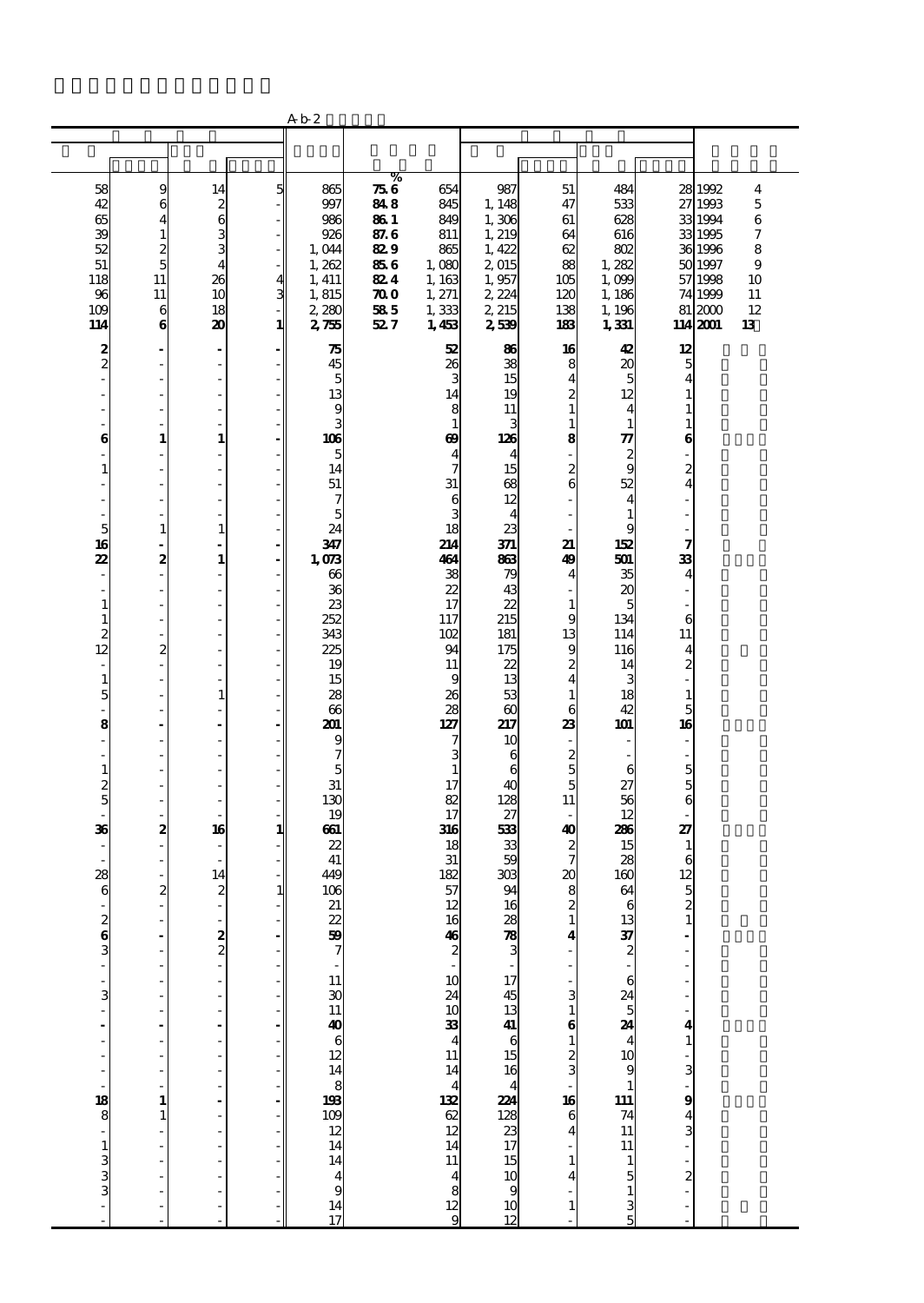|                                                                                                                                                                    | A b 3                                                         |                                                                                            |                                                            |                                                                    |                        |                                                      |        | A b 4                                                                                    |                                                                                                                                                                                       |
|--------------------------------------------------------------------------------------------------------------------------------------------------------------------|---------------------------------------------------------------|--------------------------------------------------------------------------------------------|------------------------------------------------------------|--------------------------------------------------------------------|------------------------|------------------------------------------------------|--------|------------------------------------------------------------------------------------------|---------------------------------------------------------------------------------------------------------------------------------------------------------------------------------------|
|                                                                                                                                                                    |                                                               |                                                                                            |                                                            |                                                                    |                        |                                                      |        |                                                                                          |                                                                                                                                                                                       |
| 1992<br>$\overline{\mathbf{4}}$<br>1993<br>$\bf 5$<br>1994<br>6<br>1995<br>7<br>1996<br>8<br>1997<br>9<br>1998<br>10<br>1999<br>$11\,$<br>2000<br>12<br>2001<br>13 | 89<br>101<br>87<br>63<br>84<br>98<br>109<br>128<br>137<br>171 | %<br>663<br><b>891</b><br>71.3<br><b>81.0</b><br>81. O<br>694<br>807<br>797<br>664<br>62 O | 59<br>90<br>62<br>51<br>68<br>68<br>88<br>102<br>91<br>106 | 40<br>44<br>37<br>26<br>43<br>70<br>50<br>73<br>89<br>$\mathbf{z}$ | $\mathbf{1}$<br>4<br>4 | 7<br>3<br>11<br>5<br>11<br>17<br>6<br>16<br>12<br>10 | 1<br>3 | 1, 187<br>1,329<br>1,569<br>1, 257<br>1,296<br>1,408<br>1,828<br>2, 221<br>2,685<br>3371 | %<br>651<br>773<br>$1,003$<br>755<br>1, 145<br>730<br>$993\,$<br>$\boldsymbol{v}$<br>1,000<br>77.2<br>1,048<br>744<br>1,290<br>$\pi$<br>624<br>1,385<br>544<br>1, 461<br>1,482<br>440 |
|                                                                                                                                                                    | 11<br>9                                                       |                                                                                            | 4<br>Δ                                                     | 3<br>3                                                             |                        | ÷,                                                   |        | 80<br>55                                                                                 | $\boldsymbol{48}$<br>29                                                                                                                                                               |
|                                                                                                                                                                    | 1                                                             |                                                                                            |                                                            | $\overline{a}$<br>ä,                                               |                        | ÷,<br>$\overline{a}$                                 |        | 9<br>9                                                                                   | $\begin{array}{c} 8 \\ 7 \end{array}$                                                                                                                                                 |
|                                                                                                                                                                    | 1                                                             |                                                                                            | 4                                                          | $\overline{a}$                                                     |                        | ٠<br>J.                                              |        | 4<br>3<br>86                                                                             | $\frac{2}{2}$<br>64                                                                                                                                                                   |
|                                                                                                                                                                    |                                                               |                                                                                            |                                                            | $\frac{3}{2}$<br>$\overline{a}$                                    |                        | L,<br>$\overline{a}$                                 |        | $\overline{\phantom{a}}$<br>9                                                            | $\overline{\mathbf{4}}$<br>8                                                                                                                                                          |
|                                                                                                                                                                    | 1                                                             |                                                                                            | 1<br>2                                                     | ä,<br>$\mathbf{1}$                                                 |                        | ٠<br>J.                                              |        | 30<br>10                                                                                 | 18<br>$\boldsymbol{9}$<br>10                                                                                                                                                          |
|                                                                                                                                                                    |                                                               |                                                                                            | 6                                                          | ÷,<br>$\overline{\mathbf{4}}$                                      |                        | ÷,<br>ä,                                             |        | 11<br>19<br>572                                                                          | 15<br>262                                                                                                                                                                             |
|                                                                                                                                                                    | $\frac{18}{37}$<br>$\overline{5}$                             |                                                                                            | 31<br>10                                                   | $\frac{2}{2}$                                                      |                        | 4                                                    |        | 1,326<br>86                                                                              | 473<br>$\pmb{\mathcal{X}}$                                                                                                                                                            |
|                                                                                                                                                                    | $\overline{\mathbf{4}}$<br>÷,<br>10                           |                                                                                            | 3<br>5                                                     | $\mathbf{1}$<br>5                                                  |                        | ÷,<br>3                                              |        | 38<br>68<br>290                                                                          | 21<br>$\frac{36}{92}$                                                                                                                                                                 |
|                                                                                                                                                                    | $\overline{\mathbf{4}}$<br>12                                 |                                                                                            | 4<br>5                                                     | $\frac{2}{3}$                                                      |                        |                                                      |        | 364<br>328                                                                               | 102<br>$105\,$                                                                                                                                                                        |
|                                                                                                                                                                    | $\mathbf{1}$<br>$\mathbf{1}$                                  |                                                                                            | 1<br>2                                                     | $\mathbf{1}$<br>5<br>÷,                                            |                        | $\mathbf{1}$                                         |        | $\boldsymbol{\chi}$<br>15<br>32                                                          | 14<br>$\bf8$<br>22                                                                                                                                                                    |
|                                                                                                                                                                    | 15                                                            |                                                                                            | 1<br>9                                                     | $\mathbf{1}$<br>10                                                 |                        | 3                                                    |        | $\overline{76}$<br>318                                                                   | $\frac{43}{164}$                                                                                                                                                                      |
|                                                                                                                                                                    | $\mathbf{1}$                                                  |                                                                                            | 1                                                          | ä,<br>$\overline{\phantom{a}}$                                     |                        | L,                                                   |        | 11<br>10                                                                                 | $\begin{array}{c} 8 \\ 2 \end{array}$                                                                                                                                                 |
|                                                                                                                                                                    | $\overline{\mathbf{4}}$<br>10                                 |                                                                                            | 5<br>з                                                     | 4<br>6                                                             |                        | 3                                                    |        | 8<br>48<br>212                                                                           | $\bf 6$<br>$\pmb{\mathcal{X}}$<br>$96\,$                                                                                                                                              |
|                                                                                                                                                                    | ÷,<br>62                                                      |                                                                                            | 35                                                         | 14                                                                 |                        | 2                                                    |        | 29<br>636                                                                                | 22<br>234                                                                                                                                                                             |
|                                                                                                                                                                    | 6<br>49                                                       |                                                                                            | 4<br>23                                                    | $\frac{2}{9}$                                                      |                        | $\boldsymbol{z}$                                     |        | 27<br>56<br>410                                                                          | 16<br>$\frac{35}{119}$                                                                                                                                                                |
|                                                                                                                                                                    | $\boldsymbol{6}$<br>$\mathbf{1}$                              |                                                                                            | $\mathbf{1}$                                               | $\overline{\mathcal{Z}}$<br>$\mathbf{1}$                           |                        | $\frac{1}{2}$                                        |        | 100<br>22                                                                                | ${\bf 33}$<br>14                                                                                                                                                                      |
|                                                                                                                                                                    | $\frac{5}{1}$                                                 |                                                                                            |                                                            | 1                                                                  |                        |                                                      |        |                                                                                          |                                                                                                                                                                                       |
|                                                                                                                                                                    |                                                               |                                                                                            |                                                            |                                                                    |                        |                                                      |        |                                                                                          |                                                                                                                                                                                       |
|                                                                                                                                                                    | $\frac{3}{1}$<br>-<br>5                                       |                                                                                            |                                                            | $\mathbf{1}$                                                       |                        |                                                      |        |                                                                                          |                                                                                                                                                                                       |
|                                                                                                                                                                    |                                                               |                                                                                            | 6                                                          | 4<br>$\overline{\mathbf{c}}$                                       |                        |                                                      |        |                                                                                          |                                                                                                                                                                                       |
|                                                                                                                                                                    |                                                               |                                                                                            | 4                                                          | $\mathbf{1}$<br>$\mathbf{1}$                                       |                        |                                                      |        | 21 90 10 8 15 41 16 28 7 8 10 3 235                                                      |                                                                                                                                                                                       |
|                                                                                                                                                                    | $\frac{4}{14}$<br>10<br>10<br>1                               |                                                                                            | 10<br>6                                                    | 11<br>7                                                            |                        | $\mathbf{1}$                                         |        |                                                                                          | $17$ 68 7 7 12 32 10 22 4 8 8 2 2 14 7 79 4 8 11 12 10 7 16                                                                                                                           |
|                                                                                                                                                                    |                                                               |                                                                                            |                                                            | 1                                                                  |                        |                                                      |        | $\begin{bmatrix}\n141 \\ 9 \\ 10\n\end{bmatrix}$                                         |                                                                                                                                                                                       |
|                                                                                                                                                                    |                                                               |                                                                                            |                                                            |                                                                    |                        |                                                      |        | $\frac{15}{14}$                                                                          |                                                                                                                                                                                       |
|                                                                                                                                                                    | 1                                                             |                                                                                            |                                                            | 2                                                                  |                        |                                                      |        | $\frac{12}{11}$                                                                          |                                                                                                                                                                                       |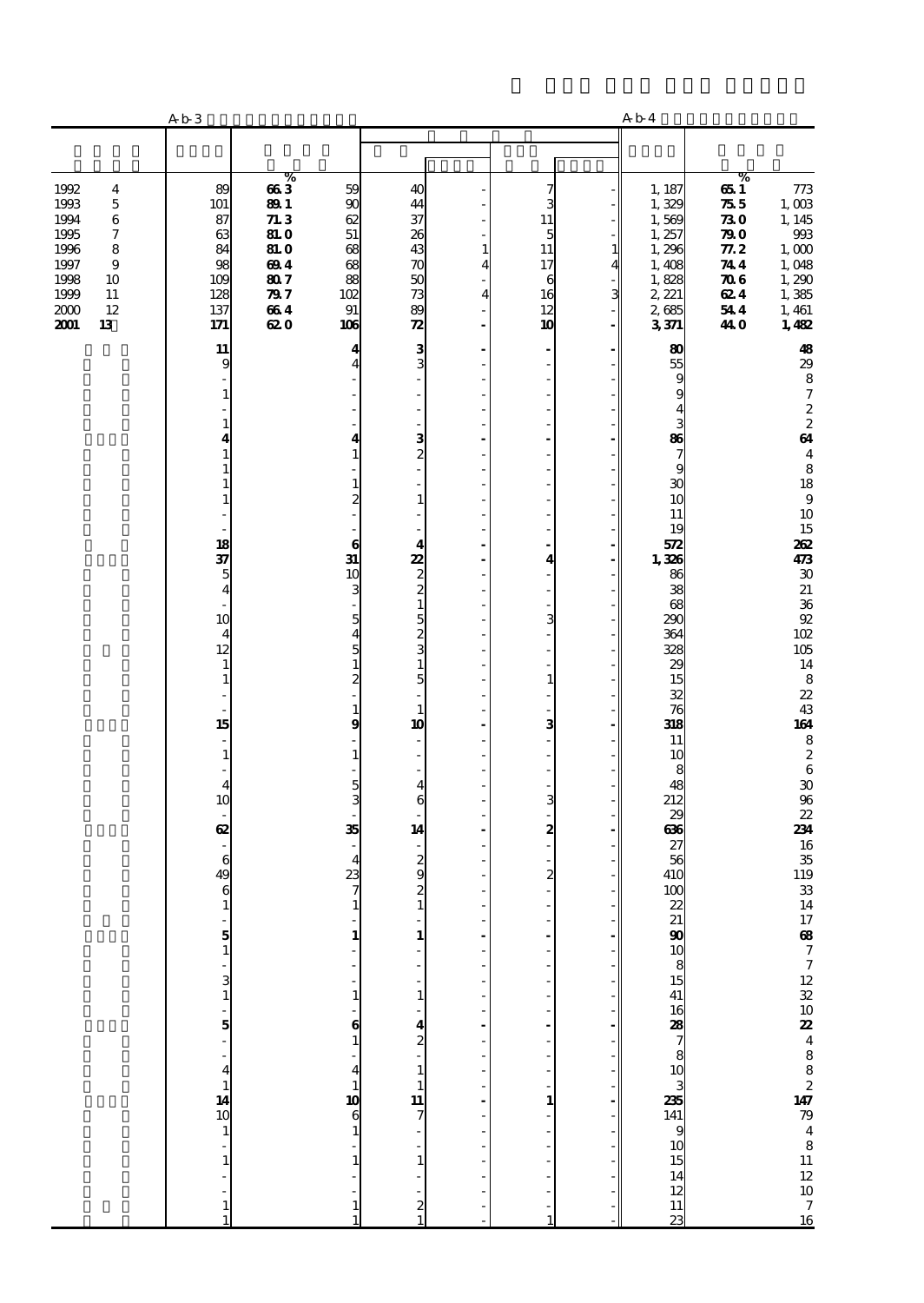|                                                  |                                                  |                                            |                              | Aс                                                          |             |                                                     |                               |                         |                                                 |                         |                    |          |
|--------------------------------------------------|--------------------------------------------------|--------------------------------------------|------------------------------|-------------------------------------------------------------|-------------|-----------------------------------------------------|-------------------------------|-------------------------|-------------------------------------------------|-------------------------|--------------------|----------|
|                                                  |                                                  |                                            |                              |                                                             |             |                                                     |                               |                         |                                                 |                         |                    |          |
|                                                  |                                                  |                                            |                              |                                                             | %           |                                                     |                               |                         |                                                 |                         |                    |          |
| 695                                              | 35                                               | 189                                        | 17                           | 1, 418                                                      | <b>81.6</b> | 1, 157                                              | 566                           | 96                      | 85                                              |                         | 11 1992            | 4        |
| 855<br>964                                       | 42                                               | 175                                        | 15                           | 1,754                                                       | 944         | 1,655                                               | 721<br>718                    | 124                     | 84<br>95                                        |                         | 12 1993<br>16 1994 | 5        |
| 885                                              | 44<br>31                                         | 266<br>232                                 | 24<br>14                     | 1, 741<br>1, 710                                            | 922<br>962  | 1,606<br>1,645                                      | 685                           | 124<br>117              | 93                                              |                         | 10 1995            | 6<br>7   |
| 873                                              | 32                                               | 252                                        | 11                           | 1,846                                                       | 947         | 1,749                                               | 710                           | 105                     | 111                                             |                         | 16 1996            | 8        |
| 1,016                                            | 50                                               | 372                                        | 20                           | 1,936                                                       | 932         | 1,804                                               | 749                           | 119                     | 113                                             |                         | 10 1997            | 9        |
| 1, 254<br>1,369                                  | 40<br>36                                         | 407<br>399                                 | 15<br>14                     | 1,566<br>1,728                                              | 87.4<br>844 | 1,369<br>1,458                                      | 693<br>750                    | 115<br>136              | 89<br>90                                        |                         | 10 1998<br>11 1999 | 10<br>11 |
| 1,384                                            | 70                                               | 412                                        | 34                           | 1,743                                                       | 787         | 1,372                                               | 789                           | 144                     | 81                                              |                         | 62000              | 12       |
| 1,371                                            | 65                                               | 309                                        | 24                           | 2006                                                        | 768         | 1,540                                               | 783                           | 132                     | 103                                             |                         | 16 2001            | 13       |
| 53                                               | 5                                                | 19                                         | $\overline{\phantom{a}}$     | 33                                                          |             | 32                                                  | 21                            | 7                       | 2                                               | 1                       |                    |          |
| 27                                               | $\overline{\mathbf{4}}$                          | 9                                          | ۰                            | 20                                                          |             | 20                                                  | 10                            | 1                       | $\mathbf{1}$                                    |                         |                    |          |
| 9<br>8                                           | $\mathbf{1}$                                     | 3<br>$1\,$                                 |                              | $\mathbf{1}$<br>10                                          |             | $\mathbf{1}$<br>10                                  | $\frac{2}{8}$                 | 1<br>4                  | $\mathbf{1}$                                    | 1                       |                    |          |
| 3                                                | ÷                                                | $\mathbf{1}$                               |                              | $\mathbf{1}$                                                |             | $\mathbf{1}$                                        | $\mathbf{1}$                  | 1                       |                                                 |                         |                    |          |
| 6                                                | ÷,                                               | 5                                          | $\overline{\phantom{a}}$     | $\mathbf{1}$                                                |             |                                                     |                               |                         |                                                 |                         |                    |          |
| $\boldsymbol{\omega}$<br>$\overline{\mathbf{4}}$ | 5<br>L,                                          | 10<br>٠                                    | 2                            | 137<br>14                                                   |             | 108<br>13                                           | 54<br>10                      | 11<br>1                 | 4<br>2                                          |                         |                    |          |
| 7                                                |                                                  | $\overline{\phantom{a}}$                   |                              | 22                                                          |             | 12                                                  | 7                             | 1                       |                                                 |                         |                    |          |
| 21                                               | $\frac{2}{2}$                                    | $\overline{\mathbf{4}}$                    |                              | 57                                                          |             | 49                                                  | 10                            | 3                       |                                                 |                         |                    |          |
| 9<br>9                                           | $\overline{\phantom{a}}$                         | 3<br>$\blacksquare$                        | $\mathbf{z}$                 | 20<br>12                                                    |             | 14<br>9                                             | 12<br>7                       | $\boldsymbol{z}$<br>3   |                                                 |                         |                    |          |
| 16                                               | $\mathbf{1}$                                     | 3                                          |                              | 12                                                          |             | 11                                                  | 8                             | $\mathbf{1}$            | $\frac{2}{7}$                                   |                         |                    |          |
| 236<br>400                                       | $\bf{6}$<br>18                                   | 52<br>88                                   |                              | 277                                                         |             | 186                                                 | $\boldsymbol{\omega}$         | 10                      | 43                                              | $\mathbf{1}$<br>7       |                    |          |
| $31\,$                                           | $\overline{\mathbf{c}}$                          | 11                                         | $\frac{2}{2}$                | 632<br>71                                                   |             | 479<br>64                                           | 257<br>40                     | 42<br>5                 | 3                                               |                         |                    |          |
| 15                                               | $\blacksquare$                                   | $\overline{4}$                             |                              | 35                                                          |             | 28                                                  | 13                            | 5                       |                                                 |                         |                    |          |
| 34<br>76                                         | 3                                                | 12<br>12                                   | $\frac{2}{1}$                | 37<br>118                                                   |             | 39<br>141                                           | 19<br>39                      | $\frac{2}{5}$           | 3<br>10                                         |                         |                    |          |
| 74                                               | $\mathbf{1}$<br>3                                | 13                                         |                              | 150                                                         |             | $\infty$                                            | 37                            | 6                       | $\boldsymbol{z}$                                |                         |                    |          |
| 91                                               | 6                                                | 15                                         | $\frac{1}{2}$                | 100                                                         |             | 57                                                  | 48                            | 3                       | 10                                              | 1                       |                    |          |
| 25<br>7                                          | $\overline{\mathbf{c}}$<br>$\mathbf 1$           | 15<br>$\overline{\phantom{a}}$             |                              | 39<br>12                                                    |             | 35<br>$\overline{4}$                                | 20<br>$\overline{\mathbf{4}}$ | 5                       | 8                                               | 4                       |                    |          |
| 14                                               | ÷                                                | 3                                          |                              | 21                                                          |             | 19                                                  | 14                            | $\frac{2}{2}$           | $\mathbf{1}$                                    |                         |                    |          |
| 33                                               | ÷.                                               | 3                                          |                              | 49                                                          |             | 32                                                  | 23                            | 7                       | 6                                               | $\overline{c}$          |                    |          |
| 125<br>10                                        | 5                                                | 33<br>$\boldsymbol{z}$                     | 2                            | 234<br>6                                                    |             | 183<br>7                                            | ஞ<br>7                        | 11<br>3                 | 10<br>$\mathbf{1}$                              |                         |                    |          |
| 2                                                | L,                                               | $\frac{1}{2}$                              |                              | 12                                                          |             | 8                                                   |                               | $\mathbf{1}$            | $\overline{a}$                                  |                         |                    |          |
| 5                                                | ÷,                                               | $\mathbf 1$                                |                              | 8                                                           |             | 7                                                   | $\frac{3}{7}$                 | 3                       |                                                 |                         |                    |          |
| 17<br>$\boldsymbol{\omega}$                      | $\mathbf{1}$<br>3                                | 6<br>15                                    | $\mathbf{1}$                 | 80<br>104                                                   |             | 62<br>88                                            | 35                            | 4                       | $\mathbf{1}$<br>8                               |                         |                    |          |
| 22                                               | $\mathbf{1}$                                     | 9                                          | $\mathbf{1}$                 | 24                                                          |             | 11                                                  | 8                             |                         |                                                 |                         |                    |          |
| 229                                              | 13                                               | 53                                         | 5                            | 314                                                         |             | 229                                                 | 117                           | 16                      | 14                                              | 4                       |                    |          |
| 11<br>21                                         | $\mathbf{1}$                                     | 3<br>8                                     |                              | 6<br>21                                                     |             | 3<br>$\boldsymbol{\alpha}$                          | 2<br>18                       | $\mathbf{1}$            | 6                                               |                         |                    |          |
| 124                                              | 7                                                | 29                                         | 3                            | 203                                                         |             | 134                                                 | 52                            | 10                      | 4                                               | 3                       |                    |          |
| 37                                               | 3<br>$\overline{\mathbf{z}}$                     | 6                                          | $\mathbf{1}$<br>$\mathbf{1}$ | 48<br>16                                                    |             | 46<br>13                                            | 26<br>11                      | 4                       | 1                                               | $\mathbf{1}$            |                    |          |
| 12                                               |                                                  | $\mathbf{1}$                               |                              |                                                             |             |                                                     |                               | 1                       | $\mathbf{1}$                                    |                         |                    |          |
|                                                  | 6                                                | $\frac{6}{9}$                              | 2                            | $\begin{array}{c}\n 20 \\  \hline\n 126\n \end{array}$      |             |                                                     | $\frac{8}{52}$                |                         | $\frac{2}{4}$                                   | $\mathbf{1}$            |                    |          |
|                                                  | $\mathbf 1$                                      | $\mathbf{1}$<br>$\mathbf{1}$               |                              | 7                                                           |             | $\begin{array}{c}\n13 \\ 99 \\ 5 \\ 5\n\end{array}$ | $\frac{4}{4}$                 | $\frac{13}{2}$          |                                                 | f                       |                    |          |
|                                                  | $\mathbf{1}% _{T}\left  \mathbf{1}\right\rangle$ |                                            |                              |                                                             |             |                                                     |                               | 1                       |                                                 | $\mathbf{1}$            |                    |          |
|                                                  | $\overline{\mathbf{4}}$                          | $\begin{array}{c} 1 \\ 5 \\ 1 \end{array}$ | $\overline{\mathbf{z}}$      |                                                             |             |                                                     |                               |                         |                                                 |                         |                    |          |
|                                                  | 3                                                | $\mathbf{1}$                               |                              |                                                             |             |                                                     |                               | $\frac{5}{2}$           |                                                 |                         |                    |          |
|                                                  |                                                  |                                            |                              |                                                             |             | 293525419615                                        |                               | $\mathbf{1}$            | $\begin{array}{c} 1 \\ 2 \\ 3 \\ 1 \end{array}$ |                         |                    |          |
|                                                  | 3                                                | $\overline{a}$                             |                              |                                                             |             |                                                     |                               |                         |                                                 |                         |                    |          |
|                                                  | $\overline{\phantom{a}}$                         | ÷<br>$\mathbf{1}$                          |                              |                                                             |             |                                                     |                               |                         | $\frac{2}{1}$                                   |                         |                    |          |
|                                                  | 4                                                | 44                                         |                              |                                                             |             | $\frac{11}{9}$                                      |                               | . ស <b>ភ</b> សេយ        |                                                 |                         |                    |          |
|                                                  | $\mathbf 1$                                      | 21                                         | $\frac{2}{1}$                |                                                             |             |                                                     |                               |                         | $\frac{16}{2}$                                  | $\mathbf{z}$            |                    |          |
|                                                  | $\boldsymbol{z}$                                 | $\mathbf{1}$<br>$\overline{a}$             |                              |                                                             |             |                                                     |                               | $\overline{\mathbf{c}}$ |                                                 |                         |                    |          |
|                                                  |                                                  | 10                                         |                              |                                                             |             |                                                     |                               |                         | $\frac{1}{2}$                                   |                         |                    |          |
|                                                  |                                                  | $\frac{1}{2}$                              |                              |                                                             |             | $\frac{15}{25}$ $\frac{11}{12}$                     |                               | 1                       |                                                 |                         |                    |          |
| 73 89 73 89 89 89 89 89 89 89 89 80 80 81        | $\mathbf{1}$                                     | 8                                          |                              | ននាង ក្នុង ក្នុង <b>ន្លា</b><br>នាង ក្នុង ក្នុង <b>ន្លា</b> |             |                                                     |                               | 3<br>2                  | $\mathbf{1}$<br>4                               | $\overline{\mathbf{c}}$ |                    |          |
| 24                                               |                                                  | $\overline{\mathbf{4}}$                    | 1                            |                                                             |             | $\frac{25}{24}$                                     |                               | 4                       |                                                 |                         |                    |          |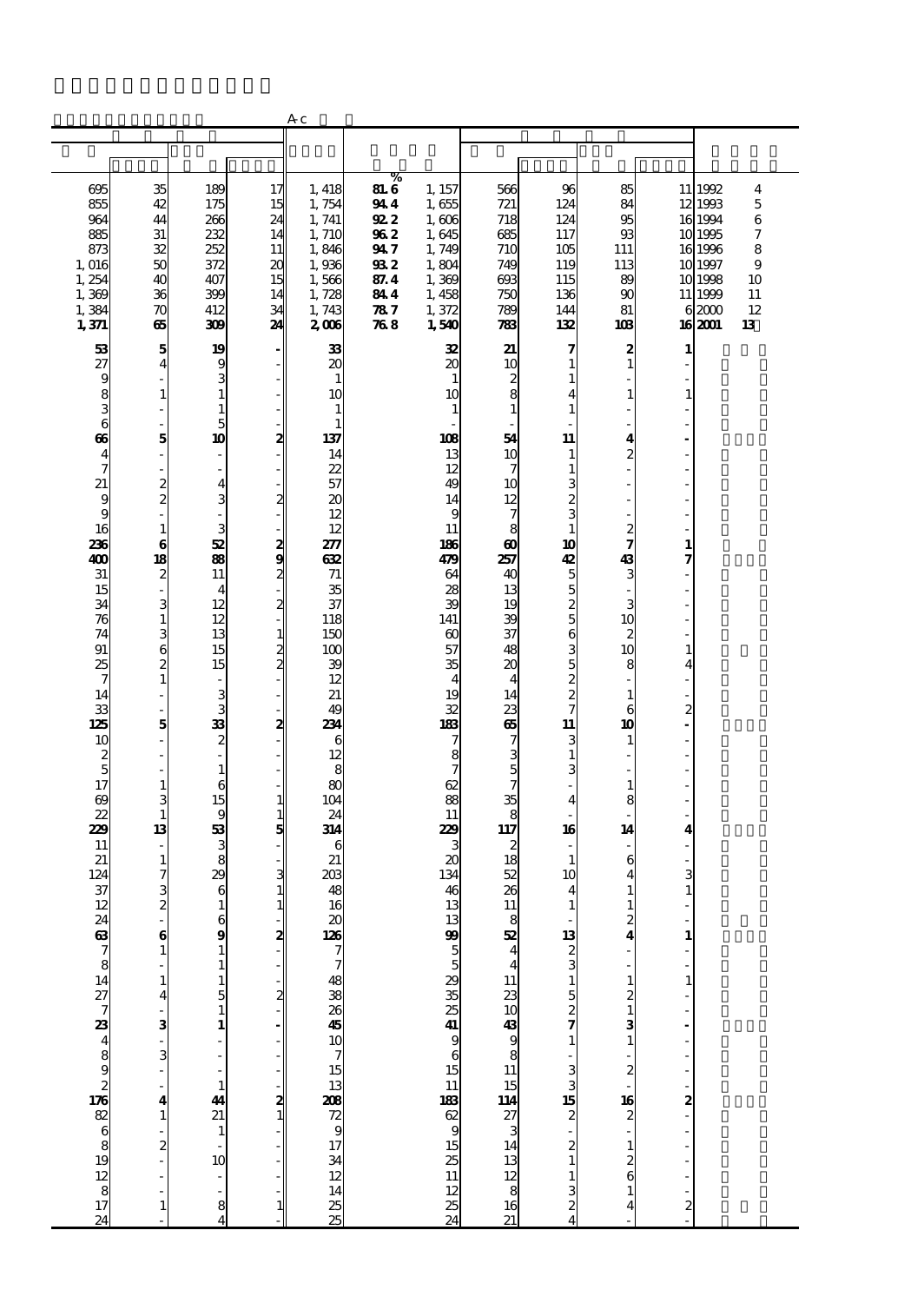|                                                                                                                                    | A d                                                                                                                                                                                                                                                                                                                                                                                                                                             |                                                                             |                                                                                                                                                                                                                                                                                                                                                                                     |                                                                                                                                                                                                                                                                                                                                                                                                                               |                                                        |                                                                                                                                                                                                                                                                                                          |                                                           | B                                                                                                                                                                                                                                                                                                                                                                                                                                                                     |                                                                             |                                                                                                                                                                                                                                                                                                                                                                                                                                                                                                  |
|------------------------------------------------------------------------------------------------------------------------------------|-------------------------------------------------------------------------------------------------------------------------------------------------------------------------------------------------------------------------------------------------------------------------------------------------------------------------------------------------------------------------------------------------------------------------------------------------|-----------------------------------------------------------------------------|-------------------------------------------------------------------------------------------------------------------------------------------------------------------------------------------------------------------------------------------------------------------------------------------------------------------------------------------------------------------------------------|-------------------------------------------------------------------------------------------------------------------------------------------------------------------------------------------------------------------------------------------------------------------------------------------------------------------------------------------------------------------------------------------------------------------------------|--------------------------------------------------------|----------------------------------------------------------------------------------------------------------------------------------------------------------------------------------------------------------------------------------------------------------------------------------------------------------|-----------------------------------------------------------|-----------------------------------------------------------------------------------------------------------------------------------------------------------------------------------------------------------------------------------------------------------------------------------------------------------------------------------------------------------------------------------------------------------------------------------------------------------------------|-----------------------------------------------------------------------------|--------------------------------------------------------------------------------------------------------------------------------------------------------------------------------------------------------------------------------------------------------------------------------------------------------------------------------------------------------------------------------------------------------------------------------------------------------------------------------------------------|
|                                                                                                                                    |                                                                                                                                                                                                                                                                                                                                                                                                                                                 |                                                                             |                                                                                                                                                                                                                                                                                                                                                                                     |                                                                                                                                                                                                                                                                                                                                                                                                                               |                                                        |                                                                                                                                                                                                                                                                                                          |                                                           |                                                                                                                                                                                                                                                                                                                                                                                                                                                                       |                                                                             |                                                                                                                                                                                                                                                                                                                                                                                                                                                                                                  |
| 1992<br>4<br>1993<br>5<br>1994<br>6<br>1995<br>7<br>1996<br>8<br>1997<br>9<br>1998<br>10<br>1999<br>11<br>2000<br>12<br>2001<br>13 | 1,504<br>1,611<br>1,616<br>1,500<br>1,483<br>1,657<br>1,873<br>1,857<br>2,260<br>2,228                                                                                                                                                                                                                                                                                                                                                          | %<br>826<br>92 6<br>91. G<br>94 O<br>888<br>888<br>882<br>737<br>681<br>630 | 1,243<br>1,492<br>1,480<br>1, 410<br>1,317<br>1, 472<br>1,652<br>1,369<br>1,540<br>1,401                                                                                                                                                                                                                                                                                            | 1, 188<br>1,162<br>1, 161<br>1,160<br>1, 117<br>1,448<br>1,512<br>1,392<br>1,486<br>1,277                                                                                                                                                                                                                                                                                                                                     | 7<br>10<br>6<br>16<br>17<br>16<br>18<br>12<br>15<br>15 | 317<br>272<br>301<br>264<br>221<br>401<br>455<br>426<br>296<br>255                                                                                                                                                                                                                                       | 5<br>$\mathbf{1}$<br>10<br>11<br>13<br>13<br>8<br>g<br>14 | 36,630<br>37,085<br>36, 515<br>35,860<br>37,506<br>40,570<br>41, 751<br>43,822<br>64, 418<br>72,801                                                                                                                                                                                                                                                                                                                                                                   | %<br>793<br>803<br>802<br>79 4<br>748<br>73 9<br>71. O<br>650<br>609<br>548 | 29,065<br>29,768<br>29, 270<br>28, 486<br>28,046<br>29,967<br>29,638<br>28, 488<br>39, 211<br>39924                                                                                                                                                                                                                                                                                                                                                                                              |
|                                                                                                                                    | 99<br>66<br>9<br>9<br>10<br>$\overline{5}$<br>164<br>17<br>22<br>56<br>12<br>18<br>39<br>254<br>650<br>62<br>20<br>27<br>90<br>174<br>148<br>35<br>10<br>25<br>59<br>218<br>13<br>14<br>10<br>18<br>137<br>26<br>398<br>28<br>53<br>229<br>$\infty$<br>10<br>18<br>134<br>13<br>10<br>$\boldsymbol{\mathfrak{D}}$<br>$\overline{\mathbf{68}}$<br>13<br>$\frac{56}{10}$<br>17<br>20<br>9<br>255<br>125<br>20<br>25<br>17<br>12<br>18<br>17<br>21 |                                                                             | 74<br>49<br>7<br>10<br>7<br>1<br>106<br>7<br>15<br>50<br>8<br>12<br>14<br>177<br>370<br>43<br>18<br>17<br>50<br>94<br>62<br>25<br>7<br>18<br>36<br>113<br>10<br>10<br>3<br>9<br>62<br>19<br>219<br>16<br>43<br>104<br>34<br>10<br>12<br>111<br>12<br>5<br>29<br>51<br>14<br>49<br>10<br>13<br>$\boldsymbol{\mathsf{20}}$<br>6<br>185<br>72<br>12<br>23<br>13<br>8<br>17<br>19<br>21 | 68<br>46<br>6<br>10<br>5<br>$\mathbf{1}$<br>92<br>$\overline{7}$<br>22<br>$\begin{array}{c}\n 29 \\  8 \\  8\n \end{array}$<br>18<br>121<br>311<br>32<br>18<br>13<br>52<br>71<br>54<br>21<br>11<br>11<br>28<br>123<br>16<br>10<br>13<br>11<br>56<br>17<br>225<br>18<br>40<br>108<br>$\frac{39}{9}$<br><b>11</b><br>110<br>16<br>27<br>53<br>11<br>54<br>19<br>20<br>11<br>173<br>58<br>11<br>29<br>12<br>11<br>16<br>14<br>22 | 4<br>2<br>$\frac{2}{9}$<br>4<br>5<br>1<br>1<br>1<br>1  | 14<br>11<br>3<br>13<br>3<br>6<br>2<br>$\mathbf{1}$<br>1<br>14<br>74<br>8<br>7<br>5<br>18<br>18<br>5<br>$\frac{2}{3}$<br>$\mathbf{1}$<br>7<br>40<br>8<br>3<br>11<br>3<br>10<br>5<br>37<br>3<br>8<br>22<br>$\mathbf{1}$<br>25<br>5<br>6<br>11<br>3<br>10<br>6<br>2<br>$\overline{c}$<br>28<br>10<br>1<br>9 | з<br>1<br>2<br>9<br>5<br>1<br>1<br>1                      | 2,132<br>1,422<br>147<br>269<br>190<br>104<br>3576<br>249<br>299<br>919<br>395<br>471<br>1,243<br>8152<br>21,919<br>1, 445<br>1,373<br>743<br>4,515<br>5, 115<br>5,972<br>778<br>240<br>558<br>1,180<br>6831<br>395<br>351<br>164<br>621<br>4,375<br>925<br>15979<br>642<br>1,846<br>9, 117<br>3 212<br>521<br>641<br>3796<br>217<br>223<br>930<br>1,698<br>728<br>1,392<br>260<br>378<br>475<br>279<br>9024<br>4611<br>302<br>990<br>832<br>395<br>347<br>453<br>094 |                                                                             | 1,628<br>1,049<br>117<br>207<br>164<br>$91\,$<br>2,257<br>238<br>223<br>450<br>329<br>312<br>$705\,$<br>5395<br>10930<br>813<br>698<br>485<br>2,050<br>2,039<br>2,786<br>591<br>187<br>471<br>810<br>3137<br>269<br>268<br>124<br>416<br>1,598<br>462<br>7,206<br>322<br>1, 240<br>3 150<br>1,793<br>$380\,$<br>321<br>$2865$<br>$202\,$<br>184<br>826<br>1, 141<br>$\frac{512}{1,323}$<br>258<br>329<br>$472\,$<br>$\frac{264}{5}$ 183<br>2037<br>240<br>617<br>499<br>336<br>344<br>413<br>697 |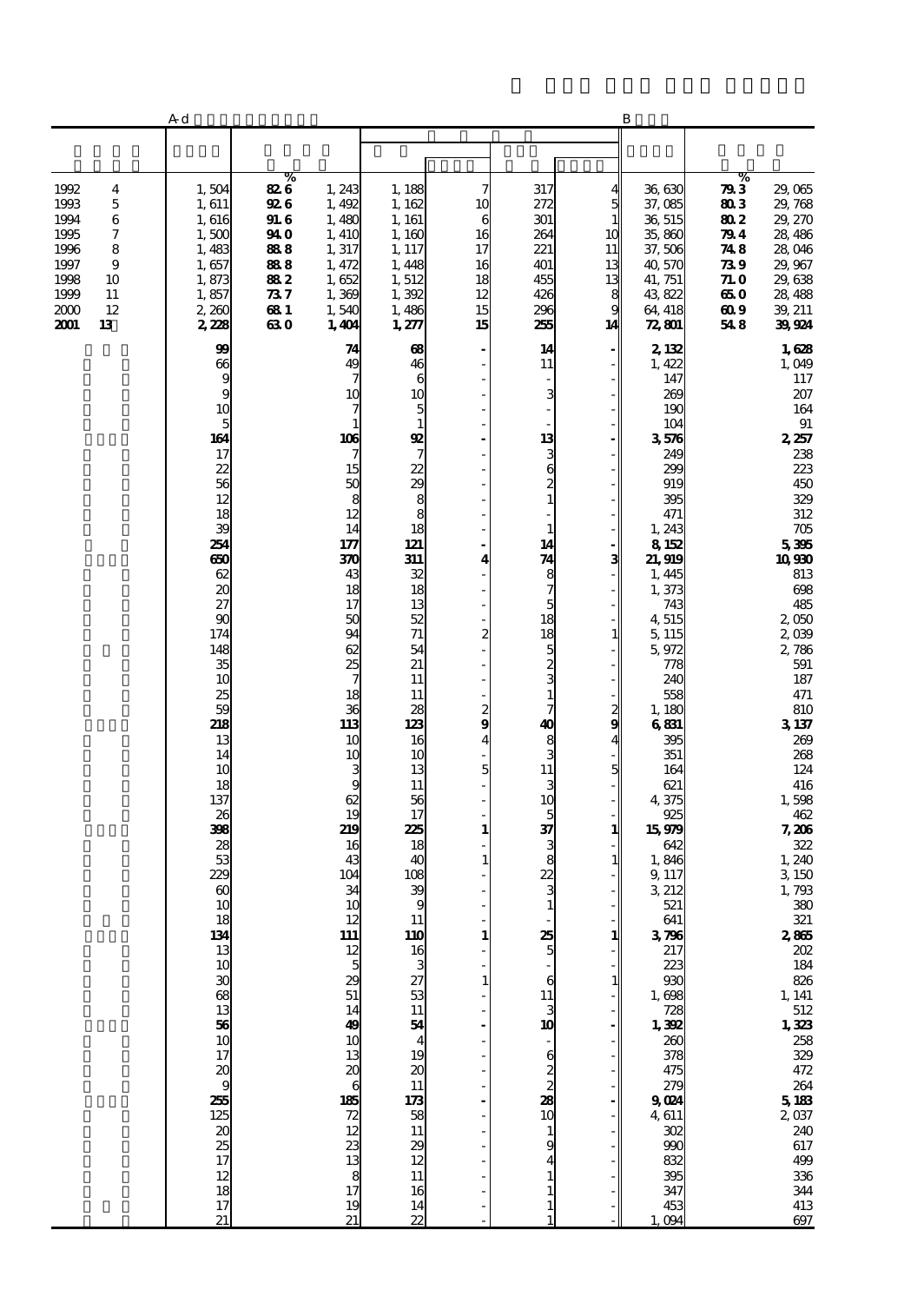|                             |                                          |                   |                       | Вa                      |                |                              |              |                        |               |                |                |                              |
|-----------------------------|------------------------------------------|-------------------|-----------------------|-------------------------|----------------|------------------------------|--------------|------------------------|---------------|----------------|----------------|------------------------------|
|                             |                                          |                   |                       |                         |                |                              |              |                        |               |                |                |                              |
|                             |                                          |                   |                       |                         |                |                              |              |                        |               |                |                |                              |
|                             |                                          |                   |                       |                         | %              |                              |              |                        |               |                |                |                              |
| 38,675<br>38 585            | 2503<br>2, 414                           | 15, 162<br>14,989 | 1,977<br>1,749        | 32<br>38                | 100 O<br>100 O | 32<br>38                     | 295<br>271   | $\mathbf{1}$           | 266<br>244    |                | 1992<br>1 1993 | $\overline{\mathbf{4}}$<br>5 |
| 38, 139                     | 2,460                                    | 14,655            | 1,806                 | 21                      | 95 2           | $\boldsymbol{\mathsf{20}}$   | 214          |                        | 183           |                | 1994           | 6                            |
| 37, 370                     | 2,348                                    | 15, 449           | 1,761                 | 38                      | 1053           | 40                           | 394          | $\mathbf{1}$           | 349           | $\mathbf{1}$   | 1995           | 7                            |
| 37, 110                     | 2004                                     | 15,568            | 1,463                 | 31                      | 100 O          | 31                           | 259          | 8                      | 248           |                | 8 1996         | 8                            |
| 40, 432                     | 2,495                                    | 17,981            | 1,871                 | 41                      | 100 O          | 41                           | 384          | $\mathbf{1}$           | 356           | 1              | 1997           | 9                            |
| 39, 755                     | 2936                                     | 17, 321           | 2,315                 | 37                      | 97.3           | 36                           | 193          | 4                      | 160           |                | 1998           | 10                           |
| 37, 874                     | 2589                                     | 15,930            | 1,894                 | 34                      | 97.1           | 33                           | 180          |                        | 138           |                | 1999           | 11                           |
| 50 419<br>50428             | 3666<br>3991                             | 19, 691<br>18416  | 2,432<br>2646         | 36<br>42                | 100 O<br>102 4 | 36<br>43                     | 222<br>497   | 14<br>$\boldsymbol{2}$ | 126<br>408    | 1              | 22000<br>2001  | 12<br>13                     |
|                             |                                          |                   |                       |                         |                |                              |              |                        |               |                |                |                              |
| 2, 134                      | 147                                      | 730               | 98                    |                         |                |                              |              |                        |               |                |                |                              |
| 1,336<br>146                | 86<br>11                                 | 432<br>31         | 54<br>2               |                         |                |                              |              |                        |               |                |                |                              |
| 296                         | 28                                       | 129               | 23                    |                         |                |                              |              |                        |               |                |                |                              |
| 221                         | 15                                       | 90                | 13                    |                         |                |                              |              |                        |               |                |                |                              |
| 135                         | 7                                        | 48                | 6                     |                         |                |                              |              |                        |               |                |                |                              |
| 2733                        | 171                                      | 1, 112            | 91                    | 2                       |                | з                            | 32           |                        | 32            |                |                |                              |
| 290                         | 6                                        | 154               | 2                     |                         |                | $\mathbf{1}$                 | 19           |                        | 19            |                |                |                              |
| 300                         | 7                                        | 95                |                       |                         |                |                              |              |                        |               |                |                |                              |
| 606<br>352                  | 67<br>12                                 | 266<br>131        | 50<br>3               | 2                       |                | $\boldsymbol{2}$             | 13           |                        | ÷.<br>13      | L,             |                |                              |
| 362                         | 38                                       | 148               | 21                    |                         |                |                              |              |                        |               |                |                |                              |
| 843                         | 41                                       | 318               | 15                    |                         |                |                              |              |                        |               |                |                |                              |
| 6767                        | 342                                      | 1,530             | 156                   | 8                       |                | 8                            | 64           | $\mathbf{1}$           | 40            | $\overline{a}$ |                |                              |
| 13 263                      | 1,007                                    | 5286              | 683                   | 13                      |                | 13                           | 202          | $\overline{a}$         | 179           | ä,             |                |                              |
| 1,166                       | 107                                      | 592               | 78                    | 4                       |                | $\overline{\mathbf{4}}$      | 120          | L,                     | 106           | L,             |                |                              |
| 835<br>612                  | 44<br>31                                 | 355<br>264        | 24<br>12              | $\mathbf{1}$<br>1       |                | $\mathbf{1}$<br>$\mathbf{1}$ | 2<br>6       | $\frac{1}{2}$          | 5             |                |                |                              |
| 2554                        | 212                                      | 1,035             | 145                   | 5                       |                | 5                            | 63           |                        | 57            |                |                |                              |
| 2,190                       | 163                                      | 741               | 98                    | $\mathbf{1}$            |                | $\mathbf{1}$                 | 11           |                        | 11            |                |                |                              |
| 3 299                       | 241                                      | 1,166             | 177                   |                         |                |                              |              |                        | $\frac{1}{2}$ | L,             |                |                              |
| 730                         | 29                                       | 323               | 21                    | $\mathbf{1}$            |                | $\mathbf{1}$                 |              |                        |               |                |                |                              |
| 250                         | 26                                       | 76                | 15                    |                         |                |                              |              |                        |               |                |                |                              |
| 601<br>1,026                | 50<br>104                                | 290<br>444        | 39<br>74              |                         |                |                              |              |                        |               |                |                |                              |
| 4415                        | 445                                      | 2,152             | 362                   | 5                       |                | 5                            | 42           |                        | 33            | L.             |                |                              |
| 364                         | 47                                       | 202               | 43                    | $\mathbf{1}$            |                | $\mathbf{1}$                 | 11           |                        | 11            |                |                |                              |
| 345                         | 27                                       | 147               | 11                    |                         |                | ÷                            |              |                        | ÷,            |                |                |                              |
| 172                         | 19                                       | 97                | 15                    |                         |                |                              |              |                        |               |                |                |                              |
| 640<br>2,256                | 89<br>213                                | 389<br>1,020      | 79<br>177             | 3<br>$\mathbf{1}$       |                | 3<br>$\mathbf{1}$            | $\mathbf{C}$ |                        | 22<br>÷,      | L,             |                |                              |
| 638                         | 50                                       | 297               | 37                    |                         |                |                              | 1            |                        |               |                |                |                              |
| 9456                        | 799                                      | 3317              | 490                   | 6                       |                | 6                            | 100          | $\mathbf{1}$           | 71            | $\mathbf{1}$   |                |                              |
| 460                         | 59                                       | 247               | 54                    |                         |                |                              | 59           |                        | 33            |                |                |                              |
| 1,562                       | 171                                      | 495               | 95                    | $\frac{2}{2}$           |                | $\frac{2}{2}$                | 3            |                        |               |                |                |                              |
| 4,244                       | 348                                      | 1,479             | 225                   |                         |                |                              | 38           | $\mathbf{1}$           | 38            | $\mathbf{1}$   |                |                              |
| 2,298<br>489                | 170<br>21                                | 811<br>141        | 93<br>6               |                         |                |                              | ÷,           |                        |               | ä,             |                |                              |
| 403                         | 30                                       | 144               | 17                    |                         |                |                              |              |                        |               |                |                |                              |
| 3541                        | 34                                       | 1,378             | 276                   | 2                       |                | 2                            | 27           |                        | 25            |                |                |                              |
| 313                         | 15                                       | 110               | 5                     |                         |                |                              |              |                        |               | L,             |                |                              |
| 201                         | 12                                       | 58                | 5                     |                         |                |                              |              |                        |               |                |                |                              |
| 995                         | 117<br>180                               | 406<br>609        | 83<br>145             | 2                       |                | 2                            | 27           |                        | 25            | ä,<br>L,       |                |                              |
| $1,449$<br>$583$<br>$1,609$ |                                          | 195               | 38                    |                         |                |                              |              |                        |               |                |                |                              |
|                             | $\begin{array}{c} 50 \\ 196 \end{array}$ | 581               | 133                   |                         |                |                              |              |                        | 6             | $\overline{a}$ |                |                              |
| 316                         | 48                                       | 134               | 34<br>28              | $\frac{2}{1}$           |                | $\frac{2}{1}$                | 6            |                        | 6             |                |                |                              |
| 408                         | 45                                       | 138               |                       |                         |                |                              |              |                        |               |                |                |                              |
| 615                         | 74                                       | 235               | 52                    | $\mathbf{1}$            |                | $\mathbf 1$                  |              |                        |               |                |                |                              |
| $rac{270}{6400}$            | 29<br>510                                | 74<br>2330        | 19<br>357             | 4                       |                | 4                            | 23           |                        | 22            | L.             |                |                              |
| 2608                        | 221                                      | 1, 132            | 177                   | $\overline{\mathbf{c}}$ |                | $\overline{\mathbf{c}}$      |              |                        | 6             |                |                |                              |
| 310                         | 31                                       | 120               | $\boldsymbol{\alpha}$ |                         |                |                              |              |                        |               |                |                |                              |
| 683<br>599                  | 44                                       | 186               | 23<br>11              |                         |                |                              |              |                        |               |                |                |                              |
|                             | 28                                       | 189               |                       | $\overline{c}$          |                | $\overline{c}$               | 16           |                        | 16            |                |                |                              |
| 373<br>426                  | 34                                       | 129               | $\frac{20}{14}$       |                         |                |                              |              |                        |               | ٠              |                |                              |
| $\infty$                    | 34<br>68                                 | 138<br>235        | 55                    |                         |                |                              |              |                        |               |                |                |                              |
| 798                         | 50                                       | 201               | 37                    |                         |                |                              |              |                        |               |                |                |                              |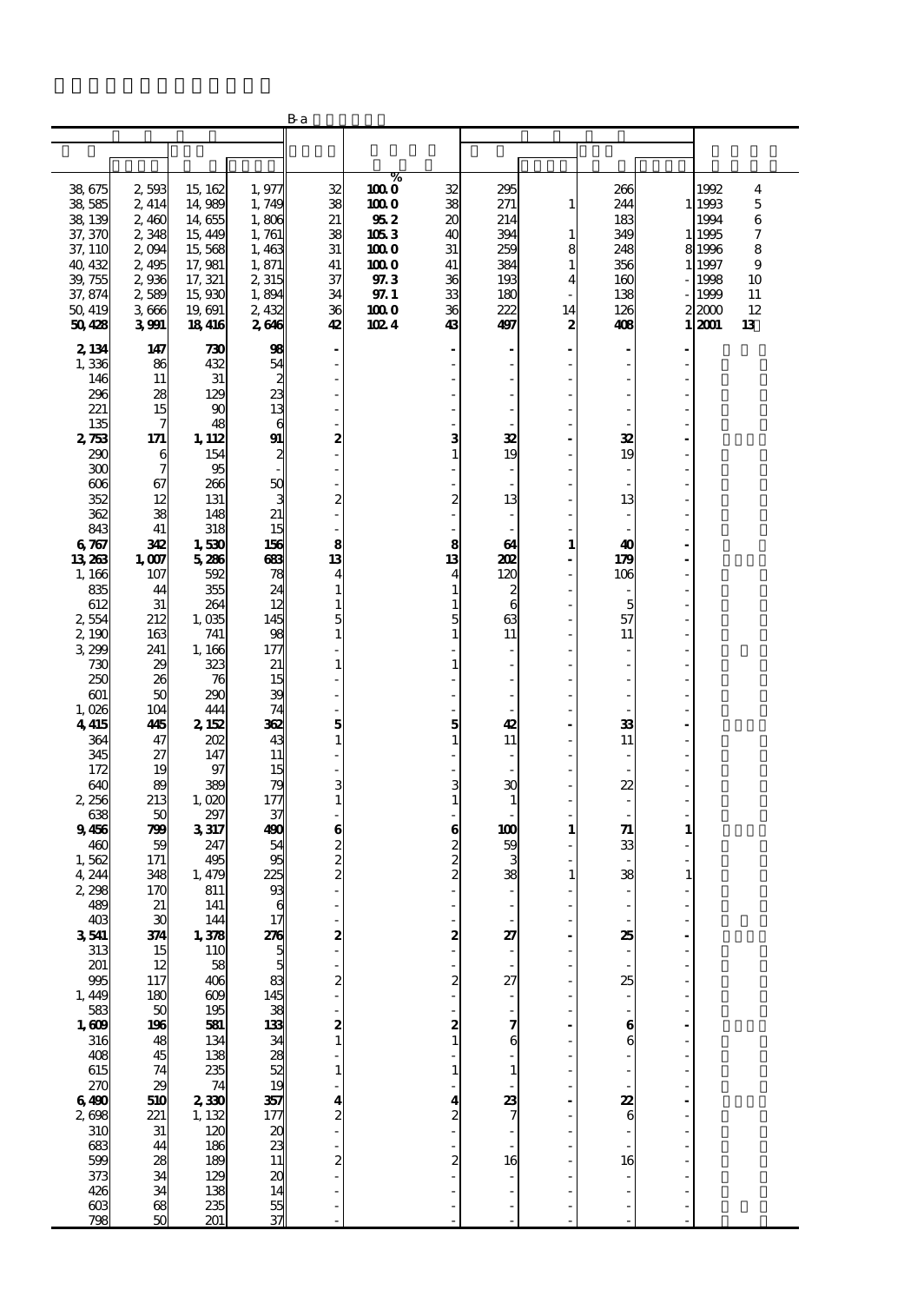|                                                                                                                                    | B b                                                                                                                                                                                                                                                                                                                                                                                                                              |                                                                                         |                                                                                                                                                                                                                                                                                                                                                                                                      |                                                                                                                                                                                                                                                                                                                                                                                                                   |                                                                                                                                                                                                                                                                                                                                                                                                        |                                                                                                                                                                                                                                                                                                                                                                                      |                                                                                                                                                                                                                                                                                                    | Bс                                                                                                                                                                                                                                                                                                                                                                                                                                                           |                                                                                 |                                                                                                                                                                                                                                                                                                                                                                                                                                                                                                              |
|------------------------------------------------------------------------------------------------------------------------------------|----------------------------------------------------------------------------------------------------------------------------------------------------------------------------------------------------------------------------------------------------------------------------------------------------------------------------------------------------------------------------------------------------------------------------------|-----------------------------------------------------------------------------------------|------------------------------------------------------------------------------------------------------------------------------------------------------------------------------------------------------------------------------------------------------------------------------------------------------------------------------------------------------------------------------------------------------|-------------------------------------------------------------------------------------------------------------------------------------------------------------------------------------------------------------------------------------------------------------------------------------------------------------------------------------------------------------------------------------------------------------------|--------------------------------------------------------------------------------------------------------------------------------------------------------------------------------------------------------------------------------------------------------------------------------------------------------------------------------------------------------------------------------------------------------|--------------------------------------------------------------------------------------------------------------------------------------------------------------------------------------------------------------------------------------------------------------------------------------------------------------------------------------------------------------------------------------|----------------------------------------------------------------------------------------------------------------------------------------------------------------------------------------------------------------------------------------------------------------------------------------------------|--------------------------------------------------------------------------------------------------------------------------------------------------------------------------------------------------------------------------------------------------------------------------------------------------------------------------------------------------------------------------------------------------------------------------------------------------------------|---------------------------------------------------------------------------------|--------------------------------------------------------------------------------------------------------------------------------------------------------------------------------------------------------------------------------------------------------------------------------------------------------------------------------------------------------------------------------------------------------------------------------------------------------------------------------------------------------------|
|                                                                                                                                    |                                                                                                                                                                                                                                                                                                                                                                                                                                  |                                                                                         |                                                                                                                                                                                                                                                                                                                                                                                                      |                                                                                                                                                                                                                                                                                                                                                                                                                   |                                                                                                                                                                                                                                                                                                                                                                                                        |                                                                                                                                                                                                                                                                                                                                                                                      |                                                                                                                                                                                                                                                                                                    |                                                                                                                                                                                                                                                                                                                                                                                                                                                              |                                                                                 |                                                                                                                                                                                                                                                                                                                                                                                                                                                                                                              |
| 1992<br>4<br>1993<br>5<br>1994<br>6<br>7<br>1995<br>1996<br>8<br>1997<br>9<br>1998<br>10<br>1999<br>11<br>2000<br>12<br>2001<br>13 | 6, 773<br>6,576<br>6, 112<br>6, 190<br>6,469<br>7, 254<br>7,367<br>7,792<br>13 225<br>16928                                                                                                                                                                                                                                                                                                                                      | %<br>79 4<br>824<br>81. I<br><b>81.3</b><br>77. 2<br>72 7<br>683<br>61. O<br>544<br>464 | 5,378<br>5, 419<br>4,956<br>5,034<br>4,993<br>5, 274<br>$5 \, \times$<br>4, 751<br>7,195<br>7,852                                                                                                                                                                                                                                                                                                    | 6882<br>6,570<br>5,831<br>5,976<br>5,877<br>6,492<br>5,885<br>5,505<br>8, 119<br>8636                                                                                                                                                                                                                                                                                                                             | 327<br>298<br>299<br>275<br>230<br>293<br>276<br>249<br>459<br>533                                                                                                                                                                                                                                                                                                                                     | 2, 109<br>1,929<br>1,503<br>1,710<br>1,699<br>2005<br>1,650<br>1, 418<br>2009<br>1,915                                                                                                                                                                                                                                                                                               | 216<br>194<br>183<br>170<br>116<br>189<br>168<br>129<br>210<br>261                                                                                                                                                                                                                                 | 18,854<br>18,306<br>18,097<br>17, 482<br>17,876<br>19,288<br>19, 476<br>20, 233<br>30, 184<br>33,965                                                                                                                                                                                                                                                                                                                                                         | %<br>847<br>86 1<br>86 9<br>87. O<br>843<br>835<br>81. G<br>77.3<br>72 O<br>664 | 15,967<br>15, 764<br>15,733<br>15,209<br>15,078<br>16,098<br>15,892<br>15,644<br>21, 731<br>22,544                                                                                                                                                                                                                                                                                                                                                                                                           |
|                                                                                                                                    | 423<br>294<br>30<br>41<br>33<br>25<br>824<br>33<br>48<br>166<br>80<br>134<br>363<br>2554<br>4864<br>225<br>337<br>87<br>972<br>946<br>1,858<br>158<br>28<br>97<br>156<br>1,340<br>79<br>63<br>25<br>65<br>933<br>175<br>3671<br>123<br>500<br>2,025<br>790<br>90<br>143<br>913<br>38<br>58<br>222<br>404<br>201<br>218<br>47<br>72<br>52<br>$\frac{1}{47}$<br>2, 121<br>$\frac{1}{3}$ 181<br>406<br>165<br>51<br>48<br>79<br>158 |                                                                                         | 304<br>196<br>29<br>35<br>22<br>22<br>412<br>28<br>35<br>57<br>71<br>72<br>149<br>1,624<br>1,706<br>110<br>116<br>49<br>305<br>244<br>589<br>112<br>18<br>74<br>89<br>469<br>48<br>51<br>18<br>36<br>256<br>$\alpha$<br>1,570<br>42<br>252<br>785<br>374<br>70<br>47<br>599<br>25<br>45<br>186<br>236<br>107<br>195<br>48<br>57<br>52<br>38<br>973<br>422<br>32<br>186<br>87<br>41<br>48<br>72<br>85 | 348<br>230<br>35<br>36<br>$\boldsymbol{\chi}$<br>27<br>381<br>18<br>41<br>68<br>59<br>61<br>134<br>1,917<br>1,668<br>133<br>111<br>47<br>335<br>216<br>537<br>121<br>18<br>62<br>88<br>544<br>57<br>69<br>32<br>41<br>298<br>47<br>1,852<br>40<br>276<br>925<br>475<br>80<br>56<br>650<br>36<br>47<br>204<br>251<br>112<br>196<br>41<br>59<br>63<br>33<br>1,000<br>493<br>41<br>189<br>96<br>44<br>47<br>82<br>88 | 24<br>14<br>2<br>5<br>$\frac{2}{1}$<br>18<br>$\mathbf{1}$<br>7<br>3<br>4<br>3<br>$\boldsymbol{\pi}$<br>105<br>14<br>9<br>20<br>12<br>31<br>3<br>5<br>11<br>37<br>3<br>6<br>12<br>$\boldsymbol{z}$<br>11<br>3<br>149<br>7<br>43<br>51<br>35<br>8<br>5<br>$\frac{41}{2}$<br>11<br>$23.88$ $5$<br>$\overline{\mathbf{4}}$<br>$rac{12}{8}$<br>$rac{21}{3}$<br>8<br>6<br>$\frac{2}{7}$<br>6<br>$\mathbf{Q}$ | 72<br>46<br>5<br>9<br>3<br>9<br>122<br>6<br>16<br>32<br>16<br>21<br>31<br>123<br>423<br>54<br>35<br>14<br>97<br>28<br>98<br>43<br>3<br>20<br>31<br>175<br>17<br>36<br>24<br>24<br>57<br>17<br>461<br>23<br>54<br>178<br>161<br>25<br>20<br>207<br>11<br>11<br>84<br>71<br>30<br>64<br>11<br>22<br>24<br>268<br>138<br>17<br>$\boldsymbol{\mathfrak{A}}$<br>25<br>11<br>7<br>19<br>21 | 12<br>5<br>4<br>$\frac{2}{1}$<br>9<br>6<br>$\mathbf{z}$<br>$\mathbf{1}$<br>13<br>55<br>g<br>4<br>7<br>5<br>19<br>$\mathbf{z}$<br>$\frac{2}{7}$<br>29<br>$\frac{2}{5}$<br>12<br>$\frac{2}{2}$<br>74<br>6<br>25<br>19<br>20<br>4<br>21<br>g<br>5<br>14<br>$\mathbf{z}$<br>10<br>$\frac{2}{34}$<br>18 | 1,087<br>717<br>79<br>12C<br>10 <sup>c</sup><br>53<br>1, 712<br>14C<br>159<br>464<br>188<br>214<br>547<br>3404<br>9895<br>670<br>544<br>311<br>1,910<br>2,306<br>2,766<br>334<br>166<br>327<br>561<br>2635<br>166<br>167<br>75<br>306<br>1,483<br>438<br>7,972<br>302<br>925<br>4,498<br>1, 601<br>269<br>376<br>1,873<br>125<br>96<br>467<br>822<br>363<br>796<br>142<br>200<br>297<br>157<br>4501<br>2056<br>165<br>467<br>406<br>243<br>226<br>256<br>772 |                                                                                 | 946<br>$\boldsymbol{\alpha}$<br>66<br>121<br>10B<br>48<br>1,250<br>136<br>130<br>278<br>163<br>159<br>384<br>2627<br>6224<br>427<br>379<br>256<br>1,238<br>1,148<br>1,618<br>279<br>135<br>277<br>467<br>1,800<br>136<br>155<br>74<br>247<br>942<br>246<br>4271<br>$175\,$<br>709<br>1,821<br>1, 117<br>234<br>215<br>$1,567$<br>$121$<br>$91\,$<br>425<br>641<br>289<br>700<br>142<br>178<br>296<br>$\begin{array}{c} 153 \\ 3\,000 \end{array}$<br>1, 112<br>142<br>337<br>288<br>204<br>225<br>249<br>533 |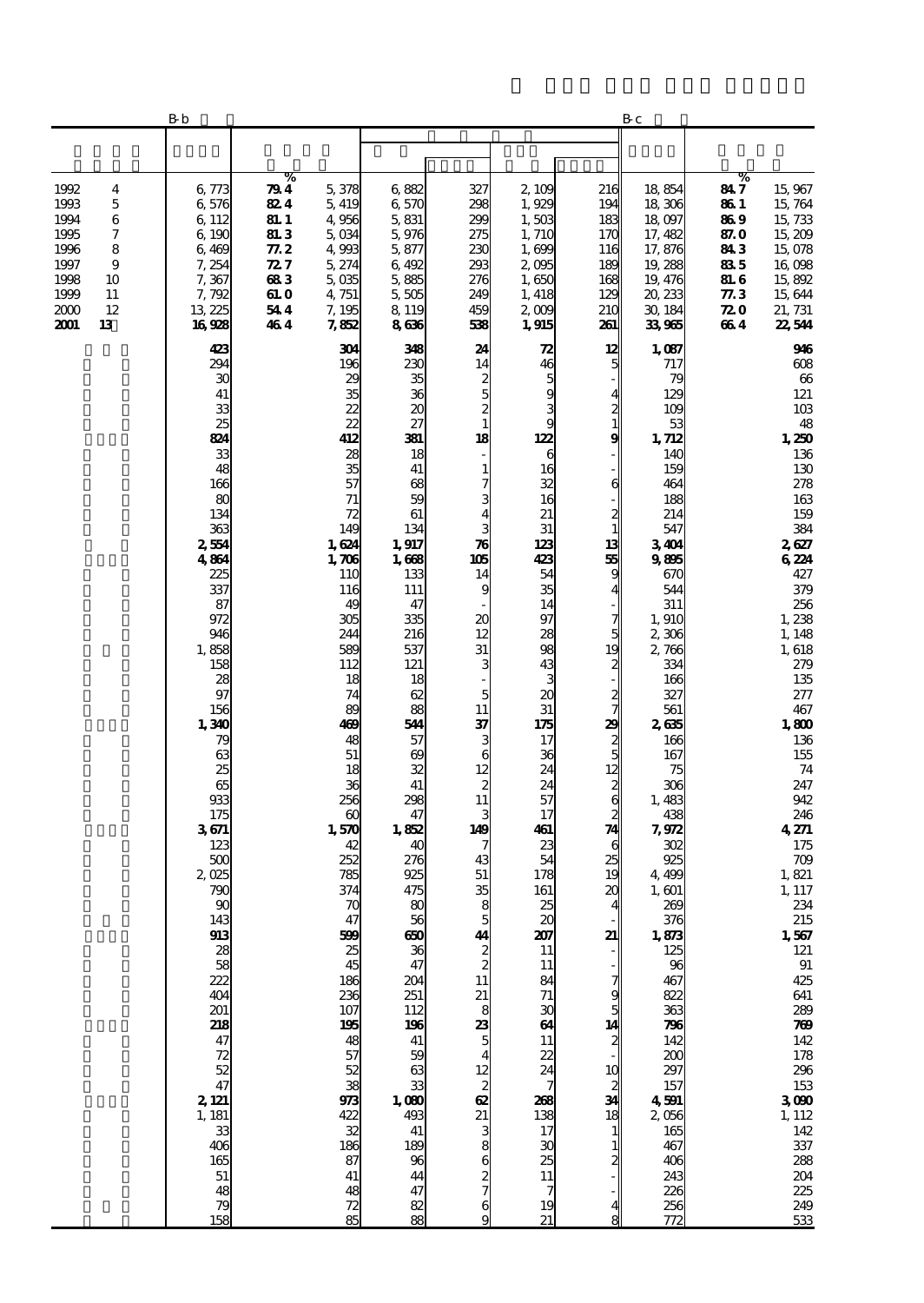|                   |                              |                              |                 | B c- 1            |               |                              |                   |                       |                              |                            |                    |
|-------------------|------------------------------|------------------------------|-----------------|-------------------|---------------|------------------------------|-------------------|-----------------------|------------------------------|----------------------------|--------------------|
|                   |                              |                              |                 |                   |               |                              |                   |                       |                              |                            |                    |
|                   |                              |                              |                 |                   |               |                              |                   |                       |                              |                            |                    |
| 22, 322           | 1,590                        | 8,234                        | 1,220           | 18,661            | %<br>84 6     | 15, 779                      | 22,075            | 1,575                 | 8 181                        | 1, 219 1992                | $\overline{\bf 4}$ |
| 22, 235           | 1, 447                       | 8 071                        | 1,043           | 18, 122           | 86 O          | 15,580                       | 21, 919           | 1, 419                | 7,644                        | 1,031 1993                 | 5                  |
| 21, 674           | 1,430                        | 7, 479                       | 1,067           | 17,920            | 868           | 15,562                       | 21, 410           | 1, 414                | 7,395                        | 1,065 1994                 | 6                  |
| 20,972            | 1,378                        | 7,675                        | 1,050           | 17, 299           | 86 9          | 15,031                       | 20,703            | 1,367                 | 7,602                        | 1,049 1995                 | 7                  |
| 21,076            | 1, 233                       | 7,869                        | 864             | 17, 695           | 84 2          | 14,899<br>15,922             | 20,802<br>22, 538 | 1, 219                | 7, 772<br>8997               | 8631996                    | 8<br>9             |
| 22,826<br>22, 795 | 1,404<br>1, 791              | 9,002<br>9,306               | 1,049<br>1, 442 | 19, 108<br>19,289 | 83 3<br>81. 5 | 15, 714                      | 22, 457           | 1,386<br>1,763        | 9, 163                       | 1, 047 1997<br>1, 425 1998 | 10                 |
| 21,952            | 1,609                        | 8596                         | 1, 196          | 20,034            | 77. 1         | 15, 451                      | 21, 652           | 1,587                 | 8509                         | 1, 193 1999                | 11                 |
| 29, 359           | 2, 184                       | 10,687                       | 1, 445          | 30, OO4           | 71. 9         | 21, 561                      | 29,063            | 2, 158                | 10,609                       | $1,441$ $200$              | 12                 |
| 29,584            | 2,398                        | <b>10 102</b>                | 1,621           | 33, 763           | 66 2          | 22, 352                      | 29,265            | 2,336                 | 10082                        | 1,619 2001                 | 13                 |
| 1,209             | 73                           | 349                          | 50              | 1,080             |               | 939                          | 1, 199            | 73                    | 347                          | 50                         |                    |
| 759<br>78         | 52<br>5                      | 216                          | 36              | 713<br>79         |               | 604<br>$\boldsymbol{\omega}$ | 754               | 52<br>5               | 215<br>14                    | 36<br>$\mathbf{1}$         |                    |
| 169               | 14                           | 14<br>59                     | 12              | 128               |               | 120                          | 78<br>168         | 14                    | 59                           | 12                         |                    |
| 127               | $\mathbf{1}$                 | 32                           |                 | 108               |               | 102                          | 126               | 1                     | 32                           | ÷                          |                    |
| 76                | 1                            | 28                           | 1               | 52                |               | 47                           | 73                | 1                     | 27                           | $\mathbf{1}$               |                    |
| 1,610<br>178      | 113                          | 568<br>77                    | 67              | 1,698<br>140      |               | 1,237<br>136                 | 1,587<br>178      | 108                   | 56<br>77                     | 66                         |                    |
| 160               | 2<br>$\overline{\mathbf{4}}$ | 37                           | 1               | 157               |               | 128                          | 158               | 2<br>4                | 37                           | $\mathbf{1}$               |                    |
| 377               | 44                           | 151                          | 38              | 460               |               | 275                          | 372               | 41                    | 150                          | 37                         |                    |
| 202               | 5                            | 66                           |                 | 186               |               | 161                          | 199               | 5                     | 63                           | $\mathbf{1}$               |                    |
| $_{200}$<br>493   | 29<br>29                     | 64<br>173                    | 17<br>10        | 213<br>542        |               | 158<br>379                   | 196<br>484        | 29<br>27              | $\alpha$<br>169              | 17<br>10                   |                    |
| 3353              | 167                          | 801                          | 87              | 3374              |               | 2,599                        | 3304              | 162                   | Æ                            | 87                         |                    |
| 7,990             | 585                          | 2749                         | 399             | 9841              |               | 6174                         | 7,919             | 576                   | 2,736                        | 338                        |                    |
| 601               | 61                           | 243                          | 45              | 662               |               | 42C                          | 593               | $\boldsymbol{\omega}$ | 243                          | 45                         |                    |
| 467<br>335        | 13<br>18                     | 145<br>143                   | 5<br>8          | 543<br>308        |               | 378<br>253                   | 466<br>331        | 13<br>17              | 145<br>143                   | 5<br>8                     |                    |
| 1,603             | 129                          | 550                          | 86              | 1,898             |               | 1, 227                       | 1,590             | 127                   | 548                          | 86                         |                    |
| 1, 407            | 10 <sub>3</sub>              | 386                          | 58              | 2, 291            |               | 1, 135                       | 1,388             | 99                    | 385                          | 58                         |                    |
| 2016              | 131                          | 670                          | 95              | 2,759             |               | 1, 611                       | 1,999             | 130                   | $\rm 60$                     | 94                         |                    |
| 360<br>191        | 18<br>21                     | 137<br>49                    | 11<br>11        | 333<br>163        |               | 278<br>132                   | 359<br>188        | 18<br>21              | 137<br>49                    | 11<br>11                   |                    |
| 397               | 32                           | 183                          | 28              | 326               |               | 276                          | 396               | 32                    | 183                          | 28                         |                    |
| 613               | 59                           | 243                          | 42              | 558               |               | 464                          | 609               | 59                    | 243                          | 42                         |                    |
| 2603              | 291                          | 1,259                        | 231             | 2,620             |               | 1,785                        | 2654              | 292                   | 1,233                        | 234                        |                    |
| 212<br>201        | 25<br>15                     | 121<br>65                    | 22<br>2         | 165<br>165        |               | 135<br>153                   | 205<br>199        | 25<br>15              | 114<br>65                    | 22<br>$\boldsymbol{z}$     |                    |
| 99                | 3                            | 49                           |                 | 74                |               | 73                           | 97                | 3                     | 49                           | $\mathbf{1}$               |                    |
| 397               | $\boldsymbol{\pi}$           | 214                          | 62              | 305               |               | 246                          | 396               | 70                    | 213                          | 62                         |                    |
| 1,402<br>382      | 154<br>27                    | 639<br>171                   | 129<br>18       | 1, 474<br>437     |               | 933<br>245                   | 1,376<br>381      | 152<br>27             | 621<br>171                   | 129<br>18                  |                    |
| 5669              | 485                          | 1,952                        | 300             | 7,936             |               | 4,237                        | 5605              | 432                   | 1,944                        | 300                        |                    |
| 247               | 36                           | 140                          | 34              | $_{\rm 300}$      |               | 173                          | 242               | 36                    | 138                          | 34                         |                    |
| 934               | 96                           | 271                          | 49              | 923               |               | 707                          | 928               | 96                    | 271                          | 49<br>153                  |                    |
| 2,498<br>1, 418   | 229<br>101                   | 921<br>447                   | 153<br>50       | 4, 481<br>1,588   |               | 1,805<br>1, 104              | 2, 475<br>1,399   | 229<br>98             | 920<br>442                   | 50                         |                    |
| 299               | 6                            | 93                           | 2               | 269               |               | 234                          | 299               | 6                     | 93                           | $\boldsymbol{z}$           |                    |
| 263               | 17                           | 80                           | 12              | 375               |               | 214                          | 262               | 17                    | 80                           | 12                         |                    |
| 2065<br>190       | 251<br>9                     | 778<br>$\boldsymbol{\omega}$ | 196             | 1,862<br>123      |               | 1,556<br>119                 | 2,044<br>180      | 247<br>8              | 778<br>$\boldsymbol{\omega}$ | $\frac{1}{3}$              |                    |
| 102               | 7                            | 29                           |                 | 95                |               | 90                           | 101               | 6                     | 29                           |                            |                    |
| 531               | 74                           | 180                          | 50              | 464               |               | 422                          | 528               | 73                    | 180                          | 50                         |                    |
| 885<br>357        | 132                          | 391                          | 115             | 819               |               | 638                          | 882               | 132                   | 391                          | 115                        |                    |
| 998               | $\frac{29}{125}$             | 118<br>325                   | 25<br>83        | 361<br>787        |               | 287<br>780                   | 353<br>987        | 28<br>124             | 118<br>325                   | $\frac{25}{83}$            |                    |
| 184               | 32                           | 75                           | 24              | 142               |               | 142                          | 184               | 32                    | 75                           | 24                         |                    |
| 234               | 26                           | 71                           | 15              | 198               |               | 176                          | 230               | 26                    | 71                           | 15                         |                    |
| 407<br>173        | 45<br>22                     | 134<br>45                    | 29<br>15        | 291<br>156        |               | 290<br>152                   | 401<br>172        | 44<br>22              | 134<br>45                    | 29<br>15                   |                    |
| 4007              | 305                          | 1,321                        | 215             | 4,565             |               | 3065                         | 3986              | 302                   | 1,321                        | 215                        |                    |
| 1,540             | 133                          | 603                          | 106             | 2,048             |               | 1,105                        | 1,531             | 132                   | $\cos$                       | 106                        |                    |
| 193               | 18                           | 67                           | 14              | 165               |               | 142                          | 193               | 18                    | 67                           | 14                         |                    |
| 381<br>351        | 26<br>12                     | 104<br>68                    | 13              | 462<br>404        |               | 333<br>285                   | 377<br>341        | 25<br>12              | 104<br>68                    | 13<br>$\mathbf{1}$         |                    |
| 242               | 25                           | 85                           | 16              | 243               |               | 204                          | 242               | 25                    | 85                           | 16                         |                    |
| $\overline{284}$  | 12                           | 80                           |                 | 224               |               | 223                          | 280               | 12                    | 80                           | 3                          |                    |
| 393               | 45                           | 169                          | 39              | 252               |               | 245                          | 384               | 44                    | 169                          | 39                         |                    |
| 623               | 34                           | 145                          | 23              | 767               |               | 528                          | 618               | 34                    | 145                          | 23                         |                    |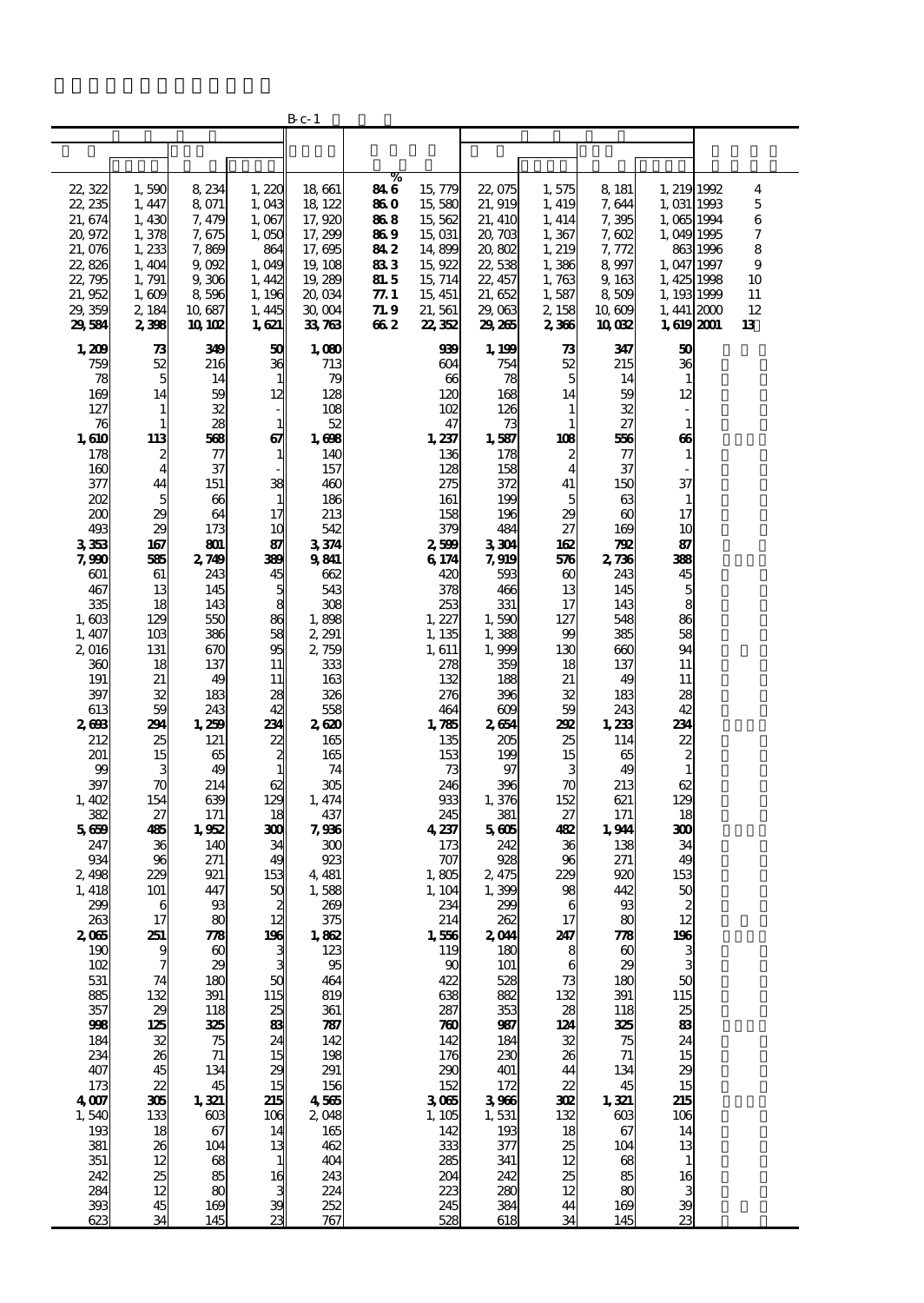|                                                                                                                                                             | $\rm B$ c- $\rm 2$                                                                                                                                                                                                                                                                                                                                                                                                                                                                                                                               |                                                                                     |                                                                                                                                                                                                                                                                            |                                                                                                                                                                                                                                                                                                                                                                                                                                                                                                                                                                         |                                                                                                                                                                                                                                |                                                                                                                                                                                                                                                        |                                                                                                          | $\mathbf B$ d                                                                                                                                                                                                                                                                                    |                                                                                   |                                                                                                                                                                                                                                                                                                                                                                                                                                                                                                                                             |
|-------------------------------------------------------------------------------------------------------------------------------------------------------------|--------------------------------------------------------------------------------------------------------------------------------------------------------------------------------------------------------------------------------------------------------------------------------------------------------------------------------------------------------------------------------------------------------------------------------------------------------------------------------------------------------------------------------------------------|-------------------------------------------------------------------------------------|----------------------------------------------------------------------------------------------------------------------------------------------------------------------------------------------------------------------------------------------------------------------------|-------------------------------------------------------------------------------------------------------------------------------------------------------------------------------------------------------------------------------------------------------------------------------------------------------------------------------------------------------------------------------------------------------------------------------------------------------------------------------------------------------------------------------------------------------------------------|--------------------------------------------------------------------------------------------------------------------------------------------------------------------------------------------------------------------------------|--------------------------------------------------------------------------------------------------------------------------------------------------------------------------------------------------------------------------------------------------------|----------------------------------------------------------------------------------------------------------|--------------------------------------------------------------------------------------------------------------------------------------------------------------------------------------------------------------------------------------------------------------------------------------------------|-----------------------------------------------------------------------------------|---------------------------------------------------------------------------------------------------------------------------------------------------------------------------------------------------------------------------------------------------------------------------------------------------------------------------------------------------------------------------------------------------------------------------------------------------------------------------------------------------------------------------------------------|
|                                                                                                                                                             |                                                                                                                                                                                                                                                                                                                                                                                                                                                                                                                                                  |                                                                                     |                                                                                                                                                                                                                                                                            |                                                                                                                                                                                                                                                                                                                                                                                                                                                                                                                                                                         |                                                                                                                                                                                                                                |                                                                                                                                                                                                                                                        |                                                                                                          |                                                                                                                                                                                                                                                                                                  |                                                                                   |                                                                                                                                                                                                                                                                                                                                                                                                                                                                                                                                             |
| 1992<br>4<br>1993<br>$\mathbf 5$<br>1994<br>6<br>$\boldsymbol{7}$<br>1995<br>1996<br>8<br>1997<br>9<br>1998<br>10<br>1999<br>11<br>2000<br>12<br>2001<br>13 | 193<br>184<br>177<br>183<br>181<br>180<br>187<br>199<br>180<br>202                                                                                                                                                                                                                                                                                                                                                                                                                                                                               | %<br>97.4<br>100 O<br>966<br>$97.3\,$<br>989<br>97.8<br>95 2<br>97.O<br>944<br>95 O | 188<br>184<br>171<br>178<br>179<br>176<br>178<br>193<br>170<br>192                                                                                                                                                                                                         | 247<br>316<br>264<br>269<br>274<br>288<br>338<br>300<br>296<br>319                                                                                                                                                                                                                                                                                                                                                                                                                                                                                                      | 15<br>28<br>16<br>11<br>14<br>18<br>28<br>$\frac{22}{26}$<br>32                                                                                                                                                                | 53<br>127<br>84<br>73<br>97<br>95<br>143<br>87<br>78<br>$\boldsymbol{\pi}$                                                                                                                                                                             | 1<br>12<br>$\frac{2}{1}$<br>$\mathbf{1}$<br>$\begin{array}{c} 2 \\ 17 \end{array}$<br>$\frac{3}{4}$<br>2 | 923<br>940<br>1,019<br>943<br>904<br>1,040<br>971<br>995<br>2,047<br>2,300                                                                                                                                                                                                                       | %<br>952<br>943<br>94 2<br>963<br>942<br><b>907</b><br>937<br>87.3<br>745<br>69 1 | 879<br>886<br>$960\,$<br>$908\,$<br>852<br>943<br>910<br>869<br>1,524<br>1,590                                                                                                                                                                                                                                                                                                                                                                                                                                                              |
|                                                                                                                                                             | 7<br>4<br>1<br>1<br>$\mathbf{1}$<br>14<br>$\overline{\phantom{a}}$<br>$\boldsymbol{z}$<br>$\overline{\bf{4}}$<br>$\begin{smallmatrix}2\2\1\end{smallmatrix}$<br>$\overline{5}$<br>30<br>54<br>8<br>$\mathbf{1}$<br>3<br>$\frac{12}{15}$<br>7<br>$\mathbf{1}$<br>3<br>$\mathbf 1$<br>3<br>15<br>$\mathbf{1}$<br>$\overline{\mathbf{c}}$<br>$\mathbf{1}$<br>$\mathbf{1}$<br>9<br>$\mathbf 1$<br>36<br>$\begin{array}{c} 2 \\ 2 \\ 18 \end{array}$<br>13<br>$\overline{\phantom{a}}$<br><b>11</b> מ – מ מ מ מ י מ 6 – 68 מ <sup>.</sup> מ מ – מ מ ה |                                                                                     | 7<br>4<br>1<br>1<br>1<br>13<br>2<br>3<br>2<br>$\mathbf{1}$<br>5<br>28<br>50<br>7<br>1<br>3<br>11<br>13<br>7<br>1<br>1<br>з<br>15<br>1<br>2<br>$\mathbf{1}$<br>1<br>9<br>1<br>34<br>$\overline{c}$<br>16<br>13<br>11<br>2<br>380<br>$\frac{2}{6}$<br>25<br>4<br>2<br>4<br>5 | 10<br>5<br>$\mathbf{1}$<br>$\mathbf{1}$<br>3<br>23<br>-<br>$\frac{2}{5}$<br>3<br>$\overline{4}$<br>9<br>49<br>$\overline{a}$<br>8<br>$\mathbf{1}$<br>$\overline{4}$<br>13<br>19<br>17<br>$\mathbf{1}$<br>3<br>$\mathbf{1}$<br>4<br>39<br>$\overline{7}$<br>$\frac{2}{2}$<br>$\mathbf{1}$<br>26<br>$\mathbf{1}$<br>54<br>5<br>6<br>23<br>19<br>$\overline{\phantom{a}}$<br>$\frac{21}{10}$<br>$\frac{1}{3}$<br>$\frac{3}{3}$<br>4<br>$\begin{array}{c}\n11 \\ -4 \\ 6\n\end{array}$<br>$\mathbf{1}$<br>$\frac{41}{9}$<br>$\overline{4}$<br>10<br>$\frac{1}{4}$<br>9<br>5 | 5<br>3<br>$\frac{2}{5}$<br>9<br>$\mathbf{1}$<br>$\mathbf{1}$<br>$\overline{\mathcal{Z}}$<br>$\overline{\mathbf{4}}$<br>$\mathbf{1}$<br>2<br>$\boldsymbol{z}$<br>3<br>3<br>1<br>1<br>1<br>1<br>$\mathbf{1}$<br>з<br>1<br>1<br>1 | 2<br>$\mathbf{1}$<br>÷,<br>$\mathbf{1}$<br>12<br>$\mathbf{1}$<br>3<br>$\overline{4}$<br>4<br>9<br>13<br>L,<br>÷,<br>$\boldsymbol{z}$<br>$\mathbf{1}$<br>10<br>÷,<br>26<br>7<br>$\mathbf{1}$<br>18<br>8<br>$\overline{\mathbf{c}}$<br>$\mathbf{1}$<br>5 | 1<br>1<br>1<br>1                                                                                         | 90<br>52<br>$\mathbf{g}$<br>17<br>7<br>5<br>167<br>11<br>14<br>32<br>56<br>$\boldsymbol{\chi}$<br>34<br>262<br>622<br>43<br>57<br>30<br>125<br>122<br>146<br>$\mathbf{x}$<br>6<br>12<br>52<br>158<br>13<br>19<br>$\overline{\mathbf{4}}$<br>23<br>65<br>34<br>453<br>25<br>51<br>249<br>78<br>25 |                                                                                   | 87<br>$50\,$<br>$\boldsymbol{9}$<br>16<br>$\boldsymbol{7}$<br>$\mathbf 5$<br>$111$<br>${\bf 11}$<br>12<br>$\boldsymbol{\boldsymbol{\lambda}}$<br>37<br>15<br>16<br>205<br>380<br>29<br>34<br>$\boldsymbol{\mathit{22}}$<br>$8\!1$<br>56<br>88<br>21<br>$\overline{\mathbf{4}}$<br>10<br>${\bf 35}$<br>$\mathbf{Q}$<br>$\boldsymbol{9}$<br>13<br>$\overline{\mathbf{4}}$<br>16<br>${\bf 33}$<br>17<br>249<br>15<br>${\bf 41}$<br>$99$<br>56<br>$\boldsymbol{\mathit{22}}$<br>1679 18 7 65 67 22 86 13 18 23 32 201 77 13 20 21 12 8 21 22 23 |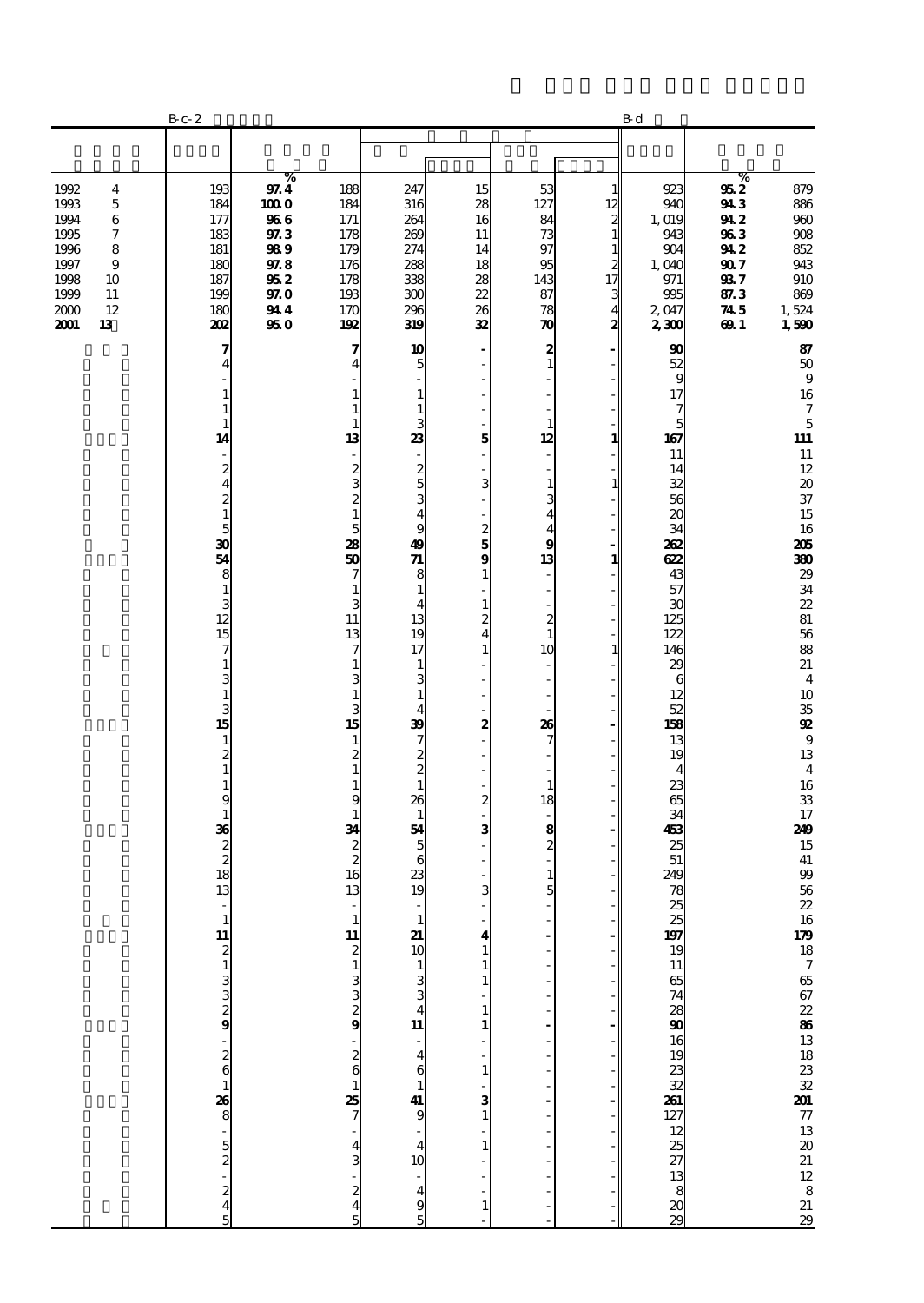|                                               |                                              |                                          |                                     | Bе                                       |                     |                                              |                                     |                              |                           |                                                    |                                  |                |
|-----------------------------------------------|----------------------------------------------|------------------------------------------|-------------------------------------|------------------------------------------|---------------------|----------------------------------------------|-------------------------------------|------------------------------|---------------------------|----------------------------------------------------|----------------------------------|----------------|
|                                               |                                              |                                          |                                     |                                          |                     |                                              |                                     |                              |                           |                                                    |                                  |                |
|                                               |                                              |                                          |                                     |                                          |                     |                                              |                                     |                              |                           |                                                    |                                  |                |
| 944<br>98C                                    | 21<br>26                                     | 73<br>71                                 | 9<br>11                             | 10,048<br>11, 225                        | %<br>67.8<br>682    | 6,809<br>7,661                               | 8,232<br>8,529                      | 655<br>642                   | 4 480<br>4,674            |                                                    | 532 1992<br>500 1993             | 4<br>5         |
| 1,038<br>892                                  | 21<br>14<br>12                               | 84<br>57                                 | 7<br>5                              | 11, 266<br>11, 207                       | 67.5<br>65 1        | 7, 601<br>7,295                              | 9,382<br>9,136                      | 710<br>680                   | 5,406<br>5,658            |                                                    | 549 1994<br>535 1995             | 6<br>7         |
| 844<br>974<br>961                             | 24<br>25                                     | 40<br>$\tau\tau$<br>78                   | 12<br>7                             | 12, 226<br>12,947<br>13,900              | 58 O<br>588<br>55 9 | 7,092<br>7, 611<br>7,765                     | 9,054<br>9,756<br>9,921             | 611<br>773<br>840            | 5, 712<br>6 361<br>6, 127 |                                                    | 475 1996<br>620 1997<br>698 1998 | 8<br>9<br>10   |
| 896<br>1,458<br>1,525                         | 20<br>55<br>91                               | 68<br>157<br>149                         | $\overline{\mathbf{z}}$<br>13<br>28 | 14,768<br>18,926<br>19566                | 487<br>46 1<br>40 4 | 7, 191<br>8,725<br>7,895                     | 9,341<br>11, 261<br>10 186          | 711<br>954<br>962            | 5,710<br>6 712<br>5842    |                                                    | 567 1999<br>762 2000<br>735 2001 | 11<br>12<br>13 |
| 86<br>54                                      | 3                                            | 6<br>$\boldsymbol{z}$                    |                                     | 532<br>359                               |                     | 291<br>195                                   | 491<br>293                          | 47<br>20                     | 308<br>168                | 36<br>13                                           |                                  |                |
| 8<br>15                                       | $\mathbf{1}$<br>$\mathbf{1}$                 | $\overline{\phantom{a}}$<br>3            |                                     | 29<br>82                                 |                     | 13<br>35                                     | 25<br>76                            | 3<br>8                       | 12<br>58                  | $\mathbf{1}$<br>7                                  |                                  |                |
| 4<br>5<br>10 <sub>2</sub>                     | $\mathbf{1}$<br>9                            | ÷,<br>$\mathbf 1$<br>14                  | 1                                   | 41<br>21<br>871                          |                     | 32<br>16<br>481                              | 70<br>27<br>628                     | 12<br>$\overline{4}$<br>31   | 55<br>10<br>376           | 11<br>4<br>14                                      |                                  |                |
| 7<br>21<br>19                                 | 2<br>$\mathbf{1}$                            | $\boldsymbol{z}$                         | $\mathbf{1}$                        | 65<br>78<br>257                          |                     | 62<br>46<br>95                               | 68<br>78<br>142                     | 2<br>$\mathbf{1}$<br>14      | 50<br>42<br>80            | L,<br>6                                            |                                  |                |
| 28<br>15                                      | $\frac{2}{2}$<br>$\mathbf{1}$                | $\frac{3}{3}$<br>3                       |                                     | $\boldsymbol{\omega}$<br>10 <sub>3</sub> |                     | 56<br>66                                     | 50<br>86                            | 2<br>$\overline{\mathbf{4}}$ | 33<br>$\infty$            | $\overline{\mathcal{Z}}$<br>$\overline{c}$         |                                  |                |
| 12<br>209<br>348                              | $\mathbf{1}$<br>13<br>21                     | 3<br>11<br>29                            | $\frac{5}{1}$                       | 299<br>1,924<br>6525                     |                     | 156<br>931<br>2607                           | 204<br>1.224<br>3055                | 8<br>85<br>296               | 111<br>555<br>1,906       | $\overline{\mathbf{4}}$<br>51<br>238               |                                  |                |
| 25<br>28<br>19                                | 2<br>$\overline{4}$                          | 2<br>$\mathbf{1}$                        |                                     | 503<br>434<br>314                        |                     | 243<br>168<br>157                            | 287<br>227<br>205                   | 30<br>18<br>11               | 187<br>174<br>100         | 24<br>15<br>$\overline{\mathbf{4}}$                |                                  |                |
| 65<br>48                                      | $\frac{2}{6}$<br>2                           | $\frac{2}{5}$<br>$\mathbf{1}$            | 1                                   | 1,503<br>1,740                           |                     | 421<br>590                                   | 488<br>508                          | 57<br>46                     | 326<br>315                | 51<br>35                                           |                                  |                |
| 96<br>26<br>$\boldsymbol{2}$                  | $\overline{\mathbf{4}}$                      | 15<br>$\qquad \qquad \blacksquare$<br>÷, |                                     | 1,202<br>256<br>4C                       |                     | 491<br>178<br>30                             | 650<br>223<br>39                    | 75<br>8<br>5                 | 383<br>143<br>24          | 63<br>8<br>$\overline{4}$                          |                                  |                |
| 10<br>29<br>108                               | $\mathbf{1}$<br>5                            | $\mathbf{1}$<br>$\overline{c}$<br>24     | 4                                   | 122<br>411<br>268                        |                     | 110<br>219<br>771                            | 132<br>296<br>1,033                 | 13<br>33<br>109              | 86<br>168<br>661          | 9<br>25<br>95                                      |                                  |                |
| 11<br>13                                      |                                              | $\mathbf{1}$<br>$\boldsymbol{z}$         |                                     | 136<br>102                               |                     | 75<br>49                                     | 73<br>62                            | 19<br>6                      | 52<br>44                  | 19<br>4                                            |                                  |                |
| $\boldsymbol{4}$<br>17<br>31                  | $\mathbf{1}$<br>4                            | 10<br>$\overline{\mathbf{4}}$            | $\frac{1}{3}$                       | $\boldsymbol{\omega}$<br>224<br>1,893    |                     | 28<br>114<br>366                             | 37<br>155<br>524                    | $\overline{4}$<br>16<br>44   | 24<br>119<br>320          | $\boldsymbol{z}$<br>14<br>39                       |                                  |                |
| 27<br>267<br>16                               | 11                                           | 7<br>21<br>1                             | 1                                   | 278<br>3877<br>190                       |                     | 139<br>1, 110<br>88                          | 182<br>1,578<br>98                  | 20<br>153<br>16              | 102<br>812<br>50          | 17<br>114<br>14                                    |                                  |                |
| 46<br>95<br>71                                | 3<br>4<br>2                                  | 1<br>5<br>12                             | $\mathbf{1}$                        | 368<br>2 342<br>743                      |                     | 236<br>443<br>246                            | 303<br>688<br>334                   | 29<br>63<br>32               | 169<br>337<br>191         | 21<br>51<br>23                                     |                                  |                |
| 25<br>14                                      | $\mathbf{1}$<br>1                            | $\boldsymbol{z}$                         |                                     | 137<br>97                                |                     | 54<br>$\frac{43}{518}$                       | 85<br>$\frac{70}{60}$               | 6                            | 21<br>44                  |                                                    |                                  |                |
| 149<br>$\frac{18}{7}$                         | 11                                           | 22<br>4<br>$\mathbf 1$                   | 7                                   | 811<br>45<br>58                          |                     | $\begin{array}{c}\n 38 \\  41\n \end{array}$ | $\boldsymbol{\omega}$<br>45         | œ<br>4<br>3                  | 346<br>35<br>17           |                                                    |                                  |                |
| 40<br>65<br>19                                | 6<br>4                                       | 863                                      | $\mathbf{c}$<br>$\mathbf{1}$        | 174<br>398<br>136                        |                     | 148<br>197                                   | 193                                 | 26<br>23<br>12               | 109<br>141<br>44          |                                                    |                                  |                |
| $rac{61}{7}$                                  | $\frac{1}{2}$                                |                                          |                                     | <b>286</b><br>54<br>87                   |                     | $\frac{94}{271}$<br>$\frac{54}{76}$          | 248<br>95<br>347<br>103             | 46<br>$\overline{11}$        | 180<br>42                 |                                                    |                                  |                |
| 12<br>$\begin{array}{c} 21 \\ 21 \end{array}$ | $\frac{2}{1}$                                | $\frac{1}{2}$<br>3<br>1                  |                                     | 102                                      |                     | 100                                          | 123<br>43                           | 15<br>15<br>$\overline{5}$   | 43<br>74<br>21            | 51 සි හෙය සි හෙවි වි හොසි ව                        |                                  |                |
| <b>200</b><br>86<br>$\boldsymbol{6}$          | 16<br>6                                      | 16<br>7                                  | 9<br>2                              | $2007$<br>1, 245                         |                     | $\frac{41}{915}$<br>53                       | 1, 180<br>572<br>$\boldsymbol{\pi}$ | 127<br>61<br>10              | $\boldsymbol{\pi}$        |                                                    |                                  |                |
| $\boldsymbol{\alpha}$<br>14                   | $\mathbf{1}$                                 |                                          |                                     | 92<br>232                                |                     | 74<br>101                                    | 93<br>122                           | 10<br>9                      | 378<br>88<br>88           | $\begin{array}{c}\n5 \\ 9 \\ 3 \\ 11\n\end{array}$ |                                  |                |
| $\begin{array}{c} 13 \\ 8 \end{array}$<br>19  | $\mathbf{1}$<br>$\mathbf{1}$<br>$\mathbf{1}$ | 1<br>$\mathbf{1}$                        | $\mathbf{1}$                        | 88<br>65<br>98                           |                     | $\frac{79}{63}$<br>$\frac{71}{50}$           | 74<br>87<br>$\frac{109}{53}$        | 6<br>14<br>$\frac{16}{1}$    | 32<br>50<br>47            | 12                                                 |                                  |                |
| 34                                            | 6                                            |                                          | 6                                   | 135                                      |                     |                                              |                                     |                              | $\overline{28}$           |                                                    |                                  |                |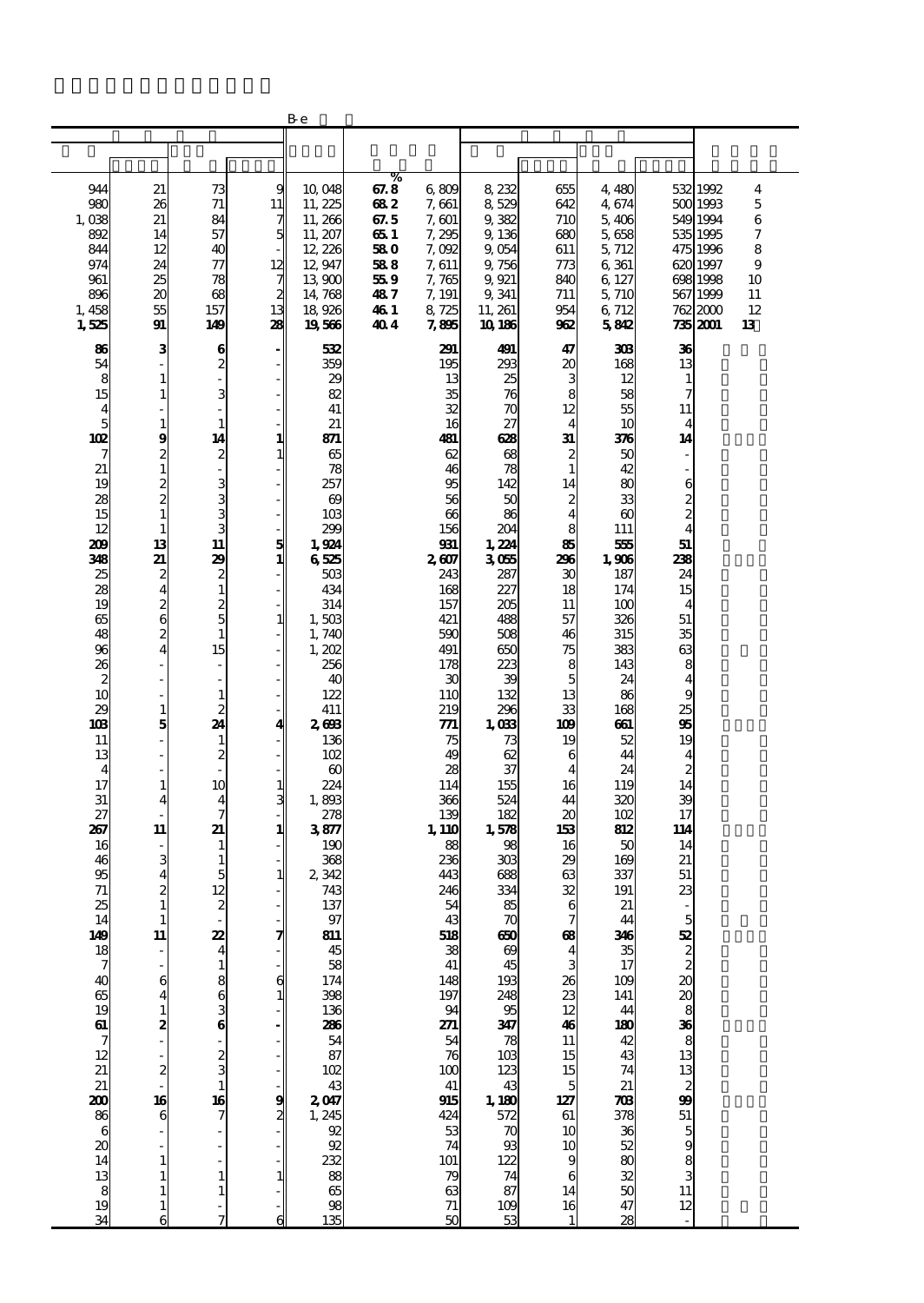|              |          | С                                |             |                      |                      |                  |                   |                   | D                      |              |                    |
|--------------|----------|----------------------------------|-------------|----------------------|----------------------|------------------|-------------------|-------------------|------------------------|--------------|--------------------|
|              |          |                                  |             |                      |                      |                  |                   |                   |                        |              |                    |
|              |          |                                  |             |                      |                      |                  |                   |                   |                        |              |                    |
| 1992         | 4        | 1,525,863                        | %<br>30 7   | 468, 479             | 153 444              | 38, 136          | 85, 621           | 19, 545           | 63, 121                | %<br>95 I    | 60,009             |
| 1993         | 5        | 1,583,993                        | 349         | 553 319              | 162, 111             | 40, 262          | 85, 627           | 19,396            | 59,326                 | 94 8         | 56, 261            |
| 1994         | 6        | 1, 557, 738                      | 37. 7       | 587, 119             | 164 913              | 42, 394          | 83 822            | 20,079            | 63,780                 | 94 6         | 60,308             |
| 1995<br>1996 | 7<br>8   | 1,570,492<br>1,588,698           | 37.4<br>356 | 587, 266<br>566, 207 | 159, 453<br>162, 675 | 43584<br>46,542  | 81,000<br>85,306  | 20, 501<br>22,961 | 56,928<br>61, 187      | 94 4<br>95 I | 53, 742<br>58, 178 |
| 1997         | 9        | 1,665,543                        | 35 2        | 586,648              | 175, 632             | 55, 290          | 97,836            | 30, 821           | 61, 316                | 94 3         | 57, 811            |
| 1998         | 10       | 1,789,049                        | 334         | 597, 283             | 181, 329             | 56, 126          | 99, 768           | 30,962            | 59, 271                | 93 O         | 55, 118            |
| 1999         | 11       | 1,910,393                        | 294         | 561, 148             | 172, 147             | 48, 442          | 86, 561           | 23, 225           | 53, 528                | 893          | 47, 827            |
| 2000<br>2001 | 12<br>13 | 2, 131, 164<br>2340511           | 191<br>15 7 | 407, 246<br>367, 643 | 162,610<br>168,919   | 47, 377<br>50612 | 77, 903<br>81,260 | 21,640<br>23,556  | 55, 184<br>53,007      | 803<br>71.3  | 44, 322<br>37,800  |
|              |          | 86781                            |             | 985                  | 6735                 | 1,994            | 3232              | 853               | 1, 115                 |              | 737                |
|              |          | 59,649                           |             | 6,072                | 4,409                | 1,378            | 2, 228            | 621               | 618                    |              | 421                |
|              |          | 6,480                            |             | 995                  | 553                  | 147              | 250               | 64                | 110                    |              | 65                 |
|              |          | 8,671<br>8,810                   |             | 1, 155<br>1,009      | 712<br>640           | 164<br>182       | 308<br>281        | 70<br>œ           | 200<br>10 <sub>3</sub> |              | 145<br>58          |
|              |          | 3, 171                           |             | 634                  | 421                  | 123              | 165               | 29                | 84                     |              | 48                 |
|              |          | 120,338                          |             | 26684                | 15 117               | 5,597            | 7,482             | 2,847             | 4.392                  |              | 370                |
|              |          | 15,628<br>12, 615                |             | 3 1 1 3<br>2,555     | 2, 169<br>1, 618     | 849<br>507       | 1, 139<br>743     | 465<br>246        | 393<br>516             |              | 370<br>408         |
|              |          | 42,355                           |             | 7,277                | 4,293                | 1,677            | 2, 217            | 891               | 1, 374                 |              | 1,193              |
|              |          | 10,502                           |             | 3405                 | 1,946                | 716              | 861               | 309               | 513                    |              | 471                |
|              |          | 10,722<br>28,516                 |             | 2,927<br>7,407       | 1,662<br>3429        | 643<br>1,205     | 836<br>1,686      | 329<br>607        | 559<br>1,037           |              | 472<br>865         |
|              |          | 238082                           |             | 43809                | 14952                | 3512             | 5,571             | 1,352             | <b>5021</b>            |              | 2,398              |
|              |          | 667,709                          |             | 105 062              | 44,992               | 13575            | 20,967            | 6251              | 11, 434                |              | 8052               |
|              |          | 54, 581<br>30, 143               |             | 9515<br>4,527        | 3804<br>2, 143       | 1, 255<br>650    | 1, 612<br>798     | 589<br>212        | 968<br>573             |              | 712<br>304         |
|              |          | 27, 210                          |             | 7, 131               | 2,563                | 756              | 954               | 273               | 771                    |              | 599                |
|              |          | 141, 915                         |             | 17, 263              | 6,613                | 1,851            | 3,493             | 963               | 1,391                  |              | 820                |
|              |          | 139,040<br>153, 340              |             | 16,699<br>25,630     | 6 217<br>10, 431     | 1,813<br>2,860   | 2,935<br>4857     | 841<br>1, 222     | 2,548<br>1,939         |              | 1,567<br>1,064     |
|              |          | 26, 740                          |             | 6,449                | 3,422                | 1, 217           | 1,665             | 630               | 1, 510                 |              | 1,495              |
|              |          | 12, 458                          |             | 1,360                | 862                  | 215              | 378               | $\infty$          | 222                    |              | 182                |
|              |          | 31, 215<br>51,067                |             | 5,534<br>10,954      | 2,967<br>5,970       | 1, 100<br>1,858  | 1,482<br>2,793    | 517<br>935        | 436<br>1,076           |              | 314<br>995         |
|              |          | 288806                           |             | 39, 191              | 15,898               | 4687             | 7,475             | 2097              | 6596                   |              | 4852               |
|              |          | 14,594                           |             | 2686                 | 1,826                | 826              | 865               | 421               | 344                    |              | 215                |
|              |          | 14, 276<br>10, 271               |             | 2,568<br>2,615       | 1,394<br>1,439       | 489<br>598       | 639<br>620        | 221<br>279        | 625<br>386             |              | 585<br>353         |
|              |          | 43,346                           |             | 5,123                | 2,312                | 695              | 1, 146            | 308               | 698                    |              | 271                |
|              |          | 174,033                          |             | 20,915               | 6, 461               | 1, 251           | 2,997             | 460               | 3,419                  |              | 2,476              |
|              |          | 32, 376<br>512,934               |             | 5, 284<br>52,827     | 2, 461<br>28,318     | 828<br>7,524     | 1, 208<br>14, 403 | 408<br>3571       | 1, 123<br>13017        |              | 952<br>8409        |
|              |          | 25, 911                          |             | 4, 121               | 1, 614               | 541              | 934               | 346               | 685                    |              | 560                |
|              |          | 52, 434                          |             | 8,235                | 3,178                | 700              | 1,650<br>6 193    | 296               | 907                    |              | 799<br>5,086       |
|              |          | 278, 384<br>$110 \text{ }$ $002$ |             | 16, 357<br>14, 114   | 12, 141<br>8 1 7 4   | 2,537<br>2,772   | 4, 192            | 1, 271<br>1, 272  | 8670<br>1,726          |              | 1, 125             |
|              |          | 26, 567                          |             | 6,498                | 1,905                | 545              | 907               | 230               | 633                    |              | 621                |
|              |          | 19,636<br>116,267                |             | 3502<br>26,237       | 1,306<br>14,269      | 429<br>4987      | 527<br>7, 189     | 156<br>2,354      | 396<br>4787            |              | 218<br>4435        |
|              |          | 6,280                            |             | 1,935                | 1,325                | 500              | 738               | 300               | 315                    |              | 343                |
|              |          | 7,199                            |             | 2, 134               | 1,098                | 386              | 544               | 202               | 658                    |              | 593                |
|              |          | 32, 320<br>50,832                |             | 7,420<br>9,581       | 4, 100<br>5,087      | 1,398<br>1, 712  | 2, 157<br>2,453   | 660<br>705        | 1, 317<br>1, 471       |              | 1,332<br>1,163     |
|              |          | 19,636                           |             | 5,167                | 2,659                | 991              | 1,297             | 487               | 1,026                  |              | 1,004              |
|              |          | 61, 179                          |             | 16366                | 664                  | 2,267            | 3348              | 1,013             | 1,558                  |              | 1,401              |
|              |          | 9,897<br>14,546                  |             | 4,018<br>3362        | 1,272<br>1,698       | 487<br>575       | 599<br>875        | 212<br>256        | 483<br>330             |              | 458<br>284         |
|              |          | 25, 179                          |             | 4,856                | 2, 473               | 855              | 1, 218            | 401               | 427                    |              | 336                |
|              |          | 11,557                           |             | 4,130                | 1, 231               | 350              | 656               | 144               | 318                    |              | 323                |
|              |          | 248325<br>140, 129               |             | 47, GCL<br>18,432    | 21,969<br>8 351      | 6469<br>2,316    | 11,598<br>4,318   | 3218<br>1, 109    | 5088<br>1,964          |              | 3737<br>1,098      |
|              |          | 10,663                           |             | 3054                 | 1, 517               | 624              | 799               | 314               | 246                    |              | 261                |
|              |          | 10,925                           |             | 3,907                | 2,304                | 817              | 1,222             | 434               | 725                    |              | 616                |
|              |          | 22, 491<br>12,897                |             | 7, 121<br>2,648      | 2,635<br>1,670       | 744<br>542       | 1,476<br>879      | 383<br>282        | 510<br>376             |              | 340<br>310         |
|              |          | 14, 160                          |             | 3,526                | 1,386                | 400              | 703               | 175               | 477                    |              | 452                |
|              |          | 17, 144                          |             | 5, 191               | 2, 313               | 725              | 1,294             | 412               | 427                    |              | 361                |
|              |          | 19,916                           |             | 3723                 | 1,793                | 301              | 902               | 10 <sup>o</sup>   | 363                    |              | 299                |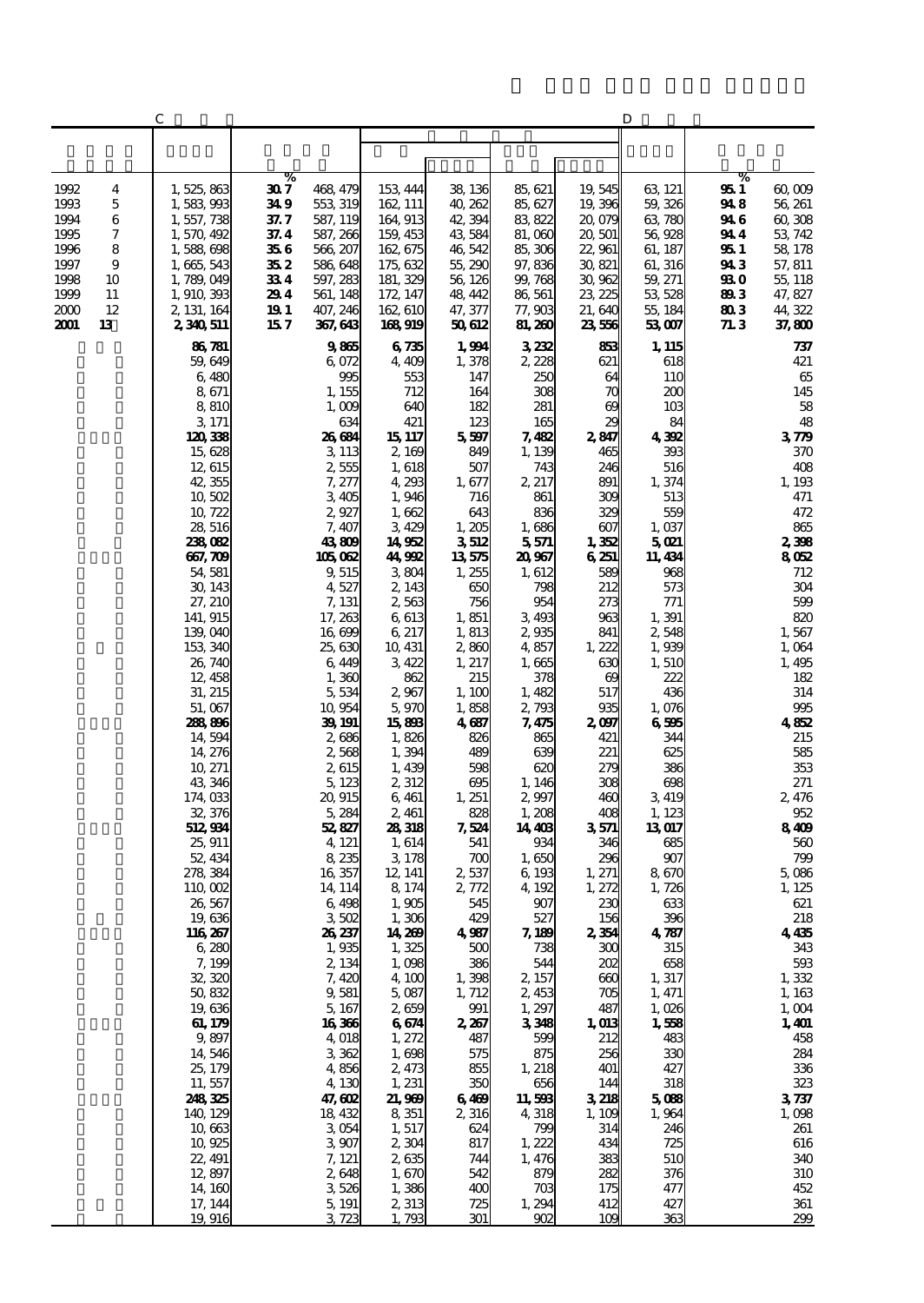|                   |                         |                                                         |                                                                  | Da                 |             |                   |               |                  |                         |                          |                      |                    |
|-------------------|-------------------------|---------------------------------------------------------|------------------------------------------------------------------|--------------------|-------------|-------------------|---------------|------------------|-------------------------|--------------------------|----------------------|--------------------|
|                   |                         |                                                         |                                                                  |                    |             |                   |               |                  |                         |                          |                      |                    |
|                   |                         |                                                         |                                                                  |                    |             |                   |               |                  |                         |                          |                      |                    |
|                   |                         |                                                         |                                                                  |                    | %           |                   |               |                  |                         |                          |                      |                    |
| 11, 981           | 1,897                   | 1,094                                                   | 494                                                              | 48 900             | 94 3        | 46,097            | 8,742         | 1,480            | 986                     |                          | 460 1992             | $\overline{\bf 4}$ |
| 11, 753           | 1, 719                  | 755                                                     | 303                                                              | 47, 341            | 94 O        | 44, 523           | 8,939         | 1,376            | 677                     |                          | 278 1993             | 5                  |
| 13,029            | 1,903                   | 598                                                     | 211                                                              | 52, 047            | 93 9        | 48,881            | 10,338        | 1,599            | 527                     |                          | 194 1994             | 6                  |
| 11, 738           | 1,598                   | 505                                                     | 161                                                              | 45.923             | 935         | 42,940            | 8,846         | 1, 216           | 431                     |                          | 147 1995             | 7                  |
| 11, 478           | 1,484                   | 532                                                     | 153                                                              | 49, 394            | 94 3        | 46,582            | 8,256         | 1,000            | 437                     |                          | 128 1996             | 8                  |
| 11,639<br>11,286  | 1,604                   | 628                                                     | 226                                                              | 49, 426            | 935<br>92 O | 46, 233           | 8,748<br>8651 | 1,264            | 555<br>641              |                          | 211 1997<br>223 1998 | 9<br>10            |
| 10,562            | 1,456<br>1,360          | 715<br>561                                              | 245<br>154                                                       | 48, 279<br>43, 431 | 883         | 44, 405<br>38,340 | 8,178         | 1, 124<br>1,068  | 492                     |                          | 138 1999             | 11                 |
| 11, 341           | 1,616                   | 584                                                     | 186                                                              | 44, 384            | 79 4        | 35, 255           | 8,492         | 1, 186           | 510                     |                          | 1652000              | 12                 |
| 11,539            | 1,545                   | 526                                                     | 156                                                              | 43, 104            | 696         | 30017             | 8495          | 1, 120           | 449                     |                          | 134 2001             | 13                 |
| 333               |                         |                                                         |                                                                  |                    |             |                   |               | 32               | 10                      |                          |                      |                    |
| 193               | 45<br>25                | 13<br>9                                                 | 5<br>4                                                           | 910<br>496         |             | 554<br>308        | 259<br>150    | 16               | 7                       | 4<br>4                   |                      |                    |
| 26                | $\boldsymbol{2}$        | $\mathbf{1}$                                            |                                                                  | 94                 |             | 56                | 22            | 2                |                         |                          |                      |                    |
| 56                | 12                      | $\mathbf{1}$                                            |                                                                  | 173                |             | 120               | 49            | 11               | 1                       |                          |                      |                    |
| 32                | $\overline{\mathbf{4}}$ | $\overline{\mathcal{Z}}$                                | $\mathbf{1}$                                                     | 81                 |             | 38                | 22            | $\boldsymbol{2}$ | 1                       |                          |                      |                    |
| 26                | $\overline{\mathbf{z}}$ | $\overline{a}$                                          |                                                                  | 66                 |             | 32                | 16            | $\mathbf{1}$     |                         |                          |                      |                    |
| 934               | 111                     | 25                                                      | 7                                                                | 3823               |             | 3,269             | 738           | 85               | 23                      | 6                        |                      |                    |
| 89                | 2                       | $\mathbf{1}$                                            |                                                                  | 361                |             | 338               | 70            |                  | 1                       |                          |                      |                    |
| 141               | 17                      | $\mathbf 1$                                             |                                                                  | 454                |             | 357               | 125           | 13               | 1                       |                          |                      |                    |
| 231               | 24                      | 5                                                       | $\frac{3}{2}$                                                    | 1,248              |             | 1,088             | 193           | 20               | 3                       | $\overline{c}$           |                      |                    |
| 121<br>151        | 21<br>15                |                                                         |                                                                  | 407<br>502         |             | 369<br>428        | 97            | 17               | 8<br>3                  | $\overline{c}$           |                      |                    |
| 201               | 32                      | $\frac{8}{7}$                                           |                                                                  | 851                |             | 689               | 110<br>143    | 12<br>23         |                         | $\overline{c}$           |                      |                    |
| 1,430             | 151                     | 27                                                      | $\frac{2}{4}$                                                    | 3630               |             | 1, 604            | 968           | 92               | 17                      | 4                        |                      |                    |
| 2608              | 305                     | 94                                                      | 27                                                               | 9563               |             | 6543              | 1,969         | 229              | 81                      | 23                       |                      |                    |
| 246               | 33                      | 14                                                      | 3                                                                | 787                |             | 564               | 188           | 23               | 11                      | $\overline{\mathbf{c}}$  |                      |                    |
| 119               | 14                      | $\boldsymbol{z}$                                        |                                                                  | 460                |             | 217               | 93            | 11               | 2                       |                          |                      |                    |
| 158               | 20                      | 9                                                       | $\frac{4}{4}$                                                    | 689                |             | 521               | 114           | 12               | 8                       | 4                        |                      |                    |
| 369               | 40                      | 19                                                      |                                                                  | 1,160              |             | 662               | 254           | 28               | 18                      | 3                        |                      |                    |
| 374               | 37                      | 20                                                      |                                                                  | 2077               |             | 1, 215            | 276           | 26               | 14                      | 3                        |                      |                    |
| 591<br>209        | 66<br>32                |                                                         |                                                                  | 1,644              |             | 853               | 463           | 55               | 8<br>1                  | 2<br>$\mathbf{1}$        |                      |                    |
| $\omega$          | 6                       | $\frac{8}{7}$                                           | $\frac{4}{3}$ $\frac{2}{3}$                                      | 1,294<br>184       |             | 1,288<br>150      | 155<br>34     | 28<br>2          | 6                       | 1                        |                      |                    |
| 164               | 25                      | 6                                                       |                                                                  | 363                |             | 258               | 132           | 21               | 6                       | 3                        |                      |                    |
| 318               | 32                      | $\overline{7}$                                          | 4                                                                | 905                |             | 815               | 260           | 23               |                         | $\overline{4}$           |                      |                    |
| 1,025             | 147                     | 43                                                      | 16                                                               | 5605               |             | 3965              | 773           | 114              | 34                      | 15                       |                      |                    |
| 82                | 14                      | 3                                                       |                                                                  | 295                |             | 183               | 62            | 10               | 3                       | $\mathbf{1}$             |                      |                    |
| 119               | 14                      | 10                                                      | $\frac{1}{3}$                                                    | 579                |             | 543               | 95            | 11               | 8                       | 3                        |                      |                    |
| 40                | 6                       | $\overline{\phantom{a}}$                                |                                                                  | 348                |             | 312               | 27            | 5                |                         |                          |                      |                    |
| 117               | 23                      | 5                                                       | 33 ಎಂ ಖ<br>33                                                    | 582                |             | 216               | 95            | 21               | 3                       | 2                        |                      |                    |
| 488<br>179        | $\omega$<br>21          | 14<br>11                                                |                                                                  | 2892               |             | 1,955             | 385           | 57               | 13<br>7                 | 7<br>$\boldsymbol{z}$    |                      |                    |
| 2,186             | 312                     | 90                                                      |                                                                  | 909<br>9931        |             | 756<br>6128       | 109<br>1,531  | 10<br>210        | 73                      | 23                       |                      |                    |
| 113               | 12                      | $\overline{\mathcal{Z}}$                                |                                                                  | 621                |             | 525               | 79            | 7                | $\boldsymbol{z}$        |                          |                      |                    |
| 397               | 75                      | $\overline{\mathbf{c}}$                                 | $\mathbf{1}$                                                     | 778                |             | 638               | 291           | 57               | $\boldsymbol{z}$        | $\mathbf{1}$             |                      |                    |
| 880               | 109                     | 32                                                      | 10                                                               | 6,317              |             | 3383              | 618           | 70               | 22                      | 5                        |                      |                    |
| 488               | 70                      | 41                                                      | 20                                                               | 1,334              |             | 850               | 335           | 49               | 35                      | 15                       |                      |                    |
| 212               | 29                      | 8<br><b>C</b>                                           | $\mathbf{1}$                                                     | 542                |             | 543               | 135           | 16               | 7                       | $\mathbf{1}$             |                      |                    |
| 96                | 17                      |                                                         | 36                                                               | 33                 |             | 189               | 73            | 11               |                         |                          |                      |                    |
| 1,039<br>111      | 182<br>11               | 99                                                      |                                                                  | 4@6<br>265         |             | 3689<br>298       | 823<br>82     | 139<br>5         | 95<br>1                 | 36                       |                      |                    |
| 81                | 19                      | $\begin{array}{c} 2 \\ 2 \\ 13 \end{array}$             |                                                                  | 604                |             | 544               | 58            | 13               | 2                       |                          |                      |                    |
| 271               |                         |                                                         | $\frac{2}{4}$                                                    | 1, 157             |             | 1, 182            | 209           | 21               | 13                      | $\frac{2}{2}$            |                      |                    |
| 314               | $\frac{29}{52}$         | $\boldsymbol{\alpha}$                                   |                                                                  | 1, 138             |             | 851               | 224           | 37               | 17                      |                          |                      |                    |
| 292               | $71\,$                  |                                                         |                                                                  | 842                |             | 814               | 250           | 63               | 62                      | 28                       |                      |                    |
| 459               | $\bf{80}$               |                                                         | $\frac{28}{5}$                                                   | 1,334              |             | 1,183             | 315           | 59               | 14                      | 2                        |                      |                    |
| $\overline{\tau}$ | 15                      |                                                         |                                                                  | 460                |             | 435               | 63            | 13               | з                       |                          |                      |                    |
| 113               | 16                      |                                                         |                                                                  | 269                |             | 227               | 82            | 10               |                         | $\mathbf{1}$             |                      |                    |
| 157<br>112        | 22<br>27                |                                                         |                                                                  | 367<br>238         |             | 279<br>242        | 113<br>57     | 18<br>18         | $\frac{2}{2}$           | $\mathbf{1}$             |                      |                    |
| 1,495             | 212                     | 112                                                     |                                                                  | 4302               |             | 3082              | 1, 129        | 160              | 102                     | 21                       |                      |                    |
| 447               | 66                      | 37                                                      |                                                                  | 1,690              |             | 902               | 364           | 52               | 35                      | $\mathbf{1}$             |                      |                    |
| 107               | 21                      | $\boldsymbol{\alpha}$                                   |                                                                  | 214                |             | 236               | 87            | 18               | $\overline{\mathbf{z}}$ | 12                       |                      |                    |
| 218<br>129        | $\frac{32}{21}$         |                                                         |                                                                  | 637                |             | 525               | 167           | 25               | 9                       | $\overline{\mathcal{Z}}$ |                      |                    |
|                   |                         |                                                         | $\frac{1}{2}$<br>$\frac{2}{3}$<br>$\frac{3}{4}$<br>$\frac{1}{2}$ | 407                |             | 249               | 90            | 14               |                         | $\mathbf{1}$             |                      |                    |
| 96                | 15                      | $\begin{array}{c}\n 12 \\  8 \\  2 \\  6\n \end{array}$ |                                                                  | 288                |             | 244               | 65            | 9                |                         |                          |                      |                    |
| 146               | 24                      |                                                         | $\frac{2}{3}$                                                    | 416                |             | 394               | 98            | 20               | 5                       | $\frac{2}{3}$            |                      |                    |
| 170<br>182        | ${\bf 21}$<br>12        | $\overline{a}$<br>$\overline{4}$                        |                                                                  | 357<br>293         |             | 294<br>238        | 119<br>139    | 17<br>5          | 21<br>4                 |                          |                      |                    |
|                   |                         |                                                         |                                                                  |                    |             |                   |               |                  |                         |                          |                      |                    |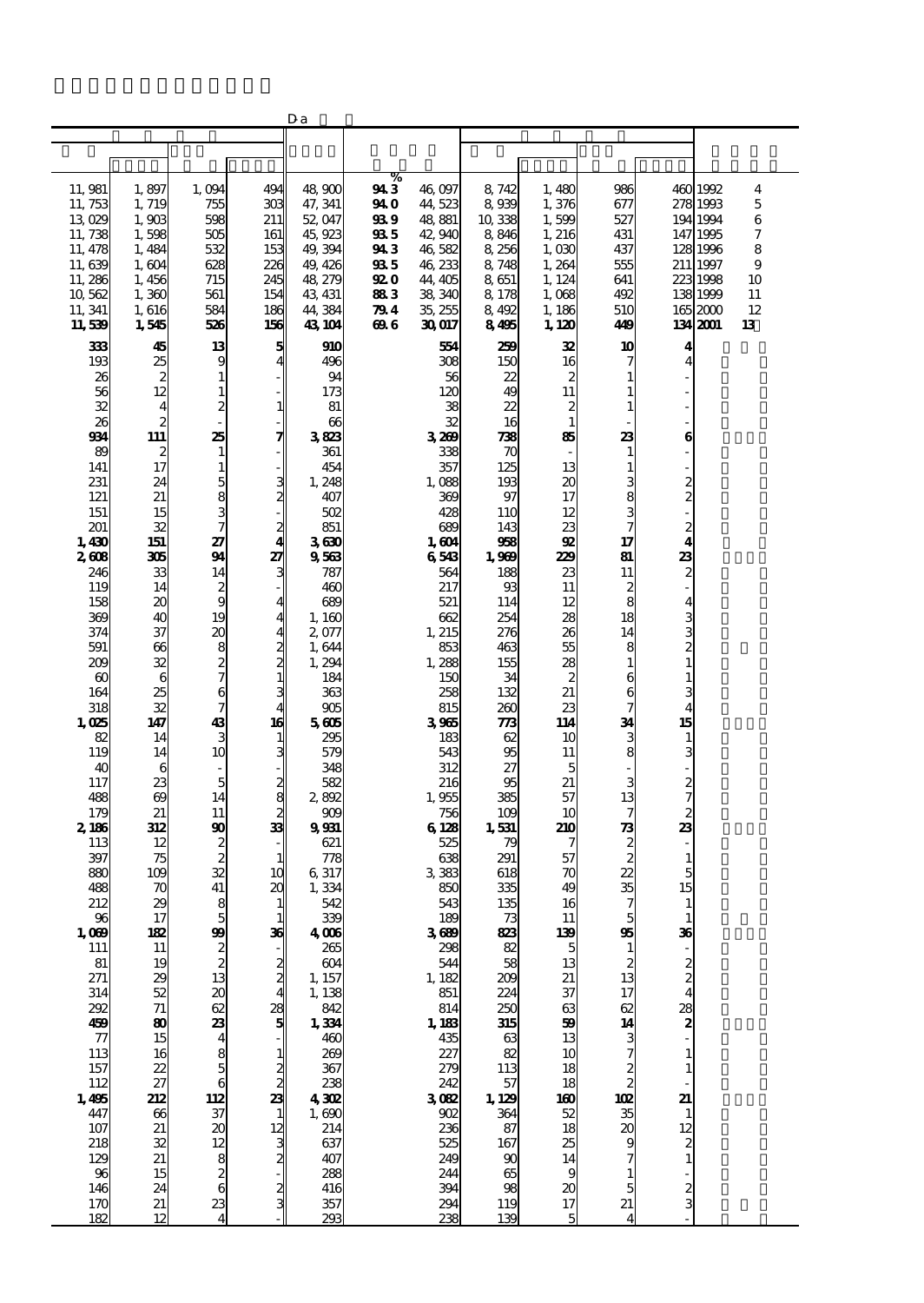|                                                                                                                                              | Db                                                                                                                          |                                                                           |                                                                                                                              |                                                                                                                                              |                                                                                                                                                                                    |                                                                                                                       |                                 |                                                                                                                                                                                                       | D b 1                                                                             |                                                                                                                                                                                                               |
|----------------------------------------------------------------------------------------------------------------------------------------------|-----------------------------------------------------------------------------------------------------------------------------|---------------------------------------------------------------------------|------------------------------------------------------------------------------------------------------------------------------|----------------------------------------------------------------------------------------------------------------------------------------------|------------------------------------------------------------------------------------------------------------------------------------------------------------------------------------|-----------------------------------------------------------------------------------------------------------------------|---------------------------------|-------------------------------------------------------------------------------------------------------------------------------------------------------------------------------------------------------|-----------------------------------------------------------------------------------|---------------------------------------------------------------------------------------------------------------------------------------------------------------------------------------------------------------|
|                                                                                                                                              |                                                                                                                             |                                                                           |                                                                                                                              |                                                                                                                                              |                                                                                                                                                                                    |                                                                                                                       |                                 |                                                                                                                                                                                                       |                                                                                   |                                                                                                                                                                                                               |
| 1992<br>4<br>1993<br>$\mathbf 5$<br>1994<br>6<br>1995<br>7<br>8<br>1996<br>1997<br>9<br>1998<br>10<br>1999<br>11<br>2000<br>12<br>2001<br>13 | 1,736<br>1,679<br>1,875<br>1,632<br>1,621<br>1,569<br>1,355<br>1,229<br>1,553<br>1,995                                      | %<br>934<br>952<br>948<br>93 9<br>936<br>945<br>91.7<br>905<br>791<br>754 | 1,622<br>1,598<br>1,777<br>1,533<br>1,518<br>1,483<br>1,242<br>1, 112<br>1,229<br>1,505                                      | 935<br>1,097<br>1, 110<br>878<br>913<br>930<br>882<br>759<br>971<br>1,067                                                                    | 105<br>120<br>130<br>109<br>109<br>118<br>91<br>97<br>129<br>158                                                                                                                   | 5<br>8<br>10<br>11<br>7<br>11<br>7<br>14<br>10<br>11                                                                  | 3<br>1<br>3<br>1<br>3<br>1<br>2 | 695<br>679<br>745<br>673<br>646<br>601<br>473<br>432<br>608<br>806                                                                                                                                    | %<br>91.2<br>941<br>94 O<br><b>929</b><br>92 9<br>938<br>894<br>845<br>684<br>658 | 634<br>639<br>$700\,$<br>625<br>600<br>564<br>423<br>365<br>416<br>530                                                                                                                                        |
|                                                                                                                                              | 32<br>13<br>4<br>8<br>4<br>3<br>149<br>8<br>13<br>22<br>15<br>19<br>72<br>250<br>400<br>43<br>23                            |                                                                           | 29<br>11<br>3<br>8<br>120<br>8<br>9<br>13<br>11<br>9<br>70<br>171<br>317<br>31<br>12                                         | 20<br>10<br>2<br>3<br>3<br>$\frac{2}{59}$<br>$\boldsymbol{6}$<br>$\overline{5}$<br>12<br>8<br>$\overline{4}$<br>24<br>167<br>243<br>20<br>11 | 4<br>$\mathbf{1}$<br>$\mathbf{1}$<br>$\mathbf{1}$<br>$\mathbf{1}$<br>5<br>$\mathbf{1}$<br>$\mathbf{1}$<br>3<br>20<br>32<br>$\frac{3}{2}$                                           | $\overline{\phantom{a}}$<br>Ĭ.<br>Ĭ.<br>٠<br>Ĭ.<br>L,<br>Ĭ.<br>2<br>$\overline{\mathbf{4}}$<br>$\boldsymbol{z}$<br>÷, | $\frac{2}{1}$                   | 7<br>3<br>$\mathbf{1}$<br>57<br>$\mathbf{1}$<br>8<br>9<br>$\overline{\mathbf{4}}$<br>$\overline{7}$<br>28<br>83<br>146<br>19<br>11                                                                    |                                                                                   | ${\bf 5}$<br>$\mathbf 1$<br>$\ensuremath{\mathsf{3}}$<br>$\mathbf 1$<br>40<br>$\begin{array}{c} 2 \\ 5 \\ 2 \\ 1 \end{array}$<br>3<br>27<br>45<br>102<br>$\boldsymbol{9}$<br>$\boldsymbol{7}$                 |
|                                                                                                                                              | $\overline{z}$<br>56<br>92<br>$\boldsymbol{\pi}$<br>27<br>17<br>20<br>25<br>257<br>12<br>26<br>10<br>15<br>89<br>105<br>494 |                                                                           | 26<br>47<br>57<br>$\boldsymbol{\omega}$<br>27<br>15<br>16<br>26<br>211<br>9<br>24<br>8<br>7<br>68<br>95<br>319               | 19<br>43<br>30<br>58<br>15<br>11<br>16<br>20<br>100<br>7<br>16<br>3<br>6<br>43<br>25<br>223                                                  | $\mathbf{1}$<br>5<br>8<br>$\overline{\mathbf{4}}$<br>$\mathbf{1}$<br>$\mathbf 1$<br>$\frac{2}{5}$<br>15<br>2<br>$\mathbf{1}$<br>$\mathbf{1}$<br>7<br>$\overline{\mathbf{4}}$<br>35 | $\mathbf{1}$<br>$\mathbf{1}$<br>L,<br>÷,<br>$\mathbf{1}$<br>$\mathbf{1}$                                              | 1                               | 17<br>5<br>40<br>18<br>15<br>$\overline{4}$<br>12<br>5<br>$\boldsymbol{\pi}$<br>$\overline{4}$<br>11<br>$\frac{5}{7}$<br>32<br>18<br>252                                                              |                                                                                   | $15\,$<br>$\overline{\mathbf{4}}$<br>$\boldsymbol{\boldsymbol{\lambda}}$<br>$15\,$<br>16<br>$\boldsymbol{z}$<br>$\bf8$<br>$\,6\,$<br>47<br>$\boldsymbol{2}$<br>$10\,$<br>$\frac{5}{3}$<br>16<br>$11\,$<br>159 |
|                                                                                                                                              | 19<br>35<br>319<br>77<br>20                                                                                                 |                                                                           | 9<br>35<br>194<br>51<br>18<br>$\frac{12}{13}$<br>$\frac{21}{35}$<br>$\frac{42}{10}$ 36<br>$\frac{43}{10}$<br>$\frac{21}{15}$ | 9<br>47<br>101<br>38<br>17<br>$\begin{array}{c}\n11 \\ \hline\n\end{array}$<br>10                                                            | $\frac{2}{6}$<br>14<br>5<br>$\overline{\mathbf{4}}$<br>$\overline{\mathbf{r}}$<br>$\begin{array}{c}\n 18 \\  1\n \end{array}$<br>$\mathbf{1}$<br>$\frac{4}{7}$                     | $\mathbf{1}$<br>$\mathbf{1}$<br>3<br>$\mathbf{1}$<br>$\mathbf{1}$<br>$\mathbf{1}$                                     |                                 | 14<br>20<br>177<br>26<br>5<br>$\begin{array}{c}\n 10 \\  53 \\  9 \\  6 \\  6 \\  23 \\  9 \\  15 \\  2 \\  1 \\  8 \\  4 \\  10 \\  41 \\  6 \\  10 \\  10 \\  10 \\  10 \\  10 \\  7\n \end{array}$ |                                                                                   | $\,6\,$<br>18<br>114<br>14<br>$\boldsymbol{4}$<br>3 52 6 6 6 9 19 15 15 2 1 8 4 65 12 3 5 8 10 6 14                                                                                                           |
|                                                                                                                                              |                                                                                                                             |                                                                           | 149<br>$\frac{28}{6}$<br>$1416$<br>$2219$<br>$19$<br>$2915$                                                                  | 21 34 14 51 5 11 21 14 11 81 8 7 15 12 16 19 19 12                                                                                           | $\sim$ 0 $\sim$ 0 $\sim$ 0 $\sim$ 0 $\sim$ 0 $\sim$ 1 $\sim$                                                                                                                       |                                                                                                                       |                                 | 14<br>12                                                                                                                                                                                              |                                                                                   | $\overline{z}$                                                                                                                                                                                                |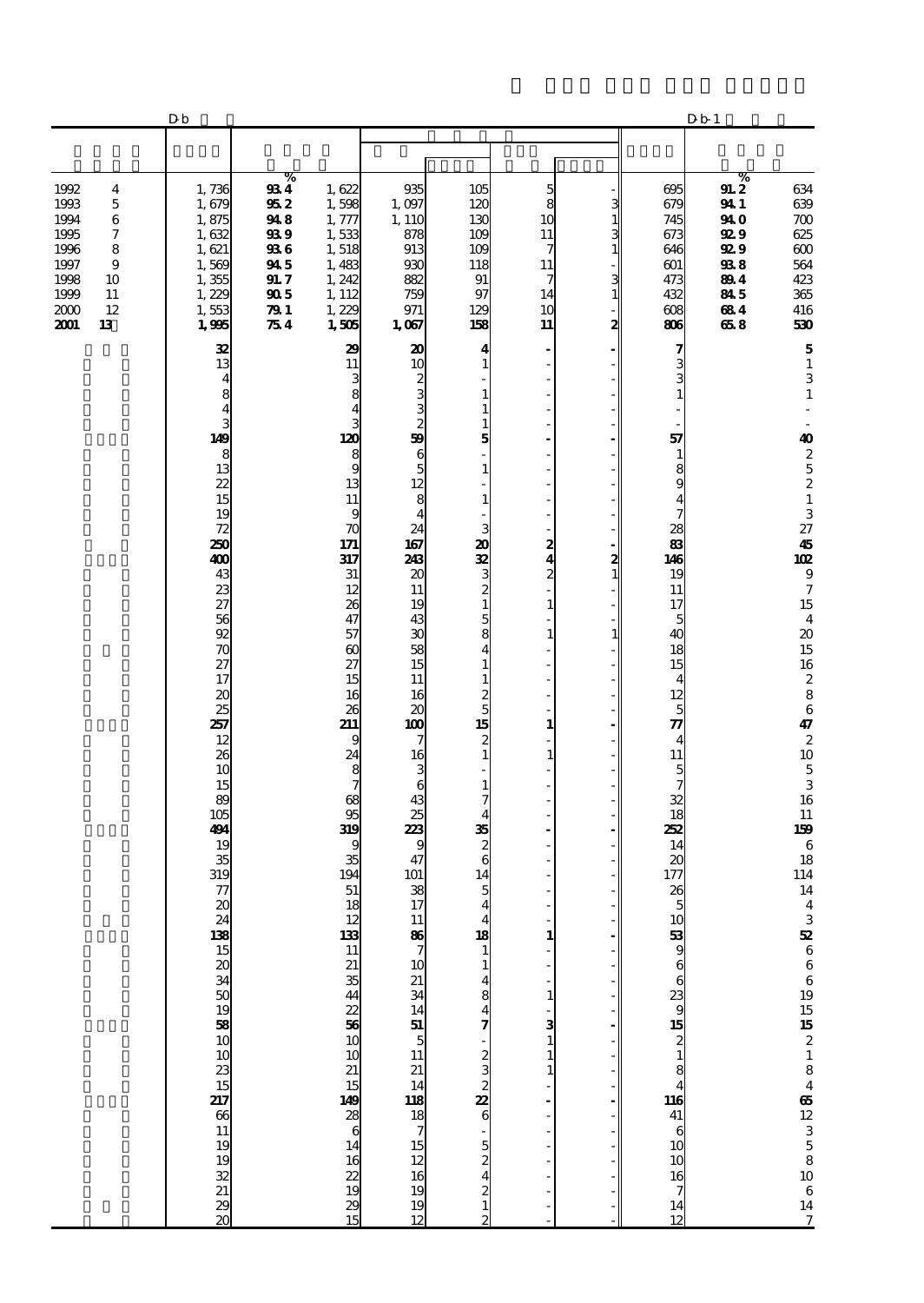|                                             |                             |                                  |                         | $-2$<br>D             |             |                          |                                                       |                                                                                                                 |                    |                |                |                         |
|---------------------------------------------|-----------------------------|----------------------------------|-------------------------|-----------------------|-------------|--------------------------|-------------------------------------------------------|-----------------------------------------------------------------------------------------------------------------|--------------------|----------------|----------------|-------------------------|
|                                             |                             |                                  |                         |                       |             |                          |                                                       |                                                                                                                 |                    |                |                |                         |
|                                             |                             |                                  |                         |                       |             |                          |                                                       |                                                                                                                 |                    |                |                |                         |
|                                             |                             |                                  |                         |                       | %           |                          |                                                       |                                                                                                                 |                    |                |                |                         |
| 307                                         | 28                          | $\frac{3}{6}$                    |                         | 1,041                 | 949         | 988                      | 628                                                   | 77                                                                                                              | $\frac{2}{2}$      |                | 1992           | $\overline{\mathbf{4}}$ |
| 368                                         | 33                          |                                  | $\mathbf{z}$            | 1,000                 | 959         | 959                      | 729                                                   | 87                                                                                                              |                    |                | 1 1993         | $\overline{5}$          |
| 373                                         | 31                          | $\mathbf{6}$                     |                         | 1, 130                | 953         | 1,077                    | 737                                                   | 99                                                                                                              | $\overline{\bf 4}$ |                | 1 1994         | 6                       |
| 292                                         | 30                          | 9                                | $\mathbf{z}$            | 959                   | 947         | 908                      | 586                                                   | 79                                                                                                              | $\overline{c}$     |                | 1995           | 7                       |
| 330                                         | 28                          | 6                                |                         | 975                   | 942         | 918                      | 583                                                   | 81                                                                                                              | $\mathbf{1}$       |                | 1 1996         | 8                       |
| 302                                         | 38                          | 8                                |                         | 968                   | 94 9        | 919                      | 628                                                   | 80                                                                                                              | 3                  |                | 1997           | 9                       |
| 286<br>216                                  | 27<br>20                    | 5<br>11                          | $\overline{\mathbf{z}}$ | 882                   | <b>92 9</b> | 819                      | 596                                                   | 64                                                                                                              | $\frac{2}{3}$      |                | 1 1998         | 10                      |
| 284                                         | 28                          | 7                                |                         | 797<br>945            | 937<br>860  | 747<br>813               | 543<br>687                                            | $\tau$<br>101                                                                                                   | 3                  |                | 1 1999<br>2000 | 11<br>12                |
| 340                                         | 45                          | 10                               | - 1<br>2                | 1,189                 | 820         | 975                      | 727                                                   | 113                                                                                                             | $\mathbf{1}$       |                | 2001           | 13                      |
|                                             |                             |                                  |                         |                       |             |                          |                                                       |                                                                                                                 |                    |                |                |                         |
| 2                                           | $\blacksquare$              | $\qquad \qquad \blacksquare$     |                         | 25                    |             | 24                       | 18                                                    | 4                                                                                                               |                    |                |                |                         |
| ÷,                                          | ÷,                          | ÷,                               |                         | 10                    |             | 10                       | 10                                                    | 1                                                                                                               |                    |                |                |                         |
| 2                                           | ÷,                          | $\frac{1}{2}$                    |                         | 1                     |             | $\overline{\phantom{a}}$ |                                                       |                                                                                                                 | ÷,                 |                |                |                         |
| ÷,                                          | Ĭ.                          | Ĭ.                               |                         | 7                     |             | 7                        | 3                                                     | 1                                                                                                               | ÷.                 |                |                |                         |
| ä,                                          | ÷,                          | ä,<br>L,                         |                         | 4<br>3                |             | 4<br>3                   | $\frac{3}{2}$                                         | 1<br>1                                                                                                          |                    |                |                |                         |
| 15                                          | $\mathbf{1}$                | ä,                               |                         | $\mathbf{Q}$          |             | 80                       | 44                                                    | 4                                                                                                               |                    |                |                |                         |
| $\mathbf{1}$                                | J.                          | $\overline{a}$                   |                         | 7                     |             | 6                        |                                                       |                                                                                                                 | L,                 |                |                |                         |
| 3                                           | $\mathbf{1}$                | ÷,                               |                         | 5                     |             | $\overline{4}$           | $\frac{5}{2}$                                         |                                                                                                                 | ÷.                 |                |                |                         |
|                                             | Ĭ.                          | ä,                               |                         | 13                    |             | 11                       | 10                                                    |                                                                                                                 |                    |                |                |                         |
| $\begin{smallmatrix}2\2\1\end{smallmatrix}$ | Ĩ.                          | $\overline{\phantom{0}}$         |                         | 11                    |             | 10                       | 7                                                     | 1                                                                                                               |                    |                |                |                         |
| L.                                          | ÷.                          | ÷,                               |                         | 12                    |             | 6                        | 4                                                     |                                                                                                                 |                    |                |                |                         |
| 8                                           | ÷,                          | $\frac{1}{2}$                    |                         | 44                    |             | 43                       | 16                                                    | 3                                                                                                               | ÷,                 |                |                |                         |
| 41                                          | 6                           | $\boldsymbol{z}$                 |                         | 167                   |             | 126                      | 126                                                   | 14                                                                                                              | ÷.                 |                |                |                         |
| $\boldsymbol{\mathcal{R}}$                  | 7                           | 4                                | $\frac{2}{1}$           | 254                   |             | 215                      | 170                                                   | 25                                                                                                              |                    |                |                |                         |
| 7                                           | 2                           | $\overline{c}$                   |                         | 24                    |             | 22                       | 13                                                    | 1                                                                                                               |                    |                |                |                         |
| 6                                           | $\mathbf{1}$                | ÷,<br>$\mathbf 1$                |                         | 12                    |             | 5<br>11                  | 5<br>11                                               | 1                                                                                                               |                    |                |                |                         |
| $\frac{8}{5}$                               | $\mathbf 1$<br>÷,           | L,                               |                         | 10<br>51              |             | 43                       | 38                                                    | 5                                                                                                               | ÷.                 |                |                |                         |
| 14                                          | $\overline{\mathbf{z}}$     | $\mathbf{1}$                     | $\mathbf{1}$            | 52                    |             | 37                       | 16                                                    | 6                                                                                                               |                    |                |                |                         |
| 14                                          | $\overline{\phantom{a}}$    | L,                               |                         | 52                    |             | 45                       | 44                                                    | 4                                                                                                               |                    |                |                |                         |
| 6                                           | ÷                           | Ĭ.                               |                         | 12                    |             | 11                       | 9                                                     | 1                                                                                                               |                    |                |                |                         |
| $\mathbf{1}$                                | Ĭ.                          | $\frac{1}{2}$                    |                         | 13                    |             | 13                       | 10                                                    | 1                                                                                                               |                    |                |                |                         |
| 8                                           | Ĭ.                          | $\overline{\phantom{0}}$         |                         | 8                     |             | 8                        | 8                                                     | 2                                                                                                               | ÷.                 |                |                |                         |
| $\overline{\mathbf{4}}$                     | 1                           | ä,                               |                         | $\boldsymbol{\alpha}$ |             | $\boldsymbol{\alpha}$    | 16                                                    | 4                                                                                                               |                    |                |                |                         |
| 35                                          | 6                           | $\mathbf{1}$                     |                         | 180                   |             | 164                      | க                                                     | 9                                                                                                               |                    |                |                |                         |
| 1                                           | J.                          | L.                               |                         | 8                     |             | 7                        | 6                                                     | $\boldsymbol{z}$                                                                                                |                    |                |                |                         |
| 4<br>$\mathbf{1}$                           | ÷,<br>$\overline{a}$        | $\mathbf{1}$<br>÷,               |                         | 15<br>5               |             | 14<br>3                  | 12<br>$\boldsymbol{z}$                                | $\mathbf{1}$                                                                                                    |                    |                |                |                         |
| 2                                           | 1                           | L,                               |                         | 8                     |             | $\overline{4}$           | $\overline{\mathbf{4}}$                               |                                                                                                                 |                    |                |                |                         |
| 14                                          | 2                           | L,                               |                         | 57                    |             | 52                       | 29                                                    | 5                                                                                                               |                    |                |                |                         |
| 13                                          | 3                           | Ĭ.                               |                         | 87                    |             | 84                       | 12                                                    | 1                                                                                                               |                    |                |                |                         |
| 86                                          | 10                          | $\overline{a}$                   |                         | 242                   |             | 160                      | 137                                                   | 25                                                                                                              |                    |                |                |                         |
| 7                                           | 1                           |                                  |                         | 5                     |             | 3                        | 2                                                     | 1                                                                                                               |                    |                |                |                         |
| 29                                          | 4                           | L,                               |                         | 15                    |             | 17                       | 18                                                    | 2                                                                                                               |                    |                |                |                         |
| 32                                          | 2                           |                                  |                         | 142                   |             | 80                       | 69                                                    | 12                                                                                                              |                    |                |                |                         |
| 10                                          | $\mathbf{1}$                | ä,                               |                         | 51                    |             | 37                       | 28                                                    | 4                                                                                                               |                    |                |                |                         |
| 4                                           | J.                          | Ĭ.                               |                         | 15                    |             | 14                       | 13                                                    | $\overline{\mathbf{4}}$                                                                                         | ÷,                 |                |                |                         |
| $\overline{\mathbf{r}}$                     | $\frac{2}{6}$               |                                  | - <br> -                | 14                    |             |                          |                                                       | $\frac{2}{12}$                                                                                                  |                    |                |                |                         |
|                                             |                             | $\frac{1}{1}$                    |                         | $\frac{85}{6}$        |             |                          |                                                       |                                                                                                                 |                    | $\frac{1}{1}$  |                |                         |
|                                             |                             | $\overline{a}$                   |                         |                       |             |                          |                                                       |                                                                                                                 |                    |                |                |                         |
|                                             |                             | $\overline{\phantom{a}}$         |                         |                       |             |                          |                                                       | $\frac{1}{2}$ $\frac{2}{7}$ $\frac{7}{8}$                                                                       |                    | Ĭ.             |                |                         |
|                                             | $\frac{2}{2}$ $\frac{1}{2}$ |                                  |                         |                       |             |                          |                                                       |                                                                                                                 |                    |                |                |                         |
|                                             |                             | $\frac{1}{2}$<br>$\frac{2}{1}$   |                         |                       |             |                          |                                                       |                                                                                                                 |                    | l,             |                |                         |
|                                             |                             |                                  |                         |                       |             |                          |                                                       |                                                                                                                 | 1                  | $\overline{a}$ |                |                         |
|                                             |                             |                                  |                         |                       |             |                          |                                                       |                                                                                                                 |                    |                |                |                         |
|                                             |                             | ÷,                               |                         |                       |             |                          |                                                       | $\frac{1}{3}$                                                                                                   | $\mathbf{1}$       | Ĭ.             |                |                         |
|                                             |                             | $\mathbf{1}$                     |                         |                       |             |                          |                                                       |                                                                                                                 |                    |                |                |                         |
|                                             |                             | L,                               |                         |                       |             |                          |                                                       |                                                                                                                 |                    | l,             |                |                         |
|                                             | $\frac{1}{7}$ $\frac{1}{3}$ | $\overline{a}$                   |                         |                       |             |                          |                                                       |                                                                                                                 |                    |                |                |                         |
|                                             |                             | $\overline{a}$<br>$\overline{a}$ |                         |                       |             |                          |                                                       |                                                                                                                 |                    | Ĭ.             |                |                         |
|                                             | $\frac{1}{2}$               | ÷,                               |                         |                       |             |                          |                                                       |                                                                                                                 |                    |                |                |                         |
|                                             | l,                          | $\overline{a}$                   |                         |                       |             |                          |                                                       |                                                                                                                 |                    |                |                |                         |
|                                             |                             | L                                |                         |                       |             |                          |                                                       | $\frac{1}{4}$ $\frac{1}{2}$ $\frac{1}{2}$ $\frac{1}{2}$ $\frac{1}{4}$ $\frac{1}{2}$ $\frac{1}{4}$ $\frac{1}{2}$ |                    | l,             |                |                         |
|                                             | $\mathbf{1}$                | Ĭ.                               |                         |                       |             |                          | 799 5 7 15 24 8 39 4 10 15 10 69 11 3 10 6 10 13 11 5 | $\mathbf{1}$                                                                                                    |                    |                |                |                         |
|                                             | ÷,                          | $\overline{a}$                   |                         |                       |             |                          |                                                       | $\mathbf{1}$                                                                                                    |                    |                |                |                         |
|                                             |                             |                                  |                         |                       |             |                          |                                                       |                                                                                                                 |                    |                |                |                         |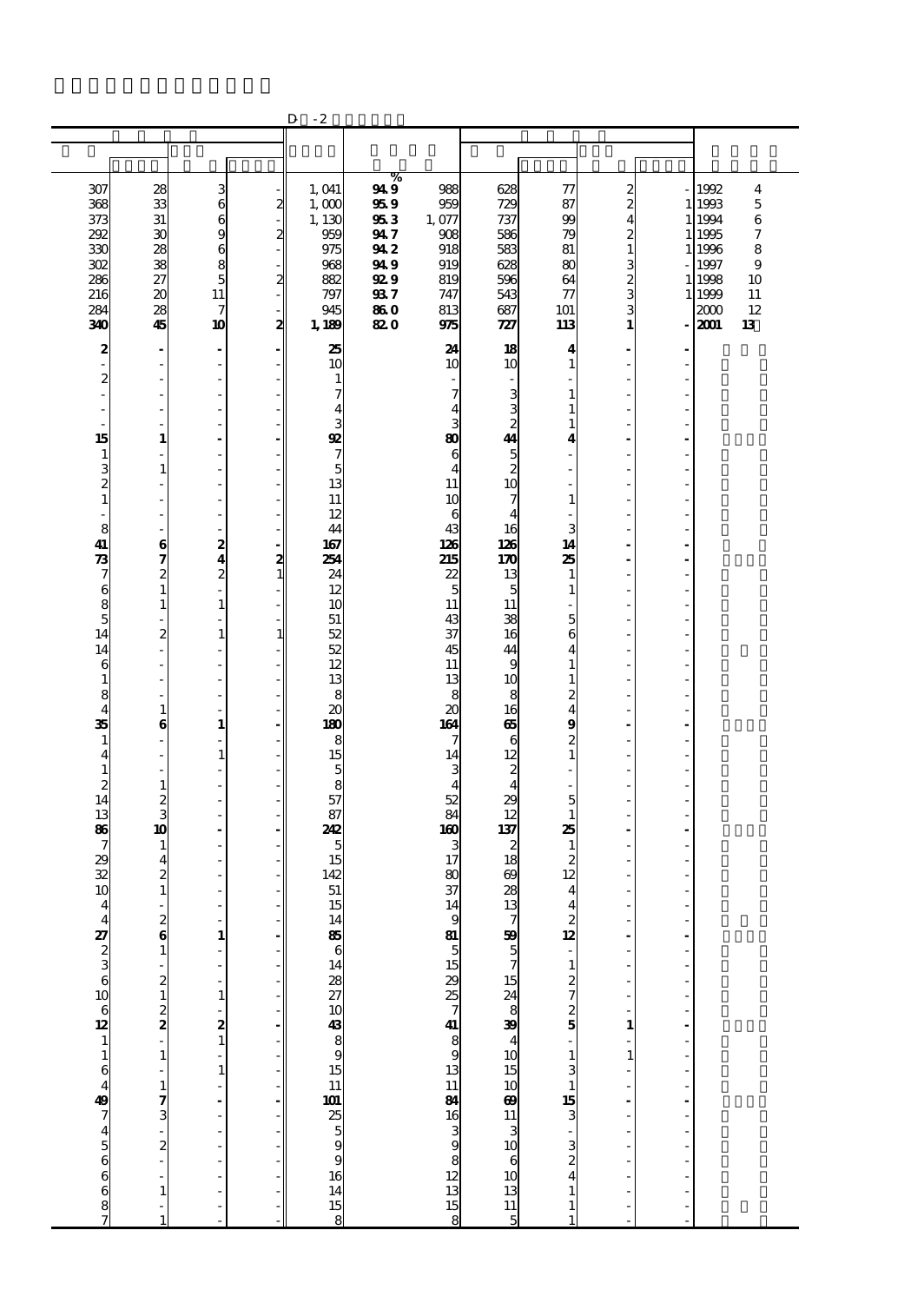|                                                                                                                                                            | DC                                                                                                                                                                                                                                                           |                                                                             |                                                                                                                                                                                                                                                                                                                                                                                     |                                                                                                                                                                                                                                                                                                     |                                                                                                                                                                                                                                                                                                                                             |                                                                                                                                                                                                                                                                                                                         |                                                                                                            | D C 1                                                                                                                                                                                                                                                                                                                                |                                                                                               |                                                                                                                                                                                                                                                                                                                                                                                                                                                                                                             |
|------------------------------------------------------------------------------------------------------------------------------------------------------------|--------------------------------------------------------------------------------------------------------------------------------------------------------------------------------------------------------------------------------------------------------------|-----------------------------------------------------------------------------|-------------------------------------------------------------------------------------------------------------------------------------------------------------------------------------------------------------------------------------------------------------------------------------------------------------------------------------------------------------------------------------|-----------------------------------------------------------------------------------------------------------------------------------------------------------------------------------------------------------------------------------------------------------------------------------------------------|---------------------------------------------------------------------------------------------------------------------------------------------------------------------------------------------------------------------------------------------------------------------------------------------------------------------------------------------|-------------------------------------------------------------------------------------------------------------------------------------------------------------------------------------------------------------------------------------------------------------------------------------------------------------------------|------------------------------------------------------------------------------------------------------------|--------------------------------------------------------------------------------------------------------------------------------------------------------------------------------------------------------------------------------------------------------------------------------------------------------------------------------------|-----------------------------------------------------------------------------------------------|-------------------------------------------------------------------------------------------------------------------------------------------------------------------------------------------------------------------------------------------------------------------------------------------------------------------------------------------------------------------------------------------------------------------------------------------------------------------------------------------------------------|
|                                                                                                                                                            |                                                                                                                                                                                                                                                              |                                                                             |                                                                                                                                                                                                                                                                                                                                                                                     |                                                                                                                                                                                                                                                                                                     |                                                                                                                                                                                                                                                                                                                                             |                                                                                                                                                                                                                                                                                                                         |                                                                                                            |                                                                                                                                                                                                                                                                                                                                      |                                                                                               |                                                                                                                                                                                                                                                                                                                                                                                                                                                                                                             |
| 1992<br>4<br>1993<br>$\sqrt{5}$<br>1994<br>6<br>$\boldsymbol{7}$<br>1995<br>1996<br>8<br>1997<br>9<br>1998<br>10<br>1999<br>11<br>2000<br>12<br>2001<br>13 | 12,269<br>10,029<br>9,615<br>9,159<br>9,973<br>10, 100<br>9,458<br>8,737<br>9,091<br>7,671                                                                                                                                                                   | %<br>984<br>984<br>97.9<br>989<br>99 1<br>97.8<br>983<br>944<br>84 6<br>789 | 12,072<br>9,865<br>9,409<br>9,054<br>9,879<br>9,873<br>9,293<br>8 245<br>7,690<br>6000                                                                                                                                                                                                                                                                                              | $2$ $021$<br>1,438<br>1, 247<br>1,702<br>1,999<br>1,598<br>1, 474<br>1,388<br>1,631<br>1,634                                                                                                                                                                                                        | 307<br>221<br>157<br>257<br>323<br>206<br>234<br>190<br>287<br>251                                                                                                                                                                                                                                                                          | 102<br>70<br>61<br>63<br>88<br>62<br>67<br>55<br>64<br>65                                                                                                                                                                                                                                                               | 33<br>$\mathbf{z}$<br>16<br>11<br>24<br>15<br>19<br>15<br>21<br>20                                         | 122<br>161<br>190<br>116<br>141<br>165<br>373<br>467<br>1,498<br>1,645                                                                                                                                                                                                                                                               | %<br>49<br>31.7<br>21.6<br>50 O<br>$\boldsymbol{\pi}$<br>20 G<br>67.0<br>156<br>27.9<br>21. 1 | 6<br>$51\,$<br>${\bf 41}$<br>${\bf 58}$<br>$99$<br>$3\!4$<br>250<br>$73\,$<br>418<br>347                                                                                                                                                                                                                                                                                                                                                                                                                    |
|                                                                                                                                                            | 167<br>107<br>10<br>18<br>17<br>15<br>388<br>23<br>48<br>102<br>68<br>35<br>112<br>1, 131<br>1,435<br>135<br>89<br>55<br>170<br>370<br>219<br>185<br>20<br>51<br>141<br>723<br>36<br>19<br>28<br>99<br>433<br>108<br>2,546<br>40<br>88<br>2,014<br>308<br>66 |                                                                             | 148<br>99<br>5<br>16<br>15<br>13<br>359<br>23<br>42<br>90<br>68<br>32<br>104<br>613<br>1, 158<br>114<br>74<br>52<br>106<br>288<br>145<br>176<br>16<br>38<br>149<br>ങ<br>22<br>17<br>33<br>46<br>448<br>100<br>1,920<br>22<br>119<br>1,493<br>217<br>55<br>14<br>586<br>22<br>27<br>101<br>260<br>166<br>$\frac{150}{12}$<br>31<br>63<br>450<br>158<br>13 59<br>73<br>37<br>33<br>44 | 46<br>ЗС<br>$\mathbf{1}$<br>3<br>4<br>8<br>111<br>11<br>11<br>$\boldsymbol{z}$<br>10<br>31<br>26<br>285<br>325<br>31<br>7<br>25<br>56<br>55<br>63<br>34<br>11<br>13<br>30<br>129<br>11<br>6<br>10<br>13<br>45<br>44<br>353<br>23<br>38<br>140<br>97<br>48<br>131<br>$14 \over 23 \over 17 \over 25$ | 9<br>8<br>$\mathbf{1}$<br>20<br>23336<br>39<br>41<br>7<br>1<br>ר<br>7<br><b>13</b> ω ω ω ω ω ω<br>$\frac{2}{3}$<br>$\mathbf{1}$<br>1<br>4<br>$\overline{7}$<br>64<br>3<br>11<br>24<br>16<br>9<br>$\frac{22}{5}$<br>$\frac{5}{4}$<br>$\frac{13}{1}$<br>$\frac{1}{7}$<br>$\frac{26}{5}$<br>$\frac{53}{2}$<br>$\frac{32}{5}$<br>$\frac{53}{5}$ | 3<br>$\overline{\mathbf{c}}$<br>$\mathbf{1}$<br>2<br>$\boldsymbol{z}$<br>8<br>9<br>$\mathbf{1}$<br>$\mathbf{1}$<br>5<br>1<br>1<br>8<br>$\mathbf{1}$<br>$\boldsymbol{z}$<br>$\mathbf{1}$<br>4<br>17<br>10<br>6<br>1<br>3<br>$\frac{2}{1}$<br>$\bf{6}$<br>$\boldsymbol{z}$<br>4<br>9<br>$\overline{\mathbf{c}}$<br>3<br>2 | 1<br>1<br>1<br>1<br>2<br>$\mathbf{1}$<br>1<br>1<br>1<br>10<br>5<br>5<br>з<br>$\frac{1}{2}$<br>$\mathbf{1}$ | $\frac{5}{2}$<br>37<br>5<br>$\mathbf{1}$<br>$\mathbf{1}$<br>30<br>441<br>324<br>44<br>41<br>$\mathbf{1}$<br>28<br>112<br>54<br>27<br>$\overline{5}$<br>12<br>130<br>9<br>$\mathbf{1}$<br>$\mathbf{1}$<br>59<br>45<br>15<br>621<br>1<br>12<br>473<br>100<br>$\mathbf{z}$<br>$138$<br>$-1$<br>$-1$<br>$-1$<br>$-1$<br>$-1817$ $2 - 22$ |                                                                                               | $\bf{3}$<br>3<br>22<br>$\overline{\mathbf{4}}$<br>$\sim$<br>$\mathbf{1}$<br>17<br>22<br>144<br>$35\,$<br>38<br>$\overline{\phantom{a}}$<br>$\boldsymbol{2}$<br>$\begin{array}{c} 9 \\ 25 \end{array}$<br>26<br>$\overline{\phantom{a}}$<br>$\bf{9}$<br>$\sim$<br>54<br>6<br>$\mathbf{1}$<br>$\pmb{20}$<br>$\pmb{20}$<br>$\boldsymbol{7}$<br>$\boldsymbol{\pi}$<br>$\bar{z}$<br>23<br>46<br>$\overline{\phantom{a}}$<br>$\boldsymbol{7}$<br>$\frac{7}{3}$<br>$\frac{1}{3}$<br>19<br>$\frac{2}{2}$<br>13<br>4 |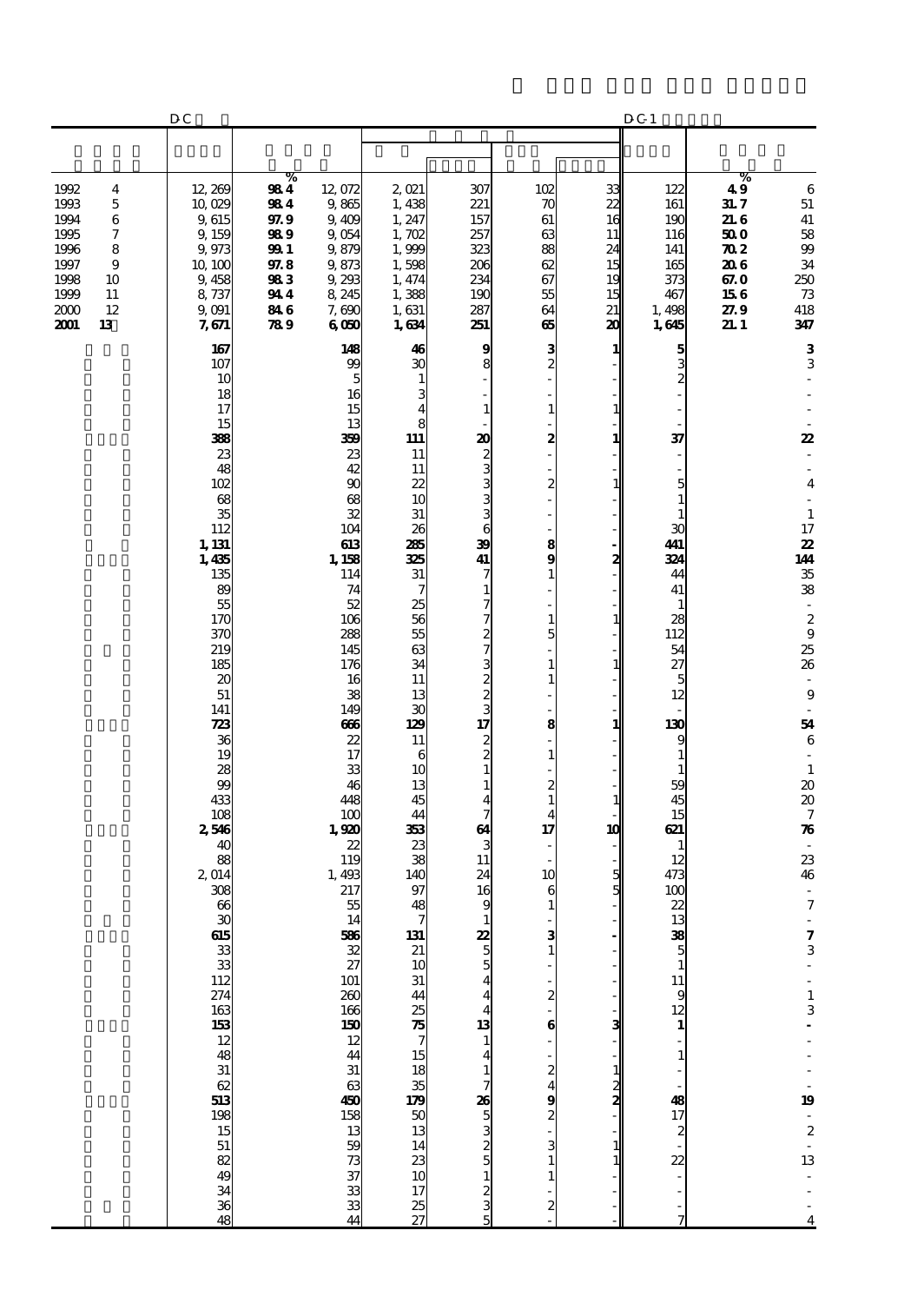|                |               |                                |              | D C 2                       |             |                                                |                            |               |                  |               |                    |                  |
|----------------|---------------|--------------------------------|--------------|-----------------------------|-------------|------------------------------------------------|----------------------------|---------------|------------------|---------------|--------------------|------------------|
|                |               |                                |              |                             |             |                                                |                            |               |                  |               |                    |                  |
|                |               |                                |              |                             |             |                                                |                            |               |                  |               |                    |                  |
|                |               |                                |              | 10,581                      | %           |                                                |                            |               |                  |               |                    |                  |
| 4<br>9         | $\mathbf{1}$  |                                |              | 9,094                       | 994<br>996  | 10,519<br>9,058                                | 1,310<br>1, 158            | 214<br>192    | 68<br>57         |               | 27 1992<br>17 1993 | 4<br>$\mathbf 5$ |
| 4              |               |                                |              | 8618                        | 995         | 8,571                                          | 983                        | 134           | 46               |               | 15 1994            | 6                |
| 9              | $\mathbf{1}$  | 3                              | 1            | 7,914                       | 996         | 7,886                                          | 1,166                      | 201           | 39               |               | 91995              | 7                |
| 4              |               | $\mathbf{1}$                   |              | 7,813                       | 995         | 7,775                                          | 1, 180                     | 200           | 45               |               | 15 1996            | 8                |
| 32             |               | $\mathbf{1}$                   | 1            | 9, 127                      | 995         | 9,083                                          | 1,263                      | 161           | 51               |               | 10 1997            | 9                |
| 23<br>31       | $\frac{2}{3}$ | 10<br>$\overline{\phantom{a}}$ |              | 8,476<br>7,846              | 995<br>99 I | 8,437<br>7,774                                 | 1, 272<br>1, 217           | 207<br>175    | 34<br>50         |               | 6 1998<br>15 1999  | 10<br>11         |
| 45             | 6             | 5                              |              | 7,011                       | 982         | 6888                                           | 1, 474                     | 265           | 42               |               | 132000             | 12               |
| 53             | 4             | 12                             | 2            | 5560                        | 96 1        | 5343                                           | 1,485                      | 234           | 45               |               | 17 2001            | 13               |
| 1              |               |                                |              | 151                         |             | 135                                            | 41                         | 9             | $\mathbf{1}$     | 1             |                    |                  |
| 1              |               | ÷,                             |              | 96                          |             | 88                                             | 26                         | 8             |                  |               |                    |                  |
|                |               |                                |              | 7                           |             | 5                                              | $\mathbf{1}$               |               |                  |               |                    |                  |
|                |               |                                |              | 16                          |             | 14                                             | $\mathbf{z}$               |               |                  |               |                    |                  |
|                |               |                                |              | 17<br>15                    |             | 15<br>13                                       | 4<br>8                     | 1             | 1                | 1             |                    |                  |
| з              | 1             | 1                              | $\mathbf{1}$ | 309                         |             | 299                                            | 98                         | 16            | 1                |               |                    |                  |
|                |               |                                |              | 23                          |             | 23                                             | 11                         |               |                  |               |                    |                  |
|                |               |                                |              | 45                          |             | 41                                             | 10                         | $\frac{2}{3}$ |                  |               |                    |                  |
| $\overline{c}$ | $\mathbf{1}$  | $\mathbf{1}$                   | 1            | 75                          |             | 65                                             | 19                         | 1             | 1                |               |                    |                  |
| 1              |               |                                |              | $\boldsymbol{\omega}$<br>25 |             | $\boldsymbol{\omega}$<br>23                    | 10<br>22                   | 3<br>1        |                  |               |                    |                  |
|                |               |                                |              | 81                          |             | 87                                             | 26                         | 6             |                  |               |                    |                  |
| 8              | 1             | 1                              |              | 561                         |             | 528                                            | 253                        | 34            | 5                |               |                    |                  |
| 11             |               | 4                              |              | 1,064                       |             | 965                                            | 301                        | 40            | 4                | 2             |                    |                  |
|                |               |                                |              | 91                          |             | 79                                             | 31                         | 7             | 1                |               |                    |                  |
|                |               |                                |              | 43<br>54                    |             | 35<br>52                                       | 6<br>25                    | 1<br>7        |                  |               |                    |                  |
| 2              |               |                                |              | 136                         |             | 10 <sub>3</sub>                                | 54                         | 7             | 1                | 1             |                    |                  |
| 5              |               | 4                              |              | 247                         |             | 275                                            | 49                         | 2             | 1                |               |                    |                  |
| 3              |               |                                |              | 154                         |             | 110                                            | 54                         | 6             |                  |               |                    |                  |
| 1              |               |                                |              | 156                         |             | 148                                            | 32                         |               | 1                | 1             |                    |                  |
|                |               |                                |              | 11<br>33                    |             | 13<br>23                                       | 8<br>12                    | $\frac{3}{2}$ |                  |               |                    |                  |
|                |               |                                |              | 139                         |             | 147                                            | 30                         | 3             |                  |               |                    |                  |
| 18             | 1             | 5                              | 1            | 54                          |             | 597                                            | 105                        | 16            | 3                |               |                    |                  |
| 1              |               |                                |              | 25                          |             | 15                                             | 9                          | $\frac{2}{2}$ |                  |               |                    |                  |
|                |               |                                |              | 18                          |             | 17                                             | 6                          | $\mathbf{1}$  | 1                |               |                    |                  |
| 1<br>4         |               | 1                              |              | 25<br>37                    |             | 29<br>26                                       | 8<br>9                     | 1             | 1                |               |                    |                  |
| 6              | $\mathbf{1}$  | $\mathbf{1}$                   | $\mathbf{1}$ | 377                         |             | 418                                            | 35                         | 3             |                  |               |                    |                  |
| 6              |               | 3                              |              | 92                          |             | 92                                             | 38                         | 7             | 1                |               |                    |                  |
| 6              | 1             | 1                              |              | 1,780                       |             | 1,712                                          | 333                        | 61            | 14               | 9             |                    |                  |
| 2              | $\mathbf{1}$  |                                |              | 39<br>73                    |             | 22<br>$\mathfrak{B}$                           | 23<br>34                   | 3<br>10       |                  |               |                    |                  |
| 3              |               |                                |              | 1, 413                      |             | 1,328                                          | 130                        | 23            | 10               | 5             |                    |                  |
|                |               |                                |              | 194                         |             | 207                                            | 92                         | 15            | 4                | 4             |                    |                  |
| $\mathbf{1}$   |               | 1                              |              | 44                          |             | 48                                             | 47                         | 9             | $\overline{a}$   |               |                    |                  |
| 3              |               |                                |              | $\frac{17}{5}$              |             | 14                                             | 120                        | 1<br>22       | 2                |               |                    |                  |
|                |               |                                |              |                             |             |                                                | $\boldsymbol{\mathsf{20}}$ | 5             | 1                |               |                    |                  |
|                |               |                                |              | $\frac{28}{30}$             |             |                                                | 10                         | 5             |                  |               |                    |                  |
|                |               |                                |              | 100                         |             |                                                |                            |               |                  |               |                    |                  |
| 1              |               |                                |              | 241<br>148                  |             |                                                | $\frac{388}{7}$            |               | 1                |               |                    |                  |
| 1              |               |                                |              | 148                         |             |                                                |                            | 12            | 6                | 3             |                    |                  |
|                |               |                                |              |                             |             |                                                |                            | $\mathbf{1}$  |                  |               |                    |                  |
|                |               |                                |              | $\frac{12}{30}$             |             |                                                | 13                         | 3             |                  |               |                    |                  |
|                |               |                                |              |                             |             |                                                | 16                         | $\mathbf{1}$  | 2                |               |                    |                  |
| з              |               |                                |              | 61                          |             |                                                | $\frac{35}{46}$            | 24            | 4<br>9           | $\frac{1}{2}$ |                    |                  |
|                |               |                                |              | $\frac{423}{170}$           |             |                                                |                            |               | $\boldsymbol{z}$ |               |                    |                  |
| 1              |               |                                |              |                             |             |                                                |                            | $\frac{5}{3}$ |                  |               |                    |                  |
|                |               |                                |              | 47                          |             |                                                | 14                         | $\frac{2}{5}$ | 3                | $\mathbf{1}$  |                    |                  |
|                |               |                                |              |                             |             |                                                |                            |               |                  | $\mathbf{1}$  |                    |                  |
|                |               |                                |              | 5333333333334               |             | ងនាងសង្គាន់<br>ស្រុក មិន និង មិន ស្រុក មិន និង | 21 8 15 8 8 2              |               | 1                |               |                    |                  |
|                |               |                                |              |                             |             |                                                |                            | $\frac{2}{3}$ | 2                |               |                    |                  |
|                |               |                                |              |                             |             |                                                |                            |               |                  |               |                    |                  |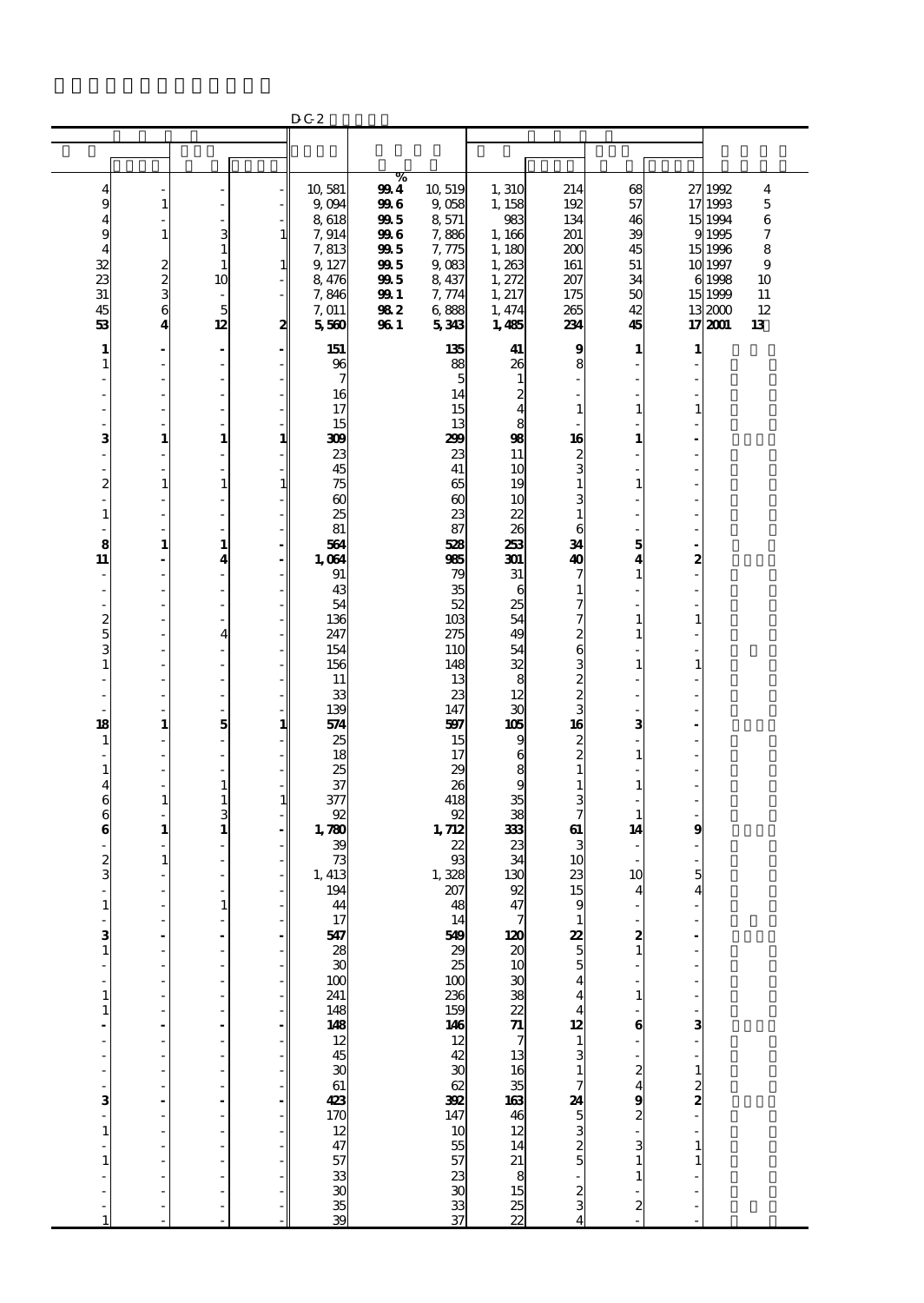|                                                                                                                                                             | $\operatorname{D} G$ 3                                                               |                                                                                               |                                                                             |                                                                                          |                                                          |                                                                     |                                  | D C 4                                                    |                                                                                     |                                                                                                                  |
|-------------------------------------------------------------------------------------------------------------------------------------------------------------|--------------------------------------------------------------------------------------|-----------------------------------------------------------------------------------------------|-----------------------------------------------------------------------------|------------------------------------------------------------------------------------------|----------------------------------------------------------|---------------------------------------------------------------------|----------------------------------|----------------------------------------------------------|-------------------------------------------------------------------------------------|------------------------------------------------------------------------------------------------------------------|
|                                                                                                                                                             |                                                                                      |                                                                                               |                                                                             |                                                                                          |                                                          |                                                                     |                                  |                                                          |                                                                                     |                                                                                                                  |
| 1992<br>$\boldsymbol{4}$<br>1993<br>$\mathbf 5$<br>1994<br>6<br>1995<br>7<br>1996<br>8<br>1997<br>9<br>1998<br>10<br>1999<br>11<br>2000<br>12<br>2001<br>13 | 1,545<br>729<br>787<br>1,109<br>1,998<br>780<br>557<br>406<br>547<br>420             | $\%$<br>988<br>$9\!75$<br>987<br>983<br>993<br>933<br>995<br><b>936</b><br>64 O<br>$\bf 74.5$ | 1,526<br>711<br>777<br>1,000<br>1,985<br>728<br>554<br>380<br>350<br>313    | 694<br>247<br>246<br>513<br>805<br>286<br>155<br>127<br>88<br>$\boldsymbol{\mathcal{R}}$ | 91<br>28<br>23<br>51<br>121<br>40<br>23<br>10<br>12<br>9 | 34<br>11<br>14<br>20<br>42<br>10<br>22<br>$\overline{4}$<br>14<br>5 | 6<br>5<br>1<br>1<br>9<br>12<br>7 | 21<br>45<br>20<br>20<br>21<br>28<br>52<br>18<br>35<br>46 | %<br>$1000$<br>1000<br>1000<br>1000<br>952<br>1000<br>1000<br>1000<br>97.1<br>102 2 | 21<br>$45\,$<br>$\pmb{20}$<br>$\pmb{20}$<br>$\pmb{20}$<br>28<br>$52\,$<br>18<br>$3\!4$<br>47                     |
|                                                                                                                                                             | 8<br>7<br>1<br>38<br>$\overline{\phantom{a}}$                                        |                                                                                               | 7<br>7<br>34                                                                | $\frac{2}{2}$<br>9                                                                       | 3                                                        | $\frac{2}{2}$                                                       |                                  | 3<br>$\mathbf{1}$<br>2<br>4                              |                                                                                     | ${\bf 3}$<br>$\mathbf{1}$<br>$\overline{\phantom{a}}$<br>$\boldsymbol{2}$<br>÷,<br>$\overline{\mathbf{4}}$       |
|                                                                                                                                                             | 3<br>22<br>$\overline{\mathbf{4}}$<br>8<br>$\mathbf{1}$<br>113<br>37                 |                                                                                               | $\mathbf{1}$<br>21<br>5<br>7<br>49<br>19                                    | 1<br>1<br>7<br>15<br>$\bf{9}$                                                            | 1<br>2<br>3                                              | 1<br>1                                                              |                                  | 3<br>$\mathbf{1}$<br>13<br>10                            |                                                                                     | 3<br>$\mathbf 1$<br>$\overline{\phantom{a}}$<br>14<br>10<br>$\overline{\phantom{a}}$                             |
|                                                                                                                                                             | 5<br>5<br>7<br>7<br>1<br>4                                                           |                                                                                               | 1<br>6<br>1<br>3                                                            | 4<br>3                                                                                   |                                                          | 1                                                                   |                                  | 1                                                        |                                                                                     | $\mathbf 1$<br>$\overline{\phantom{a}}$<br>$\mathbf 1$<br>$\,$ 3 $\,$<br>$\overline{\mathbf{4}}$<br>$\mathbf{1}$ |
|                                                                                                                                                             | 6<br>$\begin{array}{c}\n2 \\ 15\n\end{array}$<br>$\overline{\mathcal{Z}}$<br>3<br>10 |                                                                                               | $\epsilon$<br>$\boldsymbol{z}$<br>$\overline{11}$<br>$\mathbf{1}$<br>1<br>9 | 1<br>5<br>1                                                                              |                                                          |                                                                     |                                  | 4<br>$\overline{c}$<br>$\mathbf{1}$                      |                                                                                     | 4<br>$\overline{\phantom{a}}$<br>$\boldsymbol{2}$<br>$\overline{\phantom{a}}$<br>$\mathbf 1$                     |
|                                                                                                                                                             | 142<br>3<br>127<br>12<br>$\overline{\phantom{a}}$                                    |                                                                                               | 129<br>3<br>118<br>8<br>$\overline{\phantom{a}}$                            | 4<br>12<br>$\boldsymbol{z}$<br>7<br>3                                                    | 1<br>1                                                   |                                                                     |                                  | 3<br>1                                                   |                                                                                     | $\mathbf 1$<br>3<br>$\mathbf 1$<br>$\boldsymbol{2}$<br>÷,                                                        |
|                                                                                                                                                             |                                                                                      |                                                                                               | 26                                                                          | $\bf{6}$<br>$\frac{1}{5}$                                                                | $\frac{1}{1}$                                            | $\mathbf{1}$<br>$\overline{\phantom{a}}$<br>$\mathbf 1$             |                                  | $\frac{4}{2}$ $\frac{2}{1}$<br>÷,<br>$\frac{1}{1}$       |                                                                                     |                                                                                                                  |
|                                                                                                                                                             | 88 - - - 24 2 3 3 - 2 1 - 38 9 1 4 3 16 3 1 1                                        |                                                                                               | · 23 دە دە -   -   38 15 – 4 دە 14 دە 15 – 1                                | $-4$<br>$-2$<br>$-1$<br>$-1$<br><br>$-1$<br><br><br><br><br><br><br><br><br><br>         | $\frac{1}{1}$<br>$\frac{1}{1}$<br>f                      |                                                                     |                                  | $\frac{1}{2}$<br>$\frac{1}{4}$<br>$\frac{4}{2}$          |                                                                                     | $4 - 21 - 11 - - 141 - - - 1 - 2$                                                                                |
|                                                                                                                                                             |                                                                                      |                                                                                               |                                                                             |                                                                                          | $\mathbf{1}$                                             |                                                                     |                                  | $\mathbf{1}$                                             |                                                                                     |                                                                                                                  |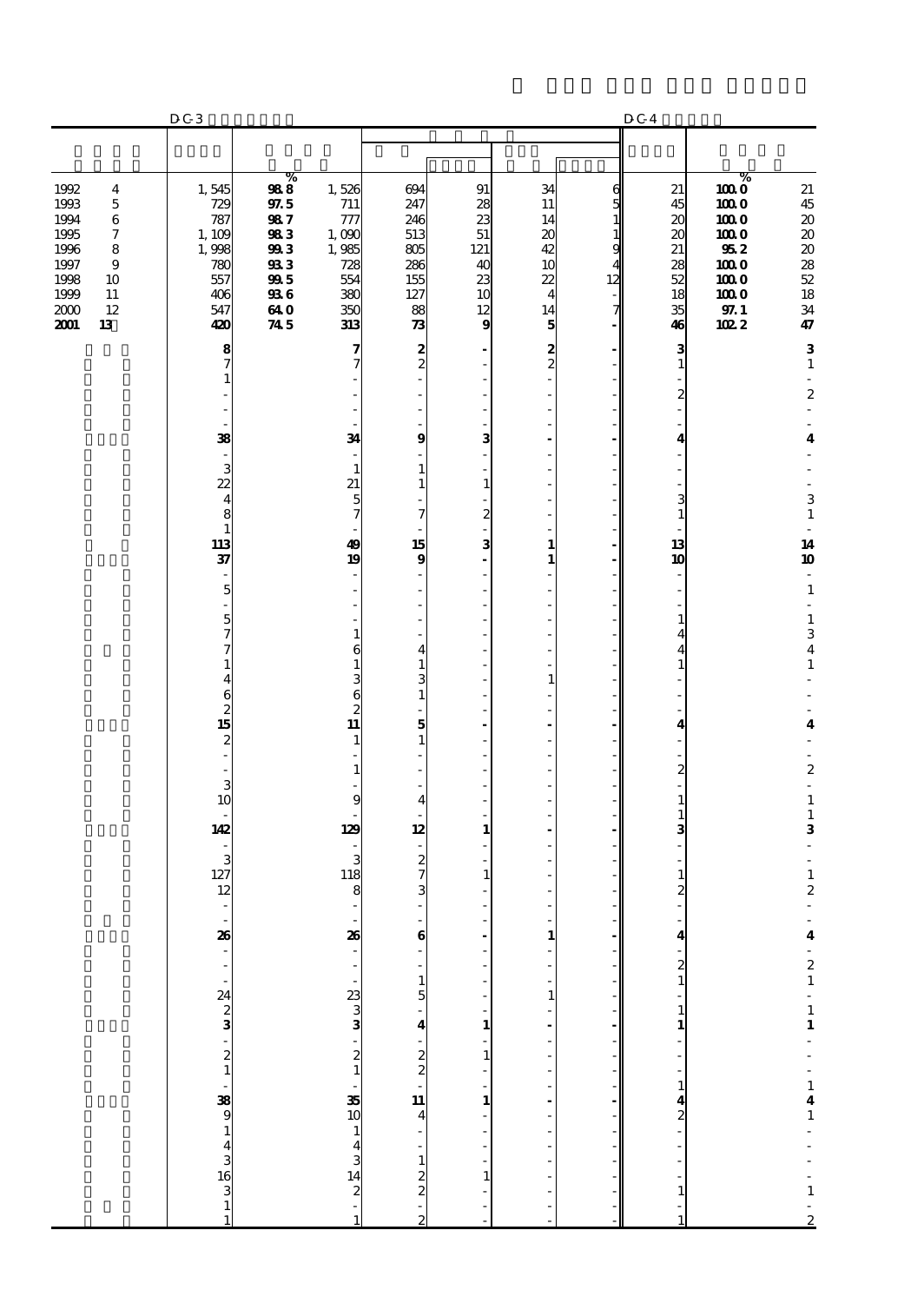|                               |                          |                                                      |               | $\mathbf D$                                                             |              |                                                                                                                                   |                                                                                                            |                              |                                  |                      |              |                         |
|-------------------------------|--------------------------|------------------------------------------------------|---------------|-------------------------------------------------------------------------|--------------|-----------------------------------------------------------------------------------------------------------------------------------|------------------------------------------------------------------------------------------------------------|------------------------------|----------------------------------|----------------------|--------------|-------------------------|
|                               |                          |                                                      |               |                                                                         |              |                                                                                                                                   |                                                                                                            |                              |                                  |                      |              |                         |
|                               |                          |                                                      |               |                                                                         |              |                                                                                                                                   |                                                                                                            |                              |                                  |                      |              |                         |
| 13                            | $\boldsymbol{z}$         |                                                      |               | 170                                                                     | ℅<br>1006    | 171                                                                                                                               | 230                                                                                                        | $\boldsymbol{z}$             |                                  |                      | 1992         | $\overline{\mathbf{4}}$ |
| 24                            |                          | $\boldsymbol{z}$                                     |               | 210                                                                     | $100\,5$     | 211                                                                                                                               | 208                                                                                                        | 1                            |                                  |                      | 1993         | $\mathbf 5$             |
| 14                            |                          | $\mathbf{1}$                                         |               | 185                                                                     | 1000         | 185                                                                                                                               | 256                                                                                                        | 14                           |                                  |                      | 1994         | $\,6$                   |
| 14<br>10                      | 4                        | 1<br>÷,                                              |               | 176<br>147                                                              | 1006<br>1000 | 177<br>147                                                                                                                        | 259<br>240                                                                                                 | 13<br>15                     | ä,<br>ä,                         |                      | 1995<br>1996 | 7<br>8                  |
| 17                            | $\frac{2}{3}$            |                                                      |               | 173                                                                     | 994          | 172                                                                                                                               | 282                                                                                                        | 13                           |                                  |                      | 1997         | 9                       |
| 24                            | $\frac{2}{2}$            | $\mathbf{1}$                                         | $\mathbf{1}$  | 147                                                                     | 993          | 146                                                                                                                               | 228                                                                                                        | 5                            | ä,                               |                      | 1998         | 10                      |
| 13<br>24                      | $\overline{4}$           | $\mathbf{1}$<br>3                                    | $\mathbf{1}$  | 100<br>115                                                              | 990<br>97.4  | 99<br>112                                                                                                                         | 172<br>188                                                                                                 | 4<br>12                      | ÷                                |                      | 1999<br>2000 | 11<br>12                |
| 23                            | 4                        | 3                                                    | 1             | 171                                                                     | 994          | 170                                                                                                                               | 255                                                                                                        | 9                            | $\overline{a}$                   |                      | 2001         | 13                      |
| 2                             | $\blacksquare$           | $\blacksquare$                                       |               | 4                                                                       |              | 4                                                                                                                                 | 7                                                                                                          |                              | $\overline{a}$                   |                      |              |                         |
| $\mathbf{1}$                  |                          |                                                      |               |                                                                         |              | 1                                                                                                                                 | 2                                                                                                          |                              |                                  |                      |              |                         |
|                               | $\sim$                   | $\overline{a}$                                       |               | $\mathbf{z}$                                                            |              | 1                                                                                                                                 | $\mathbf{1}$                                                                                               |                              | ٠                                |                      |              |                         |
| 1                             |                          | ÷,                                                   |               | $\mathbf{1}$                                                            |              | 1                                                                                                                                 | $\mathbf{1}$                                                                                               |                              |                                  |                      |              |                         |
|                               |                          | ÷,<br>L,                                             |               | $\mathbf{1}$                                                            |              | 1                                                                                                                                 | 3                                                                                                          |                              | ä,<br>Ĭ.                         |                      |              |                         |
| $\mathbf{1}$                  |                          |                                                      |               | 29                                                                      |              | 29                                                                                                                                | 25                                                                                                         | 1                            |                                  |                      |              |                         |
|                               | $\overline{\phantom{a}}$ | $\overline{a}$                                       |               | 1                                                                       |              | $\mathbf{1}$                                                                                                                      | $\boldsymbol{z}$                                                                                           |                              | ä,                               |                      |              |                         |
|                               |                          | ÷,                                                   |               | $\overline{c}$                                                          |              | 2                                                                                                                                 | $\overline{\phantom{a}}$<br>$\overline{\bf 4}$                                                             | $\mathbf{1}$                 | ä,                               |                      |              |                         |
|                               |                          | L,                                                   |               | 22                                                                      |              | 22                                                                                                                                | 6                                                                                                          |                              | Ĭ.                               |                      |              |                         |
| 1                             |                          |                                                      |               | 3                                                                       |              | 3                                                                                                                                 | 6                                                                                                          |                              |                                  |                      |              |                         |
| 9                             | $\sim$<br>$\mathbf{1}$   | ٠<br>$\mathbf{1}$                                    |               | $\mathbf{1}$<br>7                                                       |              | $\mathbf{1}$<br>7                                                                                                                 | 7<br>17                                                                                                    |                              | ä,                               |                      |              |                         |
| 4                             | 1                        | $\overline{\phantom{a}}$                             |               | 26                                                                      |              | 26                                                                                                                                | 58                                                                                                         | 2                            | ÷.                               |                      |              |                         |
|                               |                          | L,                                                   |               | $\boldsymbol{z}$                                                        |              | $\boldsymbol{z}$                                                                                                                  | 3                                                                                                          |                              | Ĭ.                               |                      |              |                         |
| 1                             |                          |                                                      |               | $\mathbf{1}$                                                            |              | $\mathbf{1}$                                                                                                                      | 8                                                                                                          |                              |                                  |                      |              |                         |
|                               |                          | $\overline{a}$                                       |               | $\overline{\mathbf{4}}$                                                 |              | $\overline{4}$                                                                                                                    | 15                                                                                                         |                              | ä,                               |                      |              |                         |
| $\mathbf{1}$                  |                          | ÷,                                                   |               | 6                                                                       |              | 6                                                                                                                                 | 9                                                                                                          |                              | ä,                               |                      |              |                         |
| 2                             | $\mathbf{1}$             | L,                                                   |               | $\overline{\mathbf{4}}$                                                 |              | 4                                                                                                                                 | 6                                                                                                          |                              | Ĭ.                               |                      |              |                         |
|                               |                          | ÷,                                                   |               | $\mathbf{1}$<br>$\mathbf{1}$                                            |              | $\mathbf{1}$<br>$\mathbf{1}$                                                                                                      | $\boldsymbol{z}$<br>$\overline{\mathbf{4}}$                                                                | 1                            | ٠                                |                      |              |                         |
|                               |                          |                                                      |               | $\boldsymbol{z}$                                                        |              | 2                                                                                                                                 | 3                                                                                                          |                              |                                  |                      |              |                         |
|                               |                          | ÷,                                                   |               | $\overline{5}$                                                          |              | $\frac{5}{7}$                                                                                                                     | 8<br>$\boldsymbol{\mathsf{a}}$                                                                             | 1                            | ä,                               |                      |              |                         |
| $\mathbf{1}$                  |                          | $\overline{a}$                                       |               | 7<br>1                                                                  |              | 1                                                                                                                                 |                                                                                                            | 1                            | L,                               |                      |              |                         |
| ٠                             | $\overline{\phantom{a}}$ | $\overline{a}$                                       |               | 1                                                                       |              | 1                                                                                                                                 | $\frac{2}{2}$                                                                                              |                              | ä,                               |                      |              |                         |
| 1                             |                          | ÷,                                                   |               |                                                                         |              |                                                                                                                                   |                                                                                                            |                              | L,                               |                      |              |                         |
|                               |                          | $\overline{a}$<br>÷,                                 |               | 1<br>4                                                                  |              | 1<br>$\overline{\mathbf{4}}$                                                                                                      | $\boldsymbol{z}$<br>14                                                                                     | 1                            | ä,<br>Ĭ.                         |                      |              |                         |
|                               |                          |                                                      |               |                                                                         |              |                                                                                                                                   |                                                                                                            |                              |                                  |                      |              |                         |
| 2                             | $\mathbf{1}$             | $\boldsymbol{2}$                                     | 1             | 29                                                                      |              | 28                                                                                                                                | 49                                                                                                         | 2                            | $\blacksquare$                   |                      |              |                         |
|                               |                          | $\overline{\phantom{a}}$<br>$\overline{\phantom{a}}$ |               | 5<br>$\overline{\mathbf{4}}$                                            |              | $\overline{\mathbf{4}}$                                                                                                           | $\boldsymbol{z}$<br>12                                                                                     | $\mathbf{1}$                 | ä,                               |                      |              |                         |
|                               |                          |                                                      |               | 9                                                                       |              | $\frac{5}{8}$                                                                                                                     | 12                                                                                                         |                              |                                  |                      |              |                         |
| $\boldsymbol{2}$              | $\mathbf{1}$             | $\overline{c}$                                       | $\mathbf{1}$  | 6                                                                       |              | 6                                                                                                                                 | 14                                                                                                         |                              |                                  |                      |              |                         |
| ÷,                            | ٠                        | ÷,                                                   |               | $\overline{\mathbf{4}}$                                                 |              | $\overline{\mathbf{4}}$                                                                                                           | 8                                                                                                          |                              | ä,                               |                      |              |                         |
| $\frac{1}{2}$                 |                          |                                                      |               | $\begin{array}{c} 1 \\ 16 \\ 1 \end{array}$                             |              |                                                                                                                                   |                                                                                                            | $\frac{1}{2}$                | $\frac{1}{2}$                    | $\ddot{\phantom{0}}$ |              |                         |
|                               |                          | $\ddot{\phantom{0}}$                                 | $\frac{1}{2}$ |                                                                         |              |                                                                                                                                   |                                                                                                            |                              | L,                               |                      |              |                         |
| $\overline{\phantom{a}}$      |                          |                                                      |               | $\mathbf{1}$                                                            |              |                                                                                                                                   |                                                                                                            |                              | ÷                                | Ĭ.                   |              |                         |
| f                             |                          | ŕ                                                    |               |                                                                         |              |                                                                                                                                   |                                                                                                            |                              | l,                               |                      |              |                         |
| $\frac{1}{2}$                 |                          | $\frac{1}{2}$                                        |               |                                                                         |              |                                                                                                                                   |                                                                                                            |                              | $\overline{a}$                   | $\frac{1}{2}$        |              |                         |
|                               | ÷,                       |                                                      |               |                                                                         |              |                                                                                                                                   |                                                                                                            | $\mathbf{1}$<br>$\mathbf{1}$ | $\overline{a}$                   |                      |              |                         |
| -<br>$\overline{\phantom{a}}$ |                          |                                                      |               |                                                                         |              |                                                                                                                                   |                                                                                                            |                              | l,                               | l,                   |              |                         |
|                               |                          | $\frac{1}{2}$                                        |               |                                                                         |              |                                                                                                                                   |                                                                                                            |                              | $\overline{a}$                   |                      |              |                         |
|                               |                          |                                                      |               |                                                                         |              |                                                                                                                                   |                                                                                                            |                              | $\overline{a}$<br>$\overline{a}$ | l,<br>l,             |              |                         |
|                               | $\mathbf{1}$             |                                                      |               |                                                                         |              |                                                                                                                                   |                                                                                                            | $\frac{2}{1}$                |                                  |                      |              |                         |
| $\frac{1}{2}$                 |                          | ÷,                                                   |               |                                                                         |              |                                                                                                                                   |                                                                                                            |                              | Ĭ,                               | l,                   |              |                         |
| ÷,                            |                          |                                                      |               |                                                                         |              |                                                                                                                                   |                                                                                                            |                              | l,                               |                      |              |                         |
|                               |                          | l,                                                   |               |                                                                         |              |                                                                                                                                   |                                                                                                            | $\mathbf{1}$                 | $\overline{a}$<br>L.             |                      |              |                         |
|                               |                          |                                                      |               |                                                                         |              |                                                                                                                                   |                                                                                                            |                              |                                  |                      |              |                         |
| ÷                             |                          | $\overline{a}$                                       |               | 10<br>4<br>5<br>8<br>1<br>2<br>5<br>5<br>2<br>5<br>2<br>5<br>2<br>5<br> |              | $\frac{16}{10}$ $\frac{10}{10}$ $\frac{4}{4}$ $\frac{8}{2}$ $\frac{1}{2}$ $\frac{5}{7}$ $\frac{7}{6}$ $\frac{7}{7}$ $\frac{6}{7}$ | $\frac{16}{1384}$ $\frac{16}{1384}$ $\frac{16}{1023}$ $\frac{16}{235}$ $\frac{16}{1044}$ $\frac{16}{4474}$ |                              | ÷,                               | Ĭ.                   |              |                         |
| $\overline{c}$                | 1                        |                                                      |               |                                                                         |              |                                                                                                                                   |                                                                                                            |                              |                                  |                      |              |                         |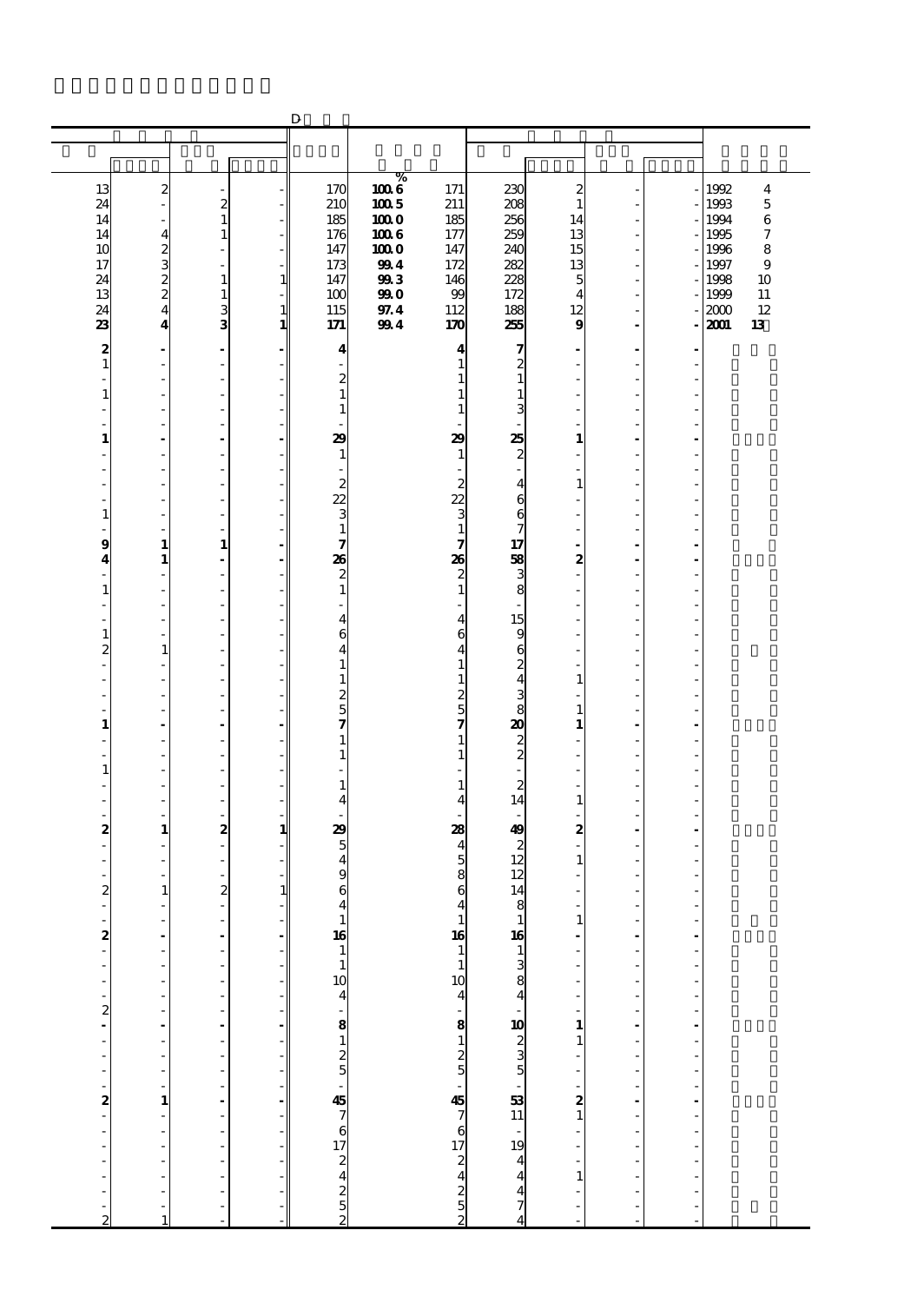|                                                                                                                                                                                        | $-1$<br>D                                                                                                                                                                                                                                                  |                                                                                    |                                                                                                                                                                                                              |                                                                                                                                                                                                                                                                                                                                           |                                                                                                                                     |                                                                                                                                                                  |                                         | $^{\circ}$ 2<br>D                                                                                                                                                             |                                                                                               |                                                                                                                                                                                                   |
|----------------------------------------------------------------------------------------------------------------------------------------------------------------------------------------|------------------------------------------------------------------------------------------------------------------------------------------------------------------------------------------------------------------------------------------------------------|------------------------------------------------------------------------------------|--------------------------------------------------------------------------------------------------------------------------------------------------------------------------------------------------------------|-------------------------------------------------------------------------------------------------------------------------------------------------------------------------------------------------------------------------------------------------------------------------------------------------------------------------------------------|-------------------------------------------------------------------------------------------------------------------------------------|------------------------------------------------------------------------------------------------------------------------------------------------------------------|-----------------------------------------|-------------------------------------------------------------------------------------------------------------------------------------------------------------------------------|-----------------------------------------------------------------------------------------------|---------------------------------------------------------------------------------------------------------------------------------------------------------------------------------------------------|
|                                                                                                                                                                                        |                                                                                                                                                                                                                                                            |                                                                                    |                                                                                                                                                                                                              |                                                                                                                                                                                                                                                                                                                                           |                                                                                                                                     |                                                                                                                                                                  |                                         |                                                                                                                                                                               |                                                                                               |                                                                                                                                                                                                   |
| 1992<br>$\overline{\bf 4}$<br>1993<br>$\mathbf 5$<br>1994<br>$\,6\,$<br>1995<br>$\boldsymbol{7}$<br>1996<br>8<br>1997<br>9<br>1998<br>10<br>1999<br>11<br>$12\,$<br>2000<br>2001<br>13 | 167<br>200<br>170<br>175<br>144<br>167<br>145<br>97<br>100<br>158                                                                                                                                                                                          | %<br>1006<br>$100\,5$<br>1000<br>1006<br>1000<br>1000<br>986<br>990<br>97.0<br>994 | 168<br>201<br>170<br>176<br>144<br>167<br>143<br>96<br>97<br>157                                                                                                                                             | 225<br>185<br>225<br>258<br>234<br>273<br>226<br>169<br>163<br>223                                                                                                                                                                                                                                                                        | 2<br>$\mathbf{1}$<br>14<br>13<br>15<br>13<br>5<br>$\overline{\mathbf{4}}$<br>11<br>9                                                | ä,<br>٠<br>٠<br>ä,<br>ä,                                                                                                                                         |                                         | 3<br>10<br>15<br>$\mathbf 1$<br>3<br>6<br>$\frac{2}{3}$<br>15<br>13                                                                                                           | %<br>$\overline{1000}$<br>1000<br>1000<br>1000<br>1000<br>833<br>1500<br>1000<br>1000<br>1000 | $\ensuremath{\mathbf{3}}$<br>$10\,$<br>$15\,$<br>$\mathbf 1$<br>$\,$ 3 $\,$<br>$\frac{5}{3}$<br>$\,$ 3 $\,$<br>$15\,$<br>13                                                                       |
|                                                                                                                                                                                        | 4<br>2<br>$\mathbf{1}$<br>1<br>28<br>$\mathbf{1}$<br>$\begin{array}{c} 2 \\ 22 \\ 3 \end{array}$<br>7<br><b>23</b><br>2<br>4<br>6<br>3<br>1<br>1<br>2<br>4<br>6<br>1<br>$\mathbf{1}$<br>1<br>3<br>26<br>$\overline{5}$<br>4<br>9<br>3<br>4<br>$\mathbf{1}$ |                                                                                    | 4<br>1<br>1<br>1<br>1<br>28<br>$\mathbf{1}$<br>2<br>22<br>3<br>7<br>23<br>2<br>4<br>6<br>3<br>1<br>1<br>2<br>4<br>6<br>1<br>1<br>1<br>3<br>25<br>4<br>5<br>8<br>3<br>$\overline{\mathbf{4}}$<br>$\mathbf{1}$ | 7<br>$\boldsymbol{z}$<br>$\mathbf{1}$<br>$\mathbf{1}$<br>3<br>18<br>$\boldsymbol{z}$<br>$\overline{a}$<br>4<br>6<br>6<br>17<br>48<br>3<br>15<br>$\frac{9}{2}$<br>$\overline{\mathbf{4}}$<br>3<br>$\overline{\phantom{a}}$<br>$\frac{19}{2}$<br>$\overline{a}$<br>$\boldsymbol{z}$<br>13<br>40<br>$\boldsymbol{z}$<br>12<br>$\frac{12}{5}$ | 1<br>1<br>2<br>$\mathbf{1}$<br>1<br>1<br>$\mathbf{1}$<br>2<br>1<br>$\mathbf{1}$                                                     | ÷<br>٠<br>٠<br>÷.<br>٠<br>٠<br>L,<br>٠<br>ä,<br>Ĭ.<br>L,<br>٠<br>٠<br>÷<br>L,<br>٠<br>٠<br>÷<br>٠<br>L,<br>÷,<br>÷.<br>٠<br>÷,<br>÷,<br>$\overline{\phantom{a}}$ | $\frac{1}{1}$                           | $\overline{a}$<br>÷,<br>1<br>ä,<br>$\mathbf{1}$<br>$\overline{a}$<br>3<br>$\overline{a}$<br>$\mathbf{1}$<br>ä,<br>$\mathbf{1}$<br>$\mathbf{1}$<br>1<br>$\mathbf{1}$<br>3<br>3 |                                                                                               | $\mathbf{1}$<br>$\mathbf 1$<br>÷,<br>3<br>ä,<br>$\mathbf 1$<br>$\mathbf 1$<br>$\mathbf 1$<br>$\mathbf 1$<br>$\mathbf 1$<br>ä,<br>3<br>$\,$ 3 $\,$<br>$\begin{bmatrix} 2 \\ 2 \end{bmatrix}$<br>÷, |
|                                                                                                                                                                                        |                                                                                                                                                                                                                                                            |                                                                                    | $141102 - 5122 - 517242 = 5252$                                                                                                                                                                              | $141382 - 7232 - 3311 - 194447$<br>$\overline{4}$                                                                                                                                                                                                                                                                                         | L,<br>$\begin{array}{c} \n\cdot \\ 1\n\end{array}$<br>$\begin{bmatrix} 1 \\ 2 \\ 1 \end{bmatrix}$<br>$\overline{a}$<br>$\mathbf{1}$ | -<br>- - - - - - - - - -<br>÷,<br>$\frac{1}{2}$<br>-<br>$\overline{a}$<br>$\frac{1}{2}$                                                                          | $\begin{bmatrix} 1 \\ -1 \end{bmatrix}$ | <u>. 10 - - - 10 - 10 - 10 - 1</u><br>$\frac{1}{2}$<br>$\overline{a}$                                                                                                         |                                                                                               | $-2 - 3 - 3 - 3 - 1$<br>$\frac{1}{2}$<br>$\overline{a}$                                                                                                                                           |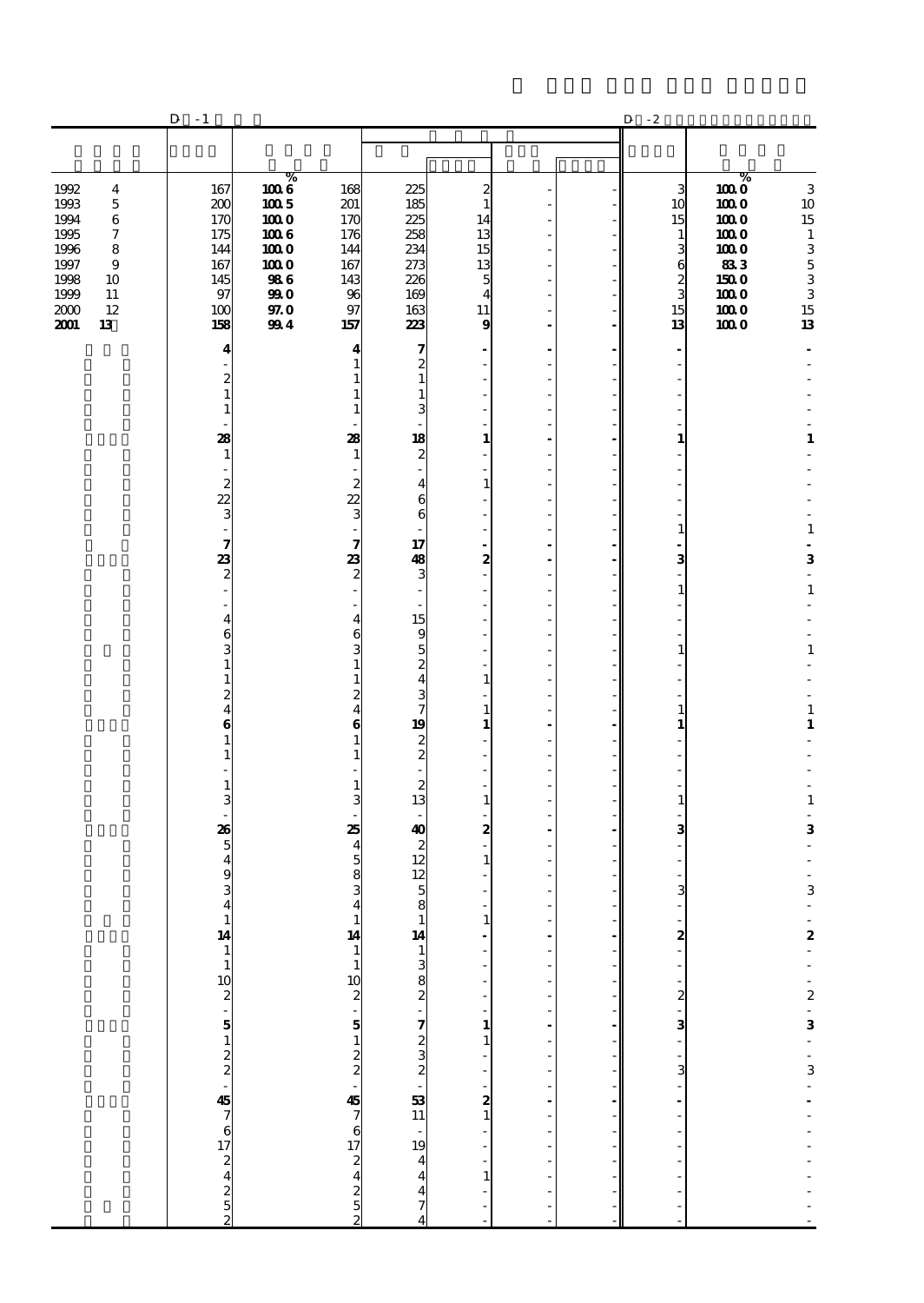|                               |                                                       |                                       |                                                                                  | $\mathbf D$                                   |                     |                                |                                |                                |                                |                                                                     |              |              |
|-------------------------------|-------------------------------------------------------|---------------------------------------|----------------------------------------------------------------------------------|-----------------------------------------------|---------------------|--------------------------------|--------------------------------|--------------------------------|--------------------------------|---------------------------------------------------------------------|--------------|--------------|
|                               |                                                       |                                       |                                                                                  |                                               |                     |                                |                                |                                |                                |                                                                     |              |              |
|                               |                                                       |                                       |                                                                                  |                                               |                     |                                |                                |                                |                                |                                                                     |              |              |
| 5                             |                                                       |                                       |                                                                                  | 46                                            | ℅                   | 47                             | 53                             | 3                              | $\mathbf{1}$                   |                                                                     | 1 1992       | 4            |
| 23                            |                                                       |                                       |                                                                                  | 67                                            | $\frac{1022}{355}$  | 64                             | 71                             | 1                              |                                |                                                                     | 1993         | $\mathbf 5$  |
| 31                            |                                                       | ٠                                     |                                                                                  | 58                                            | <b>966</b>          | 56                             | 78                             |                                |                                |                                                                     | 1994         | $\,6$        |
| 1                             |                                                       |                                       |                                                                                  | 38<br>52                                      | 1000<br>1000        | 38<br>52                       | 53                             | з                              | ä,                             |                                                                     | 1995         | 7<br>8       |
| 6<br>g                        |                                                       | ٠<br>٠                                |                                                                                  | 48                                            |                     | 50                             | 70<br>81                       | 7<br>3                         | ٠                              |                                                                     | 1996<br>1997 | $\mathbf{9}$ |
| 2                             |                                                       | $\overline{a}$                        |                                                                                  | 32                                            | $\frac{1042}{1000}$ | $\overline{\mathbf{32}}$       | 51                             | 2                              | ÷,                             |                                                                     | 1998         | 10           |
| 3                             | $\overline{\phantom{a}}$                              | ٠                                     |                                                                                  | 31                                            | 1000                | 31                             | 65                             | $\mathbf{1}$                   | ä,                             |                                                                     | 1999         | 11           |
| 25<br>32                      | $\mathbf{1}$<br>÷                                     | $\overline{a}$                        |                                                                                  | 41<br>66                                      | 87.8<br>87.9        | 36<br>58                       | 59<br>88                       | 2<br>7                         | $\mathbf{1}$                   |                                                                     | 2000<br>2001 | 12<br>13     |
|                               |                                                       |                                       |                                                                                  |                                               |                     |                                |                                |                                |                                |                                                                     |              |              |
| $\frac{1}{2}$                 | $\overline{\phantom{a}}$                              | $\ddot{\phantom{0}}$                  |                                                                                  | 2<br>$\boldsymbol{z}$                         |                     | 2<br>$\overline{c}$            | 1                              |                                | $\overline{a}$                 |                                                                     |              |              |
| ٠                             | ٠                                                     | ٠                                     |                                                                                  |                                               |                     |                                | $\mathbf{1}$<br>$\overline{a}$ |                                | ä,                             |                                                                     |              |              |
|                               | ٠                                                     | ٠                                     |                                                                                  | ٠                                             |                     |                                | ٠                              |                                | ä,                             |                                                                     |              |              |
|                               |                                                       | $\overline{a}$                        |                                                                                  | $\overline{a}$                                |                     |                                | $\overline{\phantom{m}}$       |                                | ÷,                             |                                                                     |              |              |
| 7                             |                                                       | ÷,<br>$\blacksquare$                  |                                                                                  | L,<br>3                                       |                     | ÷.<br>2                        | ä,<br>1                        |                                | ä,<br>$\blacksquare$           |                                                                     |              |              |
|                               |                                                       |                                       |                                                                                  |                                               |                     |                                | $\overline{\phantom{0}}$       |                                |                                |                                                                     |              |              |
| ٠                             |                                                       | ٠                                     |                                                                                  | $\mathbf{1}$                                  |                     |                                | ٠                              |                                | ä,                             |                                                                     |              |              |
|                               |                                                       | $\overline{a}$                        |                                                                                  |                                               |                     |                                | $\overline{\phantom{m}}$       |                                | Ĭ.                             |                                                                     |              |              |
|                               | $\overline{\phantom{a}}$                              | ÷,<br>٠                               |                                                                                  | $\mathbf{1}$                                  |                     | 1                              | ٠                              |                                | Ĭ.<br>ä,                       |                                                                     |              |              |
| 7                             |                                                       |                                       |                                                                                  | 1                                             |                     | $\mathbf{1}$                   | $\mathbf{1}$                   |                                |                                |                                                                     |              |              |
|                               | $\overline{\phantom{a}}$                              | $\blacksquare$                        |                                                                                  | 3                                             |                     | з                              | 3                              |                                | ٠                              |                                                                     |              |              |
| 10                            | $\overline{\phantom{a}}$                              | $\overline{\phantom{a}}$              |                                                                                  | 10                                            |                     | 8                              | 13                             | 1                              | $\overline{a}$                 |                                                                     |              |              |
| 8                             | $\overline{\phantom{a}}$                              | ÷,<br>٠                               |                                                                                  | 1                                             |                     | $\mathbf{1}$                   | 4                              |                                | Ĭ.<br>ä,                       |                                                                     |              |              |
|                               |                                                       |                                       |                                                                                  |                                               |                     |                                |                                |                                |                                |                                                                     |              |              |
| ٠                             | ٠                                                     | ٠                                     |                                                                                  | $\mathbf{1}$                                  |                     | 1                              | $\mathbf{1}$                   |                                | ä,                             |                                                                     |              |              |
| 1                             | $\overline{\phantom{a}}$                              | ÷,<br>÷,                              |                                                                                  | 3                                             |                     | 1<br>2                         | 4<br>$\mathbf{1}$              | 1                              | ÷,<br>Ĭ.                       |                                                                     |              |              |
|                               |                                                       | ٠                                     |                                                                                  | $\frac{2}{3}$                                 |                     | 3                              | 3                              |                                | ä,                             |                                                                     |              |              |
|                               |                                                       |                                       |                                                                                  |                                               |                     |                                |                                |                                |                                |                                                                     |              |              |
|                               |                                                       | ٠                                     |                                                                                  | ٠                                             |                     |                                | ٠                              |                                | ä,                             |                                                                     |              |              |
| 1<br>1                        | $\blacksquare$                                        | ÷,<br>$\blacksquare$                  |                                                                                  | ÷<br>3                                        |                     | 3                              | 3                              |                                | ÷,<br>÷.                       | J.                                                                  |              |              |
|                               |                                                       | ٠                                     |                                                                                  | ٠                                             |                     |                                | ä,                             |                                | ä,                             |                                                                     |              |              |
|                               |                                                       |                                       |                                                                                  |                                               |                     |                                |                                |                                |                                |                                                                     |              |              |
|                               |                                                       |                                       |                                                                                  |                                               |                     |                                |                                |                                | ä,                             |                                                                     |              |              |
| $\mathbf{1}$                  | $\overline{\phantom{a}}$                              | ÷,<br>÷,                              |                                                                                  | $\mathbf{1}$<br>1                             |                     | 1<br>1                         | $\mathbf{1}$<br>$\mathbf{1}$   |                                | ÷,<br>ä,                       |                                                                     |              |              |
|                               |                                                       | ٠                                     |                                                                                  | 1                                             |                     | 1                              | $\mathbf{1}$                   |                                | ä,                             |                                                                     |              |              |
| 9                             |                                                       |                                       |                                                                                  | 17                                            |                     | 14                             | 30                             | 1                              |                                |                                                                     |              |              |
|                               |                                                       | $\overline{a}$                        |                                                                                  | $\overline{c}$                                |                     |                                | 9                              |                                | ä,                             |                                                                     |              |              |
|                               |                                                       |                                       |                                                                                  | 11                                            |                     | $\frac{2}{8}$                  | 9                              | 1                              | ä,                             |                                                                     |              |              |
| 9                             |                                                       |                                       |                                                                                  | 1                                             |                     | 1                              | $\overline{\mathbf{4}}$        |                                | ٠                              |                                                                     |              |              |
|                               |                                                       |                                       |                                                                                  | $1\overline{ }$                               |                     | $1\vert$                       | 4                              |                                |                                |                                                                     |              |              |
|                               |                                                       |                                       |                                                                                  | $\begin{array}{c}\n2 \\ 12 \\ 1\n\end{array}$ |                     |                                |                                | $\frac{1}{3}$                  | $\frac{1}{2}$                  |                                                                     |              |              |
| . 84 84 . 83 84               | $\frac{1}{2}$                                         | - - - - - - - - - - - - - - - - - - - | $\begin{array}{c} - \\ - \\ - \end{array}$                                       |                                               |                     | $211$<br>$-424$<br>$-1$<br>$1$ |                                |                                |                                | $\frac{1}{2}$                                                       |              |              |
|                               | $\overline{\phantom{a}}$                              |                                       |                                                                                  |                                               |                     |                                |                                | Ĭ,                             | $\overline{a}$                 | l,                                                                  |              |              |
|                               | $\overline{\phantom{a}}$<br>÷,                        |                                       |                                                                                  |                                               |                     |                                |                                | $\frac{1}{3}$                  | $\overline{a}$                 | $\overline{a}$<br>L                                                 |              |              |
|                               |                                                       |                                       |                                                                                  |                                               |                     |                                |                                |                                | $\frac{1}{2}$                  |                                                                     |              |              |
|                               |                                                       |                                       |                                                                                  |                                               |                     |                                |                                | $\frac{1}{2}$                  |                                |                                                                     |              |              |
|                               | $\begin{bmatrix} 1 \\ 1 \\ 1 \\ 1 \\ 1 \end{bmatrix}$ |                                       |                                                                                  |                                               |                     |                                |                                | ÷,                             | l,                             |                                                                     |              |              |
|                               | $\ddot{\phantom{0}}$                                  |                                       |                                                                                  |                                               |                     |                                |                                | $\overline{\phantom{a}}$<br>÷, |                                | $\begin{bmatrix} 1 & 1 & 1 \\ 1 & 1 & 1 \\ 1 & 1 & 1 \end{bmatrix}$ |              |              |
|                               |                                                       |                                       |                                                                                  |                                               |                     |                                |                                |                                |                                | $\frac{1}{2}$                                                       |              |              |
|                               | $\frac{1}{2}$                                         |                                       |                                                                                  |                                               |                     |                                |                                |                                |                                |                                                                     |              |              |
|                               | ÷,                                                    |                                       | $\mathbf{r}$ , and the state of the state of the state of the state $\mathbf{r}$ | $-4525$<br>$-1131$<br>$-34$                   |                     | · ن 1⊒ ن 1 - 1 - 3 ∆ 4         |                                | $\frac{1}{2}$ 2                | $-2 - 1 - 1 - 1 - 1 - 1 - 1$   | $\frac{1}{2}$                                                       |              |              |
| $\overline{\phantom{a}}$<br>- | ÷,                                                    |                                       |                                                                                  |                                               |                     |                                |                                | Ĭ.                             |                                | L                                                                   |              |              |
| $\overline{a}$                | $\overline{\phantom{a}}$                              |                                       |                                                                                  |                                               |                     |                                |                                | $\overline{\phantom{a}}$       |                                | j                                                                   |              |              |
|                               |                                                       | ÷,                                    |                                                                                  |                                               |                     |                                |                                |                                |                                |                                                                     |              |              |
| $\overline{a}$                |                                                       | $\overline{a}$                        |                                                                                  |                                               |                     |                                |                                |                                | $\mathbf{1}$<br>$\overline{a}$ | $\overline{a}$<br>Ĭ.                                                |              |              |
|                               |                                                       |                                       |                                                                                  |                                               |                     |                                |                                |                                |                                |                                                                     |              |              |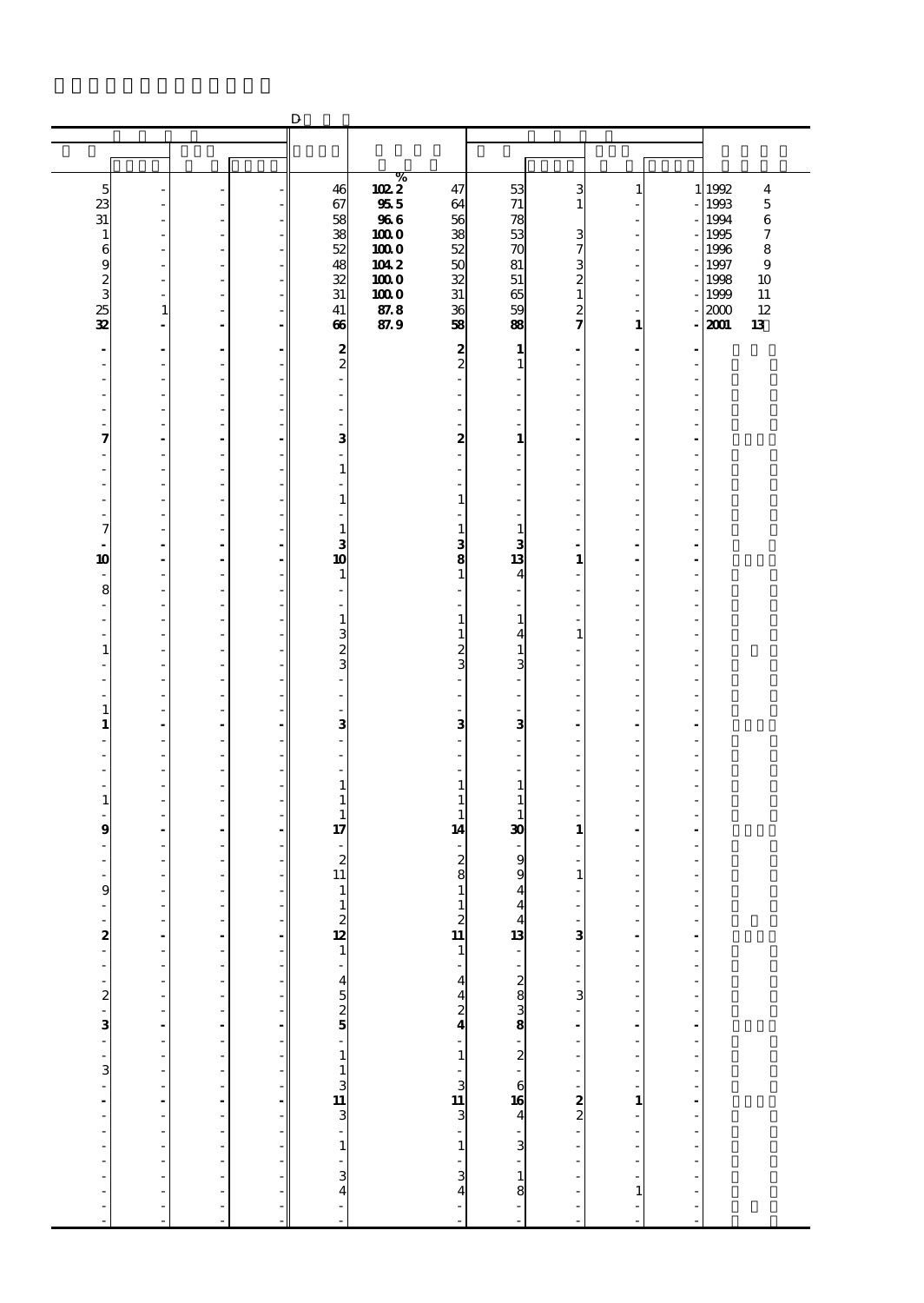|                                                                              |                                                              | Е                                                                                                                                                                                                                                                                 |                                                                                      |                                                                                                                                                                                                                                                                               |                                                                                                                                                                                                                                                                                                                                    |                                                                                                                                                                                                                                          |                                                                                                                                                                                                                                                                                            |                                                                 | E-a                                                                                                                                                                                                         |                                                                                   |                                                                                                                                                                                                                                                                                                                                                                                                                |
|------------------------------------------------------------------------------|--------------------------------------------------------------|-------------------------------------------------------------------------------------------------------------------------------------------------------------------------------------------------------------------------------------------------------------------|--------------------------------------------------------------------------------------|-------------------------------------------------------------------------------------------------------------------------------------------------------------------------------------------------------------------------------------------------------------------------------|------------------------------------------------------------------------------------------------------------------------------------------------------------------------------------------------------------------------------------------------------------------------------------------------------------------------------------|------------------------------------------------------------------------------------------------------------------------------------------------------------------------------------------------------------------------------------------|--------------------------------------------------------------------------------------------------------------------------------------------------------------------------------------------------------------------------------------------------------------------------------------------|-----------------------------------------------------------------|-------------------------------------------------------------------------------------------------------------------------------------------------------------------------------------------------------------|-----------------------------------------------------------------------------------|----------------------------------------------------------------------------------------------------------------------------------------------------------------------------------------------------------------------------------------------------------------------------------------------------------------------------------------------------------------------------------------------------------------|
|                                                                              |                                                              |                                                                                                                                                                                                                                                                   |                                                                                      |                                                                                                                                                                                                                                                                               |                                                                                                                                                                                                                                                                                                                                    |                                                                                                                                                                                                                                          |                                                                                                                                                                                                                                                                                            |                                                                 |                                                                                                                                                                                                             |                                                                                   |                                                                                                                                                                                                                                                                                                                                                                                                                |
| 1992<br>1993<br>1994<br>1995<br>1996<br>1997<br>1998<br>1999<br>2000<br>2001 | 4<br>$\mathbf 5$<br>6<br>7<br>8<br>9<br>10<br>11<br>12<br>13 | 6,201<br>6,084<br>6 1 1 2<br>6,157<br>6,439<br>6,763<br>6,686<br>7,448<br>9,801<br>11,841                                                                                                                                                                         | %<br>850<br><b>91.9</b><br>94 9<br>92 9<br>90 7<br>906<br>882<br>730<br>593<br>51. 2 | 5,270<br>5,593<br>5,800<br>5,717<br>5,841<br>6 124<br>5,899<br>5,438<br>5,809<br>6066                                                                                                                                                                                         | 8,475<br>9,152<br>8,146<br>8,473<br>7,655<br>6,923<br>7,239<br>6,110<br>6,112<br>6166                                                                                                                                                                                                                                              | 971<br>1,035<br>920<br>1,006<br>751<br>580<br>815<br>535<br>422<br>368                                                                                                                                                                   | 477<br>413<br>450<br>492<br>458<br>486<br>434<br>409<br>429<br>410                                                                                                                                                                                                                         | 28<br>31<br>34<br>47<br>27<br>19<br>30<br>22<br>18<br>17        | 1,081<br>1, 014<br>774<br>702<br>590<br>604<br>515<br>293<br>278<br>290                                                                                                                                     | %<br>999<br>1004<br>1003<br>1001<br>99 7<br>100 O<br>100 O<br>993<br>1000<br>1000 | 1,080<br>1,018<br>776<br>703<br>588<br>604<br>515<br>291<br>278<br>290                                                                                                                                                                                                                                                                                                                                         |
|                                                                              |                                                              | 247<br>151<br>12<br>30<br>40<br>14<br>698<br>64<br>67<br>231<br>73<br>73<br>190<br>1,614<br>3581<br>207<br>207<br>204<br>704<br>682<br>931<br>161<br>44<br>161<br>280<br>985<br>122<br>131<br>37<br>161<br>374<br>160<br>2636<br>133<br>349<br>1,537<br>446<br>67 |                                                                                      | 173<br>107<br>9<br>16<br>27<br>14<br>348<br>24<br>38<br>129<br>42<br>41<br>74<br>989<br>1,657<br>114<br>86<br>132<br>297<br>298<br>379<br>82<br>15<br>96<br>158<br>463<br>52<br>69<br>16<br>66<br>183<br>77<br>1,174<br>40<br>224<br>623<br>208<br>35<br>$48.88$ $48.8$ $150$ | 200<br>86<br>5<br>77<br>24<br>8<br>191<br>19<br>20<br>$\boldsymbol{\alpha}$<br>22<br>25<br>39<br>1,564<br>1,282<br>56<br>44<br>54<br>229<br>141<br>439<br>53<br>14<br>29<br>223<br>402<br>47<br>25<br>24<br>48<br>198<br>$\boldsymbol{\omega}$<br>1,272<br>36<br>176<br>799<br>189<br>34<br>38<br>408<br>16<br>32<br>19<br>11<br>7 | 16<br>1<br>13<br>$\boldsymbol{z}$<br>2<br>$\mathbf{1}$<br>1<br>111<br>$\boldsymbol{\omega}$<br>1<br>1<br>13<br>$\overline{4}$<br>22<br>1<br>18<br>16<br>$\mathbf{1}$<br>8<br>7<br>51<br>6<br>35<br>$\frac{3}{2}$<br>$\overline{5}$<br>45 | 14<br>7<br>1<br>$\boldsymbol{z}$<br>4<br>27<br>$\mathbf{1}$<br>3<br>10<br>4<br>3<br>6<br>48<br>99<br>10<br>3<br>6<br>24<br>$\alpha$<br>16<br>9<br>1<br>1<br>g<br>40<br>з<br>4<br>7<br>14<br>5<br>82<br>8<br>13<br>39<br>16<br>$\overline{\mathbf{4}}$<br>$\frac{2}{10}$ to $\frac{33}{10}$ | 1<br>1<br>2<br>5<br>$\mathbf{1}$<br>6<br>5<br>$\mathbf{1}$<br>3 | 5<br>3<br>2<br>2<br>102<br>35<br>1<br>$\mathbf{1}$<br>$\boldsymbol{z}$<br>22<br>9<br>16<br>5<br>3<br>$\mathbf{1}$<br>$\frac{5}{2}$<br>$\ddot{\mathbf{B}}$<br>3<br>26<br>9<br>$\mathbf{1}$<br>$\frac{15}{1}$ |                                                                                   | $\mathbf 5$<br>3<br>$\overline{\phantom{a}}$<br>$\boldsymbol{2}$<br>$\boldsymbol{2}$<br>$\boldsymbol{2}$<br>102<br>34<br>÷<br>$\mathbf 1$<br>$rac{2}{22}$<br>÷,<br>$\boldsymbol{9}$<br>14<br>$\mathbf 5$<br>$\overline{\phantom{a}}$<br>$\mathbf 1$<br>$\mathbf 1$<br>$\frac{5}{2}$<br>41<br>$\frac{2}{3}$<br>36<br>$\boldsymbol{9}$<br>$\frac{1}{16}$<br>$\overline{\phantom{a}}$<br>$\overline{\phantom{a}}$ |
|                                                                              |                                                              |                                                                                                                                                                                                                                                                   |                                                                                      | $\frac{79}{233}$<br>46<br>34<br>74<br>79<br>627<br>$\frac{194}{35}$<br>$\frac{158}{47}$<br>$\frac{44}{38}$                                                                                                                                                                    |                                                                                                                                                                                                                                                                                                                                    | $\begin{array}{c} 39 \\ 2 \\ 4 \\ 5 \end{array}$<br>$\mathbf{1}$<br>$\frac{1}{2}$ $\frac{1}{62}$ $\frac{1}{24}$<br>$\overline{\mathbf{c}}$<br>21<br>15                                                                                   | 18<br>4<br>10<br>$\mathbf{1}$<br>$\frac{2}{3}$<br>54<br>$rac{20}{3}$<br>8<br>9                                                                                                                                                                                                             |                                                                 | 11<br>$\frac{1}{3}$ 65 24 $\frac{1}{3}$ 30 10<br>11<br>$\overline{4}$<br>3                                                                                                                                  |                                                                                   | $12 \text{ }$<br>$\frac{1}{3}$ 65 $24$ $\frac{1}{3}$ 30 $10$ 11<br>$\overline{\mathbf{4}}$<br>$\frac{1}{2}$<br>$\Box$<br>3<br>$\overline{c}$                                                                                                                                                                                                                                                                   |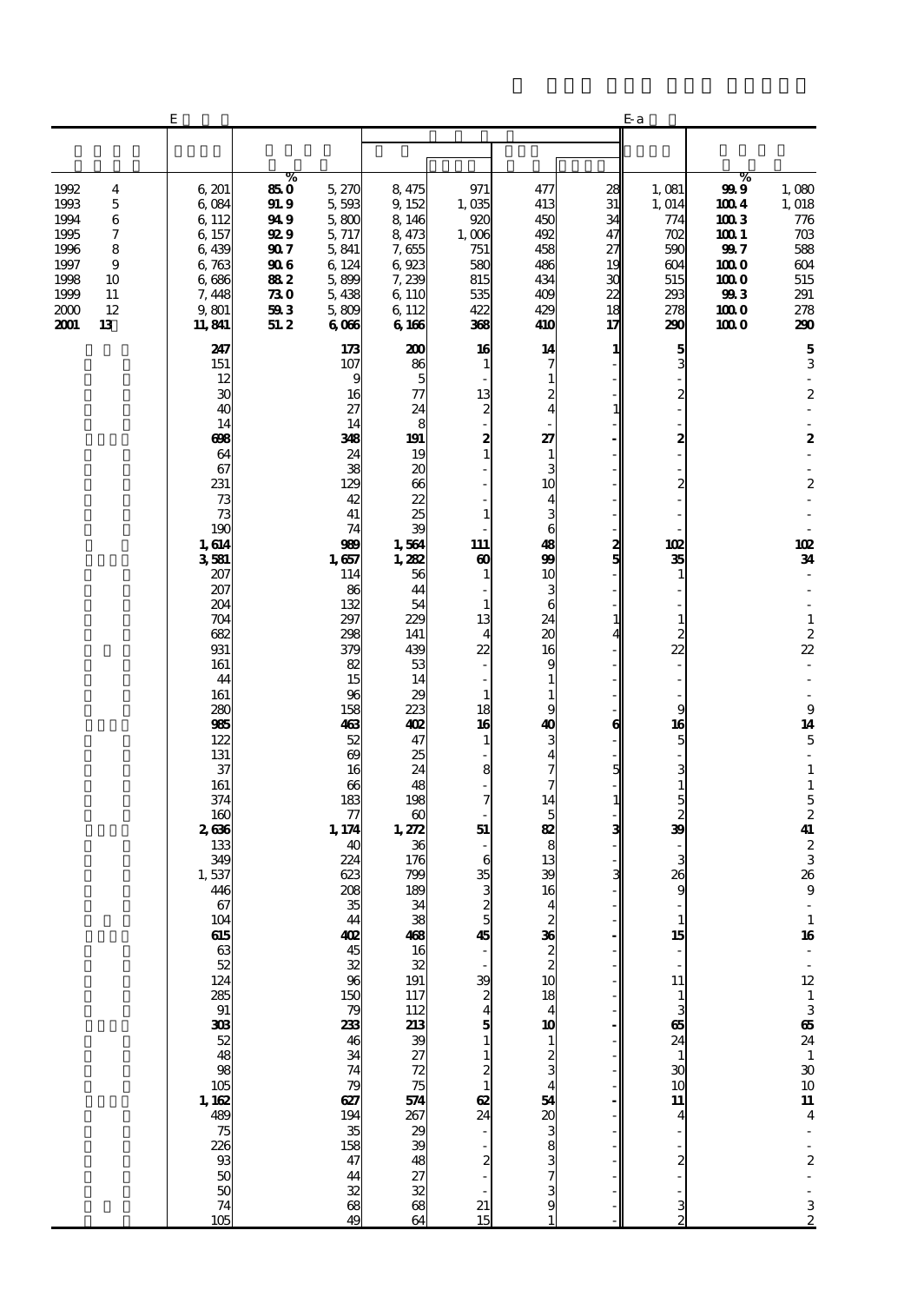|                                                                                                           |                                                             |                                                                                             |                                  | $E$ a-1                                                               |                                                 |                                                          |                                                  |                                        |                                  |                                                          |                                                     |
|-----------------------------------------------------------------------------------------------------------|-------------------------------------------------------------|---------------------------------------------------------------------------------------------|----------------------------------|-----------------------------------------------------------------------|-------------------------------------------------|----------------------------------------------------------|--------------------------------------------------|----------------------------------------|----------------------------------|----------------------------------------------------------|-----------------------------------------------------|
|                                                                                                           |                                                             |                                                                                             |                                  |                                                                       |                                                 |                                                          |                                                  |                                        |                                  |                                                          |                                                     |
|                                                                                                           |                                                             |                                                                                             |                                  |                                                                       |                                                 |                                                          |                                                  |                                        |                                  |                                                          |                                                     |
| 5,592<br>6,344<br>4,917<br>5,270<br>4,100<br>3 253                                                        | 841<br>915<br>750<br>828<br>614<br>433                      | 82<br>66<br>$\pi$<br>10 <sup>o</sup><br>59<br>78                                            | 27<br>17<br>19<br>28<br>15<br>11 | 366<br>388<br>295<br>241<br>220<br>231                                | %<br>99 7<br>99 7<br>997<br>992<br>986<br>100 O | 365<br>387<br>294<br>239<br>217<br>231                   | 3700<br>4,278<br>3223<br>3 289<br>2,673<br>1,890 | 442<br>550<br>407<br>439<br>318<br>201 | 27<br>24<br>41<br>49<br>23<br>43 | 2 1992<br>31993<br>4 1994<br>10 1995<br>1 1996<br>2 1997 | 4<br>$\mathbf 5$<br>$\,6$<br>7<br>8<br>$\mathbf{9}$ |
| 3,372<br>2,327<br>1,905<br>2077                                                                           | 664<br>405<br>343<br>298                                    | 71<br>40<br>22<br>20                                                                        | 15<br>12<br>5<br>3               | 205<br>127<br>94<br>92                                                | 995<br>984<br>101.1<br>100 O                    | 204<br>125<br>95<br>92                                   | 1,838<br>1,465<br>966<br>1, 123                  | 305<br>226<br>157<br>152               | 34<br>17<br>14<br>8<br>÷.        | 2 1998<br>1999<br>32000<br>2001                          | 10<br>11<br>12<br>13                                |
| 69<br>5<br>$\overline{\phantom{a}}$<br>64<br>÷,                                                           | 14<br>1<br>$\overline{a}$<br>13<br>÷,                       | ٠<br>$\overline{\phantom{a}}$<br>$\qquad \qquad \blacksquare$<br>$\overline{\phantom{a}}$   | ٠                                | 4<br>$\boldsymbol{2}$<br>$\overline{\phantom{a}}$<br>$\boldsymbol{2}$ |                                                 | 4<br>$\overline{c}$<br>$\overline{c}$                    | $\bf{68}$<br>4<br>64                             | 14<br>-1<br>13                         | ÷,<br>J.                         |                                                          |                                                     |
| ÷,<br>17<br>$\overline{\phantom{a}}$<br>$\overline{a}$<br>17                                              | $\overline{\phantom{a}}$<br>$\overline{\phantom{a}}$<br>٠   | ÷<br>$\blacksquare$<br>$\overline{\phantom{a}}$                                             |                                  | ÷.<br>ä,<br>$\overline{a}$<br>L,                                      |                                                 | ÷,<br>ä,                                                 | 10<br>10                                         |                                        | ä,<br>Ĭ.                         |                                                          |                                                     |
| ÷,<br>٠<br>758<br>310                                                                                     | ÷.<br>109<br>38                                             | ÷<br>$\overline{\phantom{a}}$<br>10<br>5                                                    | 2                                | J.<br>٠<br>33<br>17                                                   |                                                 | 33<br>16                                                 | 38<br>225                                        | 48<br>30                               | ä,<br>ä,<br>4<br>3               |                                                          |                                                     |
| ٠<br>46<br>8                                                                                              | $\overline{\phantom{a}}$<br>8<br>÷,                         | ٠<br>$\overline{\phantom{a}}$<br>$\overline{\phantom{a}}$<br>$\overline{\phantom{a}}$<br>ä, |                                  | 1<br>٠<br>$\frac{1}{2}$<br>÷,<br>$\mathbf{1}$                         |                                                 | $\mathbf{1}$                                             | 36<br>5                                          | ٠<br>8                                 | $\overline{a}$<br>Ĭ.<br>÷,       |                                                          |                                                     |
| 149<br>٠<br>107                                                                                           | 19<br>$\overline{\phantom{a}}$<br>$\overline{a}$<br>11      | $\overline{\mathbf{c}}$<br>٠<br>$\overline{\phantom{a}}$<br>$\overline{\phantom{a}}$<br>3   | ٠                                | 10<br>$\overline{\phantom{a}}$<br>$\overline{\phantom{m}}$<br>÷,<br>5 |                                                 | 10<br>ä,<br>$\overline{\phantom{0}}$<br>5                | 98<br>86                                         | 13<br>g                                | $\mathbf{1}$<br>ä,<br>Ĭ.<br>2    |                                                          |                                                     |
| 60<br>20<br>$\overline{\phantom{a}}$<br>$\begin{array}{c} 2 \\ 5 \\ 18 \end{array}$                       | 1<br>1<br>÷,                                                | $\sim$<br>$\sim$<br>$\qquad \qquad \blacksquare$<br>$\overline{a}$                          |                                  | 9<br>3<br>$\overline{\phantom{a}}$<br>$\mathbf{1}$                    |                                                 | $\frac{8}{3}$                                            | 44<br>16<br>1<br>3                               | 1<br>1                                 | L.<br>L,<br>ä,                   |                                                          |                                                     |
| 15<br>339<br>9<br>59                                                                                      | $\overline{\phantom{a}}$<br>٠<br>25<br>5                    | $\overline{\phantom{a}}$<br>$\sim$<br>4                                                     | 1                                | $\frac{3}{2}$<br>10                                                   |                                                 | $\frac{3}{2}$<br>$\overline{\mathbf{u}}$<br>$\mathbf{1}$ | 11<br>13<br>143<br>6<br>38                       | 6<br>$\mathbf{1}$                      | ä,                               |                                                          |                                                     |
| 211<br>47<br>$\overline{\phantom{a}}$<br>$\frac{13}{199}$                                                 | 14<br>1<br>$\overline{\phantom{a}}$<br>5<br>42              | 3<br>$\mathbf{1}$<br>$\overline{\phantom{a}}$                                               | 1                                | $\frac{2}{7}$<br>$\mathbf{1}$<br>i,<br>4                              |                                                 | $\frac{2}{7}$                                            | 74<br>19<br>6<br>171                             | 5<br>34                                |                                  |                                                          |                                                     |
|                                                                                                           | 39                                                          |                                                                                             |                                  | 3                                                                     |                                                 | $\frac{5}{1}$<br>3<br>$\mathbf{1}$                       | 106                                              | 33                                     |                                  |                                                          |                                                     |
|                                                                                                           | 5 ს<br>$\mathbf{1}$<br>$\mathbf{1}$<br>$\frac{2}{1}$        |                                                                                             |                                  | $\mathbf{1}$<br>$\frac{13}{1}$                                        |                                                 | 1<br>13<br>÷                                             | $461$ 438 6 3 17 17 61 34                        | $\mathbf{1}$<br>2<br>$\frac{2}{1}$     |                                  |                                                          |                                                     |
| $\frac{129}{460}$ $\frac{460}{400}$ $\frac{245}{400}$ $\frac{460}{400}$ $\frac{345}{100}$ $\frac{1}{100}$ | $\begin{array}{c}\n 39 \\  22 \\  \hline\n 0\n \end{array}$ | $\mathbf{1}$                                                                                |                                  | $\begin{bmatrix} 11 \\ 2 \\ 2 \\ 1 \end{bmatrix}$                     |                                                 | $\begin{array}{c} 11 \\ 2 \\ 2 \\ 1 \end{array}$         |                                                  | 17<br>6                                | 1                                |                                                          |                                                     |
| $\frac{1}{31}$<br>$\overline{25}$                                                                         | $\mathbf{1}$<br>21<br>15                                    | $\mathbf{1}$                                                                                |                                  | $\mathbf{1}$                                                          |                                                 | $\mathbf{1}$                                             | 10<br>$\overline{11}$<br>6                       | 6<br>F                                 | $\mathbf{1}$                     |                                                          |                                                     |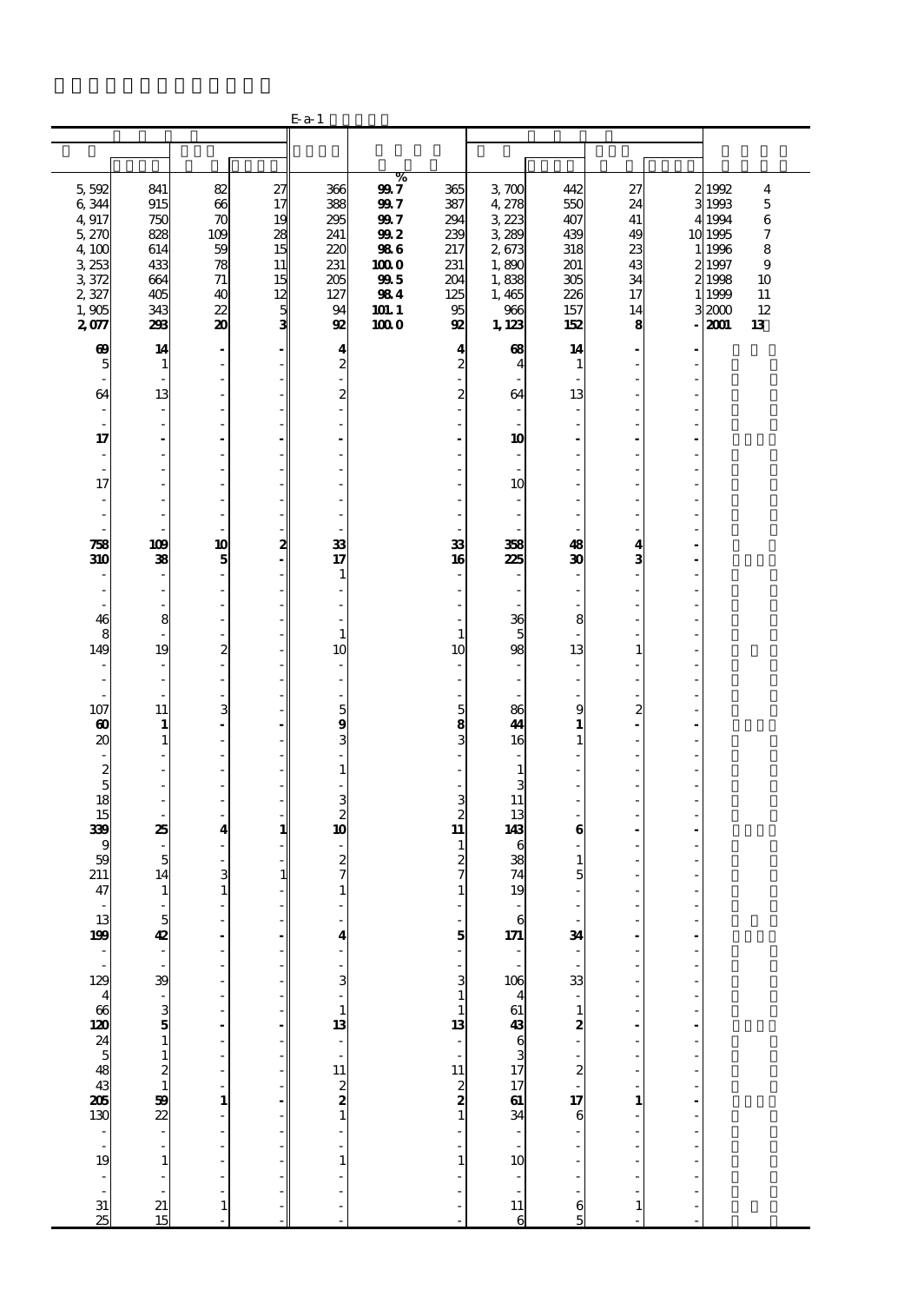|                                                                                                                                                             | $-2$<br>E                                                       |                                                                                    |                                                                    |                                                                           |                                                                 |                                                        |                                                                            | $\cdot\,3$<br>E                                                  |                                                                                 |                                                                          |
|-------------------------------------------------------------------------------------------------------------------------------------------------------------|-----------------------------------------------------------------|------------------------------------------------------------------------------------|--------------------------------------------------------------------|---------------------------------------------------------------------------|-----------------------------------------------------------------|--------------------------------------------------------|----------------------------------------------------------------------------|------------------------------------------------------------------|---------------------------------------------------------------------------------|--------------------------------------------------------------------------|
|                                                                                                                                                             |                                                                 |                                                                                    |                                                                    |                                                                           |                                                                 |                                                        |                                                                            |                                                                  |                                                                                 |                                                                          |
| 1992<br>$\boldsymbol{4}$<br>1993<br>$\mathbf 5$<br>1994<br>6<br>1995<br>7<br>1996<br>8<br>1997<br>9<br>1998<br>10<br>1999<br>11<br>2000<br>12<br>2001<br>13 | 514<br>351<br>292<br>243<br>198<br>209<br>172<br>77<br>97<br>98 | %<br>998<br>101.1<br>101.0<br>1008<br>101.0<br>1005<br>1006<br>1000<br>1000<br>990 | 513<br>355<br>295<br>245<br>200<br>210<br>173<br>77<br>97<br>97    | 1,399<br>1, 195<br>1,064<br>929<br>587<br>596<br>668<br>319<br>332<br>347 | 344<br>270<br>241<br>223<br>170<br>136<br>221<br>92<br>69<br>54 | 43<br>32<br>27<br>26<br>13<br>15<br>16<br>13<br>1<br>6 | 23<br>13<br>14<br>12<br>$\frac{8}{2}$<br>$\mathbf{6}$<br>$\mathbf{1}$<br>2 | 201<br>275<br>187<br>218<br>172<br>164<br>138<br>89<br>87<br>100 | %<br>1005<br>1004<br>1000<br>1005<br>994<br>994<br>1000<br>1000<br>989<br>101.0 | $202\,$<br>276<br>187<br>219<br>171<br>163<br>138<br>$8\!9$<br>86<br>101 |
|                                                                                                                                                             | $\overline{a}$                                                  |                                                                                    |                                                                    |                                                                           |                                                                 |                                                        |                                                                            | $\mathbf{1}$<br>1                                                |                                                                                 | $\mathbf{1}$<br>$\mathbf 1$                                              |
|                                                                                                                                                             |                                                                 |                                                                                    |                                                                    |                                                                           |                                                                 |                                                        |                                                                            |                                                                  |                                                                                 |                                                                          |
|                                                                                                                                                             | 2                                                               |                                                                                    | 2                                                                  | 7                                                                         |                                                                 | ٠                                                      |                                                                            |                                                                  |                                                                                 |                                                                          |
|                                                                                                                                                             | 2                                                               |                                                                                    | 2                                                                  | 7                                                                         |                                                                 |                                                        |                                                                            |                                                                  |                                                                                 |                                                                          |
|                                                                                                                                                             | 30<br>7                                                         |                                                                                    | 29<br>7                                                            | 96<br>32                                                                  | 8<br>4                                                          | 2<br>$\overline{z}$                                    | 1                                                                          | 39<br>11                                                         |                                                                                 | 40<br>${\bf 11}$                                                         |
|                                                                                                                                                             |                                                                 |                                                                                    |                                                                    |                                                                           |                                                                 | J.                                                     |                                                                            |                                                                  |                                                                                 | ÷                                                                        |
|                                                                                                                                                             | 1<br>5                                                          |                                                                                    | 1<br>5                                                             | 3<br>15                                                                   | 2                                                               | $\mathbf{1}$                                           |                                                                            | 1                                                                |                                                                                 | $\mathbf 1$<br>÷,<br>$\boldsymbol{7}$                                    |
|                                                                                                                                                             |                                                                 |                                                                                    |                                                                    | $\overline{\phantom{a}}$                                                  |                                                                 |                                                        |                                                                            |                                                                  |                                                                                 |                                                                          |
|                                                                                                                                                             | 1<br>1                                                          |                                                                                    | 1<br>$\mathbf{1}$                                                  | 14<br>$\overline{\mathbf{4}}$                                             | 2                                                               | 1                                                      |                                                                            | 3<br>$\boldsymbol{6}$                                            |                                                                                 | $\frac{3}{5}$                                                            |
|                                                                                                                                                             |                                                                 |                                                                                    |                                                                    | $\boldsymbol{z}$<br>$\overline{\phantom{a}}$                              |                                                                 | ٠                                                      |                                                                            | $\overline{c}$<br>÷,<br>$\overline{\mathbf{c}}$                  |                                                                                 | $\overline{c}$<br>$\overline{\phantom{a}}$<br>$\mathbf 1$                |
|                                                                                                                                                             | 1                                                               |                                                                                    | 1                                                                  | $\overline{c}$                                                            |                                                                 |                                                        |                                                                            | $\boldsymbol{z}$                                                 |                                                                                 | ä,<br>$\boldsymbol{2}$<br>$\overline{\phantom{a}}$                       |
|                                                                                                                                                             | 10                                                              |                                                                                    | 10                                                                 | $\boldsymbol{\omega}$                                                     | 8                                                               | 2                                                      | 1                                                                          | 19<br>$\mathbf{1}$                                               |                                                                                 | $\boldsymbol{\boldsymbol{\mathrm{20}}}$<br>$\mathbf 1$                   |
|                                                                                                                                                             | 7<br>2                                                          |                                                                                    | 7<br>2                                                             | 45<br>8                                                                   | 3                                                               | $\overline{c}$                                         | 11                                                                         | 12<br>6                                                          |                                                                                 | $\frac{1}{12}$<br>$\,6$                                                  |
|                                                                                                                                                             | $\overline{a}$<br>$\begin{bmatrix} 1 \\ 8 \end{bmatrix}$        |                                                                                    | $\overline{\phantom{a}}$<br>$\begin{bmatrix} 1 \\ 8 \end{bmatrix}$ | $\sim$<br>$\begin{array}{c} 7 \\ 24 \end{array}$                          | $\frac{5}{7}$                                                   |                                                        |                                                                            | $\overline{\phantom{a}}$                                         |                                                                                 | $\mathcal{L}_{\mathcal{A}}$<br>$\frac{3}{1}$                             |
|                                                                                                                                                             |                                                                 |                                                                                    | 7                                                                  |                                                                           | 5                                                               |                                                        |                                                                            |                                                                  |                                                                                 |                                                                          |
|                                                                                                                                                             | $611$<br>$34151$<br>$1536$<br>$1$                               |                                                                                    |                                                                    | 20 - 4 48 10 2 18 18 76 37 - -                                            | $\begin{array}{c} 2 \\ 2 \\ 1 \end{array}$                      |                                                        |                                                                            | $3 - 2 - 189$                                                    |                                                                                 |                                                                          |
|                                                                                                                                                             |                                                                 |                                                                                    |                                                                    |                                                                           | $\mathbf{1}$                                                    |                                                        |                                                                            |                                                                  |                                                                                 |                                                                          |
|                                                                                                                                                             |                                                                 |                                                                                    | $\frac{1}{31}$ 15<br>15<br>3<br>6<br>1                             |                                                                           | $\frac{1}{25}$                                                  |                                                        |                                                                            | $-200$ $\mu$                                                     |                                                                                 |                                                                          |
|                                                                                                                                                             |                                                                 |                                                                                    | ÷,                                                                 |                                                                           |                                                                 |                                                        |                                                                            | $\mathbf{1}$                                                     |                                                                                 | $-2$ $-1$ 18 9 $-4$ 5 3 2 $ -1$                                          |
|                                                                                                                                                             | $\frac{1}{2}$                                                   |                                                                                    |                                                                    | i,                                                                        |                                                                 |                                                        |                                                                            |                                                                  |                                                                                 | L,                                                                       |
|                                                                                                                                                             | $\frac{3}{2}$                                                   |                                                                                    | $\frac{3}{2}$                                                      | $\frac{20}{19}$                                                           | 15<br>10                                                        |                                                        |                                                                            |                                                                  |                                                                                 |                                                                          |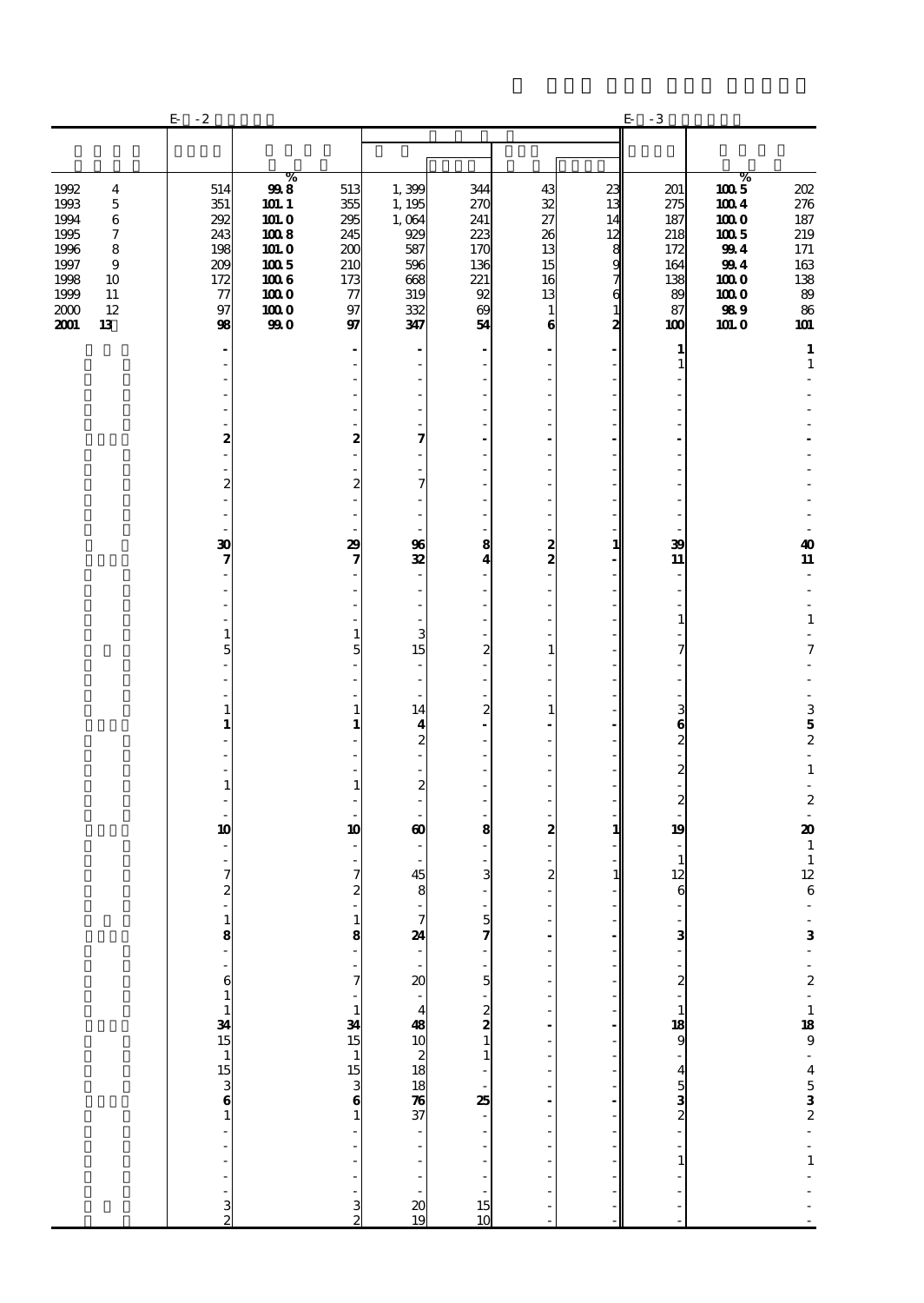|                  |          |                   |                                            | Еb                                                     |                     |                             |                  |                |                                              |              |                   |        |
|------------------|----------|-------------------|--------------------------------------------|--------------------------------------------------------|---------------------|-----------------------------|------------------|----------------|----------------------------------------------|--------------|-------------------|--------|
|                  |          |                   |                                            |                                                        |                     |                             |                  |                |                                              |              |                   |        |
|                  |          |                   |                                            |                                                        |                     |                             |                  |                |                                              |              |                   |        |
|                  |          |                   |                                            |                                                        | %                   |                             |                  |                |                                              |              |                   |        |
| 493<br>871       | 55<br>95 | 12<br>10          | $\frac{2}{1}$                              | 5,120<br>5,070                                         | <b>81.8</b><br>90 2 | 4, 190<br>4,575             | 2,883<br>2,808   | 130<br>120     | 395<br>347                                   |              | 1 1992<br>14 1993 | 4<br>5 |
| 630              | 102      | $\boldsymbol{2}$  | $\mathbf{1}$                               | 5,338                                                  | 94 1                | 5,024                       | 3,229            | 170            | 380                                          |              | 15 1994           | 6      |
| 1,052            | 166      | 34                | $\epsilon$                                 | 5,455                                                  | 91. 9               | 5,014                       | 3,203            | 178            | 383                                          |              | 19 19 95          | 7      |
| 840              | 126      | 23                | $\epsilon$                                 | 5,849                                                  | 898                 | 5,253                       | 3555             | 137            | 399                                          |              | 12 1996           | 8      |
| 767              | 96       | 20                |                                            | 6, 159                                                 | 89 G                | 5,520                       | 3670             | 147            | 408                                          |              | 8 1997            | 9      |
| 866              | 138      | 21                |                                            | 6, 171                                                 | 87. 2               | 5,384                       | 3867             | 151            | 363                                          |              | 15 1998           | 10     |
| 543              | 87       | 10                | $\begin{array}{c} 6 \\ 5 \\ 1 \end{array}$ | 7, 155                                                 | 71.9                | 5, 147                      | 3,783            | 130            | 369                                          |              | 10 1999           | 11     |
| 607              | 117      | 7                 |                                            | 9,523                                                  | 58 1                | 5,531                       | 4, 207           | 79             | 407                                          |              | 132000            | 12     |
| 607              | 87       | $\bf{6}$          | 1                                          | 11,551                                                 | 50 O                | 576                         | 4089             | 75             | 390                                          |              | 14 2001           | 13     |
| 1                | ٠        | ä,                |                                            | 242                                                    |                     | 168                         | 131              | 2              | 14                                           | 1            |                   |        |
| $\mathbf{1}$     | J.       | ä,                |                                            | 148                                                    |                     | 104                         | 81               |                | 7                                            |              |                   |        |
|                  |          | ÷,                |                                            | 12                                                     |                     | 9                           | 5                |                | $\mathbf{1}$                                 |              |                   |        |
|                  |          | L,                |                                            | 28                                                     |                     | 14                          | 13               |                | 2                                            |              |                   |        |
|                  |          |                   |                                            | 40                                                     |                     | 27                          | 24               | 2              | 4                                            |              |                   |        |
|                  |          | ä,                |                                            | 14                                                     |                     | 14                          | 8                |                |                                              |              |                   |        |
|                  |          | Ĭ.                |                                            | 696                                                    |                     | 346                         | 174              | 2              | 27                                           |              |                   |        |
|                  |          |                   |                                            | 64                                                     |                     | 24                          | 19               | $\mathbf{1}$   | $\mathbf{1}$                                 |              |                   |        |
|                  |          | ä,                |                                            | 67<br>229                                              |                     | 38<br>127                   | 20<br>49         |                | 3<br>10                                      |              |                   |        |
|                  |          | ä,                |                                            | 73                                                     |                     | 42                          | 22               |                | 4                                            |              |                   |        |
|                  |          | ä,                |                                            | 73                                                     |                     | 41                          | 25               | 1              | 3                                            |              |                   |        |
|                  |          | ÷,                |                                            | 190                                                    |                     | 74                          | 39               |                | 6                                            |              |                   |        |
| 304              | 53       | 4                 | 1                                          | 1,512                                                  |                     | 887                         | 806              | 2              | 38                                           |              |                   |        |
| 53               | 4        |                   |                                            | 3546                                                   |                     | 1,623                       | 972              | 22             | 94                                           | 5            |                   |        |
|                  |          | ä,                |                                            | 206                                                    |                     | 114                         | 56               | $\mathbf{1}$   | 10                                           |              |                   |        |
| ٠                |          | L,                |                                            | 207                                                    |                     | 86                          | 44               |                | 3                                            |              |                   |        |
|                  | í,       | ÷,<br>L,          |                                            | 204                                                    |                     | 132<br>296                  | 54<br>183        | 1<br>5         | 6<br>24                                      | 1            |                   |        |
| 10               |          |                   |                                            | 703<br>68C                                             |                     | 296                         | 133              | 4              | 20                                           | 4            |                   |        |
| 36               | 4        | ä,                |                                            | 909                                                    |                     | 357                         | 290              | 3              | 14                                           |              |                   |        |
| ÷,               |          | ä,                |                                            | 161                                                    |                     | 82                          | 53               |                | 9                                            |              |                   |        |
|                  |          | ÷,                |                                            | 44                                                     |                     | 15                          | 14               |                | $\mathbf{1}$                                 |              |                   |        |
|                  |          | L,                |                                            | 161                                                    |                     | 96                          | 29               | 1              | $\mathbf{1}$                                 |              |                   |        |
| 7                |          |                   |                                            | 271                                                    |                     | 149                         | 116              | 7              | 6                                            |              |                   |        |
| 12               |          | ä,                |                                            | 969                                                    |                     | 49                          | 312              | 15             | 40                                           | 6            |                   |        |
| 2<br>i,          |          | ÷,                |                                            | 117                                                    |                     | 47<br>$\boldsymbol{\omega}$ | 27<br>25         |                | 3<br>4                                       |              |                   |        |
| $\mathbf{1}$     |          | L,                |                                            | 131<br>34                                              |                     | 15                          | 22               | 8              | 7                                            | 5            |                   |        |
|                  |          |                   |                                            | 160                                                    |                     | 65                          | 43               |                | 7                                            |              |                   |        |
| 7                |          | ä,                |                                            | 369                                                    |                     | 178                         | 180              | 7              | 14                                           | $\mathbf{1}$ |                   |        |
| $\boldsymbol{z}$ | J.       | ÷,                |                                            | 158                                                    |                     | 75                          | 45               |                | 5                                            |              |                   |        |
| 136              | 11       | 2                 |                                            | 2,597                                                  |                     | 1, 133                      | 983              | 26             | 78                                           | 2            |                   |        |
| 3                |          | $\overline{a}$    |                                            | 133                                                    |                     | 38                          | 27               |                | 8                                            |              |                   |        |
| 21               | 4        |                   |                                            | 346                                                    |                     | 221                         | 117              | 1              | 13                                           |              |                   |        |
| 92<br>20         | 6<br>1   | $\mathbf{1}$<br>1 |                                            | 1,511<br>437                                           |                     | 597<br>199                  | 588<br>142       | 21<br>2        | 36<br>15                                     | 2            |                   |        |
|                  |          |                   |                                            | 67                                                     |                     | 35                          | 34               | $\overline{c}$ | $\overline{\mathbf{4}}$                      |              |                   |        |
|                  |          |                   |                                            | 103                                                    |                     | 43                          |                  |                |                                              |              |                   |        |
| 4                | 1        |                   |                                            | 600                                                    |                     | 366                         | $\frac{25}{209}$ | 3              |                                              |              |                   |        |
|                  |          |                   |                                            | $\boldsymbol{\omega}$                                  |                     | $rac{45}{32}$               | 16               |                | $\frac{36}{2}$<br>$\frac{2}{10}$             |              |                   |        |
|                  |          |                   |                                            | $\frac{52}{113}$                                       |                     |                             | 32               |                |                                              |              |                   |        |
| 3                | 1        |                   |                                            |                                                        |                     | 84                          | 62               |                |                                              |              |                   |        |
|                  |          |                   |                                            | 284<br>288<br>238                                      |                     | 149<br>168<br>22<br>33      | 113              | 2              | 18<br>$\overline{\mathbf{4}}$                |              |                   |        |
| 1                | 1        |                   |                                            |                                                        |                     |                             | $\frac{46}{93}$  |                | 10                                           |              |                   |        |
| 29<br>8          |          |                   |                                            |                                                        |                     |                             | 15               |                | $\mathbf{1}$                                 |              |                   |        |
|                  |          |                   |                                            | 28<br>47                                               |                     |                             | 22               |                |                                              |              |                   |        |
|                  |          |                   |                                            |                                                        |                     | 44                          | 24               |                | $\frac{2}{3}$                                |              |                   |        |
| $\frac{13}{59}$  | 1        |                   |                                            | $\begin{array}{c}\n 68 \\  95 \\  1,151\n \end{array}$ |                     | $\boldsymbol{\omega}$       | 32               |                | 4                                            |              |                   |        |
|                  | 17       |                   |                                            |                                                        |                     | 616                         | 369              | з              |                                              |              |                   |        |
|                  | 16       |                   |                                            | 485<br>75                                              |                     | $\frac{190}{35}$            | $\frac{137}{29}$ |                | $\begin{array}{c} 53 \\ 20 \\ 3 \end{array}$ |              |                   |        |
|                  |          |                   |                                            |                                                        |                     |                             |                  |                |                                              |              |                   |        |
| 9                | 1        |                   |                                            | 226<br>91                                              |                     | $\frac{158}{45}$            | 39<br>29         |                | 8<br>3                                       |              |                   |        |
|                  |          |                   |                                            |                                                        |                     |                             |                  |                | 7                                            |              |                   |        |
|                  |          |                   |                                            | $\frac{50}{71}$                                        |                     | 48 38 46                    | 27<br>32<br>39   |                | 3                                            |              |                   |        |
|                  |          |                   |                                            |                                                        |                     |                             |                  |                | 8                                            |              |                   |        |
|                  |          |                   |                                            | 103                                                    |                     | 47                          |                  |                |                                              |              |                   |        |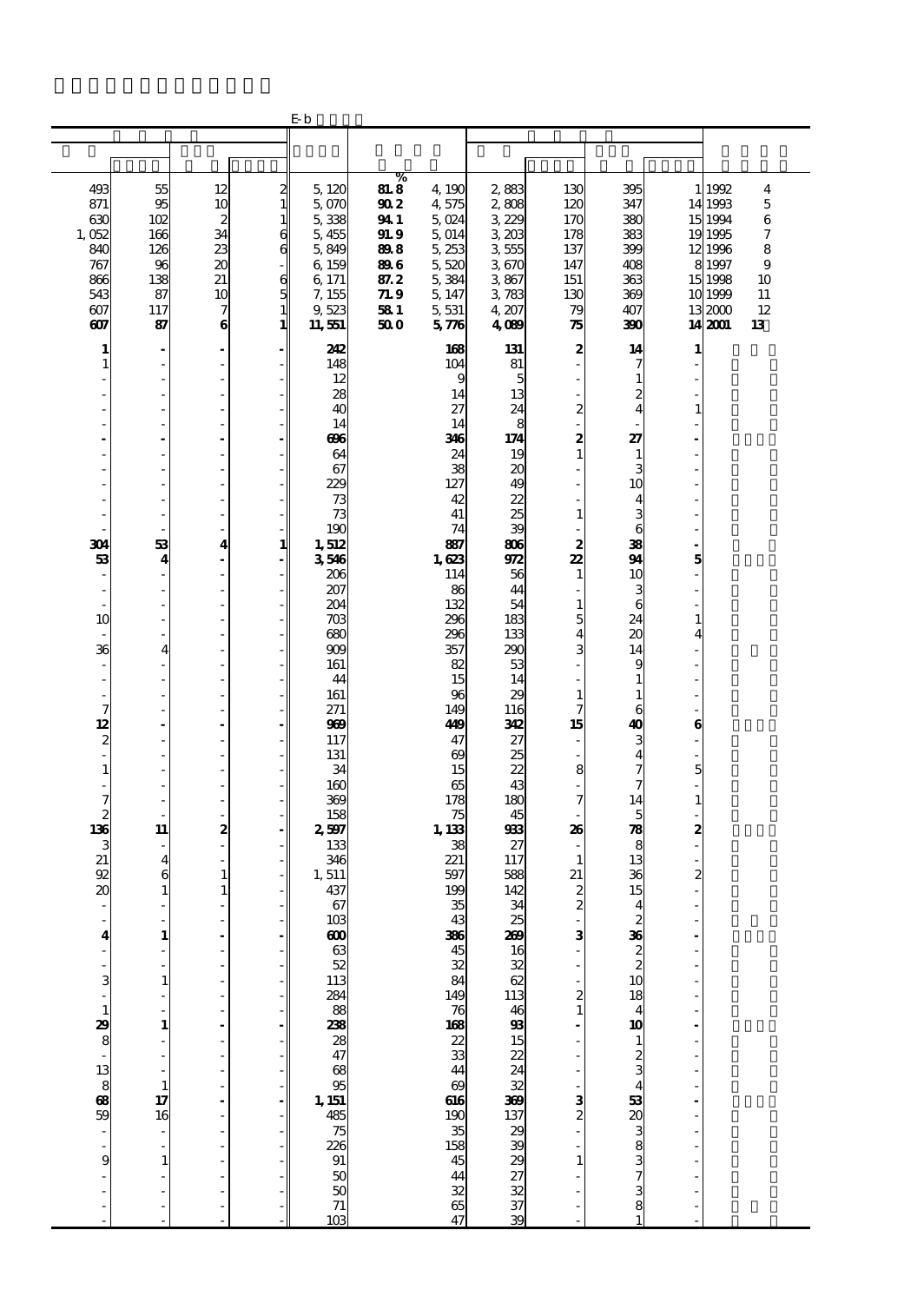|                                                                                                                                    | E b 1                                                                                                                                                                                    |                                                                               |                                                                                                                                                                                                              |                                                                                                                                                                         |                                                                                                                                                      |                                                                                                                                                                                                      |                                                      | E <sub>b</sub> 2                                                                                                                                                                                   |                                                                                       |                                                                                                                                                                                                                                                                  |
|------------------------------------------------------------------------------------------------------------------------------------|------------------------------------------------------------------------------------------------------------------------------------------------------------------------------------------|-------------------------------------------------------------------------------|--------------------------------------------------------------------------------------------------------------------------------------------------------------------------------------------------------------|-------------------------------------------------------------------------------------------------------------------------------------------------------------------------|------------------------------------------------------------------------------------------------------------------------------------------------------|------------------------------------------------------------------------------------------------------------------------------------------------------------------------------------------------------|------------------------------------------------------|----------------------------------------------------------------------------------------------------------------------------------------------------------------------------------------------------|---------------------------------------------------------------------------------------|------------------------------------------------------------------------------------------------------------------------------------------------------------------------------------------------------------------------------------------------------------------|
|                                                                                                                                    |                                                                                                                                                                                          |                                                                               |                                                                                                                                                                                                              |                                                                                                                                                                         |                                                                                                                                                      |                                                                                                                                                                                                      |                                                      |                                                                                                                                                                                                    |                                                                                       |                                                                                                                                                                                                                                                                  |
| 1992<br>4<br>1993<br>5<br>1994<br>6<br>1995<br>7<br>1996<br>8<br>1997<br>9<br>1998<br>10<br>1999<br>11<br>12<br>2000<br>2001<br>13 | 3505<br>3581<br>3,580<br>3644<br>4,025<br>4,398<br>4, 251<br>5,346<br>7, 412<br>9336                                                                                                     | %<br>74 9<br>87.2<br>91. 7<br>887<br>854<br>86 1<br>823<br>634<br>486<br>41.7 | 2624<br>3 123<br>3282<br>3232<br>3438<br>3786<br>3498<br>3388<br>3602<br>3887                                                                                                                                | 1,288<br>1,344<br>1, 412<br>1,464<br>1,675<br>1,854<br>1,890<br>1,926<br>2,286<br>2,236                                                                                 | 2<br>13<br>9<br>13<br>17<br>11<br>17<br>10<br>15<br>16                                                                                               | 320<br>304<br>296<br>321<br>330<br>353<br>301<br>314<br>344<br>321                                                                                                                                   | 10<br>3<br>1C<br>9<br>$\frac{2}{9}$<br>4<br>11<br>10 | 1,076<br>944<br>1, 113<br>1, 108<br>1,203<br>1,290<br>1,250<br>1, 212<br>1,554<br>1, 771                                                                                                           | %<br>955<br>96 I<br>987<br>97.5<br>992<br>97.8<br>97.4<br>96 O<br>886<br><b>81. 2</b> | 1,028<br>907<br>1,098<br>1,080<br>1,193<br>1, 261<br>1, 217<br>1, 163<br>1,377<br>1,438                                                                                                                                                                          |
|                                                                                                                                    | 193<br>119<br>8<br>24<br>30<br>12<br>561<br>51<br>46<br>215<br>50<br>46<br>153<br>1, 182<br>3050<br>172<br>189<br>176<br>621<br>616<br>753<br>137<br>36<br>128<br>222<br>737<br>81<br>78 |                                                                               | 121<br>76<br>5<br>13<br>16<br>11<br>265<br>14<br>26<br>115<br>26<br>24<br>$\boldsymbol{\omega}$<br>576<br>1,213<br>91<br>$\tau$<br>108<br>227<br>257<br>202<br>$\infty$<br>9<br>67<br>115<br>266<br>25<br>39 | 90<br>56<br>3<br>12<br>14<br>5<br>104<br>10<br>8<br>35<br>11<br>12<br>28<br>446<br>584<br>45<br>37<br>28<br>115<br>106<br>134<br>38<br>8<br>16<br>57<br>179<br>11<br>14 | 1<br>$\overline{\phantom{a}}$<br>$\mathbf{1}$<br>$\overline{\phantom{a}}$<br>6<br>$\mathbf{1}$<br>÷,<br>$\overline{\mathbf{4}}$<br>$\mathbf{1}$<br>6 | 13<br>6<br>1<br>2<br>4<br>24<br>1<br>2<br>10<br>$\begin{smallmatrix} 3 \ 2 \ 6 \end{smallmatrix}$<br>28<br>84<br>9<br>3<br>4<br>23<br>20<br>10<br>8<br>$\mathbf{1}$<br>1<br>5<br>35<br>$\frac{2}{4}$ | 1<br>1<br>4<br>4<br>5                                | 43<br>25<br>4<br>4<br>$\begin{array}{c} 8 \\ 2 \\ 120 \end{array}$<br>8<br>21<br>12<br>21<br>22<br>36<br>201<br>416<br>33<br>18<br>25<br>74<br>57<br>118<br>19<br>8<br>30<br>34<br>191<br>33<br>51 |                                                                                       | 41<br>24<br>$\overline{\mathbf{4}}$<br>$\mathbf{1}$<br>$\boldsymbol{9}$<br>3<br>$\boldsymbol{\omega}$<br>$\mathbf 5$<br>12<br>$9\,$<br>14<br>12<br>13<br>198<br>331<br>20<br>$\boldsymbol{9}$<br>21<br>64<br>33<br>111<br>17<br>6<br>29<br>21<br>129<br>13<br>27 |
|                                                                                                                                    | 30<br>123<br>302<br>123<br>2058<br>116<br>312<br>1,168<br>338<br>51                                                                                                                      |                                                                               | 11<br>33<br>112<br>46<br>650<br>28<br>185<br>280<br>106<br>19<br>$\frac{23}{14}$<br>54<br>54<br>52<br>30<br>54<br>57                                                                                         | 12<br>22<br>92<br>28<br>357<br>19<br>75<br>164<br>70<br>15<br>14 167 12 18 36 78 23 65 12 14 19 20 244 83 18 25 15                                                      | 6<br>$\overline{\phantom{a}}$<br>1<br>$\mathbf{1}$<br>1<br>$\mathbf{1}$<br>1<br>$\mathbf{1}$                                                         | 7<br>5<br>12<br>5<br>54<br>7<br>10<br>20<br>13<br>3<br>$\frac{30}{2}$<br>72234255555552323433                                                                                                        | 5                                                    | $\mathbf{1}$<br>28<br>49<br>29<br>447<br>15<br>22<br>286<br>84<br>11<br><b>2012 1923 1934 1936 1936 1936 1936 1936 193</b>                                                                         |                                                                                       | $\mathbf{1}$<br>23<br>42<br>23<br>391<br>8<br>19<br>265<br>${\bf 77}$<br>11<br>11 91 13 5 27 29 17 38 4 4 4 21 00 50 12 59 12 6 5 7 9                                                                                                                            |
|                                                                                                                                    |                                                                                                                                                                                          |                                                                               | 399<br>138<br>538<br>538<br>538<br>538                                                                                                                                                                       | 21<br>33<br>33                                                                                                                                                          |                                                                                                                                                      |                                                                                                                                                                                                      |                                                      | $\overline{\mathbf{z}}$                                                                                                                                                                            |                                                                                       |                                                                                                                                                                                                                                                                  |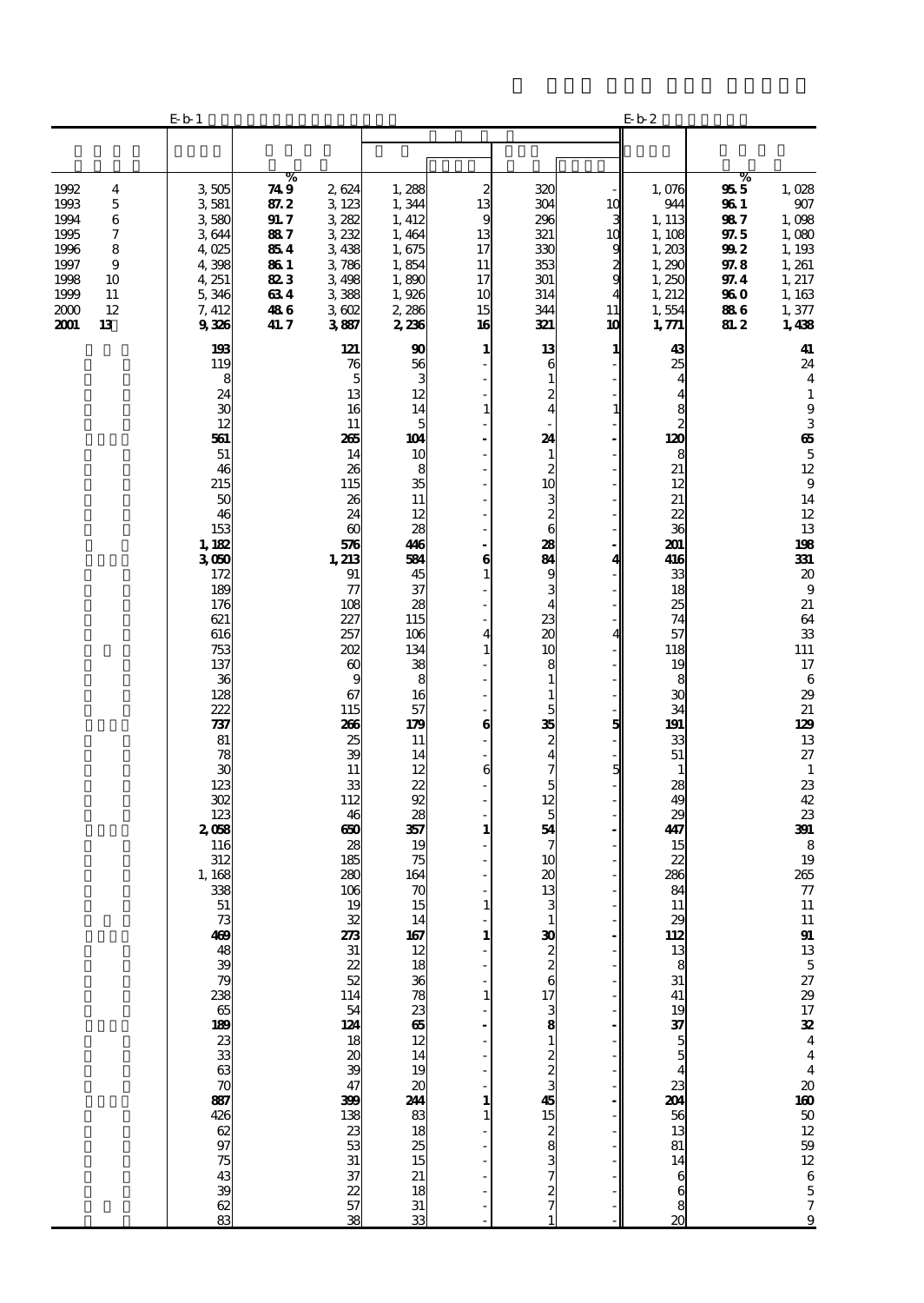|                                                       |                                |                                                                |                                            | $Eb$ 3                                                          |             |                     |                                                           |                   |                                           |                                  |                  |                         |
|-------------------------------------------------------|--------------------------------|----------------------------------------------------------------|--------------------------------------------|-----------------------------------------------------------------|-------------|---------------------|-----------------------------------------------------------|-------------------|-------------------------------------------|----------------------------------|------------------|-------------------------|
|                                                       |                                |                                                                |                                            |                                                                 |             |                     |                                                           |                   |                                           |                                  |                  |                         |
|                                                       |                                |                                                                |                                            |                                                                 |             |                     |                                                           |                   |                                           |                                  |                  |                         |
| 805                                                   | 38                             | 49                                                             |                                            | 539                                                             | $\%$<br>998 | 538                 | 790                                                       | 90                | 26                                        |                                  | 1 1992           | $\overline{\mathbf{4}}$ |
| 743                                                   | 40                             | 28                                                             | $\mathbf{1}$                               | 545                                                             | 1000        | 545                 | 721                                                       | 67                | 15                                        |                                  | 3 1993           | $\overline{5}$          |
| 894<br>882                                            | 64<br>59                       | 49<br>42                                                       | 11                                         | 645<br>703                                                      | 998<br>999  | 644<br>702          | 923<br>857                                                | 97<br>106         | 35<br>20                                  |                                  | 1 1994<br>1 1995 | 6<br>7                  |
| 1, 114                                                | 51                             | 49                                                             | $\begin{array}{c} 8 \\ 2 \\ 6 \end{array}$ | 621                                                             | 100 2       | 622                 | 766                                                       | 69                | 20                                        |                                  | 1 1996           | 8                       |
| 1, 143                                                | 54                             | 42                                                             |                                            | 471                                                             | 1004        | 473                 | 673                                                       | 82                | 13                                        |                                  | 1997             | 9                       |
| 1,096<br>1,102                                        | 55<br>56                       | 50<br>46                                                       | $\frac{4}{5}$                              | 670<br>597                                                      | 999<br>998  | 609<br>596          | 881<br>755                                                | 79<br>64          | 12<br>9                                   |                                  | 2 1998<br>1 1999 | 10<br>11                |
| 1, 179                                                | 11                             | 56                                                             |                                            | 557                                                             | <b>991</b>  | 552                 | 742                                                       | 53                | 7                                         |                                  | 22000            | 12                      |
| 1,261                                                 | 33                             | 54                                                             | 4                                          | 454                                                             | 993         | 451                 | 592                                                       | 26                | 15                                        |                                  | 2001             | 13                      |
| 32                                                    | $\overline{\phantom{a}}$       | $\mathbf{1}$                                                   |                                            | 6                                                               |             | 6                   | 9                                                         | 1                 | $\blacksquare$                            |                                  |                  |                         |
| 19<br>$\boldsymbol{z}$                                | ÷.<br>×,                       | $\mathbf{1}$<br>$\overline{a}$                                 |                                            | $\overline{\mathbf{4}}$<br>÷                                    |             | $\overline{4}$      | 6                                                         |                   | $\sim$<br>$\overline{\phantom{a}}$        |                                  |                  |                         |
| $\mathbf{1}$                                          | J.                             | L,                                                             |                                            | ÷,                                                              |             |                     |                                                           |                   | ÷,                                        |                                  |                  |                         |
| 7<br>3                                                |                                | ä,                                                             |                                            | $\boldsymbol{z}$                                                |             | $\boldsymbol{z}$    | 3                                                         | $\mathbf{1}$      |                                           |                                  |                  |                         |
| 52                                                    |                                | 3                                                              |                                            | 15                                                              |             | 16                  | 18                                                        | 2                 |                                           |                                  |                  |                         |
| $\overline{\mathbf{4}}$                               |                                | $\overline{a}$                                                 |                                            | $\overline{5}$                                                  |             | $\overline{5}$      | 5                                                         | $\mathbf{1}$      | ÷,                                        |                                  |                  |                         |
| 12<br>9                                               |                                | $\mathbf{1}$<br>L,                                             |                                            | L,<br>$\boldsymbol{2}$                                          |             | 3                   | 5                                                         |                   | ÷                                         |                                  |                  |                         |
| 10                                                    |                                | $\mathbf{1}$                                                   |                                            | $\overline{c}$                                                  |             | $rac{2}{5}$         | $\mathbf{1}$                                              |                   |                                           |                                  |                  |                         |
| 7<br>10                                               | ł,                             | $\mathbf{1}$<br>$\overline{a}$                                 |                                            | 5<br>$\mathbf{1}$                                               |             | $\mathbf{1}$        | 6<br>1                                                    | 1                 | ÷<br>$\overline{\phantom{a}}$             |                                  |                  |                         |
| 194                                                   | ÷,                             | $\frac{5}{9}$                                                  |                                            | 129                                                             |             | 113                 | 166                                                       | 2                 | 5                                         |                                  |                  |                         |
| 265                                                   | 5                              |                                                                | 1                                          | 80                                                              |             | 79                  | 123                                                       | 11                | $\mathbf{1}$                              |                                  |                  |                         |
| 9<br>7                                                |                                | $\mathbf{1}$<br>L.                                             |                                            | 1                                                               |             | 3                   | 2                                                         |                   | ä,                                        |                                  |                  |                         |
| 18                                                    | ÷,                             | $\frac{2}{1}$                                                  |                                            | 3                                                               |             | 3                   | 8                                                         | 1                 | ÷                                         |                                  |                  |                         |
| 64<br>$\boldsymbol{\chi}$                             | 4                              | L,                                                             | $\mathbf{1}$                               | 8<br>7                                                          |             | $\overline{5}$<br>6 | $\overline{4}$<br>7                                       | 1                 | ÷,<br>÷,                                  |                                  |                  |                         |
| 100                                                   |                                | $\overline{\mathbf{4}}$                                        |                                            | 38                                                              |             | 44                  | 56                                                        | $\boldsymbol{2}$  |                                           |                                  |                  |                         |
| 11                                                    |                                | L,<br>$\overline{a}$                                           |                                            | 5                                                               |             | 5                   | 4                                                         |                   | $\mathbf{1}$                              |                                  |                  |                         |
| 6<br>13                                               | J.<br>1                        |                                                                |                                            | $\overline{\phantom{a}}$<br>3                                   |             |                     |                                                           |                   | ÷<br>÷,                                   |                                  |                  |                         |
| 17                                                    |                                | $\mathbf{1}$                                                   |                                            | 15                                                              |             | 13                  | 42                                                        | 7                 |                                           |                                  |                  |                         |
| 99<br>6                                               | 7                              | 4<br>$\mathbf{1}$                                              | 1                                          | 41                                                              |             | 54<br>9             | 64<br>10                                                  | 2                 | $\mathbf{1}$<br>L.                        |                                  |                  |                         |
| 8                                                     | Ĭ.                             | $\overline{a}$                                                 |                                            | 3<br>3<br>3                                                     |             | 3                   | 3                                                         |                   | ÷                                         |                                  |                  |                         |
| $\mathbf{1}$<br>14                                    |                                | $\overline{\phantom{0}}$<br>$\mathbf{1}$                       |                                            | 9                                                               |             | 3<br>9              | 9<br>7                                                    | $\boldsymbol{2}$  | $\mathbf{1}$                              |                                  |                  |                         |
| $\boldsymbol{\omega}$                                 | 7                              | $\overline{\mathbf{c}}$                                        | $\mathbf{1}$                               | 18                                                              |             | 24                  | 28                                                        |                   | ä,                                        |                                  |                  |                         |
| 10                                                    |                                | L.                                                             |                                            | 6<br>92                                                         |             | 6<br>92             | 7                                                         |                   |                                           |                                  |                  |                         |
| 433<br>8                                              | 19<br>$\overline{\phantom{a}}$ | 19<br>$\mathbf{1}$                                             | 2                                          | $\boldsymbol{z}$                                                |             | $\boldsymbol{z}$    | 143                                                       | 6                 | 5                                         |                                  |                  |                         |
| 20                                                    | ÷,                             | 3                                                              |                                            | 12                                                              |             | 17                  | 22                                                        | 1                 |                                           |                                  |                  |                         |
| 327<br>56                                             | 19<br>$\overline{\phantom{a}}$ | 12<br>$\overline{\mathbf{c}}$                                  | $\mathbf{z}$                               | 57<br>15                                                        |             | 52<br>16            | 97<br>16                                                  | 2<br>2            | 4                                         |                                  |                  |                         |
| 11                                                    | $\overline{a}$                 | $\frac{1}{2}$                                                  |                                            | 5                                                               |             | 5                   | 8                                                         | $\mathbf{1}$      | $\mathbf{1}$                              |                                  |                  |                         |
|                                                       | ÷<br>$\mathbf{1}$              | $\frac{1}{3}$                                                  | $\overline{\phantom{a}}$                   |                                                                 |             |                     |                                                           | $\mathbf{1}$      | ۰                                         |                                  |                  |                         |
|                                                       |                                |                                                                |                                            |                                                                 |             |                     | $31 - 10$<br>$588$<br>9                                   |                   | $\frac{3}{1}$                             | $\frac{1}{2}$                    |                  |                         |
|                                                       | L                              | L,                                                             |                                            |                                                                 |             |                     |                                                           |                   |                                           | $\overline{a}$<br>$\overline{a}$ |                  |                         |
|                                                       | f<br>$\overline{a}$            |                                                                |                                            |                                                                 |             |                     |                                                           | ÷<br>$\mathbf{1}$ | $\frac{1}{2}$ $\frac{1}{2}$ $\frac{1}{2}$ | i,                               |                  |                         |
|                                                       | $\mathbf{1}$                   |                                                                |                                            |                                                                 |             |                     |                                                           | $\frac{1}{2}$     |                                           | $\overline{a}$                   |                  |                         |
|                                                       | $\overline{a}$                 |                                                                |                                            |                                                                 |             |                     |                                                           |                   | $\overline{\phantom{a}}$<br>÷,            | $\overline{a}$<br>$\overline{a}$ |                  |                         |
|                                                       |                                |                                                                |                                            |                                                                 |             |                     |                                                           | ł,                | $\overline{\phantom{a}}$                  | $\frac{1}{2}$                    |                  |                         |
|                                                       | $\frac{1}{2}$                  | $1111$<br>$-118$<br>$-111$<br>$-11$<br>$-11$<br>$-11$<br>$-11$ |                                            |                                                                 |             |                     | $-4$<br>$2$<br>$3$<br>$3$<br>$11$                         |                   | ÷<br>Ĭ,                                   |                                  |                  |                         |
|                                                       | 1                              |                                                                |                                            |                                                                 |             |                     |                                                           | $\mathbf{1}$      | $\overline{a}$                            | $\frac{1}{2}$                    |                  |                         |
|                                                       | $\mathbf{1}$                   |                                                                |                                            |                                                                 |             |                     |                                                           |                   | ÷,                                        |                                  |                  |                         |
|                                                       | ł,<br>j.                       |                                                                |                                            |                                                                 |             |                     |                                                           | <sup>-</sup>      | ÷,<br>÷                                   | $\ddot{\phantom{0}}$             |                  |                         |
|                                                       | l,                             | $\overline{a}$                                                 |                                            |                                                                 |             |                     |                                                           | $\mathbf{1}$      | L,                                        | $\overline{a}$                   |                  |                         |
| 11 71 4 4 21 27 15 19 3 4 3 3 9 36 43 11 11 9 5 6 5 6 | $\overline{a}$                 | $\frac{1}{1}$                                                  |                                            | – 19 ശ സ ധ 40 – ഗ 80 പ ∞ 80 ധ – 10 – 10 m<br>— 10 സ ± 10 – 10 m |             |                     | $\begin{array}{c} 3 \\ 3 \\ 5 \\ 1 \\ 8 \\ 1 \end{array}$ |                   | Ĭ.                                        | $\overline{a}$                   |                  |                         |
|                                                       | Ĭ.                             | $\mathbf{1}$                                                   |                                            |                                                                 |             | $\mathbf{1}$        |                                                           |                   | ÷,                                        | Ĭ.                               |                  |                         |
|                                                       |                                |                                                                |                                            |                                                                 |             |                     |                                                           |                   |                                           |                                  |                  |                         |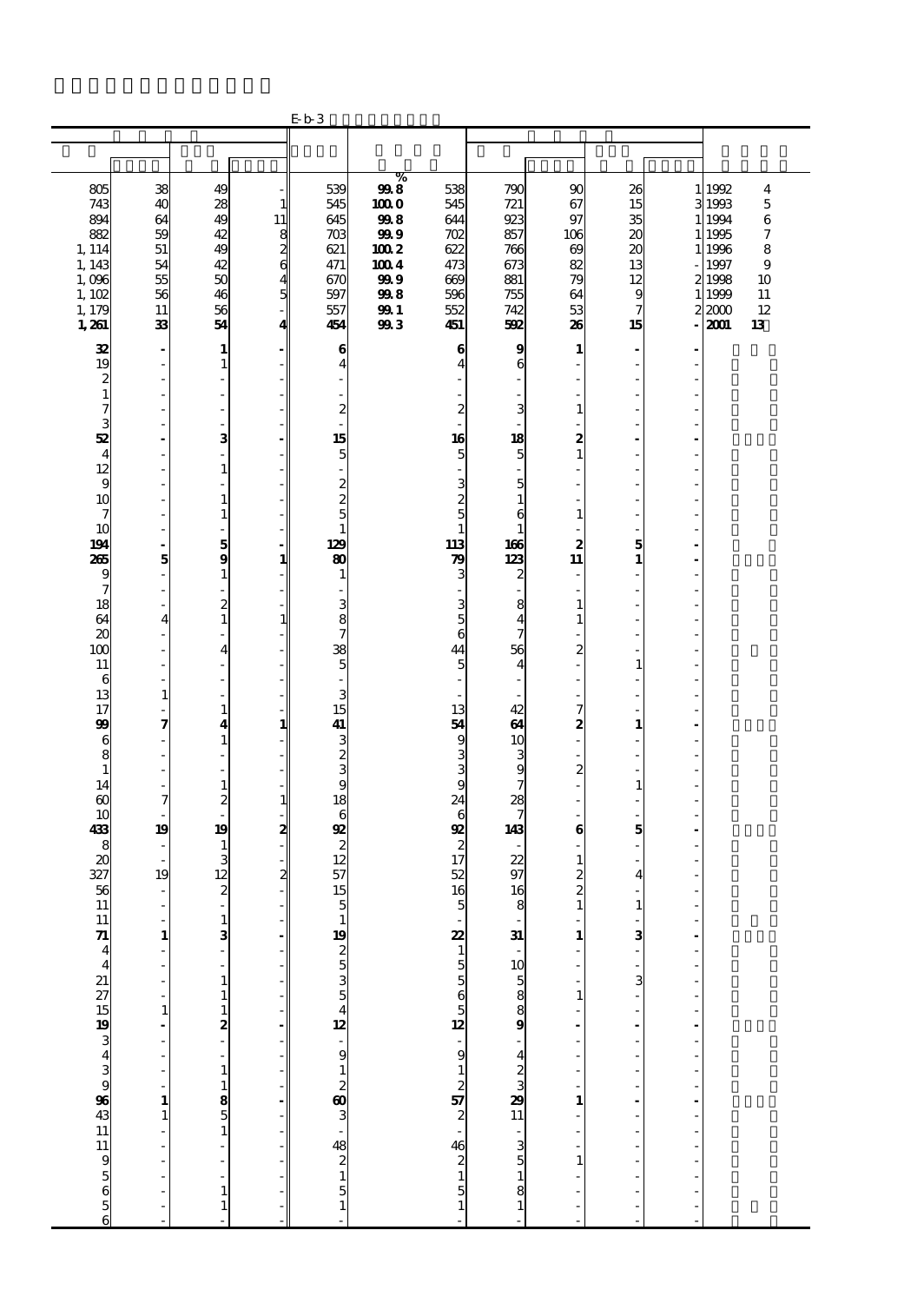|                                                                                                                                    | F                                                                                                                                                                                                                                                                                                                                                                                                                                                                                                                               |                                                                                |                                                                                                                                                                                                                                                                                                                                                                                                                                                                        |                                                                                                                                                                                                                                                                                                                                                                                                                                                               |                                                                                                                                                                                                                                                                                                                                                                                     |                                                                                                                                                                                                                                                                                                                                                                                                                                                 |                                                                                                                                                                                                                                                                                                                                                                                             | F- 4                                                                                                                                                                                                                                                                                                                                                                                                                                                       |                                                                              |                                                                                                                                                                                                                                                                                                                                                                                                                                                                                                                                        |
|------------------------------------------------------------------------------------------------------------------------------------|---------------------------------------------------------------------------------------------------------------------------------------------------------------------------------------------------------------------------------------------------------------------------------------------------------------------------------------------------------------------------------------------------------------------------------------------------------------------------------------------------------------------------------|--------------------------------------------------------------------------------|------------------------------------------------------------------------------------------------------------------------------------------------------------------------------------------------------------------------------------------------------------------------------------------------------------------------------------------------------------------------------------------------------------------------------------------------------------------------|---------------------------------------------------------------------------------------------------------------------------------------------------------------------------------------------------------------------------------------------------------------------------------------------------------------------------------------------------------------------------------------------------------------------------------------------------------------|-------------------------------------------------------------------------------------------------------------------------------------------------------------------------------------------------------------------------------------------------------------------------------------------------------------------------------------------------------------------------------------|-------------------------------------------------------------------------------------------------------------------------------------------------------------------------------------------------------------------------------------------------------------------------------------------------------------------------------------------------------------------------------------------------------------------------------------------------|---------------------------------------------------------------------------------------------------------------------------------------------------------------------------------------------------------------------------------------------------------------------------------------------------------------------------------------------------------------------------------------------|------------------------------------------------------------------------------------------------------------------------------------------------------------------------------------------------------------------------------------------------------------------------------------------------------------------------------------------------------------------------------------------------------------------------------------------------------------|------------------------------------------------------------------------------|----------------------------------------------------------------------------------------------------------------------------------------------------------------------------------------------------------------------------------------------------------------------------------------------------------------------------------------------------------------------------------------------------------------------------------------------------------------------------------------------------------------------------------------|
|                                                                                                                                    |                                                                                                                                                                                                                                                                                                                                                                                                                                                                                                                                 |                                                                                |                                                                                                                                                                                                                                                                                                                                                                                                                                                                        |                                                                                                                                                                                                                                                                                                                                                                                                                                                               |                                                                                                                                                                                                                                                                                                                                                                                     |                                                                                                                                                                                                                                                                                                                                                                                                                                                 |                                                                                                                                                                                                                                                                                                                                                                                             |                                                                                                                                                                                                                                                                                                                                                                                                                                                            |                                                                              |                                                                                                                                                                                                                                                                                                                                                                                                                                                                                                                                        |
| 1992<br>4<br>5<br>1993<br>1994<br>6<br>7<br>1955<br>1996<br>8<br>1997<br>9<br>1998<br>10<br>1999<br>11<br>2000<br>12<br>2001<br>13 | 104, 213<br>107, 598<br>112, 967<br>106,739<br>111, 279<br>117,688<br>128,536<br>141, 348<br>172, 336<br>245, 485                                                                                                                                                                                                                                                                                                                                                                                                               | %<br>656<br>67.3<br>699<br>67.3<br>64 1<br>61. 5<br>602<br>57.7<br>424<br>34 O | 68 357<br>72 362<br>78,936<br>71, 790<br>71, 372<br>72, 326<br>77, 353<br>81, 524<br>73008<br>83,362                                                                                                                                                                                                                                                                                                                                                                   | 67, 624<br>70,934<br>78, 212<br>70,909<br>71, 207<br>72, 314<br>77, 705<br>81, 445<br>71, 679<br>80750                                                                                                                                                                                                                                                                                                                                                        | 7,980<br>8358<br>9, 752<br>9,769<br>9,372<br>9,908<br>10,864<br>11, 463<br>9,694<br>11, 262                                                                                                                                                                                                                                                                                         | 30, 350<br>30, 204<br>30, 361<br>27, 452<br>30, 221<br>33, 631<br>36,950<br>36,023<br>31,609<br>35,915                                                                                                                                                                                                                                                                                                                                          | 3,772<br>3691<br>3,793<br>3997<br>4,373<br>5,379<br>6, 447<br>6, 181<br>5,286<br>6489                                                                                                                                                                                                                                                                                                       | 1,003<br>965<br>1, 113<br>1, 188<br>1,268<br>1, 434<br>1,395<br>1,531<br>2,082<br>2354                                                                                                                                                                                                                                                                                                                                                                     | %<br>987<br>998<br>993<br>99 7<br>99 1<br>99 2<br>99 2<br>985<br>984<br>97.8 | 990<br>963<br>1,105<br>1, 184<br>1,256<br>1,423<br>1,384<br>1,508<br>2,049<br>2302                                                                                                                                                                                                                                                                                                                                                                                                                                                     |
|                                                                                                                                    | 2,208<br>1,292<br>144<br>399<br>251<br>122<br>13355<br>662<br>1,548<br>4,801<br>1, 227<br>1, 146<br>3971<br>38,092<br>77, 438<br>3,160<br>3871<br>3,442<br>21,599<br>16,225<br>16,598<br>3874<br>728<br>2, 272<br>5,669<br>19,249<br>2,158<br>1,362<br>773<br>3000<br>7,354<br>4,542<br>59276<br>3,790<br>7,311<br>28,050<br>13, 432<br>3 294<br>3399<br>12,540<br>548<br>526<br>2867<br>4,848<br>3,751<br>2, 197<br>444<br>388<br>727<br>638<br>21, 130<br>10,032<br>1,038<br>1, 151<br>3011<br>1,851<br>484<br>1,726<br>1,837 |                                                                                | 707<br>419<br>$\alpha$<br>95<br>81<br>52<br>3 117<br>442<br>282<br>871<br>426<br>355<br>741<br>21,720<br>20,060<br>507<br>606<br>784<br>4, 114<br>3003<br>7,254<br>972<br>243<br>723<br>1,754<br>7, 148<br>584<br>409<br>366<br>530<br>4,842<br>417<br>20 118<br>521<br>3 1 1 3<br>11,560<br>4,326<br>308<br>290<br>3279<br>331<br>194<br>805<br>1,034<br>915<br>1,666<br>338<br>329<br>563<br>436<br>5,557<br>2, 156<br>317<br>465<br>918<br>439<br>341<br>514<br>407 | 613<br>375<br>46<br>78<br>82<br>32<br>2665<br>378<br>237<br>791<br>384<br>299<br>596<br>21,375<br>18,772<br>476<br>518<br>625<br>3,793<br>2,842<br>7, 166<br>818<br>227<br>652<br>1,655<br>6755<br>510<br>370<br>328<br>440<br>4,785<br>322<br>20,606<br>354<br>3, 162<br>12, 164<br>4,384<br>323<br>219<br>3067<br>359<br>182<br>768<br>1,024<br>734<br>1,616<br>327<br>358<br>525<br>406<br>5,261<br>2,091<br>303<br>405<br>903<br>416<br>296<br>441<br>406 | 60<br>36<br>5<br>11<br>1<br>334<br>68<br>27<br>124<br>44<br>46<br>75<br>2,535<br>2,512<br>57<br>55<br>81<br>600<br>418<br>798<br>121<br>45<br>83<br>194<br>98<br>8C<br>72<br>71<br>42<br>687<br>36<br>3228<br>51<br>563<br>1,861<br>662<br>44<br>47<br>539<br>95<br>32<br>132<br>171<br>109<br>324<br>72<br>70<br>99<br>83<br>692<br>242<br>46<br>41<br>180<br>66<br>39<br>58<br>20 | 187<br>93<br>16<br>27<br>44<br>7<br>1,726<br>235<br>164<br>490<br>244<br>209<br>384<br>6065<br>10 161<br>304<br>281<br>376<br>2 299<br>1,903<br>2,953<br>496<br>149<br>492<br>908<br>3514<br>302<br>260<br>231<br>296<br>2, 257<br>168<br>8322<br>197<br>1,387<br>4,202<br>2, 242<br>173<br>121<br>1,815<br>263<br>108<br>451<br>602<br>391<br>960<br>190<br>250<br>255<br>255<br>3205<br>1,453<br>189<br>225<br>569<br>282<br>154<br>275<br>58 | 25<br>13<br>$\mathbf{1}$<br>7<br>279<br>47<br>21<br>82<br>32<br>38<br>59<br>986<br>1,674<br>44<br>39<br>61<br>467<br>320<br>413<br>79<br>36<br>65<br>150<br>Œ<br>58<br>65<br>61<br>33<br>439<br>$\boldsymbol{\chi}$<br>1,700<br>40<br>282<br>916<br>397<br>27<br>38<br>394<br>79<br>25<br>90<br>132<br>68<br>241<br>58<br>56<br>62<br>65<br>508<br>197<br>37<br>22<br>136<br>52<br>27<br>33 | 107<br>66<br>13<br>9<br>10<br>9<br>$\boldsymbol{\mathfrak{B}}$<br>9<br>14<br>23<br>12<br>8<br>33<br>655<br>522<br>16<br>24<br>27<br>100<br>138<br>123<br>20<br>9<br>24<br>41<br>137<br>10<br>17<br>9<br>30<br>49<br>22<br>394<br>16<br>56<br>190<br>101<br>13<br>18<br>137<br>$\frac{9}{5}$<br>$\boldsymbol{\mathfrak{D}}$<br>45<br>48<br>$\boldsymbol{\omega}$<br>12<br>13<br>26<br>18<br>234<br>97<br>16<br>19<br>26<br>$\overline{5}$<br>17<br>16<br>38 |                                                                              | 107<br>67<br>12<br>9<br>10<br>9<br>98<br>9<br>14<br>23<br>12<br>$\bf8$<br>32<br>650<br>504<br>16<br>24<br>27<br>98<br>124<br>121<br>$\boldsymbol{\mathsf{20}}$<br>9<br>24<br>41<br>130<br>10<br>16<br>9<br>27<br>48<br>$\boldsymbol{\mathsf{20}}$<br>378<br>16<br>$5\!3$<br>181<br>100<br>13<br>15<br>136<br>$\boldsymbol{9}$<br>$\overline{5}$<br>$\boldsymbol{\mathfrak{D}}$<br>44<br>48<br>$\bf{a}$<br>${\bf 11}$<br>13<br>26<br>18<br>231<br>$9\!\!3$<br>16<br>19<br>28<br>$\mathbf 5$<br>17<br>$17\,$<br>$\overline{\mathbf{36}}$ |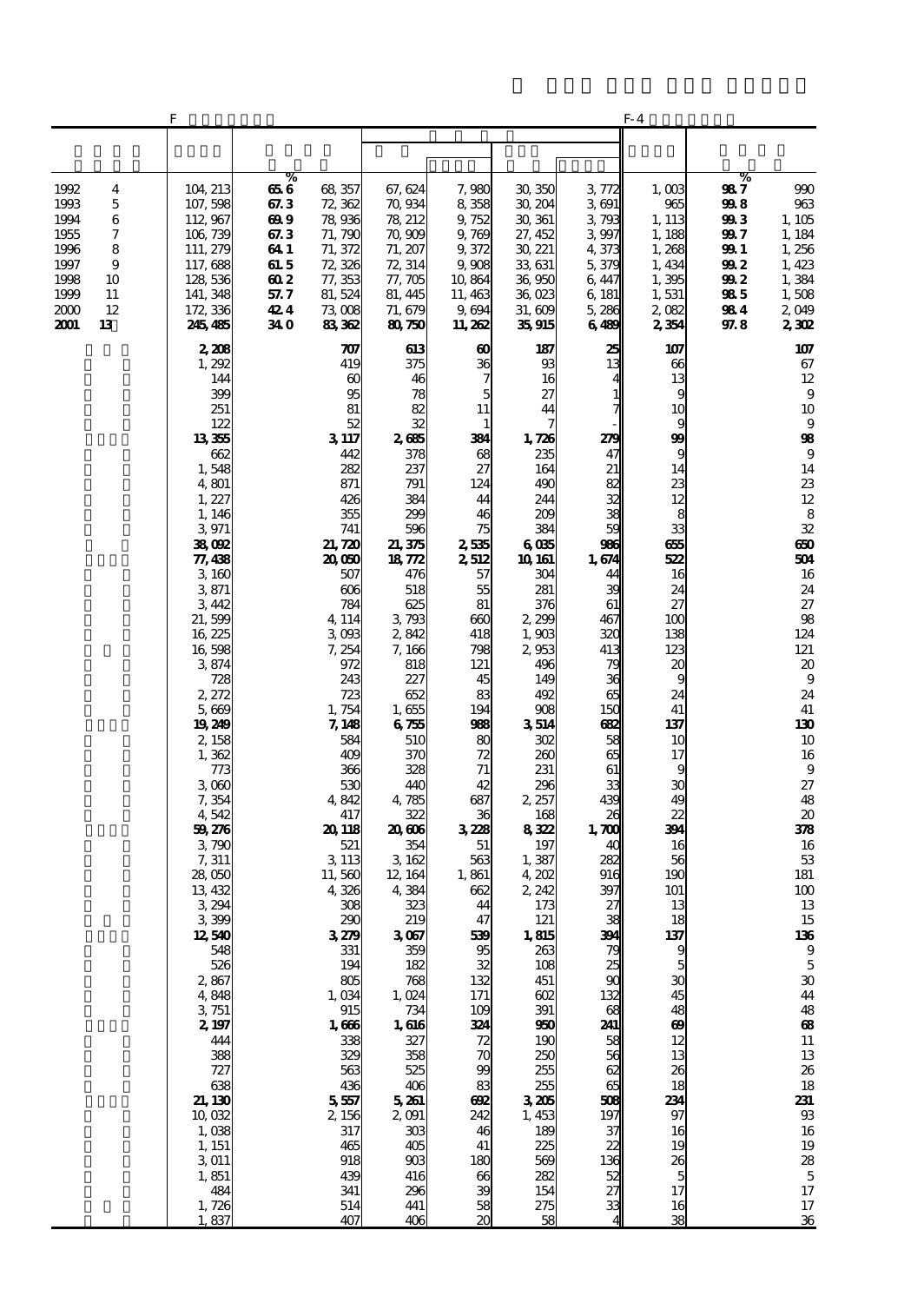|                 |                                            |                              |                              | $F-5$                            |              |                                    |                          |                  |                           |                |                        |
|-----------------|--------------------------------------------|------------------------------|------------------------------|----------------------------------|--------------|------------------------------------|--------------------------|------------------|---------------------------|----------------|------------------------|
|                 |                                            |                              |                              |                                  |              |                                    |                          |                  |                           |                |                        |
|                 |                                            |                              |                              |                                  |              |                                    |                          |                  |                           |                |                        |
|                 |                                            |                              |                              |                                  | %            | $\frac{9}{5}$                      |                          |                  |                           |                |                        |
| 845             | 17                                         | 188                          |                              | $\overline{5}$                   | 1000         |                                    | 3                        |                  | 1                         |                | 1992<br>4              |
| 711             | 11                                         | 118                          | 7<br>2<br>4                  | 6                                | 1000         | $\mathbf{6}$                       | $\mathbf{1}$             |                  |                           |                | 1993<br>$\overline{5}$ |
| 1,031           | 18                                         | 197                          |                              | 3                                | 667          | $\boldsymbol{z}$<br>$\overline{5}$ | 3                        |                  |                           |                | 1994<br>6              |
| 1, 147<br>1,379 | 28<br>40                                   | 197<br>189                   |                              | $\overline{\mathbf{4}}$<br>5     | 1250<br>1000 | 5                                  | 7<br>10                  | $\boldsymbol{z}$ | Ĭ.                        |                | 7<br>1955<br>8<br>1996 |
| 1,567           | 37                                         | 222                          | മധധാമ                        | $\overline{5}$                   | 1000         | $\overline{5}$                     | 4                        |                  |                           |                | 9<br>1997              |
| 1,492           | 27                                         | 286                          |                              | 3                                | 1000         | 3                                  |                          | 1                | ٠                         |                | 1998<br>10             |
| 1,569           | 28                                         | 362                          |                              | $\overline{5}$                   | 1000         | 5                                  | ယေးလ                     |                  | $\overline{\phantom{0}}$  |                | 1999<br>11             |
| 1,997           | 38                                         | 420                          |                              | 5                                | 1000         | 5                                  |                          |                  | 5                         |                | 2000<br>12             |
| 2057            | 58                                         | 370                          | $\frac{6}{9}$                | 8                                | 87.5         | 7                                  |                          |                  | $\mathbf{1}$              |                | 13<br>2001             |
|                 |                                            | 7                            |                              |                                  |              |                                    |                          |                  |                           |                |                        |
| 81<br>52        | $\frac{2}{2}$                              |                              |                              | $\overline{a}$<br>$\overline{a}$ |              | $\qquad \qquad \blacksquare$       | $\overline{\phantom{a}}$ |                  | $\ddot{\phantom{0}}$<br>÷ | ٠              |                        |
| 9               | L,                                         | $\boldsymbol{z}$<br>L,       | ٠                            | ٠                                |              | ٠                                  |                          |                  | ä,                        |                |                        |
| 6               | Ĭ.                                         | 3                            |                              | $\overline{a}$                   |              |                                    |                          |                  |                           |                |                        |
| 8               | J.                                         | $\mathbf{1}$                 |                              | L,                               |              |                                    |                          |                  | ٠                         |                |                        |
| 6               | $\overline{\phantom{a}}$                   | $\mathbf{1}$                 |                              | ÷,                               |              | ÷,                                 |                          |                  | ÷,                        |                |                        |
| 100             | 1                                          | 26                           |                              |                                  |              | $\overline{a}$                     |                          |                  |                           |                |                        |
| 8               | 1                                          | $\frac{2}{8}$                |                              | L,                               |              | ٠                                  |                          |                  | ä,                        |                |                        |
| 12              | L,                                         |                              |                              | $\overline{a}$                   |              |                                    |                          |                  |                           |                |                        |
| 32              | ÷.                                         | 13                           |                              | L,                               |              |                                    |                          |                  | ٠                         |                |                        |
| 16              | ÷,                                         | $\overline{a}$               |                              | $\frac{1}{2}$                    |              | ÷,                                 |                          |                  | ÷,                        |                |                        |
| 7               | $\overline{\phantom{a}}$                   | $\mathbf{1}$                 |                              |                                  |              |                                    |                          |                  |                           |                |                        |
| 25<br>619       | ٠<br>25                                    | $\overline{c}$<br>64         | 4                            | ٠<br>$\mathbf{1}$                |              | ٠<br>$\mathbf{1}$                  | 1                        |                  | ä,                        |                |                        |
| 359             | 8                                          | 57                           | 1                            | 4                                |              | 3                                  | 2                        |                  | $\mathbf{1}$              |                |                        |
| 12              | ä,                                         | 3                            |                              | ÷,                               |              | $\qquad \qquad \blacksquare$       | ٠                        |                  | ÷,                        |                |                        |
| 21              | $\mathbf{1}$                               | 5                            |                              | $\overline{a}$                   |              |                                    |                          |                  |                           |                |                        |
| 19              | ä,                                         | ä,                           |                              | ÷,                               |              |                                    |                          |                  | ä,                        |                |                        |
| 78              | $\mathbf{1}$                               | 17                           | $\mathbf{1}$                 | $\mathbf{1}$                     |              | $\mathbf{1}$                       |                          |                  |                           |                |                        |
| 53              | 2                                          | 8                            |                              | $\mathbf{1}$                     |              | 1                                  | 1                        |                  |                           |                |                        |
| 100             | $\overline{\mathbf{4}}$                    | 14                           | ٠                            | $\mathbf{1}$                     |              | 1                                  | 1                        |                  | 1                         |                |                        |
| 14              | $\qquad \qquad \blacksquare$               | $\overline{\phantom{a}}$     |                              | $\mathbf{1}$                     |              |                                    |                          |                  |                           |                |                        |
| 9               | ÷,                                         | $\mathbf{1}$                 |                              | ÷,                               |              |                                    |                          |                  | ä,                        |                |                        |
| 18<br>35        | $\frac{1}{2}$<br>÷.                        | $\overline{\mathbf{4}}$<br>5 |                              | $\overline{a}$<br>L,             |              |                                    |                          |                  | ä,                        |                |                        |
| 148             | 2                                          | 31                           | $\overline{\phantom{a}}$     | $\boldsymbol{z}$                 |              | $\boldsymbol{z}$                   |                          |                  | ÷,                        |                |                        |
| 20              | $\mathbf{1}$                               | 13                           |                              | $\mathbf{1}$                     |              | $\mathbf{1}$                       |                          |                  |                           |                |                        |
| 11              | ä,                                         | 3                            |                              | $\frac{1}{2}$                    |              | Ĭ.                                 |                          |                  | ä,                        |                |                        |
| 9               | Ĭ.                                         |                              |                              | Ĭ.                               |              |                                    |                          |                  | Ĭ.                        |                |                        |
| 20              | J.                                         | $\frac{2}{7}$                |                              | $\mathbf{1}$                     |              | 1                                  |                          |                  | ä,                        |                |                        |
| 41              | $\overline{\phantom{a}}$                   |                              | $\qquad \qquad \blacksquare$ | $\overline{\phantom{a}}$         |              | ÷,                                 |                          |                  | ÷,                        |                |                        |
| 47              | $\mathbf{1}$                               | 3                            | ۰                            | $\overline{a}$                   |              |                                    |                          |                  |                           |                |                        |
| 339             | 10                                         | 83                           | 3                            | 1                                |              | $\mathbf{1}$                       |                          |                  | ٠                         |                |                        |
| 12              | $\frac{2}{2}$                              | $\mathbf{1}$                 |                              | Ĭ.                               |              |                                    |                          |                  |                           |                |                        |
| 50<br>157       | $\overline{\mathbf{4}}$                    | 9<br>31                      | $\mathbf{1}$                 | $\mathbf{1}$<br>÷,               |              | 1                                  |                          |                  |                           |                |                        |
| 90              | $\mathbf{1}$                               | 36                           | $\mathbf{1}$                 | $\overline{a}$                   |              |                                    |                          |                  |                           |                |                        |
| 16              | $\mathbf{1}$                               | $\overline{4}$               | $\mathbf{1}$                 | $\overline{a}$                   |              | ٠                                  |                          |                  | ä,                        |                |                        |
|                 |                                            |                              |                              |                                  |              |                                    |                          |                  |                           | f              |                        |
|                 |                                            | 2222323234324324325556       |                              | ÷,                               |              |                                    |                          |                  | ä,                        | ÷              |                        |
|                 | $\frac{3}{1}$                              |                              |                              | f,                               |              | ł,                                 |                          |                  | $\frac{1}{2}$             | ŕ              |                        |
|                 |                                            |                              |                              |                                  |              |                                    |                          |                  | i,                        | Ĭ.             |                        |
|                 | 3                                          |                              |                              | $\frac{1}{2}$                    |              |                                    |                          |                  | J.                        | l,             |                        |
|                 | $\frac{1}{2}$                              |                              |                              | $\frac{1}{2}$                    |              | Ĭ.                                 |                          |                  | Ĩ.<br>Ĭ.                  | l,<br>ź        |                        |
|                 |                                            |                              | ÷                            |                                  |              | ÷,                                 | $\blacksquare$           |                  | $\overline{a}$            | $\overline{a}$ |                        |
|                 | $\begin{array}{c} 3 \\ 2 \\ 1 \end{array}$ |                              | ÷                            |                                  |              |                                    |                          |                  | Ĭ.                        | ł,             |                        |
|                 |                                            |                              |                              | $\frac{1}{2}$                    |              | ÷,                                 |                          |                  | ÷,                        | Ĭ.             |                        |
|                 |                                            |                              |                              |                                  |              | Ĭ.                                 |                          |                  | Ĩ.                        | Ĭ.             |                        |
|                 | $\overline{a}$                             |                              |                              | $\frac{1}{2}$                    |              |                                    |                          |                  | Ĭ.                        |                |                        |
|                 | 4                                          |                              | 1                            |                                  |              | ÷,                                 | $\blacksquare$           |                  | ÷,                        | Ĭ.             |                        |
|                 |                                            |                              |                              | $\overline{\phantom{a}}$         |              |                                    |                          |                  |                           |                |                        |
|                 | $\frac{1}{2}$                              |                              | $\mathbf{1}$                 |                                  |              |                                    |                          |                  | Ĭ.                        | í,             |                        |
|                 |                                            |                              |                              | $\frac{1}{2}$                    |              | Ĩ.                                 |                          |                  | Ĩ.                        | l,             |                        |
|                 | $\mathbf{1}$                               |                              |                              |                                  |              |                                    |                          |                  |                           |                |                        |
|                 | Ĭ.<br>$\overline{a}$                       |                              |                              | $\frac{1}{2}$                    |              | ×,                                 |                          |                  | ä,                        | J.             |                        |
|                 | l,                                         |                              |                              |                                  |              |                                    |                          |                  | i,<br>J.                  | J.             |                        |
|                 |                                            |                              |                              |                                  |              |                                    |                          |                  |                           |                |                        |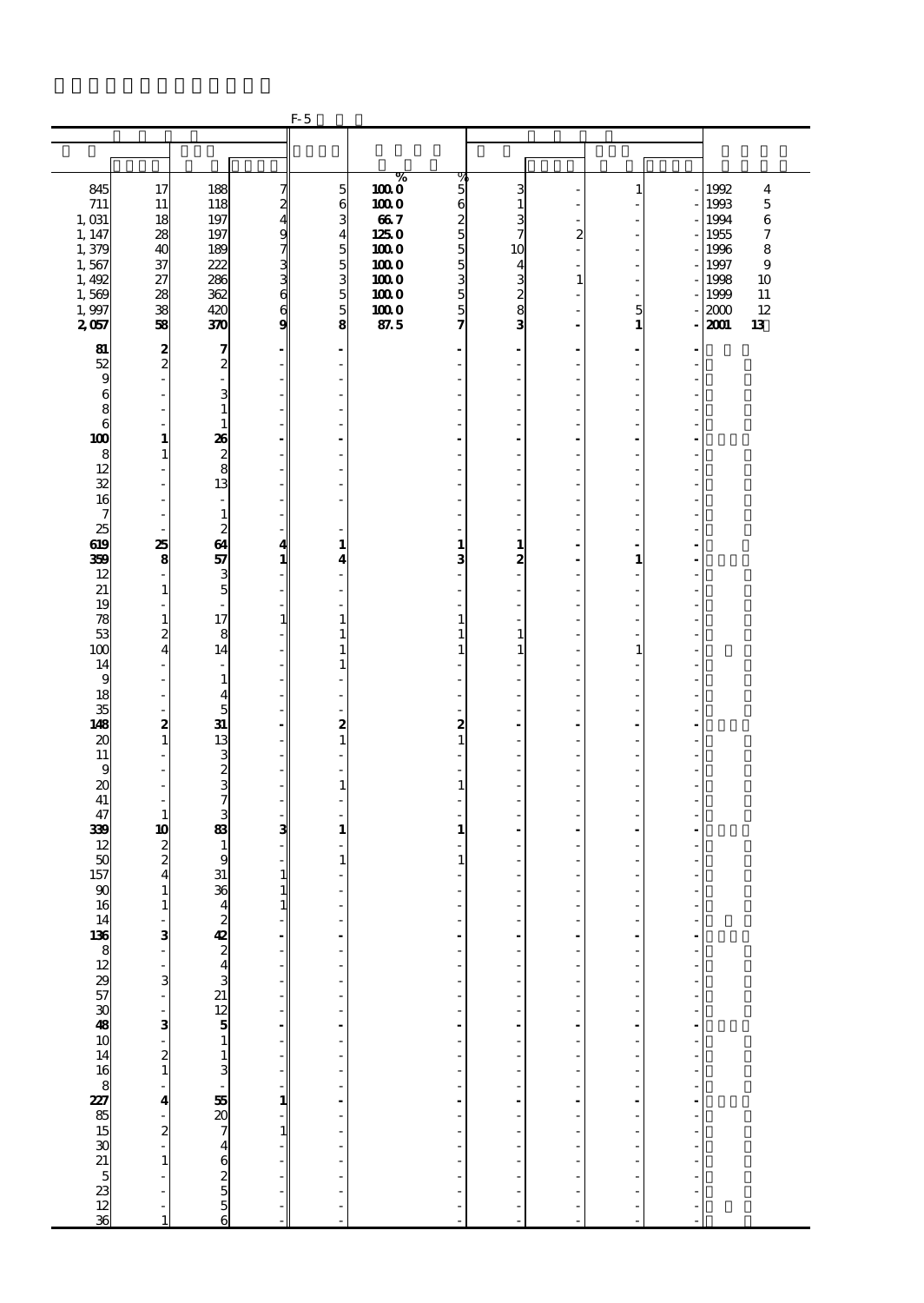|                                                                                                                                                                    | $F-6$                                                                                                                                                                                                                                                                                                                                                                                  |                                                                                                |                                                                                                                                                                                                                                                                                                                                                                                                 |                                                                                                                                                                                                                                                                                                                                     |                                                                                                                                                                                                                                                                                                                                 |                                                                                                                                                                                                                                                                                                                                     |                                                                                                                                                                                                                                                                    | $F - 7$                                                         |        |
|--------------------------------------------------------------------------------------------------------------------------------------------------------------------|----------------------------------------------------------------------------------------------------------------------------------------------------------------------------------------------------------------------------------------------------------------------------------------------------------------------------------------------------------------------------------------|------------------------------------------------------------------------------------------------|-------------------------------------------------------------------------------------------------------------------------------------------------------------------------------------------------------------------------------------------------------------------------------------------------------------------------------------------------------------------------------------------------|-------------------------------------------------------------------------------------------------------------------------------------------------------------------------------------------------------------------------------------------------------------------------------------------------------------------------------------|---------------------------------------------------------------------------------------------------------------------------------------------------------------------------------------------------------------------------------------------------------------------------------------------------------------------------------|-------------------------------------------------------------------------------------------------------------------------------------------------------------------------------------------------------------------------------------------------------------------------------------------------------------------------------------|--------------------------------------------------------------------------------------------------------------------------------------------------------------------------------------------------------------------------------------------------------------------|-----------------------------------------------------------------|--------|
|                                                                                                                                                                    |                                                                                                                                                                                                                                                                                                                                                                                        |                                                                                                |                                                                                                                                                                                                                                                                                                                                                                                                 |                                                                                                                                                                                                                                                                                                                                     |                                                                                                                                                                                                                                                                                                                                 |                                                                                                                                                                                                                                                                                                                                     |                                                                                                                                                                                                                                                                    |                                                                 |        |
| 1992<br>$\overline{\mathbf{4}}$<br>1993<br>$\mathbf 5$<br>1994<br>6<br>1995<br>7<br>1996<br>8<br>1997<br>9<br>1998<br>10<br>1999<br>11<br>2000<br>12<br>2001<br>13 | 179<br>212<br>237<br>236<br>222<br>265<br>210<br>224<br>259<br>287                                                                                                                                                                                                                                                                                                                     | $\%$<br>$\overline{1000}$<br>1000<br>1000<br>1000<br>1000<br>1004<br>995<br>996<br>988<br>97.9 | 179<br>212<br>237<br>236<br>222<br>266<br>200<br>223<br>256<br>281                                                                                                                                                                                                                                                                                                                              | 277<br>319<br>330<br>356<br>313<br>428<br>309<br>356<br>380<br>407                                                                                                                                                                                                                                                                  | 53<br>51<br>64<br>75<br>52<br>75<br>66<br>61<br>56<br>100                                                                                                                                                                                                                                                                       | 69<br>85<br>82<br>67<br>67<br>83<br>72<br>104<br>79<br>104                                                                                                                                                                                                                                                                          | 13<br>16<br>29<br>14<br>12<br>8<br>14<br>11<br>9<br>26                                                                                                                                                                                                             |                                                                 | %<br>٠ |
|                                                                                                                                                                    | 18<br>11<br>1<br>$\boldsymbol{z}$<br>$\frac{2}{2}$<br>20<br>3<br>$\mathbf{1}$<br>1<br>5<br>$\overline{4}$<br>6<br>44<br>45<br>$\overline{5}$<br>5<br>$\overline{\phantom{m}}$<br>8<br>$\overline{5}$<br>9<br>3<br>$\mathbf{1}$<br>3<br>6<br>27<br>÷,<br>$\boldsymbol{z}$<br>$\overline{7}$<br>11<br>6<br>$\mathbf{1}$<br>42<br>3<br>$\mathbf 1$<br>17<br>16<br>$\overline{\mathbf{4}}$ |                                                                                                | 18<br>11<br>1<br>$\overline{\mathbf{c}}$<br>$\frac{2}{2}$<br>22<br>3<br>$\mathbf{1}$<br>$\frac{3}{5}$<br>4<br>6<br>44<br>40<br>4<br>5<br>8<br>$\frac{3}{8}$<br>3<br>$\mathbf{1}$<br>$\overline{\mathbf{c}}$<br>$\overline{6}$<br>27<br>1<br>1<br>7<br>11<br>6<br>1<br>43<br>$\boldsymbol{z}$<br>$\mathbf{1}$<br>19<br>15<br>$\overline{5}$<br>$\frac{1}{35}$ 2233233233233233233233233233235237 | 25<br>17<br>1<br>$\overline{4}$<br>1<br>$\boldsymbol{z}$<br>34<br>6<br>$\mathbf{1}$<br>З<br>5<br>$\overline{A}$<br>15<br>59<br>48<br>5<br>4<br>11<br>3<br>9<br>5<br>$\mathbf{1}$<br>$\overline{\mathbf{4}}$<br>6<br>37<br>$\frac{2}{9}$<br>17<br>7<br>79<br>3<br>-1<br>35<br>$\boldsymbol{\alpha}$<br>19<br>14972618638157106382329 | 9<br>6<br>1<br>1<br>$\mathbf{1}$<br>5<br>$\mathbf{1}$<br>1<br>$\boldsymbol{z}$<br>1<br>18<br>$\overline{\mathbf{11}}$<br>$\boldsymbol{2}$<br>1<br>3<br>1<br>1<br>1<br>$\frac{2}{8}$<br>$\mathbf{1}$<br>3<br>3<br>$\mathbf{1}$<br>12<br>$\mathbf{1}$<br>4<br>4<br>3<br>$\overline{\phantom{a}}$<br>$\mathbf{1}$<br>$\frac{1}{1}$ | 6<br>3<br>1<br>1<br>1<br>10<br>3<br>1<br>6<br>5<br>14<br>$\boldsymbol{z}$<br>$\mathbf{1}$<br>1<br>2<br>5<br>2<br>$\mathbf{1}$<br>6<br>÷<br>$\boldsymbol{z}$<br>$\boldsymbol{2}$<br>$\overline{2}$<br>19<br>1<br>6<br>4<br>8<br><b>10</b> $\begin{array}{c} \n\bullet \\ \bullet \\ \bullet \\ \bullet\n\end{array}$<br>$\mathbf{1}$ | 1<br>$\mathbf{1}$<br>1<br>$\mathbf{1}$<br>3<br>$\mathbf{1}$<br>$\mathbf{1}$<br>$\mathbf{1}$<br>$\mathbf{1}$<br>1<br>$\mathbf{1}$<br>2<br>1<br>1<br>$\begin{array}{c}\n\bullet \\ \bullet \\ \bullet\n\end{array}$<br>$\sim$ מ' גבנס ינס – גם מס י<br>$\frac{1}{2}$ | ÷<br>$\overline{\phantom{a}}$<br>$\overline{a}$<br>ł<br>l,<br>÷ |        |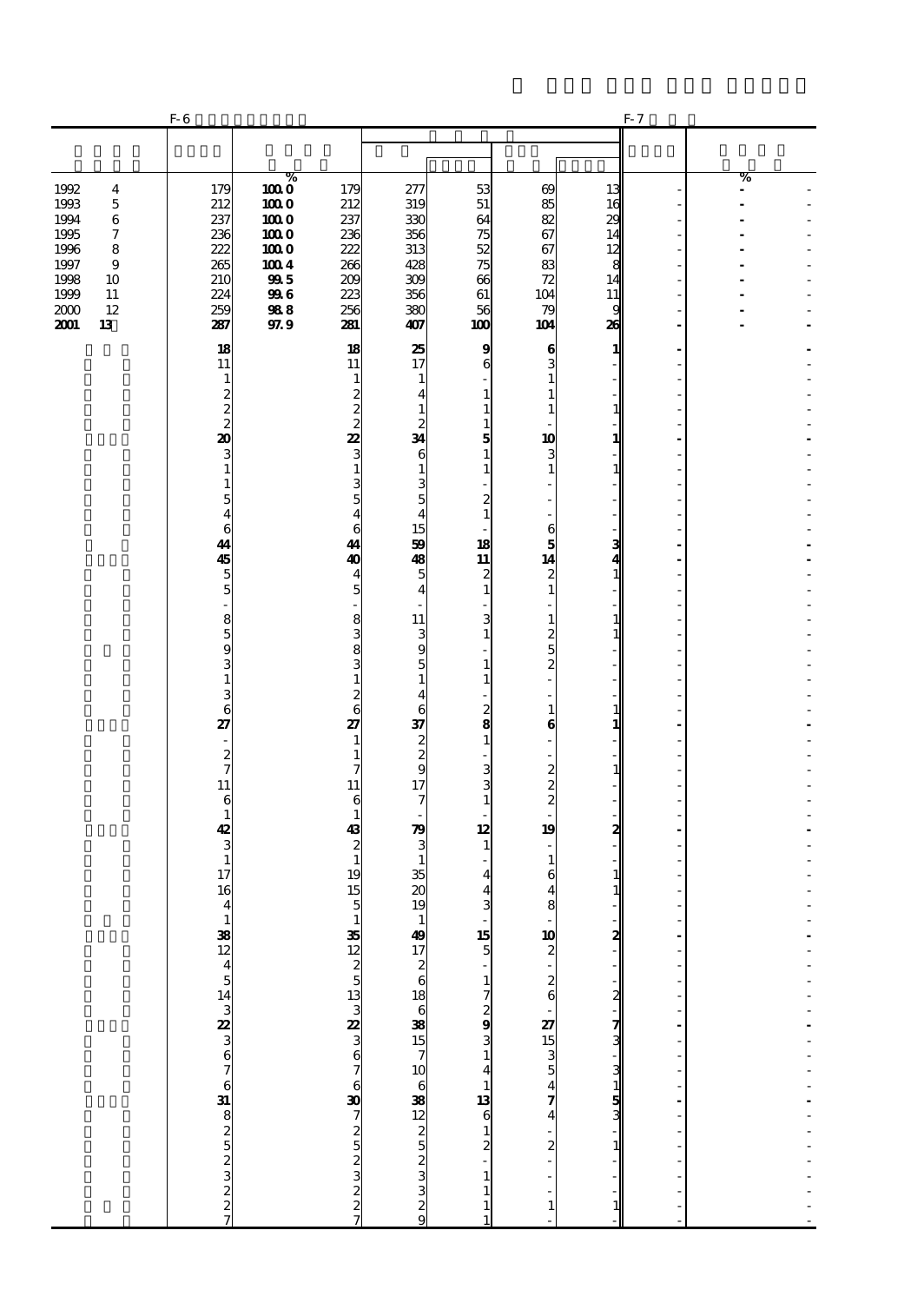|                |                      |                          |                          | $F-8$                                      |             |                         |                         |              |                              |                |                  |                         |
|----------------|----------------------|--------------------------|--------------------------|--------------------------------------------|-------------|-------------------------|-------------------------|--------------|------------------------------|----------------|------------------|-------------------------|
|                |                      |                          |                          |                                            |             |                         |                         |              |                              |                |                  |                         |
|                |                      |                          |                          |                                            |             |                         |                         |              |                              |                |                  |                         |
|                |                      |                          |                          |                                            | $\%$        |                         |                         |              |                              |                |                  |                         |
|                |                      |                          |                          | 371                                        | 301         | 186                     | 174                     | 67           | 41                           |                | 71992            | $\overline{\mathbf{4}}$ |
|                |                      |                          |                          | 358                                        | 553         | 198                     | 123                     | 32           | 35                           |                | 31993            | $\overline{5}$          |
|                |                      | i.                       |                          | 335                                        | 57.9        | 194                     | 106                     | 45           | 14                           |                | 3 1994           | $\bf{6}$                |
|                |                      | ÷,                       |                          | 287                                        | 568         | 163                     | 101                     | 32           | 34                           |                | 4 1995           | $\tau$                  |
|                | J.                   | ä,                       |                          | 288                                        | 61.5        | 177                     | 85                      | 19           | 21                           |                | 2 1996           | 8                       |
|                |                      | $\frac{1}{2}$            |                          | 307                                        | 443         | 136                     | 63                      | 15           | 8                            |                | 1997             | $\mathbf{9}$            |
|                | J.                   | ä,                       |                          | 229<br>211                                 | 41.9<br>362 | 96<br>76                | 69<br>54                | 22<br>16     | 24<br>10                     |                | 7 1998<br>1 1999 | 10<br>11                |
|                |                      | $\frac{1}{2}$<br>÷,      |                          | 325                                        | 258         | 84                      | 65                      | 16           | 15                           |                | 32000            | 12                      |
| ä,             | Î.                   | ÷,                       | $\blacksquare$           | 429                                        | 238         | <b>102</b>              | 84                      | 17           | 15                           |                | 1 2001           | 13                      |
|                |                      |                          |                          |                                            |             |                         |                         |              |                              |                |                  |                         |
| ٠              | Î.                   | $\overline{\phantom{a}}$ |                          | 6                                          |             | 5                       | 5                       | 2            | $\overline{\phantom{a}}$     |                |                  |                         |
|                |                      | $\frac{1}{2}$            |                          | $\boldsymbol{z}$                           |             | $\overline{\mathbf{c}}$ | $\frac{2}{2}$           |              | J.                           |                |                  |                         |
|                | í.                   | ä,                       |                          | $\overline{\mathbf{c}}$                    |             | $\overline{c}$          |                         | 1            | ÷.                           |                |                  |                         |
|                | í,                   | $\frac{1}{2}$            |                          | $\frac{1}{2}$                              |             |                         |                         |              | $\qquad \qquad \blacksquare$ |                |                  |                         |
|                |                      | $\frac{1}{2}$<br>÷,      |                          | $\boldsymbol{z}$<br>÷,                     |             | $\mathbf{1}$            | $\mathbf{1}$            | 1            |                              |                |                  |                         |
| L,             | Ĭ.                   | ÷,                       |                          | 33                                         |             | 11                      | $\boldsymbol{4}$        | 1            | Ĭ.<br>1                      |                |                  |                         |
| ä,             | J.                   | ä,                       |                          | $\mathbf{1}$                               |             | $\mathbf{1}$            | $\mathbf{1}$            |              | $\mathbf{1}$                 |                |                  |                         |
|                |                      | $\frac{1}{2}$            |                          | 3                                          |             |                         |                         |              | Ĭ.                           |                |                  |                         |
|                |                      | $\frac{1}{2}$            |                          |                                            |             |                         |                         |              |                              |                |                  |                         |
| L,             | Ĭ.                   | ÷,                       |                          | 5                                          |             | $\mathbf{1}$            | 1                       |              | ÷,                           | ä,             |                  |                         |
|                |                      | Ĭ.                       |                          | 6                                          |             | 6                       | $\mathbf{1}$            | 1            |                              |                |                  |                         |
|                | J.                   | ä,                       |                          | 18                                         |             | 3                       | $\mathbf{1}$            |              | ÷.                           |                |                  |                         |
| Ĭ.             | Ĭ.                   | $\frac{1}{2}$            | $\overline{\phantom{a}}$ | $\boldsymbol{A}$                           |             | $\overline{\mathbf{4}}$ | 4                       |              | ä,                           |                |                  |                         |
| -              | Ĭ.                   | $\overline{\phantom{a}}$ |                          | 131                                        |             | 19                      | 19                      | 3            | 2                            |                |                  |                         |
| ä,             | Ĭ.                   | $\overline{a}$           |                          | $\mathbf{1}$                               |             | $\mathbf{1}$            | 1                       |              | $\overline{a}$               | ٠              |                  |                         |
|                |                      | L,                       |                          | 10                                         |             | 6                       | $\overline{5}$          | 1            | 1                            |                |                  |                         |
|                | J.                   | ä,                       |                          | $\mathbf{1}$                               |             | $\mathbf{1}$            | $\mathbf{1}$            |              | $\mathbf{1}$                 |                |                  |                         |
|                |                      | $\frac{1}{2}$            |                          | $\mathbf{z}$<br>104                        |             | 1<br>5                  | $\mathbf{1}$            | 1            | Ĭ.                           |                |                  |                         |
| L,             | Ĭ.                   | $\frac{1}{2}$<br>÷,      |                          | $\mathbf{1}$                               |             | $\mathbf{1}$            | 5<br>$\mathbf{1}$       | 1            | ÷<br>÷,                      | ä,             |                  |                         |
|                |                      | L,                       |                          | 3                                          |             | 3                       | 4                       |              |                              |                |                  |                         |
|                | J.                   | ä,                       |                          | $\mathbf{1}$                               |             |                         |                         |              | ÷.                           |                |                  |                         |
|                | í,                   | $\frac{1}{2}$            |                          | 5                                          |             | $\mathbf{1}$            | $\mathbf{1}$            |              | Ĩ.                           |                |                  |                         |
|                |                      | $\overline{\phantom{a}}$ |                          | 3                                          |             |                         |                         |              |                              |                |                  |                         |
| ä,             | Ĭ.                   | $\overline{a}$           | ٠                        | 15                                         |             | 9                       | $\boldsymbol{9}$        | 1            | $\overline{\phantom{a}}$     | J.             |                  |                         |
|                |                      | L,                       |                          | $\boldsymbol{z}$                           |             | 3                       | $\mathbf{1}$            |              |                              |                |                  |                         |
|                | J.                   | ä,                       |                          | $\mathbf{1}$                               |             | $\overline{c}$          | $\mathbf{1}$            | 1            | ä,                           |                |                  |                         |
| ä,             | Î,                   | ä,                       |                          | $\mathbf{1}$                               |             | $\mathbf{1}$            | 3                       |              | ä,                           |                |                  |                         |
|                |                      | $\frac{1}{2}$            |                          |                                            |             |                         |                         |              |                              |                |                  |                         |
| ä,             | J.                   | ä,                       |                          | 9                                          |             | $\mathbf{1}$            | $\frac{2}{6}$           |              | ÷,                           |                |                  |                         |
| ä,             | J.                   | L,<br>÷.                 | ÷.                       | $\boldsymbol{z}$<br>106                    |             | 2<br>$\bf{6}$           |                         | 1            | 2                            |                |                  |                         |
|                |                      | ä,                       |                          | ٠                                          |             |                         |                         |              | ä,                           |                |                  |                         |
|                |                      | ÷,                       |                          | 6                                          |             | $\mathbf{1}$            | $\mathbf{1}$            |              |                              |                |                  |                         |
|                |                      | ä,                       |                          | 6                                          |             | 4                       | 4                       | 1            | 2                            |                |                  |                         |
|                |                      |                          |                          | $\mathbf{1}$                               |             | 1                       | 1                       |              | $\overline{a}$               |                |                  |                         |
|                |                      |                          |                          | $\mathbf{1}$                               |             | ÷                       | ÷                       |              | ÷,                           |                |                  |                         |
| ÷              |                      |                          |                          |                                            |             |                         |                         | -            | -                            |                |                  |                         |
| $\frac{1}{2}$  | $\ddot{\phantom{a}}$ | $\frac{1}{1}$            |                          | 92 38 4 2 8 14 10 2 - 1 1 - 94 3 1 6 4 8 1 |             | $24$ 3 1 7 9 4 2 - 1    | $20216923 - 1212161121$ | 5            | $\frac{5}{1}$                | $\mathbf{1}$   |                  |                         |
|                |                      |                          |                          |                                            |             |                         |                         |              |                              | $\overline{a}$ |                  |                         |
| Ĭ.             | l,<br>l,             | L,                       |                          |                                            |             |                         |                         |              | Ĭ.                           |                |                  |                         |
| ÷,             |                      | $\overline{a}$           |                          |                                            |             |                         |                         | 3            | $\mathbf{1}$                 | $\mathbf{1}$   |                  |                         |
| L,             | í,                   | ÷,                       |                          |                                            |             |                         |                         | $\mathbf{1}$ | $\overline{\mathbf{4}}$      | Ĭ.             |                  |                         |
| $\frac{1}{2}$  | ł,<br>$\overline{a}$ | $\frac{1}{2}$            |                          |                                            |             |                         |                         | $\mathbf{1}$ | $\frac{1}{2}$                | $\frac{1}{2}$  |                  |                         |
| $\overline{a}$ |                      | Ĭ.                       |                          |                                            |             |                         |                         |              | Ĭ.                           | l,             |                  |                         |
| $\overline{a}$ | l,                   | $\overline{a}$           |                          |                                            |             |                         |                         |              | ÷,                           | $\overline{a}$ |                  |                         |
| $\overline{a}$ | Ĭ.                   | $\overline{a}$           |                          |                                            |             | $\mathbf{1}$            |                         |              | ÷,                           | Ĭ.             |                  |                         |
|                | ł,                   |                          |                          |                                            |             |                         |                         |              | ÷                            |                |                  |                         |
| $\frac{1}{2}$  | $\overline{a}$       | $\frac{1}{2}$            | $\overline{\phantom{a}}$ |                                            |             |                         |                         | 4            |                              | $\frac{1}{2}$  |                  |                         |
| $\overline{a}$ |                      | $\overline{a}$           |                          |                                            |             |                         |                         |              |                              |                |                  |                         |
| $\overline{a}$ | J                    | $\overline{a}$           |                          |                                            |             |                         |                         |              |                              | l,             |                  |                         |
| $\overline{a}$ |                      | L,                       |                          |                                            |             | $\frac{22}{3}$ 1 6 6 1  |                         | 3            | $-22$                        | J.             |                  |                         |
| -              |                      | ÷,                       |                          |                                            |             |                         |                         |              |                              | ł,             |                  |                         |
| Ĭ.             |                      | L,                       |                          |                                            |             |                         |                         | $\mathbf{1}$ |                              | $\overline{a}$ |                  |                         |
|                |                      |                          |                          | $\overline{\mathbf{4}}$                    |             | 4                       |                         |              |                              |                |                  |                         |
|                |                      |                          |                          | $\mathbf{1}$                               |             | $\mathbf{1}$            |                         |              | $\mathbf{1}$                 |                |                  |                         |
|                |                      |                          |                          |                                            |             |                         |                         |              |                              |                |                  |                         |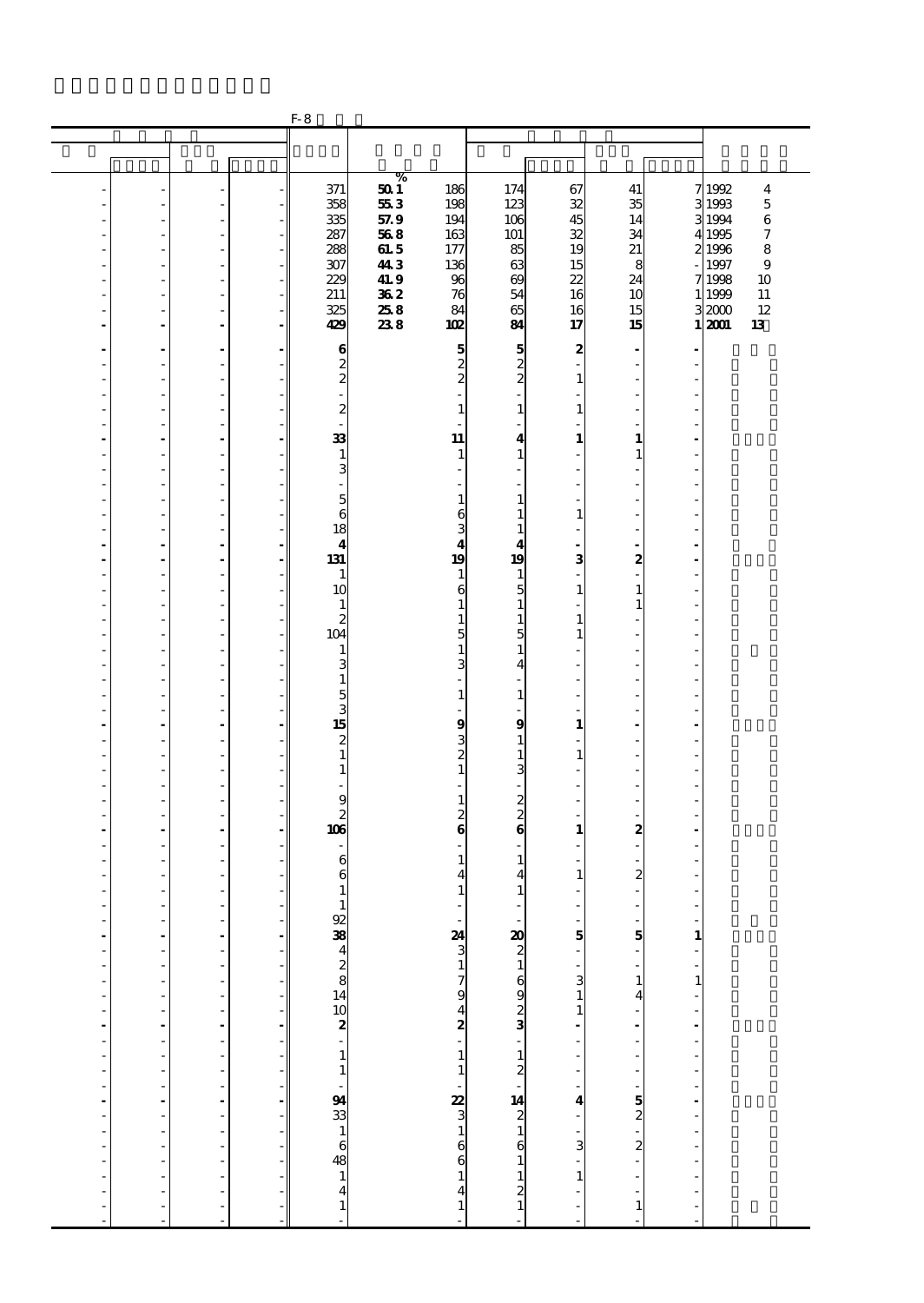|                                                                                                                                                                                                   | F-9                                                                   |                                                                                                                        |                                                                                                                 |                                                                                            |                                |                                               |   | $F-10$                                                                         |                                                                                      |                                                                                                                                                 |
|---------------------------------------------------------------------------------------------------------------------------------------------------------------------------------------------------|-----------------------------------------------------------------------|------------------------------------------------------------------------------------------------------------------------|-----------------------------------------------------------------------------------------------------------------|--------------------------------------------------------------------------------------------|--------------------------------|-----------------------------------------------|---|--------------------------------------------------------------------------------|--------------------------------------------------------------------------------------|-------------------------------------------------------------------------------------------------------------------------------------------------|
|                                                                                                                                                                                                   |                                                                       |                                                                                                                        |                                                                                                                 |                                                                                            |                                |                                               |   |                                                                                |                                                                                      |                                                                                                                                                 |
| 1992<br>$\overline{\bf 4}$<br>1993<br>$\bf 5$<br>1994<br>$\bf 6$<br>1995<br>$\boldsymbol{\tau}$<br>1996<br>$\bf8$<br>1997<br>$\bf{9}$<br>1998<br>10<br>1999<br>11<br>$12\,$<br>2000<br>2001<br>13 | 11<br>$\frac{5}{5}$<br>3<br>3<br>$\overline{\mathbf{4}}$<br>859<br>15 | %<br>$\boldsymbol{g}\boldsymbol{\varrho}$<br>800<br>$1000$<br>1000<br>1000<br>500<br>750<br>800<br>$\pmb{77.8}$<br>400 | 10<br>$\overline{\mathbf{4}}$<br>5<br>3<br>3<br>$\overline{c}$<br>6<br>$\overline{\mathbf{4}}$<br>7<br>$\bf{6}$ | 5<br>3<br>4<br>$\mathbf{1}$<br>6<br>$\overline{c}$<br>$\overline{4}$<br>$\frac{3}{5}$<br>8 | 1<br>3<br>2<br>2               | -1<br>$\mathbf{1}$<br>3<br>÷.<br>$\mathbf{1}$ | 2 | $\frac{4}{3}$<br>$\overline{\mathbf{4}}$<br>3<br>$\mathbf{1}$<br>$\frac{2}{3}$ | %<br>500<br>667<br>500<br>$500$<br>1333<br>÷.<br>500<br>$\overline{a}$<br>333<br>500 | $\boldsymbol{2}$<br>$\begin{array}{c} 2 \\ 1 \end{array}$<br>$\frac{2}{4}$<br>ä,<br>$\mathbf 1$<br>$\mathcal{L}$<br>$\mathbf 1$<br>$\mathbf{1}$ |
|                                                                                                                                                                                                   | 2                                                                     |                                                                                                                        | 2                                                                                                               | 1<br>÷                                                                                     |                                |                                               |   | ۰<br>ä,                                                                        |                                                                                      |                                                                                                                                                 |
|                                                                                                                                                                                                   | $\overline{a}$<br>$\overline{c}$                                      |                                                                                                                        | $\boldsymbol{z}$                                                                                                | ÷,<br>$\mathbf{1}$<br>٠                                                                    |                                |                                               |   | ÷,<br>÷,                                                                       |                                                                                      |                                                                                                                                                 |
|                                                                                                                                                                                                   |                                                                       |                                                                                                                        |                                                                                                                 | ä,<br>÷,<br>ä,                                                                             |                                | ä,<br>$\overline{a}$                          |   | ٠<br>٠<br>ä,                                                                   |                                                                                      |                                                                                                                                                 |
|                                                                                                                                                                                                   |                                                                       |                                                                                                                        |                                                                                                                 | ٠<br>÷,<br>÷<br>÷,                                                                         |                                | ٠<br>٠                                        |   | ä,<br>٠                                                                        |                                                                                      |                                                                                                                                                 |
|                                                                                                                                                                                                   | 5<br>$\overline{c}$                                                   |                                                                                                                        | 2<br>$\mathbf{1}$                                                                                               | ä,<br>2<br>$\mathbf{1}$                                                                    |                                | ä,<br>ä,                                      |   | ۷<br>۰                                                                         |                                                                                      |                                                                                                                                                 |
|                                                                                                                                                                                                   | 2                                                                     |                                                                                                                        |                                                                                                                 | ÷,<br>ä,<br>٠                                                                              |                                | ٠<br>٠                                        |   | ٠<br>÷,<br>÷,                                                                  |                                                                                      |                                                                                                                                                 |
|                                                                                                                                                                                                   | $\mathbf{1}$                                                          |                                                                                                                        | 1                                                                                                               | ÷,<br>÷<br>÷,<br>$\mathbf{1}$                                                              |                                | ٠                                             |   | ÷,                                                                             |                                                                                      |                                                                                                                                                 |
|                                                                                                                                                                                                   | 2                                                                     |                                                                                                                        |                                                                                                                 | ٠<br>$\overline{a}$<br>÷.<br>÷,                                                            |                                | ٠                                             |   | $\mathbf{1}$<br>÷,                                                             |                                                                                      |                                                                                                                                                 |
|                                                                                                                                                                                                   | $\boldsymbol{z}$                                                      |                                                                                                                        |                                                                                                                 | ٠                                                                                          |                                |                                               |   | $\mathbf{1}$                                                                   |                                                                                      |                                                                                                                                                 |
|                                                                                                                                                                                                   | 3<br>1                                                                |                                                                                                                        |                                                                                                                 | ٠<br>ä,<br>٠                                                                               |                                |                                               |   |                                                                                |                                                                                      |                                                                                                                                                 |
|                                                                                                                                                                                                   | 2                                                                     |                                                                                                                        |                                                                                                                 | ÷.<br>L,                                                                                   |                                |                                               |   |                                                                                |                                                                                      |                                                                                                                                                 |
|                                                                                                                                                                                                   | $\begin{array}{c} 1 \\ -1 \end{array}$                                |                                                                                                                        | $\mathbf{1}$<br>$\mathbf{1}$                                                                                    | $\frac{4}{4}$                                                                              | $\frac{1}{2}$<br>$\frac{1}{2}$ |                                               |   |                                                                                |                                                                                      |                                                                                                                                                 |
|                                                                                                                                                                                                   |                                                                       |                                                                                                                        | ٠<br>$\frac{1}{1}$                                                                                              | $\begin{array}{c} \n\cdot \\ \cdot \\ \cdot \\ \cdot \\ \cdot\n\end{array}$                |                                |                                               |   |                                                                                |                                                                                      |                                                                                                                                                 |
|                                                                                                                                                                                                   |                                                                       |                                                                                                                        | $\mathbf{1}$<br>÷,<br>Î,                                                                                        |                                                                                            |                                |                                               |   |                                                                                |                                                                                      |                                                                                                                                                 |
|                                                                                                                                                                                                   |                                                                       |                                                                                                                        | $\ddot{\phantom{a}}$<br>$\frac{1}{2}$<br>f                                                                      | 医单位的 医单位的 医单位的                                                                             | エー・エー・エー・エー・エー                 | ----------------------                        |   |                                                                                |                                                                                      | エーティー 1・1 エーティー・エーティー                                                                                                                           |
|                                                                                                                                                                                                   |                                                                       |                                                                                                                        | $\overline{\phantom{a}}$<br>L,<br>$\overline{\phantom{a}}$                                                      |                                                                                            | $\overline{a}$                 |                                               |   |                                                                                |                                                                                      |                                                                                                                                                 |
|                                                                                                                                                                                                   |                                                                       |                                                                                                                        | $\overline{\phantom{a}}$                                                                                        |                                                                                            | f                              |                                               |   |                                                                                |                                                                                      |                                                                                                                                                 |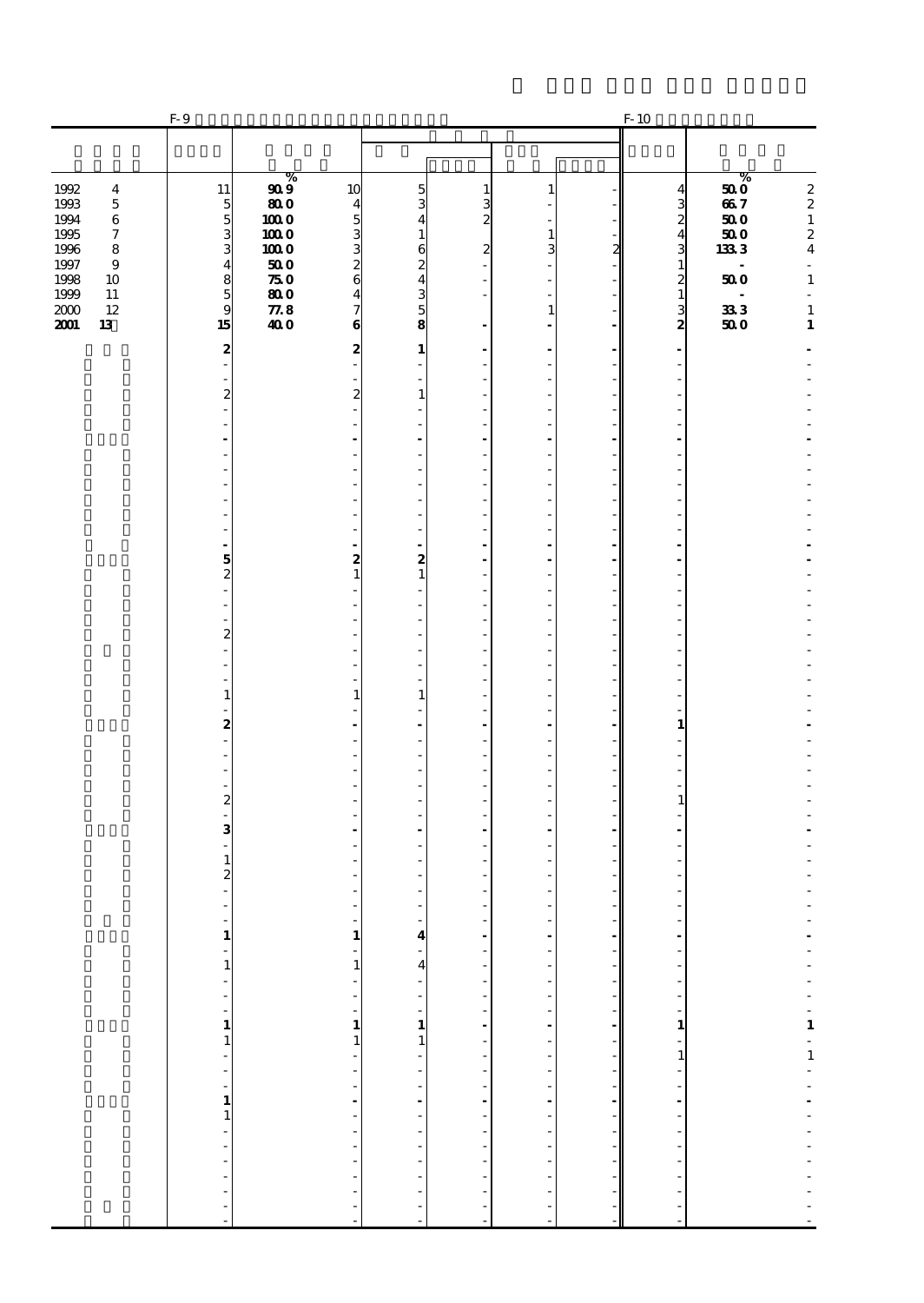|                                             |                |                                |                                                      | $F-11$                                               |                   |                                              |                                             |                                             |                         |                                    |                  |                  |
|---------------------------------------------|----------------|--------------------------------|------------------------------------------------------|------------------------------------------------------|-------------------|----------------------------------------------|---------------------------------------------|---------------------------------------------|-------------------------|------------------------------------|------------------|------------------|
|                                             |                |                                |                                                      |                                                      |                   |                                              |                                             |                                             |                         |                                    |                  |                  |
|                                             |                |                                |                                                      |                                                      |                   |                                              |                                             |                                             |                         |                                    |                  |                  |
|                                             |                |                                |                                                      | 95                                                   | ℅<br>1063         |                                              |                                             |                                             |                         |                                    |                  |                  |
| $\boldsymbol{z}$<br>$\overline{\mathbf{c}}$ | 1              |                                |                                                      | 94                                                   | 745               | 101<br>$\boldsymbol{\pi}$                    | 65<br>62                                    | $\overline{4}$<br>14                        | 18<br>14                |                                    | 1 1992<br>1 1993 | 4<br>$\mathbf 5$ |
|                                             |                |                                |                                                      | 61                                                   | 951               | 58                                           | 45                                          | 5                                           | 8                       |                                    | 1994             | $\,6$            |
| 4                                           |                | ä,                             |                                                      | $\tau$                                               | 831               | 64                                           | 55                                          | 7                                           | 6                       |                                    | 1 1995           | 7                |
| 4                                           | Ĭ.             | $\frac{1}{2}$                  |                                                      | 125                                                  | 91.2              | 114                                          | 85                                          | 5                                           | 24                      |                                    | 1996             | 8                |
|                                             |                | ÷,                             |                                                      | 75                                                   | 907               | 68                                           | 66                                          | 8                                           | 6                       |                                    | 1997             | 9                |
| 1                                           | ä,             | ä,<br>$\mathbf{1}$             |                                                      | 75<br>$\tau\tau$                                     | <b>920</b><br>831 | $\boldsymbol{\omega}$<br>64                  | 51<br>51                                    | 6<br>6                                      | 7<br>13                 |                                    | 1998<br>1999     | 10<br>$11\,$     |
| 1                                           |                |                                |                                                      | 107                                                  | 664               | 71                                           | 54                                          | 4                                           | 7                       |                                    | 12000            | 12               |
| 3                                           |                | ÷,                             |                                                      | 105                                                  | 724               | $\boldsymbol{\pi}$                           | 62                                          | $\overline{\mathbf{4}}$                     | 16                      |                                    | 1 2001           | 13               |
|                                             |                |                                |                                                      |                                                      |                   |                                              |                                             |                                             |                         |                                    |                  |                  |
|                                             |                | $\overline{a}$<br>÷,           |                                                      | 7<br>6                                               |                   | 7<br>6                                       | 3<br>3                                      |                                             | $\blacksquare$<br>÷,    |                                    |                  |                  |
|                                             | J.             | ä,                             |                                                      | $\overline{\phantom{a}}$                             |                   |                                              | $\overline{\phantom{a}}$                    |                                             | ٠                       |                                    |                  |                  |
|                                             |                | ÷,                             |                                                      | $\mathbf{1}$                                         |                   | $\mathbf{1}$                                 | ÷,                                          |                                             |                         |                                    |                  |                  |
|                                             | J.             | i.                             |                                                      |                                                      |                   | ÷.                                           | $\overline{\phantom{a}}$                    |                                             | ä,                      |                                    |                  |                  |
|                                             | l,             | $\overline{a}$                 |                                                      |                                                      |                   |                                              | ä,                                          |                                             | Ĭ.                      |                                    |                  |                  |
|                                             |                | ä,                             |                                                      | 12                                                   |                   | $\boldsymbol{9}$<br>$\overline{\phantom{a}}$ | 2<br>٠                                      |                                             |                         |                                    |                  |                  |
| L,                                          | L,             | L,                             |                                                      | $\overline{\phantom{a}}$<br>$\overline{\phantom{a}}$ |                   |                                              |                                             |                                             | ä,                      |                                    |                  |                  |
|                                             | J.             | ÷,                             |                                                      | 8                                                    |                   | 8                                            | $\mathbf{1}$                                |                                             | Ĭ.                      |                                    |                  |                  |
|                                             | l,             | $\frac{1}{2}$                  |                                                      | $\boldsymbol{z}$                                     |                   |                                              | $\overline{a}$                              |                                             | ÷,                      |                                    |                  |                  |
|                                             |                | ÷,                             |                                                      | $\mathbf{1}$                                         |                   |                                              |                                             |                                             |                         |                                    |                  |                  |
|                                             | L,             | ä,                             |                                                      | $\mathbf{1}$                                         |                   | $\mathbf{1}$                                 | $\mathbf{1}$                                |                                             | ٠                       |                                    |                  |                  |
| ä,                                          | Ĭ.<br>J.       | $\overline{\phantom{a}}$<br>ä, |                                                      | 10<br>35                                             |                   | 7<br>26                                      | 7<br>25                                     | ÷.                                          | 11                      | ÷.                                 |                  |                  |
|                                             | l,             | $\frac{1}{2}$                  |                                                      |                                                      |                   | $\sim$                                       |                                             |                                             | ÷,                      |                                    |                  |                  |
|                                             |                | ÷,                             |                                                      | 3                                                    |                   |                                              | $\overline{\mathbf{4}}$                     |                                             | $\overline{\mathbf{4}}$ |                                    |                  |                  |
|                                             | J.             | ä,                             |                                                      | $\frac{2}{9}$                                        |                   | $\begin{smallmatrix}2\2\3\end{smallmatrix}$  | $\mathbf{1}$                                |                                             | ٠                       |                                    |                  |                  |
|                                             |                | L,                             |                                                      |                                                      |                   |                                              | $\overline{5}$                              |                                             |                         |                                    |                  |                  |
|                                             | J.             | ÷,                             |                                                      | 8                                                    |                   | $\frac{4}{4}$                                | 8                                           |                                             | 5                       |                                    |                  |                  |
|                                             | l,             | $\frac{1}{2}$                  |                                                      | $\boldsymbol{\tau}$                                  |                   |                                              | $\overline{\mathbf{4}}$                     |                                             | $\mathbf{1}$            |                                    |                  |                  |
|                                             | L,             | ÷,<br>ä,                       |                                                      | $\mathbf{1}$                                         |                   | $\mathbf 1$                                  | $\mathbf{1}$<br>٠                           |                                             | L,<br>ä,                |                                    |                  |                  |
|                                             |                | L,                             |                                                      | $\frac{2}{1}$                                        |                   | $\frac{2}{1}$                                | $\mathbf{1}$                                |                                             |                         |                                    |                  |                  |
|                                             | J.             | ÷,                             |                                                      |                                                      |                   |                                              | $\mathbf{1}$                                |                                             | $\mathbf{1}$            |                                    |                  |                  |
|                                             | l,             | $\frac{1}{2}$                  |                                                      | $\frac{2}{8}$                                        |                   | $\frac{2}{7}$                                | 7                                           | 2                                           | $\mathbf{1}$            |                                    |                  |                  |
|                                             |                | ÷,                             |                                                      |                                                      |                   |                                              |                                             |                                             | L,                      |                                    |                  |                  |
| ٠                                           | L,             | ä,                             |                                                      | $\mathbf 1$                                          |                   | $\mathbf{1}$<br>$\overline{c}$               | $\mathbf{1}$                                |                                             | ä,                      |                                    |                  |                  |
|                                             | J.             | $\frac{1}{2}$<br>$\frac{1}{2}$ |                                                      | $\frac{2}{5}$                                        |                   | $\overline{\mathbf{4}}$                      | $\boldsymbol{2}$<br>$\overline{\mathbf{4}}$ | $\mathbf{1}$<br>1                           | $\mathbf{1}$<br>L.      |                                    |                  |                  |
|                                             | l,             | $\frac{1}{2}$                  |                                                      | $\frac{1}{2}$                                        |                   | ä,                                           |                                             |                                             | ÷,                      |                                    |                  |                  |
|                                             |                | ÷,                             |                                                      |                                                      |                   |                                              |                                             |                                             |                         |                                    |                  |                  |
| Ĭ.                                          | ä,             | ä,                             |                                                      | 14                                                   |                   | $\boldsymbol{9}$                             | 8                                           |                                             | $\blacksquare$          |                                    |                  |                  |
|                                             |                | ÷,                             |                                                      | $\mathbf{1}$                                         |                   | $\mathbf{1}$                                 | $\mathbf{1}$                                |                                             |                         |                                    |                  |                  |
|                                             |                | L,<br>L,                       |                                                      | $\mathbf{1}$<br>4                                    |                   | 1<br>$\overline{\mathbf{z}}$                 | $\mathbf{1}$<br>5                           |                                             | ä,                      |                                    |                  |                  |
|                                             |                |                                |                                                      | 4                                                    |                   | 4                                            |                                             |                                             |                         |                                    |                  |                  |
| ä,                                          |                | ä,                             |                                                      | ÷,                                                   |                   | $\sim$                                       | ٠                                           |                                             | ä,                      |                                    |                  |                  |
|                                             |                |                                |                                                      |                                                      |                   |                                              |                                             | $\frac{1}{2}$                               |                         | $\overline{a}$                     |                  |                  |
| $\frac{1}{1}$                               | $\frac{1}{2}$  | -----------------              |                                                      | $43 - 12 - 1 - 1 - 1$<br>$57 - 3 - 41$               |                   | $\begin{bmatrix} 1 \\ 2 \end{bmatrix}$       | $\frac{1}{2}$                               |                                             |                         | $\frac{1}{2}$                      |                  |                  |
|                                             | $\overline{a}$ |                                |                                                      |                                                      |                   |                                              |                                             | $\overline{a}$                              |                         |                                    |                  |                  |
|                                             |                |                                | $\overline{\phantom{a}}$                             |                                                      |                   |                                              |                                             | $\overline{\phantom{a}}$                    |                         |                                    |                  |                  |
|                                             | $\frac{1}{2}$  |                                | $\overline{\phantom{a}}$                             |                                                      |                   | $\frac{1}{1}$                                |                                             |                                             |                         |                                    |                  |                  |
|                                             |                |                                | $\overline{\phantom{a}}$                             |                                                      |                   | $\frac{1}{1}$                                |                                             | $\frac{1}{2}$                               |                         |                                    |                  |                  |
|                                             |                |                                | ÷,                                                   |                                                      |                   |                                              |                                             |                                             |                         |                                    |                  |                  |
|                                             |                |                                |                                                      |                                                      |                   | $\frac{1}{1}$                                |                                             | $\overline{\phantom{a}}$                    |                         |                                    |                  |                  |
|                                             |                |                                | ÷,                                                   |                                                      |                   |                                              |                                             | ÷,                                          |                         |                                    |                  |                  |
|                                             |                |                                | $\overline{\phantom{a}}$<br>$\overline{\phantom{a}}$ |                                                      |                   |                                              |                                             | $\begin{bmatrix} 1 \\ 2 \\ 1 \end{bmatrix}$ |                         |                                    |                  |                  |
|                                             |                |                                | ÷,                                                   |                                                      |                   |                                              |                                             |                                             |                         |                                    |                  |                  |
|                                             |                |                                |                                                      |                                                      |                   |                                              |                                             |                                             |                         |                                    |                  |                  |
|                                             | $\frac{1}{2}$  |                                | $\overline{\phantom{a}}$                             |                                                      |                   | $-1$ $-2$ $-2$ $-1$                          |                                             |                                             |                         | المتمام والمتمام والمساحي والمتمام |                  |                  |
|                                             |                |                                | $\overline{\phantom{a}}$                             |                                                      |                   |                                              |                                             | $\frac{1}{2}$                               |                         |                                    |                  |                  |
|                                             | $\frac{1}{2}$  |                                |                                                      |                                                      |                   |                                              |                                             |                                             |                         |                                    |                  |                  |
| $\overline{a}$                              |                |                                |                                                      |                                                      |                   |                                              |                                             | $\frac{1}{2}$<br>$\mathbf{1}$               |                         | $\overline{a}$                     |                  |                  |
| $\overline{a}$                              | $\overline{a}$ | $\frac{1}{2}$                  |                                                      |                                                      |                   |                                              |                                             |                                             | f                       | $\overline{a}$                     |                  |                  |
|                                             |                |                                |                                                      |                                                      |                   | L,                                           | ÷.                                          |                                             | L.                      |                                    |                  |                  |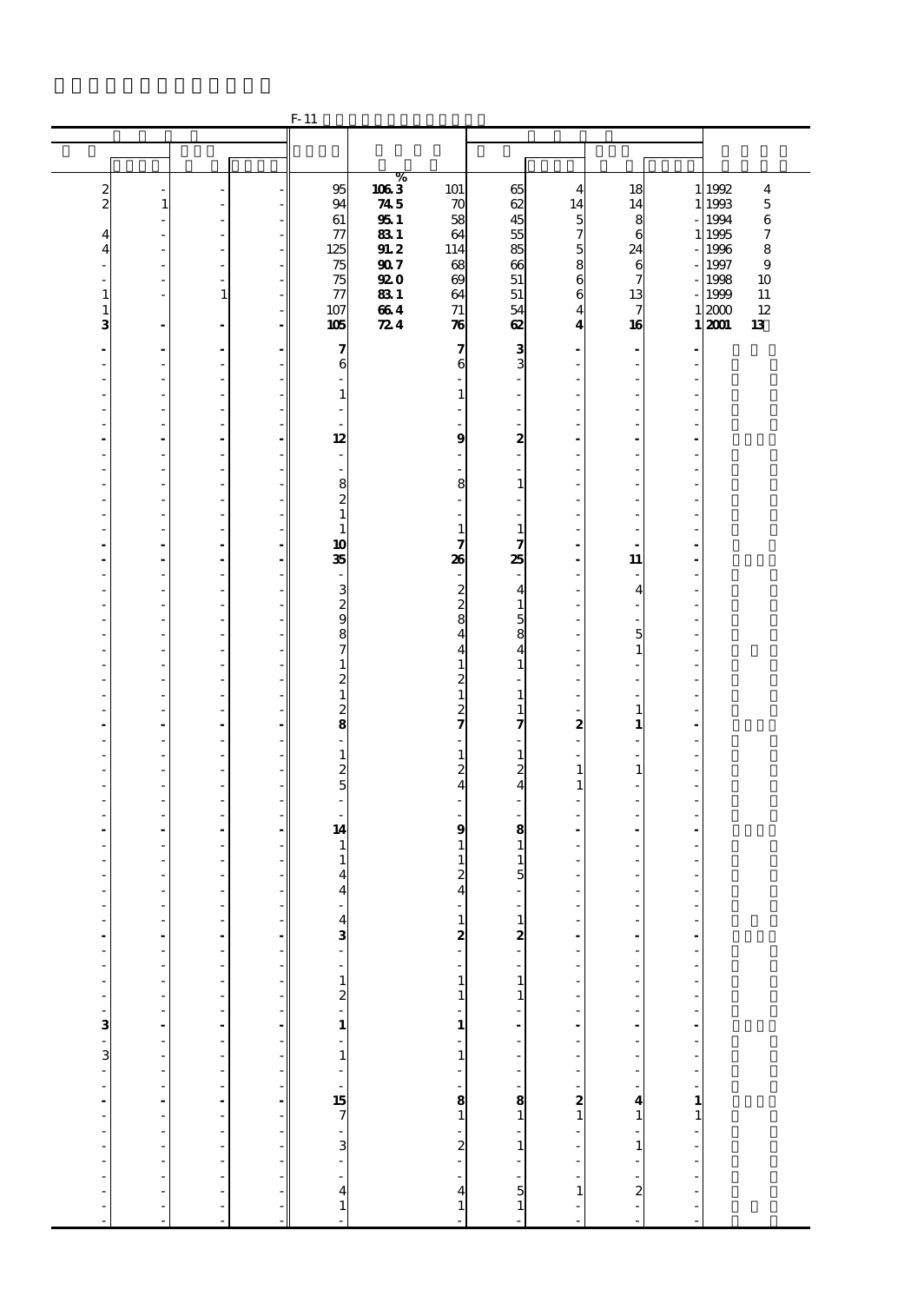| $F-12$                                                                                                                                                                                                                                                                                                                                                                                            |                                                                               |                                                                                                                                                                                                                                                                                                                                                                                   |                                                                                                                                                                                                                                                                                                                                                                               |                                                                                                                                                                                                                                                                                                                                                                                                          |                                                                                                                                                                                                                                                                                                                                                                                                  |                                                                                                                                                                                                                                                                                                                                          |                                                                                                                                                                                                                                                                                                  |                                                                               |                                                                                                                                                           |
|---------------------------------------------------------------------------------------------------------------------------------------------------------------------------------------------------------------------------------------------------------------------------------------------------------------------------------------------------------------------------------------------------|-------------------------------------------------------------------------------|-----------------------------------------------------------------------------------------------------------------------------------------------------------------------------------------------------------------------------------------------------------------------------------------------------------------------------------------------------------------------------------|-------------------------------------------------------------------------------------------------------------------------------------------------------------------------------------------------------------------------------------------------------------------------------------------------------------------------------------------------------------------------------|----------------------------------------------------------------------------------------------------------------------------------------------------------------------------------------------------------------------------------------------------------------------------------------------------------------------------------------------------------------------------------------------------------|--------------------------------------------------------------------------------------------------------------------------------------------------------------------------------------------------------------------------------------------------------------------------------------------------------------------------------------------------------------------------------------------------|------------------------------------------------------------------------------------------------------------------------------------------------------------------------------------------------------------------------------------------------------------------------------------------------------------------------------------------|--------------------------------------------------------------------------------------------------------------------------------------------------------------------------------------------------------------------------------------------------------------------------------------------------|-------------------------------------------------------------------------------|-----------------------------------------------------------------------------------------------------------------------------------------------------------|
|                                                                                                                                                                                                                                                                                                                                                                                                   |                                                                               |                                                                                                                                                                                                                                                                                                                                                                                   |                                                                                                                                                                                                                                                                                                                                                                               |                                                                                                                                                                                                                                                                                                                                                                                                          |                                                                                                                                                                                                                                                                                                                                                                                                  |                                                                                                                                                                                                                                                                                                                                          |                                                                                                                                                                                                                                                                                                  |                                                                               |                                                                                                                                                           |
| 12, 192<br>11, 942<br>11, 213<br>11,009<br>11, 246<br>12, 281<br>13,308<br>14,549<br>20,976<br>26,686                                                                                                                                                                                                                                                                                             | $\bf{31.9}$<br>31. 8<br>33 1<br>338<br>326<br>326<br>302<br>281<br>230<br>197 | 3892<br>3795<br>3 711<br>3724<br>3666<br>3999<br>4,013<br>4,094<br>4,818<br>5245                                                                                                                                                                                                                                                                                                  | 2,078<br>2,065<br>2,040<br>2,324<br>2336<br>2,489<br>2,679<br>2,868<br>3,445<br>3856                                                                                                                                                                                                                                                                                          | 113<br>130<br>107<br>129<br>138<br>153<br>192<br>227<br>245<br>260                                                                                                                                                                                                                                                                                                                                       | 803<br>832<br>804<br>971<br>909<br>998<br>1,178<br>1,178<br>1,337<br>1,665                                                                                                                                                                                                                                                                                                                       | 91<br>98<br>76<br>95<br>105<br>129<br>160<br>177<br>166<br>176                                                                                                                                                                                                                                                                           | 5<br>9<br>12<br>7<br>4<br>5<br>11<br>20<br>21<br>48                                                                                                                                                                                                                                              | 80 O<br>22 2<br>667<br>286<br>75 O<br>20 O<br>182<br>35 0<br>$\bm{95}$<br>188 | $\overline{\mathbf{4}}$<br>$\begin{array}{c} 2 \\ 8 \end{array}$<br>$\frac{2}{3}$<br>$\mathbf 1$<br>$\frac{2}{7}$<br>$\boldsymbol{2}$<br>$\boldsymbol{9}$ |
| 818<br>467<br>81<br>118<br>112<br>40<br>2,231<br>163<br>193<br>638<br>214<br>201<br>822<br>2,093<br>9657<br>422<br>899<br>537<br>1, 151<br>1,704<br>3 <sub>005</sub><br>399<br>105<br>282<br>1, 153<br>3084<br>230<br>113<br>165<br>421<br>1,391<br>764<br>4331<br>532<br>396<br>2,296<br>680<br>230<br>197<br>1,557<br>$\begin{array}{c}\n 78 \\  123\n \end{array}$<br>265<br>552<br>539<br>216 |                                                                               | 162<br>90<br>21<br>26<br>14<br>11<br>441<br>56<br>33<br>82<br>52<br>54<br>164<br>780<br>1,560<br>$\boldsymbol{\omega}$<br>171<br>108<br>242<br>225<br>410<br>109<br>20<br>42<br>173<br>488<br>88<br>41<br>27<br>67<br>181<br>84<br>684<br>61<br>151<br>161<br>229<br>54<br>28<br>421<br>25<br>$\mathbf{3}$<br>$_{\rm \alpha}$<br>119<br>139<br>107<br>31<br>24<br>21<br>31<br>622 | 105<br>53<br>14<br>18<br>18<br>$\boldsymbol{z}$<br>216<br>30<br>14<br>40<br>32<br>31<br>$\boldsymbol{\omega}$<br>$\boldsymbol{\alpha}$<br>1,064<br>48<br>100<br>32<br>141<br>120<br>388<br>68<br>8<br>41<br>118<br>269<br>39<br>36<br>12<br>29<br>130<br>23<br>731<br>22<br>200<br>195<br>260<br>36<br>18<br>288<br>32<br>31<br>50<br>125<br>50<br>23<br>23<br>9<br>44<br>471 | 11<br>7<br>$\overline{\mathbf{4}}$<br>22<br>$\overline{\mathbf{4}}$<br>$\overline{\mathbf{4}}$<br>5<br>$\overline{\mathbf{4}}$<br>$\frac{2}{3}$<br>23<br>$\boldsymbol{\theta}$<br>7<br>8<br>$\frac{3}{4}$<br>$\overline{7}$<br>25<br>6<br>6<br>3<br>18<br>7<br>$\mathbf{1}$<br>3<br>4<br>3<br>64<br>$\mathbf{1}$<br>23<br>8<br>31<br>1<br>16<br>1<br>4<br>1<br>$\frac{8}{2}$ 9<br>1<br>$\mathbf{1}$<br>7 | 50<br>18<br>7<br>11<br>13<br>$\mathbf{1}$<br>101<br>12<br>11<br>30<br>10<br>9<br>29<br>$\boldsymbol{\pi}$<br>512<br>24<br>53<br>7<br>51<br>67<br>182<br>39<br>$\mathbf{1}$<br>31<br>57<br><b>102</b><br>24<br>11<br>$\mathbf{1}$<br>10<br>53<br>3<br>435<br>116<br>126<br>170<br>13<br>144<br>$rac{22}{19}$<br>21<br>67<br>15<br>66<br>$\begin{array}{c} 12 \\ 15 \end{array}$<br>3<br>36<br>178 | 10<br>6<br>4<br>13<br>2<br>4<br>3<br>1<br>າວ<br>ເມ<br>54<br>دى<br>د<br>$\mathbf{1}$<br>$\overline{\mathbf{4}}$<br>7<br>18<br>$\epsilon$<br>$\begin{array}{c} 6 \\ 2 \\ 12 \end{array}$<br>7<br>$\mathbf{1}$<br>$\mathbf{1}$<br>$\frac{2}{1}$<br>52<br>1<br>17<br>7<br>27<br>11<br>$\mathbf{1}$<br>3<br>6<br>7<br>$\mathbf{1}$<br>6<br>15 | $\overline{a}$<br>2<br>$\mathbf{1}$<br>$\mathbf{1}$<br>$\frac{2}{12}$<br>$\overline{\phantom{a}}$<br>$\mathbf{1}$<br>$\frac{5}{3}$<br>$\mathbf{1}$<br>5<br>$\begin{smallmatrix}2\2\2\1\end{smallmatrix}$<br>18<br>$\mathbf{1}$<br>12<br>4<br>$\mathbf{1}$<br>$\frac{7}{2}$<br>4<br>$\frac{2}{1}$ |                                                                               | $\bf{6}$<br>÷,<br>÷,<br>5<br>$\mathbf{1}$<br>$\boldsymbol{2}$<br>$\boldsymbol{2}$<br>÷,<br>$\mathbf 1$<br>$\mathbf 1$                                     |
|                                                                                                                                                                                                                                                                                                                                                                                                   | 225<br>248                                                                    | %                                                                                                                                                                                                                                                                                                                                                                                 | 226<br>43<br>90                                                                                                                                                                                                                                                                                                                                                               | $\frac{158}{26}$<br>77<br>26<br>25<br>27                                                                                                                                                                                                                                                                                                                                                                 | $8865$<br>55                                                                                                                                                                                                                                                                                                                                                                                     | $\frac{59}{13}$<br>45                                                                                                                                                                                                                                                                                                                    | $\mathbf{3}$                                                                                                                                                                                                                                                                                     | F-13                                                                          | %                                                                                                                                                         |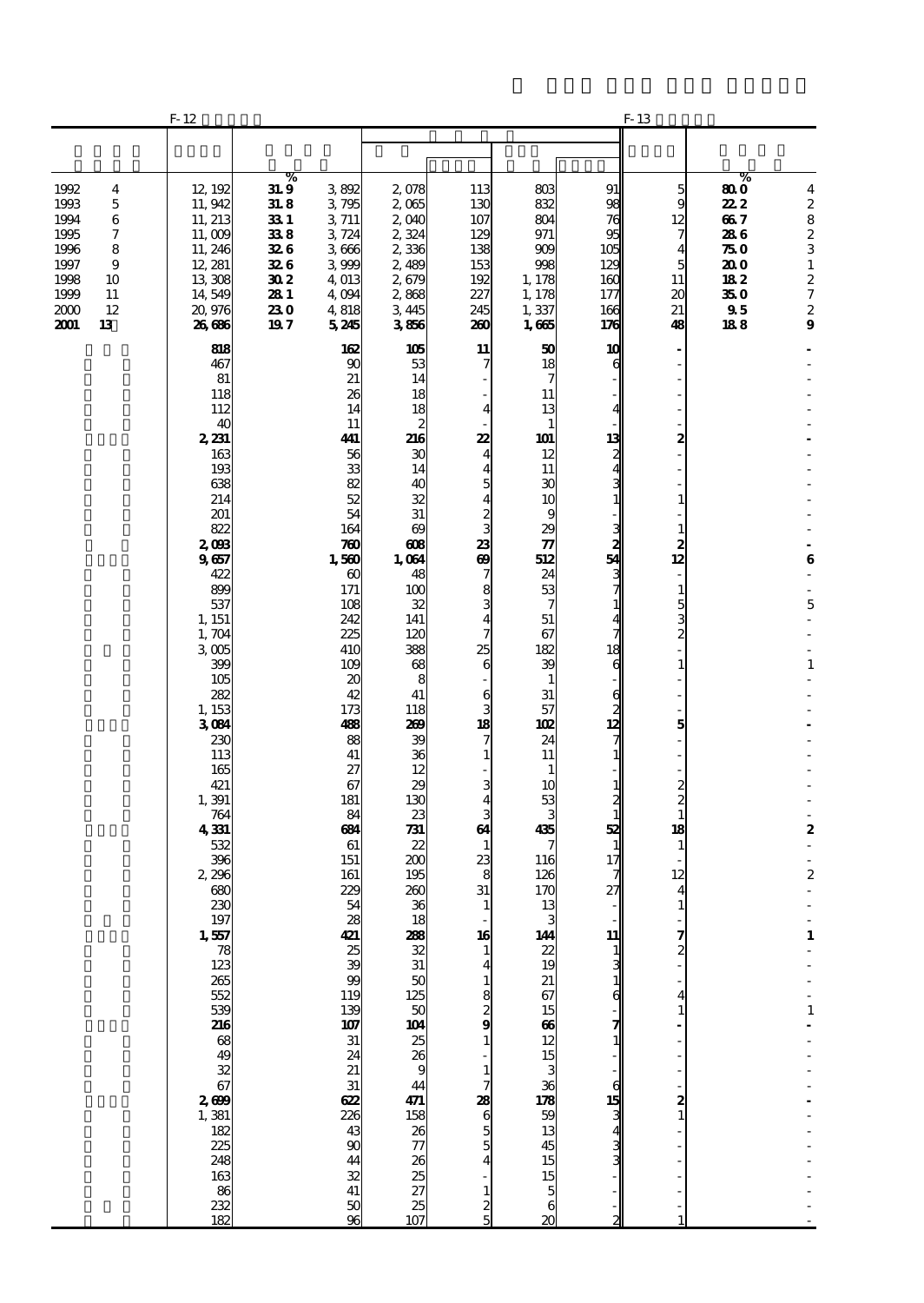|                          |                                                      |                                                 |                               | $F-14$                                     |                |                         |                        |                          |                                            |                          |                                       |
|--------------------------|------------------------------------------------------|-------------------------------------------------|-------------------------------|--------------------------------------------|----------------|-------------------------|------------------------|--------------------------|--------------------------------------------|--------------------------|---------------------------------------|
|                          |                                                      |                                                 |                               |                                            |                |                         |                        |                          |                                            |                          |                                       |
|                          |                                                      |                                                 |                               |                                            |                |                         |                        |                          |                                            |                          |                                       |
|                          |                                                      |                                                 |                               |                                            | %              |                         |                        |                          |                                            |                          | 1992                                  |
| 3<br>1                   | З                                                    |                                                 |                               |                                            | $\blacksquare$ |                         |                        |                          |                                            |                          | $\bf{4}$<br>1993<br>$\overline{5}$    |
| 2                        |                                                      |                                                 |                               |                                            |                |                         |                        |                          | ٠                                          |                          | 1994<br>$\,6$                         |
| $\mathbf{1}$             | $\mathbf{1}$                                         | 1                                               | 1                             |                                            |                | ٠                       | L,                     |                          | ÷<br>$\overline{\phantom{a}}$              |                          | 1995<br>$\boldsymbol{7}$<br>8<br>1996 |
| 1                        | $\overline{a}$                                       |                                                 |                               |                                            |                |                         |                        |                          | L,                                         |                          | $\boldsymbol{9}$<br>1997              |
| $\mathbf{1}$             | ä,                                                   | ÷                                               |                               | ٠                                          |                |                         | ä,                     |                          | ÷,                                         |                          | 1998<br>10                            |
| 12                       | $\mathbf{1}$                                         | $\boldsymbol{z}$                                |                               | $\overline{4}$                             |                |                         |                        |                          | ÷                                          |                          | 1999<br>11                            |
| $\frac{2}{3}$            | $\overline{\phantom{a}}$<br>$\boldsymbol{z}$         | $\mathbf{1}$<br>٠                               | $\blacksquare$                | $\blacksquare$                             |                | $\blacksquare$          | ä,                     |                          | $\overline{\phantom{0}}$<br>$\blacksquare$ |                          | 2000<br>12<br>2001<br>13              |
|                          |                                                      |                                                 |                               |                                            |                |                         |                        |                          |                                            |                          |                                       |
|                          | $\overline{\phantom{a}}$<br>$\overline{\phantom{a}}$ | $\overline{\phantom{a}}$<br>$\overline{a}$      | $\blacksquare$                | $\blacksquare$                             |                |                         | ٠<br>i,                |                          | $\blacksquare$<br>÷,                       |                          |                                       |
|                          | $\overline{\phantom{a}}$                             | ÷,                                              |                               | ٠                                          |                |                         | J.                     |                          | ÷,                                         | ÷,                       |                                       |
|                          | L,                                                   |                                                 |                               |                                            |                |                         |                        |                          | Ĭ.                                         |                          |                                       |
|                          | $\frac{1}{2}$<br>٠                                   | ٠                                               |                               | ٠                                          |                |                         | L,                     |                          | ÷<br>ä,                                    |                          |                                       |
|                          | $\overline{\phantom{a}}$                             | $\ddot{\phantom{0}}$                            | $\overline{\phantom{a}}$      | ٠                                          |                |                         | ä,                     |                          | $\blacksquare$                             |                          |                                       |
|                          | $\overline{\phantom{a}}$                             | ÷,                                              | $\overline{\phantom{0}}$      | ٠                                          |                |                         | J.                     |                          | ÷,                                         | J.                       |                                       |
|                          | L,                                                   |                                                 |                               |                                            |                |                         |                        |                          | Ĭ.<br>÷                                    |                          |                                       |
|                          | ٠                                                    | ٠                                               | $\overline{a}$                | ٠                                          |                |                         | L,                     |                          | ä,                                         |                          |                                       |
|                          | $\overline{a}$                                       | $\overline{a}$                                  |                               | $\overline{\phantom{a}}$                   |                |                         | ٠                      |                          | ÷,                                         |                          |                                       |
|                          | $\overline{a}$<br>$\overline{a}$                     | ÷,                                              | ÷,                            | Ĭ.                                         |                |                         | Ĭ.                     |                          | ÷,<br>$\overline{a}$                       | ÷,                       |                                       |
|                          | $\overline{\phantom{a}}$                             |                                                 |                               |                                            |                |                         |                        |                          | $\overline{a}$                             |                          |                                       |
|                          | $\overline{\phantom{a}}$                             | ٠                                               | ٠                             | ٠                                          |                |                         | L,                     |                          | ÷,                                         |                          |                                       |
|                          | $\overline{a}$<br>$\overline{a}$                     | $\overline{a}$<br>÷,                            | $\overline{\phantom{0}}$      | ٠                                          |                |                         | ٠<br>J.                |                          | ÷,<br>÷,                                   |                          |                                       |
|                          | L,                                                   |                                                 |                               |                                            |                |                         |                        |                          | Ĭ.                                         |                          |                                       |
|                          |                                                      |                                                 |                               |                                            |                |                         |                        |                          | ÷                                          |                          |                                       |
|                          | ٠                                                    | ٠                                               |                               | ٠                                          |                |                         | L,                     |                          | ä,                                         |                          |                                       |
|                          | $\overline{a}$<br>$\overline{a}$                     | $\overline{a}$<br>÷,                            | ÷,                            | $\overline{\phantom{a}}$<br>Ĭ.             |                |                         | ٠<br>J.                |                          | ÷,<br>÷,                                   | ÷.                       |                                       |
|                          | L,                                                   |                                                 |                               |                                            |                |                         |                        |                          | Ĭ.                                         |                          |                                       |
|                          |                                                      |                                                 |                               |                                            |                |                         |                        |                          | ÷<br>$\blacksquare$                        |                          |                                       |
|                          | $\overline{\phantom{a}}$<br>$\overline{a}$           | $\blacksquare$<br>$\overline{a}$                | ٠<br>$\overline{\phantom{a}}$ | $\blacksquare$<br>$\overline{\phantom{a}}$ |                |                         | ä,<br>٠                |                          | ÷,                                         |                          |                                       |
|                          | $\overline{a}$                                       | L,                                              | $\overline{\phantom{0}}$      | ٠                                          |                |                         | J.                     |                          | ÷,                                         | J.                       |                                       |
|                          | ٠                                                    | ٠                                               | $\overline{\phantom{0}}$      | ٠                                          |                |                         | L,                     |                          | ä,                                         | ٠                        |                                       |
|                          | $\frac{1}{2}$<br>$\overline{\phantom{a}}$            | ٠                                               |                               | ٠                                          |                |                         | Ĭ.                     |                          | i,<br>٠                                    |                          |                                       |
|                          | $\overline{\phantom{a}}$                             | $\overline{a}$                                  |                               |                                            |                |                         | -                      |                          | ÷,                                         |                          |                                       |
| 3                        | $\boldsymbol{z}$                                     | $\overline{a}$                                  | $\overline{\phantom{a}}$      | ÷.                                         |                |                         | ۷                      |                          | ÷,                                         | ÷.                       |                                       |
|                          | $\overline{\phantom{a}}$                             |                                                 |                               |                                            |                |                         |                        |                          | ٠                                          |                          |                                       |
| 3                        | $\overline{\mathbf{c}}$                              |                                                 |                               |                                            |                |                         | ٠                      |                          | ٠                                          |                          |                                       |
| ÷.                       | $\blacksquare$                                       |                                                 |                               |                                            |                |                         | -                      |                          | ÷,                                         |                          |                                       |
|                          | $\overline{\phantom{a}}$<br>$\overline{\phantom{a}}$ | $\overline{\phantom{a}}$                        |                               | $\overline{a}$                             |                |                         | -                      | ł,                       |                                            |                          |                                       |
| $\overline{\phantom{a}}$ | $\overline{\phantom{a}}$                             |                                                 | $\overline{\phantom{a}}$      | $\overline{\phantom{a}}$                   |                |                         |                        | f                        |                                            | ------------------------ |                                       |
| $\overline{\phantom{a}}$ |                                                      | a de alta de alta de alta de alta de alta de la | $\overline{\phantom{a}}$      | <sup>-</sup>                               |                |                         | 化亚硝基苯甲基苯甲基苯甲基苯甲基苯甲基苯甲基 | $\overline{\phantom{a}}$ |                                            |                          |                                       |
|                          | 医单位的 医单位的 医单位的 医单位的 医单位                              |                                                 |                               |                                            |                |                         |                        |                          |                                            |                          |                                       |
|                          |                                                      |                                                 |                               |                                            |                |                         |                        |                          |                                            |                          |                                       |
|                          |                                                      |                                                 |                               |                                            |                |                         |                        |                          |                                            |                          |                                       |
|                          |                                                      |                                                 |                               |                                            |                |                         |                        |                          |                                            |                          |                                       |
|                          |                                                      |                                                 |                               |                                            |                |                         |                        |                          |                                            |                          |                                       |
|                          |                                                      |                                                 |                               |                                            |                |                         |                        |                          |                                            |                          |                                       |
|                          |                                                      |                                                 |                               |                                            |                |                         |                        |                          |                                            |                          |                                       |
|                          |                                                      |                                                 |                               |                                            |                |                         |                        |                          |                                            |                          |                                       |
|                          |                                                      |                                                 |                               |                                            |                |                         |                        |                          |                                            |                          |                                       |
|                          |                                                      |                                                 |                               |                                            |                |                         |                        |                          |                                            |                          |                                       |
| Î,                       |                                                      |                                                 | $\overline{\phantom{a}}$      |                                            |                |                         |                        | ł                        |                                            |                          |                                       |
|                          |                                                      |                                                 | $\overline{\phantom{a}}$      |                                            |                |                         |                        | $\overline{\phantom{a}}$ |                                            |                          |                                       |
| $\frac{1}{2}$            | ÷,                                                   | ÷,                                              | $\overline{\phantom{a}}$      |                                            |                | 医单位单位 医单位单位 医单位单位 医血管中枢 | L,                     | j<br>J.                  | アナマティー・ディー・ディー・ディー・ディー                     | l,                       |                                       |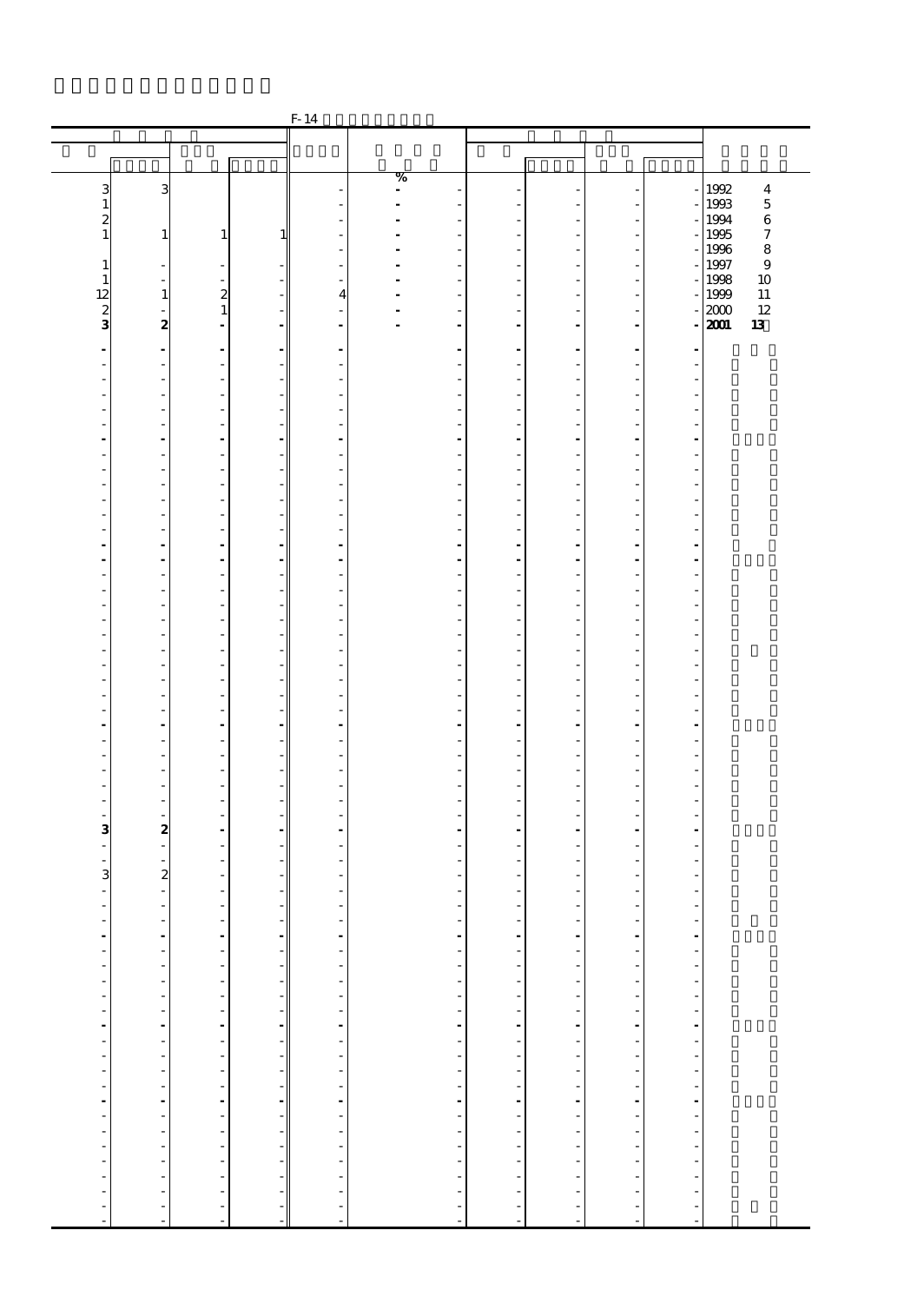|                                                                                                                                                                                              | $F-15$                                                                                                                                         |                                                           |                                                                                                              |                                                                                        |                                  |                                                |                                                                                                                                                                                                            | $F-16$                                                                                       |                                                                                                                                                                       |                                                                                                                                                                                                                                                                                                                               |
|----------------------------------------------------------------------------------------------------------------------------------------------------------------------------------------------|------------------------------------------------------------------------------------------------------------------------------------------------|-----------------------------------------------------------|--------------------------------------------------------------------------------------------------------------|----------------------------------------------------------------------------------------|----------------------------------|------------------------------------------------|------------------------------------------------------------------------------------------------------------------------------------------------------------------------------------------------------------|----------------------------------------------------------------------------------------------|-----------------------------------------------------------------------------------------------------------------------------------------------------------------------|-------------------------------------------------------------------------------------------------------------------------------------------------------------------------------------------------------------------------------------------------------------------------------------------------------------------------------|
|                                                                                                                                                                                              |                                                                                                                                                |                                                           |                                                                                                              |                                                                                        |                                  |                                                |                                                                                                                                                                                                            |                                                                                              |                                                                                                                                                                       |                                                                                                                                                                                                                                                                                                                               |
| 1992<br>$\boldsymbol{4}$<br>1993<br>$\bf 5$<br>1994<br>$\bf 6$<br>1995<br>$\boldsymbol{7}$<br>1996<br>$\bf8$<br>1997<br>$\bf{9}$<br>1998<br>10<br>1999<br>11<br>$2000\,$<br>12<br>2001<br>13 | $\begin{smallmatrix}2\2\1\end{smallmatrix}$<br>$\frac{3}{2}$<br>$\overline{\phantom{m}}$<br>٠<br>5<br>$\overline{\mathbf{4}}$<br>$\frac{5}{2}$ | $\overline{1000}^{\%}$<br>1000<br>667<br>1000<br>÷<br>500 | $\boldsymbol{z}$<br>$\mathbf{1}$<br>$\frac{2}{2}$<br>$\boldsymbol{z}$<br>$\overline{4}$<br>4<br>$\mathbf{1}$ | 1<br>1<br>3<br>$\mathbf{1}$<br>$\boldsymbol{z}$<br>3<br>$\overline{4}$<br>$\mathbf{1}$ |                                  | ٠<br>÷,<br>÷.<br>٠<br>$\overline{\phantom{a}}$ |                                                                                                                                                                                                            | 8<br>$\overline{\mathbf{4}}$<br>36876<br>$\overline{4}$<br>$\boldsymbol{\alpha}$<br>$\bf{9}$ | $112\frac{\%}{5}$<br>1000<br>1000<br>1000<br>1000<br>1000<br>667<br>1000<br>$\boldsymbol{\boldsymbol{\boldsymbol{g}}}\boldsymbol{\boldsymbol{\boldsymbol{0}}}$<br>556 | $\boldsymbol{9}$<br>$\bf{4}$<br>$\,$ 3 $\,$<br>$^6_8$<br>$\boldsymbol{7}$<br>$\bf{4}$<br>$\bf{4}$<br>$\frac{18}{5}$                                                                                                                                                                                                           |
|                                                                                                                                                                                              |                                                                                                                                                |                                                           |                                                                                                              |                                                                                        |                                  | ÷.                                             |                                                                                                                                                                                                            |                                                                                              |                                                                                                                                                                       |                                                                                                                                                                                                                                                                                                                               |
|                                                                                                                                                                                              |                                                                                                                                                |                                                           |                                                                                                              |                                                                                        |                                  | $\overline{\phantom{a}}$<br>÷,                 |                                                                                                                                                                                                            |                                                                                              |                                                                                                                                                                       |                                                                                                                                                                                                                                                                                                                               |
|                                                                                                                                                                                              |                                                                                                                                                |                                                           |                                                                                                              |                                                                                        |                                  | ٠                                              |                                                                                                                                                                                                            |                                                                                              |                                                                                                                                                                       |                                                                                                                                                                                                                                                                                                                               |
|                                                                                                                                                                                              |                                                                                                                                                |                                                           |                                                                                                              | ٠                                                                                      |                                  | ÷.<br>$\overline{a}$                           |                                                                                                                                                                                                            |                                                                                              |                                                                                                                                                                       |                                                                                                                                                                                                                                                                                                                               |
|                                                                                                                                                                                              |                                                                                                                                                |                                                           |                                                                                                              |                                                                                        |                                  | ÷,<br>٠                                        |                                                                                                                                                                                                            |                                                                                              |                                                                                                                                                                       |                                                                                                                                                                                                                                                                                                                               |
|                                                                                                                                                                                              |                                                                                                                                                |                                                           |                                                                                                              |                                                                                        |                                  | ÷.                                             |                                                                                                                                                                                                            |                                                                                              |                                                                                                                                                                       |                                                                                                                                                                                                                                                                                                                               |
|                                                                                                                                                                                              |                                                                                                                                                |                                                           |                                                                                                              | $\overline{a}$<br>÷.                                                                   |                                  | $\overline{a}$<br>$\overline{a}$               |                                                                                                                                                                                                            | ÷.                                                                                           |                                                                                                                                                                       |                                                                                                                                                                                                                                                                                                                               |
|                                                                                                                                                                                              |                                                                                                                                                |                                                           |                                                                                                              |                                                                                        |                                  | $\overline{\phantom{a}}$                       |                                                                                                                                                                                                            | $\mathbf{1}$                                                                                 |                                                                                                                                                                       |                                                                                                                                                                                                                                                                                                                               |
|                                                                                                                                                                                              |                                                                                                                                                |                                                           |                                                                                                              | ٠                                                                                      |                                  | $\overline{a}$                                 |                                                                                                                                                                                                            |                                                                                              |                                                                                                                                                                       |                                                                                                                                                                                                                                                                                                                               |
|                                                                                                                                                                                              |                                                                                                                                                |                                                           |                                                                                                              |                                                                                        |                                  | ÷,<br>٠                                        |                                                                                                                                                                                                            | 1                                                                                            |                                                                                                                                                                       |                                                                                                                                                                                                                                                                                                                               |
|                                                                                                                                                                                              |                                                                                                                                                |                                                           |                                                                                                              |                                                                                        |                                  | ÷                                              |                                                                                                                                                                                                            |                                                                                              |                                                                                                                                                                       |                                                                                                                                                                                                                                                                                                                               |
|                                                                                                                                                                                              |                                                                                                                                                |                                                           |                                                                                                              | ٠                                                                                      |                                  | $\overline{a}$<br>÷,                           |                                                                                                                                                                                                            |                                                                                              |                                                                                                                                                                       |                                                                                                                                                                                                                                                                                                                               |
|                                                                                                                                                                                              |                                                                                                                                                |                                                           |                                                                                                              |                                                                                        |                                  | ٠                                              |                                                                                                                                                                                                            | $\mathbf{1}$                                                                                 |                                                                                                                                                                       | $\mathbf 1$                                                                                                                                                                                                                                                                                                                   |
|                                                                                                                                                                                              |                                                                                                                                                |                                                           |                                                                                                              |                                                                                        |                                  | ÷.<br>$\overline{a}$                           |                                                                                                                                                                                                            |                                                                                              |                                                                                                                                                                       |                                                                                                                                                                                                                                                                                                                               |
|                                                                                                                                                                                              |                                                                                                                                                |                                                           |                                                                                                              |                                                                                        |                                  | ٠                                              |                                                                                                                                                                                                            | 1                                                                                            |                                                                                                                                                                       | $\mathbf 1$                                                                                                                                                                                                                                                                                                                   |
|                                                                                                                                                                                              |                                                                                                                                                |                                                           |                                                                                                              |                                                                                        |                                  |                                                |                                                                                                                                                                                                            |                                                                                              |                                                                                                                                                                       | $\overline{\phantom{a}}$                                                                                                                                                                                                                                                                                                      |
|                                                                                                                                                                                              | 1                                                                                                                                              |                                                           |                                                                                                              |                                                                                        |                                  | $\overline{a}$                                 |                                                                                                                                                                                                            | 6                                                                                            |                                                                                                                                                                       | 3<br>$\Box$                                                                                                                                                                                                                                                                                                                   |
|                                                                                                                                                                                              | 1                                                                                                                                              |                                                           |                                                                                                              |                                                                                        |                                  |                                                |                                                                                                                                                                                                            | 1                                                                                            |                                                                                                                                                                       | $\begin{smallmatrix}1\\1\end{smallmatrix}$                                                                                                                                                                                                                                                                                    |
|                                                                                                                                                                                              |                                                                                                                                                |                                                           |                                                                                                              |                                                                                        |                                  | ÷,                                             |                                                                                                                                                                                                            |                                                                                              |                                                                                                                                                                       | $\mathbf 1$                                                                                                                                                                                                                                                                                                                   |
|                                                                                                                                                                                              |                                                                                                                                                |                                                           | $\mathbf{1}$                                                                                                 |                                                                                        | ÷,                               | $\overline{\phantom{a}}$                       | - 1                                                                                                                                                                                                        |                                                                                              |                                                                                                                                                                       |                                                                                                                                                                                                                                                                                                                               |
|                                                                                                                                                                                              | $\begin{array}{c} 1 \\ -1 \end{array}$                                                                                                         |                                                           | $\mathbf{1}$                                                                                                 | $\begin{array}{c} 1 \\ -1 \end{array}$                                                 | $\frac{1}{\sqrt{2}}$             |                                                | - 11                                                                                                                                                                                                       |                                                                                              |                                                                                                                                                                       | $\frac{1}{1}$ = $\frac{1}{1}$ = $\frac{1}{1}$                                                                                                                                                                                                                                                                                 |
|                                                                                                                                                                                              |                                                                                                                                                |                                                           | $\blacksquare$<br>$\overline{\phantom{a}}$                                                                   |                                                                                        |                                  |                                                | $\overline{\phantom{a}}$<br>$\overline{\phantom{a}}$                                                                                                                                                       |                                                                                              |                                                                                                                                                                       |                                                                                                                                                                                                                                                                                                                               |
|                                                                                                                                                                                              |                                                                                                                                                |                                                           | ł,<br>L,                                                                                                     |                                                                                        |                                  |                                                |                                                                                                                                                                                                            |                                                                                              |                                                                                                                                                                       |                                                                                                                                                                                                                                                                                                                               |
|                                                                                                                                                                                              |                                                                                                                                                |                                                           | $\overline{\phantom{a}}$<br>$\overline{\phantom{a}}$                                                         |                                                                                        |                                  |                                                | $\label{eq:3.1} \begin{array}{cccccccccc} 1 & 1 & 1 & 1 & 1 \end{array}$                                                                                                                                   |                                                                                              |                                                                                                                                                                       |                                                                                                                                                                                                                                                                                                                               |
|                                                                                                                                                                                              |                                                                                                                                                |                                                           | $\overline{\phantom{a}}$<br>l,                                                                               |                                                                                        |                                  |                                                |                                                                                                                                                                                                            |                                                                                              |                                                                                                                                                                       |                                                                                                                                                                                                                                                                                                                               |
|                                                                                                                                                                                              | 医单位的 医单位的 医单位的                                                                                                                                 |                                                           | L,<br>$\Box$                                                                                                 |                                                                                        | エコエエン エコエコエーエー                   | -----------------------                        | $\frac{1}{2} \left( \begin{array}{cc} 1 & 0 & 0 \\ 0 & 1 & 0 \\ 0 & 0 & 0 \end{array} \right) = \frac{1}{2} \left( \begin{array}{cc} 1 & 0 & 0 \\ 0 & 1 & 0 \\ 0 & 0 & 0 \\ 0 & 0 & 0 \end{array} \right)$ |                                                                                              |                                                                                                                                                                       |                                                                                                                                                                                                                                                                                                                               |
|                                                                                                                                                                                              |                                                                                                                                                |                                                           | $\blacksquare$<br>$\overline{\phantom{a}}$                                                                   |                                                                                        |                                  |                                                | $\overline{\phantom{a}}$                                                                                                                                                                                   |                                                                                              |                                                                                                                                                                       | $\begin{bmatrix} 1 & 0 & 0 & 0 \\ 0 & 1 & 0 & 0 \\ 0 & 0 & 0 & 0 \\ 0 & 0 & 0 & 0 \\ 0 & 0 & 0 & 0 \\ 0 & 0 & 0 & 0 \\ 0 & 0 & 0 & 0 \\ 0 & 0 & 0 & 0 \\ 0 & 0 & 0 & 0 & 0 \\ 0 & 0 & 0 & 0 & 0 \\ 0 & 0 & 0 & 0 & 0 \\ 0 & 0 & 0 & 0 & 0 \\ 0 & 0 & 0 & 0 & 0 & 0 \\ 0 & 0 & 0 & 0 & 0 & 0 \\ 0 & 0 & 0 & 0 & 0 & 0 \\ 0 & $ |
|                                                                                                                                                                                              |                                                                                                                                                |                                                           | $\frac{1}{2}$<br>$\overline{\phantom{a}}$                                                                    |                                                                                        | $\overline{a}$<br>$\overline{a}$ |                                                |                                                                                                                                                                                                            |                                                                                              |                                                                                                                                                                       |                                                                                                                                                                                                                                                                                                                               |
|                                                                                                                                                                                              | $\frac{1}{2}$                                                                                                                                  |                                                           | $\overline{a}$<br>$\overline{\phantom{a}}$                                                                   |                                                                                        | $\frac{1}{2}$                    |                                                |                                                                                                                                                                                                            |                                                                                              |                                                                                                                                                                       | $\frac{1}{2}$                                                                                                                                                                                                                                                                                                                 |
|                                                                                                                                                                                              |                                                                                                                                                |                                                           |                                                                                                              |                                                                                        |                                  |                                                |                                                                                                                                                                                                            |                                                                                              |                                                                                                                                                                       |                                                                                                                                                                                                                                                                                                                               |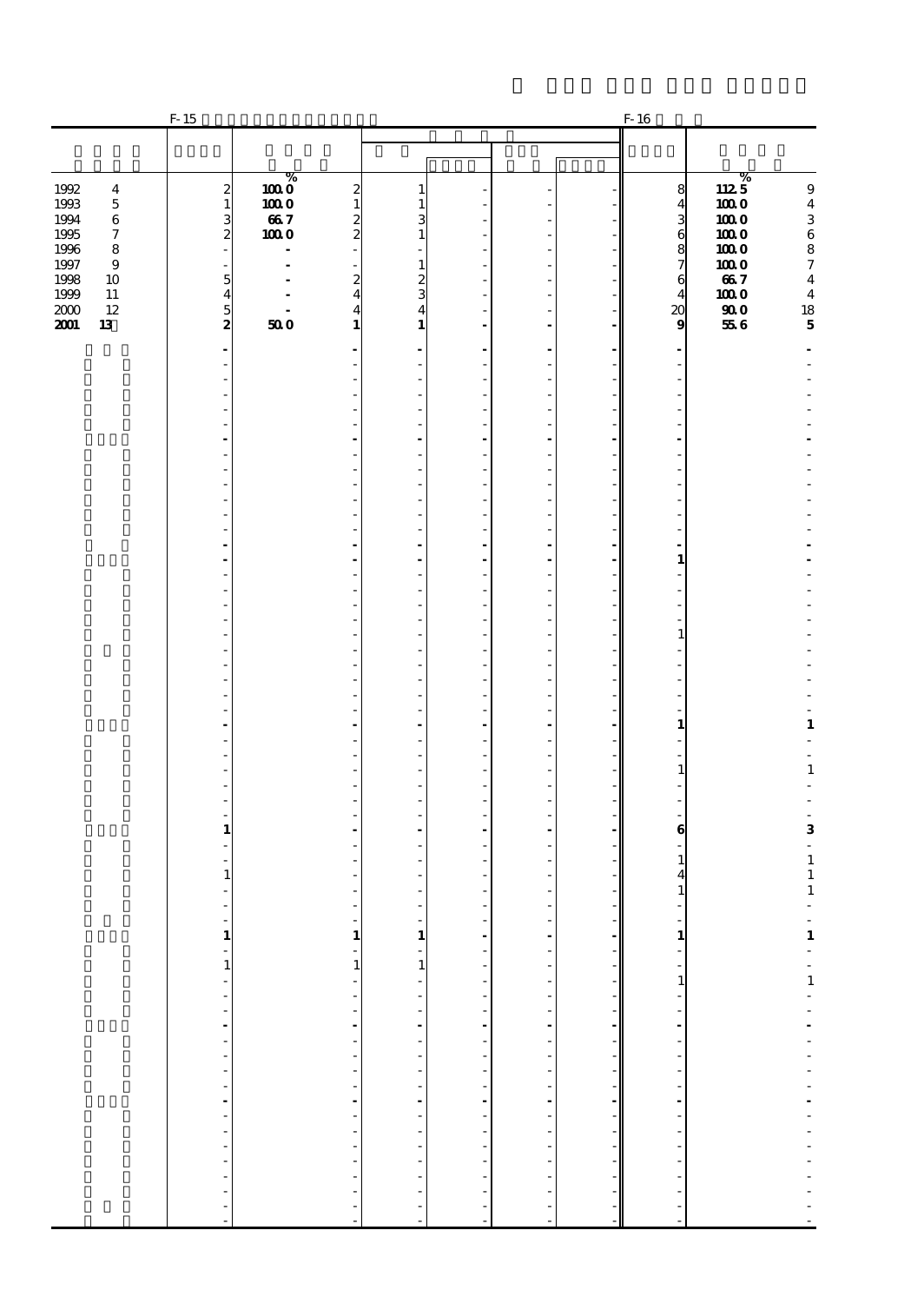|                                       |                                                      |                                           |                                   | F-17                         |              |                                             |                                        |                          |                                             |                                                                                                                                                                                                                                                                                                                                |              |                |
|---------------------------------------|------------------------------------------------------|-------------------------------------------|-----------------------------------|------------------------------|--------------|---------------------------------------------|----------------------------------------|--------------------------|---------------------------------------------|--------------------------------------------------------------------------------------------------------------------------------------------------------------------------------------------------------------------------------------------------------------------------------------------------------------------------------|--------------|----------------|
|                                       |                                                      |                                           |                                   |                              |              |                                             |                                        |                          |                                             |                                                                                                                                                                                                                                                                                                                                |              |                |
|                                       |                                                      |                                           |                                   |                              |              |                                             |                                        |                          |                                             |                                                                                                                                                                                                                                                                                                                                |              |                |
|                                       |                                                      |                                           |                                   |                              | %            |                                             |                                        |                          |                                             |                                                                                                                                                                                                                                                                                                                                |              |                |
| 9                                     | $\boldsymbol{z}$                                     |                                           |                                   | 13                           | 107.7        | 14                                          | 25                                     | з                        |                                             |                                                                                                                                                                                                                                                                                                                                | 1992         | 4              |
| 3                                     |                                                      | ٠                                         |                                   | 8                            | 1000         | 8                                           | 15                                     | 1                        |                                             |                                                                                                                                                                                                                                                                                                                                | 1993<br>1994 | $\overline{5}$ |
| 3                                     | $\boldsymbol{z}$                                     | ÷,<br>ä,                                  |                                   | 14<br>14                     | 1000<br>1000 | 14<br>14                                    | $\boldsymbol{\mathsf{20}}$<br>36       | 6<br>4                   | $\mathbf{1}$                                |                                                                                                                                                                                                                                                                                                                                | 1995         | $\,6$<br>7     |
| 8<br>5                                | $\mathbf{1}$                                         | $\overline{\phantom{a}}$                  |                                   | 19                           | 947          | 18                                          | 29                                     | 8                        | L,                                          |                                                                                                                                                                                                                                                                                                                                | 1996         | 8              |
| 11                                    | 6                                                    | $\mathbf{1}$                              | $\mathbf{1}$                      | 11                           | 1000         | 11                                          | 74                                     | 14                       | 2                                           |                                                                                                                                                                                                                                                                                                                                | 2 1997       | 9              |
| 6                                     | $\mathbf{1}$                                         | $\frac{1}{2}$                             |                                   | 14                           | 1000         | 14                                          | 11                                     | 5                        | $\mathbf{1}$                                |                                                                                                                                                                                                                                                                                                                                | 1 1998       | 10             |
| $\overline{5}$                        |                                                      | $\mathbf{1}$                              |                                   | 15                           | 93           | 14                                          | 19                                     | 4                        |                                             |                                                                                                                                                                                                                                                                                                                                | 1999         | $11\,$         |
| 18                                    | 3                                                    | $\mathbf{1}$                              |                                   | 17                           | 941          | 16                                          | 17                                     | 10                       | 3                                           |                                                                                                                                                                                                                                                                                                                                | 32000        | 12             |
| 8                                     | $\mathbf{1}$                                         | $\blacksquare$                            | $\overline{\phantom{a}}$          | 23                           | $104.3$      | 24                                          | 28                                     | 13                       | 5                                           |                                                                                                                                                                                                                                                                                                                                | 1,2001       | 13             |
|                                       | $\blacksquare$                                       | $\blacksquare$                            |                                   | $\mathbf{1}$                 |              | $\mathbf{1}$                                | $\mathbf{1}$                           | $\mathbf{1}$             | ÷,                                          |                                                                                                                                                                                                                                                                                                                                |              |                |
|                                       |                                                      | $\frac{1}{2}$                             |                                   | $\mathbf{1}$                 |              | 1                                           | $\mathbf{1}$                           | $\mathbf{1}$             |                                             |                                                                                                                                                                                                                                                                                                                                |              |                |
| ٠                                     | $\overline{\phantom{a}}$                             | $\overline{\phantom{a}}$                  |                                   | ٠                            |              |                                             | ä,                                     |                          | ٠                                           | Î.                                                                                                                                                                                                                                                                                                                             |              |                |
|                                       | $\qquad \qquad \blacksquare$                         | $\frac{1}{2}$                             |                                   |                              |              |                                             |                                        |                          | Ĭ.                                          |                                                                                                                                                                                                                                                                                                                                |              |                |
|                                       | ä,                                                   | $\overline{\phantom{a}}$                  |                                   |                              |              |                                             | ä,                                     |                          | ä                                           | J.                                                                                                                                                                                                                                                                                                                             |              |                |
| ÷,                                    | $\frac{1}{2}$                                        | ÷                                         |                                   |                              |              |                                             | ä,                                     |                          | Ĭ.                                          |                                                                                                                                                                                                                                                                                                                                |              |                |
|                                       |                                                      | $\overline{a}$                            |                                   |                              |              | 1                                           | 1<br>$\overline{a}$                    |                          |                                             |                                                                                                                                                                                                                                                                                                                                |              |                |
| ٠                                     | $\overline{a}$                                       | $\overline{a}$<br>$\frac{1}{2}$           |                                   | $\overline{a}$               |              |                                             |                                        |                          | ä,                                          | í,                                                                                                                                                                                                                                                                                                                             |              |                |
|                                       | ä,                                                   | $\overline{\phantom{a}}$                  |                                   |                              |              |                                             |                                        |                          | ä,                                          | J.                                                                                                                                                                                                                                                                                                                             |              |                |
| ٠                                     | $\frac{1}{2}$                                        | ÷                                         |                                   |                              |              |                                             | L.                                     |                          | Ĭ.                                          |                                                                                                                                                                                                                                                                                                                                |              |                |
|                                       |                                                      |                                           |                                   |                              |              |                                             |                                        |                          |                                             |                                                                                                                                                                                                                                                                                                                                |              |                |
| ٠                                     | $\overline{a}$                                       | $\overline{a}$                            |                                   | $\overline{a}$               |              | 1                                           | $\mathbf{1}$                           |                          | ٠                                           | J.                                                                                                                                                                                                                                                                                                                             |              |                |
|                                       |                                                      | $\blacksquare$                            |                                   | 5                            |              | 5                                           | 8                                      | 3                        | 3                                           |                                                                                                                                                                                                                                                                                                                                |              |                |
| ä,                                    | ÷.                                                   | ÷,                                        | $\mathbf{r}$                      | 3                            |              | 3                                           | 3                                      | 2                        | $\blacksquare$                              | J.                                                                                                                                                                                                                                                                                                                             |              |                |
| ٠                                     | ä,                                                   | ÷                                         |                                   | $\overline{a}$               |              |                                             | $\overline{a}$                         |                          | Ĭ.                                          |                                                                                                                                                                                                                                                                                                                                |              |                |
| ٠                                     | ٠                                                    | $\overline{a}$                            |                                   | $\overline{a}$               |              | $\overline{\phantom{a}}$                    | ٠                                      |                          | ٠                                           | í,                                                                                                                                                                                                                                                                                                                             |              |                |
|                                       |                                                      | $\frac{1}{2}$                             |                                   | ł,                           |              |                                             | $\overline{\phantom{m}}$               |                          |                                             |                                                                                                                                                                                                                                                                                                                                |              |                |
|                                       | ä,                                                   | $\overline{\phantom{a}}$                  |                                   | $\mathbf{1}$                 |              | 1                                           | $\mathbf{1}$                           | 1                        | ä                                           | J.                                                                                                                                                                                                                                                                                                                             |              |                |
| ٠                                     | $\frac{1}{2}$                                        | $\overline{a}$                            |                                   | $\boldsymbol{z}$             |              | 2                                           | $\overline{z}$                         | 1                        | Ĭ.                                          |                                                                                                                                                                                                                                                                                                                                |              |                |
|                                       |                                                      |                                           |                                   |                              |              |                                             |                                        |                          |                                             |                                                                                                                                                                                                                                                                                                                                |              |                |
| ٠                                     | $\overline{a}$                                       | $\overline{a}$                            |                                   | ٠                            |              | ٠                                           | ٠                                      |                          | ä,                                          | J.                                                                                                                                                                                                                                                                                                                             |              |                |
|                                       | $\qquad \qquad \blacksquare$                         | $\frac{1}{2}$                             |                                   |                              |              |                                             |                                        |                          |                                             |                                                                                                                                                                                                                                                                                                                                |              |                |
| ä,                                    | ÷,<br>$\blacksquare$                                 | $\overline{\phantom{a}}$<br>L,            |                                   | 2                            |              | $\boldsymbol{z}$                            | 2                                      | 1                        | ä,<br>L                                     | J.<br>l,                                                                                                                                                                                                                                                                                                                       |              |                |
|                                       |                                                      |                                           |                                   |                              |              |                                             |                                        |                          |                                             |                                                                                                                                                                                                                                                                                                                                |              |                |
| ٠                                     | ٠                                                    | $\overline{a}$                            |                                   | $\mathbf{1}$                 |              | $\mathbf{1}$                                | $\mathbf{1}$                           | 1                        | ä,                                          | í,                                                                                                                                                                                                                                                                                                                             |              |                |
| ٠                                     | ÷,                                                   | $\overline{\phantom{a}}$                  | $\overline{\phantom{a}}$          |                              |              |                                             | $\overline{a}$                         |                          | Ĭ.                                          |                                                                                                                                                                                                                                                                                                                                |              |                |
|                                       | ÷,                                                   | ÷,                                        |                                   |                              |              |                                             | ÷.                                     |                          | Ĭ.                                          | J.                                                                                                                                                                                                                                                                                                                             |              |                |
|                                       | ÷,                                                   | $\overline{a}$                            |                                   | J.                           |              |                                             |                                        |                          | L                                           |                                                                                                                                                                                                                                                                                                                                |              |                |
|                                       |                                                      |                                           |                                   | $\mathbf{1}$                 |              | 1                                           | $\mathbf{1}$                           |                          |                                             |                                                                                                                                                                                                                                                                                                                                |              |                |
| 4                                     | 1                                                    | $\blacksquare$                            |                                   | 6                            |              | $\bf{6}$                                    | 7                                      | 1                        | ä,                                          | Ĭ.                                                                                                                                                                                                                                                                                                                             |              |                |
| $\mathbf{1}$                          | ÷,<br>$\mathbf{1}$                                   | $\frac{1}{2}$<br>$\overline{\phantom{a}}$ |                                   |                              |              |                                             |                                        |                          |                                             |                                                                                                                                                                                                                                                                                                                                |              |                |
| 1                                     |                                                      | $\frac{1}{2}$                             |                                   | 3                            |              | 3                                           | 3                                      | 1                        |                                             |                                                                                                                                                                                                                                                                                                                                |              |                |
| 2                                     |                                                      | ÷,                                        |                                   | $\boldsymbol{z}$             |              |                                             | 3                                      |                          |                                             |                                                                                                                                                                                                                                                                                                                                |              |                |
| $\frac{1}{2}$                         | ٠                                                    | $\overline{\phantom{a}}$                  | ٠                                 | $\mathbf{1}$                 |              | $\frac{2}{1}$                               | $\mathbf{1}$                           | ٠                        | ÷,                                          |                                                                                                                                                                                                                                                                                                                                |              |                |
| -                                     | -                                                    |                                           |                                   |                              |              | ÷,                                          | $\overline{\phantom{a}}$               | $\overline{\phantom{m}}$ |                                             |                                                                                                                                                                                                                                                                                                                                |              |                |
|                                       | ÷                                                    |                                           | - 1                               |                              |              | $2 - 1$<br>1                                | $\begin{array}{c} 1 \\ -1 \end{array}$ | $\mathbf{1}$             | $\frac{1}{2}$                               | $\begin{bmatrix} 1 & 0 & 0 \\ 0 & 1 & 0 \\ 0 & 0 & 0 \\ 0 & 0 & 0 \\ 0 & 0 & 0 \\ 0 & 0 & 0 \\ 0 & 0 & 0 & 0 \\ 0 & 0 & 0 & 0 \\ 0 & 0 & 0 & 0 \\ 0 & 0 & 0 & 0 & 0 \\ 0 & 0 & 0 & 0 & 0 \\ 0 & 0 & 0 & 0 & 0 \\ 0 & 0 & 0 & 0 & 0 & 0 \\ 0 & 0 & 0 & 0 & 0 & 0 \\ 0 & 0 & 0 & 0 & 0 & 0 & 0 \\ 0 & 0 & 0 & 0 & 0 & 0 & 0 \\ $ |              |                |
|                                       | ÷                                                    |                                           | -1                                |                              |              |                                             |                                        | ÷,                       |                                             |                                                                                                                                                                                                                                                                                                                                |              |                |
|                                       | $\overline{\phantom{a}}$<br>÷,                       |                                           | - 1<br>-1                         |                              |              |                                             |                                        | $\mathbf{1}$             | ÷,                                          |                                                                                                                                                                                                                                                                                                                                |              |                |
|                                       |                                                      |                                           |                                   |                              |              |                                             |                                        | $\overline{\phantom{a}}$ | $\frac{1}{2}$                               |                                                                                                                                                                                                                                                                                                                                |              |                |
|                                       | 医皮肤皮炎 医单位                                            |                                           | <b>The Company of the Company</b> |                              |              | $\begin{bmatrix} 1 \\ 2 \\ 1 \end{bmatrix}$ |                                        |                          |                                             |                                                                                                                                                                                                                                                                                                                                |              |                |
|                                       |                                                      |                                           |                                   |                              |              |                                             |                                        |                          |                                             |                                                                                                                                                                                                                                                                                                                                |              |                |
|                                       |                                                      |                                           |                                   |                              |              |                                             |                                        |                          |                                             |                                                                                                                                                                                                                                                                                                                                |              |                |
|                                       |                                                      |                                           |                                   |                              |              |                                             |                                        |                          |                                             |                                                                                                                                                                                                                                                                                                                                |              |                |
|                                       |                                                      |                                           |                                   |                              |              |                                             |                                        |                          |                                             |                                                                                                                                                                                                                                                                                                                                |              |                |
|                                       |                                                      |                                           |                                   |                              |              |                                             |                                        |                          |                                             |                                                                                                                                                                                                                                                                                                                                |              |                |
|                                       |                                                      |                                           |                                   |                              |              |                                             |                                        |                          |                                             |                                                                                                                                                                                                                                                                                                                                |              |                |
|                                       | $\overline{\phantom{0}}$<br>$\overline{\phantom{a}}$ |                                           | $\overline{\phantom{a}}$          |                              |              | $\frac{1}{2}$                               |                                        |                          |                                             | $\begin{bmatrix} 1 \\ 1 \\ 1 \end{bmatrix}$                                                                                                                                                                                                                                                                                    |              |                |
| 4 - - 4 - - - - - - - - - - - - - - - | $\overline{\phantom{a}}$                             | 医单位性 医白细胞 医白细胞 医白细胞 医白细胞 医白细胞             | $\mathbf{E}$                      | $-2 - 1$ $-2$ $-1$ $-1$ $-1$ |              | $\mathbf{1}$                                |                                        | $\mathbf{1}$             | $\begin{bmatrix} 1 \\ 1 \\ 1 \end{bmatrix}$ |                                                                                                                                                                                                                                                                                                                                |              |                |
|                                       | l,                                                   |                                           | $\overline{\phantom{a}}$          |                              |              | l,                                          |                                        | ÷,                       |                                             | $\frac{1}{2}$                                                                                                                                                                                                                                                                                                                  |              |                |
|                                       | $\qquad \qquad \blacksquare$                         |                                           |                                   |                              |              | $\mathbf{1}$                                | $\mathbf{1}$                           | $\mathbf{1}$             | $\overline{a}$                              |                                                                                                                                                                                                                                                                                                                                |              |                |
| ÷                                     |                                                      |                                           |                                   |                              |              |                                             | $\overline{a}$                         |                          | $\overline{a}$                              | $\overline{a}$                                                                                                                                                                                                                                                                                                                 |              |                |
| ÷,                                    |                                                      |                                           |                                   | j                            |              | Ĭ.                                          | $\overline{\phantom{m}}$               | ł,                       | $\overline{\phantom{a}}$                    | l,                                                                                                                                                                                                                                                                                                                             |              |                |
|                                       |                                                      |                                           |                                   |                              |              |                                             |                                        |                          |                                             |                                                                                                                                                                                                                                                                                                                                |              |                |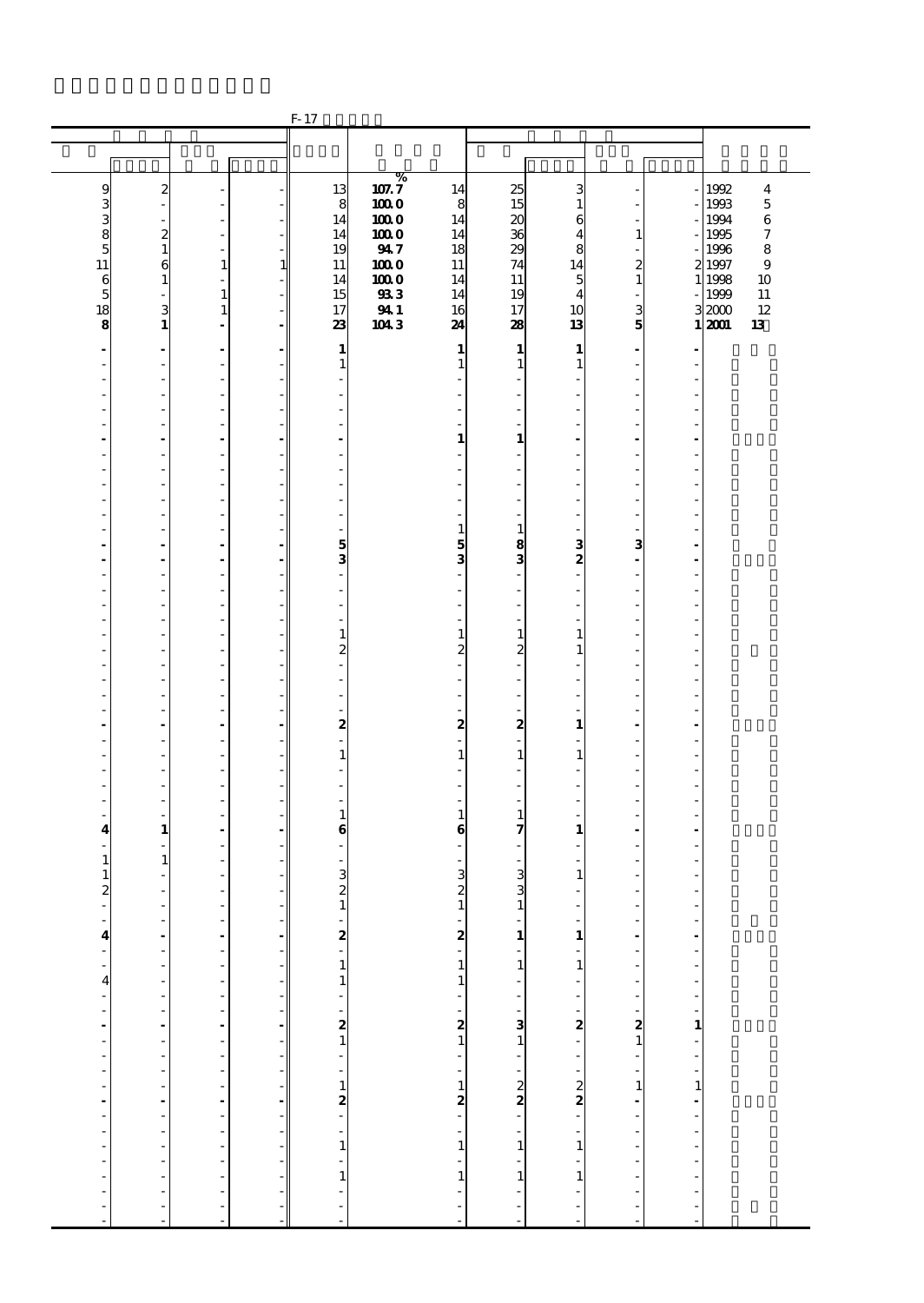|                                    | $F-18$                       |           |                           |                                        |                      |                          | F-19                             |                                     |                          |
|------------------------------------|------------------------------|-----------|---------------------------|----------------------------------------|----------------------|--------------------------|----------------------------------|-------------------------------------|--------------------------|
|                                    |                              |           |                           |                                        |                      |                          |                                  |                                     |                          |
| 1992<br>$\boldsymbol{4}$           | $\boldsymbol{z}$             | %<br>1000 | $\boldsymbol{z}$          | 1                                      | 1                    |                          | 120                              | %<br>1000                           | $120\,$                  |
| 1993<br>$\mathbf 5$                | 3                            | 1000      | 3                         |                                        |                      |                          | ÷                                |                                     |                          |
| 1994<br>$\,6\,$<br>1995<br>7       | $\boldsymbol{z}$             | 1000      | $\boldsymbol{z}$          | ı                                      |                      |                          | $\qquad \qquad \blacksquare$     |                                     |                          |
| 1996<br>$\bf8$<br>1997<br>$\bf{9}$ | $\mathbf{1}$<br>$\mathbf{1}$ | 1000      | 1                         |                                        |                      |                          | 26<br>$\boldsymbol{\mathcal{Z}}$ | $\overline{\phantom{a}}$<br>$104.5$ | ${\bf 23}$               |
| 1998<br>10<br>1999<br>$11\,$       |                              | 1000      | 1                         |                                        |                      |                          | ÷,                               |                                     | ÷                        |
| 2000<br>12                         | $\mathbf{1}$<br>$\mathbf{1}$ | $1000$    | 1                         |                                        |                      |                          | ÷                                |                                     |                          |
| 2001<br>13                         | 8                            | 1000      | 8                         | 2                                      |                      |                          | $\mathbf{1}$                     | 1000                                | $\mathbf 1$              |
|                                    |                              |           |                           |                                        |                      |                          |                                  |                                     |                          |
|                                    |                              |           |                           |                                        |                      |                          |                                  |                                     |                          |
|                                    |                              |           |                           |                                        |                      |                          |                                  |                                     |                          |
|                                    |                              |           |                           |                                        |                      |                          |                                  |                                     |                          |
|                                    |                              |           |                           |                                        |                      |                          |                                  |                                     |                          |
|                                    |                              |           |                           |                                        |                      |                          |                                  |                                     |                          |
|                                    |                              |           |                           |                                        |                      |                          |                                  |                                     |                          |
|                                    | з                            |           | 3                         | ٠<br>$\mathbf{1}$                      |                      |                          |                                  |                                     |                          |
|                                    |                              |           |                           |                                        |                      |                          |                                  |                                     |                          |
|                                    |                              |           |                           |                                        |                      |                          |                                  |                                     |                          |
|                                    |                              |           |                           |                                        |                      |                          |                                  |                                     |                          |
|                                    |                              |           |                           |                                        |                      |                          |                                  |                                     |                          |
|                                    |                              |           |                           |                                        |                      |                          |                                  |                                     |                          |
|                                    |                              |           |                           |                                        |                      |                          |                                  |                                     |                          |
|                                    |                              |           |                           |                                        |                      |                          |                                  |                                     |                          |
|                                    |                              |           |                           |                                        |                      |                          |                                  |                                     |                          |
|                                    |                              |           |                           |                                        |                      |                          |                                  |                                     |                          |
|                                    |                              |           |                           |                                        |                      |                          |                                  |                                     |                          |
|                                    |                              |           |                           |                                        |                      |                          |                                  |                                     |                          |
|                                    |                              |           |                           |                                        |                      |                          |                                  |                                     |                          |
|                                    |                              |           |                           |                                        |                      |                          |                                  |                                     |                          |
|                                    |                              |           |                           |                                        |                      |                          |                                  |                                     |                          |
|                                    |                              |           |                           | -                                      |                      |                          | $\overline{\phantom{a}}$         |                                     |                          |
|                                    |                              |           |                           | $\begin{array}{c} 1 \\ -1 \end{array}$ |                      |                          |                                  |                                     |                          |
|                                    |                              |           |                           |                                        |                      |                          |                                  |                                     |                          |
|                                    |                              |           |                           |                                        |                      |                          |                                  |                                     |                          |
|                                    |                              |           |                           |                                        |                      |                          |                                  |                                     |                          |
|                                    |                              |           |                           |                                        |                      |                          |                                  |                                     |                          |
|                                    |                              |           |                           |                                        |                      |                          |                                  |                                     |                          |
|                                    | $3 - 21 - 1 - 1 - 1$         |           | $-3$ $-21$ $-1$ $-1$ $-1$ |                                        | -------------------- | ------------------------ |                                  |                                     | 一生 ディーエー・ディー・ディー・ディー・ディー |
|                                    |                              |           |                           |                                        |                      |                          |                                  |                                     |                          |
|                                    |                              |           | $\frac{1}{2}$             |                                        |                      |                          |                                  |                                     |                          |
|                                    |                              |           | $\frac{1}{1}$             |                                        |                      |                          |                                  |                                     |                          |
|                                    |                              |           |                           |                                        |                      |                          |                                  |                                     |                          |
|                                    |                              |           | $\overline{\phantom{a}}$  |                                        | ÷,<br>÷,             |                          |                                  |                                     |                          |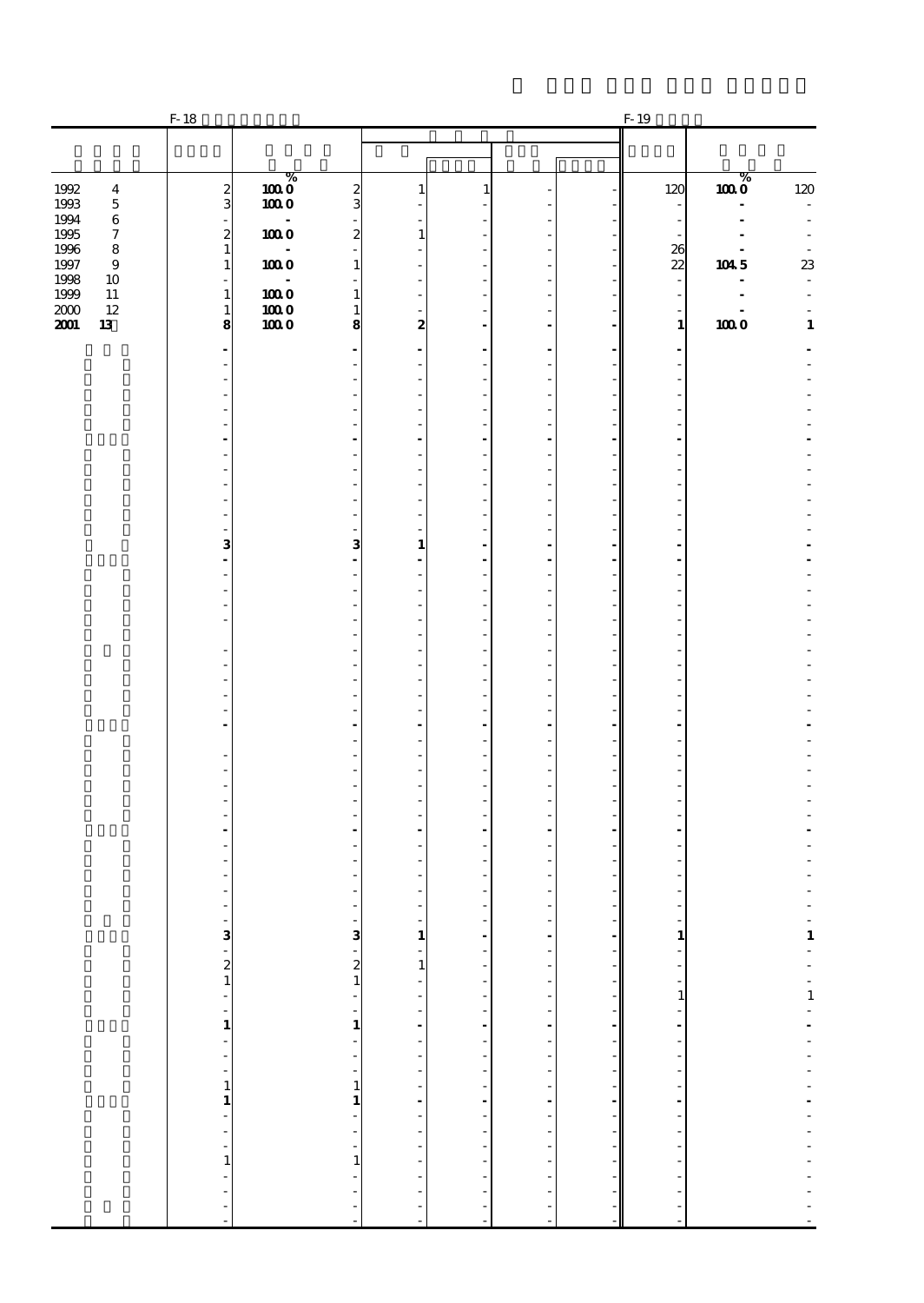|                                          |                      |                        |                                                                                                                                                                                                                                          | $F-20$                           |             |                                                                                     |                                              |                                |                                      |                                        |                                                    |
|------------------------------------------|----------------------|------------------------|------------------------------------------------------------------------------------------------------------------------------------------------------------------------------------------------------------------------------------------|----------------------------------|-------------|-------------------------------------------------------------------------------------|----------------------------------------------|--------------------------------|--------------------------------------|----------------------------------------|----------------------------------------------------|
|                                          |                      |                        |                                                                                                                                                                                                                                          |                                  |             |                                                                                     |                                              |                                |                                      |                                        |                                                    |
|                                          |                      |                        |                                                                                                                                                                                                                                          |                                  |             |                                                                                     |                                              |                                |                                      |                                        |                                                    |
|                                          |                      |                        |                                                                                                                                                                                                                                          |                                  | %           |                                                                                     |                                              |                                |                                      |                                        |                                                    |
| 119                                      | 89                   |                        |                                                                                                                                                                                                                                          | 87<br>10 <sub>3</sub>            | 77.0<br>786 | 67<br>81                                                                            | 26<br>27                                     | 20<br>16                       | $\boldsymbol{z}$<br>$\boldsymbol{2}$ |                                        | 21992<br>$\boldsymbol{4}$<br>2 1993<br>$\mathbf 5$ |
| ٠                                        | ÷,                   | ä,                     |                                                                                                                                                                                                                                          | 105                              | 952         | 100                                                                                 | 59                                           | 22                             | 3                                    |                                        | 2 1994<br>$\,6$                                    |
|                                          |                      | L,                     |                                                                                                                                                                                                                                          | 102                              | 892         | 91                                                                                  | 54                                           | 15                             | 5                                    |                                        | $\boldsymbol{7}$<br>1 1995                         |
| 32                                       | 3                    | ä,                     |                                                                                                                                                                                                                                          | 99                               | <b>929</b>  | 92                                                                                  | 49                                           | 15                             | 2                                    |                                        | 8<br>21996                                         |
| 20                                       | 6                    | L,                     |                                                                                                                                                                                                                                          | 88                               | 841         | 74                                                                                  | 21                                           | 10                             | $\mathbf{1}$                         |                                        | 1 1997<br>9                                        |
| $\centerdot$<br>$\overline{\phantom{a}}$ | ł,<br>Ĭ.             | $\overline{a}$<br>ä,   |                                                                                                                                                                                                                                          | 107<br>84                        | 925<br>857  | 99<br>72                                                                            | 40<br>31                                     | 18<br>14                       | 3<br>$\boldsymbol{z}$                |                                        | 3 1998<br>10<br>11<br>2 1999                       |
| ÷,                                       |                      | Ĭ.                     |                                                                                                                                                                                                                                          | 117                              | ${\bf Z}$   | 93                                                                                  | 62                                           | 19                             | 3                                    |                                        | 12<br>12000                                        |
| з                                        | ÷.                   | ÷.                     | - 1                                                                                                                                                                                                                                      | 117                              | 889         | 104                                                                                 | 50                                           | 25                             | 9                                    |                                        | 62001<br>13                                        |
| $\blacksquare$                           | ÷.                   | ä,                     |                                                                                                                                                                                                                                          | 4                                |             | $\boldsymbol{4}$                                                                    | 1                                            | 1                              | 1                                    | 1                                      |                                                    |
| ٠                                        | ٠                    | L,                     |                                                                                                                                                                                                                                          | 3                                |             | 3                                                                                   | $\mathbf{1}$                                 | 1                              | $\mathbf{1}$                         | 1                                      |                                                    |
|                                          |                      | L,                     |                                                                                                                                                                                                                                          |                                  |             |                                                                                     |                                              |                                |                                      |                                        |                                                    |
|                                          |                      | ä,                     |                                                                                                                                                                                                                                          | $\mathbf{1}$                     |             | 1                                                                                   |                                              |                                | ÷,                                   |                                        |                                                    |
| ٠<br>J.                                  | J.<br>J.             | L,<br>ä,               |                                                                                                                                                                                                                                          | $\overline{\phantom{a}}$<br>ä,   |             |                                                                                     | L,                                           |                                | ÷,<br>÷                              |                                        |                                                    |
| ٠                                        |                      | ä,                     |                                                                                                                                                                                                                                          | 8                                |             | 9                                                                                   | 3                                            | 3                              | $\overline{\phantom{a}}$             |                                        |                                                    |
|                                          |                      | L,                     |                                                                                                                                                                                                                                          | L,                               |             |                                                                                     |                                              |                                |                                      |                                        |                                                    |
| Ĭ.                                       |                      | ä,                     |                                                                                                                                                                                                                                          | $\mathbf{1}$                     |             | 1                                                                                   |                                              |                                | ÷,                                   |                                        |                                                    |
| -                                        | J.                   | L,                     |                                                                                                                                                                                                                                          | $\mathbf{1}$                     |             | 1                                                                                   |                                              |                                | ÷,                                   |                                        |                                                    |
| J.                                       | J.                   | ä,<br>L,               |                                                                                                                                                                                                                                          | $\boldsymbol{z}$<br>$\mathbf{1}$ |             | 2<br>1                                                                              | $\mathbf{1}$                                 | $\mathbf{1}$                   | ÷<br>÷,                              |                                        |                                                    |
|                                          |                      | L,                     |                                                                                                                                                                                                                                          | 3                                |             | 4                                                                                   |                                              | $\boldsymbol{z}$               |                                      |                                        |                                                    |
| ä,                                       | ä,                   | ä,                     |                                                                                                                                                                                                                                          | 10                               |             | 9                                                                                   | $\frac{2}{7}$                                | 4                              | 1                                    | 1                                      |                                                    |
| $\overline{a}$                           | ÷                    | $\overline{a}$         |                                                                                                                                                                                                                                          | 38                               |             | 35                                                                                  | 10                                           | 5                              | 3                                    | 3                                      |                                                    |
| J.                                       | J.                   | ä,                     |                                                                                                                                                                                                                                          | 5                                |             | 3                                                                                   | 2                                            | 1                              | $\mathbf{1}$                         | $\mathbf{1}$                           |                                                    |
|                                          |                      | L,<br>L,               |                                                                                                                                                                                                                                          | $\mathbf{1}$<br>3                |             | 3<br>4                                                                              | $\mathbf{1}$                                 | $\mathbf{1}$                   | ÷,<br>$\mathbf{1}$                   | $\mathbf{1}$                           |                                                    |
|                                          |                      | ä,                     |                                                                                                                                                                                                                                          | $\overline{4}$                   |             | $\mathbf{1}$                                                                        |                                              |                                | ä,                                   |                                        |                                                    |
| -                                        | J.                   | L,                     |                                                                                                                                                                                                                                          | $\overline{5}$                   |             | 7                                                                                   | $\frac{2}{2}$                                |                                | ÷,                                   |                                        |                                                    |
| J.                                       | J.                   | ä,                     |                                                                                                                                                                                                                                          | $\overline{7}$                   |             | 6                                                                                   |                                              | 1                              | $\overline{\phantom{a}}$             | J.                                     |                                                    |
|                                          |                      | L,                     |                                                                                                                                                                                                                                          | $\overline{c}$                   |             | $\frac{2}{3}$                                                                       |                                              |                                | ä,                                   |                                        |                                                    |
|                                          |                      | L,<br>ä,               |                                                                                                                                                                                                                                          | $\overline{\mathbf{4}}$<br>3     |             |                                                                                     | $\mathbf{1}$<br>$\mathbf{1}$                 | 1                              | $\mathbf{1}$<br>ä,                   | $\mathbf{1}$                           |                                                    |
| $\overline{a}$                           | J.                   | L,                     |                                                                                                                                                                                                                                          | $\overline{4}$                   |             | $\mathbf{1}$                                                                        | $\mathbf{1}$                                 | 1                              | ä,                                   |                                        |                                                    |
| ÷.                                       | ÷.                   | ä,                     |                                                                                                                                                                                                                                          | 14                               |             | 12                                                                                  | $\bf{6}$                                     | 1                              | $\mathbf{1}$                         | ÷.                                     |                                                    |
|                                          |                      | L,                     |                                                                                                                                                                                                                                          | $\mathbf{1}$                     |             | $\mathbf{1}$                                                                        | 1                                            |                                | ä,                                   |                                        |                                                    |
|                                          |                      | L,<br>÷.               |                                                                                                                                                                                                                                          | $\mathbf{1}$<br>$\overline{4}$   |             | $\mathbf{1}$<br>4                                                                   | $\boldsymbol{z}$                             |                                | ä,                                   |                                        |                                                    |
| ٠                                        | Ĭ.                   | ÷,                     |                                                                                                                                                                                                                                          | $\overline{\mathcal{Z}}$         |             | 1                                                                                   | $\mathbf{1}$                                 |                                | ä,                                   |                                        |                                                    |
| J.                                       | J.                   | ä,                     |                                                                                                                                                                                                                                          | $\overline{5}$                   |             | 4                                                                                   | $\overline{c}$                               | 1                              | $\mathbf{1}$                         |                                        |                                                    |
|                                          |                      | L,                     |                                                                                                                                                                                                                                          | $\mathbf{1}$                     |             | 1                                                                                   |                                              |                                | ä,                                   |                                        |                                                    |
|                                          |                      | $\blacksquare$<br>J.   |                                                                                                                                                                                                                                          | 18                               |             | 15                                                                                  | 7                                            | $\boldsymbol{z}$               |                                      |                                        |                                                    |
|                                          |                      | L,                     |                                                                                                                                                                                                                                          | $\frac{2}{2}$                    |             | $\frac{2}{3}$                                                                       |                                              |                                | ٠                                    |                                        |                                                    |
|                                          |                      | L,                     |                                                                                                                                                                                                                                          | $\overline{5}$                   |             |                                                                                     | 3                                            | 1                              | ä,                                   |                                        |                                                    |
|                                          |                      | ٠                      |                                                                                                                                                                                                                                          | 4                                |             | 5                                                                                   | $\mathbf{1}$                                 | 1                              | ٠                                    |                                        |                                                    |
|                                          |                      |                        |                                                                                                                                                                                                                                          | 3                                |             | $1\vert$                                                                            | $\boldsymbol{z}$                             |                                |                                      |                                        |                                                    |
| ו 20 יו 20 יו יו יו יו יו יו יו י        |                      | ---------------------- | $\mathcal{A}=\mathcal{A}$ . The state of the state of the state of the state of the state of the state of the state of the state of the state of the state of the state of the state of the state of the state of the state of the state | 27 - 1513 - 1115<br>5211<br>21   |             | $25 - 1$<br>$31 - 3$<br>$13 - 1$                                                    | $\frac{1}{4}$                                | $\mathbf{1}$                   |                                      |                                        |                                                    |
|                                          | $\ddot{\phantom{a}}$ |                        |                                                                                                                                                                                                                                          |                                  |             |                                                                                     |                                              | i,                             |                                      | $\begin{bmatrix} 1 \\ 1 \end{bmatrix}$ |                                                    |
|                                          | l,                   |                        |                                                                                                                                                                                                                                          |                                  |             |                                                                                     |                                              |                                |                                      |                                        |                                                    |
|                                          | $\overline{a}$       |                        |                                                                                                                                                                                                                                          |                                  |             |                                                                                     |                                              | $\overline{\phantom{a}}$       |                                      | $\frac{1}{1}$                          |                                                    |
|                                          | $\overline{a}$       |                        |                                                                                                                                                                                                                                          |                                  |             |                                                                                     |                                              | $\mathbf{1}$                   |                                      |                                        |                                                    |
|                                          | $\frac{1}{2}$        |                        |                                                                                                                                                                                                                                          |                                  |             |                                                                                     |                                              | $-2$<br>$-1$                   |                                      |                                        |                                                    |
|                                          |                      |                        |                                                                                                                                                                                                                                          |                                  |             |                                                                                     |                                              |                                |                                      |                                        |                                                    |
|                                          |                      |                        |                                                                                                                                                                                                                                          |                                  |             |                                                                                     | $-213$<br>$-213$<br>$-193$<br>$-193$<br>$-4$ |                                |                                      | <b>- - - - - - - - - -</b> -           |                                                    |
|                                          | $\overline{a}$       |                        |                                                                                                                                                                                                                                          |                                  |             | $\begin{array}{c} 1 \\ 1 \\ 2 \\ 3 \\ 4 \\ 2 \\ 1 \\ 1 \\ 1 \\ 2 \\ -1 \end{array}$ |                                              | $\mathbb{L}$                   |                                      |                                        |                                                    |
|                                          | $\frac{1}{2}$        |                        |                                                                                                                                                                                                                                          |                                  |             |                                                                                     |                                              | $\frac{1}{6}$<br>$\frac{2}{1}$ |                                      |                                        |                                                    |
|                                          |                      |                        |                                                                                                                                                                                                                                          |                                  |             |                                                                                     |                                              |                                |                                      |                                        |                                                    |
|                                          | L                    |                        |                                                                                                                                                                                                                                          |                                  |             |                                                                                     |                                              |                                |                                      |                                        |                                                    |
|                                          | l,                   |                        |                                                                                                                                                                                                                                          |                                  |             |                                                                                     |                                              |                                |                                      |                                        |                                                    |
|                                          | Ĭ.                   |                        |                                                                                                                                                                                                                                          |                                  |             |                                                                                     |                                              | $\overline{\mathbf{c}}$        |                                      |                                        |                                                    |
|                                          | Ĭ.                   |                        |                                                                                                                                                                                                                                          |                                  |             |                                                                                     | $\frac{1}{1}$                                | $\mathbf{1}$                   |                                      | $\frac{1}{2}$                          |                                                    |
| ÷,                                       |                      | L,                     |                                                                                                                                                                                                                                          |                                  |             |                                                                                     | ÷,                                           |                                | ÷                                    | $\overline{a}$                         |                                                    |
|                                          |                      |                        |                                                                                                                                                                                                                                          | $\overline{2}$                   |             |                                                                                     | $\mathbf{1}$                                 | $\mathbf{1}$                   |                                      |                                        |                                                    |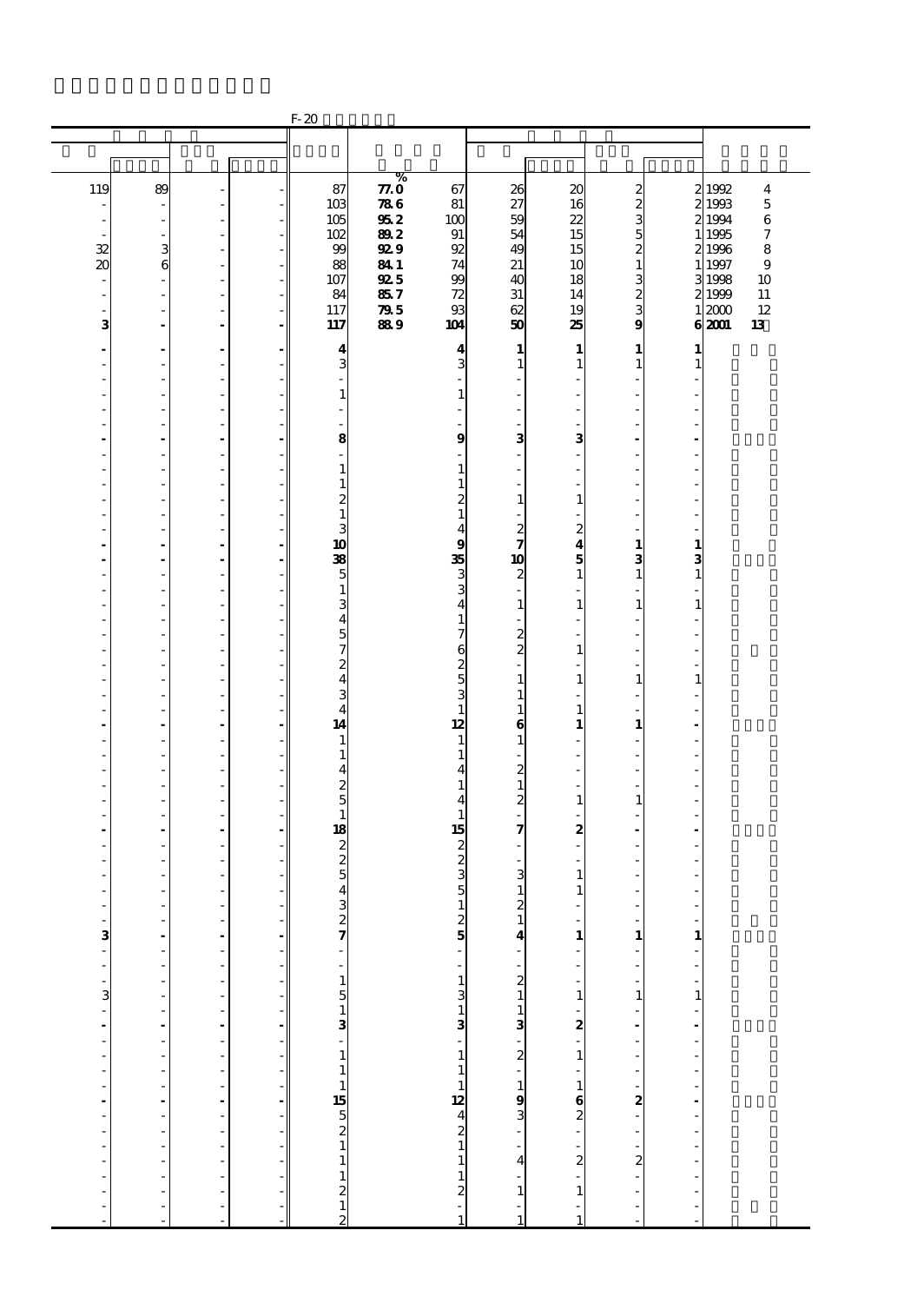|                                                                                                                                                                          | $F-21$                                                                        |                                                                                                                                             |                                                                                         |                                                                                                    |                                                                              |                                                                                        |                                      | $F-22$                                                                           |                                                                                      |                                                                                                                             |
|--------------------------------------------------------------------------------------------------------------------------------------------------------------------------|-------------------------------------------------------------------------------|---------------------------------------------------------------------------------------------------------------------------------------------|-----------------------------------------------------------------------------------------|----------------------------------------------------------------------------------------------------|------------------------------------------------------------------------------|----------------------------------------------------------------------------------------|--------------------------------------|----------------------------------------------------------------------------------|--------------------------------------------------------------------------------------|-----------------------------------------------------------------------------------------------------------------------------|
|                                                                                                                                                                          |                                                                               |                                                                                                                                             |                                                                                         |                                                                                                    |                                                                              |                                                                                        |                                      |                                                                                  |                                                                                      |                                                                                                                             |
| 1992<br>$\overline{\mathbf{4}}$<br>1993<br>$\mathbf 5$<br>1994<br>$\bf 6$<br>1995<br>7<br>1996<br>8<br>1997<br>9<br>1998<br>10<br>1999<br>11<br>2000<br>12<br>2001<br>13 | 27<br>24<br>30<br>21<br>31<br>27<br>38<br>40<br>89<br>117                     | %<br>889<br>833<br>$\boldsymbol{\boldsymbol{\boldsymbol{go}}}$<br>$95\,2$<br>${\bf 93}5$<br><b>81.5</b><br><b>81.6</b><br>825<br>697<br>632 | 24<br>20<br>27<br>20<br>29<br>22<br>31<br>33<br>62<br>74                                | 24<br>19<br>25<br>18<br>27<br>19<br>27<br>28<br>64<br>$\boldsymbol{\pi}$                           | 4<br>5<br>4<br>2<br>8<br>4<br>4<br>6<br>16<br>18                             | 7<br>-1<br>$\overline{4}$<br>$\mathbf{1}$<br>7<br>5<br>11<br>8                         | $\mathbf{1}$                         | 19<br>22<br>21<br>11<br>15<br>17<br>12<br>20<br>23<br>18                         | $\%$<br>1053<br>1000<br>1000<br>910<br>867<br>1059<br>91.7<br>$950\,$<br>1000<br>944 | $\boldsymbol{\boldsymbol{\mathrm{20}}}$<br>22<br>21<br>10<br>13<br>18<br>$11\,$<br>19<br>23<br>$17\,$                       |
|                                                                                                                                                                          | 5<br>$\overline{c}$<br>$\mathbf{1}$<br>$\mathbf{1}$<br>1<br>2<br>$\mathbf{1}$ |                                                                                                                                             | 5<br>$\overline{c}$<br>$\mathbf{1}$<br>$\mathbf{1}$<br>1<br>1                           | 5<br>$\overline{c}$<br>$\mathbf{1}$<br>1<br>1<br>1                                                 | 2<br>1<br>$\mathbf{1}$                                                       | ÷,<br>$\overline{a}$<br>÷,<br>٠<br>÷.<br>÷,                                            |                                      | $\boldsymbol{z}$<br>$\mathbf{1}$<br>$\mathbf{1}$<br>2<br>$\frac{1}{2}$           |                                                                                      | $\boldsymbol{2}$<br>$\mathbf{1}$<br>$\overline{\phantom{a}}$<br>$\mathbf 1$<br>$\boldsymbol{2}$<br>$\overline{\phantom{a}}$ |
|                                                                                                                                                                          | 1<br>11<br>35                                                                 |                                                                                                                                             | 1<br>8<br>20                                                                            | 1<br>8<br>21                                                                                       | 4<br>4                                                                       | ÷,<br>٠<br>÷.<br>$\overline{a}$<br>$\overline{a}$<br>$\overline{\mathbf{4}}$           |                                      | $\mathbf{1}$<br>1<br>$\mathbf{1}$<br>6                                           |                                                                                      | $\mathbf 1$<br>÷<br>$\mathbf 1$<br>$\overline{\phantom{a}}$<br>$\mathbf{1}$<br>$\bf{6}$                                     |
|                                                                                                                                                                          | 3<br>÷<br>$\frac{2}{6}$<br>10<br>11<br>÷                                      |                                                                                                                                             | 2<br>$\mathbf{1}$<br>5<br>$\overline{\mathcal{Z}}$<br>9                                 | $\boldsymbol{z}$<br>$\mathbf{1}$<br>5<br>$\boldsymbol{z}$<br>10<br>÷.                              | $\mathbf{1}$<br>$\mathbf{1}$<br>$\boldsymbol{z}$                             | $\overline{\phantom{a}}$<br>$\boldsymbol{z}$<br>$\boldsymbol{z}$                       |                                      | $\overline{\phantom{a}}$<br>$\frac{2}{2}$<br>$\mathbf{1}$<br>1                   |                                                                                      | ÷,<br>÷<br>$\begin{array}{c} 2 \\ 2 \\ 1 \end{array}$<br>$\mathbf 1$                                                        |
|                                                                                                                                                                          | $\overline{\phantom{m}}$<br>$\mathbf{1}$<br>$\frac{2}{6}$<br>$\overline{c}$   |                                                                                                                                             | $\mathbf{1}$<br>5<br>2                                                                  | $\overline{\phantom{a}}$<br>$\mathbf{1}$<br>5<br>$\mathbf{1}$                                      | 2<br>$\mathbf{1}$                                                            | ÷,<br>÷,<br>$\mathbf{1}$                                                               |                                      | 4<br>1<br>$\mathbf{1}$                                                           |                                                                                      | ÷,<br>3<br>÷.<br>$\mathbf{1}$                                                                                               |
|                                                                                                                                                                          | 3<br>$\mathbf{1}$<br>34<br>$\overline{5}$<br>17<br>7                          |                                                                                                                                             | 2<br>$\mathbf{1}$<br>18<br>4<br>6<br>7                                                  | 3<br>$\mathbf{1}$<br>16<br>$\overline{4}$<br>$\overline{5}$<br>6                                   | $\mathbf{1}$<br>3<br>1<br>$\mathbf{1}$                                       | $\mathbf{1}$<br>1<br>$\mathbf{1}$                                                      |                                      | $\overline{c}$                                                                   |                                                                                      | $\boldsymbol{2}$                                                                                                            |
|                                                                                                                                                                          | $\mathbf 1$<br>$\begin{array}{c} 4 \\ 8 \\ - \end{array}$                     |                                                                                                                                             | $\mathbf{1}$<br>$\begin{bmatrix} 1 \\ 6 \\ 0 \end{bmatrix}$<br>$\overline{\phantom{a}}$ | $\mathbf{1}$<br>$\begin{bmatrix} 6 \\ -1 \end{bmatrix}$<br>$\mathbf{1}$<br>$\overline{\mathbf{A}}$ | $\mathbf{1}$<br>$\frac{1}{1}$<br>$\begin{bmatrix} 1 \\ 1 \\ 1 \end{bmatrix}$ | L,                                                                                     | $\overline{a}$<br>- 1                | $\begin{bmatrix} 2 \\ 1 \end{bmatrix}$<br>$\begin{array}{c} 1 \\ -1 \end{array}$ |                                                                                      |                                                                                                                             |
|                                                                                                                                                                          |                                                                               |                                                                                                                                             | $\frac{1}{4}$ $\frac{4}{5}$ $\frac{1}{4}$                                               | $15 - 14$<br>$62 - 1$                                                                              | $\frac{1}{1}$                                                                | $\frac{1}{2}$ <b>8</b> $\frac{1}{2}$ <b>1 8</b> $\frac{1}{2}$ <b>1 8</b> $\frac{1}{2}$ | -1<br>$\overline{\phantom{a}}$<br>-1 | $\begin{bmatrix} 1 & 1 \\ 1 & 1 \end{bmatrix}$                                   |                                                                                      | $-2 - 1 - 1 - - - - - 1 - 1 - -$                                                                                            |
|                                                                                                                                                                          | $-1615 - 14$<br>$-112 - 4$<br>$-41 - 4$                                       |                                                                                                                                             | $-62$<br>$-11$<br>$\frac{1}{2}$                                                         | $\mathbf{1}$<br>i,<br>$\frac{1}{2}$                                                                | $\frac{1}{2}$<br>÷<br>$\mathbf{1}$                                           |                                                                                        | $\overline{\phantom{a}}$             | $\frac{1}{2}$<br>$\frac{1}{2}$                                                   |                                                                                      | $\frac{1}{2}$                                                                                                               |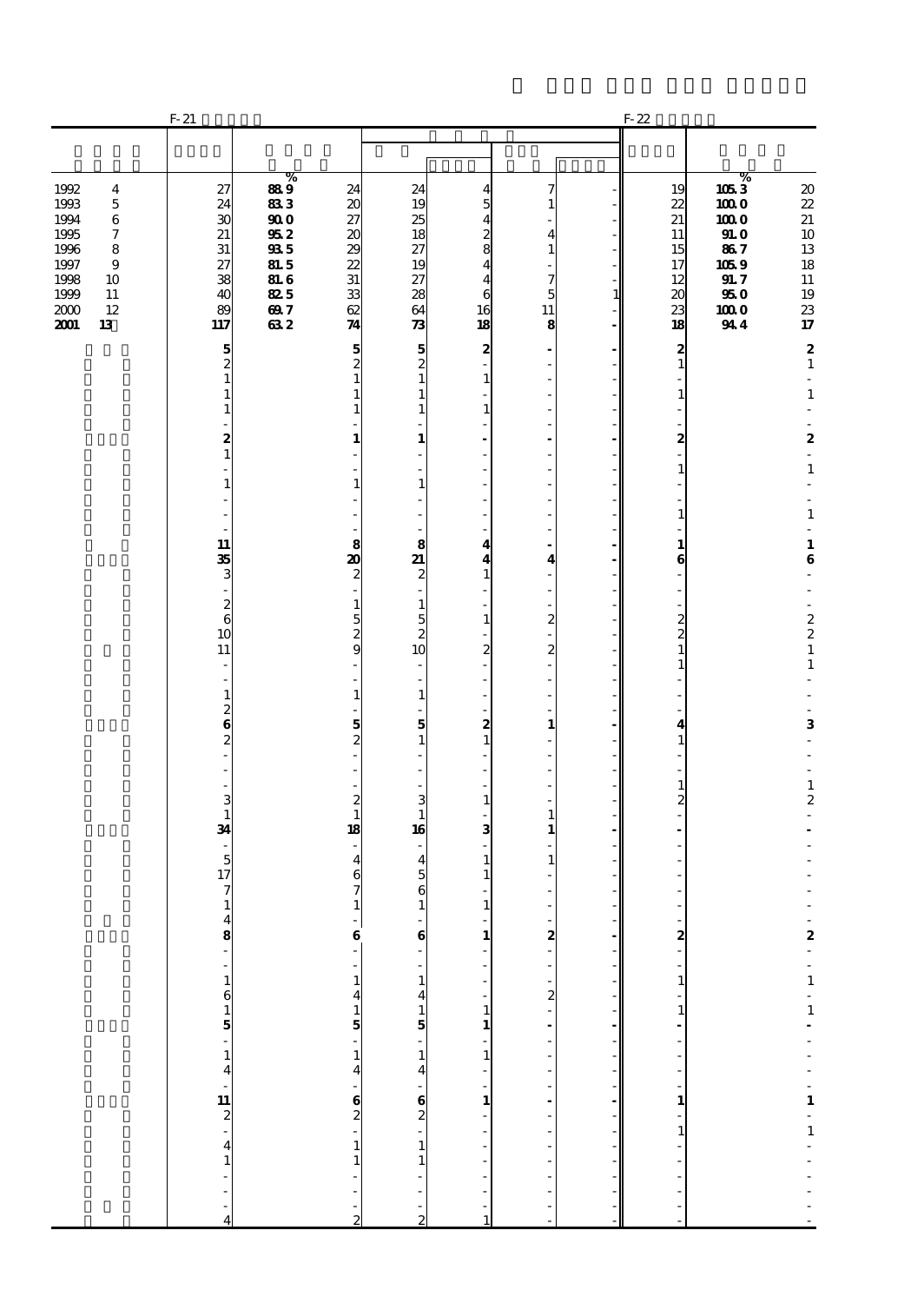|                       |                                          |                                |               | $F-23$                                           |             |                                                  |                                  |                                                    |                                             |               |                  |        |
|-----------------------|------------------------------------------|--------------------------------|---------------|--------------------------------------------------|-------------|--------------------------------------------------|----------------------------------|----------------------------------------------------|---------------------------------------------|---------------|------------------|--------|
|                       |                                          |                                |               |                                                  |             |                                                  |                                  |                                                    |                                             |               |                  |        |
|                       |                                          |                                |               |                                                  |             |                                                  |                                  |                                                    |                                             |               |                  |        |
| 22                    | 9                                        | 3                              | $\mathbf{z}$  | 483                                              | $\%$<br>932 | 450                                              | 586                              | 29                                                 | 14                                          |               | 3 1992           | 4      |
| $\boldsymbol{\alpha}$ | 12                                       | $\frac{2}{3}$                  |               | 423                                              | 920         | 389                                              | 524                              | 38                                                 | 17                                          |               | 2 1993           | 5      |
| 24                    | 7                                        |                                | $\mathbf{z}$  | 425                                              | 969         | 412                                              | 529                              | 27                                                 | 12                                          |               | 1 1 9 9 4        | $\,6$  |
| 12                    | 6                                        | ÷,                             |               | 369                                              | 959         | 354                                              | 433                              | 24                                                 | 11                                          |               | 1995             | 7      |
| 14<br>32              | 5<br>$\mathbf{g}$                        | $\mathbf{1}$<br>$\overline{2}$ | $\mathbf{1}$  | 398<br>381                                       | 942<br>966  | 375<br>368                                       | 505<br>507                       | 26<br>32                                           | 12<br>18                                    |               | 1 1996<br>4 1997 | 8<br>9 |
| 11                    | 5                                        | $\mathbf{1}$                   |               | 378                                              | 947         | 358                                              | 494                              | 24                                                 | 10                                          |               | 1 1998           | 10     |
| 25                    | 10                                       |                                |               | 339                                              | 885         | 300                                              | 415                              | 33                                                 | 12                                          |               | 1 1999           | 11     |
| 38                    | 11                                       | 6                              |               | 481                                              | 852         | 410                                              | 611                              | 72                                                 | 13                                          |               | 52000            | 12     |
| 15                    | 7                                        | 3                              | 1             | 546                                              | 839         | 458                                              | 674                              | $\mathbb Z$                                        | 12                                          |               | 2001             | 13     |
| 1                     | $\mathbf{1}$                             | $\overline{a}$                 |               | 32                                               |             | 31                                               | 40                               | $\boldsymbol{z}$                                   | $\blacksquare$                              |               |                  |        |
|                       | $\sim$                                   | $\overline{a}$                 |               | 12<br>٠                                          |             | 12<br>$\sim$                                     | 16                               | $\mathbf{1}$                                       | ä,                                          |               |                  |        |
| $\mathbf{1}$          | $\mathbf{1}$                             |                                |               | 8                                                |             | 9                                                | 13                               | $\mathbf{1}$                                       | Ĭ.                                          |               |                  |        |
|                       |                                          | ÷,                             |               | 5                                                |             | 5                                                | 5                                |                                                    | ä,                                          |               |                  |        |
|                       |                                          | L,                             |               | 7                                                |             | $\overline{5}$                                   | $\boldsymbol{6}$                 |                                                    |                                             |               |                  |        |
| 2                     | 2                                        | $\mathbf{1}$                   | 1             | 47                                               |             | 38                                               | 58                               | 7                                                  | 1                                           |               |                  |        |
| ÷,<br>$\mathbf{1}$    | $\overline{\phantom{a}}$<br>$\mathbf{1}$ | ÷,<br>1                        | $\mathbf{1}$  | 5<br>8                                           |             | $\overline{\mathbf{4}}$<br>10                    | 10<br>14                         | 3<br>$\overline{2}$                                | $\mathbf{1}$                                |               |                  |        |
|                       |                                          |                                |               | 5                                                |             |                                                  | $\overline{\bf 4}$               |                                                    |                                             |               |                  |        |
|                       |                                          | ÷,                             |               | 9                                                |             |                                                  | $\boldsymbol{6}$                 |                                                    | L,                                          |               |                  |        |
| $\mathbf{1}$          | $\mathbf{1}$                             |                                |               | 10<br>10                                         |             | $\begin{array}{c}\n 3 \\  6 \\  7\n \end{array}$ | 11<br>13                         | $\overline{c}$                                     | ä,                                          |               |                  |        |
| $\mathbf{1}$          | $\sim$<br>$\mathbf{1}$                   | ÷,<br>$\overline{\phantom{a}}$ |               | 50                                               |             | 42                                               | 54                               | 6                                                  | $\mathbf{1}$                                |               |                  |        |
| 5                     | 1                                        | $\overline{\phantom{a}}$       |               | 139                                              |             | 119                                              | 159                              | 20                                                 | 2                                           |               |                  |        |
|                       |                                          | L,                             |               | 6                                                |             | $\mathbf{6}$                                     | 8                                |                                                    | $\overline{a}$                              |               |                  |        |
|                       |                                          | ÷,                             |               | 15                                               |             | 17                                               | 23<br>3                          | 4                                                  | $\mathbf{1}$<br>÷,                          |               |                  |        |
| $\boldsymbol{2}$      |                                          |                                |               | 4<br>16                                          |             | $\overline{4}$<br>14                             | 19                               | 3                                                  |                                             |               |                  |        |
| $\mathbf{1}$          | 1                                        | ÷,                             |               | 44                                               |             | 30                                               | 42                               | 4                                                  | ä,                                          |               |                  |        |
| 1                     |                                          | ÷,                             |               | $\boldsymbol{\mathsf{20}}$                       |             | 16                                               | 18                               | 4                                                  |                                             |               |                  |        |
| 1                     |                                          | ÷,                             |               | 10<br>8                                          |             | 10<br>8                                          | 12<br>9                          | 2<br>$\mathbf{1}$                                  | $\mathbf{1}$<br>÷,                          |               |                  |        |
|                       |                                          |                                |               | 5                                                |             | $\overline{5}$                                   | 6                                |                                                    |                                             |               |                  |        |
|                       |                                          |                                |               | 11                                               |             | $\bf{9}$                                         | 19                               | 2                                                  |                                             |               |                  |        |
| 3                     | $\mathbf{1}$                             | $\mathbf{1}$                   |               | 40                                               |             | 34                                               | 57                               | 8                                                  | $\mathbf{1}$                                |               |                  |        |
|                       | ٠                                        | ÷,                             |               | 3<br>8                                           |             | $\frac{3}{3}$                                    | 3<br>11                          |                                                    | ä,                                          |               |                  |        |
|                       |                                          | ÷,                             |               | $\overline{4}$                                   |             |                                                  | 3                                |                                                    | L,                                          |               |                  |        |
| $\mathbf{1}$          | $\mathbf{1}$                             | ÷,                             |               | 9                                                |             | $\overline{8}$<br>10                             | 13                               |                                                    |                                             |               |                  |        |
| 2                     |                                          | $\mathbf{1}$                   |               | 11                                               |             |                                                  | 16                               | 6                                                  | $\mathbf{1}$                                |               |                  |        |
|                       | $\overline{\phantom{a}}$                 | $\blacksquare$                 |               | 5<br>82                                          |             | $\overline{5}$<br>$\boldsymbol{\alpha}$          | 11<br>113                        | 2<br>$\bf{9}$                                      | 2                                           |               |                  |        |
|                       |                                          | ٠                              |               | 11                                               |             | 12                                               | 21                               |                                                    | $\mathbf{1}$                                |               |                  |        |
|                       |                                          |                                |               | 23                                               |             | 19                                               | 42                               | 6                                                  | $\overline{a}$                              |               |                  |        |
|                       |                                          |                                |               | 21                                               |             | 14<br>10                                         | 23<br>12                         | 1                                                  | $\mathbf{1}$                                |               |                  |        |
| ٠                     |                                          | ٠                              |               | 9<br>$\boldsymbol{z}$                            |             | $\boldsymbol{z}$                                 | $\overline{\mathbf{4}}$          | 1                                                  | ÷,                                          |               |                  |        |
|                       |                                          |                                |               |                                                  |             |                                                  |                                  | $\frac{1}{2}$                                      |                                             |               |                  |        |
| $\frac{2}{1}$         | $\mathbf{1}$                             |                                | $\frac{1}{2}$ | $\begin{array}{c} 16 \\ 50 \\ 4 \end{array}$     |             |                                                  |                                  |                                                    | 4                                           | $\frac{1}{2}$ |                  |        |
|                       |                                          | Ĭ.                             |               | $\mathbf{6}$                                     |             |                                                  |                                  | 1                                                  | ÷,                                          |               |                  |        |
| $\mathbf{1}$          |                                          |                                |               | 12                                               |             |                                                  |                                  | 1                                                  |                                             |               |                  |        |
|                       |                                          | $\frac{1}{2}$                  |               | $\overline{14}$                                  |             |                                                  |                                  |                                                    | $\begin{bmatrix} 1 \\ 2 \\ 1 \end{bmatrix}$ |               |                  |        |
| $\mathbf{1}$          | $\mathbf{1}$                             |                                |               |                                                  |             |                                                  |                                  |                                                    |                                             |               |                  |        |
|                       |                                          | $\overline{a}$                 |               |                                                  |             |                                                  |                                  | 7<br>1                                             |                                             |               |                  |        |
|                       |                                          | ÷,                             |               |                                                  |             |                                                  |                                  |                                                    | L,                                          | l,            |                  |        |
|                       |                                          |                                |               |                                                  |             |                                                  |                                  |                                                    | ÷,                                          |               |                  |        |
| $\mathbf{1}$          |                                          | $\mathbf{1}$                   |               | 14.30 5 7 7 7 11.78 25 4                         |             |                                                  |                                  | $\begin{array}{c}\n1 \\ 2 \\ 3 \\ 11\n\end{array}$ |                                             |               |                  |        |
|                       |                                          |                                |               |                                                  |             |                                                  |                                  |                                                    | $\mathbf{1}$                                |               |                  |        |
| $\mathbf{1}$          |                                          | $\mathbf{1}$                   |               |                                                  |             |                                                  |                                  |                                                    | l,                                          |               |                  |        |
|                       |                                          |                                |               |                                                  |             |                                                  |                                  |                                                    |                                             |               |                  |        |
|                       |                                          |                                |               |                                                  |             |                                                  |                                  | 1                                                  |                                             |               |                  |        |
|                       |                                          | L,                             |               | $\begin{array}{c} 14 \\ 8 \\ 3 \\ 6 \end{array}$ |             | 54442101414885571160173106388                    | 11647312923597712350335176451010 |                                                    | Ĭ.                                          |               |                  |        |
|                       |                                          |                                |               | $\frac{7}{9}$                                    |             |                                                  |                                  | $\boldsymbol{z}$                                   |                                             |               |                  |        |
|                       |                                          |                                |               |                                                  |             |                                                  |                                  |                                                    |                                             |               |                  |        |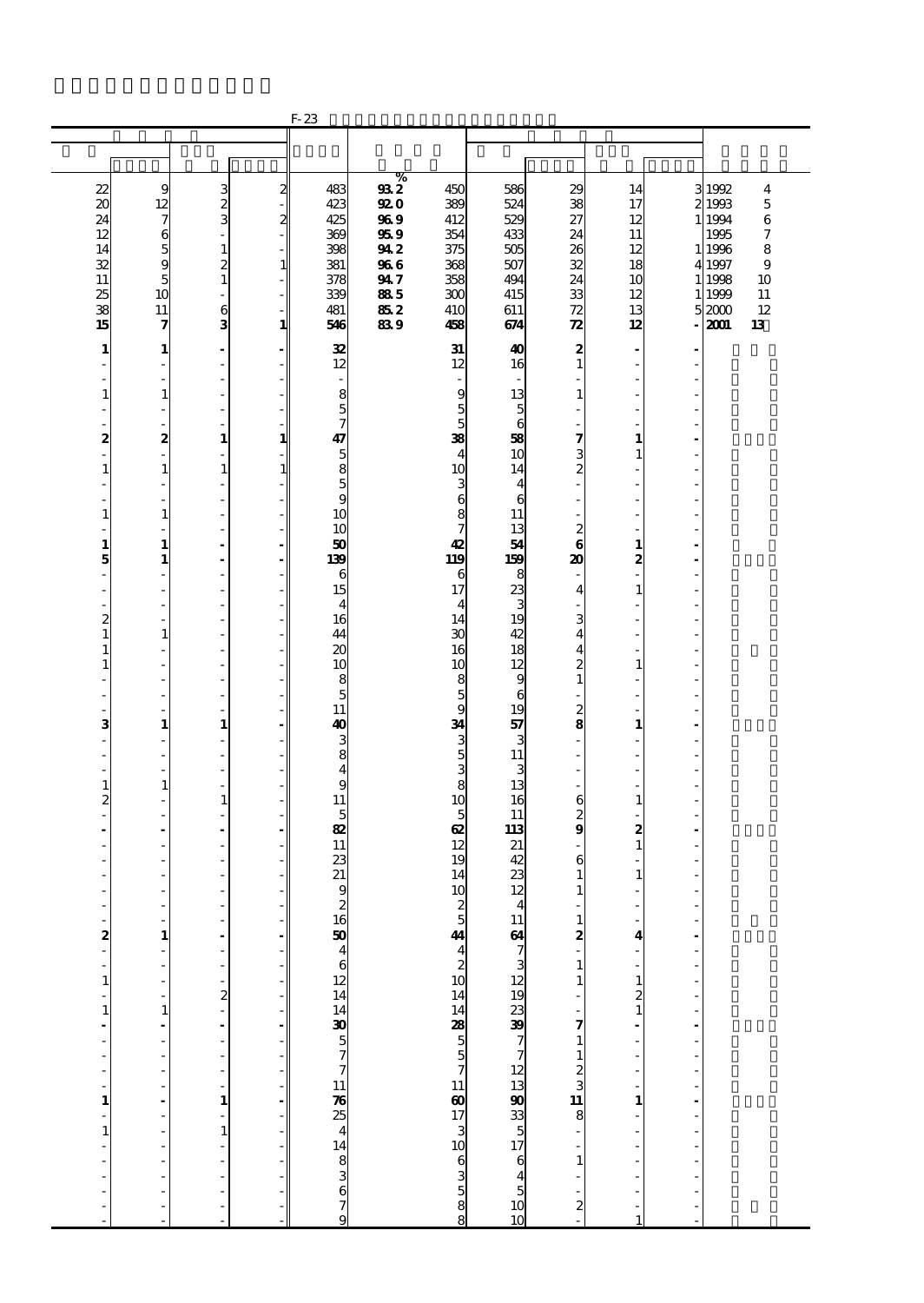|                                                                          | $F-24$                                                                           |                     |                                |                                            |                                                  |                                |                          | $F-25$                                                                                                 |                                             |                                                    |
|--------------------------------------------------------------------------|----------------------------------------------------------------------------------|---------------------|--------------------------------|--------------------------------------------|--------------------------------------------------|--------------------------------|--------------------------|--------------------------------------------------------------------------------------------------------|---------------------------------------------|----------------------------------------------------|
|                                                                          |                                                                                  |                     |                                |                                            |                                                  |                                |                          |                                                                                                        |                                             |                                                    |
| 1992<br>$\boldsymbol{4}$<br>1993<br>$\bf 5$                              |                                                                                  | %<br>$\overline{a}$ |                                |                                            |                                                  |                                |                          | 42<br>$\boldsymbol{\mathfrak{D}}$                                                                      | %<br>643<br>787                             | $27\,$                                             |
| 1994<br>$\bf 6$<br>1995<br>7<br>1996<br>$\bf8$                           | 1<br>i,                                                                          | 1000                | 1                              | ÷,                                         |                                                  | ÷.<br>÷                        |                          | $\boldsymbol{\mathfrak{D}}$<br>33<br>21                                                                | $\bf 73 \, 3$<br>818<br>1000                | $\frac{23}{22}$<br>27<br>21                        |
| 1997<br>$\boldsymbol{9}$<br>1998<br>10<br>1999<br>$11\,$<br>$2000$<br>12 | $\mathbf{1}$<br>$\mathbf{1}$                                                     | 1000<br>1000        | $\mathbf{1}$<br>$\mathbf{1}$   | ÷,<br>$\mathbf{1}$                         |                                                  | $\overline{a}$<br>٠<br>L,      |                          | 27<br>32<br>42<br>48                                                                                   | 81.5<br>844<br><b>81.0</b><br>$\mathbf{z9}$ | 22<br>27<br>34                                     |
| 2001<br>13                                                               | $\mathbf{1}$                                                                     | $1000$              | 1                              | $\overline{a}$<br>$\overline{a}$           |                                                  | $\overline{a}$<br>÷            |                          | 51<br>$\boldsymbol{2}$                                                                                 | 667                                         | $\frac{35}{34}$<br>$\mathbf 1$                     |
|                                                                          |                                                                                  |                     |                                | ÷,<br>$\overline{\phantom{a}}$             |                                                  | ÷,<br>٠                        |                          |                                                                                                        |                                             |                                                    |
|                                                                          |                                                                                  |                     |                                | ÷,<br>ä,                                   |                                                  | ÷,<br>÷,                       |                          | 2                                                                                                      |                                             | $\mathbf 1$                                        |
|                                                                          |                                                                                  |                     |                                | L,                                         |                                                  | Ĭ.                             |                          | $\overline{a}$<br>$\mathbf{1}$                                                                         |                                             |                                                    |
|                                                                          |                                                                                  |                     |                                | $\overline{\phantom{a}}$<br>L,<br>ä,       |                                                  | ÷,<br>÷,<br>÷,                 |                          | $\frac{1}{2}$<br>$\mathbf{1}$                                                                          |                                             |                                                    |
|                                                                          |                                                                                  |                     |                                | L,                                         |                                                  | Ĭ.                             |                          |                                                                                                        |                                             |                                                    |
|                                                                          |                                                                                  |                     |                                | $\overline{\phantom{a}}$<br>$\overline{a}$ |                                                  | $\overline{a}$                 |                          | ÷,<br>$\bf{6}$                                                                                         |                                             | $\begin{array}{c} {\bf 6} \\ {\bf 14} \end{array}$ |
|                                                                          | 1                                                                                |                     | 1                              | ÷<br>L,                                    |                                                  | ä,<br>Ĭ.                       |                          | 21<br>Ĭ.<br>$\mathbf{1}$                                                                               |                                             | ä,<br>$\mathbf{1}$                                 |
|                                                                          |                                                                                  |                     |                                | $\overline{\phantom{a}}$<br>ä,             |                                                  | $\overline{a}$<br>÷,           |                          | ÷,<br>3                                                                                                |                                             | ä,                                                 |
|                                                                          |                                                                                  |                     | 1                              | ä,<br>L,                                   |                                                  | ÷,<br>Ĭ.                       |                          | 9<br>2<br>3<br>2                                                                                       |                                             | $\begin{array}{c} 3 \\ 3 \\ 2 \\ 2 \end{array}$    |
|                                                                          |                                                                                  |                     |                                | $\overline{\phantom{a}}$                   |                                                  | $\overline{a}$<br>÷,           |                          |                                                                                                        |                                             | $\overline{\phantom{a}}$                           |
|                                                                          |                                                                                  |                     |                                | ä,<br>$\overline{a}$                       |                                                  | ÷,<br>$\overline{a}$           |                          | ÷,<br>L,                                                                                               |                                             |                                                    |
|                                                                          |                                                                                  |                     |                                | $\overline{\phantom{a}}$                   |                                                  | ÷,                             |                          | ٠                                                                                                      |                                             |                                                    |
|                                                                          |                                                                                  |                     |                                | ä,<br>ä,                                   |                                                  | ÷,<br>÷,                       |                          |                                                                                                        |                                             |                                                    |
|                                                                          |                                                                                  |                     |                                | L,<br>$\blacksquare$                       |                                                  | Ĭ.<br>$\overline{\phantom{a}}$ |                          | Ĭ.<br>11                                                                                               |                                             | ÷,<br>$\overline{\mathbf{5}}$                      |
|                                                                          |                                                                                  |                     |                                | ä,                                         |                                                  | ÷                              |                          | $\overline{\mathbf{c}}$<br>$\overline{a}$                                                              |                                             | ÷,<br>$\blacksquare$                               |
|                                                                          |                                                                                  |                     |                                | L,                                         |                                                  |                                |                          | 6<br>1                                                                                                 |                                             | $\,$ 3 $\,$<br>÷,                                  |
|                                                                          |                                                                                  |                     |                                | $\overline{a}$                             |                                                  | ÷,<br>$\frac{1}{2}$            |                          | $\mathbf{1}$                                                                                           |                                             | $\mathbf 1$                                        |
|                                                                          | $\frac{1}{2}$<br>$\overline{a}$                                                  |                     |                                |                                            |                                                  | f                              |                          |                                                                                                        |                                             |                                                    |
|                                                                          | $\frac{1}{2}$                                                                    |                     | ä,<br>÷                        |                                            |                                                  |                                |                          |                                                                                                        |                                             |                                                    |
|                                                                          | $\frac{1}{2}$                                                                    |                     | ÷,<br>L,                       |                                            | $\frac{1}{2}$                                    |                                | $\overline{\phantom{a}}$ |                                                                                                        |                                             |                                                    |
|                                                                          |                                                                                  |                     | $\overline{\phantom{a}}$<br>÷  |                                            |                                                  |                                |                          |                                                                                                        |                                             |                                                    |
|                                                                          | $\begin{bmatrix} 1 & 1 & 1 \\ 1 & 1 & 1 \\ 1 & 1 & 1 \\ 1 & 1 & 1 \end{bmatrix}$ |                     | $\overline{\phantom{a}}$<br>L, |                                            | $\begin{bmatrix} 1 \\ 1 \\ 1 \\ 1 \end{bmatrix}$ |                                |                          |                                                                                                        |                                             |                                                    |
|                                                                          | $\frac{1}{2}$                                                                    |                     | $\overline{\phantom{a}}$       | -----------------                          | L,                                               |                                |                          |                                                                                                        |                                             | $151 - 121 - - - - 31 - 1 - -$                     |
|                                                                          | $\overline{a}$<br>$\overline{a}$                                                 |                     | $\frac{1}{2}$                  |                                            |                                                  |                                |                          | $\begin{array}{c} \n\cdot \\ \cdot \\ \cdot \\ \cdot \\ \cdot \\ \cdot \\ \cdot \\ \cdot\n\end{array}$ |                                             |                                                    |
|                                                                          | $\overline{a}$<br>$\overline{a}$                                                 |                     |                                | $\frac{1}{2}$                              |                                                  |                                |                          |                                                                                                        |                                             |                                                    |
|                                                                          |                                                                                  |                     |                                |                                            |                                                  |                                |                          |                                                                                                        |                                             |                                                    |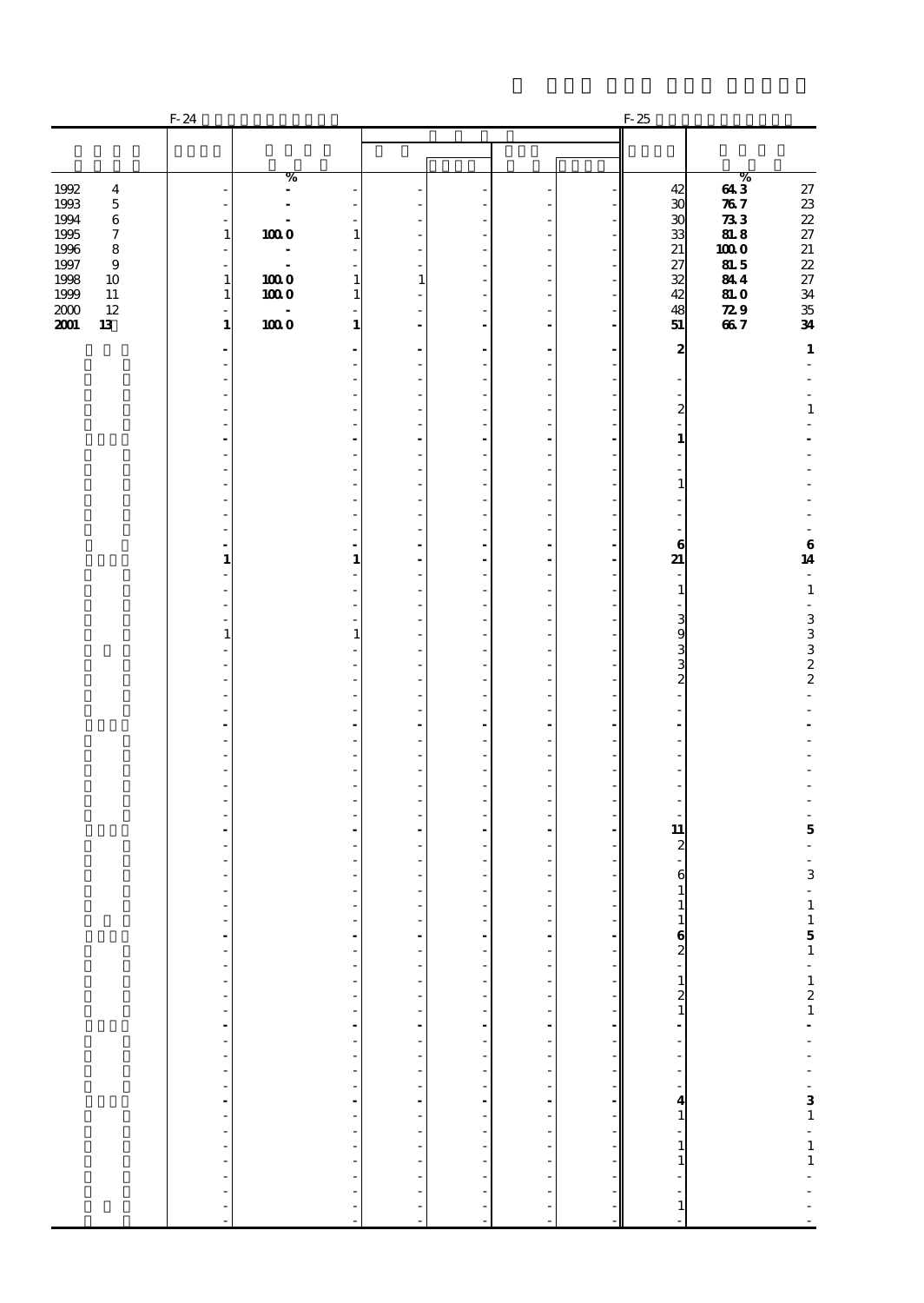|                                          |                   |                                            |               | $F-26$                                       |                     |                              |                                |                  |                                                       |                |                    |                     |
|------------------------------------------|-------------------|--------------------------------------------|---------------|----------------------------------------------|---------------------|------------------------------|--------------------------------|------------------|-------------------------------------------------------|----------------|--------------------|---------------------|
|                                          |                   |                                            |               |                                              |                     |                              |                                |                  |                                                       |                |                    |                     |
|                                          |                   |                                            |               |                                              |                     |                              |                                |                  |                                                       |                |                    |                     |
|                                          |                   |                                            |               |                                              | $\%$                | 383                          | 582                            |                  | 169                                                   |                |                    |                     |
| 25<br>26                                 | 18<br>14          | $\frac{5}{3}$                              | ده ده ده ده   | 399<br>373                                   | 960<br>957          | 357                          | 541                            | 45<br>28         | 157                                                   |                | 26 1992<br>17 1993 | 4<br>$\overline{5}$ |
| 26                                       | 21                | $\boldsymbol{z}$                           |               | 371                                          | <b>960</b>          | 356                          | 648                            | 16               | 201                                                   |                | 4 1994             | $\,6$               |
| 23                                       | 16                | $\overline{\mathbf{4}}$                    |               | 357                                          | 95 2                | 340                          | 506                            | 32               | 68                                                    |                | 6 1995             | 7                   |
| 24                                       | 15                | $\overline{\mathbf{4}}$                    |               | 366                                          | 98 1                | 359                          | 587                            | 29               | 115                                                   |                | 91996              | 8                   |
| 29                                       | 16                | $\overline{4}$                             | 4             | 437                                          | 957                 | 418                          | 658                            | 22               | 128                                                   |                | 2 1997             | 9                   |
| 31                                       | 20                | $\overline{\mathbf{4}}$                    |               | 429                                          | 944                 | 405                          | 663                            | 34               | 171                                                   |                | 15 1998            | 10                  |
| 33<br>59                                 | 24<br>29          | $\frac{2}{9}$                              | $\frac{3}{4}$ | 417<br>564                                   | <b>91.6</b><br>90 2 | 382<br>509                   | 640<br>754                     | 32<br>32         | 147<br>176                                            |                | 8 1999<br>13 2000  | 11<br>12            |
| 41                                       | 22                | $\overline{\mathbf{4}}$                    | 2             | 586                                          | 839                 | 492                          | 847                            | 53               | 149                                                   |                | 22 2001            | 13                  |
|                                          |                   |                                            |               |                                              |                     |                              |                                |                  |                                                       |                |                    |                     |
| 1                                        | $\mathbf{1}$      | $\blacksquare$<br>$\overline{\phantom{a}}$ |               | 28<br>17                                     |                     | 25<br>14                     | 50<br>35                       | 7<br>3           | 7<br>$\mathbf{1}$                                     | з              |                    |                     |
|                                          | ٠                 | $\overline{\phantom{a}}$                   |               | 6                                            |                     | 6                            |                                | 4                | 4                                                     | 3              |                    |                     |
|                                          |                   | $\overline{\phantom{a}}$                   |               | $\boldsymbol{z}$                             |                     | $\boldsymbol{z}$             | $\frac{8}{2}$                  |                  | 2                                                     |                |                    |                     |
| $\mathbf{1}$                             | $\mathbf{1}$      | $\overline{\phantom{a}}$                   |               | 3                                            |                     | 3                            | $\overline{5}$                 |                  | L                                                     |                |                    |                     |
|                                          |                   | $\frac{1}{2}$                              |               |                                              |                     |                              |                                |                  |                                                       |                |                    |                     |
|                                          |                   | $\blacksquare$                             |               | 24                                           |                     | 23                           | 32                             | 2                | 6                                                     | 1              |                    |                     |
|                                          | ٠                 | $\overline{\phantom{a}}$<br>$\overline{a}$ |               | $\mathbf{1}$<br>$\mathbf{1}$                 |                     | $\mathbf{1}$<br>$\mathbf{1}$ | ٠                              |                  | ä,                                                    | J.             |                    |                     |
|                                          | ä,                | $\overline{\phantom{a}}$                   |               | 4                                            |                     | 4                            | 10                             |                  | ä,                                                    |                |                    |                     |
|                                          | ä,                | ÷,                                         |               | 5                                            |                     | 5                            | 7                              | 1                |                                                       |                |                    |                     |
|                                          |                   | $\overline{a}$                             |               | $\boldsymbol{2}$                             |                     | $\boldsymbol{z}$             | $\mathbf{1}$                   | 1                | $\mathbf{1}$                                          | 1              |                    |                     |
| ٠                                        | ٠                 | $\overline{\phantom{a}}$                   |               | 11                                           |                     | 10                           | 14                             |                  | 5                                                     |                |                    |                     |
| 7<br>15                                  | 3<br>11           | $\blacksquare$<br>L,                       |               | 71<br>167                                    |                     | $\boldsymbol{\alpha}$<br>132 | 133<br>168                     | 11<br>9          | 18<br>23                                              | 6<br>2         |                    |                     |
| ÷,                                       | ä,                | ÷,                                         |               | 13                                           |                     | 11                           | 12                             |                  | $\boldsymbol{z}$                                      | $\overline{a}$ |                    |                     |
| $\mathbf{1}$                             | $\mathbf{1}$      | $\overline{a}$                             |               | 6                                            |                     | 6                            | 7                              |                  | $\overline{c}$                                        |                |                    |                     |
| ٠                                        | ٠                 | $\overline{\phantom{a}}$                   |               | $\boldsymbol{z}$                             |                     | $rac{2}{37}$                 | 16                             |                  | $\mathbf{1}$                                          | Ĭ.             |                    |                     |
| 3                                        | $\boldsymbol{z}$  | $\overline{a}$                             |               | 40                                           |                     |                              | 29                             | 1                | 6                                                     |                |                    |                     |
| 3                                        | $\frac{2}{3}$     | $\overline{a}$<br>÷,                       |               | 49                                           |                     | 34<br>14                     | 38<br>34                       | 1                | 6<br>5                                                | $\overline{c}$ |                    |                     |
| 4<br>3                                   | $\overline{c}$    | $\overline{a}$                             |               | 25<br>3                                      |                     | $\boldsymbol{z}$             | $\mathbf{1}$                   | 7                |                                                       |                |                    |                     |
| $\mathbf{1}$                             | $\mathbf{1}$      | $\overline{\phantom{a}}$                   |               | 8                                            |                     | $\mathbf{6}$                 | 6                              |                  | ä,                                                    | L,             |                    |                     |
|                                          |                   | $\overline{\phantom{a}}$                   |               | 9                                            |                     | 8                            | 9                              |                  | $\mathbf{1}$                                          |                |                    |                     |
|                                          | ä,                | $\overline{\phantom{a}}$                   |               | 12                                           |                     | 12                           | 16                             |                  | J.                                                    |                |                    |                     |
|                                          | L,                | $\overline{\phantom{a}}$                   |               | 42                                           |                     | 37                           | 54                             | $\boldsymbol{z}$ | 24                                                    |                |                    |                     |
|                                          | ٠                 | $\overline{a}$<br>$\overline{\phantom{a}}$ |               | 4<br>7                                       |                     | $\frac{3}{7}$                | 7                              |                  | ÷,                                                    |                |                    |                     |
|                                          | ä,                | $\overline{\phantom{a}}$                   |               | $\overline{4}$                               |                     | $\overline{\mathbf{4}}$      | 12                             |                  | 7                                                     |                |                    |                     |
|                                          | ä,                | $\overline{\phantom{a}}$                   |               | 3                                            |                     | 3                            |                                |                  |                                                       |                |                    |                     |
|                                          |                   | $\frac{1}{2}$                              |               | 15                                           |                     | 13                           | 22                             | 1                | 11                                                    |                |                    |                     |
|                                          | 3                 | ä,<br>$\mathbf{1}$                         |               | 9<br>115                                     |                     | $\tau$<br>97                 | 13                             | 1                | 6<br>31                                               |                |                    |                     |
| 5<br>÷,                                  | $\frac{1}{2}$     | L,                                         | 1             | 5                                            |                     | 3                            | 208<br>17                      | 13               | 3                                                     | 6              |                    |                     |
|                                          |                   | $\overline{a}$                             |               | 30                                           |                     | 31                           | 49                             | $\mathbf{1}$     | 7                                                     |                |                    |                     |
| 3                                        | $\mathbf{1}$      | L,                                         |               | 46                                           |                     | 37                           | 100                            | 9                | 17                                                    | 4              |                    |                     |
|                                          |                   | ä,                                         |               | 24                                           |                     | 19                           | 32                             | 3                | 4                                                     | 2              |                    |                     |
| $\mathbf 1$                              | $\mathbf{1}$      | $\mathbf{1}$                               | $1\vert$      | 6                                            |                     | 6                            | 9                              | ٠                | ä,                                                    | ÷,             |                    |                     |
| $\mathbf{1}$<br>$\bf{6}$                 | $\mathbf{1}$<br>3 |                                            |               | $\overline{\mathbf{4}}$                      |                     |                              |                                |                  |                                                       |                |                    |                     |
|                                          |                   | L,                                         |               | $\frac{36}{1}$                               |                     |                              |                                |                  | $\frac{3}{2}$                                         |                |                    |                     |
|                                          |                   |                                            |               | 6                                            |                     |                              |                                |                  |                                                       |                |                    |                     |
|                                          |                   | ÷,                                         |               | $\begin{array}{c} 9 \\ 10 \\ 10 \end{array}$ |                     |                              |                                |                  | $\begin{array}{c} 2 \\ 2 \\ 1 \end{array}$            |                |                    |                     |
| $\overline{\mathbf{4}}$                  | $\frac{2}{1}$     | L,                                         |               |                                              |                     |                              |                                |                  |                                                       |                |                    |                     |
| $\frac{2}{1}$                            |                   | ÷,<br>$\overline{a}$                       |               |                                              |                     |                              |                                | 1                |                                                       |                |                    |                     |
|                                          |                   |                                            |               |                                              |                     |                              |                                |                  |                                                       |                |                    |                     |
| $\frac{1}{2}$                            |                   | ÷,                                         |               |                                              |                     |                              |                                |                  |                                                       |                |                    |                     |
| j,                                       |                   |                                            |               |                                              |                     |                              |                                |                  | $\begin{array}{c} 1 \\ 5 \\ 1 \\ 26 \\ 9 \end{array}$ |                |                    |                     |
|                                          |                   | $\frac{1}{2}$ 3                            |               |                                              |                     |                              |                                | $\mathbf{1}$     |                                                       |                |                    |                     |
|                                          | $\mathbf{1}$      |                                            | 1             |                                              |                     |                              |                                | $\frac{8}{2}$    |                                                       | 4              |                    |                     |
| $\begin{array}{c}\n10 \\ 2\n\end{array}$ |                   | L,                                         |               | <b>14</b><br>4 3 4 3 4 3 4 3 5 6 8 9 8 9 5   |                     |                              |                                |                  | L,                                                    |                |                    |                     |
| $\mathbf{1}$                             | $\mathbf{1}$      | $\mathbf{1}$                               | $\mathbf{1}$  |                                              |                     |                              |                                |                  |                                                       |                |                    |                     |
| $\overline{7}$                           |                   |                                            |               |                                              |                     |                              |                                |                  |                                                       |                |                    |                     |
|                                          |                   | ÷,                                         |               | $\frac{1}{3}$                                |                     |                              |                                |                  |                                                       |                |                    |                     |
|                                          |                   | ä,                                         |               | 9                                            |                     |                              |                                | 3<br>2           | $\frac{4}{3}$ $\frac{3}{7}$                           | $\frac{1}{2}$  |                    |                     |
|                                          |                   |                                            |               | ç                                            |                     | 132159982427024721513108     | 199621610524647799651358225912 |                  |                                                       |                |                    |                     |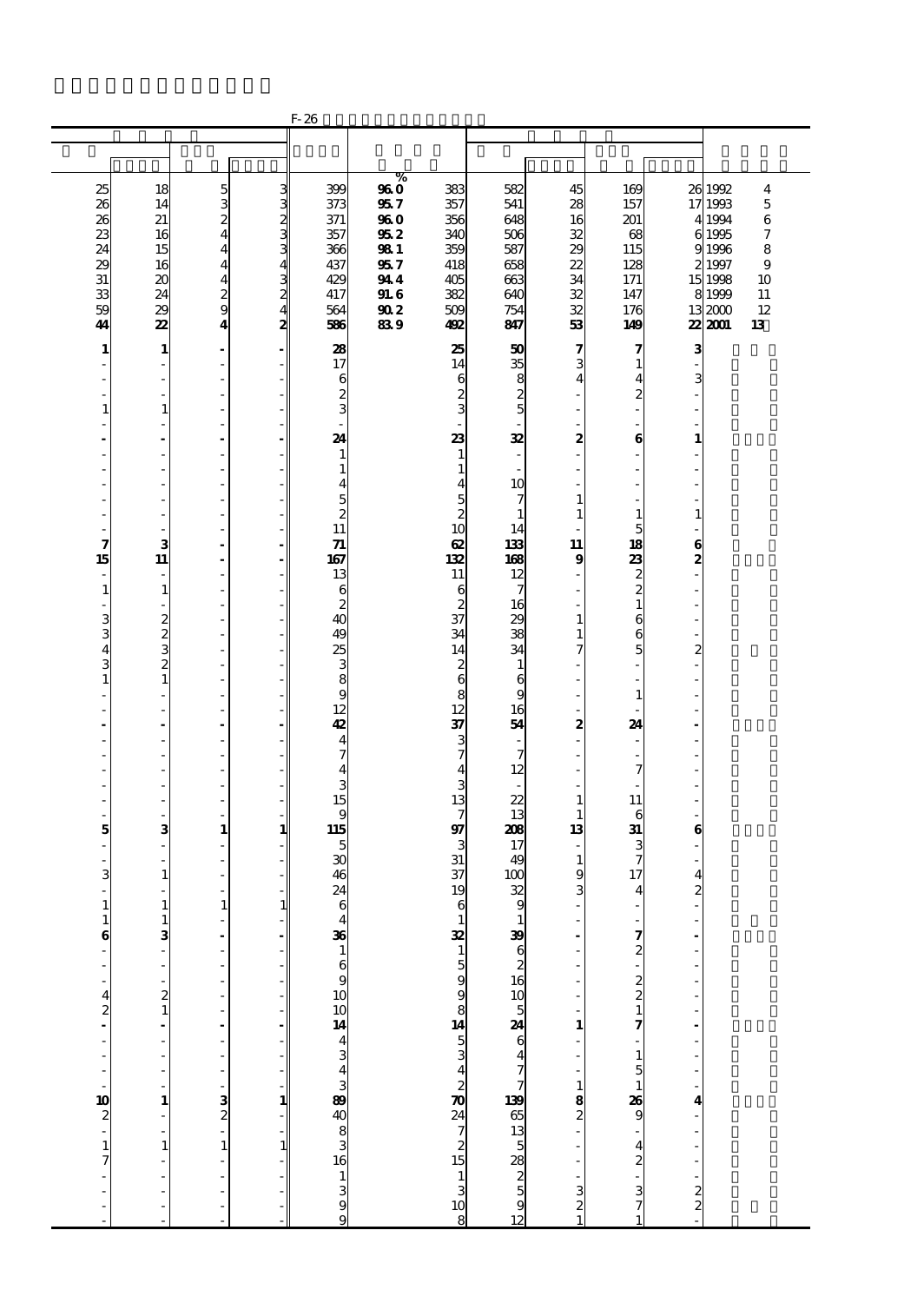|                                                                                                                                        | $F-27$                                                                                                                                                                                                                                                                                                                                                                                                                                                                                                                                                   |                                                                                     |                                                                                                                                                                                                                                                                                                                     |                                                                                                                                                                                                                                                                                           |                                                                                                                                                                                                   |                                                                                                                                                                                                                                                                                                                                                 | $F-28$                                      |                                                                                                                                                                                                                                                                                                                                                                                   |                                                                                              |                                                                                                                                                                                                                                                                                                                                                                                                                                                                                                                                                                                                                                                   |
|----------------------------------------------------------------------------------------------------------------------------------------|----------------------------------------------------------------------------------------------------------------------------------------------------------------------------------------------------------------------------------------------------------------------------------------------------------------------------------------------------------------------------------------------------------------------------------------------------------------------------------------------------------------------------------------------------------|-------------------------------------------------------------------------------------|---------------------------------------------------------------------------------------------------------------------------------------------------------------------------------------------------------------------------------------------------------------------------------------------------------------------|-------------------------------------------------------------------------------------------------------------------------------------------------------------------------------------------------------------------------------------------------------------------------------------------|---------------------------------------------------------------------------------------------------------------------------------------------------------------------------------------------------|-------------------------------------------------------------------------------------------------------------------------------------------------------------------------------------------------------------------------------------------------------------------------------------------------------------------------------------------------|---------------------------------------------|-----------------------------------------------------------------------------------------------------------------------------------------------------------------------------------------------------------------------------------------------------------------------------------------------------------------------------------------------------------------------------------|----------------------------------------------------------------------------------------------|---------------------------------------------------------------------------------------------------------------------------------------------------------------------------------------------------------------------------------------------------------------------------------------------------------------------------------------------------------------------------------------------------------------------------------------------------------------------------------------------------------------------------------------------------------------------------------------------------------------------------------------------------|
|                                                                                                                                        |                                                                                                                                                                                                                                                                                                                                                                                                                                                                                                                                                          |                                                                                     |                                                                                                                                                                                                                                                                                                                     |                                                                                                                                                                                                                                                                                           |                                                                                                                                                                                                   |                                                                                                                                                                                                                                                                                                                                                 |                                             |                                                                                                                                                                                                                                                                                                                                                                                   |                                                                                              |                                                                                                                                                                                                                                                                                                                                                                                                                                                                                                                                                                                                                                                   |
| 1992<br>4<br>1993<br>5<br>1994<br>6<br>1995<br>7<br>1996<br>8<br>1997<br>9<br>1998<br>10<br>1999<br>$11\,$<br>2000<br>12<br>2001<br>13 | 271<br>258<br>203<br>240<br>251<br>284<br>221<br>249<br>302<br>237                                                                                                                                                                                                                                                                                                                                                                                                                                                                                       | %<br>91.5<br>1050<br>$\it{9\!7.5}$<br>992<br>996<br>982<br>955<br>980<br>901<br>890 | 248<br>271<br>198<br>238<br>250<br>279<br>211<br>244<br>272<br>211                                                                                                                                                                                                                                                  | 127<br>112<br>164<br>196<br>189<br>167<br>141<br>164<br>180<br>179                                                                                                                                                                                                                        | 6<br>7<br>13<br>21<br>$\overline{4}$<br>13<br>11<br>4<br>13<br>18                                                                                                                                 | 13<br>10<br>22<br>26<br>17<br>15<br>25<br>31<br>12<br>11                                                                                                                                                                                                                                                                                        | 2<br>7<br>$\mathbf{1}$<br>$\mathbf{1}$<br>2 | 84<br>95<br>101<br>105<br>98<br>109<br>84<br>107<br>266<br>351                                                                                                                                                                                                                                                                                                                    | %<br>995<br>968<br>950<br>943<br><b>980</b><br>97.2<br>94 O<br>87.9<br>77.1<br>$\mathbb{Z}4$ | 76<br>$9\!2$<br>96<br>$99$<br>$96\,$<br>106<br>79<br>94<br>205<br>254                                                                                                                                                                                                                                                                                                                                                                                                                                                                                                                                                                             |
|                                                                                                                                        | 10<br>6<br>$\overline{4}$<br>17<br>$\overline{5}$<br>$\overline{\mathbf{4}}$<br>$\overline{c}$<br>$\frac{1}{2}$<br>$\overline{\mathbf{5}}$<br>$\mathbf 1$<br>18<br>74<br>9<br>$\frac{5}{5}$<br>24<br>$\begin{array}{c}\n 8 \\  2 \\  4\n \end{array}$<br>$\overline{\mathbf{4}}$<br>$\overline{5}$<br>15<br>$\mathbf{1}$<br>$\overline{\mathbf{c}}$<br>$\mathbf{1}$<br>$\mathbf{1}$<br>9<br>$\mathbf{1}$<br>42<br>$\begin{array}{c} 2 \\ 13 \end{array}$<br>11<br>11<br>$\overline{5}$<br>$234$<br>$412$<br>$33$<br>$57$<br>$33$<br>$4$<br>$\frac{1}{8}$ |                                                                                     | 10<br>6<br>4<br>12<br>3<br>3<br>2<br>4<br>16<br>64<br>8<br>$\overline{\bf 4}$<br>5<br>19<br>7<br>6<br>2<br>$\overline{\mathbf{4}}$<br>$\overline{4}$<br>5<br>14<br>$\mathbf{1}$<br>2<br>1<br>9<br>1<br>35<br>$\boldsymbol{z}$<br>13<br>8<br>11<br>$\mathbf{1}$<br>$\frac{26}{4}$<br>പരമേ <b>ഷ 2</b> പെ 2 പി ചെ<br>9 | 8<br>$\mathbf{1}$<br>7<br>4<br>$\mathbf{1}$<br>3<br>25<br>47<br>$\overline{4}$<br>4<br>$\frac{3}{9}$<br>$\frac{3}{7}$<br>5<br>$\frac{3}{6}$<br>3<br>7<br>1<br>$\mathbf{1}$<br>5<br>26<br>$\mathbf{1}$<br>4<br>6<br>14<br>$\mathbf{1}$<br>33 5 13 6 6 3 3 3 4 9 4 9 1 7 3<br>$\frac{1}{2}$ | 3<br>5<br>$\mathbf{1}$<br>٠<br>$\mathbf{1}$<br>÷,<br>$\mathbf{1}$<br>٠<br>$\overline{\mathbf{z}}$<br>2<br>٠<br>$\overline{\mathbf{z}}$<br>2<br>$\mathbf{1}$<br>$\mathbf{1}$<br>٠<br>$\frac{6}{2}$ | $\overline{\phantom{a}}$<br>$\overline{a}$<br>÷,<br>÷,<br>$\mathbf{1}$<br>5<br>÷,<br>$\mathbf{1}$<br>$\boldsymbol{z}$<br>$\mathbf{z}$<br>$\frac{1}{2}$<br>$\overline{a}$<br>÷,<br>÷,<br>$\overline{a}$<br>$\overline{a}$<br>÷,<br>3<br>$\mathbf{1}$<br>$\begin{bmatrix} 2 \\ -1 \end{bmatrix}$<br>$\frac{2}{1}$<br>$\mathbf{1}$<br>$\mathbf{1}$ | 2<br>$\mathbf{1}$<br>$\mathbf{1}$           | 6<br>4<br>$\overline{c}$<br>26<br>$\mathbf{1}$<br>4<br>8<br>6<br>$\mathbf{1}$<br>6<br>47<br>106<br>6<br>6<br>4<br>18<br>34<br>18<br>6<br>5<br>$\overline{\mathbf{4}}$<br>5<br>20<br>$\boldsymbol{z}$<br>$\mathbf{1}$<br>$\overline{\mathbf{c}}$<br>$\overline{a}$<br>10<br>5<br>56<br>$\overline{4}$<br>11<br>22<br>11<br>$\mathbf{6}$<br>x & w w w w w w w w w w w w w w w w w w |                                                                                              | $\bf 6$<br>$\overline{\mathbf{4}}$<br>٠<br>$\boldsymbol{2}$<br>$\overline{\phantom{a}}$<br>14<br>$\frac{1}{2}$<br>$\overline{\mathbf{4}}$<br>$\overline{\mathbf{4}}$<br>$\mathbf 1$<br>$\boldsymbol{z}$<br>37<br>$\bf{a}$<br>$\overline{\mathbf{4}}$<br>$\frac{2}{3}$<br>16<br>10<br>17<br>$\,6\,$<br>$\overline{\mathbf{4}}$<br>$\mathbf 1$<br>$\overline{5}$<br>15<br>$\boldsymbol{2}$<br>$\mathbf 1$<br>$\boldsymbol{2}$<br>$\overline{\phantom{a}}$<br>$\boldsymbol{9}$<br>$\,$ 1<br>39<br>$\overline{\mathbf{4}}$<br>${\bf 11}$<br>$\begin{array}{c} 9 \\ 10 \end{array}$<br>$\mathbf 5$<br>$-24$ 3 3 8 8 2 10 3 3 2 2 41 17 3 3 2 6 3 3 3 4 |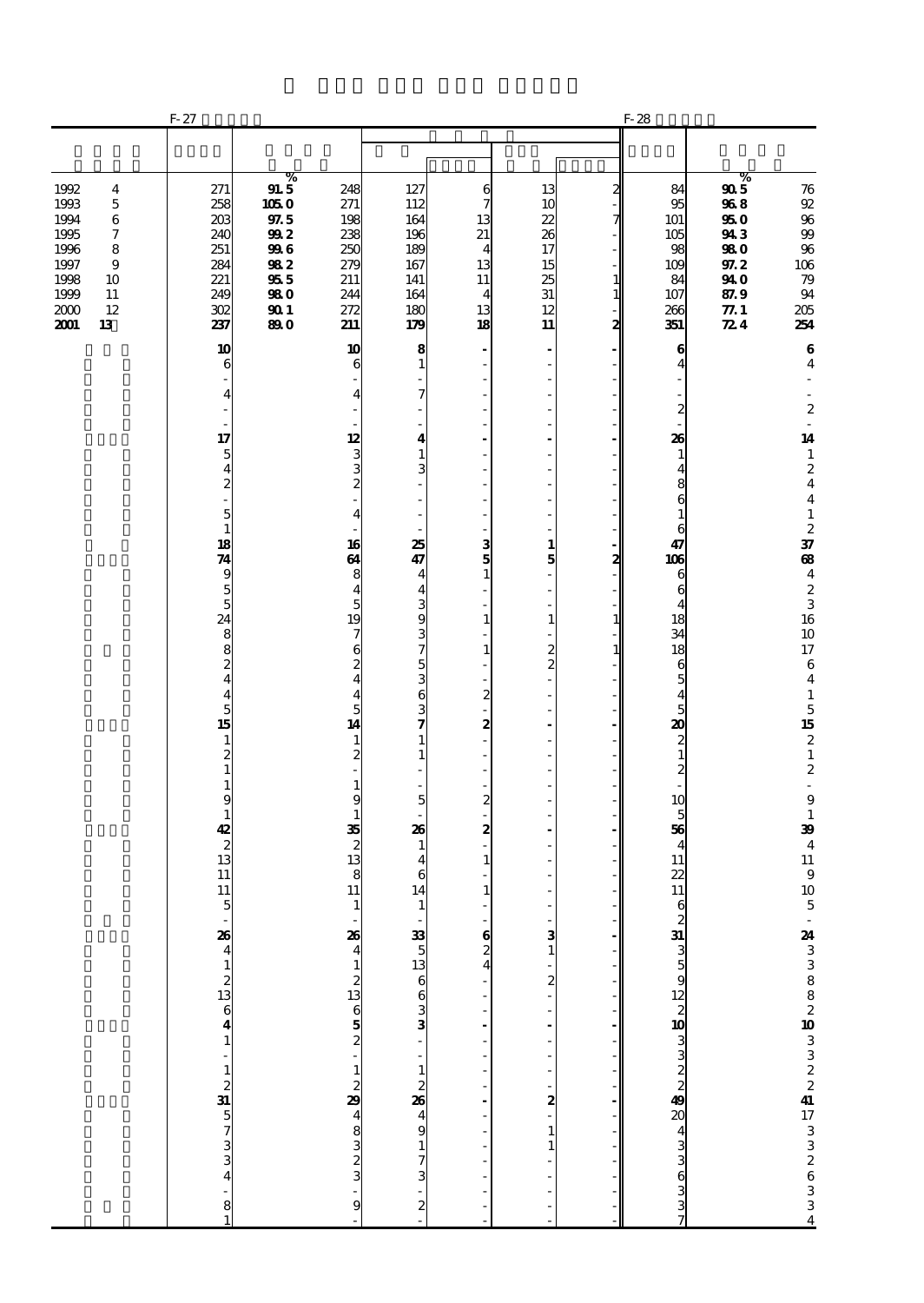|                                             |                          |                          |               | $F-29$                                             |            |                                             |                                             |                |                                                |                      |        |                         |
|---------------------------------------------|--------------------------|--------------------------|---------------|----------------------------------------------------|------------|---------------------------------------------|---------------------------------------------|----------------|------------------------------------------------|----------------------|--------|-------------------------|
|                                             |                          |                          |               |                                                    |            |                                             |                                             |                |                                                |                      |        |                         |
|                                             |                          |                          |               |                                                    |            |                                             |                                             |                |                                                |                      |        |                         |
|                                             |                          |                          |               |                                                    | $\%$       |                                             |                                             |                |                                                |                      |        |                         |
| 109                                         | 21                       | $\boldsymbol{z}$         |               | 160                                                | 894        | 143                                         | 214                                         | 7              | 12                                             |                      | 1992   | $\overline{\mathbf{4}}$ |
| 105                                         | 7                        | $\overline{a}$           |               | 249                                                | <b>980</b> | 244                                         | 202                                         | 9              | 16                                             |                      | 1993   | $\overline{5}$          |
| 110                                         | 7                        | $\frac{1}{2}$            |               | 199                                                | 935        | 186                                         | 195                                         | 14             | 25                                             |                      | 1994   | 6                       |
| 126                                         | 14                       | 3                        |               | 147                                                | 939        | 138                                         | 157                                         | 8              | 19                                             |                      | 1995   | $\boldsymbol{7}$        |
| 97                                          | 20                       | $\blacksquare$           |               | 180                                                | <b>861</b> | 155                                         | 119                                         | 10             | 11                                             |                      | 21996  | 8                       |
| 123                                         | 13                       | $\overline{\phantom{a}}$ |               | 213                                                | 87.3       | 186                                         | 201                                         | 19             | 8                                              |                      | 1997   | 9                       |
| 99                                          | 6                        | 3                        |               | 192                                                | 906        | 174                                         | 281                                         | 10             | 63                                             |                      | 2 1998 | 10                      |
| 112                                         | 25                       | $\overline{\mathbf{4}}$  | $\frac{3}{1}$ | 315                                                | 67.9       | 214                                         | 267                                         | 29             | 46                                             |                      | 2 1999 | 11                      |
| 235                                         | 39                       | 10                       |               | 526                                                | 633        | 333                                         | 332                                         | 24             | 58                                             |                      | 2000   | 12                      |
| 312                                         | 58                       | 7                        | $\mathbf{1}$  | 646                                                | 60 1       | 388                                         | 361                                         | 23             | 90                                             |                      | 2001   | 13                      |
| 6                                           | $\mathbf{1}$             | $\blacksquare$           |               | 10                                                 |            | 7                                           | 7                                           | $\mathbf{1}$   | $\mathbf{1}$                                   |                      |        |                         |
| 4                                           | $\mathbf{1}$             | $\overline{\phantom{0}}$ |               | 7                                                  |            | 5                                           | 5                                           | $\mathbf{1}$   | ä,                                             |                      |        |                         |
| ä,                                          | Ĭ.                       | ä,                       |               | $\mathbf{1}$                                       |            |                                             |                                             |                | $\overline{\phantom{a}}$                       |                      |        |                         |
| $\qquad \qquad \blacksquare$                | ł,                       | L,                       |               | $\mathbf{1}$                                       |            | $\mathbf{1}$                                | $\mathbf{1}$                                |                | ÷                                              |                      |        |                         |
| $\boldsymbol{z}$                            | Ĭ.                       | i.                       |               |                                                    |            |                                             |                                             |                | ÷,                                             |                      |        |                         |
|                                             | Ĭ.                       | L,                       |               | $\mathbf{1}$                                       |            | $\mathbf{1}$                                | $\mathbf{1}$                                |                | $\mathbf{1}$                                   |                      |        |                         |
| 19                                          | з                        |                          |               | 36                                                 |            | 8                                           | 17                                          |                | 11                                             |                      |        |                         |
| $\mathbf{1}$                                | ÷,                       | ä,                       |               | ÷,                                                 |            | ÷,                                          |                                             | ٠              | $\overline{\phantom{a}}$                       |                      |        |                         |
| $\frac{2}{3}$                               | $\overline{\phantom{m}}$ | ÷,                       |               | $\overline{4}$                                     |            |                                             |                                             |                | $\overline{\phantom{a}}$                       |                      |        |                         |
|                                             | $\overline{c}$           | i.                       |               | 9                                                  |            | 6                                           | 12                                          |                | 9                                              |                      |        |                         |
| $\overline{\mathbf{4}}$                     | $\mathbf{1}$             | L,                       |               | 3                                                  |            |                                             |                                             |                | ÷,                                             |                      |        |                         |
| $\mathbf{1}$                                |                          | ÷,                       |               | 10                                                 |            |                                             |                                             |                |                                                |                      |        |                         |
| 8<br>43                                     | J.                       | ÷,<br>$\mathbf{1}$       |               | 10<br>$\boldsymbol{\omega}$                        |            | $\boldsymbol{2}$<br>47                      | 5<br>59                                     | 7              | $\boldsymbol{z}$<br>9                          | ٠                    |        |                         |
| 88                                          | 6<br>23                  | 3                        | 1             | 139                                                |            | 82                                          | 131                                         | 4              | 50                                             |                      |        |                         |
| $\boldsymbol{z}$                            | 1                        | $\overline{a}$           |               | 24                                                 |            | 19                                          | 63                                          |                | 42                                             |                      |        |                         |
|                                             | $\mathbf{1}$             | L,                       |               | 9                                                  |            | $\overline{4}$                              | 22                                          |                | $\mathbf{1}$                                   |                      |        |                         |
| $\frac{2}{2}$                               | $\mathbf{1}$             | ÷,                       |               | 5                                                  |            | 6                                           |                                             |                | ٠                                              | ä,                   |        |                         |
| 31                                          | 7                        | $\frac{1}{2}$            |               | 13                                                 |            | 9                                           | 10                                          | 1              | $\overline{4}$                                 |                      |        |                         |
| 13                                          | 6                        | L,                       |               | 22                                                 |            | 8                                           | 7                                           | 1              | ÷                                              |                      |        |                         |
| 29                                          | 2                        | $\overline{z}$           |               | 39                                                 |            | 18                                          | 17                                          | 1              | ÷,                                             |                      |        |                         |
| $\boldsymbol{z}$                            | $\mathbf{1}$             | L,                       |               | $\overline{\mathbf{4}}$                            |            | $\overline{\mathbf{c}}$                     |                                             |                |                                                |                      |        |                         |
| $\overline{\mathbf{c}}$                     | $\mathbf{1}$             | L.                       |               | 7                                                  |            | $\overline{4}$                              | 3                                           |                | 3                                              | ٠                    |        |                         |
| $\mathbf{1}$                                | $\mathbf{1}$             | $\mathbf{1}$             | $\mathbf{1}$  | 3                                                  |            |                                             |                                             |                | ÷,                                             |                      |        |                         |
| $\overline{\mathbf{4}}$                     | $\frac{2}{3}$            | L,                       |               | 13                                                 |            | 12                                          | 9                                           | 1              | ÷,                                             |                      |        |                         |
| 16                                          |                          | $\overline{a}$           |               | 51                                                 |            | 24                                          | 11                                          | 1              | $\blacksquare$                                 |                      |        |                         |
| 5                                           | $\mathbf{1}$             | ÷,                       |               | 3                                                  |            | $\overline{\mathbf{c}}$                     | 1                                           |                |                                                |                      |        |                         |
| $\mathbf 1$                                 | L,                       | L.                       |               | $\mathbf{1}$                                       |            | ÷,                                          |                                             |                | $\overline{\phantom{a}}$                       | ä,                   |        |                         |
| $\frac{2}{1}$                               | ÷,                       | L,                       |               | 5                                                  |            | $\overline{4}$                              |                                             |                | L,                                             |                      |        |                         |
|                                             | ÷,                       | L,                       |               | 6                                                  |            | $\boldsymbol{z}$<br>13                      |                                             |                | ÷,                                             |                      |        |                         |
| 7                                           | $\overline{z}$           | $\overline{a}$           |               | 26<br>10                                           |            | 3                                           | 7                                           | 1              | ÷,                                             |                      |        |                         |
| $\mathbf{1}$<br>55                          | 12                       | $\blacksquare$           |               | 115                                                |            | 53                                          | 3<br>œ                                      | 6              | 12                                             |                      |        |                         |
| 17                                          | $\overline{\phantom{a}}$ | L,                       |               | 8                                                  |            | $\overline{\mathbf{4}}$                     | $\overline{4}$                              |                | $\overline{\phantom{a}}$                       |                      |        |                         |
| 13                                          |                          | L,                       |               | 13                                                 |            | 9                                           | 14                                          | $\mathbf{1}$   | 8                                              |                      |        |                         |
| 8                                           | $\frac{2}{2}$            | Ĭ.                       |               | 58                                                 |            | 19                                          | 20                                          | 1              |                                                |                      |        |                         |
| 13                                          | 4                        |                          |               | 13                                                 |            | 8                                           | 10                                          | 2              | 4                                              |                      |        |                         |
| $\overline{4}$                              | 4                        | ä,                       |               | 11                                                 |            | $\mathbf{9}$                                | 8                                           | $\overline{c}$ | ٠                                              | ٠                    |        |                         |
|                                             |                          |                          |               |                                                    |            |                                             |                                             |                |                                                |                      |        |                         |
|                                             | $\frac{4}{2}$            | 1                        |               |                                                    |            |                                             |                                             | 2              |                                                | $\frac{1}{2}$        |        |                         |
|                                             |                          | $\overline{a}$           |               |                                                    |            | $\begin{array}{c} 4 \\ 41 \\ 3 \end{array}$ | $\begin{array}{c} 6 \\ 18 \\ 3 \end{array}$ |                |                                                |                      |        |                         |
|                                             |                          |                          |               |                                                    |            |                                             |                                             |                |                                                |                      |        |                         |
|                                             | $\mathbf{1}$             | $\mathbf{1}$             |               |                                                    |            |                                             |                                             |                |                                                | L,                   |        |                         |
|                                             |                          |                          |               |                                                    |            |                                             |                                             | $\mathbf{1}$   | ÷,                                             |                      |        |                         |
|                                             | $\mathbf{1}$             |                          |               |                                                    |            |                                             |                                             | 1              | ÷                                              | ÷,<br>$\overline{a}$ |        |                         |
|                                             | $\mathbf{1}$             | $\overline{a}$           |               |                                                    |            |                                             |                                             |                |                                                |                      |        |                         |
|                                             |                          | $\overline{a}$           |               |                                                    |            |                                             |                                             |                | $\begin{array}{c} \mathbf{2} \\ 1 \end{array}$ | $\overline{a}$       |        |                         |
|                                             | $\mathbf{1}$             |                          |               |                                                    |            |                                             |                                             |                |                                                |                      |        |                         |
|                                             |                          | ÷,                       |               |                                                    |            |                                             |                                             |                | $\frac{1}{2}$                                  |                      |        |                         |
|                                             | 5                        |                          |               |                                                    |            |                                             |                                             | 2              |                                                | $\overline{a}$       |        |                         |
|                                             |                          | $\frac{1}{2}$            |               |                                                    |            |                                             |                                             | $\mathbf{1}$   | $\frac{5}{1}$                                  |                      |        |                         |
|                                             |                          |                          |               |                                                    |            |                                             |                                             |                | ÷,                                             | ÷,                   |        |                         |
|                                             | $\frac{1}{2}$            | $\overline{a}$           |               |                                                    |            |                                             |                                             |                | $\overline{\phantom{a}}$                       |                      |        |                         |
|                                             |                          |                          |               |                                                    |            |                                             |                                             | $\mathbf{1}$   |                                                |                      |        |                         |
|                                             | l,                       | L,                       |               |                                                    |            |                                             |                                             |                |                                                |                      |        |                         |
| და და 1 და 5 ტად და 5 და 5 და 5 და 50 და 50 |                          |                          |               | $\frac{12504222543172333115}{1723350851418333115}$ |            | $\frac{18173881421800}{180045123338}$       | a © w ആ – w m m m m m m m m m m m m m m     |                | $\mathbf{1}$                                   |                      |        |                         |
|                                             | 2                        |                          |               |                                                    |            |                                             |                                             |                | 3                                              |                      |        |                         |
|                                             |                          |                          |               |                                                    |            |                                             |                                             |                |                                                |                      |        |                         |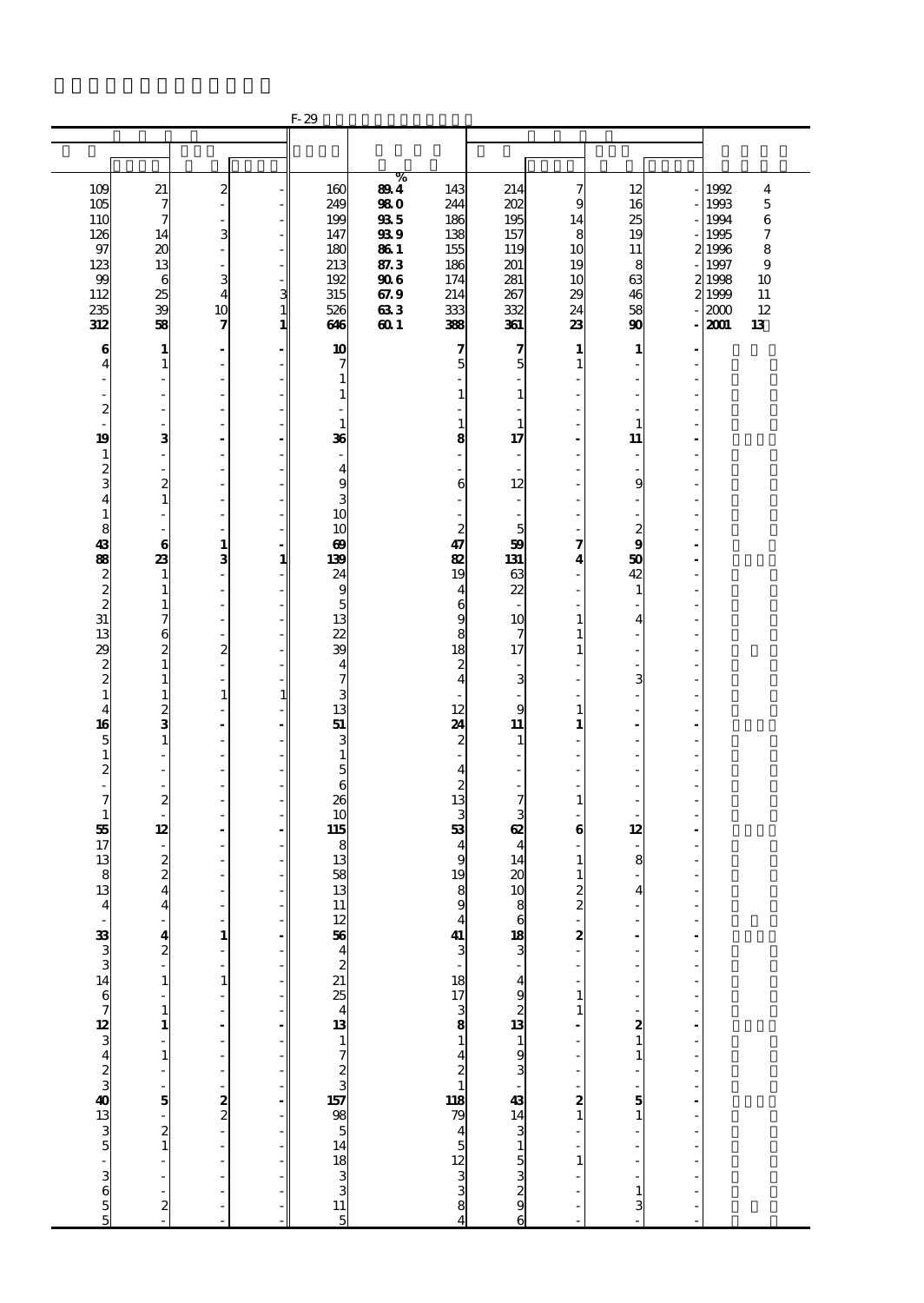|                                                                                                                                              | $F-30$                                                                                                                                       |                                                                                      |                                                                                                                   |                                                                                                       |                                                  |  | $F-31$                                                                                                                                                                                                                                                                                                                                                                                                             |                                                                                                                                                                                              |                                                                                                                                                                                                                                                                                         |
|----------------------------------------------------------------------------------------------------------------------------------------------|----------------------------------------------------------------------------------------------------------------------------------------------|--------------------------------------------------------------------------------------|-------------------------------------------------------------------------------------------------------------------|-------------------------------------------------------------------------------------------------------|--------------------------------------------------|--|--------------------------------------------------------------------------------------------------------------------------------------------------------------------------------------------------------------------------------------------------------------------------------------------------------------------------------------------------------------------------------------------------------------------|----------------------------------------------------------------------------------------------------------------------------------------------------------------------------------------------|-----------------------------------------------------------------------------------------------------------------------------------------------------------------------------------------------------------------------------------------------------------------------------------------|
|                                                                                                                                              |                                                                                                                                              |                                                                                      |                                                                                                                   |                                                                                                       |                                                  |  |                                                                                                                                                                                                                                                                                                                                                                                                                    |                                                                                                                                                                                              |                                                                                                                                                                                                                                                                                         |
| 1992<br>4<br>1993<br>$\mathbf 5$<br>1994<br>6<br>1995<br>7<br>1996<br>8<br>1997<br>9<br>1998<br>10<br>1999<br>11<br>2000<br>12<br>2001<br>13 | 42<br>46<br>43<br>30<br>34<br>44<br>39<br>30<br>50<br>55                                                                                     | %<br>905<br>97.8<br>1000<br>900<br>100 O<br>97.7<br>97.4<br>967<br>880<br><b>891</b> | 38<br>45<br>43<br>27<br>34<br>43<br>38<br>29<br>44<br>49                                                          | 50<br>73<br>$\infty$<br>48<br>64<br>76<br>$\infty$<br>48<br>59<br>63                                  | 2<br>9<br>4<br>4<br>7<br>3<br>3<br>5<br>$\bf{6}$ |  | 55,997<br>59,820<br>66,629<br>59, 512<br>58,592<br>58,955<br>64,025<br>67, 635<br>55,850<br>6375                                                                                                                                                                                                                                                                                                                   | %<br>99 7<br>55,848<br>59,645<br>99 7<br>998<br>66,488<br>99 7<br>59, 348<br>996<br>58, 361<br>996<br>58,726<br>63,783<br>996<br>996<br>67,383<br>55, 271<br>99 O<br>984<br>62,773           |                                                                                                                                                                                                                                                                                         |
|                                                                                                                                              | 1<br>1<br>з<br>1<br>1<br>1<br>10<br>18<br>2<br>1<br>1<br>5<br>9<br>1<br>1<br>14<br>3<br>7<br>з<br>2<br>$\mathbf{1}$<br>2<br>1<br>1<br>3<br>1 |                                                                                      | 1<br>1<br>2<br>1<br>1<br>9<br>16<br>1<br>1<br>1<br>4<br>9<br>1<br>1<br>12<br>3<br>5<br>3<br>2<br>2<br>1<br>1<br>з | 1<br>2<br>1<br>1<br>9<br>23<br>1<br>4<br>6<br>10<br>÷,<br>3<br>÷,<br>3<br>15<br>4<br>5<br>4<br>2<br>3 | 2<br>1<br>1<br>1<br>1<br>1<br>1                  |  | 108<br>64<br>7<br>24<br>6<br>2024<br>269<br>179<br>621<br>305<br>213<br>437<br>17, 734<br>15550<br>207<br>207<br>427<br>3566<br>2,422<br>6,189<br>640<br>128<br>501<br>1,263<br>5,576<br>410<br>253<br>255<br>312<br>4, 219<br>127<br>16564<br>234<br>2,483<br>10,013<br>3583<br>128<br>123<br>1,853<br>236<br>76<br>476<br>531<br>534<br>1, 123<br>219<br>226<br>404<br>274<br>3243<br>1,369<br>176<br>212<br>708 | 1,874<br>18,677<br>14,349<br>3028<br>2, 131<br>5,953<br>1,244<br>5418<br>4,186<br>16404<br>2, 457<br>10,045<br>3512<br>$\frac{1,766}{228}$<br>$\frac{1}{219}$<br>$\frac{270}{300}$<br>1, 324 | $\mathbf{g}_1$<br>50<br>$\mathbf 5$<br>$\overline{7}$<br>23<br>$\,6\,$<br>274<br>162<br>595<br>285<br>206<br>352<br>182<br>192<br>416<br>599<br>121<br>483<br>385<br>241<br>249<br>253<br>104<br>188<br>108<br>94<br>$66\,$<br>465<br>512<br>495<br>223<br>402<br>166<br>174<br>$666\,$ |
|                                                                                                                                              | 1                                                                                                                                            |                                                                                      |                                                                                                                   |                                                                                                       |                                                  |  | 325<br>129<br>313<br>11                                                                                                                                                                                                                                                                                                                                                                                            |                                                                                                                                                                                              | 313<br>126<br>298<br>13                                                                                                                                                                                                                                                                 |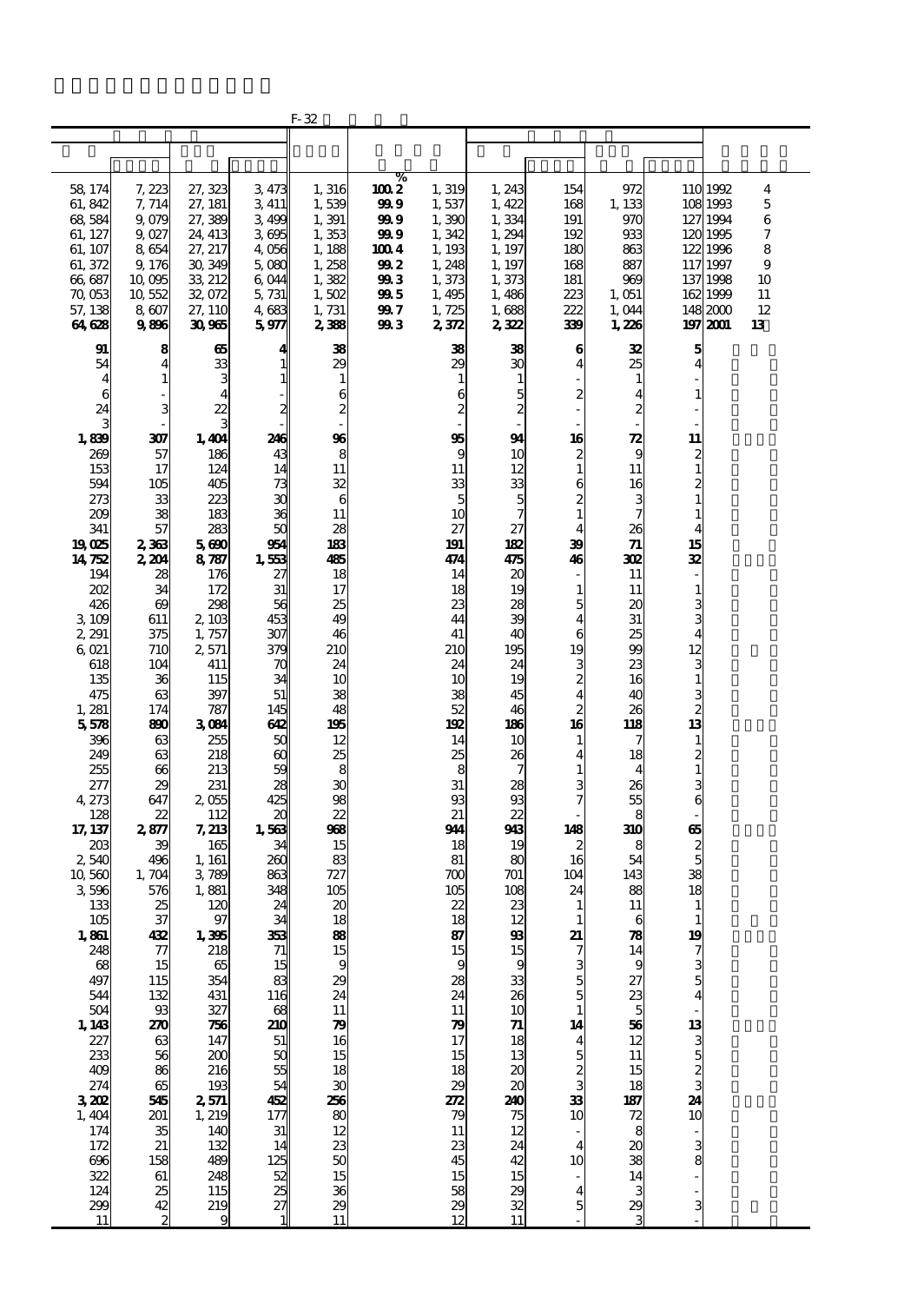|                                                                                                                                                                        | $F-33$                                                                      |                                                                                                                                                                          |                                                          |                                                          |                                                            |                                                               |   | F-34                                                               |                                                                                                |                                                                       |
|------------------------------------------------------------------------------------------------------------------------------------------------------------------------|-----------------------------------------------------------------------------|--------------------------------------------------------------------------------------------------------------------------------------------------------------------------|----------------------------------------------------------|----------------------------------------------------------|------------------------------------------------------------|---------------------------------------------------------------|---|--------------------------------------------------------------------|------------------------------------------------------------------------------------------------|-----------------------------------------------------------------------|
|                                                                                                                                                                        |                                                                             |                                                                                                                                                                          |                                                          |                                                          |                                                            |                                                               |   |                                                                    |                                                                                                |                                                                       |
| 1992<br>$\overline{\mathbf{4}}$<br>1993<br>$\mathbf 5$<br>1994<br>$\,6$<br>1995<br>7<br>1996<br>8<br>1997<br>9<br>1998<br>10<br>1999<br>11<br>2000<br>12<br>2001<br>13 | 40<br>37<br>44<br>31<br>32<br>33<br>25<br>44<br>54<br>$\boldsymbol{\omega}$ | $\overline{1000}$<br>1000<br>$97.7\,$<br>935<br>969<br>1000<br>1000<br>1000<br>926<br>$\boldsymbol{\boldsymbol{\boldsymbol{0}}}\boldsymbol{\boldsymbol{\boldsymbol{0}}}$ | 40<br>37<br>43<br>29<br>31<br>33<br>25<br>44<br>50<br>54 | 38<br>34<br>35<br>24<br>25<br>25<br>18<br>38<br>35<br>43 | 5<br>2<br>4<br>3<br>2<br>$\overline{\mathbf{4}}$<br>4<br>3 | ı<br>$\begin{smallmatrix} 2 \\ 5 \\ 2 \\ 1 \end{smallmatrix}$ | 2 | 137<br>128<br>122<br>167<br>153<br>171<br>147<br>162<br>297<br>407 | %<br>752<br>688<br>$\rm 77.9$<br>67.1<br>647<br>$\boldsymbol{\pi}$<br>667<br>531<br>505<br>494 | 103<br>88<br>$9\!5$<br>112<br>$99\,$<br>120<br>98<br>86<br>150<br>201 |
|                                                                                                                                                                        | 6<br>4                                                                      |                                                                                                                                                                          | 6<br>4                                                   | 5<br>$\overline{4}$                                      | 1<br>$\mathbf{1}$                                          | ÷,                                                            |   | 13<br>8                                                            |                                                                                                | ${\bf 11}$<br>$\boldsymbol{7}$                                        |
|                                                                                                                                                                        |                                                                             |                                                                                                                                                                          |                                                          |                                                          |                                                            | $\overline{a}$<br>$\overline{a}$<br>٠                         |   | $\overline{\phantom{a}}$<br>$\frac{2}{3}$                          |                                                                                                | $\overline{\phantom{a}}$<br>$\boldsymbol{2}$<br>$\boldsymbol{2}$      |
|                                                                                                                                                                        | 2<br>3                                                                      |                                                                                                                                                                          | 2<br>3                                                   | $\mathbf{1}$<br>1                                        |                                                            | ÷                                                             |   | 41                                                                 |                                                                                                | ä,<br>${\bf 11}$                                                      |
|                                                                                                                                                                        | $\mathbf{1}$                                                                |                                                                                                                                                                          | $\mathbf{1}$                                             | $\mathbf{1}$                                             |                                                            | ÷,<br>$\overline{a}$<br>٠                                     |   | $\frac{2}{8}$<br>9                                                 |                                                                                                | $\boldsymbol{2}$<br>÷,                                                |
|                                                                                                                                                                        | $\mathbf{1}$                                                                |                                                                                                                                                                          | $\mathbf{1}$                                             |                                                          |                                                            | ÷,                                                            |   | 7<br>$\overline{4}$                                                |                                                                                                | $\frac{1}{4}$                                                         |
|                                                                                                                                                                        | $\mathbf{1}$<br>9<br>11                                                     |                                                                                                                                                                          | 1<br>9<br>10                                             | $\overline{a}$<br>$\bf{6}$<br>8                          | 1<br>1                                                     | ÷,<br>ä,<br>÷,                                                |   | 11<br>29<br>111                                                    |                                                                                                | $\begin{bmatrix} 2 \\ 2 \\ 3 \end{bmatrix}$<br>$\boldsymbol{\alpha}$  |
|                                                                                                                                                                        | L,                                                                          |                                                                                                                                                                          |                                                          |                                                          |                                                            | ÷,                                                            |   | 12<br>13                                                           |                                                                                                | ${\bf 11}$<br>$\overline{\mathbf{4}}$                                 |
|                                                                                                                                                                        | 3                                                                           |                                                                                                                                                                          | 3                                                        | $\overline{a}$<br>÷,<br>$\boldsymbol{z}$                 |                                                            | ÷,<br>$\overline{a}$<br>٠                                     |   | $\begin{array}{c} 2 \\ 16 \end{array}$<br>31                       |                                                                                                | $\mathbf{1}$<br>10<br>$\pmb{20}$                                      |
|                                                                                                                                                                        | 2<br>$\mathbf{1}$<br>$\mathbf{1}$                                           |                                                                                                                                                                          | $\boldsymbol{z}$<br>$\mathbf{1}$<br>$\mathbf{1}$         | $\mathbf{1}$<br>1<br>1                                   | $\mathbf{1}$                                               | ÷,<br>÷,                                                      |   | 14<br>12                                                           |                                                                                                | $\bf 6$<br>$\boldsymbol{z}$<br>$\mathbf 1$                            |
|                                                                                                                                                                        | $\mathbf{1}$<br>3                                                           |                                                                                                                                                                          | $\mathbf{1}$<br>$\frac{2}{5}$                            | $\mathbf{1}$<br>$\frac{2}{3}$                            |                                                            | $\overline{a}$<br>٠                                           |   | $\frac{3}{5}$                                                      |                                                                                                | $\frac{2}{5}$                                                         |
|                                                                                                                                                                        | 7                                                                           |                                                                                                                                                                          |                                                          | $\overline{\phantom{a}}$                                 |                                                            | ÷,<br>÷,                                                      |   | 27<br>$\overline{4}$<br>$\overline{\mathbf{4}}$                    |                                                                                                | 19<br>$\begin{array}{c} 3 \\ 3 \\ 3 \end{array}$                      |
|                                                                                                                                                                        | 3                                                                           |                                                                                                                                                                          | 3                                                        | $\mathbf{1}$                                             |                                                            | $\overline{a}$<br>٠                                           |   | $\begin{array}{c} 3 \\ 2 \\ 6 \end{array}$                         |                                                                                                | $\mathbf 1$                                                           |
|                                                                                                                                                                        | $\overline{\mathbf{4}}$<br>10                                               |                                                                                                                                                                          | $\boldsymbol{z}$<br>$\bf{9}$                             | $\boldsymbol{z}$<br>12                                   |                                                            | $\mathbf{1}$                                                  |   | 56                                                                 |                                                                                                | $\,6\,$<br>$\frac{3}{3}$                                              |
|                                                                                                                                                                        | $\mathbf{1}$                                                                |                                                                                                                                                                          |                                                          |                                                          |                                                            |                                                               |   | $\overline{\mathbf{4}}$<br>6                                       |                                                                                                | $\begin{array}{c} 2 \\ 6 \\ 13 \end{array}$                           |
|                                                                                                                                                                        | 5<br>$\frac{2}{1}$                                                          |                                                                                                                                                                          | 5<br>$\overline{\mathbf{c}}$<br>$\mathbf{1}$             | $\overline{5}$<br>$\frac{2}{4}$                          |                                                            | $\mathbf{1}$<br>L,                                            |   | $\begin{array}{c}\n 29 \\  8 \\  6\n \end{array}$                  |                                                                                                | $\frac{6}{2}$                                                         |
|                                                                                                                                                                        |                                                                             |                                                                                                                                                                          | $\frac{1}{5}$                                            | 4                                                        |                                                            |                                                               |   |                                                                    |                                                                                                |                                                                       |
|                                                                                                                                                                        |                                                                             |                                                                                                                                                                          |                                                          | $\begin{smallmatrix}2\2\1\end{smallmatrix}$              |                                                            |                                                               |   |                                                                    |                                                                                                |                                                                       |
|                                                                                                                                                                        | $17 - 22$<br>$222$                                                          |                                                                                                                                                                          | $\begin{array}{c} 2 \\ 2 \\ 1 \end{array}$               | 1                                                        |                                                            |                                                               |   |                                                                    |                                                                                                |                                                                       |
|                                                                                                                                                                        |                                                                             |                                                                                                                                                                          | $\mathbf{1}$                                             |                                                          |                                                            |                                                               |   |                                                                    |                                                                                                |                                                                       |
|                                                                                                                                                                        |                                                                             |                                                                                                                                                                          |                                                          |                                                          |                                                            |                                                               |   |                                                                    |                                                                                                |                                                                       |
|                                                                                                                                                                        | $-22 - 12 - 12$                                                             |                                                                                                                                                                          | $\frac{6}{2}$                                            | $\frac{4}{2}$                                            |                                                            |                                                               |   |                                                                    |                                                                                                |                                                                       |
|                                                                                                                                                                        |                                                                             |                                                                                                                                                                          | $\mathbf{1}$<br>2                                        | 1                                                        |                                                            |                                                               |   |                                                                    |                                                                                                |                                                                       |
|                                                                                                                                                                        | $\frac{1}{1}$                                                               |                                                                                                                                                                          | 1                                                        |                                                          |                                                            |                                                               |   | 329 1 2 3 14 9 7 - 1 1 5 94 36 2 11 9 3 4 3 6                      |                                                                                                | $\frac{32}{11}$ 2 5 3 4 - 1 1 2 4 20 3 4 5 - 2 3 4                    |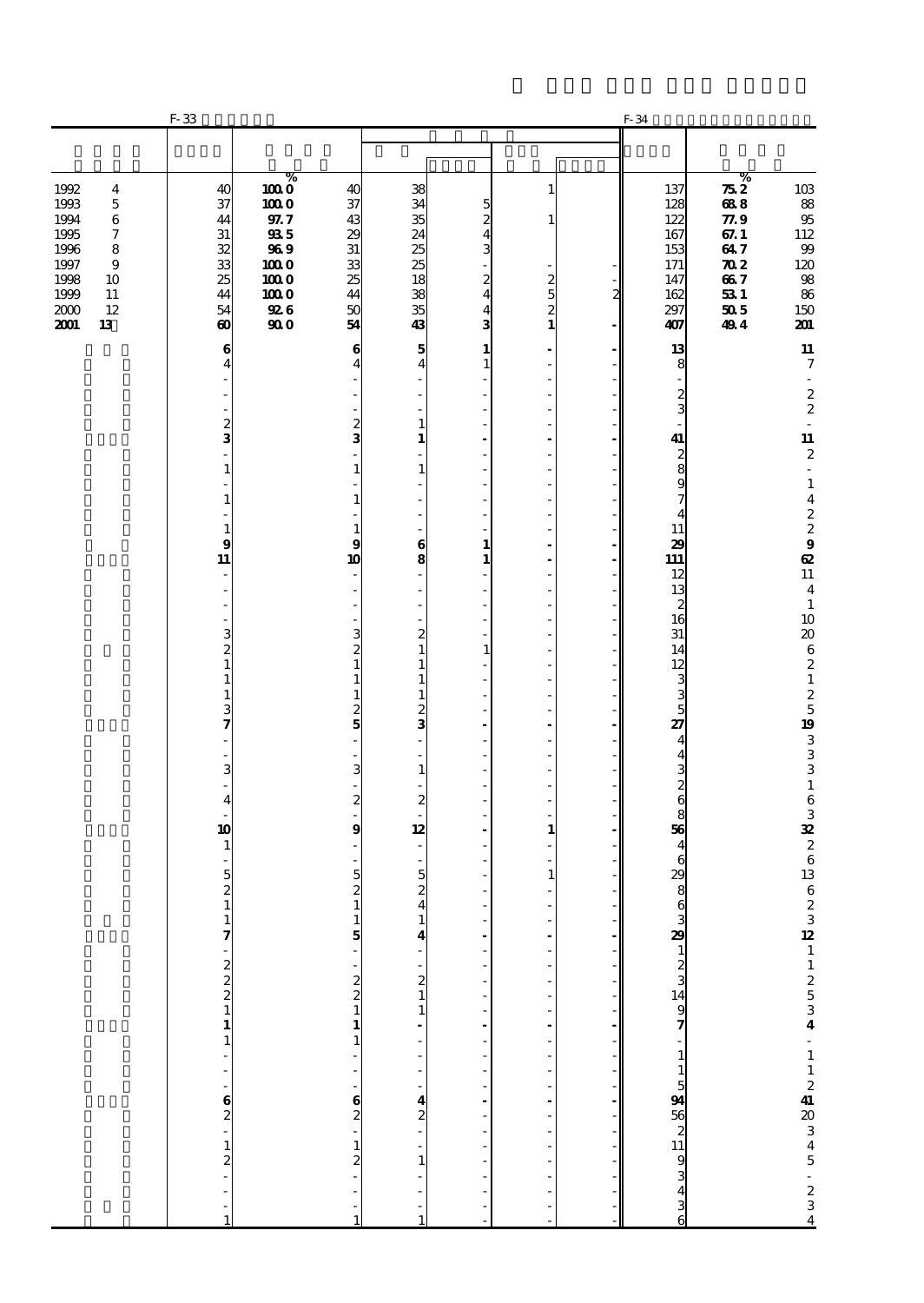|                                           |                                                                       |                                         |                   | $F-35$                                       |                         |                                                                  |                                          |                  |                                  |                |              |                  |
|-------------------------------------------|-----------------------------------------------------------------------|-----------------------------------------|-------------------|----------------------------------------------|-------------------------|------------------------------------------------------------------|------------------------------------------|------------------|----------------------------------|----------------|--------------|------------------|
|                                           |                                                                       |                                         |                   |                                              |                         |                                                                  |                                          |                  |                                  |                |              |                  |
|                                           |                                                                       |                                         |                   |                                              |                         |                                                                  |                                          |                  |                                  |                |              |                  |
|                                           |                                                                       |                                         |                   |                                              | %                       |                                                                  |                                          |                  |                                  |                | 1992         |                  |
| 117                                       | $\overline{5}$<br>3                                                   | 18<br>21                                | 3<br>$\mathbf{1}$ | 23<br>13                                     | $\bf 56$ $\bf 5$<br>462 | 13<br>6                                                          | 11<br>9                                  |                  |                                  |                | 1993         | 4<br>$\mathbf 5$ |
| $\frac{95}{102}$                          | $\overline{\mathbf{4}}$                                               | 15                                      | $\mathbf{1}$      | 13                                           | 231                     | 3                                                                | $\overline{\bf{4}}$                      |                  |                                  |                | 1994         | $\,6$            |
| 138                                       | 7                                                                     | 48                                      |                   | 29                                           | 17.2                    | 5                                                                | $\overline{\bf 4}$                       | 1                |                                  |                | 1995         | 7                |
| 88<br>120                                 | $\overline{\mathbf{4}}$                                               | 15<br>32                                | $\frac{1}{1}$     | 18<br>18                                     | 27.8<br>444             | 5<br>8                                                           | $\frac{8}{9}$                            |                  | 2                                |                | 1996<br>1997 | 8<br>9           |
| 100                                       | $\begin{array}{c}\n 3 \\  5 \\  2 \\  18\n \end{array}$               | 21                                      | $\mathbf{z}$      | 29                                           | 24 1                    | 7                                                                | 7                                        |                  | ä,                               |                | 1998         | 10               |
| 91                                        |                                                                       | 16                                      |                   | 26                                           | $154$                   | 4                                                                | 8                                        | 3                | $\overline{\mathbf{4}}$          |                | 31999        | 11               |
| 152                                       |                                                                       | 48                                      | 11                | 36                                           | 27.8                    | 10                                                               | 15                                       |                  | $\mathbf{1}$                     |                | 2000         | 12               |
| 188                                       | 12                                                                    | 73                                      | 5                 | 65                                           | 169                     | 11                                                               | $\bf{9}$                                 | 3                | $\blacksquare$                   |                | 2001         | 13               |
| 10                                        | $\mathbf{1}$                                                          | $\frac{3}{3}$                           | 1                 | 2                                            |                         | 1                                                                | 1                                        |                  | $\blacksquare$                   |                |              |                  |
| 8<br>٠                                    | $\mathbf{1}$<br>L,                                                    | $\frac{1}{2}$                           | $\mathbf{1}$      | $\mathbf{1}$<br>ä,                           |                         | $\mathbf{1}$                                                     | $\mathbf{1}$<br>٠                        |                  | ÷,<br>÷,                         |                |              |                  |
| $\mathbf{1}$                              | ł,                                                                    | $\overline{\phantom{a}}$                |                   | $\frac{1}{2}$                                |                         |                                                                  |                                          |                  | ÷,                               |                |              |                  |
| $\mathbf{1}$                              | Ĭ.                                                                    | $\overline{\phantom{a}}$                |                   | $\frac{1}{2}$                                |                         | ÷,                                                               |                                          |                  | Ĭ.                               |                |              |                  |
| L,                                        | l,                                                                    | $\overline{\phantom{a}}$                |                   | $\mathbf{1}$                                 |                         |                                                                  |                                          |                  | Ĩ.                               |                |              |                  |
| 9<br>$\mathbf{1}$                         | J.                                                                    | 3<br>$\overline{\phantom{a}}$           |                   | 7<br>$\mathbf{1}$                            |                         | 3<br>÷,                                                          |                                          |                  | ä,                               | ä,             |              |                  |
| $\overline{\phantom{0}}$                  |                                                                       | $\overline{\phantom{a}}$                |                   | $\overline{\phantom{a}}$                     |                         |                                                                  |                                          |                  |                                  |                |              |                  |
| $\mathbf{1}$                              | J.                                                                    | $\overline{\phantom{a}}$                |                   | $\boldsymbol{z}$                             |                         | 1                                                                |                                          |                  | Ĭ.                               | J.             |              |                  |
| $\mathbf{5}$                              | l,                                                                    | $\boldsymbol{z}$                        |                   | $\overline{\mathbf{c}}$                      |                         | 1                                                                |                                          |                  | Ĩ.                               |                |              |                  |
| $\mathbf{1}$<br>$\mathbf{1}$              | J.                                                                    | $\overline{a}$<br>$\mathbf{1}$          |                   | $\mathbf{1}$<br>$\mathbf{1}$                 |                         | 1<br>÷,                                                          |                                          |                  | ä,                               | ä,             |              |                  |
| $\boldsymbol{9}$                          | 3                                                                     | $\mathbf{1}$                            | - 1               | $\mathbf{1}$                                 |                         |                                                                  |                                          |                  | ÷,                               |                |              |                  |
| 42                                        | $\frac{3}{2}$                                                         | 11                                      | $\frac{2}{2}$     | 11                                           |                         | 3                                                                | 4                                        | 2                | ÷.                               | ÷.             |              |                  |
| $\mathbf{6}$                              |                                                                       | $\overline{\mathbf{c}}$<br>$\mathbf{1}$ |                   | L,                                           |                         | $\mathbf{1}$                                                     |                                          |                  | Ĩ.                               |                |              |                  |
| 5<br>$\overline{c}$                       | ÷,                                                                    | $\mathbf 1$                             |                   | $\boldsymbol{z}$<br>$\overline{\phantom{a}}$ |                         | ÷,                                                               | $\mathbf{1}$<br>٠                        |                  | ä,                               | ٠              |              |                  |
| 10                                        | ł,                                                                    | 3                                       |                   | $\mathbf{1}$                                 |                         |                                                                  |                                          |                  |                                  |                |              |                  |
| 6                                         | Ĭ.                                                                    | L                                       |                   | $\boldsymbol{z}$                             |                         |                                                                  |                                          |                  | Ĭ.                               | J.             |              |                  |
| 8<br>$\mathbf{1}$                         | Ĭ.<br>$\mathbf{1}$                                                    | $\overline{4}$                          |                   | $\overline{\mathbf{c}}$<br>$\mathbf{1}$      |                         | $\mathbf{1}$                                                     | $\boldsymbol{z}$                         | $\boldsymbol{z}$ | J.                               |                |              |                  |
| $\mathbf{1}$                              | Ĭ.                                                                    | ÷,                                      |                   | $\overline{\phantom{a}}$                     |                         |                                                                  | ٠                                        |                  | ä,                               | ٠              |              |                  |
|                                           | Ĭ.                                                                    | $\overline{\phantom{a}}$                |                   | 3                                            |                         | $\mathbf{1}$                                                     | $\mathbf{1}$                             |                  |                                  |                |              |                  |
| 3                                         | Ĭ.                                                                    |                                         |                   | i,                                           |                         |                                                                  |                                          |                  | Ĭ.                               | J.             |              |                  |
| 19<br>$\mathbf{1}$                        | $\overline{a}$                                                        | 15<br>$\overline{\phantom{a}}$          |                   | 3<br>i,                                      |                         | $\mathbf{1}$                                                     | $\mathbf{1}$                             |                  | $\overline{a}$                   |                |              |                  |
| $\boldsymbol{z}$                          | J.                                                                    | $\overline{c}$                          |                   | $\overline{\phantom{a}}$                     |                         | ٠                                                                | ٠                                        |                  | ä,                               | ٠              |              |                  |
| $\mathbf{1}$                              |                                                                       | $\overline{\phantom{a}}$                |                   | $\mathbf{1}$                                 |                         |                                                                  |                                          |                  | ÷,                               |                |              |                  |
| $\frac{1}{7}$                             | Ĭ.<br>Ĭ.                                                              | $\mathbf{1}$                            |                   | $\frac{1}{2}$<br>$\mathbf{1}$                |                         | $\mathbf{1}$                                                     |                                          |                  | ä,<br>J.                         | ÷.             |              |                  |
| 7                                         |                                                                       | $\frac{5}{7}$                           |                   | $\mathbf{1}$                                 |                         |                                                                  | 1                                        |                  |                                  |                |              |                  |
| 34                                        | 3                                                                     | 9                                       | - 1               | 13                                           |                         | $\mathbf{1}$                                                     | 1                                        |                  | $\blacksquare$                   | ÷              |              |                  |
| $\frac{2}{3}$                             | $\overline{\mathbf{c}}$                                               | ÷                                       |                   | $\overline{\phantom{a}}$                     |                         |                                                                  |                                          |                  |                                  |                |              |                  |
| 13                                        | $\overline{a}$                                                        | ä,<br>$\mathbf{1}$                      |                   | ä,<br>3                                      |                         |                                                                  |                                          |                  | ä,<br>Ĭ.                         |                |              |                  |
| 9                                         | $\mathbf{1}$                                                          | 4                                       |                   | $\mathbf{1}$                                 |                         | 1                                                                | 1                                        |                  |                                  |                |              |                  |
| $\boldsymbol{z}$                          | ٠                                                                     | $\mathbf{1}$                            |                   | $\overline{\phantom{a}}$                     |                         | ÷,                                                               | $\overline{\phantom{a}}$                 |                  | ä,                               |                |              |                  |
|                                           | $\overline{a}$                                                        |                                         | $\frac{1}{2}$     |                                              |                         |                                                                  |                                          |                  | j                                |                |              |                  |
|                                           | l,                                                                    |                                         |                   |                                              |                         | -                                                                |                                          |                  | $\overline{\phantom{a}}$         | $\frac{1}{2}$  |              |                  |
|                                           |                                                                       |                                         |                   |                                              |                         |                                                                  |                                          |                  | $\overline{a}$                   | Ĭ.             |              |                  |
|                                           | l,                                                                    |                                         |                   |                                              |                         | $\overline{\phantom{m}}$                                         | ÷                                        |                  | l,<br>$\overline{a}$             | l,             |              |                  |
|                                           | $\frac{1}{2}$                                                         |                                         |                   |                                              |                         | $\frac{1}{2}$<br>÷                                               | $\frac{1}{2}$<br>$\frac{1}{2}$           |                  | $\overline{a}$                   | ÷,             |              |                  |
|                                           |                                                                       |                                         |                   |                                              |                         | ÷,                                                               | $\overline{\phantom{a}}$                 |                  | $\overline{a}$                   | $\frac{1}{2}$  |              |                  |
|                                           |                                                                       |                                         |                   |                                              |                         |                                                                  |                                          |                  | Ĭ.                               |                |              |                  |
|                                           |                                                                       |                                         |                   |                                              |                         | $\overline{\phantom{0}}$                                         | $\overline{\phantom{a}}$                 | ٠                | $\overline{a}$<br>$\overline{a}$ | $\overline{a}$ |              |                  |
|                                           | $\begin{array}{c} \mathbf{z} \\ \mathbf{z} \\ \mathbf{z} \end{array}$ |                                         |                   |                                              |                         | $\begin{array}{c} \n\cdot & \cdot \\ \cdot & \cdot\n\end{array}$ | $\overline{\phantom{a}}$                 | ÷,               | $\overline{a}$                   | Ĭ.             |              |                  |
|                                           |                                                                       |                                         |                   |                                              |                         |                                                                  | $\bar{2}$                                | $\mathbf{1}$     | $\overline{a}$                   | $\frac{1}{2}$  |              |                  |
|                                           | $\overline{a}$                                                        |                                         |                   |                                              |                         |                                                                  |                                          |                  | Ĭ.                               |                |              |                  |
|                                           | l,<br>Ĭ.                                                              |                                         |                   |                                              |                         | l,<br>$\mathbf{1}$                                               | $\overline{\phantom{a}}$<br>$\mathbf{1}$ |                  | l,<br>$\overline{a}$             | Ļ<br>Ĭ.        |              |                  |
|                                           | Ĭ.                                                                    |                                         |                   |                                              |                         |                                                                  | $\overline{a}$                           |                  | $\overline{a}$                   | $\overline{a}$ |              |                  |
|                                           | Ĭ.                                                                    |                                         |                   |                                              |                         | ÷,                                                               | ÷,                                       |                  | $\overline{a}$                   | l,             |              |                  |
|                                           |                                                                       |                                         |                   |                                              |                         |                                                                  |                                          |                  |                                  |                |              |                  |
| n Σ · ω μ · Σ β β ω ω ω ν α μ ω μ ω · μ ω |                                                                       | Ĭ,                                      |                   |                                              |                         | $\mathbf{1}$                                                     | $\mathbf{1}$                             | $\mathbf{1}$     | Ĭ.                               | Ĭ.             |              |                  |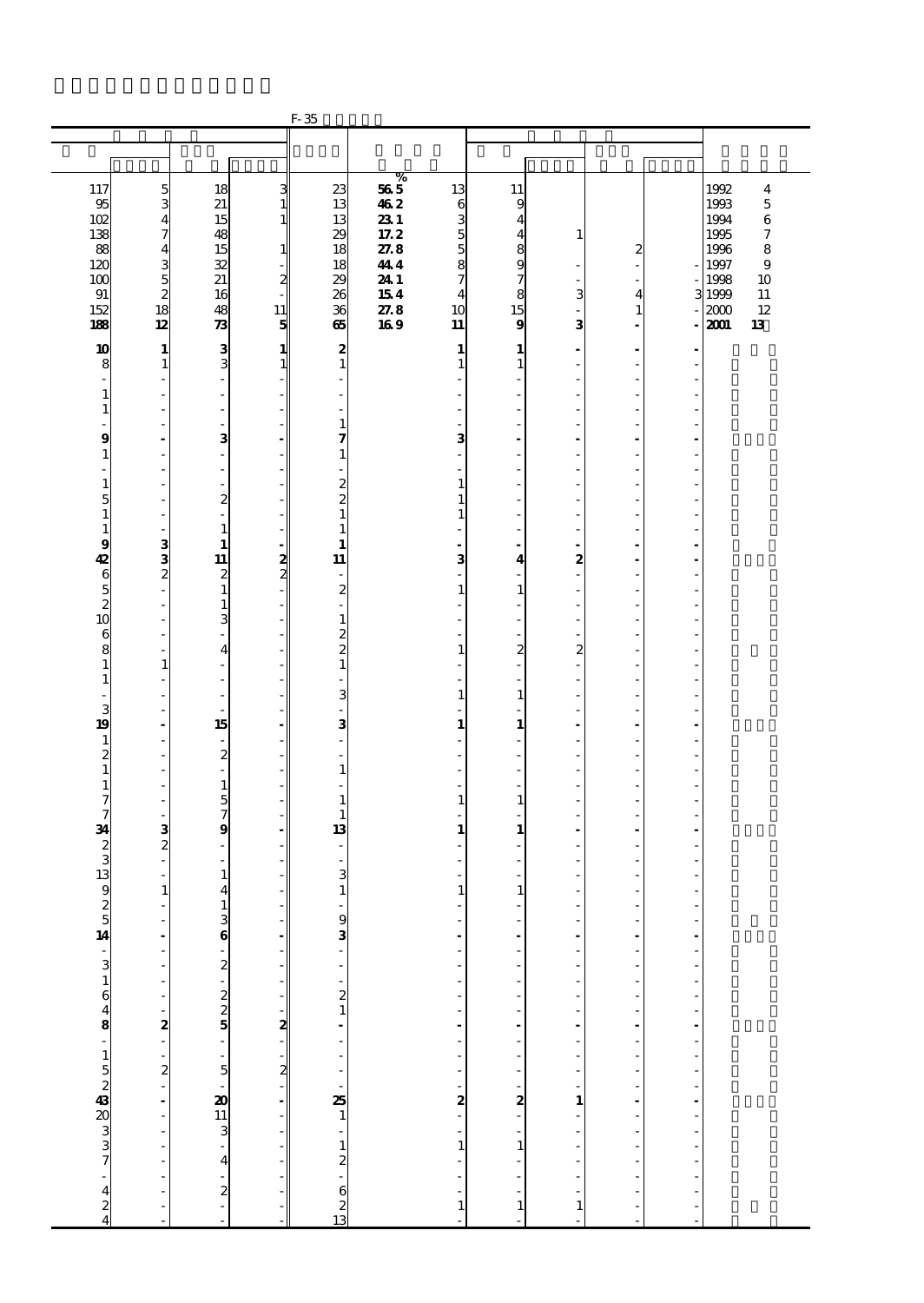|                                                                              |                                                    | F-36                                                                                                                                                                                                                                                                                                                                                                                                                                                                                          |                                                                             |                                                                                                                                                                                                                                                                                                                                                                                                                                                   |                                                                                                                                                                                                                                                                                                                                                                                                      |                                                                                                                                                                                                                                                                                                                                                                                                               |                                                                                                                                                                                                                                                                                                                                             |                                                                                                                                                             | F-37                                                                                                                                                                                                                                 |                                                                                  |                                                                                                                                                                                                                                                                                                                                                                                                                                                                                                                                                                                                                        |
|------------------------------------------------------------------------------|----------------------------------------------------|-----------------------------------------------------------------------------------------------------------------------------------------------------------------------------------------------------------------------------------------------------------------------------------------------------------------------------------------------------------------------------------------------------------------------------------------------------------------------------------------------|-----------------------------------------------------------------------------|---------------------------------------------------------------------------------------------------------------------------------------------------------------------------------------------------------------------------------------------------------------------------------------------------------------------------------------------------------------------------------------------------------------------------------------------------|------------------------------------------------------------------------------------------------------------------------------------------------------------------------------------------------------------------------------------------------------------------------------------------------------------------------------------------------------------------------------------------------------|---------------------------------------------------------------------------------------------------------------------------------------------------------------------------------------------------------------------------------------------------------------------------------------------------------------------------------------------------------------------------------------------------------------|---------------------------------------------------------------------------------------------------------------------------------------------------------------------------------------------------------------------------------------------------------------------------------------------------------------------------------------------|-------------------------------------------------------------------------------------------------------------------------------------------------------------|--------------------------------------------------------------------------------------------------------------------------------------------------------------------------------------------------------------------------------------|----------------------------------------------------------------------------------|------------------------------------------------------------------------------------------------------------------------------------------------------------------------------------------------------------------------------------------------------------------------------------------------------------------------------------------------------------------------------------------------------------------------------------------------------------------------------------------------------------------------------------------------------------------------------------------------------------------------|
|                                                                              |                                                    |                                                                                                                                                                                                                                                                                                                                                                                                                                                                                               |                                                                             |                                                                                                                                                                                                                                                                                                                                                                                                                                                   |                                                                                                                                                                                                                                                                                                                                                                                                      |                                                                                                                                                                                                                                                                                                                                                                                                               |                                                                                                                                                                                                                                                                                                                                             |                                                                                                                                                             |                                                                                                                                                                                                                                      |                                                                                  |                                                                                                                                                                                                                                                                                                                                                                                                                                                                                                                                                                                                                        |
| 1992<br>1993<br>1994<br>1995<br>1996<br>1997<br>1998<br>1999<br>2000<br>2001 | 4<br>5<br>6<br>7<br>8<br>9<br>10<br>11<br>12<br>13 | 30,966<br>30, 707<br>30, 119<br>31, 231<br>36,406<br>41, 064<br>46,009<br>53, 552<br>87, 943<br>145,936                                                                                                                                                                                                                                                                                                                                                                                       | %<br>$12\,7$<br>134<br>133<br>129<br>126<br>11. 1<br>10 2<br>93<br>72<br>53 | 3935<br>4,126<br>3 999<br>4,041<br>4,585<br>4,574<br>4,714<br>4,958<br>6364<br>7,662                                                                                                                                                                                                                                                                                                                                                              | 2, 474<br>2, 414<br>2,492<br>2, 418<br>2,494<br>2,773<br>2,850<br>2,861<br>4,062<br>4222                                                                                                                                                                                                                                                                                                             | 79<br>76<br>81<br>95<br>110<br>98<br>115<br>142<br>208<br>238                                                                                                                                                                                                                                                                                                                                                 | 612<br>538<br>546<br>534<br>605<br>777<br>825<br>861<br>1, 174<br>1, 123                                                                                                                                                                                                                                                                    | 24<br>27<br>24<br>31<br>38<br>21<br>43<br>51<br>52<br>55                                                                                                    | 83<br>98<br>106<br>139<br>153<br>114<br>95<br>10 <sub>3</sub><br>107<br>111                                                                                                                                                          | %<br>1024<br>92 9<br>98 1<br>100 O<br>954<br>965<br>98 9<br>96 1<br>91. G<br>928 | 85<br>$91\,$<br>104<br>139<br>146<br>110<br>94<br>99<br>98<br>103                                                                                                                                                                                                                                                                                                                                                                                                                                                                                                                                                      |
|                                                                              |                                                    | 982<br>580<br>31<br>234<br>83<br>54<br>8611<br>188<br>1, 115<br>3435<br>642<br>663<br>2,568<br>17,018<br>50077<br>2,409<br>2639<br>2,391<br>16,562<br>11,559<br>6,891<br>2,730<br>430<br>1,379<br>3,087<br>9952<br>1,469<br>924<br>298<br>2, 219<br>1,483<br>3559<br>36,238<br>2,949<br>4,176<br>14,540<br>888<br>2,851<br>2,884<br>8514<br>173<br>271<br>1,987<br>3534<br>2,549<br>586<br>108<br>50<br>215<br>213<br>13958<br>6,799<br>614<br>600<br>1,861<br>1,315<br>177<br>1,085<br>1,507 |                                                                             | 165<br>102<br>11<br>21<br>15<br>16<br>431<br>74<br>42<br>10 <sub>3</sub><br>43<br>45<br>124<br>1, 115<br>2,402<br>164<br>140<br>175<br>565<br>420<br>436<br>175<br>45<br>10 <sub>3</sub><br>179<br>അ<br>62<br>61<br>39<br>114<br>254<br>160<br>1,243<br>206<br>268<br>316<br>272<br>73<br>108<br>564<br>21<br>48<br>111<br>214<br>170<br>183<br>37<br>25<br>63<br>58<br>869<br>253<br>45<br>112<br>76<br>52<br>$\boldsymbol{\omega}$<br>72<br>190 | 126<br>84<br>6<br>12<br>13<br>11<br>238<br>37<br>24<br>56<br>29<br>24<br>68<br>480<br>1,270<br>94<br>91<br>89<br>287<br>189<br>302<br>56<br>28<br>40<br>94<br>309<br>27<br>20<br>10<br>32<br>161<br>59<br>773<br>32<br>155<br>302<br>197<br>52<br>35<br>337<br>13<br>17<br>79<br>147<br>81<br>$\boldsymbol{\omega}$<br>12<br>31<br>23<br>24<br>599<br>196<br>28<br>52<br>44<br>29<br>59<br>28<br>163 | 3 <sub>0</sub><br>15<br>1<br>6<br>$\mathbf{1}$<br>7<br>14<br>$\boldsymbol{\pi}$<br>14<br>$\begin{array}{c}\n3 \\ 2 \\ 19\n\end{array}$<br>9<br>15<br>$\mathbf{1}$<br>$\frac{2}{7}$<br>4<br>29<br>$\frac{5}{2}$<br>$\mathbf{1}$<br>14<br>7<br>58<br>$\overline{\mathbf{4}}$<br>13<br>17<br>12<br>5<br>18<br>$\mathbf{1}$<br>2<br>11<br>4<br>2<br>1<br>1<br>$\frac{23}{5}$<br>$\mathbf{1}$<br>ယ လ လ လ<br>1<br>6 | 15<br>2<br>5<br>$\mathbf{1}$<br>89<br>21<br>8<br>17<br>6<br>8<br>29<br>78<br>373<br>41<br>29<br>47<br>80<br>32<br>65<br>18<br>12<br>18<br>31<br>113<br>3<br>8<br>1<br>8<br>65<br>28<br>199<br>12<br>30<br>85<br>49<br>15<br>104<br>2<br>5<br>37<br>32<br>28<br>24<br>1<br>18<br>3<br>2<br>128<br>51<br>11<br>13<br>12<br>3<br>18<br>4<br>16 | 6<br>4<br>$\frac{2}{1}$<br>20<br>10<br>4<br>1<br>$\mathbf{1}$<br>4<br>13<br>2<br>6<br>3<br>3<br>3<br>2<br>$\frac{3}{1}$<br>$\mathbf{1}$<br>1<br>1<br>5<br>3 | 8<br>$\frac{2}{3}$<br>$\mathbf{1}$<br>27<br>6<br>3<br>6<br>$\frac{2}{6}$<br>5<br>$\overline{\mathbf{c}}$<br>10<br>$\boldsymbol{z}$<br>8<br>30<br>7<br>$\mathbf{1}$<br>18<br>$\overline{\mathbf{4}}$<br>$\mathbf{1}$<br>26<br>1<br>21 |                                                                                  | 7<br>3<br>$\frac{1}{3}$<br>24<br>$\overline{\phantom{a}}$<br>$\overline{\mathbf{4}}$<br>$\mathbf{1}$<br>$\mathbf 1$<br>$\overline{\mathbf{4}}$<br>$\overline{\phantom{a}}$<br>$\,$ 6 $\,$<br>÷,<br>$\begin{array}{c} 2 \\ 6 \\ 8 \end{array}$<br>$\mathbf{1}$<br>$\overline{\phantom{a}}$<br>$\mathbf 5$<br>ä,<br>$\begin{array}{c} 2 \\ 10 \end{array}$<br>÷,<br>÷,<br>$\boldsymbol{2}$<br>8<br>26<br>$\mathcal{L}_{\mathcal{A}}$<br>$\boldsymbol{7}$<br>$\mathbf 1$<br>16<br>$\frac{2}{1}$<br>$\mathbf 1$<br>24<br>$\mathbf 1$<br>$\frac{1}{2}$<br>$\mathbf 1$<br>÷,<br>$\boldsymbol{z}$<br>$\overline{\mathbf{20}}$ |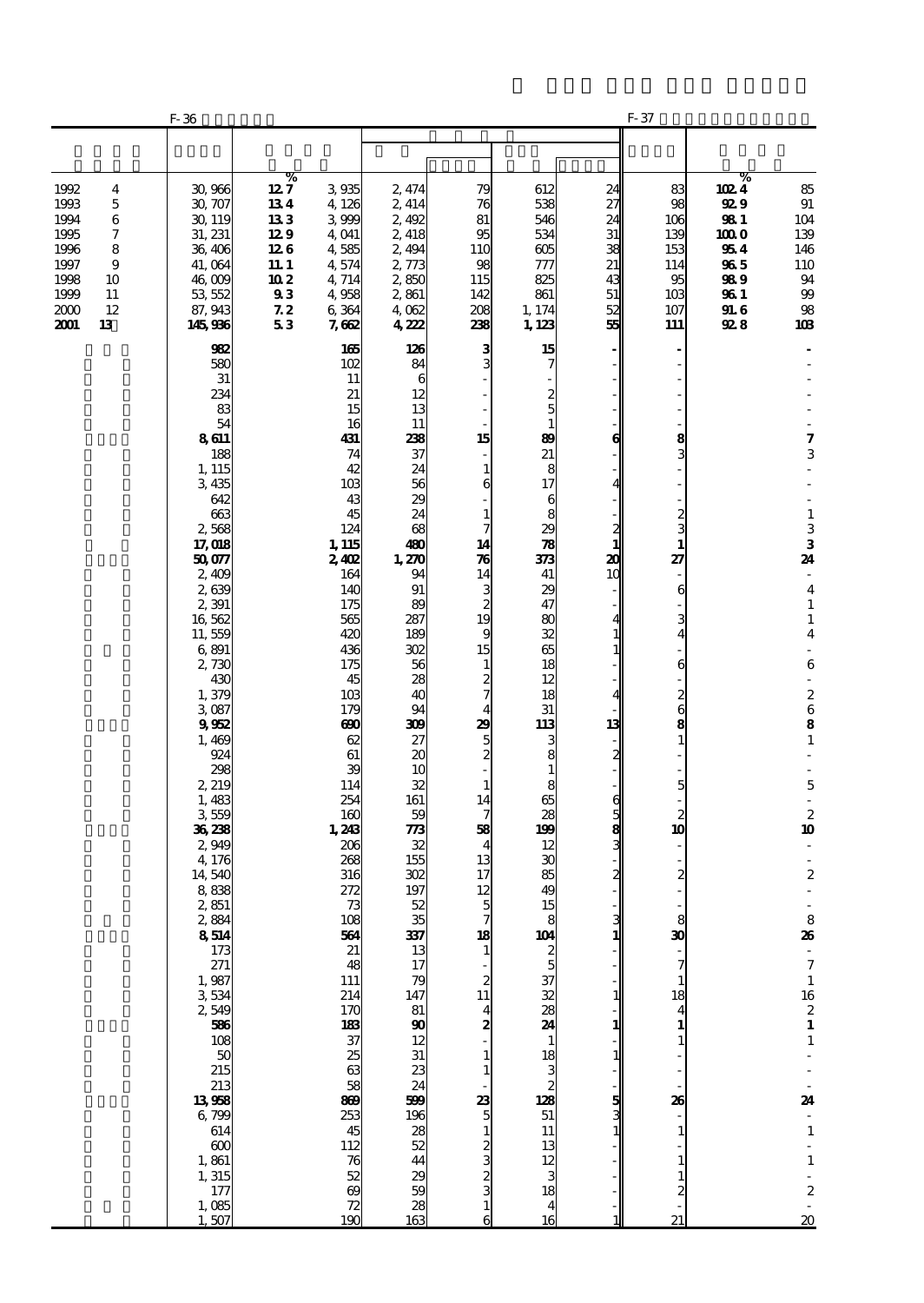|                               |                               |                                    |                                | $\operatorname{F-}38$                   |                  |                                          |                                                      |                               |                                     |                                             |                                   |
|-------------------------------|-------------------------------|------------------------------------|--------------------------------|-----------------------------------------|------------------|------------------------------------------|------------------------------------------------------|-------------------------------|-------------------------------------|---------------------------------------------|-----------------------------------|
|                               |                               |                                    |                                |                                         |                  |                                          |                                                      |                               |                                     |                                             |                                   |
|                               |                               |                                    |                                |                                         |                  |                                          |                                                      |                               |                                     |                                             |                                   |
|                               |                               |                                    |                                |                                         |                  |                                          |                                                      |                               |                                     |                                             |                                   |
| 164                           | $\frac{5}{3}$                 | 53                                 | 5                              | $\mathbf{1}$                            | $\overline{100}$ | 1                                        | 4                                                    | $\Omega$                      | 4                                   |                                             | 0 1992<br>$\overline{\mathbf{4}}$ |
| 141                           |                               | 27                                 |                                | $\mathbf{1}$                            | 1000             | 1                                        | 4                                                    |                               | 4                                   |                                             | 1993<br>$\mathbf 5$               |
| 201                           | 13                            | 52                                 | 12                             |                                         |                  |                                          | $\mathbf{1}$                                         |                               |                                     |                                             | 1994<br>$\,6$                     |
| 240                           | 21<br>14                      | 86<br>132                          | 17                             | ÷.                                      | $\overline{a}$   | ÷                                        |                                                      |                               | $\overline{\phantom{a}}$            |                                             | 1995<br>7                         |
| 307                           | 8                             | 63                                 | 11<br>6                        | $\overline{\phantom{a}}$<br>$\mathbf 1$ | 1000             | $\overline{\phantom{a}}$<br>$\mathbf{1}$ | ٠<br>26                                              |                               | $\overline{\phantom{a}}$<br>26      |                                             | 1996<br>$\bf8$<br>1997<br>9       |
| 140                           | 11                            | 40                                 | 11                             |                                         | 1000             | $\boldsymbol{z}$                         | 15                                                   | ٠                             | 15                                  |                                             | 1998<br>10                        |
| 160                           | 16                            | 65                                 | 16                             | $rac{2}{3}$                             | 1000             | 3                                        | 20                                                   |                               | 17                                  |                                             | 1999<br>$11\,$                    |
| 181                           | 3                             | 59                                 |                                | ÷,                                      | $\overline{a}$   | ÷.                                       |                                                      |                               | ÷,                                  |                                             | 2000<br>12                        |
| 148                           | 13                            | 38                                 | 7                              | $\blacksquare$                          |                  | $\blacksquare$                           | $\overline{\phantom{a}}$                             | $\overline{\phantom{a}}$      | $\blacksquare$                      |                                             | 2001<br>13                        |
| $\blacksquare$                | $\blacksquare$                | $\overline{\phantom{a}}$           |                                |                                         |                  |                                          | $\overline{a}$                                       |                               | $\blacksquare$                      |                                             |                                   |
|                               | Ĭ.                            | ÷,                                 |                                |                                         |                  |                                          |                                                      |                               | ä,                                  |                                             |                                   |
|                               | J.                            | ٠                                  |                                | ٠                                       |                  | ٠                                        | ٠                                                    |                               | ٠                                   |                                             |                                   |
|                               |                               | L,                                 |                                |                                         |                  |                                          |                                                      |                               |                                     |                                             |                                   |
|                               | J.                            | $\qquad \qquad \blacksquare$       |                                | Ĭ.                                      |                  |                                          | ÷.                                                   |                               | Ĭ.                                  |                                             |                                   |
| Ĭ.                            | l,                            | $\frac{1}{2}$<br>$\mathbf{1}$      |                                | ÷,                                      |                  |                                          |                                                      |                               | Ĭ.                                  |                                             |                                   |
| 9<br>3                        | J.                            | ÷,                                 |                                | $\overline{a}$                          |                  | $\overline{\phantom{a}}$                 | ٠                                                    |                               | ä,                                  |                                             |                                   |
|                               |                               | L,                                 |                                | $\overline{a}$                          |                  |                                          |                                                      |                               | ÷,                                  |                                             |                                   |
| Ĭ.                            | J.                            | $\qquad \qquad \blacksquare$       |                                | ÷,                                      |                  |                                          | ÷.                                                   |                               | Ĭ.                                  |                                             |                                   |
| L                             |                               | $\frac{1}{2}$                      |                                | L,                                      |                  |                                          |                                                      |                               | Ĭ.                                  |                                             |                                   |
| $\mathbf{1}$                  |                               | i.                                 |                                |                                         |                  |                                          |                                                      |                               |                                     |                                             |                                   |
| $\frac{5}{2}$                 | L,                            | $\mathbf{1}$                       |                                | ÷,                                      |                  | ٠                                        | ٠                                                    |                               | ä,<br>÷,                            |                                             |                                   |
| 27                            | $\overline{\phantom{a}}$<br>3 | $\qquad \qquad \blacksquare$<br>ä, |                                | $\overline{a}$<br>$\overline{a}$        |                  | $\overline{a}$                           | $\overline{a}$                                       |                               | ÷,                                  | ÷.                                          |                                   |
| $\mathbf{1}$                  | Ĭ.                            | $\frac{1}{2}$                      |                                | L,                                      |                  |                                          |                                                      |                               | Ĭ.                                  |                                             |                                   |
| 4                             |                               | ÷,                                 |                                |                                         |                  |                                          |                                                      |                               |                                     |                                             |                                   |
| Ĭ.                            | Ĭ.                            | ÷                                  |                                | ÷,                                      |                  | $\overline{\phantom{a}}$                 | ٠                                                    |                               | ä,                                  |                                             |                                   |
|                               |                               | L,                                 |                                | $\overline{a}$                          |                  |                                          |                                                      |                               | ÷,                                  |                                             |                                   |
| 3                             | J.                            | $\qquad \qquad \blacksquare$       |                                | ÷,                                      |                  |                                          | ÷.                                                   |                               | Ĭ.                                  |                                             |                                   |
| L<br>$\boldsymbol{z}$         |                               | $\frac{1}{2}$<br>÷,                |                                | L,                                      |                  |                                          |                                                      |                               | Ĭ.                                  |                                             |                                   |
| ÷,                            | J.                            | ä,                                 |                                | ÷,                                      |                  | ٠                                        | ٠                                                    |                               | ä,                                  |                                             |                                   |
| $\overline{a}$                | i.                            | ÷,                                 |                                | ł,                                      |                  |                                          |                                                      |                               | ÷,                                  |                                             |                                   |
| 17                            | 3                             | ä,                                 |                                | ÷,                                      |                  | ÷.                                       | ÷.                                                   |                               | Ĭ.                                  |                                             |                                   |
| 21                            | $\mathbf{1}$                  | 15                                 | 1                              | ä,                                      |                  |                                          | ä,                                                   |                               | $\overline{a}$                      |                                             |                                   |
|                               |                               | L,                                 |                                |                                         |                  |                                          |                                                      |                               |                                     |                                             |                                   |
| ٠<br>$\overline{\phantom{a}}$ | ä,<br>÷,                      | $\frac{1}{2}$<br>ä,                |                                | $\overline{a}$<br>L,                    |                  | ٠                                        | ٠<br>٠                                               |                               | ä,<br>÷,                            |                                             |                                   |
| 17                            | $\mathbf{1}$                  | 15                                 | $\mathbf{1}$                   | $\overline{a}$                          |                  | ÷.                                       | ÷.                                                   |                               | ä,                                  |                                             |                                   |
| $\overline{\phantom{a}}$      | í,                            | ÷                                  |                                | L,                                      |                  |                                          |                                                      |                               | Ĭ.                                  |                                             |                                   |
| $\overline{4}$                |                               | $\overline{\phantom{0}}$           |                                |                                         |                  |                                          |                                                      |                               |                                     |                                             |                                   |
| 11                            | ٠                             | 2                                  |                                | $\blacksquare$                          |                  | $\blacksquare$                           | $\blacksquare$                                       |                               | $\blacksquare$                      |                                             |                                   |
| $\overline{\phantom{a}}$      |                               | $\frac{1}{2}$                      |                                |                                         |                  |                                          | ÷.                                                   |                               | Ĭ.<br>ä,                            |                                             |                                   |
| ÷,<br>3                       |                               | $\qquad \qquad \blacksquare$<br>÷, |                                |                                         |                  |                                          |                                                      |                               |                                     |                                             |                                   |
|                               |                               |                                    |                                |                                         |                  |                                          |                                                      |                               |                                     |                                             |                                   |
| $\mathbf{1}$                  |                               | ä,                                 |                                | ÷,                                      |                  |                                          | ٠                                                    |                               | ä,                                  |                                             |                                   |
|                               | $\overline{\phantom{a}}$      |                                    |                                | $\frac{1}{2}$                           |                  | $\overline{a}$                           | $\overline{\phantom{a}}$                             | $\overline{a}$                |                                     |                                             |                                   |
|                               | $\tilde{a}$                   | $\frac{2}{13}$                     | $\boldsymbol{6}$               |                                         |                  | ÷,                                       | ÷,                                                   | ÷,                            | - - - - - - - - - - - - - - - - - - | $\begin{bmatrix} 1 \\ 1 \\ 1 \end{bmatrix}$ |                                   |
|                               | 4                             |                                    |                                | $\overline{\phantom{a}}$                |                  | Ĭ.                                       | $\overline{\phantom{a}}$<br>$\overline{\phantom{a}}$ | L,<br>÷,                      |                                     |                                             |                                   |
|                               |                               |                                    | $\overline{\mathbf{A}}$        |                                         |                  | ÷,                                       | $\overline{\phantom{a}}$                             | $\overline{\phantom{a}}$      |                                     |                                             |                                   |
|                               |                               |                                    | $\overline{\mathbf{z}}$        |                                         |                  | $\overline{\phantom{a}}$                 | $\overline{\phantom{a}}$                             | $\overline{\phantom{a}}$      |                                     | $\frac{1}{2}$                               |                                   |
|                               |                               |                                    |                                |                                         |                  |                                          | $\overline{\phantom{a}}$                             | $\overline{a}$                |                                     |                                             |                                   |
|                               |                               |                                    | ÷,                             |                                         |                  | $\frac{1}{2}$                            | $\overline{\phantom{a}}$                             | $\overline{a}$                |                                     | $\frac{1}{2}$                               |                                   |
|                               |                               |                                    |                                |                                         |                  | ÷                                        | $\overline{\phantom{a}}$                             | ÷,                            |                                     |                                             |                                   |
|                               |                               |                                    | ÷,                             |                                         |                  | ÷,                                       | $\overline{\phantom{a}}$                             | $\overline{\phantom{a}}$      |                                     | $\frac{1}{2}$                               |                                   |
|                               | $\frac{1}{2}$                 |                                    | $\overline{\phantom{a}}$<br>ł, |                                         |                  | $\frac{1}{2}$                            | $\overline{\phantom{a}}$<br>÷,                       | $\overline{\phantom{a}}$<br>÷ |                                     |                                             |                                   |
|                               | 2                             |                                    | Ĭ.                             |                                         |                  |                                          | $\overline{\phantom{a}}$                             | $\overline{a}$                |                                     | $\frac{1}{2}$                               |                                   |
|                               |                               |                                    |                                |                                         |                  | ÷,                                       | $\overline{\phantom{a}}$                             | ÷,                            |                                     |                                             |                                   |
|                               | $\frac{1}{2}$                 |                                    |                                |                                         |                  | ÷,                                       | $\overline{\phantom{a}}$                             | $\overline{\phantom{a}}$      |                                     | $\overline{a}$                              |                                   |
|                               | $\overline{a}$                |                                    | ÷,                             | ------------------                      |                  | $\overline{\phantom{a}}$                 | $\overline{\phantom{a}}$                             | $\overline{\phantom{a}}$      |                                     | Ĭ.                                          |                                   |
|                               | $\overline{a}$                |                                    |                                |                                         |                  | $\overline{a}$                           | $\overline{\phantom{a}}$                             | $\overline{a}$                | $\overline{a}$<br>$\overline{a}$    | $\overline{a}$<br>$\overline{a}$            |                                   |
|                               | $\overline{a}$                | $\overline{a}$                     |                                |                                         |                  | $\overline{\phantom{a}}$                 | $\overline{\phantom{a}}$<br>$\frac{1}{2}$            | $\overline{a}$                | $\overline{a}$                      | $\overline{a}$                              |                                   |
|                               | $\overline{a}$                |                                    |                                |                                         |                  | ÷,                                       | $\overline{a}$                                       | ٠                             | $\overline{a}$                      | l,                                          |                                   |
| $\frac{1}{28}$                | $\overline{2}$                | $\frac{1}{2}$                      |                                |                                         |                  |                                          |                                                      |                               |                                     |                                             |                                   |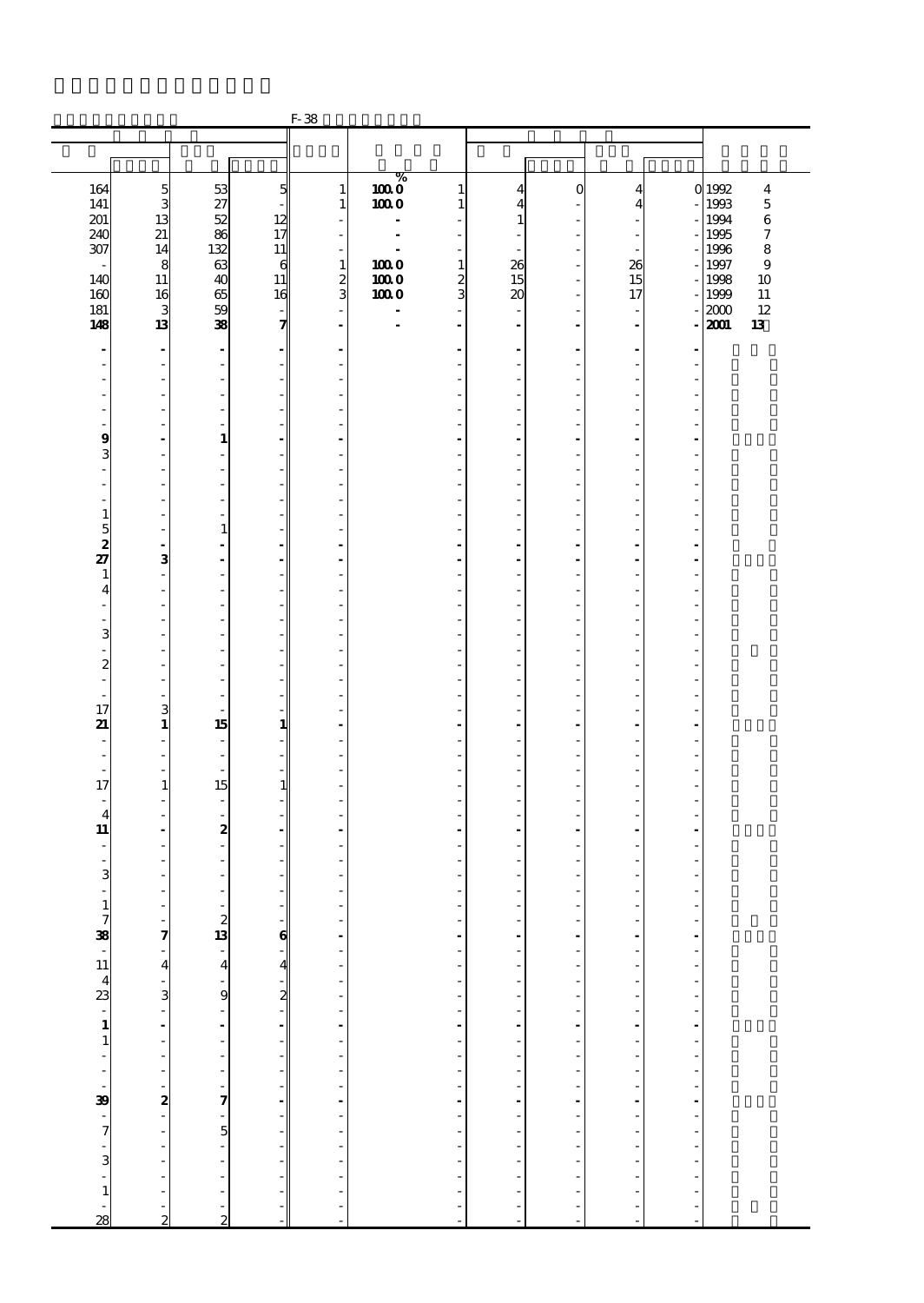|                                                | $F-39$                                    |                                                      |                                                                           |                               |                                                               |               | F-40                                     |                                                         |
|------------------------------------------------|-------------------------------------------|------------------------------------------------------|---------------------------------------------------------------------------|-------------------------------|---------------------------------------------------------------|---------------|------------------------------------------|---------------------------------------------------------|
|                                                |                                           |                                                      |                                                                           |                               |                                                               |               |                                          |                                                         |
|                                                |                                           | %                                                    |                                                                           |                               |                                                               |               |                                          | %                                                       |
| 1992<br>$\bf{4}$<br>1993<br>$\mathbf 5$        | $\boldsymbol{\tau}$<br>6                  | 57.1<br>667                                          | $\overline{\mathbf{4}}$<br>$\overline{4}$<br>4<br>$\overline{\mathbf{4}}$ | 1                             | 1                                                             |               |                                          | $\blacksquare$                                          |
| 1994<br>$\,6\,$<br>1995<br>$\boldsymbol{\tau}$ |                                           | $\overline{a}$<br>1000                               | 12                                                                        |                               |                                                               |               | $\mathbf{1}$                             | 1000<br>$\mathbf 1$                                     |
| 1996<br>$\bf8$<br>1997<br>$\bf{9}$             | $\frac{3}{2}$<br>$\mathbf{1}$             | 1000<br>$\mathbf{1}$<br>1000                         | $\frac{3}{2}$                                                             |                               | 3                                                             |               | $\overline{\phantom{a}}$<br>$\mathbf{1}$ | ä,<br>$\mathbf 1$<br>1000                               |
| 1998<br>10<br>1999<br>$11\,$                   |                                           | $\boldsymbol{ao}$<br>1000                            | $\frac{4}{2}$<br>$\frac{2}{2}$                                            |                               | $\mathbf{1}$                                                  |               | ٠<br>$\mathbf{1}$                        | $\overline{\phantom{a}}$<br><b>100 O</b><br>$\mathbf 1$ |
| 12<br>2000                                     | $\frac{5}{3}$                             | $\frac{3}{2}$<br>1000                                | $\mathbf{1}$                                                              |                               |                                                               |               |                                          |                                                         |
| 2001<br>13                                     |                                           | 667                                                  |                                                                           |                               | 1                                                             |               |                                          |                                                         |
|                                                |                                           |                                                      |                                                                           |                               |                                                               |               |                                          |                                                         |
|                                                |                                           |                                                      |                                                                           |                               |                                                               |               |                                          |                                                         |
|                                                |                                           |                                                      |                                                                           |                               |                                                               |               |                                          |                                                         |
|                                                |                                           |                                                      |                                                                           |                               |                                                               |               |                                          |                                                         |
|                                                |                                           |                                                      |                                                                           |                               |                                                               |               |                                          |                                                         |
|                                                |                                           |                                                      |                                                                           |                               |                                                               |               |                                          |                                                         |
|                                                |                                           | ٠                                                    |                                                                           |                               |                                                               |               |                                          |                                                         |
|                                                | 2                                         | $\boldsymbol{z}$                                     | 1                                                                         |                               | $\mathbf{1}$                                                  |               |                                          |                                                         |
|                                                |                                           |                                                      |                                                                           |                               |                                                               |               |                                          |                                                         |
|                                                |                                           |                                                      |                                                                           |                               |                                                               |               |                                          |                                                         |
|                                                |                                           |                                                      |                                                                           |                               |                                                               |               |                                          |                                                         |
|                                                |                                           |                                                      |                                                                           |                               |                                                               |               |                                          |                                                         |
|                                                |                                           |                                                      |                                                                           |                               |                                                               |               |                                          |                                                         |
|                                                |                                           |                                                      |                                                                           |                               |                                                               |               |                                          |                                                         |
|                                                |                                           |                                                      |                                                                           |                               |                                                               |               |                                          |                                                         |
|                                                |                                           |                                                      |                                                                           |                               |                                                               |               |                                          |                                                         |
|                                                |                                           |                                                      |                                                                           |                               |                                                               |               |                                          |                                                         |
|                                                | 1                                         |                                                      |                                                                           |                               |                                                               |               |                                          |                                                         |
|                                                |                                           |                                                      |                                                                           |                               |                                                               |               |                                          |                                                         |
|                                                |                                           |                                                      |                                                                           |                               |                                                               |               |                                          |                                                         |
|                                                | 1                                         | $\overline{\phantom{a}}$                             | $\overline{\phantom{a}}$                                                  |                               |                                                               |               |                                          |                                                         |
|                                                | $\overline{\phantom{a}}$<br>$\frac{1}{2}$ | ÷                                                    |                                                                           | $\overline{\phantom{a}}$<br>÷ | $\overline{\phantom{a}}$<br>÷                                 |               |                                          |                                                         |
|                                                |                                           | $\overline{\phantom{a}}$<br>$\overline{\phantom{a}}$ |                                                                           |                               | f<br>$\overline{\phantom{a}}$                                 |               |                                          | $\overline{\phantom{a}}$                                |
|                                                |                                           | $\overline{\phantom{a}}$                             |                                                                           |                               | $\frac{1}{2}$                                                 |               |                                          |                                                         |
|                                                |                                           | $\frac{1}{2}$<br>f                                   |                                                                           |                               | $\mathcal{A}=\mathcal{A}=\mathcal{A}=\mathcal{A}=\mathcal{A}$ |               |                                          |                                                         |
|                                                |                                           | f<br>$\overline{a}$                                  |                                                                           |                               |                                                               |               |                                          |                                                         |
|                                                |                                           | $\frac{1}{2}$                                        |                                                                           |                               | $\frac{1}{2}$                                                 |               |                                          |                                                         |
|                                                |                                           | ÷,                                                   | a componente de la campa de la campa de la campa de                       |                               | ÷,                                                            |               |                                          |                                                         |
|                                                |                                           | $\overline{\phantom{a}}$<br>$\bar{\gamma}$           |                                                                           |                               | ÷,<br>$\frac{1}{2}$                                           |               |                                          |                                                         |
|                                                |                                           | $\frac{1}{2}$                                        |                                                                           |                               | $\frac{1}{2}$                                                 |               |                                          |                                                         |
|                                                |                                           | $\overline{\phantom{a}}$<br>-                        |                                                                           |                               |                                                               |               |                                          |                                                         |
|                                                |                                           | ÷<br>÷.                                              | $\overline{\phantom{a}}$                                                  | ---------------------         | $\frac{1}{2}$<br>÷,                                           | $\frac{1}{2}$ |                                          |                                                         |
|                                                |                                           |                                                      |                                                                           |                               |                                                               |               |                                          |                                                         |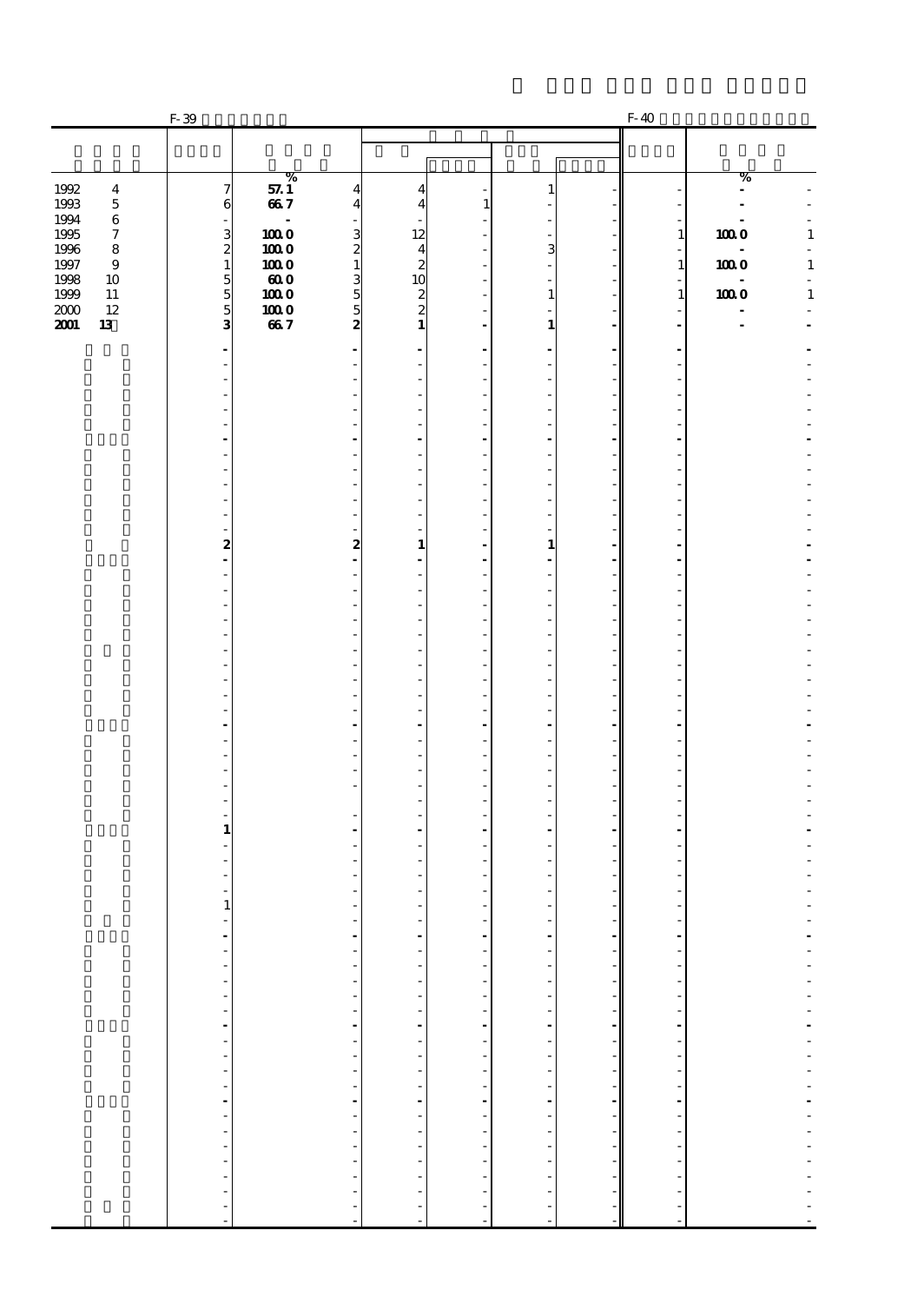|                                                       |                              |                                                      | $F-41$                                      |              |                                             |                                    |                                                       |                                             |    |              |                  |
|-------------------------------------------------------|------------------------------|------------------------------------------------------|---------------------------------------------|--------------|---------------------------------------------|------------------------------------|-------------------------------------------------------|---------------------------------------------|----|--------------|------------------|
|                                                       |                              |                                                      |                                             |              |                                             |                                    |                                                       |                                             |    |              |                  |
|                                                       |                              |                                                      |                                             |              |                                             |                                    |                                                       |                                             |    |              |                  |
|                                                       |                              |                                                      |                                             | %            |                                             |                                    |                                                       |                                             |    |              |                  |
|                                                       |                              |                                                      | 15                                          | 867          | 13                                          | 18                                 |                                                       | 17                                          |    | 1992         | $\boldsymbol{4}$ |
|                                                       |                              |                                                      | 9<br>12                                     | 1000<br>91.7 | 9<br>$11\,$                                 | 9<br>21                            |                                                       | 8<br>14                                     |    | 1993<br>1994 | 5<br>$\,$ 6 $\,$ |
| 1                                                     |                              |                                                      | 13                                          | 1000         | 13                                          | 32                                 |                                                       | 20                                          |    | 1995         | 7                |
|                                                       | ٠                            | $\overline{a}$                                       | 18                                          | <b>100 O</b> | 18                                          | 14                                 |                                                       | 8                                           |    | 1996         | 8                |
| $\boldsymbol{z}$                                      | ÷,                           | $\overline{a}$                                       | 22                                          | 1000         | 22                                          | 9                                  |                                                       | $\mathbf{1}$                                |    | 1997         | $\boldsymbol{9}$ |
|                                                       | ÷,                           | $\overline{\phantom{a}}$                             | 14                                          | <b>929</b>   | 13                                          | 19                                 |                                                       | 11                                          |    | 1998         | 10               |
| $\mathbf{1}$                                          |                              | $\overline{\phantom{a}}$                             | 10                                          | 1000         | 10                                          | 15                                 | $\mathbf{1}$                                          | 10                                          |    | 1 1999       | 11               |
|                                                       |                              |                                                      | 12<br>18                                    | 1000<br>77.8 | 12<br>14                                    | 12<br>30                           |                                                       | 3<br>19                                     |    | 2000<br>2001 | 12<br>13         |
|                                                       | $\overline{a}$               | $\blacksquare$                                       |                                             |              |                                             |                                    | $\overline{\phantom{a}}$                              |                                             |    |              |                  |
|                                                       | $\overline{\phantom{a}}$     | ٠                                                    | $\blacksquare$                              |              |                                             | $\blacksquare$                     |                                                       | $\blacksquare$                              |    |              |                  |
|                                                       |                              | L,                                                   | $\overline{\phantom{a}}$                    |              |                                             | L,                                 |                                                       | Ĭ.                                          |    |              |                  |
|                                                       | ÷.<br>÷,                     | $\overline{\phantom{a}}$<br>$\overline{a}$           | ٠<br>٠                                      |              |                                             | ÷.                                 |                                                       | ä,<br>Ĭ.                                    |    |              |                  |
|                                                       |                              | $\overline{\phantom{a}}$                             |                                             |              |                                             |                                    |                                                       |                                             |    |              |                  |
|                                                       | ÷,                           | $\overline{\phantom{a}}$                             | ٠                                           |              |                                             | ä,                                 |                                                       | ٠                                           |    |              |                  |
|                                                       |                              | $\overline{a}$                                       |                                             |              |                                             |                                    |                                                       |                                             |    |              |                  |
|                                                       | L,                           | $\overline{\phantom{a}}$                             | ٠                                           |              |                                             | J.                                 |                                                       | J.                                          |    |              |                  |
|                                                       | ÷,                           | $\overline{a}$                                       | ٠                                           |              |                                             |                                    |                                                       |                                             |    |              |                  |
|                                                       | ÷,                           | $\overline{\phantom{a}}$<br>$\overline{\phantom{a}}$ | ٠                                           |              |                                             | ä,                                 |                                                       | ٠                                           |    |              |                  |
|                                                       |                              | L,                                                   |                                             |              |                                             |                                    |                                                       |                                             |    |              |                  |
|                                                       | L,                           | $\overline{\phantom{a}}$                             | ÷.                                          |              |                                             |                                    |                                                       |                                             |    |              |                  |
|                                                       | $\blacksquare$               | $\blacksquare$                                       | 3                                           |              | $\boldsymbol{z}$                            | 15                                 |                                                       | 14                                          |    |              |                  |
|                                                       | $\qquad \qquad \blacksquare$ | $\overline{\phantom{a}}$                             | 3                                           |              | 3                                           | 3                                  |                                                       | 1                                           |    |              |                  |
|                                                       | ÷,                           | $\overline{\phantom{a}}$                             | ÷,                                          |              |                                             | $\overline{\phantom{a}}$           |                                                       | ÷,                                          | J. |              |                  |
|                                                       | ÷.                           | ÷,<br>$\overline{a}$                                 | $\mathbf{1}$<br>÷.                          |              | 1                                           | $\boldsymbol{z}$<br>$\overline{a}$ |                                                       | ä,                                          |    |              |                  |
|                                                       | ÷,                           | $\overline{a}$                                       | $\mathbf{1}$                                |              | 1                                           | ÷,                                 |                                                       |                                             |    |              |                  |
|                                                       |                              | $\overline{\phantom{a}}$                             | $\mathbf{1}$                                |              | 1                                           | $\mathbf{1}$                       |                                                       | $\mathbf{1}$                                |    |              |                  |
|                                                       | ÷,                           | $\overline{\phantom{a}}$                             |                                             |              |                                             | ÷,                                 |                                                       | Ĭ.                                          | í. |              |                  |
|                                                       |                              | ÷,                                                   |                                             |              |                                             |                                    |                                                       |                                             |    |              |                  |
|                                                       | L,                           | $\overline{a}$                                       | ÷.                                          |              |                                             | ä,                                 |                                                       | ä,                                          |    |              |                  |
|                                                       | ÷,                           | $\overline{a}$                                       | ٠                                           |              |                                             |                                    |                                                       |                                             |    |              |                  |
|                                                       | $\overline{a}$               | $\overline{\phantom{a}}$<br>$\blacksquare$           | $\boldsymbol{2}$                            |              | 2                                           | $\boldsymbol{2}$                   |                                                       | 1                                           |    |              |                  |
|                                                       |                              | ÷,                                                   |                                             |              |                                             |                                    |                                                       |                                             |    |              |                  |
|                                                       | ÷.                           | $\overline{\phantom{a}}$                             | $\mathbf{1}$                                |              | $\mathbf{1}$                                | $\mathbf{1}$                       |                                                       | ä,                                          |    |              |                  |
|                                                       | ٠                            | $\overline{\phantom{a}}$                             | ٠                                           |              |                                             | ٠                                  |                                                       | ä,                                          |    |              |                  |
|                                                       |                              | $\overline{\phantom{a}}$                             |                                             |              |                                             |                                    |                                                       |                                             |    |              |                  |
|                                                       | ÷,                           | $\overline{a}$<br>÷,                                 | $\mathbf{1}$                                |              | 1                                           | $\mathbf{1}$                       |                                                       | $\mathbf{1}$                                |    |              |                  |
|                                                       | ÷                            | $\blacksquare$                                       | $\overline{\mathbf{4}}$                     |              | 4                                           | 8                                  |                                                       | 2                                           |    |              |                  |
|                                                       |                              | $\overline{\phantom{a}}$                             |                                             |              |                                             | ä,                                 |                                                       |                                             |    |              |                  |
|                                                       |                              |                                                      |                                             |              |                                             | $\overline{\phantom{m}}$           |                                                       |                                             |    |              |                  |
|                                                       |                              | ٠                                                    |                                             |              |                                             | ٠                                  |                                                       |                                             |    |              |                  |
|                                                       |                              |                                                      | $\frac{2}{2}$                               |              | 2                                           | $\frac{3}{5}$                      |                                                       | $\boldsymbol{z}$<br>L.                      |    |              |                  |
|                                                       | -                            |                                                      | $\overline{\phantom{a}}$                    |              | $\boldsymbol{z}$<br>ł,                      |                                    | ł,                                                    |                                             | ł, |              |                  |
| ÷                                                     | ÷                            | ----------------------                               |                                             |              |                                             |                                    |                                                       | $\frac{1}{2}$                               |    |              |                  |
| $\frac{1}{1}$                                         |                              |                                                      | $\begin{bmatrix} 1 \\ 1 \\ 1 \end{bmatrix}$ |              | $\begin{bmatrix} 1 \\ 1 \\ 1 \end{bmatrix}$ |                                    | $\frac{1}{1}$                                         |                                             |    |              |                  |
| $\frac{1}{2}$                                         |                              |                                                      |                                             |              |                                             |                                    | $\overline{\phantom{a}}$                              | $\overline{a}$                              |    |              |                  |
|                                                       |                              |                                                      |                                             |              |                                             |                                    | $\overline{a}$                                        | 医皮肤的 医单位的                                   |    |              |                  |
| $\overline{\phantom{a}}$                              |                              |                                                      |                                             |              | $\frac{1}{1}$<br>$\frac{1}{1}$              |                                    | ŕ                                                     |                                             |    |              |                  |
| $\begin{bmatrix} 1 \\ 1 \\ 2 \\ 3 \\ 4 \end{bmatrix}$ |                              |                                                      |                                             |              |                                             |                                    | $\begin{bmatrix} 1 \\ 1 \\ 2 \\ 3 \\ 4 \end{bmatrix}$ |                                             |    |              |                  |
|                                                       |                              |                                                      |                                             |              |                                             |                                    |                                                       |                                             |    |              |                  |
|                                                       |                              |                                                      |                                             |              |                                             |                                    |                                                       |                                             |    |              |                  |
| $\overline{\phantom{a}}$                              |                              |                                                      |                                             |              |                                             |                                    | ŕ                                                     |                                             |    |              |                  |
|                                                       |                              |                                                      |                                             |              |                                             |                                    |                                                       |                                             |    |              |                  |
|                                                       |                              |                                                      |                                             |              |                                             |                                    |                                                       |                                             |    |              |                  |
| $\begin{bmatrix} 1 \\ 1 \\ 2 \\ 3 \\ 4 \end{bmatrix}$ |                              |                                                      |                                             |              | a de la caractería de la caractería         |                                    | $\begin{bmatrix} 1 \\ 1 \\ 1 \\ 1 \end{bmatrix}$      | $\begin{bmatrix} 1 \\ 1 \\ 1 \end{bmatrix}$ |    |              |                  |
| $\overline{\phantom{a}}$                              |                              |                                                      |                                             |              |                                             |                                    | ŕ                                                     |                                             |    |              |                  |
| j                                                     |                              |                                                      |                                             |              |                                             |                                    |                                                       | $\mathbf{1}$                                |    |              |                  |
| $\overline{\phantom{a}}$                              |                              |                                                      |                                             |              |                                             |                                    | $\frac{1}{2}$                                         |                                             |    |              |                  |
| f                                                     |                              |                                                      |                                             |              |                                             |                                    |                                                       | $\frac{1}{2}$                               |    |              |                  |
| f                                                     | ÷,                           |                                                      | $\mathbf{1}$<br>1                           |              |                                             |                                    | ÷,                                                    |                                             |    |              |                  |
| ٠                                                     |                              | $\overline{a}$                                       |                                             |              | Ĭ.                                          | L,                                 | J.                                                    | L,                                          | J. |              |                  |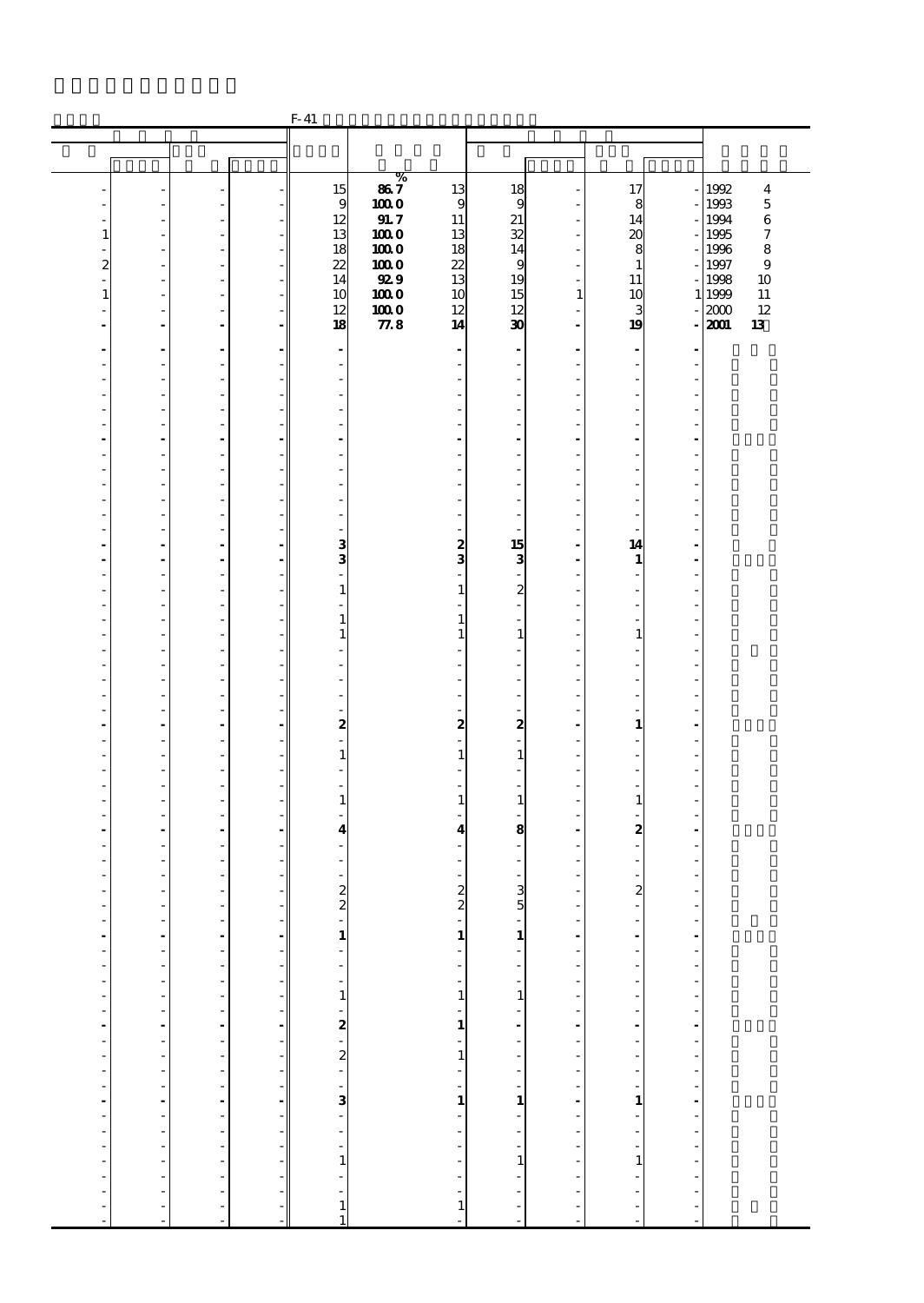|                                                                                                                                                                                               | $F-42$                                                                                                                                                                                                                         |                                                                                |                                                                                                                                                                                                  |                  |                                                              |                                                                                                | $F-43$                                                                                                                                                                                                                         |                                                                                                                                                                                                                                        |
|-----------------------------------------------------------------------------------------------------------------------------------------------------------------------------------------------|--------------------------------------------------------------------------------------------------------------------------------------------------------------------------------------------------------------------------------|--------------------------------------------------------------------------------|--------------------------------------------------------------------------------------------------------------------------------------------------------------------------------------------------|------------------|--------------------------------------------------------------|------------------------------------------------------------------------------------------------|--------------------------------------------------------------------------------------------------------------------------------------------------------------------------------------------------------------------------------|----------------------------------------------------------------------------------------------------------------------------------------------------------------------------------------------------------------------------------------|
|                                                                                                                                                                                               |                                                                                                                                                                                                                                |                                                                                |                                                                                                                                                                                                  |                  |                                                              |                                                                                                |                                                                                                                                                                                                                                |                                                                                                                                                                                                                                        |
| 1992<br>$\boldsymbol{4}$<br>1993<br>$\bf 5$<br>1994<br>$\,6\,$<br>1995<br>$\boldsymbol{7}$<br>1996<br>8<br>1997<br>$\bf{9}$<br>1998<br>10<br>1999<br>$11\,$<br>$2000$<br>$12\,$<br>2001<br>13 | 3<br>$\begin{array}{c} 6 \\ 2 \\ 3 \end{array}$<br>$\overline{\mathbf{4}}$<br>$\mathbf{1}$<br>5<br>$\mathbf 1$<br>1                                                                                                            | %<br>1000<br>833<br>1000<br>1000<br>667<br>750<br>1000<br>1000<br>1000<br>1000 | $\frac{3}{2}$<br>3<br>$\overline{4}$<br>$\frac{2}{2}$<br>3<br>$\frac{2}{3}$<br>$\mathbf{1}$<br>3<br>$\mathbf{1}$<br>$\overline{5}$<br>$\boldsymbol{z}$<br>$\mathbf{1}$<br>$\mathbf{1}$<br>1<br>1 |                  | $\mathbf{1}$<br>$\overline{a}$<br>$\overline{\phantom{a}}$   |                                                                                                | $\mathbf{1}$<br>1<br>$\overline{\phantom{a}}$<br>$\begin{smallmatrix}2\3\3\1\end{smallmatrix}$<br>3<br>$\overline{\mathbf{4}}$<br>$\overline{\mathbf{4}}$<br>7                                                                 | %<br>$\boldsymbol{1000}$<br>$\mathbf{1}$<br>1000<br>$\mathbf 1$<br>ä,<br>$\boldsymbol{2}$<br>1000<br>$\,$ 3 $\,$<br>1000<br>1000<br>$\mathbf 1$<br>$\,$ 3 $\,$<br>1000<br>1000<br>$\bf{4}$<br>1000<br>$\bf{4}$<br>$\pmb{\tau}$<br>1000 |
|                                                                                                                                                                                               |                                                                                                                                                                                                                                |                                                                                |                                                                                                                                                                                                  |                  | $\overline{\phantom{a}}$<br>$\overline{a}$                   |                                                                                                | $\overline{a}$                                                                                                                                                                                                                 |                                                                                                                                                                                                                                        |
|                                                                                                                                                                                               |                                                                                                                                                                                                                                |                                                                                | ٠                                                                                                                                                                                                |                  | ÷,<br>٠                                                      |                                                                                                |                                                                                                                                                                                                                                |                                                                                                                                                                                                                                        |
|                                                                                                                                                                                               |                                                                                                                                                                                                                                |                                                                                |                                                                                                                                                                                                  |                  | $\overline{\phantom{a}}$<br>÷,                               |                                                                                                |                                                                                                                                                                                                                                |                                                                                                                                                                                                                                        |
|                                                                                                                                                                                               |                                                                                                                                                                                                                                |                                                                                | ٠                                                                                                                                                                                                |                  | $\overline{\phantom{a}}$<br>$\overline{a}$<br>$\overline{a}$ |                                                                                                | $\mathbf{1}$                                                                                                                                                                                                                   | $\mathbf 1$                                                                                                                                                                                                                            |
|                                                                                                                                                                                               |                                                                                                                                                                                                                                |                                                                                | ٠                                                                                                                                                                                                |                  | $\overline{\phantom{a}}$                                     |                                                                                                | $\mathbf{1}$                                                                                                                                                                                                                   | $\mathbf{1}$                                                                                                                                                                                                                           |
|                                                                                                                                                                                               |                                                                                                                                                                                                                                |                                                                                | ٠                                                                                                                                                                                                |                  | ÷,<br>$\overline{\phantom{a}}$<br>$\overline{a}$             |                                                                                                | 1                                                                                                                                                                                                                              | $\mathbf 1$                                                                                                                                                                                                                            |
|                                                                                                                                                                                               |                                                                                                                                                                                                                                |                                                                                | ٠                                                                                                                                                                                                |                  | $\overline{a}$<br>÷,<br>$\overline{\phantom{a}}$             |                                                                                                |                                                                                                                                                                                                                                |                                                                                                                                                                                                                                        |
|                                                                                                                                                                                               |                                                                                                                                                                                                                                |                                                                                |                                                                                                                                                                                                  |                  | $\overline{a}$<br>÷,<br>÷,                                   |                                                                                                | $\frac{2}{2}$<br>$\overline{a}$                                                                                                                                                                                                | $\frac{2}{2}$<br>L.                                                                                                                                                                                                                    |
|                                                                                                                                                                                               |                                                                                                                                                                                                                                |                                                                                | ٠                                                                                                                                                                                                |                  | $\overline{\phantom{a}}$<br>$\overline{a}$<br>÷              |                                                                                                | ٠<br>$\frac{2}{1}$                                                                                                                                                                                                             | $\boldsymbol{2}$                                                                                                                                                                                                                       |
|                                                                                                                                                                                               |                                                                                                                                                                                                                                |                                                                                |                                                                                                                                                                                                  |                  |                                                              |                                                                                                | $\overline{c}$                                                                                                                                                                                                                 | ÷.<br>$\overline{\phantom{a}}$<br>$\boldsymbol{2}$                                                                                                                                                                                     |
|                                                                                                                                                                                               | $\overline{\phantom{a}}$                                                                                                                                                                                                       |                                                                                | ÷,<br>٠                                                                                                                                                                                          |                  | $\overline{a}$                                               |                                                                                                |                                                                                                                                                                                                                                |                                                                                                                                                                                                                                        |
|                                                                                                                                                                                               |                                                                                                                                                                                                                                |                                                                                | $\overline{\phantom{a}}$<br>Ĩ,<br>$\overline{\phantom{a}}$<br>$\overline{\phantom{a}}$                                                                                                           |                  |                                                              | -1<br>$\frac{1}{\pi}$                                                                          |                                                                                                                                                                                                                                |                                                                                                                                                                                                                                        |
|                                                                                                                                                                                               | a propriational contracts of the contracts of the contracts of the contracts of the contracts of the contracts of the contracts of the contracts of the contracts of the contracts of the contracts of the contracts of the co |                                                                                | .<br>÷,<br>$\begin{bmatrix} 1 \\ -1 \\ 1 \end{bmatrix}$                                                                                                                                          | アーティー・ディー・ディー・エー | -----------------------                                      | $\mathcal{L}^{\mathcal{L}}$ , and the set of the set of the set of $\mathcal{L}^{\mathcal{L}}$ | and the property of the company of the company of the company of the company of the company of the company of the company of the company of the company of the company of the company of the company of the company of the com | エーエーエーエス エーエス エーエーエーエーエー                                                                                                                                                                                                               |
|                                                                                                                                                                                               |                                                                                                                                                                                                                                |                                                                                | $\frac{1}{1}$                                                                                                                                                                                    |                  |                                                              |                                                                                                |                                                                                                                                                                                                                                |                                                                                                                                                                                                                                        |
|                                                                                                                                                                                               |                                                                                                                                                                                                                                |                                                                                | $\overline{\phantom{a}}$                                                                                                                                                                         |                  |                                                              |                                                                                                | - - - - - - - - - - -                                                                                                                                                                                                          |                                                                                                                                                                                                                                        |
|                                                                                                                                                                                               | $\frac{1}{2}$                                                                                                                                                                                                                  |                                                                                | $\frac{1}{2}$<br>÷,                                                                                                                                                                              | $\frac{1}{2}$    |                                                              |                                                                                                |                                                                                                                                                                                                                                |                                                                                                                                                                                                                                        |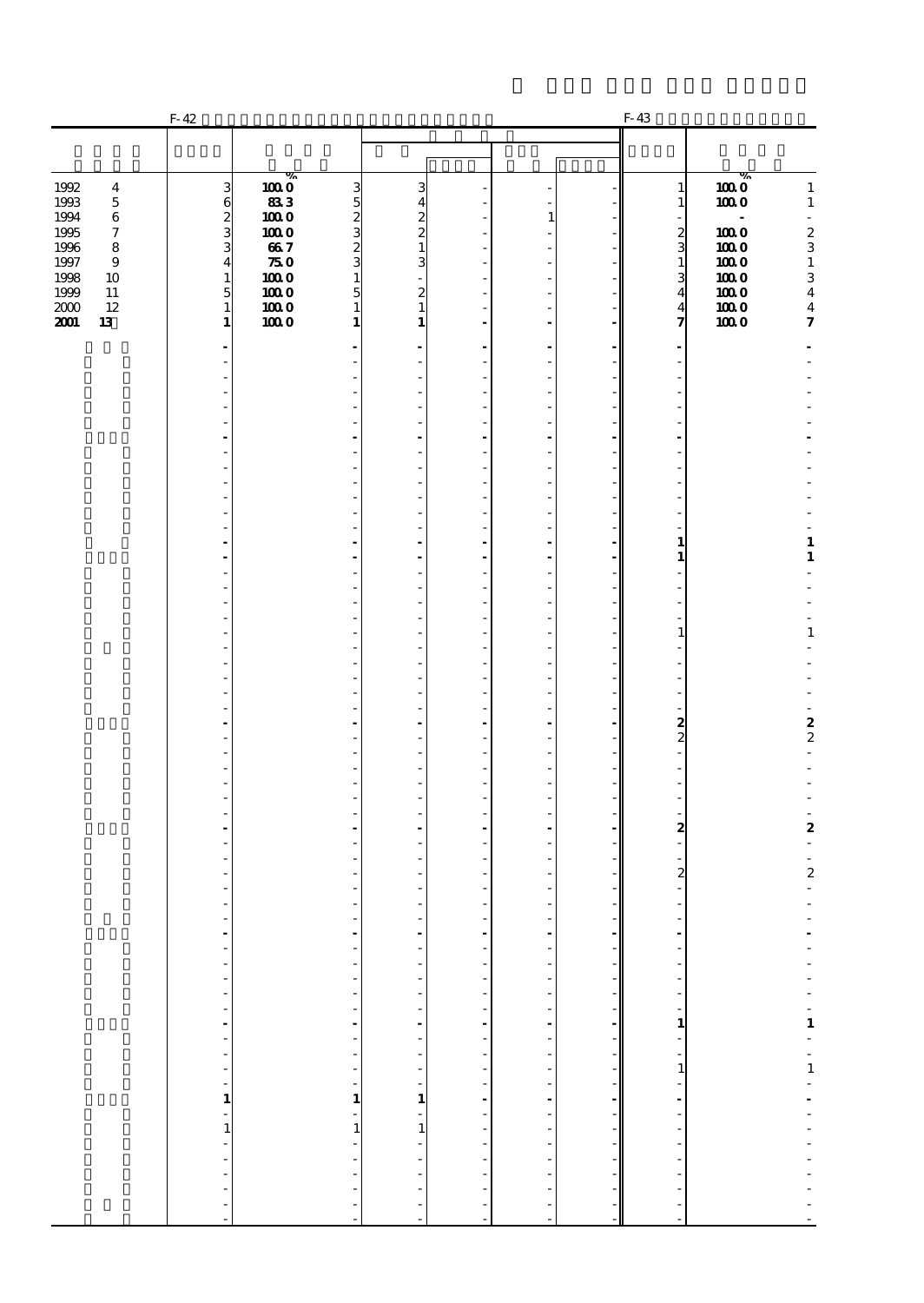|                              |                                            |                                  |                                                                     | $F-44$                   |                                                      |                                           |                                                                                                                                                     |                                            |                                            |                                                        |
|------------------------------|--------------------------------------------|----------------------------------|---------------------------------------------------------------------|--------------------------|------------------------------------------------------|-------------------------------------------|-----------------------------------------------------------------------------------------------------------------------------------------------------|--------------------------------------------|--------------------------------------------|--------------------------------------------------------|
|                              |                                            |                                  |                                                                     |                          |                                                      |                                           |                                                                                                                                                     |                                            |                                            |                                                        |
|                              |                                            |                                  |                                                                     |                          |                                                      |                                           |                                                                                                                                                     |                                            |                                            |                                                        |
|                              |                                            |                                  |                                                                     |                          | %                                                    |                                           |                                                                                                                                                     |                                            |                                            |                                                        |
| $\boldsymbol{z}$<br>1        |                                            |                                  |                                                                     |                          | $\overline{\phantom{a}}$                             |                                           |                                                                                                                                                     |                                            |                                            | $\overline{\mathbf{4}}$<br>1992<br>$\mathbf 5$<br>1993 |
|                              |                                            | ٠                                |                                                                     |                          |                                                      |                                           |                                                                                                                                                     | ÷,                                         |                                            | $\,$ 6 $\,$<br>1994                                    |
| $\boldsymbol{z}$             |                                            |                                  |                                                                     |                          |                                                      |                                           |                                                                                                                                                     |                                            |                                            | 1995<br>$\boldsymbol{7}$                               |
| 3                            | $\overline{\phantom{a}}$                   | $\overline{a}$                   |                                                                     | ٠                        | $\overline{\phantom{a}}$                             |                                           |                                                                                                                                                     | $\overline{\phantom{a}}$                   |                                            | 8<br>1996                                              |
| 5                            |                                            |                                  |                                                                     |                          |                                                      |                                           |                                                                                                                                                     | $\overline{a}$                             |                                            | 1997<br>$\boldsymbol{9}$                               |
| $\frac{2}{2}$                | $\overline{\phantom{a}}$<br>$\overline{a}$ | $\overline{a}$<br>$\mathbf{1}$   |                                                                     | $\mathbf{1}$             | 1                                                    |                                           |                                                                                                                                                     | $\overline{\phantom{a}}$<br>÷,             |                                            | 1998<br>10<br>1999<br>11                               |
| 3                            |                                            | 1                                |                                                                     |                          |                                                      |                                           |                                                                                                                                                     |                                            |                                            | 12<br>2000                                             |
| 7                            | $\mathbf{1}$                               | $\blacksquare$                   |                                                                     | $\overline{\phantom{a}}$ | $\blacksquare$                                       | $\blacksquare$                            | $\overline{a}$                                                                                                                                      | $\overline{\phantom{a}}$                   |                                            | 2001<br>13                                             |
|                              | $\overline{a}$                             |                                  |                                                                     | ٠                        | $\blacksquare$                                       |                                           | ٠                                                                                                                                                   | $\overline{\phantom{a}}$                   |                                            |                                                        |
| $\frac{1}{2}$                |                                            | $\overline{\phantom{a}}$         |                                                                     |                          |                                                      | $\overline{a}$                            |                                                                                                                                                     |                                            |                                            |                                                        |
|                              |                                            | $\overline{\phantom{a}}$         |                                                                     |                          |                                                      |                                           |                                                                                                                                                     | ÷                                          | ÷.                                         |                                                        |
|                              |                                            | ÷,                               |                                                                     | $\overline{\phantom{a}}$ |                                                      |                                           |                                                                                                                                                     | $\overline{a}$                             |                                            |                                                        |
|                              |                                            | $\overline{\phantom{a}}$         |                                                                     |                          |                                                      |                                           |                                                                                                                                                     | $\overline{a}$                             |                                            |                                                        |
| ٠                            | $\overline{\phantom{a}}$                   | $\overline{a}$                   |                                                                     | ٠                        | ٠                                                    | ٠                                         |                                                                                                                                                     | $\overline{a}$                             | ÷,                                         |                                                        |
|                              |                                            | $\overline{a}$                   |                                                                     |                          | ٠                                                    |                                           |                                                                                                                                                     | ÷,                                         | ÷,                                         |                                                        |
|                              |                                            | ÷,                               |                                                                     | $\overline{\phantom{a}}$ |                                                      |                                           |                                                                                                                                                     | $\overline{a}$                             | ÷,                                         |                                                        |
|                              |                                            | $\overline{\phantom{a}}$         |                                                                     |                          |                                                      |                                           |                                                                                                                                                     | $\overline{a}$                             |                                            |                                                        |
|                              |                                            | ÷,                               |                                                                     | ٠                        |                                                      | ٠                                         |                                                                                                                                                     | $\overline{a}$                             | ÷,                                         |                                                        |
|                              |                                            |                                  |                                                                     |                          |                                                      |                                           |                                                                                                                                                     |                                            |                                            |                                                        |
| 2                            | $\mathbf{1}$                               | $\overline{a}$<br>$\overline{a}$ |                                                                     | $\overline{a}$           |                                                      |                                           |                                                                                                                                                     | ÷,<br>$\blacksquare$                       | $\overline{\phantom{a}}$<br>$\blacksquare$ |                                                        |
| $\qquad \qquad \blacksquare$ | $\overline{\phantom{a}}$                   | $\overline{\phantom{a}}$         |                                                                     |                          |                                                      |                                           |                                                                                                                                                     | $\overline{\phantom{a}}$                   |                                            |                                                        |
| $\overline{\phantom{a}}$     | $\overline{a}$                             | $\overline{a}$                   |                                                                     | ٠                        | ٠                                                    | ٠                                         |                                                                                                                                                     | $\overline{a}$                             | ÷,                                         |                                                        |
|                              |                                            |                                  |                                                                     |                          |                                                      |                                           |                                                                                                                                                     |                                            |                                            |                                                        |
|                              |                                            | $\overline{a}$                   |                                                                     |                          |                                                      |                                           |                                                                                                                                                     | ÷,                                         | ÷.                                         |                                                        |
|                              |                                            | ÷,<br>$\overline{a}$             |                                                                     | $\overline{\phantom{a}}$ |                                                      | ٠                                         |                                                                                                                                                     | $\overline{a}$<br>$\overline{a}$           | ÷,                                         |                                                        |
|                              | $\overline{\phantom{a}}$                   | ÷,                               |                                                                     | ٠                        |                                                      | ٠                                         |                                                                                                                                                     | $\overline{a}$                             | ÷,                                         |                                                        |
|                              |                                            |                                  |                                                                     |                          |                                                      |                                           |                                                                                                                                                     |                                            |                                            |                                                        |
|                              |                                            | $\overline{a}$                   |                                                                     |                          |                                                      |                                           |                                                                                                                                                     | ÷,                                         | ÷,                                         |                                                        |
| $\overline{\phantom{a}}$     |                                            | ÷,                               |                                                                     | $\overline{\phantom{a}}$ |                                                      |                                           |                                                                                                                                                     | $\overline{a}$                             |                                            |                                                        |
| -                            | $\overline{\phantom{a}}$                   | $\overline{a}$<br>$\blacksquare$ |                                                                     | $\overline{a}$           | $\blacksquare$                                       | ٠                                         | $\overline{\phantom{a}}$                                                                                                                            | $\overline{a}$<br>$\overline{\phantom{a}}$ | $\blacksquare$                             |                                                        |
| $\frac{2}{2}$                |                                            | $\overline{a}$                   |                                                                     | $\overline{a}$           |                                                      |                                           |                                                                                                                                                     | ÷,                                         |                                            |                                                        |
| $\frac{1}{2}$                | ÷.                                         | $\overline{\phantom{a}}$         |                                                                     | ٠                        | ÷                                                    |                                           |                                                                                                                                                     | ÷,                                         | $\overline{\phantom{a}}$                   |                                                        |
| $\overline{a}$               | $\overline{\phantom{a}}$                   | ÷,                               |                                                                     | $\overline{\phantom{a}}$ |                                                      |                                           |                                                                                                                                                     | $\overline{a}$                             | ÷,                                         |                                                        |
|                              |                                            | $\overline{a}$                   |                                                                     |                          |                                                      |                                           |                                                                                                                                                     | $\overline{a}$                             |                                            |                                                        |
| ٠                            | $\overline{\phantom{a}}$                   | $\overline{a}$<br>$\overline{a}$ |                                                                     | ٠                        |                                                      | ٠                                         |                                                                                                                                                     | $\overline{a}$<br>÷,                       | $\overline{\phantom{a}}$                   |                                                        |
| $\boldsymbol{z}$             | ÷                                          | $\sim$                           |                                                                     | ٠                        |                                                      |                                           |                                                                                                                                                     | ÷.                                         | $\overline{a}$                             |                                                        |
| ÷,                           |                                            | $\overline{a}$                   |                                                                     |                          |                                                      |                                           |                                                                                                                                                     | $\overline{\phantom{a}}$                   |                                            |                                                        |
| $\overline{\phantom{a}}$     |                                            |                                  |                                                                     |                          |                                                      |                                           |                                                                                                                                                     |                                            |                                            |                                                        |
| $\boldsymbol{z}$             |                                            | ٠                                |                                                                     |                          |                                                      |                                           |                                                                                                                                                     | $\overline{\phantom{a}}$                   |                                            |                                                        |
| $\overline{\phantom{a}}$     |                                            | ÷.                               |                                                                     | ÷.                       | ÷                                                    |                                           |                                                                                                                                                     | ÷<br>$\sim$                                |                                            |                                                        |
| f                            | $\overline{\phantom{a}}$                   | $\overline{\phantom{a}}$         | - 1                                                                 | $\frac{1}{\sqrt{2}}$     | $\overline{\phantom{a}}$                             | $\overline{\phantom{a}}$                  | ÷,                                                                                                                                                  |                                            | $\overline{\phantom{a}}$                   |                                                        |
|                              |                                            |                                  |                                                                     |                          |                                                      | ÷                                         |                                                                                                                                                     | $\frac{1}{2}$                              |                                            |                                                        |
| ディー・ディー ぼうしぼう ディー・ディー・ディー    | .                                          |                                  | $\frac{1}{\sqrt{2}}$                                                |                          | a de la caractería de la caractería de la caractería |                                           |                                                                                                                                                     |                                            | 医中央性中央性中央性中央性中央性中央性中央                      |                                                        |
|                              |                                            |                                  |                                                                     |                          |                                                      | アイアイ アイアイアイ アイアー                          |                                                                                                                                                     |                                            |                                            |                                                        |
|                              |                                            |                                  |                                                                     |                          |                                                      |                                           |                                                                                                                                                     |                                            |                                            |                                                        |
|                              |                                            |                                  |                                                                     |                          |                                                      |                                           |                                                                                                                                                     |                                            |                                            |                                                        |
|                              |                                            |                                  |                                                                     |                          |                                                      |                                           |                                                                                                                                                     |                                            |                                            |                                                        |
|                              |                                            |                                  |                                                                     |                          |                                                      |                                           | $\begin{array}{c} \mathbf{1} & \mathbf{1} & \mathbf{1} \\ \mathbf{1} & \mathbf{1} & \mathbf{1} \\ \mathbf{1} & \mathbf{1} & \mathbf{1} \end{array}$ |                                            |                                            |                                                        |
|                              |                                            |                                  |                                                                     |                          |                                                      |                                           |                                                                                                                                                     |                                            |                                            |                                                        |
|                              |                                            |                                  |                                                                     |                          |                                                      |                                           |                                                                                                                                                     |                                            |                                            |                                                        |
|                              |                                            |                                  |                                                                     |                          |                                                      |                                           | $\begin{bmatrix} 1 \\ 1 \\ 1 \\ 1 \end{bmatrix}$                                                                                                    |                                            |                                            |                                                        |
|                              |                                            |                                  |                                                                     |                          |                                                      |                                           |                                                                                                                                                     |                                            |                                            |                                                        |
|                              |                                            |                                  |                                                                     |                          |                                                      |                                           |                                                                                                                                                     |                                            |                                            |                                                        |
|                              |                                            |                                  | $\mathbf{r}$ , and the state of the state of the state $\mathbf{r}$ |                          |                                                      | $\frac{1}{2}$                             | ÷,                                                                                                                                                  | 医单位的 医中间的 医中间的 医中间的 医血管                    |                                            |                                                        |
|                              |                                            |                                  |                                                                     |                          |                                                      |                                           | $\frac{1}{2}$                                                                                                                                       |                                            |                                            |                                                        |
|                              |                                            |                                  | $\overline{\phantom{a}}$                                            |                          |                                                      | $\frac{1}{2}$<br>$\overline{\phantom{a}}$ |                                                                                                                                                     |                                            |                                            |                                                        |
|                              |                                            |                                  | ÷,<br>$\overline{\phantom{a}}$                                      |                          | Ĭ,                                                   | $\overline{\phantom{a}}$                  | $\frac{1}{2}$                                                                                                                                       | ÷,                                         |                                            |                                                        |
| ÷,                           | $\sim$                                     | $\overline{\phantom{a}}$         | $\overline{a}$ .                                                    |                          | $\overline{\phantom{a}}$                             | $\overline{\phantom{a}}$                  | ÷,                                                                                                                                                  | $\overline{\phantom{a}}$                   | $\overline{\phantom{a}}$                   |                                                        |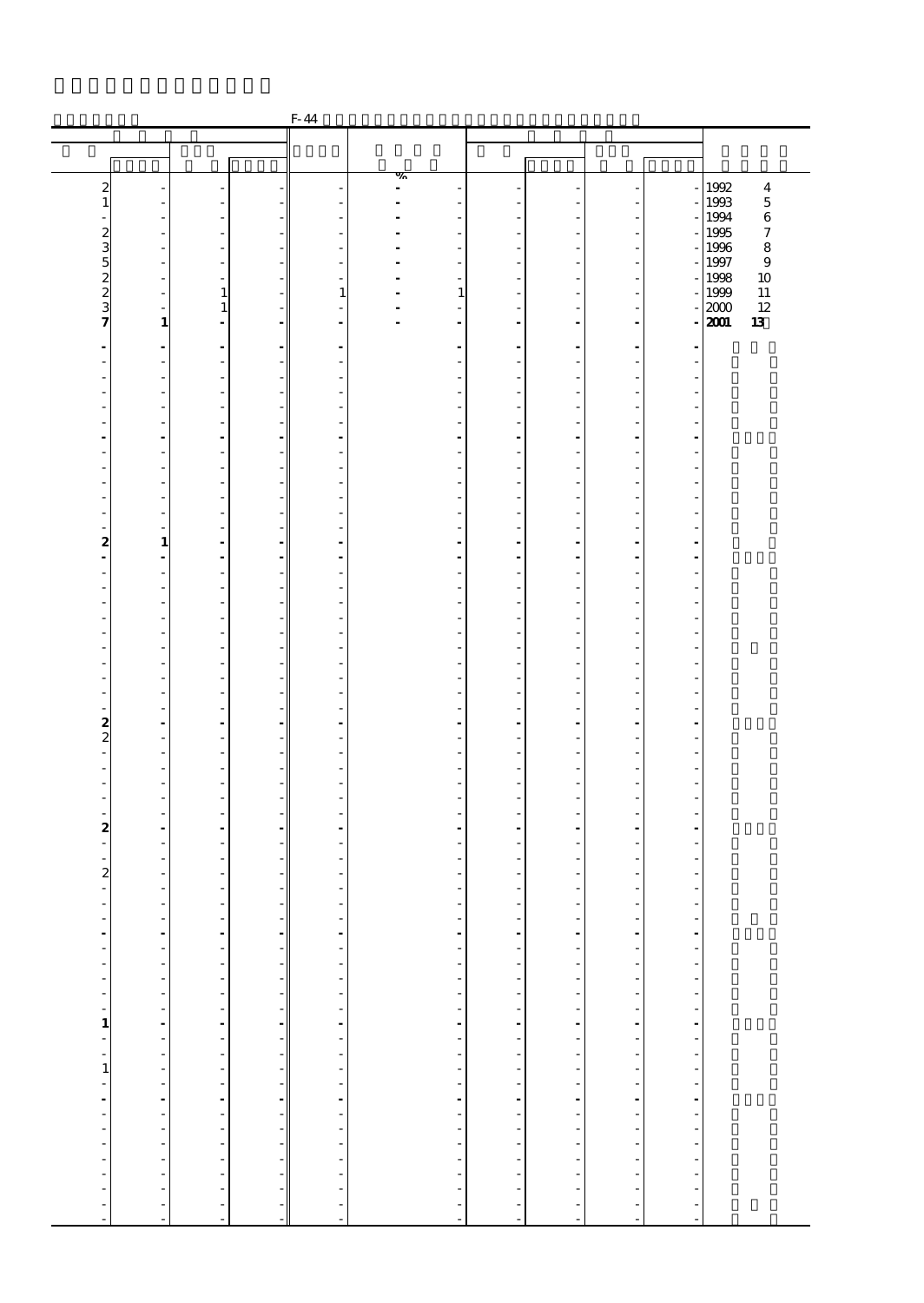|                            | $F-45$                         |                                         |                                |                          |                           |    | F-46           |                                             |                          |                                                      |                          |  |
|----------------------------|--------------------------------|-----------------------------------------|--------------------------------|--------------------------|---------------------------|----|----------------|---------------------------------------------|--------------------------|------------------------------------------------------|--------------------------|--|
|                            |                                |                                         |                                |                          |                           |    |                |                                             |                          |                                                      |                          |  |
|                            |                                |                                         |                                |                          |                           |    |                |                                             |                          |                                                      |                          |  |
| 1992<br>$\overline{\bf 4}$ |                                |                                         |                                |                          |                           |    |                |                                             |                          |                                                      |                          |  |
| 1993<br>$\bf 5$            |                                |                                         |                                |                          |                           |    |                |                                             |                          |                                                      |                          |  |
| 1994<br>6                  |                                |                                         |                                |                          |                           |    |                |                                             |                          |                                                      |                          |  |
| 1995<br>7                  |                                |                                         |                                |                          |                           |    |                |                                             |                          |                                                      |                          |  |
| 1996<br>8                  |                                |                                         |                                |                          |                           |    |                |                                             |                          |                                                      |                          |  |
| 1997<br>9                  | ٠                              |                                         | $\overline{\phantom{a}}$       |                          | ٠                         |    |                |                                             |                          |                                                      |                          |  |
| 1998<br>10                 | $\overline{a}$                 |                                         | ÷,                             |                          | Ĭ.                        |    |                |                                             |                          |                                                      |                          |  |
| 1999<br>11                 | ä,                             | ä,                                      | ÷,                             | ä,                       | Ĭ.                        |    |                |                                             |                          |                                                      |                          |  |
| $2000$<br>12               | $\overline{\phantom{a}}$       | ÷<br>$\overline{a}$                     | ÷,                             | $\overline{a}$           | ÷,                        |    |                |                                             |                          |                                                      |                          |  |
| 2001<br>13                 | $\overline{\phantom{a}}$       | $\overline{a}$                          | $\frac{1}{2}$                  | $\overline{\phantom{a}}$ | $\overline{\phantom{a}}$  |    | 12             | 1000<br>12                                  | 8                        | $\blacksquare$                                       | $\blacksquare$           |  |
|                            |                                |                                         |                                |                          |                           |    |                |                                             |                          |                                                      |                          |  |
|                            | $\blacksquare$                 |                                         | $\overline{a}$                 |                          | ÷,                        |    | $\overline{a}$ | $\mathbf{1}$                                | 1                        | $\overline{a}$                                       |                          |  |
|                            | ä,<br>$\frac{1}{2}$            |                                         | ÷,<br>÷,                       | ٠                        | Ĭ.                        |    | ÷.             | $\mathbf{1}$                                | $\mathbf{1}$             | $\overline{\phantom{a}}$<br>$\overline{a}$           | ä,                       |  |
|                            | -                              |                                         | $\overline{\phantom{a}}$       |                          | ł,<br>ł,                  |    |                |                                             |                          | $\overline{\phantom{m}}$                             |                          |  |
|                            | ä,                             | ٠                                       | ÷                              | ٠                        | J.                        |    | ä,             | ÷,                                          | ٠                        | $\overline{\phantom{a}}$                             | ä,                       |  |
|                            | L,                             |                                         | Ĩ.                             |                          | Ĭ.                        |    |                |                                             |                          | $\overline{\phantom{a}}$                             |                          |  |
|                            | ÷                              | ÷                                       | ä,                             | ÷.                       | ÷.                        |    | 2              | 2                                           | ÷.                       | $\overline{a}$                                       | ÷.                       |  |
|                            | $\overline{\phantom{a}}$       | ٠                                       | ÷,                             | $\overline{\phantom{a}}$ | ÷,                        |    | $\mathbf{1}$   | $\mathbf{1}$                                | ÷,                       | $\overline{a}$                                       | ä,                       |  |
|                            | $\overline{\phantom{m}}$       |                                         | $\overline{\phantom{a}}$       |                          | ł,                        |    | L,             |                                             | $\overline{a}$           | $\overline{\phantom{m}}$                             |                          |  |
|                            | ä,                             | ٠                                       | ÷,                             | ٠                        | J.                        |    | ä,             | L,                                          | $\overline{\phantom{a}}$ | $\overline{\phantom{a}}$                             | ä,                       |  |
|                            | $\frac{1}{2}$                  |                                         | Ĩ.                             |                          | Ĭ.                        |    |                |                                             | ÷,                       | $\overline{\phantom{a}}$                             |                          |  |
|                            | ä,                             |                                         | ÷,                             | ٠                        | Ĭ.                        |    | $\mathbf{1}$   | $\mathbf{1}$                                | ÷,                       | $\overline{\phantom{a}}$                             | ä,                       |  |
|                            | ٠                              | ٠                                       | $\overline{\phantom{a}}$       | ٠                        | J.                        |    | Ĭ.             | ä,                                          | $\overline{\phantom{a}}$ | ٠                                                    | ä,                       |  |
|                            | $\overline{\phantom{a}}$       |                                         | $\frac{1}{2}$                  |                          |                           |    | $\mathbf{1}$   |                                             | $\overline{\phantom{a}}$ | $\overline{\phantom{a}}$                             | $\overline{a}$           |  |
|                            | $\blacksquare$                 | $\blacksquare$                          | ÷,                             | ٠                        | ÷                         |    | 3              | $\boldsymbol{z}$                            | $\boldsymbol{z}$         | $\overline{\phantom{a}}$                             | ä,                       |  |
|                            | ÷,<br>ä,                       |                                         | Ĩ.<br>÷,                       |                          | ł,<br>Ĭ.                  |    | ÷.             | ÷,                                          | ÷,                       | $\overline{\phantom{a}}$<br>$\overline{\phantom{a}}$ | ä,                       |  |
|                            | ٠                              | ٠                                       | $\overline{\phantom{a}}$       | ٠                        | J.                        |    | ٠              | ٠                                           | ٠                        | ٠                                                    | ä,                       |  |
|                            | $\overline{\phantom{m}}$       |                                         | $\overline{\phantom{a}}$       |                          | ł,                        |    |                |                                             | $\overline{a}$           | $\overline{\phantom{m}}$                             |                          |  |
|                            | ä,                             | ٠                                       | ÷,                             | ٠                        | J.                        |    | $\mathbf{1}$   | $\mathbf{1}$                                | $\boldsymbol{z}$         | $\overline{\phantom{a}}$                             | ä,                       |  |
|                            | $\frac{1}{2}$                  |                                         | Ĩ.                             |                          | ł,                        |    | $\mathbf{1}$   |                                             |                          | $\overline{\phantom{a}}$                             |                          |  |
|                            | ä,                             |                                         | ÷,                             | ٠                        | Ĭ.                        |    | $\mathbf{1}$   | $\mathbf{1}$                                | ÷,                       | $\overline{\phantom{a}}$                             | ä,                       |  |
|                            | ٠                              | ٠                                       | $\overline{\phantom{a}}$       | ٠                        | J.                        |    |                |                                             | ٠                        | ٠                                                    | ä,                       |  |
|                            | -                              |                                         | $\overline{\phantom{a}}$       |                          | ł,                        |    |                |                                             |                          | $\overline{\phantom{m}}$                             |                          |  |
|                            | ä,                             | ٠                                       | ÷,                             | ٠                        | J.                        |    | ٠              | l,                                          | ٠                        | $\overline{a}$                                       | ä,                       |  |
|                            | $\blacksquare$                 |                                         | $\overline{a}$                 |                          | ÷,                        |    |                |                                             | Ĭ.                       | $\overline{a}$                                       |                          |  |
|                            | ä,                             |                                         | ÷,                             | ٠                        | J.                        |    | J.             | J.                                          | Ĭ.                       | ä,                                                   | ä,                       |  |
|                            | ٠                              | ٠                                       | $\overline{\phantom{a}}$       | ٠                        | J.                        |    | ٠              |                                             | ٠                        | ٠                                                    | ä,                       |  |
|                            | $\overline{\phantom{m}}$<br>ä, | ٠                                       | $\overline{\phantom{a}}$<br>÷, | ٠                        | ł,<br>J.                  |    | ٠              | L,                                          | ٠                        | $\overline{\phantom{m}}$<br>$\overline{\phantom{a}}$ | ä,                       |  |
|                            | $\frac{1}{2}$                  |                                         | Ĩ.                             |                          | Ĭ.                        |    |                |                                             | ÷,                       | $\overline{\phantom{a}}$                             |                          |  |
|                            | ä,                             |                                         | ÷,                             |                          | J.                        |    |                |                                             | ÷.                       | ä,                                                   | ä,                       |  |
|                            | $\blacksquare$                 | ٠                                       | $\blacksquare$                 |                          | ٠                         |    | 1              | 1                                           | $\mathbf{1}$             | $\blacksquare$                                       | ٠                        |  |
|                            | -                              |                                         | $\overline{a}$                 |                          | ł,                        |    | ÷,             |                                             |                          | $\overline{\phantom{m}}$                             |                          |  |
|                            | ä,                             |                                         | $\overline{\phantom{a}}$       |                          | J.                        |    |                |                                             |                          | $\overline{\phantom{a}}$                             | ä,                       |  |
|                            |                                |                                         | Ĩ.                             |                          |                           |    | $\mathbf{1}$   |                                             |                          | $\overline{a}$                                       |                          |  |
|                            |                                |                                         | $\overline{\phantom{a}}$       |                          | J.                        |    |                |                                             | ÷,                       | $\overline{\phantom{a}}$                             | ä,                       |  |
|                            |                                |                                         | $\overline{\phantom{a}}$       |                          |                           |    |                | 1                                           | $\mathbf{1}$             | ٠                                                    |                          |  |
|                            |                                |                                         |                                |                          |                           |    |                |                                             |                          |                                                      |                          |  |
|                            |                                | $\frac{1}{2}$                           |                                |                          |                           |    |                | $\frac{2}{1}$                               |                          |                                                      |                          |  |
|                            |                                |                                         |                                |                          |                           |    |                |                                             |                          |                                                      |                          |  |
|                            |                                |                                         |                                |                          |                           |    |                |                                             |                          |                                                      |                          |  |
|                            |                                |                                         |                                |                          |                           |    |                |                                             |                          |                                                      |                          |  |
|                            |                                |                                         |                                |                          |                           |    |                |                                             |                          |                                                      |                          |  |
|                            |                                |                                         |                                |                          |                           |    |                |                                             |                          |                                                      |                          |  |
|                            |                                |                                         |                                |                          |                           |    |                |                                             |                          |                                                      |                          |  |
|                            |                                |                                         |                                |                          |                           |    |                |                                             |                          |                                                      |                          |  |
|                            |                                |                                         |                                |                          |                           |    |                |                                             |                          |                                                      |                          |  |
|                            |                                |                                         |                                |                          |                           |    |                |                                             |                          |                                                      |                          |  |
|                            |                                |                                         |                                |                          |                           |    |                |                                             |                          |                                                      |                          |  |
|                            |                                |                                         |                                |                          |                           |    |                |                                             |                          |                                                      |                          |  |
|                            |                                |                                         |                                |                          |                           |    |                |                                             |                          |                                                      |                          |  |
|                            | 医单位的 医单位的 医单位的 医单位的 医单位的       | a componente de la campa de la campa de | 医单位的 医单位的 医单位的 医单位的 医单位的       | 化四甲基苯甲基苯甲基苯甲基苯甲基苯甲基苯甲基   | 医单位的 医中央性 医中央性皮炎 医单位的 医单位 |    |                | $-1 - 1 - 2 - 2 - 2 - 1 - 1$                |                          | a componente de la componente de la componente de    | 医马里氏菌 医马里氏菌 医马里氏菌素 医血管反射 |  |
|                            |                                |                                         |                                |                          |                           |    |                |                                             |                          |                                                      |                          |  |
|                            |                                |                                         |                                |                          |                           |    |                | $\begin{bmatrix} 1 \\ 1 \\ 1 \end{bmatrix}$ |                          |                                                      |                          |  |
|                            |                                | ÷,                                      |                                |                          |                           | ÷, |                |                                             |                          |                                                      |                          |  |
|                            | $\blacksquare$                 | $\frac{1}{2}$                           |                                |                          |                           |    | $\overline{a}$ |                                             |                          | $\blacksquare$                                       | ä,                       |  |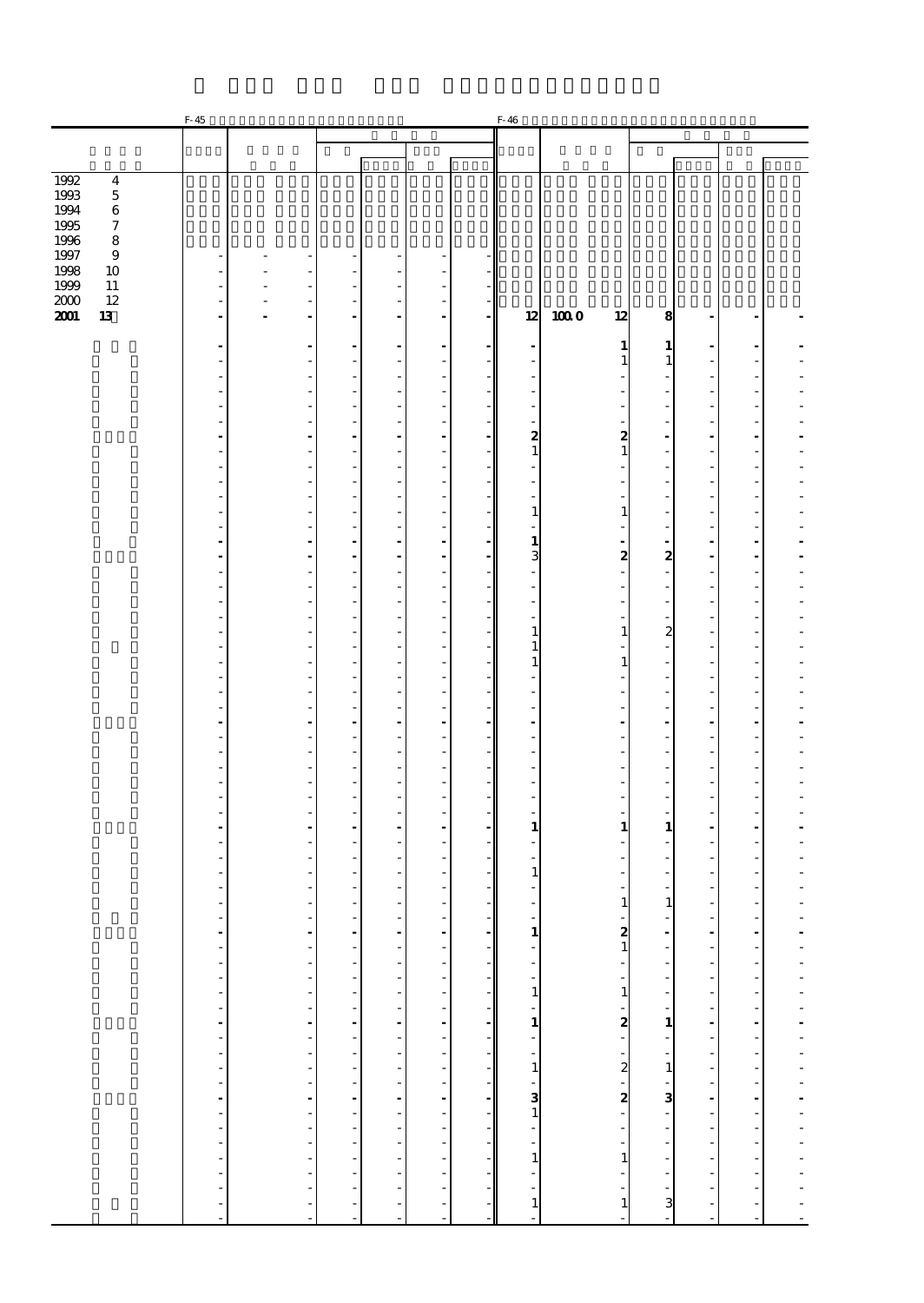| 1992<br>4                | 2,355,504              | 1, 249, 428              | 922, 953               | 191, 863            | 613, 138             | 613 138              | 638,045              | 57, 981               |
|--------------------------|------------------------|--------------------------|------------------------|---------------------|----------------------|----------------------|----------------------|-----------------------|
| 5<br>1993                | 2, 437, 252            | 1, 359, 712              | 958, 475               | 186, 208            | 636, 102             | 636, 102             | 660, 750             | 53,076                |
| 1994<br>6                | 2,426,694              | 1, 410, 106              | 974, 158               | 178,026             | 642, 262             | 642, 262             | 666, 193             | 46,758                |
| 7<br>1995                | 2, 435, 983            | 1, 406, 213              | 970, 179               | 170, 420            | 653,039              | 653,039              | 676, 927             | 44, 171               |
| 8<br>1996                | 2,465,503              | 1,389,265                | 979, 275               | 173, 206            | 653 384              | 653 384              | 683, 691             | 39,625                |
| 9<br>1997                | 2, 518, 074            | 1, 378, 119              | 957, 460               | 189, 504            | 618, 510             | 618, 510             | 643, 887             | 36,679                |
| 1998<br>10<br>1999<br>11 | 2,690,267<br>2,904,051 | 1,429,003<br>1, 469, 709 | 1,006,804<br>1,080,107 | 194,505<br>179, 323 | 656, 721<br>738, 425 | 656, 721<br>738, 425 | 682, 541<br>764, 752 | 37, 120<br>37, 602    |
| 12<br>2000               | 3 256 109              | 1, 389, 410              | 1, 160, 142            | 172, 783            | 812, 639             | 812, 639             | 850, 493             | 40, 447               |
| 13<br>2001               | 3581,521               | 1,388,024                | 1, 195, 897            | 178872              | 845,909              | 845,909              | 870 605              | 40,218                |
|                          | 123, 175               | 43, 712                  | 41, 114                | 5614                | 30343                | 30 343               | 30812                | 1,356                 |
|                          | 83, 331                | 28,200                   | 26, 745                | 3663                | 19,972               | 19972                | 20, 182              | 851                   |
|                          | 9, 474                 | 3,821                    | 3 3 64                 | 395                 | 2,553                | 2,553                | 2,553                | 87                    |
|                          | 13,396                 | 5, 442                   | 5, 196                 | 657                 | 3,779                | 3,779                | 3928                 | 171                   |
|                          | 12, 196                | 4, 135                   | 3862                   | 589                 | 2, 771               | 2, 771               | 2836                 | $163\,$               |
|                          | 4,778                  | 2, 114                   | 1,947                  | 31C                 | 1,268                | 1,268                | 1,313                | 84                    |
|                          | 191, 819<br>25,523     | 85,499                   | 71, 497                | 13 127<br>2,077     | 48800                | 48,890               | 49,405               | 2650<br>540           |
|                          | 20, 182                | 12,698<br>8619           | 11,565<br>7,481        | 1,256               | 8,472<br>5,057       | 8,472<br>5,057       | 8,586<br>5, 104      | 235                   |
|                          | 61, 659                | 21,853                   | 18,008                 | 3,748               | 11, 772              | 11, 772              | 11,881               | 702                   |
|                          | 17, 292                | 9,244                    | 7,406                  | 1,499               | 4,524                | 4,524                | 4532                 | 243                   |
|                          | 19,070                 | 10, 193                  | 8648                   | 1, 515              | 6,041                | 6,041                | 6, 108               | 315                   |
|                          | 48,093                 | 22,892                   | 18 389                 | 3032                | 13,024               | 13024                | 13, 194              | 615                   |
|                          | 372,886                | 155,595                  | 129621                 | 16,264              | 80307                | 80307                | 82,595               | 2810                  |
|                          | 1,047,372              | 409 112                  | 351, 858               | 49,572              | 261, 164             | 261, 164             | 268681               | 12,225                |
|                          | 81,538<br>50, 268      | 32, 727<br>20, 279       | 27, 205<br>18, 437     | 3,740<br>2,091      | 20,857<br>13,947     | 20,857<br>13,947     | 21, 248<br>14,664    | 1, 149<br>620         |
|                          | 49, 747                | 26, 459                  | 21, 477                | 2,591               | 17, 203              | 17, 203              | 17, 364              | 957                   |
|                          | 219, 374               | 73, 430                  | 63 312                 | 8.904               | 48, 411              | 48, 411              | 49, 295              | 1,853                 |
|                          | 199, 874               | 59, 284                  | 48,384                 | 7,062               | 35, 153              | 35, 153              | 36, 174              | 1,292                 |
|                          | 235, 965               | 93,804                   | 81, 499                | 11, 911             | 56,273               | 56, 273              | 59,088               | 2, 751                |
|                          | 45,723                 | 22, 211                  | 18,498                 | 328                 | 12, 518              | 12, 518              | 13, 161              | 704                   |
|                          | 20,835                 | 9, 107                   | 9, 166                 | 1,006               | 7,074                | 7,074                | 7,697                | 387                   |
|                          | 48, 213                | 20,688                   | 17,972                 | 3000                | 13, 449              | 13, 449              | 13,450               | 713                   |
|                          | 95,835<br>425,216      | 51, 123<br>157,044       | 45,908<br>127, 790     | 6,020<br>18341      | 36, 279<br>101, 534  | 36, 279<br>101, 534  | 36,540<br>98638      | 1,799<br>4928         |
|                          | 25, 246                | 11, 431                  | 3 240                  | 1,446               | 7,586                | 7,586                | 362                  | $\boldsymbol{\omega}$ |
|                          | 25,654                 | 12,788                   | 11, 323                | 1,589               | 8,849                | 8,849                | 9,039                | 526                   |
|                          | 16,821                 | 8,650                    | 7,420                  | 1,200               | 5, 150               | 5, 150               | 5,377                | 326                   |
|                          | 61, 797                | 20, 257                  | 18652                  | 2,583               | 13,709               | 13,709               | 14,991               | 703                   |
|                          | 244,893                | 85,079                   | 71, 425                | 9,050               | 54,681               | 54, 681              | 56,893               | 2654                  |
|                          | 50,805                 | 18,839                   | 15,730                 | 2,374               | 11,559               | 11,559               | 11,976               | 659                   |
|                          | 751,099<br>39, 675     | 235,934<br>14,046        | 215 662<br>11,640      | 33, 141<br>1,808    | 144,895<br>8,417     | 144,895<br>8,417     | 152,369<br>8,971     | 6489<br>396           |
|                          | 82,840                 | 33,555                   | 29, 561                | 4,699               | 19,789               | 19,789               | 20,925               | 1,100                 |
|                          | 387, 409               | 97, 644                  | 93,848                 | 14,862              | 60, 147              | 60, 147              | 62,833               | 2,672                 |
|                          | 168, 128               | 60,730                   | 56 439                 | 8,891               | 38,931               | 38,931               | 40,639               | 1,508                 |
|                          | 40,625                 | 17, 364                  | 13 240                 | 1,667               | 9,462                | 9,462                | 10, 218              | 423                   |
|                          | 32, 422                | 12595                    | 10,934                 | 1, 214              | 8, 149               | 8, 149               | 8,783                | 390                   |
|                          | 184, 494               | 83615                    | 71, 234                | 12,757              | 45,984               | 45,984               | 48,422               | 2, 159                |
|                          | 10,540<br>11, 847      | 5,961<br>6,318           | 5,319<br>4,879         | 1,285<br>882        | 3072<br>3 152        | 3072<br>3 152        | 3 152<br>3,259       | 160<br>167            |
|                          | 47,804                 | 20,698                   | 17, 257                | $3 \text{ } 660$    | 10, 126              | 10, 126              | 10,851               | $609$                 |
|                          | 80,355                 | 34, 254                  | 30,390                 | $4 \, 603$          | 21,003               | 21,003               | 22, 211              | 855                   |
|                          | 33,948                 | 16,384                   | 13 389                 | 2,327               | 8631                 | 8631                 | 8949                 | 368                   |
|                          | 97, 492                | 51,826                   | 43581                  | 6565                | 30639                | 30639                | 32,798               | 1,613                 |
|                          | 17, 181                | 11, 155                  | 8592                   | 1,376               | 6 <sub>0</sub>       | 6 <sub>6</sub>       | 6529                 | 443                   |
|                          | 24, 945                | 13586                    | 12, 428                | 1,762               | 9, 201               | 9, 201               | 9,764                | 473                   |
|                          | 37, 487<br>17, 879     | 16,881<br>10, 204        | 15, 255<br>7,306       | 2,228<br>1, 199     | 10,500<br>4,938      | 10,500<br>4,938      | 11, 336<br>5,169     | 497<br>200            |
|                          | 387,968                | 165,687                  | 143540                 | 23491               | 102 153              | 102 153              | 106855               | 5988                  |
|                          | 203,906                | 70, 416                  | 63,607                 | 9,375               | 46, 157              | 46, 157              | 49,386               | 2305                  |
|                          | 19, 405                | 10,974                   | 9,508                  | 1, 721              | 7,014                | 7,014                | 7, 183               | 573                   |
|                          | 21, 718                | 13, 458                  | 11, 419                | 2, 107              | 7,621                | 7,621                | 7,692                | 432                   |
|                          | 38, 761                | 20,730                   | 16, 714                | 3007                | 11, 727              | 11, 727              | 12,323               | 745                   |
|                          | 23,091                 | 11, 291                  | 10,329                 | 1,659               | 7,466                | 7,466                | 7,689                | 348                   |
|                          | 21, 687<br>31, 851     | 10,856<br>18,571         | 8639<br>15,840         | 1,502<br>2,614      | 6,099<br>11,946      | 6,099<br>11,946      | 6,299<br>12, 173     | 495<br>$762$          |
|                          | 27,549                 | 9.391                    | 7,484                  | 1,506               | 4 123                | 4,123                | 4,140                | 328                   |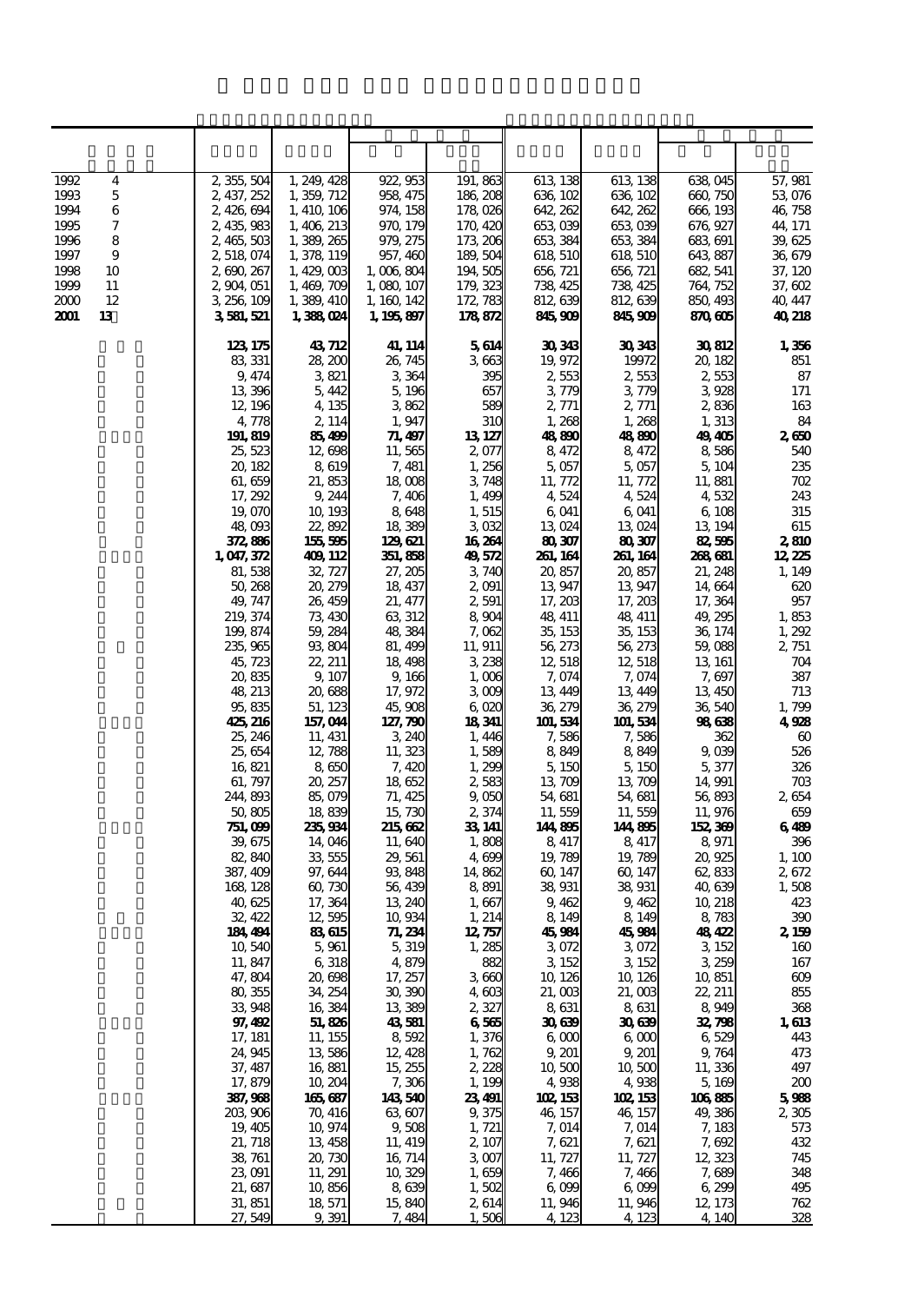|                                                                                                                                                               | A b(1)                                                                                                                                                                                                                                                                                                                                                          |                                                                                                              |                                                                                                                                                                                                                                                                                                                                                                                                                                 |                                                                                                                                                                                                                                                                                                                                                                                                                                    |                                                                                                                                                                                                                                                                 |                                                                                                                                                                                                                                                                                                                      |                                                                                  | Ab(2)                                                                                                                                                                                                                                                                                                                                                                                                                                                                   |                                                                              |                                                                                                                                                                                                                                                                                                                                                                                                 |
|---------------------------------------------------------------------------------------------------------------------------------------------------------------|-----------------------------------------------------------------------------------------------------------------------------------------------------------------------------------------------------------------------------------------------------------------------------------------------------------------------------------------------------------------|--------------------------------------------------------------------------------------------------------------|---------------------------------------------------------------------------------------------------------------------------------------------------------------------------------------------------------------------------------------------------------------------------------------------------------------------------------------------------------------------------------------------------------------------------------|------------------------------------------------------------------------------------------------------------------------------------------------------------------------------------------------------------------------------------------------------------------------------------------------------------------------------------------------------------------------------------------------------------------------------------|-----------------------------------------------------------------------------------------------------------------------------------------------------------------------------------------------------------------------------------------------------------------|----------------------------------------------------------------------------------------------------------------------------------------------------------------------------------------------------------------------------------------------------------------------------------------------------------------------|----------------------------------------------------------------------------------|-------------------------------------------------------------------------------------------------------------------------------------------------------------------------------------------------------------------------------------------------------------------------------------------------------------------------------------------------------------------------------------------------------------------------------------------------------------------------|------------------------------------------------------------------------------|-------------------------------------------------------------------------------------------------------------------------------------------------------------------------------------------------------------------------------------------------------------------------------------------------------------------------------------------------------------------------------------------------|
|                                                                                                                                                               |                                                                                                                                                                                                                                                                                                                                                                 |                                                                                                              |                                                                                                                                                                                                                                                                                                                                                                                                                                 |                                                                                                                                                                                                                                                                                                                                                                                                                                    |                                                                                                                                                                                                                                                                 |                                                                                                                                                                                                                                                                                                                      |                                                                                  |                                                                                                                                                                                                                                                                                                                                                                                                                                                                         |                                                                              |                                                                                                                                                                                                                                                                                                                                                                                                 |
| 1992<br>4<br>1993<br>$\bf 5$<br>$\,6\,$<br>1994<br>1995<br>7<br>1996<br>8<br>$\boldsymbol{9}$<br>1997<br>1998<br>10<br>1999<br>11<br>12<br>2000<br>2001<br>13 | 1,006<br>1,092<br>1,264<br>1,032<br>1,004<br>1,002<br>1,314<br>1,649<br>1,786<br>235                                                                                                                                                                                                                                                                            | 644<br>744<br>$\pi$<br>787<br>$\mathbb{Z}4$<br>$\boldsymbol{\mathcal{B}}$<br>683<br>61.9<br>$57.3\,$<br>47.8 | 686<br>812<br>892<br>792<br>727<br>734<br>897<br>1,020<br>1,024<br>1, 116                                                                                                                                                                                                                                                                                                                                                       | 614<br>688<br>761<br>679<br>610<br>719<br>854<br>993<br>982<br>1,094                                                                                                                                                                                                                                                                                                                                                               | $\overline{20}$<br>19<br>22<br>15<br>17<br>23<br>${\bf 31}$<br>31<br>35<br>46                                                                                                                                                                                   | 82<br>65<br>64<br>50<br>43<br>92<br>94<br>89<br>124<br>105                                                                                                                                                                                                                                                           | a m w w w w w w w                                                                | 117<br>150<br>150<br>129<br>83<br>113<br>172<br>121<br>136<br>237                                                                                                                                                                                                                                                                                                                                                                                                       | 667<br>747<br>747<br>71.3<br>759<br>796<br>762<br><b>81.0</b><br>75 O<br>662 | $\frac{78}{112}$<br>$\frac{112}{92}$<br>$\frac{63}{90}$<br>$\frac{131}{98}$<br>102<br>157                                                                                                                                                                                                                                                                                                       |
|                                                                                                                                                               | $\frac{60}{35}$ 5 9 7<br>$\frac{4}{2}$<br>$\frac{8}{3}$<br>$\frac{8}{2}$<br>$\frac{3}{10}$<br>16<br>404<br>882<br>93<br>36<br>62<br>175<br>182<br>205<br>17<br>12<br>31<br>$\theta$<br>259<br>12<br>8<br>10<br>40<br>171<br>18<br>397<br>20<br>33<br>249<br>62<br>16<br>17<br>55<br>$\overline{\mathbf{4}}$<br>$14$ 23 10 30 6 7 14 3 176 90 8 8 11 14 13 13 19 |                                                                                                              | 31<br>15<br>4<br>6<br>5<br>52<br>8<br>7<br>17<br>9<br>11<br>189<br>369<br>38<br>18<br>$\boldsymbol{\mathfrak{D}}$<br>62<br>53<br>95<br>6<br>10<br>22<br>$\overline{35}$<br>118<br>10<br>3<br>$\boldsymbol{\mathsf{20}}$<br>$\boldsymbol{\omega}$<br>12<br>179<br>12<br>16<br>99<br>30<br>8<br>14<br>41<br>$\frac{3}{2}$<br>$\begin{array}{c}\n10 \\ 18 \\ 7 \\ 20 \\ 26 \\ 32 \\ 69 \\ 12 \\ 10\n\end{array}$<br>$\frac{9}{13}$ | 42<br>15<br>នេ<br>នេ ១ <del>ន</del> េ ១ ន<br>$\overline{a}$<br>$\mathbf{9}$<br>14<br>192<br>329<br>28<br>16<br>23<br>52<br>48<br>$\begin{array}{c}\n 85 \\  7\n \end{array}$<br>9<br>$\frac{27}{34}$<br>107<br>15<br>$\mathbf{1}$<br>$\overline{4}$<br>16<br>$\begin{array}{c} 58 \\ 13 \end{array}$<br>165<br>11<br>15<br>90<br>27<br>8<br>14<br>44<br>$\frac{5}{3}$<br>12 18 6 21 3 3 8 9 9 13 9 5 13 9 15 12 13 9 15 12 13 9 15 | $\frac{5}{2}$<br>2<br>$\mathbf{1}$<br>2<br>l,<br>$\mathbf{1}$<br>$\mathbf{1}$<br>6<br>14<br>÷,<br>$\mathbf{1}$<br>$\mathbf{1}$<br>$\frac{2}{9}$<br>$\mathbf{1}$<br>2<br>Ĭ.<br>L<br>2<br>8<br>÷,<br>$\frac{5}{2}$<br>4<br>1<br>3<br>3<br>3<br>$\frac{2}{1}$<br>1 | з<br>$\mathbf{1}$<br>$\mathbf{1}$<br>$\mathbf{1}$<br>1<br>$\mathbf{1}$<br>17<br>36<br>7<br>3<br>$\overline{c}$<br>4<br>7<br>4<br>9<br>14<br>L,<br>$\mathbf{1}$<br>6<br>6<br>$\mathbf{1}$<br>9<br>$\mathbf{1}$<br>6<br>2<br>11<br>$\boldsymbol{z}$<br>3 <sub>5</sub><br>. <b>. .</b><br>$\mathbf{1}$<br>$\frac{2}{1}$ | ຊ<br>$\mathbf{1}$<br>1<br>1<br>$\mathbf{1}$<br>2<br>-<br>$\frac{1}{1}$<br>2<br>2 | 4<br>$\overline{c}$<br>$\mathbf{1}$<br>1<br>6<br>$\mathbf{1}$<br>1<br>$\mathbf{1}$<br>$\boldsymbol{z}$<br>$\mathbf{1}$<br>30<br>$\overline{\mathbf{z}}$<br>$\overline{5}$<br>$\overline{\mathbf{4}}$<br>$\frac{8}{12}$<br>14<br>16<br>$\overline{4}$<br>$\mathbf{1}$<br>$\frac{3}{7}$<br>33 N O N O<br>16<br>$\overline{4}$<br>58<br>$\frac{4}{9}$<br>$\frac{28}{12}$<br>$\overline{\mathbf{4}}$<br>$\mathbf{1}$<br>3<br>$\frac{2}{1}$<br><b>മ</b> – ശ ധ – 1885 – ശ ശ പ |                                                                              | $\boldsymbol{4}$<br>$\boldsymbol{2}$<br>ä,<br>$\mathbf 1$<br>$\mathbf{1}$<br>$\overline{\phantom{a}}$<br>3<br>$\overline{\phantom{a}}$<br>l,<br>$\mathbf 1$<br>$\mathbf 1$<br>$\mathbf 1$<br>25134589122<br>$3\frac{5}{2}$<br>$2\frac{1}{1}$<br>$3$<br>14<br>$\,$ 1<br>27<br>$\begin{array}{c} 1 \\ 3 \\ 16 \\ 5 \\ 1 \end{array}$<br>$\frac{1}{3}$<br>$-215 - 23 - 209 - 124$<br>$\frac{1}{3}$ |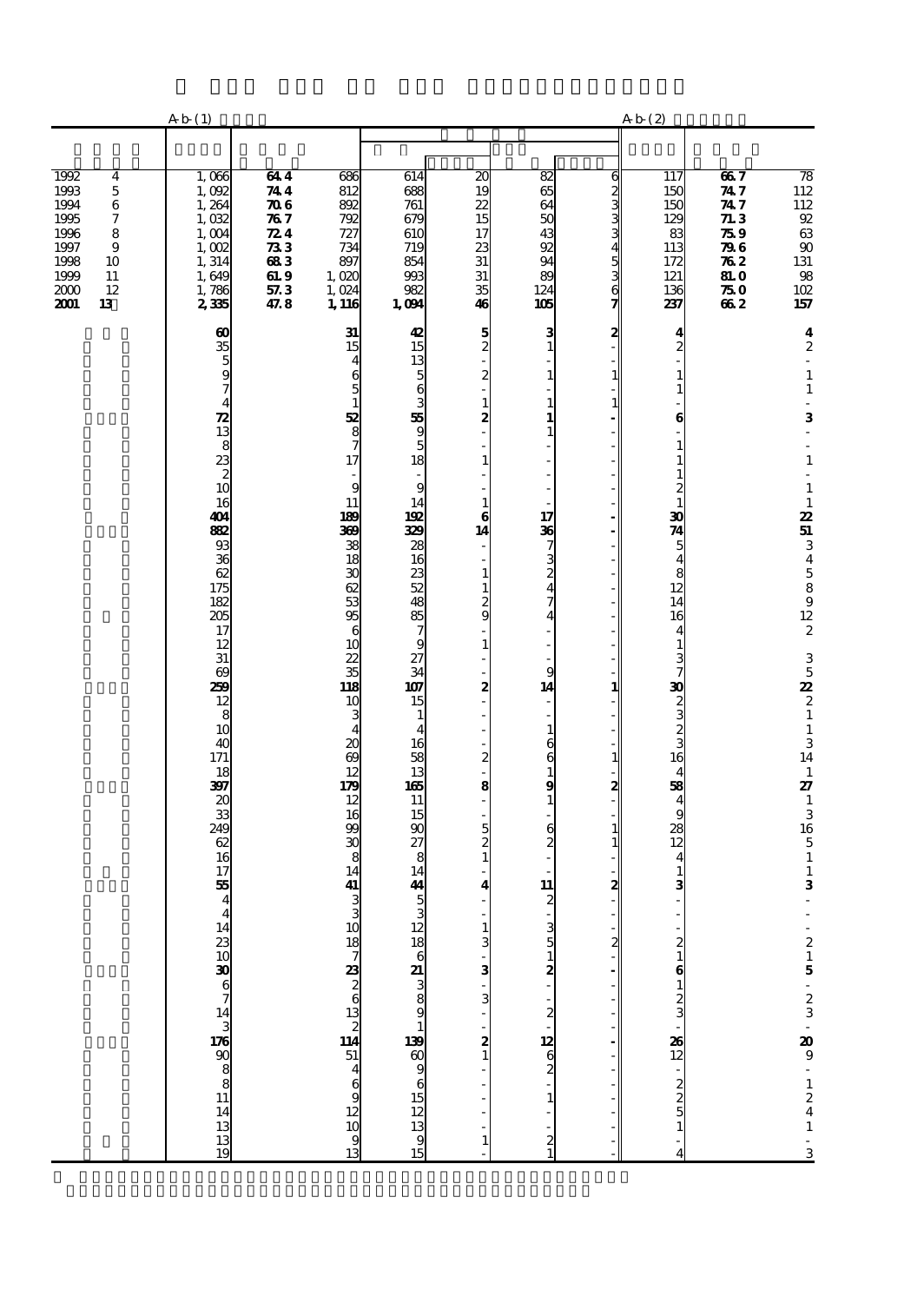|                                             |                               |                                                                                                                                                            |                                                              | Ab(3)                         |                        |                                                |                                  |                 |                               |                |                |                       |
|---------------------------------------------|-------------------------------|------------------------------------------------------------------------------------------------------------------------------------------------------------|--------------------------------------------------------------|-------------------------------|------------------------|------------------------------------------------|----------------------------------|-----------------|-------------------------------|----------------|----------------|-----------------------|
|                                             |                               |                                                                                                                                                            |                                                              |                               |                        |                                                |                                  |                 |                               |                |                |                       |
|                                             |                               |                                                                                                                                                            |                                                              |                               |                        |                                                |                                  |                 |                               |                |                |                       |
| 73                                          | ယလ                            |                                                                                                                                                            |                                                              | 472                           | 61.4                   | 290                                            | 250                              | $\overline{12}$ | 36                            | з              | 1992           | 4                     |
| 85                                          |                               | 3                                                                                                                                                          |                                                              | 507                           | $\frac{6}{67}$<br>67.2 | 354                                            | 300                              | 9               | 20                            |                | 1993           | $\overline{5}$        |
| 109                                         | $\mathbf{1}$                  | $\overline{\phantom{a}}$                                                                                                                                   |                                                              | 583                           |                        | 392                                            | 324                              | 11              | 26                            |                | 1994           | $\boldsymbol{6}$      |
| 90<br>63                                    | $\mathbf{1}$<br>$\mathbf 1$   | $\overline{\phantom{a}}$<br>$\mathbf{1}$                                                                                                                   | - 1                                                          | 444<br>450                    | 806<br>67.1            | 358<br>302                                     | 285<br>269                       | 6<br>7          | 17<br>$\boldsymbol{\alpha}$   |                | 1 1995<br>1996 | $\boldsymbol{7}$<br>8 |
| 87                                          |                               | $\overline{\mathbf{4}}$                                                                                                                                    | $\mathbf{1}$                                                 | 446                           | $\mathbb{Z}2$          | 322                                            | 285                              | 10              | 36                            |                | 2 1997         | $\boldsymbol{9}$      |
| 121                                         | $\frac{2}{5}$                 | $\frac{3}{4}$                                                                                                                                              |                                                              | 617                           | 660                    | 407                                            | 366                              | 17              | 43                            | 5              | 1998           | 10                    |
| $93$                                        |                               |                                                                                                                                                            | $\mathbf{1}$                                                 | 872                           | 585                    | 510                                            | 471                              | 11              | $\overline{45}$               |                | 1999           | 11                    |
| 105<br>150                                  | $\mathbf{1}$<br>7             | ÷,<br>3                                                                                                                                                    | $\mathbf{1}$                                                 | 919<br>1,210                  | 589                    | 541                                            | 462                              | 20              | 52<br>45                      |                | 52000          | 12<br>13              |
|                                             |                               |                                                                                                                                                            |                                                              |                               | 443                    | 536                                            | 502                              | 23              |                               |                | 2 2001         |                       |
| 4                                           | L,                            | $\blacksquare$                                                                                                                                             |                                                              | 40                            |                        | 21                                             | 22                               | 5               | 2                             | 2              |                |                       |
| $\overline{\mathbf{c}}$                     | ÷,                            | $\overline{\phantom{a}}$                                                                                                                                   | ٠                                                            | 24                            |                        | 10                                             | $\frac{8}{3}$                    | $\overline{2}$  | ÷,                            | $\overline{a}$ |                |                       |
| ÷                                           | Í,                            | $\overline{\phantom{a}}$                                                                                                                                   |                                                              | $\frac{3}{7}$                 |                        |                                                |                                  |                 | Ĭ.                            | ÷,             |                |                       |
| $\mathbf{1}$<br>$\mathbf{1}$                | í,                            | Ĭ.<br>$\overline{\phantom{a}}$                                                                                                                             |                                                              | 3                             |                        |                                                | 4<br>4                           | 2               | $\mathbf{1}$<br>$\frac{1}{2}$ | $\mathbf{1}$   |                |                       |
| L.                                          | Ĭ.                            | $\sim$                                                                                                                                                     |                                                              | 3                             |                        | $\begin{array}{c}\n 2 \\  3 \\  \end{array}$   | 3                                | 1               | $\mathbf{1}$                  | $\mathbf{1}$   |                |                       |
| 4                                           |                               | $\blacksquare$                                                                                                                                             |                                                              | 41                            |                        |                                                | 29                               | 1               |                               |                |                |                       |
| ÷                                           | í,                            | $\overline{\phantom{a}}$                                                                                                                                   | ÷,                                                           | 8                             |                        |                                                | $\frac{5}{4}$                    |                 |                               |                |                |                       |
| ÷,<br>$\mathbf{1}$                          | Î,                            | $\overline{\phantom{a}}$<br>÷,                                                                                                                             | $\overline{a}$                                               | $\overline{\mathbf{4}}$<br>14 |                        | $\frac{32}{5}$<br>10                           | 9                                |                 |                               | ÷,             |                |                       |
| $\overline{\phantom{0}}$                    |                               | $\overline{\phantom{a}}$                                                                                                                                   |                                                              | $\mathbf{1}$                  |                        | $\overline{\phantom{a}}$                       |                                  |                 |                               |                |                |                       |
| $\boldsymbol{z}$                            | l,                            | ÷,                                                                                                                                                         |                                                              | 5                             |                        | $\mathbf{6}$                                   | $\frac{4}{7}$                    |                 |                               |                |                |                       |
| $\mathbf{1}$                                | Ĭ.                            | $\sim$                                                                                                                                                     | $\overline{\phantom{a}}$                                     | 12<br>215                     |                        |                                                |                                  | 1               |                               |                |                |                       |
| 21<br>44                                    | Ĭ.<br>$\mathbf{1}$            | ä,<br>$\blacksquare$                                                                                                                                       | $\qquad \qquad \blacksquare$<br>$\qquad \qquad \blacksquare$ | 438                           |                        |                                                | $\frac{93}{137}$                 | 5<br>7          | 3                             | ä,<br>÷,       |                |                       |
|                                             | J.                            | $\sim$                                                                                                                                                     | $\overline{a}$                                               | 56                            |                        | $\frac{90}{18}$                                | 14                               |                 | $\frac{22}{5}$                | ÷,             |                |                       |
| $\frac{3}{5}$                               | Ĭ.                            | $\overline{\phantom{a}}$                                                                                                                                   | $\overline{\phantom{0}}$                                     | 24                            |                        |                                                | 4                                |                 |                               |                |                |                       |
|                                             |                               | $\overline{a}$                                                                                                                                             |                                                              | 37                            |                        | 19                                             | 13                               | 1               | $\frac{2}{3}$                 |                |                |                       |
|                                             | $\mathbf{1}$<br>Î,            | ÷,<br>$\overline{\phantom{a}}$                                                                                                                             | ÷,<br>$\overline{a}$                                         | 87<br>96                      |                        | $\frac{26}{22}$                                | 23<br>21                         | 2               |                               |                |                |                       |
| 9<br>9<br>9                                 | Í.                            | $\sim$                                                                                                                                                     |                                                              | $\boldsymbol{\omega}$         |                        | $\overline{\mathbf{z}}$                        | 22                               | 3               |                               |                |                |                       |
| $\overline{\mathcal{Z}}$                    |                               | $\overline{\phantom{a}}$                                                                                                                                   |                                                              | 8                             |                        | $\mathbf{1}$                                   | $\overline{3}$                   |                 |                               |                |                |                       |
| L,                                          | Ĭ.<br>J.                      | ÷,<br>$\sim$                                                                                                                                               |                                                              | 6<br>21                       |                        | 6                                              | 6                                | 1               |                               |                |                |                       |
| $\frac{2}{2}$                               |                               | $\overline{\phantom{a}}$                                                                                                                                   |                                                              | 43                            |                        | $\frac{13}{20}$                                | 11<br>$\boldsymbol{\mathsf{20}}$ |                 | 8                             |                |                |                       |
| 19                                          | $\mathbf{1}$                  | $\blacksquare$                                                                                                                                             |                                                              | 157                           |                        | $\boldsymbol{\alpha}$                          | 52                               |                 | $\bf{6}$                      |                |                |                       |
| $\boldsymbol{2}$                            | J.                            | $\overline{\phantom{a}}$                                                                                                                                   | $\overline{\phantom{a}}$                                     | 5                             |                        | $\overline{\mathbf{4}}$                        | 7                                |                 | $\frac{1}{2}$                 | ÷,             |                |                       |
| $\mathbf{1}$<br>$\mathbf 1$                 | ÷,                            | $\overline{\phantom{a}}$<br>$\overline{\phantom{a}}$                                                                                                       |                                                              | $\mathbf{1}$<br>4             |                        |                                                |                                  |                 | L,                            | ÷,             |                |                       |
| 3                                           | $\overline{a}$                | $\overline{\phantom{a}}$                                                                                                                                   | $\overline{a}$                                               | 20                            |                        | 8                                              | 4                                |                 |                               |                |                |                       |
| 11                                          | $\mathbf{1}$                  | $\overline{\phantom{a}}$                                                                                                                                   | - 1                                                          | 117                           |                        | 41                                             | 32<br>9                          |                 | $\frac{2}{4}$                 |                |                |                       |
| $\mathbf{1}$                                |                               | ä,                                                                                                                                                         |                                                              | 10                            |                        | $\bf{9}$                                       |                                  |                 |                               |                |                |                       |
| $\boldsymbol{\mathfrak{D}}$<br>$\mathbf{1}$ | 3<br>$\overline{\phantom{a}}$ | 3<br>ä,                                                                                                                                                    | $\mathbf{1}$<br>- 1                                          | 219<br>12                     |                        | 98                                             | 85<br>7                          | 4               | $\frac{5}{1}$                 | ÷,<br>J.       |                |                       |
| 3                                           | l,                            | ä,                                                                                                                                                         | - 1                                                          | 18                            |                        | $\begin{array}{c}\n9 \\ 36 \\ 10\n\end{array}$ | $rac{8}{52}$                     |                 |                               |                |                |                       |
| 18                                          | $\overline{\mathbf{z}}$       | 3                                                                                                                                                          | $\mathbf{1}$                                                 | 149                           |                        |                                                |                                  | 3               | 3                             |                |                |                       |
| 6                                           | ÷,<br>$\mathbf{1}$            | ÷,<br>$\sim$                                                                                                                                               |                                                              | 23<br>7                       |                        | $\overline{\mathbf{4}}$                        | $\boldsymbol{6}$<br>$\mathbf{1}$ | 1               | $\mathbf{1}$                  |                |                |                       |
| $\mathbf{1}$<br>$\mathbf{1}$                |                               | $\overline{\phantom{a}}$                                                                                                                                   |                                                              | 10                            |                        |                                                | 11                               |                 |                               |                |                |                       |
| 3                                           | 1                             | $\blacksquare$                                                                                                                                             |                                                              | 23                            |                        | $\overline{8}$<br>18                           | 16                               |                 | 4                             | ÷,             |                |                       |
| ä,                                          |                               | ٠                                                                                                                                                          |                                                              |                               |                        | $\mathbf{1}$                                   | $\mathbf{1}$                     |                 |                               |                |                |                       |
|                                             |                               |                                                                                                                                                            |                                                              |                               |                        |                                                |                                  |                 |                               |                |                |                       |
|                                             | $\mathbf{1}$                  | L,                                                                                                                                                         |                                                              |                               |                        |                                                |                                  |                 | $\frac{1}{3}$                 |                |                |                       |
|                                             | Ļ                             | Ĭ,                                                                                                                                                         |                                                              |                               |                        |                                                |                                  |                 |                               |                |                |                       |
|                                             | $\overline{\phantom{a}}$      |                                                                                                                                                            |                                                              |                               |                        |                                                |                                  |                 |                               |                |                |                       |
|                                             | $\overline{a}$                |                                                                                                                                                            |                                                              |                               |                        |                                                |                                  |                 |                               |                |                |                       |
|                                             |                               | $\begin{array}{ccc}\n\bullet & \bullet & \bullet & \bullet \\ \bullet & \bullet & \bullet & \bullet \\ \bullet & \bullet & \bullet & \bullet\n\end{array}$ |                                                              |                               |                        |                                                |                                  |                 | ÷,                            |                |                |                       |
|                                             | $\frac{1}{2}$                 |                                                                                                                                                            |                                                              |                               |                        |                                                |                                  |                 |                               | -------------  |                |                       |
|                                             | $\mathbf{1}$                  |                                                                                                                                                            |                                                              |                               |                        |                                                |                                  | $\mathbf{1}$    |                               |                |                |                       |
|                                             | $\mathbf{1}$<br>l,            | $\frac{1}{2}$                                                                                                                                              |                                                              |                               |                        |                                                |                                  |                 | $\frac{1}{2}$                 |                |                |                       |
|                                             |                               |                                                                                                                                                            |                                                              |                               |                        |                                                |                                  |                 |                               |                |                |                       |
|                                             | $\overline{a}$                | $\frac{1}{2}$                                                                                                                                              |                                                              |                               |                        |                                                |                                  |                 | $\frac{1}{2}$                 | $\frac{1}{2}$  |                |                       |
|                                             | l,                            |                                                                                                                                                            |                                                              |                               |                        |                                                |                                  |                 |                               |                |                |                       |
|                                             | l,                            | $\frac{1}{2}$                                                                                                                                              |                                                              |                               |                        |                                                | 1383733733738373837              | $\mathbf{1}$    |                               | $\frac{1}{2}$  |                |                       |
|                                             |                               |                                                                                                                                                            |                                                              |                               |                        |                                                |                                  |                 | $\frac{2}{1}$                 |                |                |                       |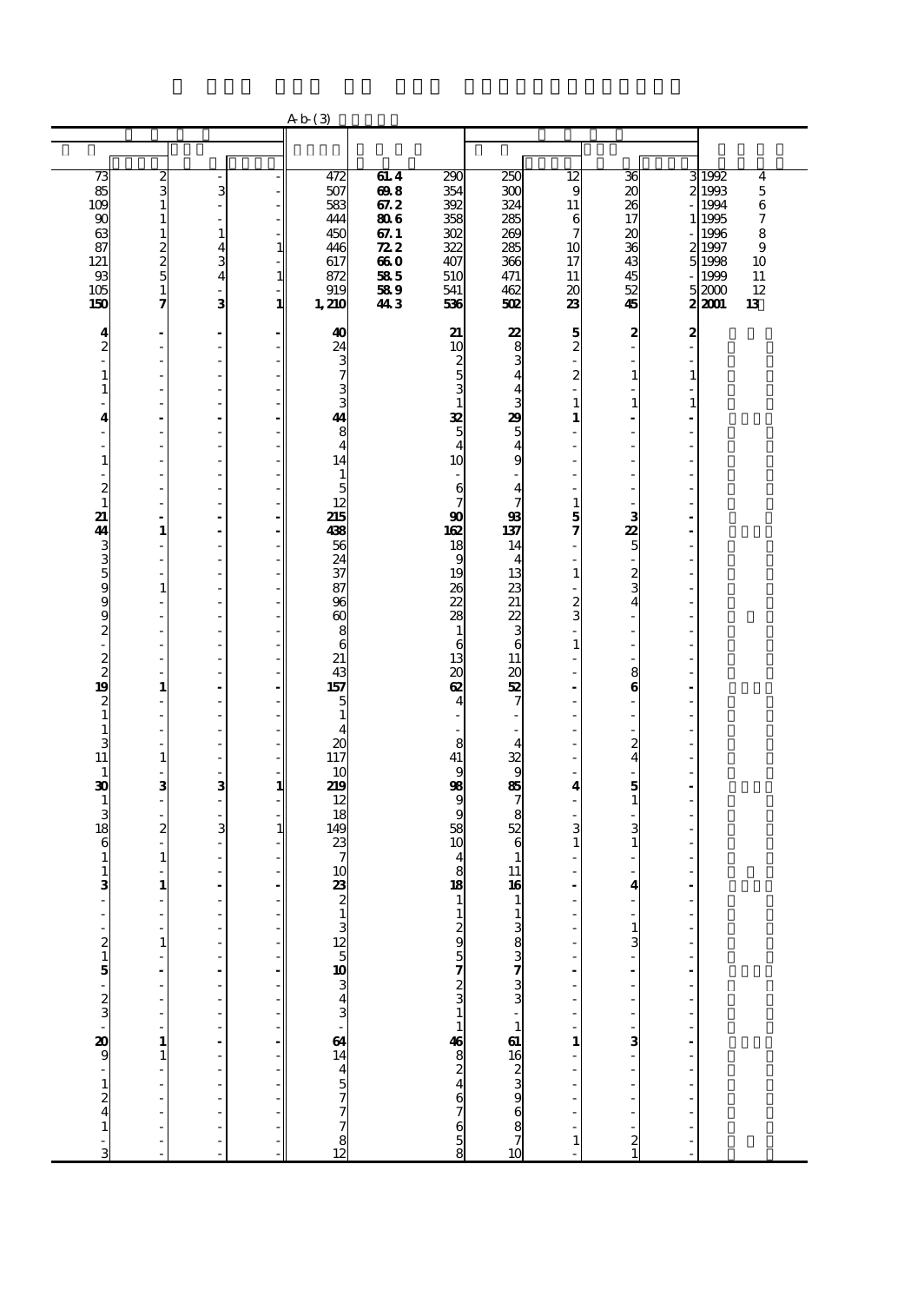|                                                                                                                                                                                               | Ab(4)                                                                            |                                                                                                |                                                                             |                                                                           |                                                                                         |                                                                      | Ab(5)                                                              |                                                                                                                                                          |                                                                                                                        |
|-----------------------------------------------------------------------------------------------------------------------------------------------------------------------------------------------|----------------------------------------------------------------------------------|------------------------------------------------------------------------------------------------|-----------------------------------------------------------------------------|---------------------------------------------------------------------------|-----------------------------------------------------------------------------------------|----------------------------------------------------------------------|--------------------------------------------------------------------|----------------------------------------------------------------------------------------------------------------------------------------------------------|------------------------------------------------------------------------------------------------------------------------|
|                                                                                                                                                                                               |                                                                                  |                                                                                                |                                                                             |                                                                           |                                                                                         |                                                                      |                                                                    |                                                                                                                                                          |                                                                                                                        |
| 1992<br>$\overline{4}$<br>$\mathbf 5$<br>1993<br>1994<br>$\,$ 6 $\,$<br>1995<br>$\boldsymbol{7}$<br>1996<br>8<br>1997<br>$\bf{9}$<br>1998<br>10<br>1999<br>$11\,$<br>2000<br>12<br>2001<br>13 | 156<br>129<br>163<br>141<br>192<br>121<br>173<br>226<br>212<br>305               | 660<br>67.4<br>613<br>688<br>$\boldsymbol{z}\boldsymbol{s}$<br>694<br>618<br>465<br>406<br>436 | $\overline{103}$<br>87<br>100<br>97<br>140<br>84<br>107<br>105<br>86<br>133 | 84<br>72<br>78<br>87<br>76<br>111<br>113<br>125<br>112<br>124             | $\boldsymbol{z}$<br>$\mathbf{1}$<br>2<br>$\mathbf{1}$<br>$\frac{2}{3}$<br>$\frac{2}{3}$ | $\overline{10}$<br>5655<br>$\frac{18}{16}$<br>12<br>10               | 120<br>129<br>116<br>106<br>111<br>111<br>105<br>148<br>202<br>198 | $\boldsymbol{\pi}$<br><b>81.4</b><br>922<br>$\sqrt{3}3$<br>$\pi$ 6<br><b>81.1</b><br>$\overline{\boldsymbol{300}}$<br>$\bf 65$ $\bf 5$<br>$550\,$<br>530 | $\frac{84}{105}$<br>18888<br>$9\!7$<br>111<br>105                                                                      |
|                                                                                                                                                                                               |                                                                                  |                                                                                                | 3<br>$\mathbf{1}$                                                           | $\begin{array}{c}\n 12 \\  2 \\  10\n \end{array}$                        |                                                                                         | $\blacksquare$<br>$\overline{a}$<br>L,                               | $\frac{3}{2}$                                                      |                                                                                                                                                          | $\boldsymbol{2}$<br>$\mathbf 1$                                                                                        |
|                                                                                                                                                                                               | $832 - 21$                                                                       |                                                                                                |                                                                             | $\blacksquare$                                                            |                                                                                         | ÷,<br>$\overline{a}$                                                 | $\mathbf{1}$                                                       |                                                                                                                                                          | $\mathbf 1$                                                                                                            |
|                                                                                                                                                                                               | $\bf{6}$<br>$\mathbf{1}$<br>$\mathbf{1}$<br>1                                    |                                                                                                | 5<br>1                                                                      | $\frac{1}{2}$<br>9<br>$\mathbf{1}$<br>$\overline{a}$<br>$\mathbf{1}$      |                                                                                         | ÷,<br>l,<br>ź<br>$\overline{a}$                                      | $\begin{array}{c}\n11 \\ 2 \\ 2 \\ 6\n\end{array}$                 |                                                                                                                                                          | $\overline{\phantom{a}}$<br>$\boldsymbol{9}$<br>$\begin{array}{c} 1 \\ 2 \\ 5 \end{array}$<br>$\overline{\phantom{a}}$ |
|                                                                                                                                                                                               | $\mathbf{1}$<br>$\boldsymbol{z}$<br>$\begin{array}{c}\n 3 \\  133\n \end{array}$ |                                                                                                | 1<br>25                                                                     | $\overline{\phantom{m}}$<br>$\begin{array}{c}\n2 \\ 5 \\ 17\n\end{array}$ | 1                                                                                       | L<br>L,<br>L,                                                        | $\overline{\phantom{0}}$<br>$\mathbf{1}$<br>23                     |                                                                                                                                                          | L,<br>$\begin{array}{c} 1 \\ 11 \end{array}$                                                                           |
|                                                                                                                                                                                               |                                                                                  |                                                                                                | 49<br>13<br>3                                                               |                                                                           | $\mathbf{1}$                                                                            | 3<br>L.<br>$\overline{\phantom{a}}$                                  | 68, 58, 44                                                         |                                                                                                                                                          |                                                                                                                        |
|                                                                                                                                                                                               | 2054282735237232221                                                              |                                                                                                | 1<br>8<br>14                                                                | 23 من من من 11<br>11<br>$\overline{\phantom{a}}$                          | 1                                                                                       | $\mathbf{1}$<br>$\overline{a}$<br>$\boldsymbol{z}$<br>L,             | 19<br>$\overline{\mathbf{z}}$<br>11<br>$\mathbf{1}$                |                                                                                                                                                          | $\begin{bmatrix} 30 \\ 2 \\ 1 \\ 10 \\ 9 \\ 2 \\ 1 \end{bmatrix}$                                                      |
|                                                                                                                                                                                               |                                                                                  |                                                                                                | 12<br>$\overline{c}$                                                        | $\mathbf{1}$<br>$\overline{\bf{4}}$<br>$\mathbf{1}$<br>8<br>3             | J.                                                                                      | $\overline{a}$<br>L,<br>÷,<br>$\frac{2}{1}$                          | $\frac{2}{1}$<br>3<br>28<br>÷,                                     |                                                                                                                                                          | $\frac{2}{1}$<br>$\frac{1}{14}$<br>$\overline{\phantom{a}}$                                                            |
|                                                                                                                                                                                               |                                                                                  |                                                                                                |                                                                             | $\frac{1}{2}$<br>$\overline{\phantom{a}}$                                 |                                                                                         | $\overline{a}$<br>$\mathbf{1}$<br>$\frac{1}{2}$                      |                                                                    |                                                                                                                                                          | $\mathbf{1}$<br>$\Box$                                                                                                 |
|                                                                                                                                                                                               |                                                                                  |                                                                                                | 1<br>12                                                                     | $\mathbf{1}$<br>$\begin{array}{c} 2 \\ 11 \end{array}$                    |                                                                                         | $\overline{\phantom{a}}$<br>$\mathbf{1}$<br>$\overline{\phantom{a}}$ |                                                                    |                                                                                                                                                          | 571921861                                                                                                              |
|                                                                                                                                                                                               |                                                                                  |                                                                                                | 8                                                                           | $\overline{\phantom{a}}$<br>$\overline{\phantom{a}}$<br>6                 |                                                                                         | $\overline{a}$                                                       |                                                                    |                                                                                                                                                          |                                                                                                                        |
|                                                                                                                                                                                               |                                                                                  |                                                                                                |                                                                             | $\frac{3}{2}$                                                             |                                                                                         | ä,                                                                   |                                                                    |                                                                                                                                                          |                                                                                                                        |
|                                                                                                                                                                                               | $\mathbf{1}$<br>$\mathbf{1}$                                                     |                                                                                                |                                                                             | 11<br>3                                                                   | 1                                                                                       | 4<br>$\overline{\mathbf{c}}$                                         | ÷,<br>$\overline{2}$                                               |                                                                                                                                                          | $\pmb{\tau}$<br>÷,                                                                                                     |
|                                                                                                                                                                                               |                                                                                  |                                                                                                | 6                                                                           |                                                                           | 1                                                                                       | $\frac{2}{\pi}$                                                      | $\overline{\mathbf{4}}$                                            |                                                                                                                                                          |                                                                                                                        |
|                                                                                                                                                                                               |                                                                                  |                                                                                                | $\frac{3}{2}$                                                               |                                                                           |                                                                                         |                                                                      |                                                                    |                                                                                                                                                          |                                                                                                                        |
|                                                                                                                                                                                               | $-8$ 1 2 3 1 $-2$ 2 $-8$ 2 2 2 $-1$ 1                                            |                                                                                                | $\frac{1}{3}$                                                               |                                                                           |                                                                                         | $\mathbf{1}$                                                         |                                                                    |                                                                                                                                                          |                                                                                                                        |
|                                                                                                                                                                                               |                                                                                  |                                                                                                | $\begin{array}{c}\n17 \\ 12 \\ 1\n\end{array}$                              |                                                                           |                                                                                         | $\overline{a}$<br>$\mathbf{1}$                                       |                                                                    |                                                                                                                                                          |                                                                                                                        |
|                                                                                                                                                                                               | $\mathbf{1}$<br>$\frac{2}{1}$                                                    |                                                                                                | $\mathbf{1}$<br>2                                                           |                                                                           |                                                                                         |                                                                      | $\frac{1}{1}$                                                      |                                                                                                                                                          | $2 - 413 - 12 - 1051 - 211$                                                                                            |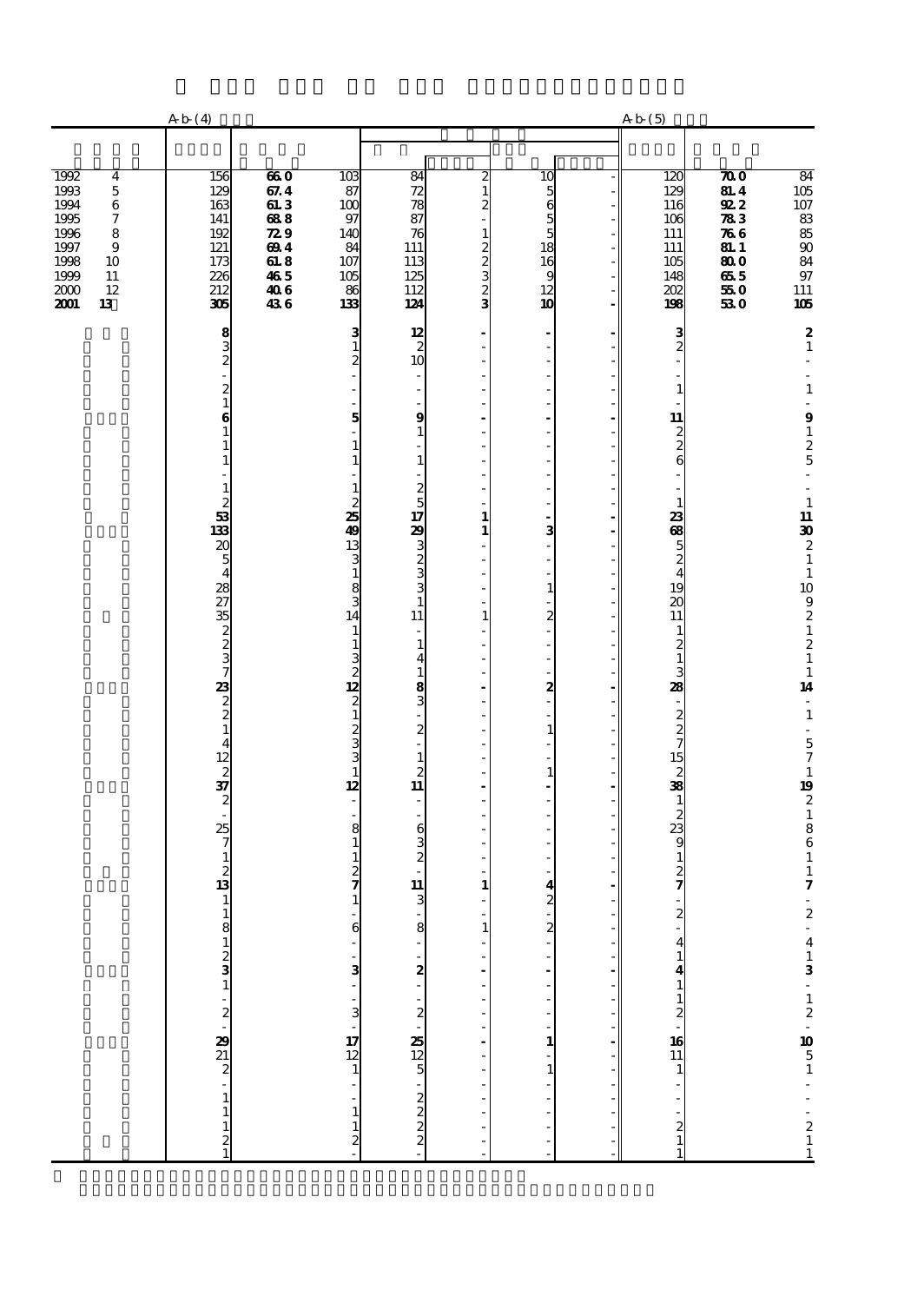|                                      |                                                                                                                                                                                                                                                                                                                               |                                                      |                | Ab(6)                                        |                      |                                                |                                          |                                |                                                                        |                                                |                |                                           |
|--------------------------------------|-------------------------------------------------------------------------------------------------------------------------------------------------------------------------------------------------------------------------------------------------------------------------------------------------------------------------------|------------------------------------------------------|----------------|----------------------------------------------|----------------------|------------------------------------------------|------------------------------------------|--------------------------------|------------------------------------------------------------------------|------------------------------------------------|----------------|-------------------------------------------|
|                                      |                                                                                                                                                                                                                                                                                                                               |                                                      |                |                                              |                      |                                                |                                          |                                |                                                                        |                                                |                |                                           |
| $\overline{71}$<br>89                | ω                                                                                                                                                                                                                                                                                                                             | 14<br>16                                             | $\mathbf{1}$   | 201<br>180                                   | 662<br>856           | 131<br>154                                     | 136<br>142                               | 2<br>3                         | 22<br>21                                                               |                                                | 2 1992<br>1993 | $\overline{\mathbf{4}}$<br>$\overline{5}$ |
| 94<br>$\overline{\mathbf{83}}$       | $\overline{\phantom{a}}$                                                                                                                                                                                                                                                                                                      | 12<br>16                                             | 1 <sup>1</sup> | 252<br>212                                   | 718<br>$\pi$         | 181<br>162                                     | 156<br>134                               | 8<br>5                         | 20<br>12                                                               | 1                                              | 3 1994<br>1995 | 6<br>$\boldsymbol{7}$                     |
| 74<br>75                             | $\frac{3}{1}$<br>$\overline{4}$                                                                                                                                                                                                                                                                                               |                                                      | $1\vert$       | 168<br>211                                   | <b>81.5</b><br>$\pi$ | 137<br>148                                     | 128<br>161                               | 7<br>5                         | 10<br>27                                                               |                                                | 3 1996<br>1997 | 8<br>$\boldsymbol{9}$                     |
| $\tau$<br>10 <sup>3</sup>            | $\boldsymbol{z}$<br>$\overline{\mathbf{4}}$                                                                                                                                                                                                                                                                                   | ファフ<br>7                                             |                | 247<br>282                                   | 680<br>745           | 168<br>210                                     | 177<br>201                               | 8<br>8                         | 25<br>24                                                               | 1                                              | 1998           | 10<br>11                                  |
| 110                                  | $\frac{2}{5}$                                                                                                                                                                                                                                                                                                                 | 11                                                   | $1\vert$       | 317                                          | 580                  | 184                                            | 193                                      | 10                             | 49                                                                     | 1                                              | 1999<br>2000   | 12                                        |
| 112                                  | $\blacksquare$                                                                                                                                                                                                                                                                                                                | 9<br>1                                               | 2              | 385<br>5                                     | 481                  | 185<br>1                                       | 206                                      | 8<br>$\overline{\phantom{a}}$  | 38                                                                     | ٠                                              | 2 2001         | 13                                        |
| $\frac{2}{1}$                        | $\overline{\phantom{a}}$<br>$\overline{\phantom{a}}$                                                                                                                                                                                                                                                                          | $\mathbf{1}$<br>$\overline{a}$                       |                | $\overline{\mathbf{4}}$                      |                      | $\mathbf{1}$                                   | $\frac{2}{2}$                            | ä,<br>÷,                       | $\overline{\phantom{a}}$<br>$\overline{a}$<br>$\overline{\phantom{a}}$ | Ĭ.<br>Ĭ.                                       |                |                                           |
| $\mathbf{1}$                         | $\overline{\phantom{a}}$<br>÷,                                                                                                                                                                                                                                                                                                | ÷,<br>÷,                                             |                | $\mathbf{1}$<br>٠                            |                      | J.                                             |                                          | Ĭ.<br>٠                        | Ĭ.<br>Ĭ.                                                               | ÷,                                             |                |                                           |
| ä,<br>10                             | $\overline{\phantom{a}}$<br>$\mathbf{1}$                                                                                                                                                                                                                                                                                      | $\overline{a}$<br>$\ddot{\phantom{a}}$               |                | $\overline{\phantom{a}}$                     |                      |                                                |                                          | L,<br>Ĭ.                       | Ĭ.<br>1                                                                | J.                                             |                |                                           |
| 1<br>$\mathbf{1}$                    | $\overline{\phantom{a}}$<br>$\overline{a}$                                                                                                                                                                                                                                                                                    | $\overline{a}$<br>$\overline{\phantom{a}}$           |                | $\frac{5}{2}$<br>÷,                          |                      | $\frac{3}{2}$                                  | $\frac{3}{2}$                            | ٠<br>L,                        | $\mathbf{1}$<br>Ĭ.                                                     | ä,<br>J.                                       |                |                                           |
| 7                                    | $\mathbf{1}$<br>$\frac{1}{2}$                                                                                                                                                                                                                                                                                                 | ł,<br>$\overline{\phantom{a}}$                       |                | $\mathbf{1}$<br>$\overline{a}$               |                      |                                                |                                          | ÷,                             | $\overline{a}$                                                         | ÷,                                             |                |                                           |
| $\overline{a}$<br>$\mathbf{1}$       | $\overline{\phantom{a}}$<br>$\overline{\phantom{a}}$                                                                                                                                                                                                                                                                          | $\overline{\phantom{a}}$<br>÷,                       |                | $\boldsymbol{z}$                             |                      | 1                                              | 1                                        | ä,<br>÷.                       | $\overline{\phantom{a}}$<br>÷,                                         | ÷,<br>J.                                       |                |                                           |
| 12<br>35                             | $\blacksquare$<br>$\mathbf{1}$                                                                                                                                                                                                                                                                                                | $\overline{\phantom{a}}$<br>2                        |                | 83<br>169                                    |                      | 41<br>$\boldsymbol{\pi}$                       | 49<br>81                                 | $\overline{\phantom{a}}$<br>4  | 14<br>9                                                                | $\overline{a}$<br>$\blacksquare$               |                |                                           |
| 4<br>$\mathbf{1}$                    | ÷,<br>$\overline{\phantom{a}}$                                                                                                                                                                                                                                                                                                | ÷,<br>$\overline{\phantom{a}}$                       |                | 7<br>$\mathbf{1}$                            |                      | $\begin{smallmatrix} 2 \\ 1 \end{smallmatrix}$ | 4<br>6                                   | ÷,                             | $\frac{2}{3}$                                                          | J.<br>Ĭ.                                       |                |                                           |
| $\mathbf{1}$<br>10                   | $\overline{\phantom{a}}$<br>$\overline{\phantom{a}}$                                                                                                                                                                                                                                                                          | $\overline{\phantom{a}}$<br>÷,                       |                | 9<br>29                                      |                      | 4<br>10                                        | $\mathbf{1}$<br>$\overline{7}$           | Ĭ.<br>٠                        | $\overline{a}$<br>÷,                                                   | l,<br>÷,                                       |                |                                           |
| 9<br>$\overline{4}$                  | $\frac{1}{2}$<br>$\mathbf 1$                                                                                                                                                                                                                                                                                                  | $\mathbf{1}$<br>÷,                                   |                | 25<br>83                                     |                      | 10<br>39                                       | 8<br>39                                  | ÷,<br>$\overline{4}$           | $\frac{2}{2}$                                                          | $\overline{a}$<br>Ĭ.                           |                |                                           |
| $\frac{1}{2}$<br>$\mathbf{1}$        | $\frac{1}{2}$<br>$\frac{1}{2}$                                                                                                                                                                                                                                                                                                | $\overline{\phantom{a}}$<br>$\overline{\phantom{a}}$ |                | $\boldsymbol{z}$<br>$\mathbf{1}$             |                      | $\mathbf{1}$                                   | $\overline{\mathbf{c}}$<br>$\mathbf{1}$  | ÷<br>÷,                        | Ĭ.<br>$\overline{a}$                                                   | $\overline{a}$<br>$\qquad \qquad \blacksquare$ |                |                                           |
| 4<br>$\mathbf{1}$                    | $\overline{\phantom{a}}$<br>$\overline{\phantom{a}}$                                                                                                                                                                                                                                                                          | ł,<br>$\mathbf{1}$                                   |                | $\frac{3}{9}$                                |                      | $\frac{1}{2}$<br>2<br>8<br>2                   | 6<br>10                                  | ÷,                             | $\frac{1}{2}$<br>÷,                                                    | $\overline{\phantom{0}}$<br>÷,                 |                |                                           |
| 11<br>÷,                             | $\overline{a}$<br>$\frac{1}{2}$                                                                                                                                                                                                                                                                                               | 1<br>÷.                                              |                | 21<br>3                                      |                      |                                                | 17<br>3                                  | $\mathbf{1}$<br>÷.             | 5<br>J.                                                                | 1<br>$\overline{a}$                            |                |                                           |
| $\qquad \qquad \blacksquare$         | $\overline{\phantom{a}}$<br>$\overline{\phantom{a}}$                                                                                                                                                                                                                                                                          | $\overline{\phantom{a}}$<br>$\overline{a}$           |                | $\overline{\phantom{a}}$<br>$\mathbf{1}$     |                      | 1                                              | $\mathbf{1}$                             | Ĭ.                             | $\overline{\phantom{a}}$                                               | ÷,<br>$\overline{a}$                           |                |                                           |
| $\frac{3}{7}$                        | ÷,<br>$\overline{\phantom{a}}$                                                                                                                                                                                                                                                                                                | $\overline{\phantom{a}}$<br>$\mathbf{1}$             |                | 6<br>11                                      |                      | 1<br>4                                         | 6<br>7                                   | ä,<br>$\mathbf{1}$             | 4<br>$\mathbf{1}$                                                      | ä,<br>$\mathbf{1}$                             |                |                                           |
| $\mathbf{1}$<br>19                   | $\overline{a}$<br>$\overline{a}$                                                                                                                                                                                                                                                                                              | Ĭ.<br>$\overline{\phantom{a}}$                       |                | 45                                           |                      | 23                                             | 20                                       | $\mathbf{1}$                   | 1                                                                      | ÷,<br>$\mathbf{1}$                             |                |                                           |
| $\frac{3}{1}$                        | $\overline{\phantom{a}}$<br>$\frac{1}{2}$                                                                                                                                                                                                                                                                                     | $\overline{\phantom{a}}$<br>ł,                       | ÷,             | $\mathbf{1}$<br>$\overline{4}$               |                      | ÷                                              |                                          |                                | ÷,<br>Ĭ.                                                               | ÷,<br>÷,                                       |                |                                           |
| 6<br>3                               | $\overline{\phantom{a}}$<br>$\overline{\phantom{a}}$                                                                                                                                                                                                                                                                          | $\overline{\phantom{a}}$<br>$\overline{a}$           |                | 24<br>11                                     |                      | $\begin{array}{c} 3 \\ 9 \\ 1 \end{array}$     | $\frac{3}{8}$<br>6                       | ÷,<br>$\mathbf{1}$             | ÷,<br>1                                                                | ÷,<br>$\mathbf{1}$                             |                |                                           |
| $\overline{\phantom{a}}$             | ÷,<br>$\overline{\phantom{a}}$                                                                                                                                                                                                                                                                                                | J.                                                   |                | $\frac{3}{2}$<br>9                           |                      | $\frac{2}{6}$                                  | 1                                        |                                | Ĭ.                                                                     | ÷,<br>÷                                        |                |                                           |
| 11<br>$\overline{\phantom{a}}$       | 2<br>ä,                                                                                                                                                                                                                                                                                                                       | 3<br>÷                                               | 2              | $\mathbf{1}$                                 |                      | $\mathbf{1}$                                   | $\frac{2}{3}$<br>$\mathbf{1}$            | $\overline{\phantom{a}}$<br>L, | $\blacksquare$                                                         | ä,                                             |                |                                           |
|                                      |                                                                                                                                                                                                                                                                                                                               |                                                      |                |                                              |                      |                                                | $\frac{1}{1}$                            |                                | $\frac{1}{2}$                                                          | $\frac{1}{2}$                                  |                |                                           |
|                                      |                                                                                                                                                                                                                                                                                                                               | $\begin{array}{c} \n\cdot \\ 2 \\ 1\n\end{array}$    | $\frac{1}{2}$  | $\frac{3}{1}$                                |                      |                                                |                                          | ÷,<br>$\overline{a}$           | $\overline{a}$                                                         | $\overline{a}$                                 |                |                                           |
|                                      |                                                                                                                                                                                                                                                                                                                               |                                                      |                |                                              |                      |                                                | $\overline{\mathbf{4}}$                  |                                | 1<br>$\frac{1}{2}$                                                     | $\overline{a}$                                 |                |                                           |
|                                      |                                                                                                                                                                                                                                                                                                                               | $\frac{1}{1}$                                        |                |                                              |                      |                                                |                                          | $2 - 1 - 12$                   | $\mathbf{1}$                                                           |                                                |                |                                           |
|                                      |                                                                                                                                                                                                                                                                                                                               | $\begin{bmatrix} 1 \\ 1 \\ 1 \end{bmatrix}$          |                |                                              |                      |                                                |                                          |                                | $-75$                                                                  |                                                |                |                                           |
| $2 - 723 - 12 - 951 - 12 - 951 - 12$ |                                                                                                                                                                                                                                                                                                                               |                                                      |                | - ⊿ دن 4⊞ 33 – 1 – 1 – 1 – 2 ∞ 1 – 2 – 2 – 1 |                      | 2<br>3<br>5<br>-<br>4<br>1<br>4<br>1<br>1<br>1 | $-200 - 8$                               | $\frac{1}{2}$                  |                                                                        | 医单位的 医单位的                                      |                |                                           |
|                                      |                                                                                                                                                                                                                                                                                                                               |                                                      |                |                                              |                      |                                                |                                          | $\overline{a}$<br>f,           | $\frac{1}{1}$                                                          | $\frac{1}{2}$                                  |                |                                           |
| $\frac{1}{2}$ $\frac{1}{2}$          | $\begin{bmatrix} 1 & 0 & 0 & 0 \\ 0 & 1 & 0 & 0 \\ 0 & 0 & 0 & 0 \\ 0 & 0 & 0 & 0 \\ 0 & 0 & 0 & 0 \\ 0 & 0 & 0 & 0 \\ 0 & 0 & 0 & 0 \\ 0 & 0 & 0 & 0 \\ 0 & 0 & 0 & 0 & 0 \\ 0 & 0 & 0 & 0 & 0 \\ 0 & 0 & 0 & 0 & 0 \\ 0 & 0 & 0 & 0 & 0 \\ 0 & 0 & 0 & 0 & 0 & 0 \\ 0 & 0 & 0 & 0 & 0 & 0 \\ 0 & 0 & 0 & 0 & 0 & 0 \\ 0 & $ | - - - - - - - - -                                    |                |                                              |                      |                                                |                                          | i,<br>$\overline{a}$           | $\frac{1}{2}$                                                          | l,                                             |                |                                           |
|                                      |                                                                                                                                                                                                                                                                                                                               |                                                      |                |                                              |                      | $\frac{1}{1}$                                  | $\overline{\phantom{a}}$<br>$\mathbf{1}$ | $\frac{1}{2}$                  | $\overline{a}$                                                         | Ì                                              |                |                                           |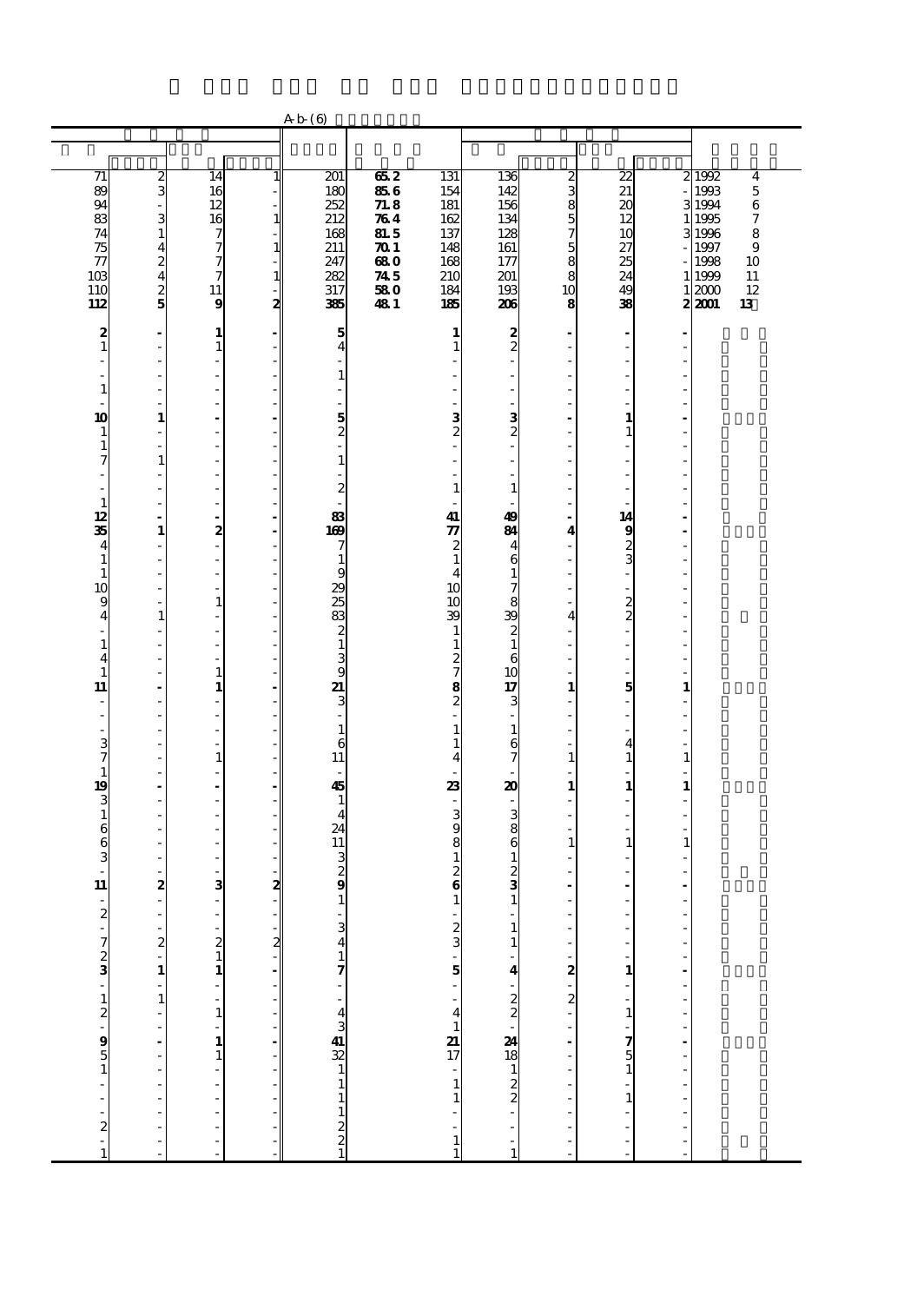|                                                                                                                                        | Ab(7)                                                                                                                                                                                                                                                                                                                                                                                                   |                                                                             |                                                                                                                                                                                                                                                                                                                                                                                                                             |                                                                                                                                                                                                                                                                                                                                                                                      |                                                                                                                                                                                                                                                                                                                                                                                                                                                          |                                                                                                                                                                                                                                                                                                                                                                                                              |                                                                                                                          | Ab(8)                                                                                                                                                                                                                                                    |                                                                      |                                                                                                                                                                                                                                                                                                                                                           |
|----------------------------------------------------------------------------------------------------------------------------------------|---------------------------------------------------------------------------------------------------------------------------------------------------------------------------------------------------------------------------------------------------------------------------------------------------------------------------------------------------------------------------------------------------------|-----------------------------------------------------------------------------|-----------------------------------------------------------------------------------------------------------------------------------------------------------------------------------------------------------------------------------------------------------------------------------------------------------------------------------------------------------------------------------------------------------------------------|--------------------------------------------------------------------------------------------------------------------------------------------------------------------------------------------------------------------------------------------------------------------------------------------------------------------------------------------------------------------------------------|----------------------------------------------------------------------------------------------------------------------------------------------------------------------------------------------------------------------------------------------------------------------------------------------------------------------------------------------------------------------------------------------------------------------------------------------------------|--------------------------------------------------------------------------------------------------------------------------------------------------------------------------------------------------------------------------------------------------------------------------------------------------------------------------------------------------------------------------------------------------------------|--------------------------------------------------------------------------------------------------------------------------|----------------------------------------------------------------------------------------------------------------------------------------------------------------------------------------------------------------------------------------------------------|----------------------------------------------------------------------|-----------------------------------------------------------------------------------------------------------------------------------------------------------------------------------------------------------------------------------------------------------------------------------------------------------------------------------------------------------|
|                                                                                                                                        |                                                                                                                                                                                                                                                                                                                                                                                                         |                                                                             |                                                                                                                                                                                                                                                                                                                                                                                                                             |                                                                                                                                                                                                                                                                                                                                                                                      |                                                                                                                                                                                                                                                                                                                                                                                                                                                          |                                                                                                                                                                                                                                                                                                                                                                                                              |                                                                                                                          |                                                                                                                                                                                                                                                          |                                                                      |                                                                                                                                                                                                                                                                                                                                                           |
| 1992<br>4<br>1993<br>5<br>1994<br>$\,6$<br>1995<br>7<br>1996<br>8<br>1997<br>9<br>1998<br>10<br>1999<br>11<br>2000<br>12<br>2001<br>13 | 1,123<br>1,374<br>1,420<br>1, 245<br>1,459<br>1,807<br>2, 112<br>2,588<br>3,387<br>4,058                                                                                                                                                                                                                                                                                                                | 747<br>843<br>851<br>87.6<br>855<br>829<br><b>81.3</b><br>693<br>566<br>493 | 839<br>1, 158<br>1,208<br>1,000<br>1, 247<br>1,498<br>1, 717<br>1,793<br>1,917<br>1,999                                                                                                                                                                                                                                                                                                                                     | 1,166<br>1, 401<br>1,611<br>1,490<br>1,780<br>2,433<br>2,525<br>2,769<br>2,815<br>3002                                                                                                                                                                                                                                                                                               | 75<br>76<br>87<br>81<br>80<br>124<br>125<br>140<br>179<br>208                                                                                                                                                                                                                                                                                                                                                                                            | 612<br>648<br>847<br>806<br>1,025<br>1,583<br>1,444<br>1,522<br>1,514<br>1,565                                                                                                                                                                                                                                                                                                                               | 44<br>4C<br>54<br>44<br>45<br>70<br>71<br>91<br>109<br>132                                                               | 27<br>34<br>39<br>26<br>32<br>47<br>51<br>48<br>53<br>$\boldsymbol{\pi}$                                                                                                                                                                                 | 51.9<br>618<br>385<br>654<br>688<br>660<br>647<br>563<br>698<br>57.1 | $\overline{14}$<br>21<br>$\frac{15}{17}$<br>$\frac{22}{31}$<br>33<br>27<br>37<br>40                                                                                                                                                                                                                                                                       |
|                                                                                                                                        | 108<br>76<br>9<br>14<br>6<br>3<br>129<br>$\mathbf{1}$<br>18<br>59<br>16<br>$\boldsymbol{6}$<br>29<br>546<br>1,576<br>64<br>42<br>29<br>382<br>532<br>369<br>32<br>19<br>33<br>74<br>286<br>8<br>11<br>$\overline{4}$<br>47<br>186<br>30<br>988<br>29<br>$\overline{\boldsymbol{v}}$<br>675<br>157<br>29<br>28<br>103<br>15<br>$\boldsymbol{\varDelta}$<br>1522 1743 7 13 14 9 22 15 14 17 19 7 12 13 22 |                                                                             | 75<br>46<br>7<br>15<br>5<br>2<br>$\mathbf{g}$<br>10<br>33<br>$\overline{17}$<br>25<br>306<br>615<br>4C<br>28<br>$\overline{z}$<br>153<br>158<br>117<br>$\boldsymbol{\alpha}$<br>g<br>$\mathbf{x}$<br>37<br>189<br>5<br>4<br>34<br>115<br>27<br>425<br>$\mathbf{z}$<br>54<br>238<br>71<br>19<br>21<br>78<br>7<br>$\frac{12}{3}$<br>38 $\frac{13}{7}$<br>17<br>17<br>17<br>17<br>14<br>$\begin{array}{c} 6 \\ 11 \end{array}$ | 102<br>55<br>11<br>22<br>8<br>6<br>146<br>$\mathbf{1}$<br>18<br>$71$<br>22<br>$\overline{4}$<br>30<br>435<br>978<br>84<br>44<br>35<br>245<br>211<br>196<br>41<br>17<br>45<br>$\boldsymbol{\omega}$<br>253<br>$\frac{5}{7}$<br>8<br>47<br>150<br>36<br>647<br>33<br>67<br>374<br>112<br>21<br>40<br>104<br>$\frac{8}{5}$<br>$\frac{19}{14}$<br>ු සහ පරිසි මි ය පැමි <del>එ</del><br>7 | 16<br>10<br>4<br>1<br>1<br>12<br>$\overline{\phantom{a}}$<br>$rac{2}{7}$<br>$\overline{c}$<br>$\mathbf{1}$<br>21<br>55<br>6<br>$\frac{3}{9}$<br>14<br>8<br>$\overline{\mathbf{4}}$<br>4<br>$\mathbf{1}$<br>6<br>26<br>÷<br>$\frac{2}{6}$<br>12<br>$\mathbf 1$<br>$\frac{47}{28}$<br>$\frac{2}{2}$<br>11<br>3<br>$\mathbf{1}$<br>6<br>$\mathbf{1}$<br>6<br>1<br>2<br>4<br>2<br>4<br>2<br>4<br>2<br>3<br>2<br>1<br>2<br>1<br>2<br>1<br>2<br>1<br><br><br>5 | 58<br>28<br>$\begin{array}{c}\n 8 \\  12 \\  5\n \end{array}$<br>87<br>$\mathbf{1}$<br>9<br>$\frac{56}{7}$<br>$\mathbf{1}$<br>13<br>187<br>568<br>39<br>21<br>15<br>145<br>120<br>127<br>29<br>$\overline{4}$<br>$\frac{22}{123}$<br>$\overline{\mathbf{c}}$<br>6<br>27<br>68<br>$\overline{30}$<br>348<br>17<br>36<br>199<br>$\boldsymbol{\pi}$<br>19<br>$\frac{37}{3}$<br><b>⊿</b> & ∞ ∞ ∞ ∞ ¥ ® ⊡ ⊡ ⊡ ∞ ∞ | 10<br>5<br>8<br>2<br>g<br>42<br>6<br>$\frac{2}{6}$<br>12<br>6<br>5<br>17<br>5<br>5<br>6<br>31<br>6<br>14<br>6<br>11<br>5 | $\frac{2}{2}$<br>3<br>$\mathbf{1}$<br>$\overline{\mathbf{c}}$<br>15<br>26<br>$\overline{\mathbf{4}}$<br>$\frac{2}{1}$<br>3<br>4<br>4<br>$\frac{2}{1}$<br><b>ຜ</b> ານ ຜ<br>$\mathbf{1}$<br>$\mathbf{1}$<br>3<br>4<br>10<br>$\frac{2}{3}$<br>$\frac{5}{3}$ |                                                                      | 2<br>$27$<br>15<br>$2$<br>2<br>1<br>$\mathbf 1$<br>÷,<br>$\begin{array}{c} 3 \\ 1 \end{array}$<br>$\mathbf 1$<br>$\overline{3}$ 1<br>$\mathbf 5$<br>÷,<br>$\overline{\phantom{a}}$<br>$\mathbf 1$<br>$\boldsymbol{2}$<br>$\mathbf{1}$<br>$\mathbf{1}$<br>7<br>3<br>$\overline{\mathbf{4}}$<br>$\begin{array}{c} 4 \\ 2 \\ 1 \end{array}$<br>$\frac{1}{1}$ |
|                                                                                                                                        |                                                                                                                                                                                                                                                                                                                                                                                                         |                                                                             | $\begin{array}{c} 11 \\ 13 \end{array}$                                                                                                                                                                                                                                                                                                                                                                                     | $\frac{20}{22}$                                                                                                                                                                                                                                                                                                                                                                      |                                                                                                                                                                                                                                                                                                                                                                                                                                                          | $\frac{9}{9}$                                                                                                                                                                                                                                                                                                                                                                                                |                                                                                                                          |                                                                                                                                                                                                                                                          |                                                                      |                                                                                                                                                                                                                                                                                                                                                           |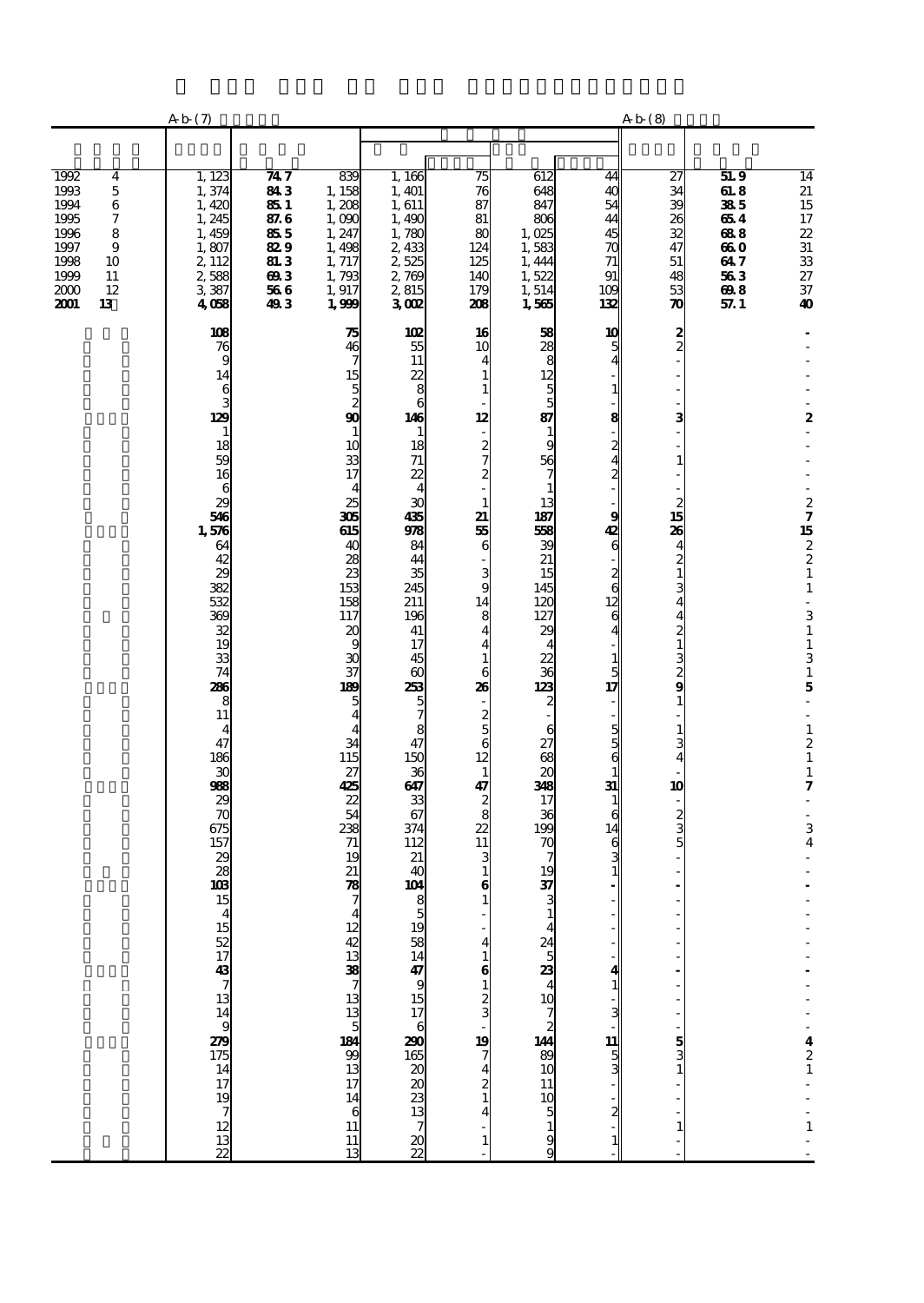|                                                        |                                                      |                                               |               | Ab(9)                                      |             |                                               |                                              |                                           |                                   |                                |                 |                                 |
|--------------------------------------------------------|------------------------------------------------------|-----------------------------------------------|---------------|--------------------------------------------|-------------|-----------------------------------------------|----------------------------------------------|-------------------------------------------|-----------------------------------|--------------------------------|-----------------|---------------------------------|
|                                                        |                                                      |                                               |               |                                            |             |                                               |                                              |                                           |                                   |                                |                 |                                 |
| 18                                                     |                                                      |                                               |               | $\overline{24}$                            | 833         | $\overline{20}$                               | 36                                           | ı                                         | 11                                | 1                              | 1992            | 4                               |
|                                                        | $\mathbf{1}$                                         | $\boldsymbol{z}$                              |               | 44                                         | 97.7        | 43                                            | 67                                           | 14                                        | 34                                | 7                              | 1993            | 5                               |
| <b>MBBBBB</b>                                          | $\frac{1}{2}$                                        | ä,<br>3                                       |               | 53<br>28                                   | 962<br>1000 | $51\,$<br>28                                  | 71<br>37                                     | 15<br>3                                   | 38<br>18                          | 3                              | 10 1994<br>1995 | $\,$ 6 $\,$<br>$\boldsymbol{7}$ |
|                                                        |                                                      | $\mathbf{1}$                                  |               | 41                                         | 87.8        | 36                                            | 99                                           | 17                                        | 59                                |                                | 12 1996         | 8                               |
|                                                        | $\mathbf{1}$                                         | 5<br>5                                        |               | $\boldsymbol{\omega}$                      | 928<br>967  | 64<br>59                                      | 185<br>127                                   | 32<br>19                                  | 115<br>62                         | 11                             | 23 1997<br>1998 | 9<br>10                         |
| $rac{48}{52}$                                          | $\overline{\phantom{a}}$<br>$\frac{2}{4}$            | 11                                            | $\frac{2}{1}$ | 61<br>84                                   | 869         | 73                                            | 168                                          | 28                                        | 102                               |                                | 20 1999         | 11                              |
| 41<br>$\boldsymbol{\mathcal{R}}$                       | $\overline{z}$                                       | 6                                             |               | 61                                         | 951<br>747  | 58                                            | 157                                          | 24                                        | 99<br>133                         | 21                             | 2000<br>49 2001 | 12<br>13                        |
|                                                        |                                                      | $\boldsymbol{4}$                              |               | 87                                         |             | 65                                            | 210                                          | 57                                        |                                   |                                |                 |                                 |
| $\overline{\phantom{a}}$<br>÷,                         | $\overline{\phantom{a}}$<br>$\overline{\phantom{a}}$ | $\overline{\phantom{a}}$<br>÷,                |               | $\frac{5}{3}$                              |             | 5<br>3                                        | 9<br>5                                       | $\boldsymbol{z}$<br>$\mathbf{1}$          | 7<br>3                            | 2<br>$\mathbf{1}$              |                 |                                 |
|                                                        | L,                                                   | Ĭ.                                            |               |                                            |             |                                               |                                              |                                           | L,                                |                                |                 |                                 |
| Ĭ.                                                     | $\overline{\phantom{a}}$<br>$\overline{a}$           | ÷                                             |               | $\mathbf{1}$                               |             | 1                                             |                                              |                                           |                                   |                                |                 |                                 |
| ٠                                                      | L,                                                   | Ĩ.<br>$\overline{a}$                          |               | $\mathbf{1}$                               |             | 1                                             | $\overline{\mathbf{4}}$                      | $\mathbf{1}$<br>L,                        | 4                                 | $\mathbf{1}$                   |                 |                                 |
| 1                                                      | $\overline{\phantom{a}}$                             | $\overline{a}$                                |               | 7                                          |             | 4                                             | 7                                            | 4                                         | 4                                 | $\overline{\mathbf{4}}$        |                 |                                 |
| J.                                                     | Ĭ.<br>L,                                             | Ĩ.<br>$\overline{a}$                          |               | 2                                          |             | 1                                             | 4                                            | $\overline{\mathbf{c}}$                   | $\overline{c}$                    | $\overline{\mathcal{Z}}$       |                 |                                 |
| J.                                                     | $\frac{1}{2}$                                        | ł,                                            |               | $\overline{\mathbf{4}}$                    |             |                                               |                                              | $\overline{a}$                            |                                   | $\overline{\phantom{a}}$       |                 |                                 |
| ٠                                                      | $\frac{1}{2}$                                        | $\qquad \qquad \blacksquare$                  |               | $\mathbf{1}$                               |             | 3                                             | 3                                            | $\overline{\mathbf{c}}$<br>$\overline{a}$ | $\boldsymbol{z}$<br>$\frac{1}{2}$ | $\boldsymbol{z}$               |                 |                                 |
| $\mathbf{1}$<br>12                                     | ÷,<br>$\sim$                                         | ÷,<br>÷.                                      |               | 11                                         |             | 7                                             | 19                                           |                                           | $\frac{1}{2}$<br>7                | $\mathbf{1}$                   |                 |                                 |
| 25                                                     | $\mathbf{1}$                                         | 2                                             |               | 25                                         |             | 21                                            | 75                                           | 3<br>20                                   | 57                                | 19                             |                 |                                 |
|                                                        | ÷,<br>÷,                                             | i,                                            |               | $\frac{2}{1}$                              |             | $\frac{2}{1}$                                 | 8                                            | 3<br>$\overline{a}$                       | 6<br>L,                           | 3                              |                 |                                 |
| 343                                                    | $\frac{1}{2}$                                        | ÷,<br>$\boldsymbol{z}$                        |               | 3                                          |             |                                               | $\mathbf{1}$<br>12                           | $\overline{\mathbf{c}}$                   | 6                                 | $\mathbf{1}$                   |                 |                                 |
| $\overline{\bf{4}}$                                    | $\overline{a}$<br>$\overline{\phantom{a}}$           | $\frac{1}{2}$                                 |               | 3<br>9                                     |             | $\frac{3}{5}$                                 | 18<br>17                                     | $\overline{\mathbf{4}}$<br>6              | 17<br>12                          | $\overline{\mathbf{4}}$<br>6   |                 |                                 |
| $\overline{\phantom{a}}$<br>$\overline{5}$             | $\overline{\phantom{a}}$                             | $\qquad \qquad \blacksquare$<br>$\frac{1}{2}$ |               |                                            |             |                                               |                                              |                                           | $\overline{\phantom{a}}$          |                                |                 |                                 |
| $\mathbf{1}$                                           | $\mathbf{1}$                                         | $\overline{a}$                                |               | 4<br>$\mathbf{1}$                          |             | 5<br>$\mathbf{1}$                             | 12<br>٠                                      | $\overline{\mathbf{4}}$<br>٠              | 11<br>$\overline{a}$              | $\overline{4}$                 |                 |                                 |
| $\frac{2}{3}$                                          | $\overline{\phantom{a}}$                             | ł,                                            |               |                                            |             |                                               | $\mathbf{1}$                                 |                                           | $\overline{\phantom{a}}$          |                                |                 |                                 |
| 13                                                     | $\mathbf{1}$                                         | $\overline{\phantom{a}}$                      |               | $\frac{2}{7}$                              |             | 1<br>$\bf{6}$                                 | 6<br>36                                      | $\mathbf{1}$<br>15                        | 5<br>22                           | $\mathbf{1}$<br>12             |                 |                                 |
| $\frac{1}{2}$                                          | $\frac{1}{2}$                                        | ÷,                                            |               |                                            |             |                                               |                                              | ä,                                        | $\overline{\phantom{a}}$          |                                |                 |                                 |
| ÷.<br>$\mathbf{1}$                                     | L,<br>$\overline{\phantom{a}}$                       | Ĭ.<br>÷                                       |               | $\mathbf{1}$<br>$\mathbf{1}$               |             | 1<br>1                                        | $\overline{\mathbf{4}}$<br>5                 | $\mathbf{1}$<br>5                         | $\overline{\phantom{a}}$<br>5     | $\overline{\phantom{a}}$       |                 |                                 |
| 3                                                      | $\frac{1}{2}$                                        | Ĩ.                                            |               | $\mathbf{1}$                               |             | 1                                             | 15                                           | 5                                         | 11                                | $\frac{5}{2}$                  |                 |                                 |
| $\overline{\mathbf{4}}$<br>$\overline{5}$              | $\mathbf{1}$<br>$\overline{\phantom{a}}$             | ÷,<br>÷                                       |               | 4                                          |             | 3                                             | 12                                           | $\overline{\mathbf{4}}$<br>-              | 6                                 | $\overline{\phantom{a}}$       |                 |                                 |
| 13                                                     | $\overline{\phantom{a}}$                             | 2                                             |               | 14                                         |             | 7                                             | 22                                           | 3                                         | 13                                | 3                              |                 |                                 |
| $\overline{\phantom{a}}$<br>l,                         | $\overline{\phantom{a}}$<br>$\overline{\phantom{a}}$ | $\overline{a}$<br>$\frac{1}{2}$               |               |                                            |             |                                               | 7                                            | $\overline{a}$<br>3                       | ÷<br>5                            | $\overline{\phantom{a}}$<br>3  |                 |                                 |
| 9                                                      | $\frac{1}{2}$                                        | $\boldsymbol{z}$                              |               | $\frac{2}{2}$                              |             | $\frac{2}{3}$                                 | 5                                            |                                           |                                   |                                |                 |                                 |
| 4                                                      | $\frac{1}{2}$<br>L,                                  | $\qquad \qquad \blacksquare$<br>Ĭ.            |               | $\mathbf{1}$                               |             |                                               | $\overline{4}$                               |                                           | 3                                 |                                |                 |                                 |
|                                                        |                                                      |                                               |               | $\frac{2}{5}$                              |             | 1                                             | 6                                            |                                           | 5                                 |                                |                 |                                 |
|                                                        | $\blacksquare$<br>÷,                                 | ÷,                                            |               |                                            |             | 4                                             | 5<br>÷.                                      | L                                         | ä,                                |                                |                 |                                 |
|                                                        |                                                      |                                               |               |                                            |             | 비                                             |                                              |                                           |                                   |                                |                 |                                 |
| $\begin{bmatrix} 1 \\ 1 \\ 1 \end{bmatrix}$            | $\begin{bmatrix} 1 \\ 1 \\ 1 \\ 1 \end{bmatrix}$     | $\frac{1}{1}$                                 |               |                                            |             |                                               |                                              | $\overline{\phantom{a}}$                  |                                   | $\overline{\phantom{0}}$<br>÷, |                 |                                 |
|                                                        |                                                      | f                                             |               |                                            |             |                                               |                                              | $\overline{a}$                            |                                   | $\overline{\phantom{a}}$       |                 |                                 |
|                                                        |                                                      |                                               |               |                                            |             |                                               |                                              | $\begin{array}{c} 1 \\ -1 \end{array}$    |                                   |                                |                 |                                 |
|                                                        |                                                      |                                               |               |                                            |             |                                               |                                              |                                           |                                   |                                |                 |                                 |
| $\frac{1}{2}$ $\cdots$ $\frac{1}{2}$ $\cdots$ $\cdots$ | - - - - - - - - - - -                                | - - - - - - - - - -                           |               | – בט' <b>מ</b> ' מ' <b>בו</b> הס – בו מ' מ |             | ' נט' <b>מ'</b> ' נא' <b>ס</b> נא מא בא י' נא | .<br>א ′ د v ′ د v ′ ^ د v ′ ¥ = v − − × v ′ | <u>- ജേരം - ജ</u>                         |                                   | $1 - 1 - 1 - 1$                |                 |                                 |
|                                                        |                                                      |                                               | Ĭ.            |                                            |             |                                               |                                              |                                           |                                   |                                |                 |                                 |
|                                                        |                                                      |                                               |               |                                            |             |                                               |                                              |                                           |                                   |                                |                 |                                 |
|                                                        |                                                      |                                               |               |                                            |             |                                               |                                              |                                           |                                   |                                |                 |                                 |
|                                                        |                                                      | $\frac{1}{2}$                                 |               |                                            |             |                                               |                                              |                                           |                                   |                                |                 |                                 |
| $\frac{1}{1}$                                          | ÷,                                                   | $\ddot{\phantom{a}}$                          |               |                                            |             |                                               |                                              |                                           | $\overline{\bf{4}}$               |                                |                 |                                 |
|                                                        | ŀ                                                    |                                               |               | $\frac{1}{1}$                              |             | $\frac{1}{1}$                                 | $\overline{\mathbf{4}}$                      | $\mathbf{1}$                              |                                   | $\mathbf{1}$                   |                 |                                 |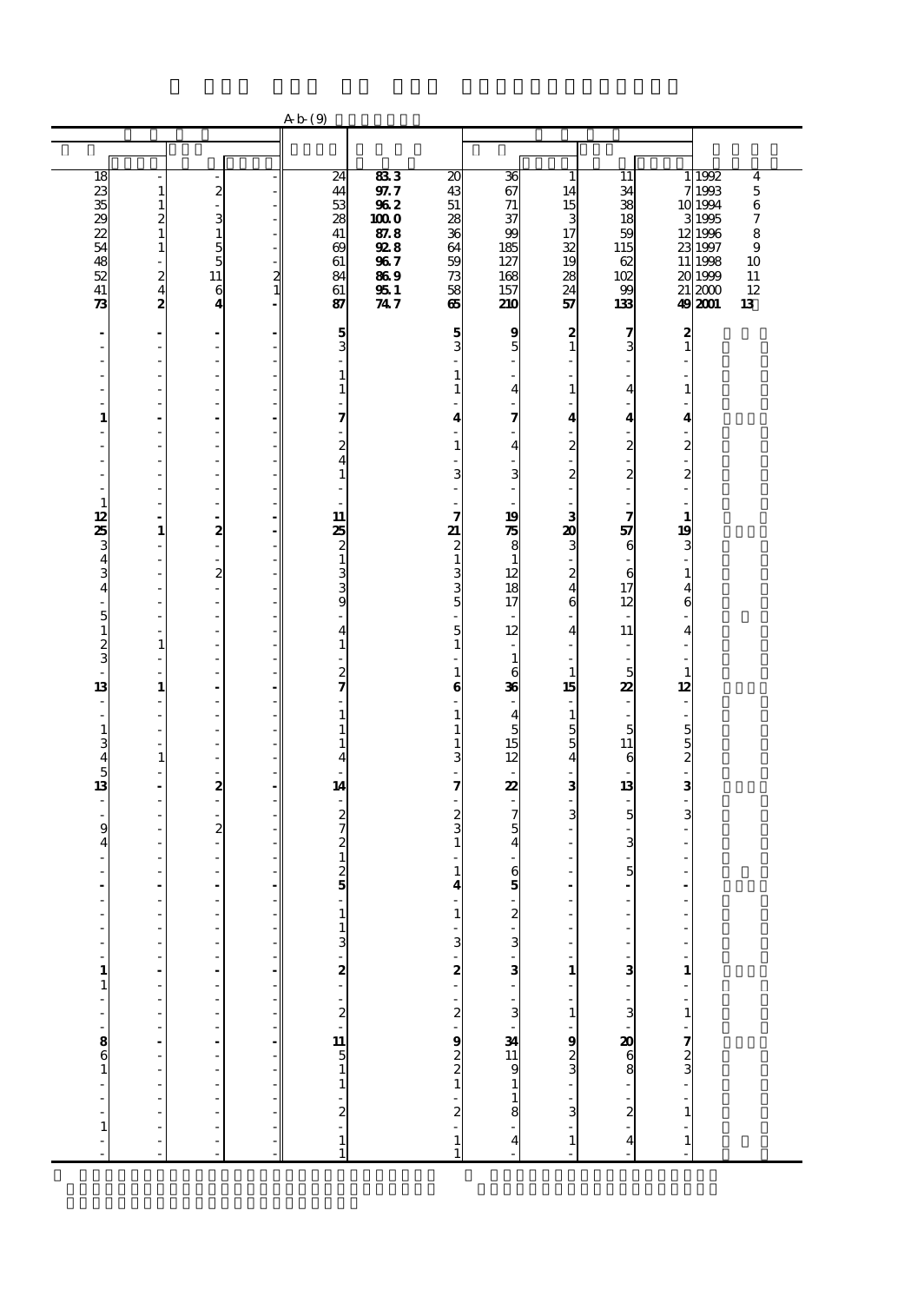|                                                                                                           | A b (10)                                                                                                                                                                                                                                                                                                  |                                                                                               |                                                                                                                                                                                                                                                                                                                                                        |                                                                                                                                                                                                                                                                                                                                              |                                                                                                                                                                                                                                                                                                                                                                                                                                                                                                                                    |                                                                                                                                                                            |                                                     | A b (11)                                                                                                            |                                                                                 |                                                                                                                         |
|-----------------------------------------------------------------------------------------------------------|-----------------------------------------------------------------------------------------------------------------------------------------------------------------------------------------------------------------------------------------------------------------------------------------------------------|-----------------------------------------------------------------------------------------------|--------------------------------------------------------------------------------------------------------------------------------------------------------------------------------------------------------------------------------------------------------------------------------------------------------------------------------------------------------|----------------------------------------------------------------------------------------------------------------------------------------------------------------------------------------------------------------------------------------------------------------------------------------------------------------------------------------------|------------------------------------------------------------------------------------------------------------------------------------------------------------------------------------------------------------------------------------------------------------------------------------------------------------------------------------------------------------------------------------------------------------------------------------------------------------------------------------------------------------------------------------|----------------------------------------------------------------------------------------------------------------------------------------------------------------------------|-----------------------------------------------------|---------------------------------------------------------------------------------------------------------------------|---------------------------------------------------------------------------------|-------------------------------------------------------------------------------------------------------------------------|
| 1992                                                                                                      | 119                                                                                                                                                                                                                                                                                                       | $\overline{\boldsymbol{n}}$ 5                                                                 | 91                                                                                                                                                                                                                                                                                                                                                     | 106                                                                                                                                                                                                                                                                                                                                          |                                                                                                                                                                                                                                                                                                                                                                                                                                                                                                                                    | 43                                                                                                                                                                         |                                                     | 557                                                                                                                 | $\overline{\boldsymbol{z}}$ 0                                                   |                                                                                                                         |
| 456789<br>1993<br>1994<br>1995<br>1996<br>1997<br>1998<br>10<br>$\frac{1999}{2000}$<br>$11\,$<br>12<br>13 | 139<br>133<br>132<br>$\frac{113}{107}$<br>159<br>199<br>199<br>240                                                                                                                                                                                                                                        | $\frac{871}{812}$<br>$\frac{850}{804}$<br>761<br>$\boldsymbol{z}\boldsymbol{s}$<br>683<br>621 | 121<br>112<br>110<br>$\begin{array}{c}\n 96 \\  86\n \end{array}$<br>121<br>145<br>136<br>149                                                                                                                                                                                                                                                          | 133<br>134<br>126<br>115<br>104<br>147<br>185<br>147<br>154                                                                                                                                                                                                                                                                                  | 444213353353                                                                                                                                                                                                                                                                                                                                                                                                                                                                                                                       | 9885388588                                                                                                                                                                 | $\frac{2}{1}$<br>$\mathbf{1}$<br>$\frac{1}{2}$<br>4 | 691<br>724<br>620<br>826<br>$1,034$<br>1, 119<br>1, 495<br>2, 070<br>2, 509                                         | $\frac{882}{844}$<br>87.7<br>$\frac{88}{29}$<br>780<br>$\frac{619}{419}$<br>386 | $\frac{401}{575}$<br>611<br>544<br>684<br>824<br>873<br>925<br>908<br>908                                               |
|                                                                                                           | $\begin{array}{c}\n10 \\ 6 \\ 2 \\ 2\n\end{array}$<br>$\overline{a}$<br>8<br>-<br>$2021$<br>$123$<br>$36$<br>$\frac{1}{2}$<br>$\frac{1}{2}$<br>$\frac{1}{2}$<br>$\frac{2}{7}$<br>$\frac{7}{1}$<br>$\frac{1}{3}$<br>25<br>$-2$<br>$-6$<br>$13$<br>$40$<br>$\begin{array}{c} 1 \\ 26 \\ 8 \\ 4 \end{array}$ |                                                                                               | $\frac{8}{4}$<br>$\overline{1}$<br>2<br>$\frac{1}{6}$<br>$\frac{2}{1}$<br>$\mathbf{1}$<br>$\mathbf{1}$<br>$\frac{1}{23}$<br>893<br>$\frac{1}{2}$<br>22<br>$\overline{\phantom{a}}$<br>$rac{1}{27}$<br>$\frac{1}{18}$<br>$\begin{array}{c} 4 \\ 3 \\ 12 \end{array}$<br>$\frac{4}{2}$<br>$\frac{4}{2}$ $\frac{3}{1}$<br>$-1$<br>$12$<br>$17$<br>$-2312$ | $\begin{array}{c} 17 \\ 8 \\ 1 \end{array}$<br>3<br>$\frac{5}{9}$<br>$\frac{2}{4}$<br>$\mathbf 1$<br>$\mathbf{1}$<br>$\mathbf{1}$<br>$\frac{23}{31}$<br>10<br>$\frac{16}{3}$<br>$\frac{1}{2}$<br>÷,<br>12<br>ದ ನಾ <b>ಟಿ</b> ದ ರಾ ದ<br>$\frac{4}{4}$<br>10<br>$\frac{4}{2}$<br>$\frac{3}{3}$<br>$\mathbf{1}$<br>$\frac{1}{12}$<br>12<br>22222 | $\frac{2}{2}$<br>$\overline{\phantom{a}}$<br>$\overline{\phantom{a}}$<br>$\overline{\phantom{a}}$<br>$\overline{\phantom{a}}$<br>$\overline{\phantom{a}}$<br>$\overline{\phantom{a}}$<br>$\mathbf{1}$<br>$\overline{\phantom{a}}$<br>ä,<br>$\overline{\phantom{a}}$<br>$\mathbf 1$<br>$\overline{\phantom{a}}$<br>$\overline{\phantom{a}}$<br>$\overline{\phantom{a}}$<br>$\overline{\phantom{a}}$<br>$\overline{\phantom{a}}$<br>$\qquad \qquad \blacksquare$<br>$\frac{1}{3}$<br>$\frac{1}{2}$<br>$\frac{1}{3}$<br>$\frac{1}{2}$ | $\bf{6}$<br>1<br>5<br>4<br>4<br>4<br>10<br>1<br>8<br>$\mathbf{1}$<br>4<br>$\frac{2}{1}$<br>$\begin{array}{c} 1 \\ 7 \\ 1 \end{array}$<br>$\frac{1}{2}$<br>з<br>1<br>1<br>1 | з<br>1                                              | $\frac{43}{30}$<br>$rac{4}{66}$<br>$37 \frac{8}{4}$<br>$\frac{10}{279}$<br>1.009<br>3.287<br>422<br>$\frac{13}{28}$ |                                                                                 | 25.13.372.44.32062.10.1373892.11.894.12.607.31.16.15973.11.16.61.1629.18.22.37.35.89.18.22.<br>$-311273211764131061843$ |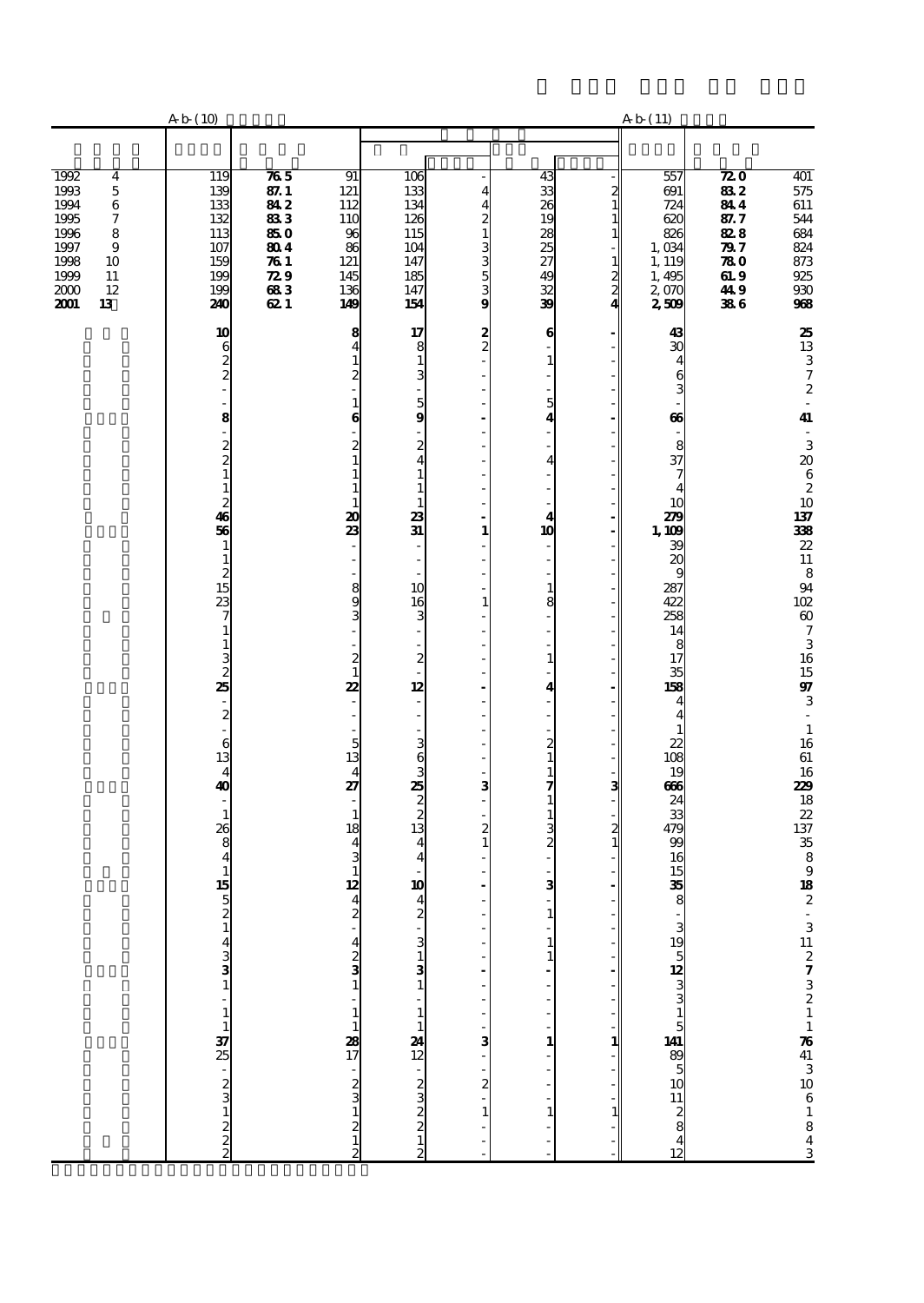|                                                                                                                                                                                                                                                                                                                                                                           |                                                                                                                                                                                                                                                                                                                                                                                                                                                                                                                                                                                                                                                                                                                                      |                                                                                                                                                                                                                                                                                                                                                                                                           |                                                                                     | A b (12)                                                                                                                                                                                                                                                                                                                              |                                                                                                   |                                                                                                                                                                                                                                                                                                                                                                                                        |                                                                                                                                                                                                                                                                                                                                                                                                                                                               |                                                                                                                                                                                                                                                                                                                                   |                                                                                                                                                                                                                                                                                                                                                                                                                                                                                                      |                                                                                                                                                                                                                                                                                                                                                                                                                                                                                                             |                                                                                                                     |
|---------------------------------------------------------------------------------------------------------------------------------------------------------------------------------------------------------------------------------------------------------------------------------------------------------------------------------------------------------------------------|--------------------------------------------------------------------------------------------------------------------------------------------------------------------------------------------------------------------------------------------------------------------------------------------------------------------------------------------------------------------------------------------------------------------------------------------------------------------------------------------------------------------------------------------------------------------------------------------------------------------------------------------------------------------------------------------------------------------------------------|-----------------------------------------------------------------------------------------------------------------------------------------------------------------------------------------------------------------------------------------------------------------------------------------------------------------------------------------------------------------------------------------------------------|-------------------------------------------------------------------------------------|---------------------------------------------------------------------------------------------------------------------------------------------------------------------------------------------------------------------------------------------------------------------------------------------------------------------------------------|---------------------------------------------------------------------------------------------------|--------------------------------------------------------------------------------------------------------------------------------------------------------------------------------------------------------------------------------------------------------------------------------------------------------------------------------------------------------------------------------------------------------|---------------------------------------------------------------------------------------------------------------------------------------------------------------------------------------------------------------------------------------------------------------------------------------------------------------------------------------------------------------------------------------------------------------------------------------------------------------|-----------------------------------------------------------------------------------------------------------------------------------------------------------------------------------------------------------------------------------------------------------------------------------------------------------------------------------|------------------------------------------------------------------------------------------------------------------------------------------------------------------------------------------------------------------------------------------------------------------------------------------------------------------------------------------------------------------------------------------------------------------------------------------------------------------------------------------------------|-------------------------------------------------------------------------------------------------------------------------------------------------------------------------------------------------------------------------------------------------------------------------------------------------------------------------------------------------------------------------------------------------------------------------------------------------------------------------------------------------------------|---------------------------------------------------------------------------------------------------------------------|
|                                                                                                                                                                                                                                                                                                                                                                           |                                                                                                                                                                                                                                                                                                                                                                                                                                                                                                                                                                                                                                                                                                                                      |                                                                                                                                                                                                                                                                                                                                                                                                           |                                                                                     |                                                                                                                                                                                                                                                                                                                                       |                                                                                                   |                                                                                                                                                                                                                                                                                                                                                                                                        |                                                                                                                                                                                                                                                                                                                                                                                                                                                               |                                                                                                                                                                                                                                                                                                                                   |                                                                                                                                                                                                                                                                                                                                                                                                                                                                                                      |                                                                                                                                                                                                                                                                                                                                                                                                                                                                                                             |                                                                                                                     |
| 649<br>706<br>907<br>850<br>1,058<br>1, 497<br>1,503<br>1,609<br>1,645<br>1,658                                                                                                                                                                                                                                                                                           | 42<br>21<br>26<br>38<br>22<br>34<br>45<br>47<br>71<br>70                                                                                                                                                                                                                                                                                                                                                                                                                                                                                                                                                                                                                                                                             | 425<br>415<br>612<br>615<br>791<br>1,178<br>1,098<br>1, 111<br>1, 122<br>1,103                                                                                                                                                                                                                                                                                                                            | 31<br>15<br>23<br>27<br>$\overline{18}$<br>$\frac{25}{36}$<br>$\frac{38}{56}$<br>57 | 396<br>466<br>471<br>439<br>447<br>550<br>722<br>762<br>1,004<br>1, 152                                                                                                                                                                                                                                                               | $\overline{290}$<br>854<br>89 O<br>89 1<br>91. 5<br>896<br>87.4<br><b>81.8</b><br>$\pi_3$<br>67.4 | 313<br>398<br>419<br>391<br>409<br>493<br>631<br>623<br>756                                                                                                                                                                                                                                                                                                                                            | 357<br>472<br>464<br>448<br>486<br>593<br>$\pi$<br>755<br>825<br>907                                                                                                                                                                                                                                                                                                                                                                                          | 32<br>36<br>41<br>36<br>39<br>54<br>58<br>58<br>$\overline{\tau}$<br>$\boldsymbol{\pi}$                                                                                                                                                                                                                                           | 133<br>164<br>171<br>151<br>146<br>260<br>252<br>249<br>255<br>286                                                                                                                                                                                                                                                                                                                                                                                                                                   | 12 1992<br>16 1993<br>201994<br>13 1995<br>14 1996<br>22 1997<br>23 1998<br>29 1999<br>292000<br>22 2001                                                                                                                                                                                                                                                                                                                                                                                                    | $\overline{\mathbf{4}}$<br>$\overline{5}$<br>$\boldsymbol{6}$<br>$\boldsymbol{7}$<br>8<br>9<br>10<br>11<br>12<br>13 |
| 43<br>24<br>7<br>10<br>$\boldsymbol{z}$<br>$\overline{\phantom{a}}$<br>82<br>$\overline{\phantom{a}}$<br>8<br>54<br>10<br>$\frac{2}{8}$<br>220<br>560<br>47<br>25<br>6<br>156<br>139<br>110<br>16<br>11<br>27<br>23<br>135<br>4<br>$\mathbf{1}$<br>19<br>87<br>24<br>427<br>24<br>38<br>269<br>66<br>9<br>21<br>35<br>3<br>∞ 83 ಎ¤ ರೂಜ ∝ ರೂ ಸ ಸ ಸ ಸ ಸ 4 ± 11 ± 12 23 ± 11 | $\frac{8}{4}$<br>$\overline{\mathbf{4}}$<br>$\overline{\phantom{a}}$<br>$\blacksquare$<br>$\overline{\phantom{a}}$<br>4<br>$\overline{a}$<br>$\overline{\mathbf{4}}$<br>$\overline{\phantom{a}}$<br>$\overline{\phantom{a}}$<br>$\bf{6}$<br>16<br>3<br>$\overline{\phantom{a}}$<br>$\overline{\phantom{a}}$<br>3 <sub>1</sub><br>$\mathbf{1}$<br>$\mathbf{1}$<br>$\overline{\phantom{a}}$<br>$\overline{\mathbf{4}}$<br>$\overline{\phantom{a}}$<br>$\overline{\phantom{a}}$<br>$\overline{\phantom{a}}$<br>$\overline{\phantom{a}}$<br>3<br>$\mathbf{1}$<br>27<br>$\begin{array}{c}\n2 \\ 2 \\ 17\n\end{array}$<br>$\overline{\mathbf{4}}$<br>$\mathbf{1}$<br>$\mathbf{1}$<br>$\blacksquare$<br>$\frac{2}{1}$<br>$-1$<br>$-3$<br>Ĭ. | 34<br>21<br>5<br>8<br>61<br>7<br>45<br>4<br>5<br>136<br>331<br>23<br>18<br>3<br>117<br>86<br>85<br>10<br>4<br>20<br>15<br>85<br>$\boldsymbol{z}$<br>$\overline{a}$<br>$\mathbf{1}$<br>12<br>51<br>19<br>274<br>16<br>23<br>168<br>49<br>5<br>13<br>22<br>3<br>$\frac{3}{3}$ $\frac{3}{3}$ $\frac{3}{3}$ $\frac{4}{3}$ $\frac{2}{3}$ $\frac{4}{3}$ $\frac{2}{3}$ $\frac{1}{3}$ $\frac{3}{3}$ $\frac{3}{3}$ | 8<br>Z<br>4<br>5<br>13<br>3<br>1<br>З<br>1<br>18<br>1<br>2<br>10                    | 48<br>35<br><u>ധ ജ ന</u><br>45<br>$\mathbf{1}$<br>6<br>15<br>7<br>$\mathbf{1}$<br>15<br>195<br>360<br>18<br>18<br>14<br>74<br>74<br>100<br>11<br>8<br>10<br>33<br>87<br>3<br>4<br>$\mathbf{1}$<br>15<br>57<br>28<br>5<br>32<br>160<br>43<br>8<br>10<br>48<br>$\boldsymbol{z}$<br>$\mathbf{1}$<br>1289989353884212345<br>$\frac{6}{7}$ |                                                                                                   | 777<br>37<br>26<br>3000<br>37<br>$\mathbf{1}$<br>$\overline{\mathbf{4}}$<br>12<br>7<br>$\mathbf{1}$<br>12<br>134<br>218<br>14<br>14<br>11<br>47<br>42<br>51<br>7<br>$\overline{\mathbf{4}}$<br>9<br>19<br>59<br>$\frac{2}{3}$<br>$\mathbf{1}$<br>10<br>37<br>6<br>155<br>$\overline{4}$<br>29<br>77<br>27<br>8<br>10<br>41<br>$\mathbf 1$<br>$\mathbf{1}$<br>งต่องแล้วส <b>ล</b> ิตอธแต <b>ลอ</b> ลิตส | 33<br>18<br>3<br>9<br>$\frac{2}{1}$<br>47<br>$\mathbf{1}$<br>$\overline{4}$<br>13<br>8<br>$\mathbf{1}$<br>$\boldsymbol{\mathsf{20}}$<br>161<br>287<br>26<br>14<br>14<br>57<br>39<br>78<br>12<br>$\overline{4}$<br>12<br>31<br>57<br>$\mathbf{1}$<br>3<br>$\mathbf{1}$<br>7<br>41<br>4<br>160<br>7<br>$\boldsymbol{\mathsf{20}}$<br>78<br>34<br>8<br>13<br>54<br>$\mathbf{1}$<br>$\mathbf{1}$<br>3800 80 80 80 80 80 91<br>5<br>$\mathbf{1}$<br>$\frac{11}{9}$ | 4<br>3<br>$\mathbf{1}$<br>4<br>3<br>$\mathbf{1}$<br>12<br>17<br>$\overline{\phantom{a}}$<br>$\mathbf{1}$<br>280<br>$\overline{\mathbf{c}}$<br>$\overline{\phantom{a}}$<br>$\frac{5}{6}$<br>$\mathbf{1}$<br>1<br>4<br>L,<br>14<br>380<br>6<br>$\mathbf{1}$<br>4<br>$\frac{1}{3}$<br>$\frac{1}{2}$<br>$\frac{4}{2}$<br>$\mathbf{1}$ | 11<br>$\overline{\mathbf{4}}$<br>$\frac{2}{4}$<br>$\mathbf{1}$<br>18<br>$\mathbf{1}$<br>7<br>$\mathbf{1}$<br>$\mathbf{1}$<br>8<br>40<br>108<br>10<br>3<br>$\overline{4}$<br>10<br>14<br>42<br>8<br>$\mathbf{1}$<br>16<br>12<br>$\overline{\phantom{a}}$<br>$\overline{\phantom{a}}$<br>$\boldsymbol{z}$<br>10<br>52<br>$\overline{\phantom{a}}$<br>26<br>16<br>2<br>$\mathbf{1}$<br>12<br>$\begin{array}{c} 1 \\ 10 \end{array}$<br>$\frac{1}{12}$<br>$\approx$ 22 ມ $\approx$ 20 ມ<br>$\frac{3}{2}$ | $\overline{a}$<br>Ĭ.<br>Ĭ.<br>ä,<br>Ĭ.<br>ä,<br>Ĭ.<br>Ĭ.<br>$\overline{a}$<br>L.<br>ä,<br>3<br>10<br>$\overline{\phantom{a}}$<br>L,<br>$\mathbf{1}$<br>$\overline{a}$<br>2<br>3<br>÷,<br>Ĭ.<br>÷,<br>4<br>$\mathbf{1}$<br>$\overline{\phantom{0}}$<br>$\overline{a}$<br>÷,<br>ä,<br>$\mathbf{1}$<br>÷,<br>7<br>$\mathbf{1}$<br>$\frac{2}{2}$<br>$\overline{\mathcal{L}}$<br>L,<br>ä,<br>Ĭ.<br>-<br>$\frac{1}{2}$<br>$\begin{array}{c} 1 \\ - \\ - \\ - \\ - \end{array}$<br>$\frac{1}{2}$<br>$\overline{a}$ |                                                                                                                     |

 $\mathbb{R}^n$  -  $\mathbb{R}^n$  ,  $\mathbb{R}^n$  -  $\mathbb{R}^n$  -  $\mathbb{R}^n$  -  $\mathbb{R}^n$  -  $\mathbb{R}^n$  -  $\mathbb{R}^n$  -  $\mathbb{R}^n$  -  $\mathbb{R}^n$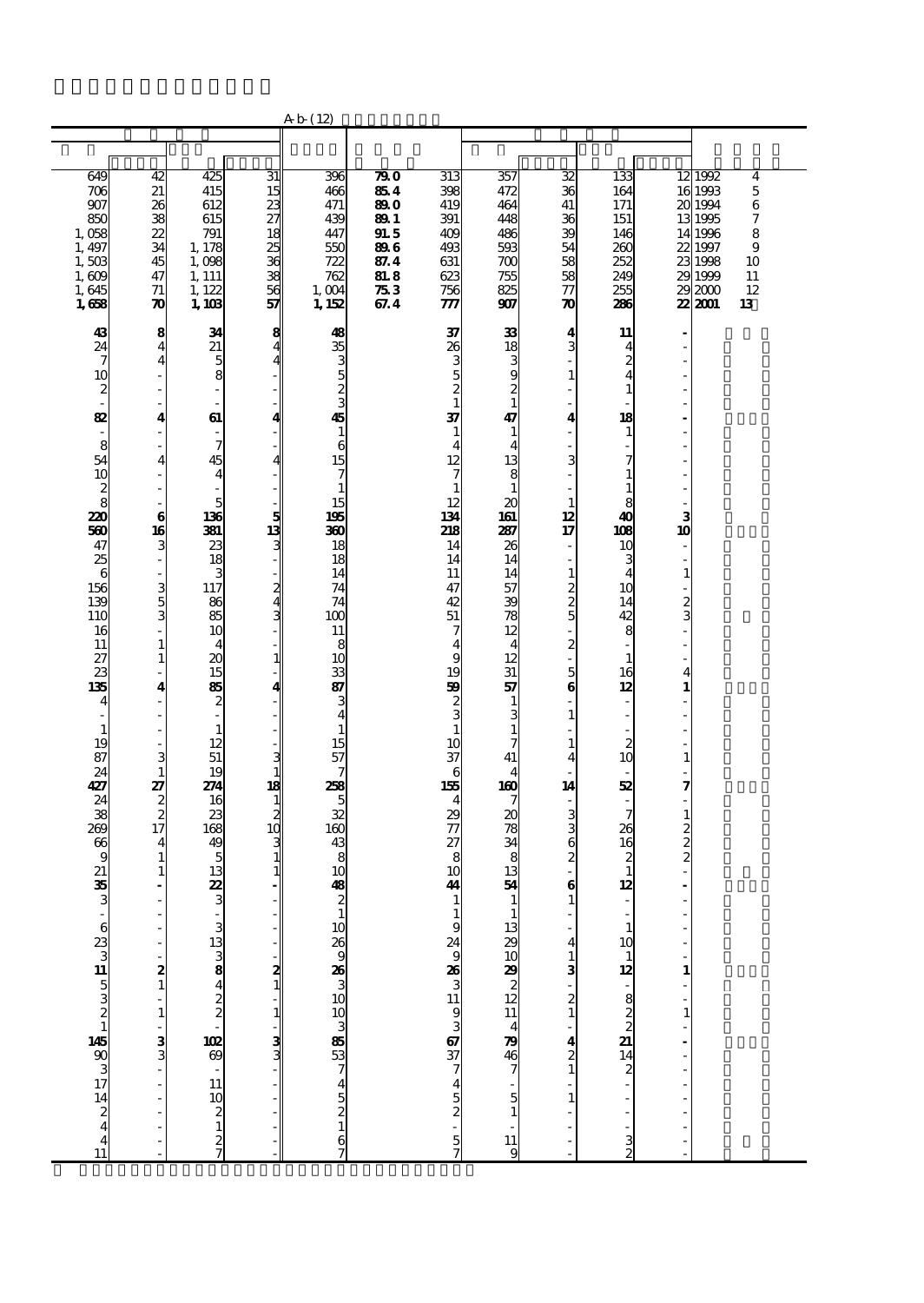|                                                                              |                                                    | C a                                                                                                                                                                                                                                                                                                                                                                                                                                                                                                                                                    |                                                                              |                                                                                                                                                                                                                                                                                                                                                                                                                                                                                                |                                                                                                                                                                                                                                                                                                                                                                                                                                              |                                                                                                                                                                                                                                                                                                                                                              |                                                                                                                                                                                                                                                                                                                                                                                |                                                                                                                                                                                                            | $C_{a-1}$                                                                                                                                                                                                                                                                                                                                                                                                                                                                                            |                                                                                 |                                                                                                                                                                                                                                                                                                                                                                                                                                                            |
|------------------------------------------------------------------------------|----------------------------------------------------|--------------------------------------------------------------------------------------------------------------------------------------------------------------------------------------------------------------------------------------------------------------------------------------------------------------------------------------------------------------------------------------------------------------------------------------------------------------------------------------------------------------------------------------------------------|------------------------------------------------------------------------------|------------------------------------------------------------------------------------------------------------------------------------------------------------------------------------------------------------------------------------------------------------------------------------------------------------------------------------------------------------------------------------------------------------------------------------------------------------------------------------------------|----------------------------------------------------------------------------------------------------------------------------------------------------------------------------------------------------------------------------------------------------------------------------------------------------------------------------------------------------------------------------------------------------------------------------------------------|--------------------------------------------------------------------------------------------------------------------------------------------------------------------------------------------------------------------------------------------------------------------------------------------------------------------------------------------------------------|--------------------------------------------------------------------------------------------------------------------------------------------------------------------------------------------------------------------------------------------------------------------------------------------------------------------------------------------------------------------------------|------------------------------------------------------------------------------------------------------------------------------------------------------------------------------------------------------------|------------------------------------------------------------------------------------------------------------------------------------------------------------------------------------------------------------------------------------------------------------------------------------------------------------------------------------------------------------------------------------------------------------------------------------------------------------------------------------------------------|---------------------------------------------------------------------------------|------------------------------------------------------------------------------------------------------------------------------------------------------------------------------------------------------------------------------------------------------------------------------------------------------------------------------------------------------------------------------------------------------------------------------------------------------------|
|                                                                              |                                                    |                                                                                                                                                                                                                                                                                                                                                                                                                                                                                                                                                        |                                                                              |                                                                                                                                                                                                                                                                                                                                                                                                                                                                                                |                                                                                                                                                                                                                                                                                                                                                                                                                                              |                                                                                                                                                                                                                                                                                                                                                              |                                                                                                                                                                                                                                                                                                                                                                                |                                                                                                                                                                                                            |                                                                                                                                                                                                                                                                                                                                                                                                                                                                                                      |                                                                                 |                                                                                                                                                                                                                                                                                                                                                                                                                                                            |
| 1992<br>1993<br>1994<br>1995<br>1996<br>1997<br>1998<br>1999<br>2000<br>2001 | 4<br>5<br>6<br>7<br>8<br>9<br>10<br>11<br>12<br>13 | 233,690<br>254, 516<br>247, 661<br>234, 586<br>223,590<br>221, 678<br>237, 703<br>260, 981<br>296, 486<br>303698                                                                                                                                                                                                                                                                                                                                                                                                                                       | %<br>623<br>72 G<br>77. 7<br>807<br>77.9<br>74 9<br>698<br>586<br>368<br>295 | 145,638<br>184, 664<br>192 510<br>189, 368<br>174, 116<br>166 119<br>165, 818<br>152, 984<br>109, 128<br>89456                                                                                                                                                                                                                                                                                                                                                                                 | 18, 111<br>18 741<br>18, 168<br>16, 275<br>15,866<br>15,859<br>15,480<br>15, 234<br>13651<br>13712                                                                                                                                                                                                                                                                                                                                           | 1,546<br>1,673<br>1,577<br>1, 437<br>1, 445<br>1, 448<br>1,368<br>1,270<br>1, 154<br>1, 152                                                                                                                                                                                                                                                                  | 7,984<br>7,387<br>6,429<br>5,448<br>5,363<br>5, 129<br>4,588<br>4,283<br>3696<br>3807                                                                                                                                                                                                                                                                                          | 599<br>611<br>465<br>383<br>417<br>424<br>369<br>295<br>266<br>287                                                                                                                                         | 86, 716<br>94,076<br>90,823<br>84, 224<br>80, 361<br>79, 746<br>87, 393<br>99, 174<br>117, 725<br>124, 387                                                                                                                                                                                                                                                                                                                                                                                           | %<br>67. 4<br>79 Z<br>82 G<br>87. 1<br>855<br>783<br>71.1<br>589<br>36 7<br>284 | 58, 461<br>74, 465<br>75,063<br>73,378<br>68, 716<br>62, 427<br>62, 106<br>58, 433<br>43, 163<br>35,319                                                                                                                                                                                                                                                                                                                                                    |
|                                                                              |                                                    | 10 577<br>6,565<br>876<br>1,499<br>1,259<br>378<br>14,900<br>1, 341<br>1,293<br>5,408<br>1, 120<br>1, 173<br>4565<br>32,557<br>96 702<br>9,576<br>5,346<br>6498<br>19,896<br>19,805<br>19, 249<br>3625<br>1,970<br>3674<br>7,063<br>39,065<br>1,371<br>1,980<br>1,640<br>5,754<br>24, 403<br>3917<br>52,454<br>2,892<br>4,842<br>25,890<br>14, 122<br>2634<br>2,074<br>14635<br>898<br>778<br>3676<br>6,572<br>2, 711<br>7,379<br>1,086<br>2,081<br>2,888<br>1,324<br>35,429<br>18,063<br>1,592<br>1,673<br>2,617<br>1,685<br>2,384<br>2, 714<br>4.701 |                                                                              | 2001<br>1,488<br>262<br>466<br>263<br>122<br>6152<br>605<br>616<br>2,340<br>461<br>587<br>1,543<br>13798<br>27,051<br>2004<br>1,510<br>2,543<br>5,819<br>5,792<br>4 511<br>1, 437<br>381<br>1,135<br>1,919<br>8800<br>397<br>663<br>533<br>1, 442<br>4,813<br>1,042<br>10573<br>549<br>2,246<br>3 212<br>3 121<br>1,034<br>411<br>5,598<br>268<br>459<br>1,402<br>1,889<br>1,580<br>3867<br>538<br>654<br>1,817<br>858<br>10931<br>4 075<br>812<br>719<br>1, 123<br>789<br>981<br>1,230<br>202 | 652<br>367<br>52<br>114<br>76<br>43<br>1,072<br>173<br>173<br>286<br>98<br>93<br>249<br>1,380<br>3141<br>205<br>199<br>242<br>454<br>566<br>579<br>257<br>72<br>196<br>371<br>1, 144<br>102<br>117<br>109<br>174<br>501<br>141<br>2,579<br>146<br>293<br>1, 243<br>601<br>196<br>100<br>990<br>105<br>104<br>234<br>308<br>239<br>622<br>91<br>10 <sub>3</sub><br>259<br>169<br>2,132<br>550<br>86<br>177<br>303<br>194<br>184<br>241<br>397 | 49<br>27<br>5<br>$\frac{8}{9}$<br>96<br>14<br>17<br>26<br>13<br>5<br>21<br>89<br>228<br>19<br>8<br>17<br>31<br>45<br>37<br>21<br>8<br>10<br>32<br>74<br>10<br>16<br>14<br>24<br>252<br>14<br>12<br>147<br>$\boldsymbol{\omega}$<br>11<br>8<br>113<br>19<br>7<br>18<br>37<br>32<br>57<br>10<br>27<br>17<br>194<br>36<br>6<br>22<br>36<br>18<br>14<br>24<br>38 | 152<br>94<br>16<br>22<br>16<br>324<br>54<br>59<br>84<br>30<br>24<br>73<br>146<br>836<br>37<br>54<br>62<br>97<br>141<br>115<br>100<br>14<br>71<br>135<br>315<br>24<br>34<br>30<br>44<br>133<br>50<br>581<br>54<br>68<br>219<br>166<br>54<br>20<br>371<br>42<br>36<br>76<br>122<br>95<br>250<br>35<br>43<br>102<br>70<br>842<br>164<br>28<br>83<br>114<br>58<br>76<br>105<br>214 | 8<br>$2 \overline{2}$<br>$1$<br>20<br>10<br>9<br>61<br>6<br>1<br>8<br>14<br>8<br>12<br>1<br>10<br>18<br>5<br>10<br>51<br>28<br>18<br>43<br>ັນ<br>ອ<br>16<br>11<br>17<br>g<br>g<br>5<br>57<br>13<br>10<br>g | 4, 113<br>2,973<br>257<br>375<br>393<br>115<br>$4\,20$<br>392<br>387<br>1,876<br>334<br>297<br>1, 415<br>18486<br>40,472<br>3 194<br>2,069<br>2 246<br>9,177<br>8,929<br>10,078<br>942<br>550<br>1, 213<br>2,074<br>14,079<br>329<br>591<br>466<br>1,574<br>9,675<br>1, 444<br>21,385<br>714<br>1,908<br>11, 614<br>5, 473<br>1,038<br>638<br>4965<br>251<br>240<br>1,504<br>1,998<br>972<br>2,196<br>374<br>540<br>925<br>357<br>13990<br>7,719<br>515<br>517<br>921<br>613<br>927<br>1, 179<br>599 |                                                                                 | 736<br>540<br>23<br>68<br>86<br>19<br>1,885<br>227<br>126<br>762<br>100<br>170<br>$500\,$<br>6694<br>10978<br>932<br>527<br>910<br>2,588<br>2,605<br>2,021<br>285<br>174<br>384<br>552<br>3337<br>78<br>161<br>140<br>303<br>2,172<br>483<br>4,110<br>126<br>823<br>1,299<br>1, 311<br>431<br>120<br>1,848<br>91<br>95<br>454<br>767<br>441<br>$1,348$<br>$323$<br>176<br>680<br>169<br>4383<br>1,762<br>$105\,$<br>321<br>329<br>195<br>591<br>588<br>492 |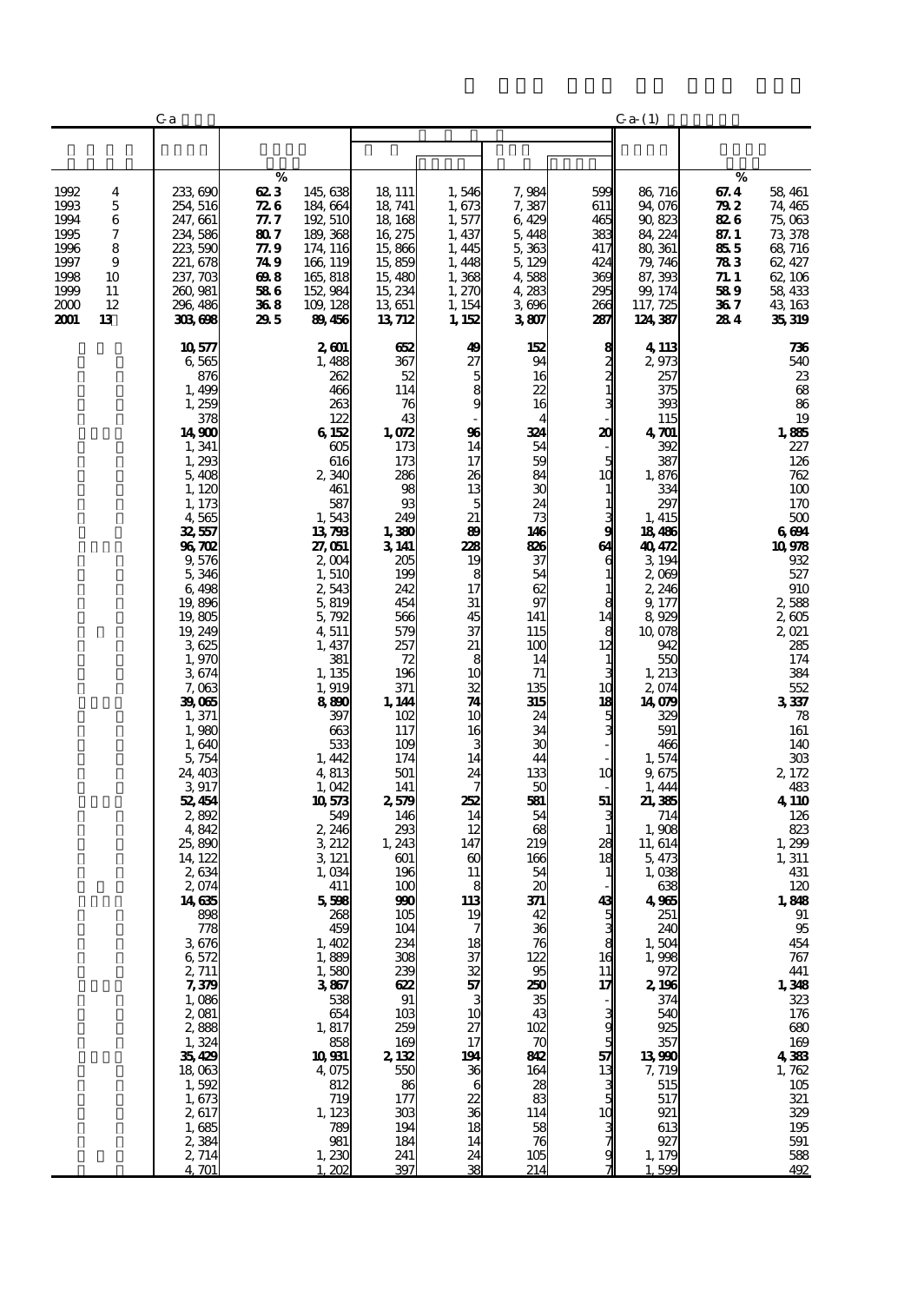|                                                         |                                                  |                                   |                  | $Ca-(2)$                               |                             |                             |                                |                         |                     |               |                    |                  |
|---------------------------------------------------------|--------------------------------------------------|-----------------------------------|------------------|----------------------------------------|-----------------------------|-----------------------------|--------------------------------|-------------------------|---------------------|---------------|--------------------|------------------|
|                                                         |                                                  |                                   |                  |                                        |                             |                             |                                |                         |                     |               |                    |                  |
|                                                         |                                                  |                                   |                  |                                        |                             |                             |                                |                         |                     |               |                    |                  |
|                                                         |                                                  |                                   |                  |                                        | %                           |                             |                                |                         |                     |               |                    |                  |
| 4,745<br>4,830                                          | 576<br>566                                       | 1,766<br>1,594                    | 188<br>149       | 26,528<br>28,793                       | 608<br>627                  | 16 118<br>18 064            | 1,044<br>1, 128                | 26<br>41                | 311<br>372          |               | 10 1992<br>21 1993 | 4<br>$\mathbf 5$ |
| 4,895                                                   | 586                                              | 1,522                             | 139              | 29,302                                 | 77.8                        | 22,793                      | 1, 117                         | 32                      | 283                 |               | 10 1994            | 6                |
| 4,226                                                   | 475                                              | 1, 221                            | 100              | 28,038                                 | 84 8                        | 23,765                      | 1,020                          | 44                      | 229                 |               | 8 1995             | 7                |
| 4,026                                                   | 451                                              | 1,130                             | 98               | 26,619                                 | 688                         | 18 311                      | 993                            | 43                      | 300                 |               | 14 1996            | 8                |
| 3,920                                                   | 480<br>444                                       | 1,000                             | 111              | 27, 335                                | <b>706</b>                  | 19, 307                     | 1,002                          | 44<br>42                | 289<br>292          |               | 16 1997<br>25 1998 | 9                |
| 4,064<br>3963                                           | 399                                              | 1,058<br>920                      | 79<br>66         | 28,971<br>28, 268                      | $\boldsymbol{\pi o}$<br>693 | 20, 268<br>19,593           | 959<br>1,039                   | 40                      | 259                 |               | 12 1999            | 10<br>11         |
| 3,734                                                   | 412                                              | 778                               | 63               | 28 537                                 | 420                         | 11, 972                     | 867                            | 43                      | 256                 |               | 132000             | 12               |
| 3678                                                    | 380                                              | 781                               | 71               | 29,098                                 | 283                         | 8235                        | 796                            | 30                      | 232                 | 7             | 2001               | 13               |
| 162                                                     | 25                                               | 27                                | 4                | 749                                    |                             | 119                         | 21                             | 3                       | 2                   |               |                    |                  |
| 98                                                      | 17                                               | 15                                | 1                | 425                                    |                             | 71                          | 15                             | $\overline{c}$          |                     |               |                    |                  |
| 14                                                      | $\frac{2}{1}$                                    | 3                                 |                  | 42                                     |                             | 3                           | 1                              |                         |                     |               |                    |                  |
| 19<br>23                                                | 5                                                | $\overline{\mathbf{4}}$<br>5      |                  | 166<br>99                              |                             | 35<br>10                    | 2<br>3                         | $\mathbf{1}$            | $\overline{c}$      | 1             |                    |                  |
| 8                                                       |                                                  |                                   | 2                | 17                                     |                             |                             |                                |                         |                     |               |                    |                  |
| 28                                                      | 28                                               | 56                                | 8                | 1,671                                  |                             | 589                         | 81                             |                         | 31                  |               |                    |                  |
| 42                                                      |                                                  | 8<br>6                            |                  | 143<br>148                             |                             | 31                          | 18                             |                         | 10                  |               |                    |                  |
| 37<br>73                                                | $\frac{3}{4}$                                    | 15                                | 2<br>5           | 630                                    |                             | 79<br>143                   | 15<br>19                       |                         |                     |               |                    |                  |
| 22                                                      |                                                  | 12                                |                  | 206                                    |                             | 128                         | 9                              |                         |                     |               |                    |                  |
| 19                                                      |                                                  | $\boldsymbol{z}$                  |                  | 113                                    |                             | 34                          | $\overline{c}$                 |                         |                     |               |                    |                  |
| 65<br>464                                               | 6<br>26                                          | 13<br>36                          | 1                | 431<br>1,752                           |                             | 174<br>662                  | 18<br>57                       | 2                       | 11                  |               |                    |                  |
| 863                                                     | 81                                               | 164                               | 15               | 9988                                   |                             | 2,916                       | 184                            | 6                       | 51                  |               |                    |                  |
| 55                                                      | 10                                               | 5                                 | 1                | 1,325                                  |                             | 88                          | 10                             |                         | $\boldsymbol{z}$    |               |                    |                  |
| 42                                                      | 3 <sub>5</sub>                                   | 6<br>10                           |                  | 423<br>802                             |                             | 59                          | 15<br>9                        | $\mathbf{1}$            | 9<br>$\overline{c}$ |               |                    |                  |
| 61<br>125                                               | 14                                               | 14                                |                  | 1,976                                  |                             | 156<br>905                  | 35                             | $\overline{\mathbf{c}}$ | 1                   |               |                    |                  |
| 156                                                     | 10                                               | 36                                | $\frac{2}{2}$    | 1,910                                  |                             | 565                         | 16                             |                         | 4                   |               |                    |                  |
| 196                                                     | 21                                               | 27                                |                  | 1,632                                  |                             | 545                         | 45                             | $\mathbf{1}$            | 11                  |               |                    |                  |
| 79<br>17                                                | 5                                                | 26<br>5                           | $\frac{2}{1}$    | 501<br>208                             |                             | 243<br>64                   | 19<br>3                        |                         | 12<br>1             |               |                    |                  |
| 34                                                      | $\frac{2}{9}$                                    | 7                                 |                  | 224                                    |                             | 171                         | 16                             |                         | 7                   |               |                    |                  |
| 88                                                      |                                                  | 28                                |                  | 967                                    |                             | 120                         | 16                             | 2                       | 2                   |               |                    |                  |
| 290<br>19                                               | 27                                               | 49                                |                  | 3956<br>210                            |                             | 968<br>16                   | 52                             |                         | 13                  |               |                    |                  |
| 31                                                      |                                                  | $\frac{3}{5}$                     |                  | 315                                    |                             | 32                          | $\frac{3}{5}$                  |                         |                     |               |                    |                  |
| 19                                                      |                                                  | 3                                 |                  | 183                                    |                             | 53                          | 9                              |                         | 1                   |               |                    |                  |
| 35                                                      | $\frac{1}{5}$ 8                                  | 12<br>21                          |                  | 683                                    |                             | 383                         | 8                              |                         |                     |               |                    |                  |
| 142<br>44                                               | 4                                                | 5                                 |                  | 2 148<br>417                           |                             | 329<br>145                  | 15<br>12                       |                         | 4<br>6              |               |                    |                  |
| 638                                                     | $\frac{1}{2}$                                    | 103                               | 14               | 4398                                   |                             | 833                         | 150                            | 5                       | 22                  | 1             |                    |                  |
| 22                                                      |                                                  | 4                                 |                  | 358                                    |                             | 87                          | 6                              |                         | 3                   |               |                    |                  |
| 80<br>333                                               | $\boldsymbol{6}$<br>42                           | 15<br>52                          | 11               | 515<br>1,657                           |                             | 266<br>192                  | 23<br>78                       | 4                       | 7<br>6              |               |                    |                  |
| 145                                                     | 17                                               | 29                                | $\boldsymbol{z}$ | 1,200                                  |                             | 203                         | 31                             | 1                       | 4                   |               |                    |                  |
| 37                                                      | 3                                                |                                   |                  | 310                                    |                             | 28                          | 8                              |                         |                     |               |                    |                  |
| 21<br>241                                               | 3<br>37                                          | 3<br>59                           | 9                | 353<br>1,564                           |                             | 62<br>636                   | 4<br>53                        | 4                       | 18                  |               |                    |                  |
| 29                                                      |                                                  |                                   |                  | $\boldsymbol{\omega}$                  |                             | 50                          |                                |                         |                     |               |                    |                  |
| 19                                                      | $\mathbf{1}$                                     | $\frac{3}{7}$                     |                  | $\frac{58}{405}$                       |                             | 11                          | 5                              |                         | $\frac{3}{6}$       |               |                    |                  |
| 47<br>75                                                | 6<br>12                                          | 14                                |                  | 673                                    |                             | 113<br>98                   | 15<br>10                       | 2                       |                     |               |                    |                  |
| $\overline{71}$                                         |                                                  |                                   |                  |                                        |                             |                             |                                | 1                       | 6                   |               |                    |                  |
|                                                         | $\frac{14}{20}$ 8 $\frac{34}{20}$                | $\frac{27}{30}$<br>30<br>30<br>13 | 8                | $\frac{368}{175}$                      |                             | 364<br><b>411</b>           | $\frac{18}{12}$ $\frac{46}{3}$ | 1                       | $\overline{a}$      |               |                    |                  |
| $\frac{157}{29}$<br>$\frac{27}{63}$<br>$\frac{63}{38}$  |                                                  |                                   |                  |                                        |                             | 48<br>21                    |                                |                         | $\mathbf{1}$        |               |                    |                  |
|                                                         |                                                  |                                   |                  | $\frac{358}{462}$                      |                             | 161                         |                                | $\mathbf{1}$            | 9                   |               |                    |                  |
|                                                         |                                                  |                                   |                  |                                        |                             | 181                         |                                |                         |                     |               |                    |                  |
| $\frac{615}{179}$<br>$\frac{23}{55}$<br>$\frac{69}{69}$ | $\frac{58}{16}$                                  | $\frac{27}{56}$                   | 10               | $385$<br>$207$<br>$347$                |                             | 1, $\frac{106}{463}$<br>143 | 152                            | 9                       | 63<br>3<br>7        | $\frac{3}{1}$ |                    |                  |
|                                                         | $\mathbf{1}$                                     |                                   |                  |                                        |                             |                             | 40<br>11                       | 1                       |                     |               |                    |                  |
|                                                         | $\overline{\mathbf{4}}$                          | 27                                |                  |                                        |                             | 44                          |                                | 1                       |                     |               |                    |                  |
|                                                         |                                                  | 16                                |                  |                                        |                             | 117                         | $\frac{15}{2}$                 |                         | 11                  |               |                    |                  |
| 45<br>57                                                | $\begin{array}{c} 13 \\ 5 \\ 4 \\ 5 \end{array}$ | 10<br>11                          |                  | 101<br>299<br>146<br>206<br>196<br>513 |                             | 65<br>76                    | 23                             | 1<br>3                  | 15                  | 2             |                    |                  |
| $71$                                                    |                                                  | $\frac{23}{78}$                   |                  |                                        |                             | 135                         | 17                             | $\mathbf{1}$            |                     |               |                    |                  |
| 116                                                     | 1 <sup>0</sup>                                   |                                   |                  |                                        |                             | 63                          | 19                             |                         |                     |               |                    |                  |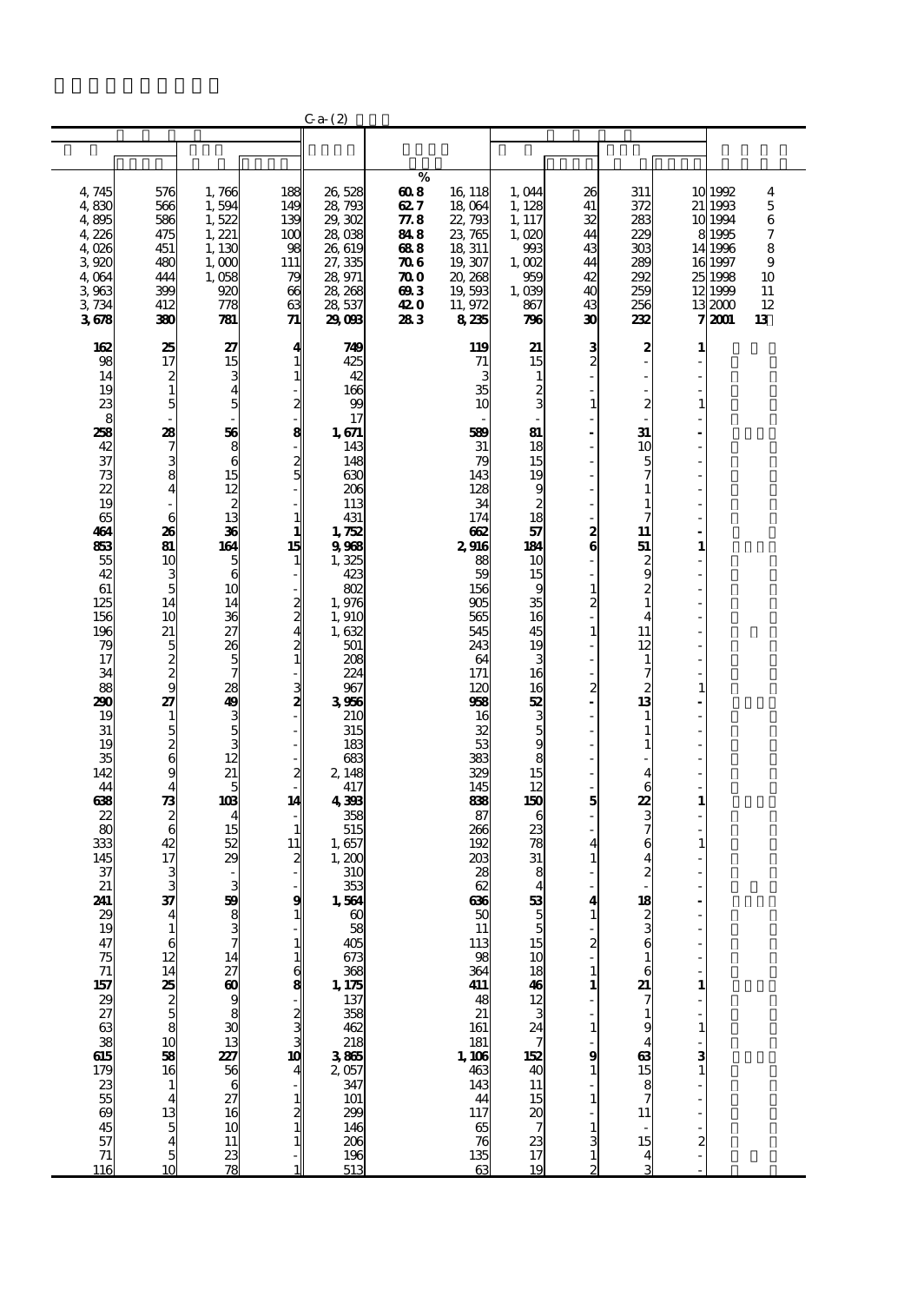|                                                                              |                                                    | Ca(3)                                                                                                                                                                                                                                                                                                                                                                                  |                                                                             |                                                                                                                                                                                                                                                                                                                                               |                                                                                                                                                                                                                                                                                                                   |                                                                                                                                                                                                                                                                                                                                               |                                                                                                                                                                                                                                                                                                                  |                                                    | Ca(4)                                                                                                                                                                                                                                                                                                                                 |                                                                                           |                                                                                                                                                                                                                                                                                                                                                                                                                                                                                                                                                      |
|------------------------------------------------------------------------------|----------------------------------------------------|----------------------------------------------------------------------------------------------------------------------------------------------------------------------------------------------------------------------------------------------------------------------------------------------------------------------------------------------------------------------------------------|-----------------------------------------------------------------------------|-----------------------------------------------------------------------------------------------------------------------------------------------------------------------------------------------------------------------------------------------------------------------------------------------------------------------------------------------|-------------------------------------------------------------------------------------------------------------------------------------------------------------------------------------------------------------------------------------------------------------------------------------------------------------------|-----------------------------------------------------------------------------------------------------------------------------------------------------------------------------------------------------------------------------------------------------------------------------------------------------------------------------------------------|------------------------------------------------------------------------------------------------------------------------------------------------------------------------------------------------------------------------------------------------------------------------------------------------------------------|----------------------------------------------------|---------------------------------------------------------------------------------------------------------------------------------------------------------------------------------------------------------------------------------------------------------------------------------------------------------------------------------------|-------------------------------------------------------------------------------------------|------------------------------------------------------------------------------------------------------------------------------------------------------------------------------------------------------------------------------------------------------------------------------------------------------------------------------------------------------------------------------------------------------------------------------------------------------------------------------------------------------------------------------------------------------|
|                                                                              |                                                    |                                                                                                                                                                                                                                                                                                                                                                                        |                                                                             |                                                                                                                                                                                                                                                                                                                                               |                                                                                                                                                                                                                                                                                                                   |                                                                                                                                                                                                                                                                                                                                               |                                                                                                                                                                                                                                                                                                                  |                                                    |                                                                                                                                                                                                                                                                                                                                       |                                                                                           |                                                                                                                                                                                                                                                                                                                                                                                                                                                                                                                                                      |
| 1992<br>1993<br>1994<br>1995<br>1996<br>1997<br>1998<br>1999<br>2000<br>2001 | 4<br>5<br>6<br>7<br>8<br>9<br>10<br>11<br>12<br>13 | 8,054<br>7,899<br>8 016<br>7,336<br>6,847<br>6,701<br>7,499<br>7,050<br>7,812<br>8408                                                                                                                                                                                                                                                                                                  | %<br>63 1<br>759<br>782<br>825<br>79 7<br>736<br>664<br>61. 7<br>353<br>262 | 5,082<br>5,998<br>6,272<br>6054<br>5,455<br>4,930<br>4,977<br>4,347<br>2,758<br>2198                                                                                                                                                                                                                                                          | 791<br>875<br>781<br>815<br>755<br>766<br>790<br>753<br>674<br>670                                                                                                                                                                                                                                                | 123<br>146<br>123<br>131<br>125<br>116<br>125<br>131<br>80<br>99                                                                                                                                                                                                                                                                              | 240<br>255<br>228<br>204<br>173<br>189<br>188<br>177<br>124<br>102                                                                                                                                                                                                                                               | 36<br>31<br>31<br>27<br>17<br>17<br>18<br>17<br>10 | 1,079<br>1,269<br>1, 241<br>1,200<br>1,234<br>1, 143<br>1,061<br>1,024<br>857<br>791                                                                                                                                                                                                                                                  | $\%$<br>633<br>722<br>837<br><b>81.7</b><br>859<br>745<br><b>691</b><br>652<br>652<br>448 | 683<br>916<br>1,039<br>980<br>$1,000$<br>852<br>733<br>668<br>559<br>356                                                                                                                                                                                                                                                                                                                                                                                                                                                                             |
|                                                                              |                                                    | 144<br>92<br>19<br>16<br>12<br>5<br>372<br>28<br>25<br>126<br>57<br>27<br>109<br>716<br>2509<br>193<br>111<br>236<br>585<br>488<br>443<br>97<br>48<br>64<br>244<br>964<br>49<br>51<br>62<br>238<br>479<br>85<br>1,565<br>94<br>251<br>629<br>399<br>81<br>111<br>342<br>27.17.53.40.15.25.40.55.43.37.51.16.67.17.53.16.17.17.53.16.17.17.17.15.16.17.17.17.15.16.17.17.17.15.18.13.14 |                                                                             | 28<br>12<br>6<br>4<br>$\mathbf{1}$<br>5<br>100<br>8<br>15<br>22<br>8<br>11<br>36<br>317<br>663<br>31<br>49<br>64<br>178<br>120<br>97<br>37<br>5<br>20<br>52<br>153<br>12<br>3<br>10<br>17<br>82<br>29<br>387<br>9<br>81<br>127<br>106<br>37<br>27<br>101<br>$\frac{13}{7}$ 7 is 33 32 169 12 17 10 12<br>36<br>290<br>38 22 38 17<br>33 33 46 | $\frac{20}{7}$<br>$\overline{\mathbf{4}}$<br>$\mathbf{1}$<br>13 თ დ დ დ ა ბ დ<br>54<br>137<br>11<br>8<br>11<br>28<br>27<br>$\overline{21}$<br>6<br>8<br>8<br>14<br>53<br>$\frac{7}{4}$<br>$\bar{7}$<br>$\frac{26}{7}$<br>$\frac{162}{7}$<br>20<br>94<br>27<br>9<br>$\frac{5}{3}$<br>47714334715723064159914<br>25 | $\frac{5}{1}$<br>$\frac{2}{2}$<br>10<br>$\frac{2}{2}$<br>1<br>$\frac{5}{9}$<br>17<br>1<br>$\mathbf{1}$<br>$\frac{2}{5}$<br>$\mathbf{1}$<br>1<br>$\mathbf{1}$<br>3<br>4<br>$\mathbf{B}$ $\approx$ $\approx$<br>3<br>18<br>1<br>1<br>13<br>$\frac{1}{3}$ 333<br>$\frac{2}{1}$<br>$\begin{array}{c}\n15 \\ 5 \\ 1\n\end{array}$<br>$\frac{2}{2}$ | $\frac{3}{2}$<br>1<br>4<br>$\frac{2}{1}$<br>$\frac{2}{3}$<br>13<br>$\boldsymbol{2}$<br>$\mathbf{1}$<br>1<br>3<br>$\overline{c}$<br>1<br>9<br>1<br>1<br>$\frac{2}{1}$<br>$\frac{3}{2}$<br>$\frac{1}{3}$<br>10<br>2<br>$\mathbf{1}$<br>13<br>$\mathbf{1}$<br>$\frac{5}{6}$<br>. പുരി $\cdots$<br>$\mathbf{1}$<br>6 | 2<br>1<br>$\mathbf{1}$<br>1<br>4                   | 44<br>18<br>12<br>6<br>8<br>98<br>6<br>14<br>24<br>6<br>20<br>23<br>18<br>257<br>45<br>32<br>15<br>9<br>48<br>12<br>14<br>12<br>26<br>44<br>71<br>3<br>25<br>$\boldsymbol{6}$<br>21<br>10<br>6<br>$\frac{1}{5}$<br>12<br>32<br>13<br>$\frac{1}{9}$<br>38 യ പ†∂ പ§ പടി പത\$<br>$1538 + 381$<br>$1468$<br>$11$<br>$\frac{12}{12}$<br>35 |                                                                                           | 29<br>$13\,$<br>$\begin{array}{c} 6 \\ 5 \\ 5 \end{array}$<br>$\overline{\phantom{a}}$<br>$\frac{35}{4}$<br>$\mathbf 5$<br>10<br>$\mathbf{1}$<br>$\,6$<br>$\boldsymbol{9}$<br>$\frac{12}{119}$<br>$\begin{array}{c} 29 \\ 12 \end{array}$<br>$\frac{4}{3}$<br>$\frac{23}{4}$<br>$\overline{3}$<br>$\mathbf 1$<br>16<br>$\frac{24}{13}$<br>$\overline{\phantom{a}}$<br>$\begin{smallmatrix}2\2\1\end{smallmatrix}$<br>$\mathbf 1$<br>$\mathbf{1}$<br>$\frac{8}{50}$<br>5728832<br>$4$ $-11$ $2$ $32$ $-1$ $27$ $4$ $45$ $6$ $2$ $4$ $20$ $5$ $-2$ $6$ |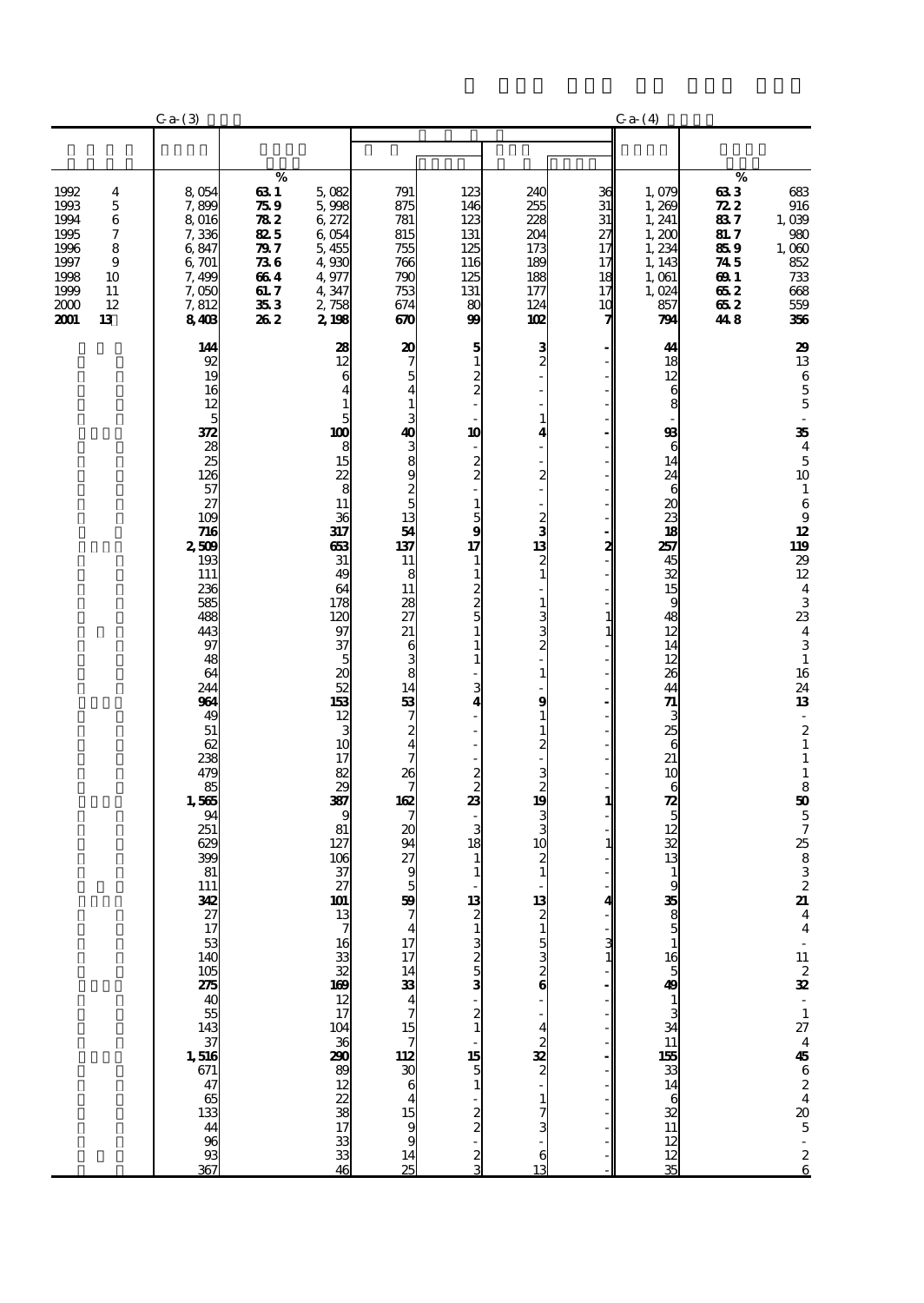|                                               |                   |                              |                           | Ca(5)                  |              |                                                 |                         |                   |                                   |                   |                |                       |
|-----------------------------------------------|-------------------|------------------------------|---------------------------|------------------------|--------------|-------------------------------------------------|-------------------------|-------------------|-----------------------------------|-------------------|----------------|-----------------------|
|                                               |                   |                              |                           |                        |              |                                                 |                         |                   |                                   |                   |                |                       |
|                                               |                   |                              |                           |                        |              |                                                 |                         |                   |                                   |                   |                |                       |
| 266                                           | 51                | 76                           | 13                        | 4,233                  | $\%$<br>364  | 1,539                                           | 314                     | 12                | 57                                |                   | 1992           | 4                     |
| 286                                           | 66                | 73                           | 29                        | 4,709                  | 463          | 2 181                                           | 337                     | 16                | 66                                |                   | 5 1993         | $\mathbf 5$           |
| 289                                           | 64                | 71                           | $\boldsymbol{\alpha}$     | 4655                   | 434          | 2,021                                           | 307                     | 11                | 52                                | 4                 | 1994           | $\,6$                 |
| 278<br>277                                    | 58<br>63          | 64<br>59                     | 15<br>$\boldsymbol{\chi}$ | 4,996<br>5,474         | 434<br>46 1  | 2, 167<br>2523                                  | 315<br>335              | 16<br>13          | 64<br>$_{60}$                     | 5                 | 1995<br>1996   | $\boldsymbol{7}$<br>8 |
| 314                                           | 69                | 57                           | $\boldsymbol{\chi}$       | 5,885                  | 50 O         | 2945                                            | 420                     | 22                | 72                                | 9                 | 1997           | 9                     |
| 224                                           | 42                | 57                           | 11                        | 6,197                  | 503          | 3 120                                           | 369                     | 14                | 45                                |                   | 1998           | 10                    |
| 227<br>178                                    | 50<br>37          | 40<br>25                     | 10                        | 7,923<br>11, 942       | 31.5<br>24 1 | 2,494<br>2,881                                  | 376<br>472              | 15<br>17          | 49<br>77                          |                   | 21999<br>42000 | 11<br>12              |
| 150                                           | 40                | 18                           | $\frac{5}{4}$             | 10643                  | 296          | 3154                                            | 577                     | 17                | 83                                |                   | 4 2001         | 13                    |
|                                               |                   |                              |                           |                        |              |                                                 |                         |                   |                                   |                   |                |                       |
| 17                                            | 1<br>$\mathbf{1}$ | $\frac{2}{1}$                |                           | 467<br>296             |              | 241<br>189                                      | 36                      | 1<br>$\mathbf{1}$ | 7<br>7                            |                   |                |                       |
| $\begin{smallmatrix}8\1 \end{smallmatrix}$    |                   |                              |                           | 27                     |              | 21                                              | 8 ⊗ دە دە               |                   |                                   |                   |                |                       |
|                                               |                   | $\mathbf{1}$                 |                           | 68                     |              | 17                                              |                         |                   | $\overline{\phantom{a}}$          |                   |                |                       |
| $\frac{5}{3}$                                 |                   |                              |                           | 52<br>24               |              | 3<br>11                                         |                         |                   |                                   |                   |                |                       |
| 17                                            | 7                 | $\mathbf{1}$                 | 1                         | 575                    |              | 295                                             |                         | 1                 | 8                                 | 1                 |                |                       |
|                                               | 2                 |                              |                           | 38                     |              | 20                                              |                         |                   |                                   |                   |                |                       |
| 360                                           |                   | 1                            | 1                         | 61<br>239              |              | 79<br>109                                       |                         | $\mathbf{1}$      | $\overline{\mathbf{4}}$           |                   |                |                       |
| $\mathbf{1}$                                  |                   |                              |                           | 33                     |              | 22                                              | ග ග ග ග ශ ඝ ස           |                   |                                   |                   |                |                       |
|                                               |                   |                              |                           | 45<br>159              |              | 33<br>32                                        |                         |                   | $\frac{2}{2}$                     |                   |                |                       |
|                                               |                   |                              |                           | 968                    |              | 556                                             | 8<br>117                | $\bf{6}$          | 10                                |                   |                |                       |
| 36                                            | $\boldsymbol{g}$  | 3                            | 1                         | 3,209                  |              | 790                                             | 94                      | $\frac{2}{1}$     | 8                                 |                   |                |                       |
| $\frac{4}{7}$                                 | 4                 | $\mathbf{1}$<br>$\mathbf{1}$ | $\mathbf{1}$              | 420<br>223             |              | 35<br>129                                       | 6<br>10                 |                   | 3                                 |                   |                |                       |
| $\overline{\mathbf{4}}$                       |                   | $\mathbf{1}$                 |                           | 191                    |              | 47                                              | $\overline{4}$          |                   |                                   |                   |                |                       |
| $\mathbf{1}$                                  |                   |                              |                           | 630                    |              | 118                                             | 15                      |                   |                                   |                   |                |                       |
| $\frac{9}{3}$                                 | 1                 |                              |                           | 640<br>179             |              | 100<br>63                                       | 15<br>8                 |                   | $\mathbf{1}$                      |                   |                |                       |
| $\overline{a}$                                |                   |                              |                           | 256                    |              | 146                                             | 12                      |                   |                                   |                   |                |                       |
| $\overline{a}$                                |                   |                              |                           | 97                     |              | 10                                              | $\mathbf{1}$            |                   |                                   |                   |                |                       |
| $\frac{2}{6}$                                 |                   |                              |                           | 252<br>321             |              | 48<br>94                                        | 10<br>13                | $\mathbf{1}$      | $\frac{2}{4}$                     |                   |                |                       |
| $\bf{6}$                                      | $\frac{2}{3}$     |                              |                           | 1,985                  |              | 311                                             | 51                      | 1                 |                                   |                   |                |                       |
|                                               | $\mathbf{1}$      |                              |                           | 83                     |              | 10                                              | 8                       |                   |                                   |                   |                |                       |
| $\begin{array}{c} 2 \\ 1 \\ 2 \end{array}$    |                   |                              |                           | 112<br>63              |              | 69<br>19                                        | 9<br>15                 |                   | $\overline{\mathbf{4}}$           |                   |                |                       |
|                                               | $\mathbf{1}$      |                              |                           | 266                    |              | 67                                              | $\overline{4}$          | $\mathbf{1}$      |                                   |                   |                |                       |
| $\frac{1}{2}$                                 |                   |                              |                           | 1, 212<br>249          |              | 110<br>36                                       | 13                      |                   |                                   |                   |                |                       |
|                                               | 14                | 2                            |                           | 1,786                  |              | 198                                             | $\frac{2}{47}$          | 2                 | 2                                 |                   |                |                       |
| $\frac{37}{3}$                                | $\frac{2}{1}$     |                              |                           | 135                    |              | 9                                               | $\overline{\mathbf{c}}$ | L.                |                                   |                   |                |                       |
|                                               | 9                 | 1<br>$\mathbf{1}$            |                           | 151<br>771             |              | 35<br>47                                        | $\overline{11}$<br>10   | $\mathbf{1}$      |                                   |                   |                |                       |
| $\frac{23}{7}$                                |                   |                              |                           | 500                    |              | $\boldsymbol{\omega}$                           | 10                      | 1                 |                                   |                   |                |                       |
| $\mathbf{1}$                                  |                   |                              |                           | 141                    |              | 25<br>22                                        | 11<br>3                 |                   | 2                                 |                   |                |                       |
| $\frac{8}{2}$                                 | $\mathbf{1}$      | 2                            |                           | 88<br>69               |              | 379                                             | 84                      |                   | 20                                |                   |                |                       |
|                                               |                   |                              |                           | $\frac{32}{27}$<br>195 |              |                                                 |                         |                   |                                   |                   |                |                       |
| $\mathbf{1}$                                  |                   | 1                            |                           |                        |              |                                                 | $\overline{\mathbf{4}}$ |                   | 1                                 |                   |                |                       |
| 4                                             |                   | 1                            |                           |                        |              |                                                 |                         |                   |                                   |                   |                |                       |
| $\mathbf{1}$                                  |                   |                              |                           |                        |              |                                                 |                         |                   |                                   |                   |                |                       |
| 11                                            | 4                 | 2                            | 1                         |                        |              |                                                 |                         | $\mathbf{1}$      |                                   |                   |                |                       |
| . – ποπο <mark>55</mark> და 20 და 20 და 20 და |                   |                              |                           | d 888688888888858828   |              | 22735032784932336674928366729283667292836672928 |                         |                   | $\frac{17}{2}$ 5 5 $\frac{17}{2}$ |                   |                |                       |
|                                               | $\frac{2}{2}$     |                              |                           |                        |              |                                                 |                         | $\mathbf{1}$      |                                   |                   |                |                       |
|                                               |                   | $\frac{2}{6}$                | 1<br>1                    |                        |              |                                                 |                         |                   | 19                                |                   |                |                       |
|                                               |                   |                              |                           |                        |              |                                                 |                         | $\frac{3}{1}$     |                                   | $\frac{2}{1}$     |                |                       |
|                                               |                   |                              |                           |                        |              |                                                 |                         |                   | 1                                 |                   |                |                       |
|                                               |                   | $\mathbf{1}$                 | 1                         |                        |              |                                                 |                         |                   |                                   |                   |                |                       |
|                                               |                   |                              |                           |                        |              |                                                 |                         |                   |                                   |                   |                |                       |
|                                               |                   |                              |                           |                        |              |                                                 |                         | $\mathbf{1}$      | 4                                 | $\mathbf{1}$<br>L |                |                       |
|                                               |                   | $\frac{2}{2}$                |                           |                        |              |                                                 |                         |                   | $\frac{2}{8}$                     |                   |                |                       |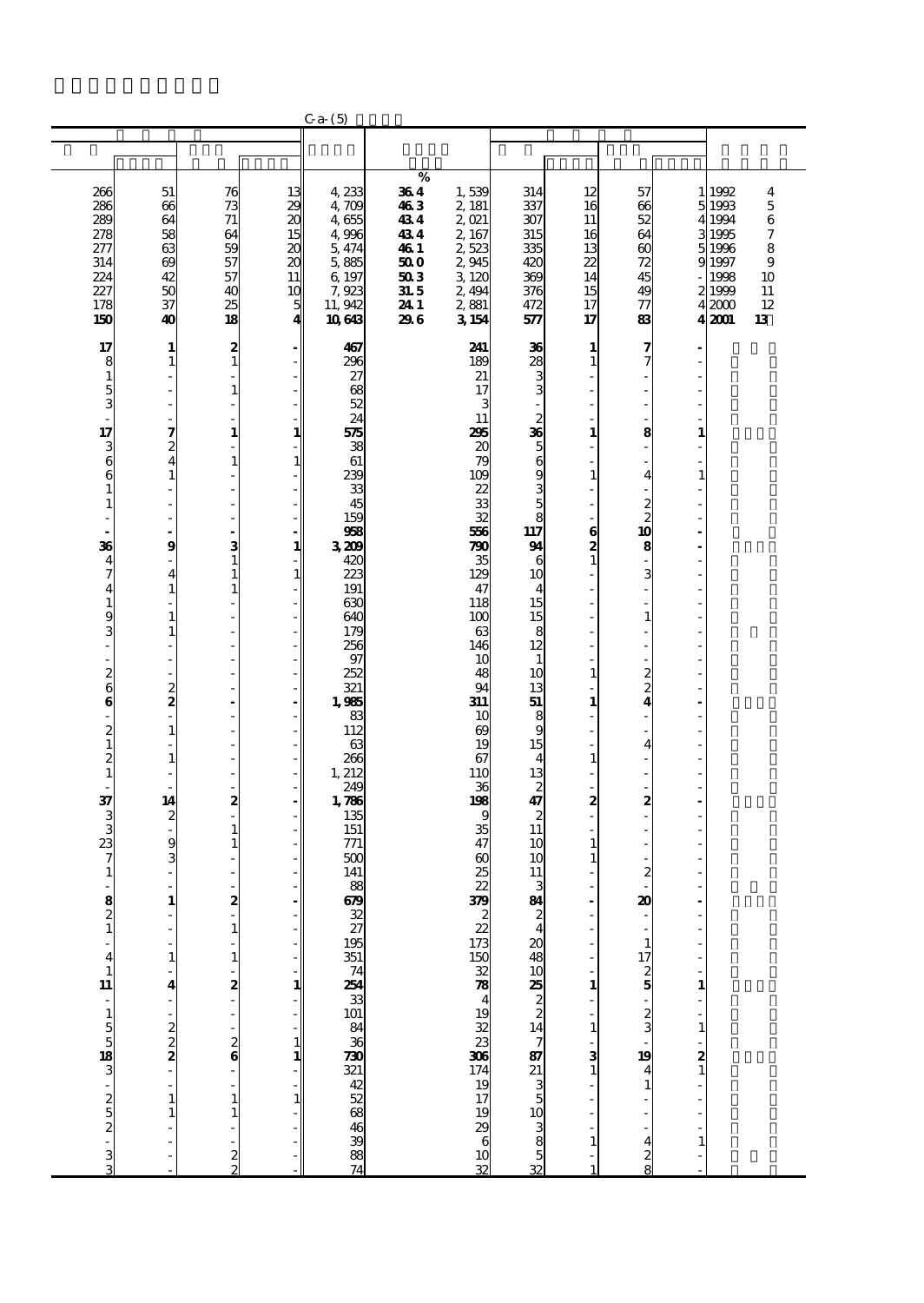|                                                                                                                                                   | Ca(6)                                                                                                                                                                                                                                                                                                                                                              |                                                                                                                                                                   |                                                                                                                                                                                                                                                                                                                                                                                                                                                                                                                                                                                                                                                                                                                                                                                                                                                                                |                                                                                        |                                                                                                                                                                                  |                                                                     | Ca(7)                                                                                                                                                                                                                                                                                                 |                                                                                 |                                                                                                                                                                                                                                                                                                                                                                     |
|---------------------------------------------------------------------------------------------------------------------------------------------------|--------------------------------------------------------------------------------------------------------------------------------------------------------------------------------------------------------------------------------------------------------------------------------------------------------------------------------------------------------------------|-------------------------------------------------------------------------------------------------------------------------------------------------------------------|--------------------------------------------------------------------------------------------------------------------------------------------------------------------------------------------------------------------------------------------------------------------------------------------------------------------------------------------------------------------------------------------------------------------------------------------------------------------------------------------------------------------------------------------------------------------------------------------------------------------------------------------------------------------------------------------------------------------------------------------------------------------------------------------------------------------------------------------------------------------------------|----------------------------------------------------------------------------------------|----------------------------------------------------------------------------------------------------------------------------------------------------------------------------------|---------------------------------------------------------------------|-------------------------------------------------------------------------------------------------------------------------------------------------------------------------------------------------------------------------------------------------------------------------------------------------------|---------------------------------------------------------------------------------|---------------------------------------------------------------------------------------------------------------------------------------------------------------------------------------------------------------------------------------------------------------------------------------------------------------------------------------------------------------------|
|                                                                                                                                                   |                                                                                                                                                                                                                                                                                                                                                                    |                                                                                                                                                                   |                                                                                                                                                                                                                                                                                                                                                                                                                                                                                                                                                                                                                                                                                                                                                                                                                                                                                |                                                                                        |                                                                                                                                                                                  |                                                                     |                                                                                                                                                                                                                                                                                                       |                                                                                 |                                                                                                                                                                                                                                                                                                                                                                     |
| 1992<br>4<br>1993<br>5<br>1994<br>6<br>$\boldsymbol{7}$<br>1995<br>1996<br>8<br>1997<br>9<br>1998<br>10<br>1999<br>11<br>2000<br>12<br>2001<br>13 | 823<br>876<br>1, 142<br>1,067<br>869<br>829<br>987<br>881<br>818<br>1,054                                                                                                                                                                                                                                                                                          | $\%$<br>583<br>480<br>752<br>659<br>67.8<br>77.5<br>827<br>$\mathbb{Z}7$<br>632<br>$\boldsymbol{\mathcal{R}}$ 1<br>544<br>537<br>71.9<br>405<br>331<br>332<br>350 | 125<br>156<br>168<br>774<br>160<br>138<br>153<br>$\infty$<br>137<br>146<br>633<br>115<br>158                                                                                                                                                                                                                                                                                                                                                                                                                                                                                                                                                                                                                                                                                                                                                                                   | 6<br>4<br>6<br>9<br>8<br>4<br>4<br>$\frac{8}{9}$<br>8                                  | 49<br>71<br>81<br>50<br>$\omega$<br>63<br>51<br>56<br>39<br>$\boldsymbol{\eta}$                                                                                                  | $\frac{2}{1}$<br>ر<br>د<br>4<br>3<br>$\frac{2}{6}$<br>$\frac{2}{5}$ | 6,722<br>7,133<br>7,050<br>5,743<br>5,872<br>6,354<br>5,992<br>6,061<br>6,099<br>5987                                                                                                                                                                                                                 | $\%$<br>61. I<br>686<br>79 Z<br>75 9<br>75 2<br>698<br>735<br>581<br>433<br>428 | 4,110<br>4,891<br>5,587<br>4 359<br>4, 416<br>4,438<br>4,402<br>3522<br>2,642<br>2564                                                                                                                                                                                                                                                                               |
|                                                                                                                                                   | 33<br>11<br>$\mathbf{1}$<br>14<br>$\frac{2}{5}$<br>$\frac{50}{28}$<br>$\frac{8}{17}$<br>$\overline{\mathbf{4}}$<br>ස ස ල <mark>පී සී ස</mark> ස ය<br>27<br>17<br>$rac{22}{8}$<br>18<br>16<br>181<br>$\overline{\mathbf{4}}$<br>15<br>$\frac{6}{28}$<br>115<br>13<br>$\overline{g}$<br>6<br>21<br>ම හි ගයි හි සි සි සි පි ප ග = ස ම ප හි හි ය හි <b>හී</b> ග ග ¥ පි |                                                                                                                                                                   | 14<br>3<br>$\frac{2}{1}$<br>9<br>$\mathbf{1}$<br>$\mathbf{1}$<br>$\mathbf{1}$<br>$\mathbf{1}$<br>$\mathbf{1}$<br>12<br>$\boldsymbol{40}$<br>$\mathbf{1}$<br>$\mathbf{1}$<br>3 <sup>o</sup><br>10<br>10<br>$\begin{array}{c} 2 \\ 17 \end{array}$<br>$\begin{smallmatrix}2\\3\\14\end{smallmatrix}$<br>29<br>$\frac{33}{3}$<br>97<br>21<br>6<br>13<br>$\mathbf{1}$<br>$\begin{array}{c}\n 2 \\  3 \\  5 \\  \hline\n 15\n \end{array}$<br>6<br>$\frac{3}{12}$<br>21<br>$\mathbf{1}$<br>$1\,$<br>8<br>$\overline{\mathbf{4}}$<br>6<br>$\mathbf{1}$<br>10<br>29<br>$\mathbf{1}$<br>$\mathbf{1}$<br>$\frac{2}{1}$<br>$\mathbf{1}$<br>8<br>$\mathbf{1}$<br>16<br>6<br>$\mathbf{1}$<br>$\mathbf{1}$<br>31<br>$\frac{1}{2}$<br>3<br>$\frac{8}{8}$<br>6<br>$\frac{2}{3}$<br>11<br>$\overline{\phantom{0}}$<br>$\mathbf{1}$<br>$\mathbf{11}$<br>18<br>. പയ5ധ4 · — 15 5 – 4ധ5 ഗ⊣ ∞<br>19 | 1<br>$\mathbf{1}$<br>$\mathbf{1}$<br>$\mathbf{1}$<br>3<br>3<br>1<br>1<br>$\frac{2}{2}$ | ÷<br>4<br>1<br>$\mathbf{1}$<br>$\frac{2}{5}$<br>14<br>$\overline{\phantom{a}}$<br>1<br>11<br>1<br>$\frac{3}{2}$<br>7<br>$\frac{3}{2}$<br>- 38<br>13<br>13<br>10<br>$\frac{1}{2}$ | ვ<br>ვ<br>$\frac{2}{2}$                                             | 155<br>71<br>8<br>38<br>22<br>16<br>276<br>40<br>39<br>99<br>24<br>22<br>52<br>320<br>1,960<br>162<br>70<br>103<br>396<br>511<br>266<br>86<br>26<br>134<br>206<br>870<br>39<br>47<br>64<br>181<br>403<br>136<br>829<br>70<br>101<br>243<br>305<br>64<br>46<br>420<br>44<br>3823888838383888888<br>159 |                                                                                 | $\boldsymbol{\pi}$<br>$\frac{23}{5}$<br>16<br>$\overline{\mathbf{4}}$<br>115<br>13<br>21<br>40<br>22<br>9<br>20<br>$\frac{206}{772}$<br>$\frac{43}{22}$<br>30<br>150<br>$28880$<br>$850$<br>$68$<br>84<br>354<br>17<br>$\frac{28}{31}$<br>64<br>152<br>$\frac{62}{312}$<br>24<br>95<br>67<br>76<br>42<br>8<br>256<br>13 26 50 39 28 137 15 52 55 335 30 31 36 49 44 |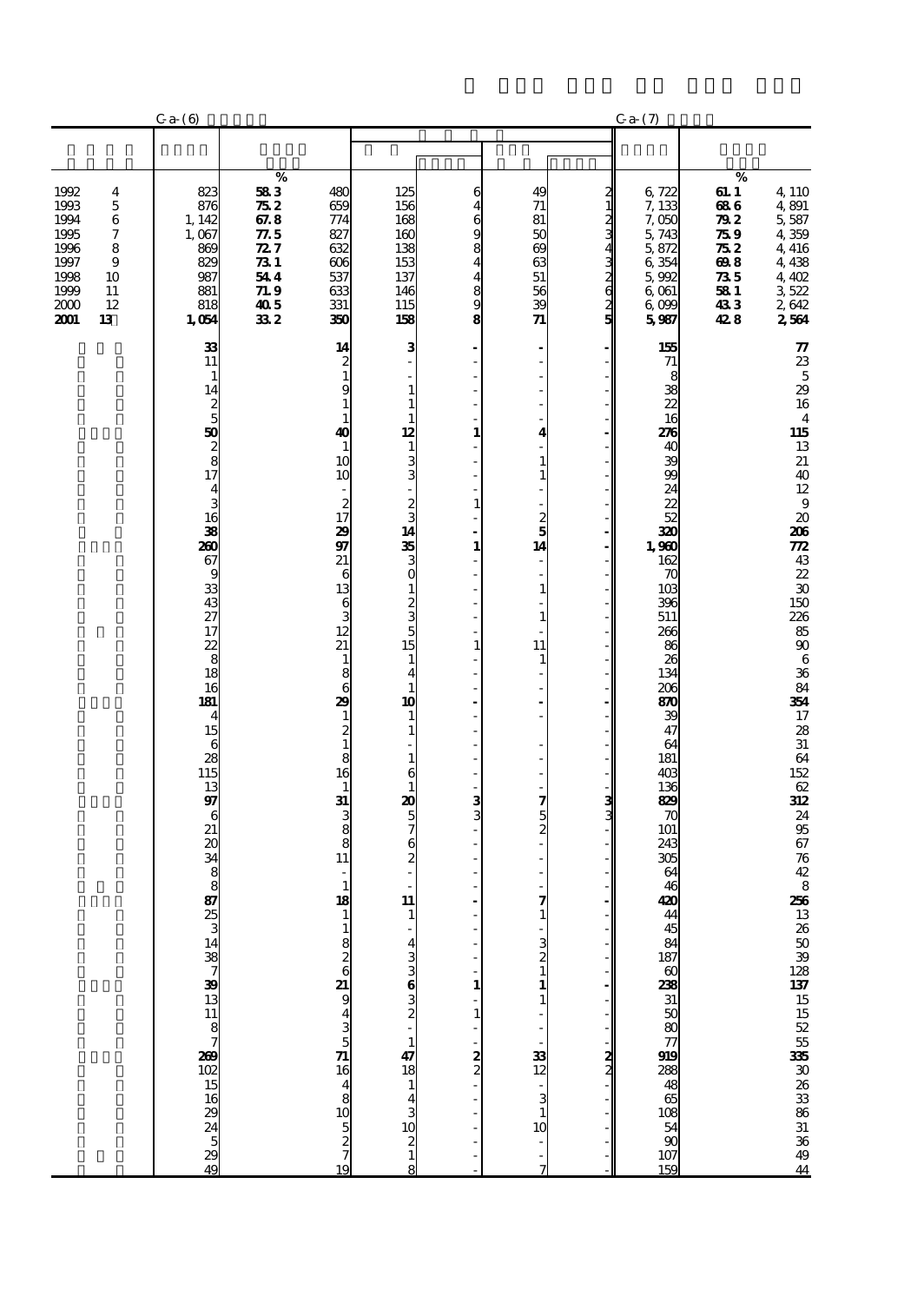|                                                                                                                                                                                                                                                                                                                                                 |                                                                                                                                                                                                                                                                                                                                             |                                                                                                                                                                                                                                                                                                                                                                                                                                                           |                                                                                                                            | $Ca-$ (8)                                                                                                                                                                                                                                                                                                                                                                                 |                                                                                                  |                                                                                                                                                                                                                                                                                                                                                                                      |                                                                                                                                                                                                                                                                                                                        |                                                                                                                                                                                                                                                                                                                                                                           |                                                                                                                                                                                         |                                                                                 |                                                                            |                                                        |
|-------------------------------------------------------------------------------------------------------------------------------------------------------------------------------------------------------------------------------------------------------------------------------------------------------------------------------------------------|---------------------------------------------------------------------------------------------------------------------------------------------------------------------------------------------------------------------------------------------------------------------------------------------------------------------------------------------|-----------------------------------------------------------------------------------------------------------------------------------------------------------------------------------------------------------------------------------------------------------------------------------------------------------------------------------------------------------------------------------------------------------------------------------------------------------|----------------------------------------------------------------------------------------------------------------------------|-------------------------------------------------------------------------------------------------------------------------------------------------------------------------------------------------------------------------------------------------------------------------------------------------------------------------------------------------------------------------------------------|--------------------------------------------------------------------------------------------------|--------------------------------------------------------------------------------------------------------------------------------------------------------------------------------------------------------------------------------------------------------------------------------------------------------------------------------------------------------------------------------------|------------------------------------------------------------------------------------------------------------------------------------------------------------------------------------------------------------------------------------------------------------------------------------------------------------------------|---------------------------------------------------------------------------------------------------------------------------------------------------------------------------------------------------------------------------------------------------------------------------------------------------------------------------------------------------------------------------|-----------------------------------------------------------------------------------------------------------------------------------------------------------------------------------------|---------------------------------------------------------------------------------|----------------------------------------------------------------------------|--------------------------------------------------------|
|                                                                                                                                                                                                                                                                                                                                                 |                                                                                                                                                                                                                                                                                                                                             |                                                                                                                                                                                                                                                                                                                                                                                                                                                           |                                                                                                                            |                                                                                                                                                                                                                                                                                                                                                                                           |                                                                                                  |                                                                                                                                                                                                                                                                                                                                                                                      |                                                                                                                                                                                                                                                                                                                        |                                                                                                                                                                                                                                                                                                                                                                           |                                                                                                                                                                                         |                                                                                 |                                                                            |                                                        |
|                                                                                                                                                                                                                                                                                                                                                 |                                                                                                                                                                                                                                                                                                                                             |                                                                                                                                                                                                                                                                                                                                                                                                                                                           |                                                                                                                            |                                                                                                                                                                                                                                                                                                                                                                                           |                                                                                                  |                                                                                                                                                                                                                                                                                                                                                                                      |                                                                                                                                                                                                                                                                                                                        |                                                                                                                                                                                                                                                                                                                                                                           |                                                                                                                                                                                         |                                                                                 |                                                                            |                                                        |
| 1,385<br>1,449<br>1,261<br>1, 120<br>1,240<br>1,352<br>1,163<br>1, 134<br>1,012                                                                                                                                                                                                                                                                 | 76<br>91<br>72<br>61<br>73<br>100<br>82<br>59<br>58                                                                                                                                                                                                                                                                                         | 1,036<br>1,032<br>807<br>708<br>871<br>917<br>734<br>754<br>686                                                                                                                                                                                                                                                                                                                                                                                           | 57<br>68534455756044<br>46                                                                                                 | 3864<br>5,001<br>5.034<br>4,760<br>4,210<br>4,611<br>5, 142<br>5,830<br>5,924                                                                                                                                                                                                                                                                                                             | $\%$<br>623<br>609<br>$\mathbb{Z}2$<br>743<br>67.6<br>592<br>609<br>430<br>${\bf 35} \, {\bf 5}$ | 2,406<br>3048<br>3635<br>3538<br>2844<br>2,732<br>3 129<br>2506<br>2, 101                                                                                                                                                                                                                                                                                                            | 221<br>266<br>294<br>276<br>246<br>237<br>291<br>261<br>261                                                                                                                                                                                                                                                            | 64<br>86<br>71<br>97<br>72<br>73<br>73<br>$\boldsymbol{\omega}$<br>64                                                                                                                                                                                                                                                                                                     | 38<br>45<br>50<br>39<br>27<br>29<br>29<br>25<br>18                                                                                                                                      | 11<br>12<br>6<br>6<br>3<br>2<br>4                                               | 1992<br>1993<br>10 1994<br>12 1995<br>1996<br>1997<br>1998<br>1999<br>2000 | 4<br>$\mathbf 5$<br>6<br>7<br>8<br>9<br>10<br>11<br>12 |
| 1,067                                                                                                                                                                                                                                                                                                                                           | 72                                                                                                                                                                                                                                                                                                                                          | 747                                                                                                                                                                                                                                                                                                                                                                                                                                                       | 57                                                                                                                         | 5910                                                                                                                                                                                                                                                                                                                                                                                      | 357                                                                                              | 2, 119                                                                                                                                                                                                                                                                                                                                                                               | 260                                                                                                                                                                                                                                                                                                                    | 73                                                                                                                                                                                                                                                                                                                                                                        | 24                                                                                                                                                                                      | 6                                                                               | 2001                                                                       | 13                                                     |
| 40<br>22<br>$\frac{3}{2}$ $\frac{9}{4}$<br>67<br>9<br>$\overline{31}$<br>$\frac{5}{4}$<br>7<br>11<br>54<br>318<br>14<br>17<br>23<br>51<br>59<br>54<br>23<br>3<br>24<br>50<br>130<br>7<br>14<br>5<br>$\boldsymbol{\chi}$<br>57<br>27<br>167<br>10<br>18<br>57<br>58<br>17<br>7<br>87<br>$\overline{a}$<br>$11\,537\,19$<br>$44\,3\,14\,10$<br>14 | $\blacksquare$<br>$\overline{a}$<br>L,<br>L.<br>3<br>$\overline{a}$<br>$\overline{c}$<br>$\mathbf{1}$<br>4<br>19<br>$\mathbf{1}$<br>$\mathbf{1}$<br>4<br>$\frac{6}{2}$<br>÷,<br>3<br>10<br>5<br>$\blacksquare$<br>5<br>11<br>7<br>4<br>10<br>8<br>2<br>$\mathbf{1}$<br>$\mathbf{1}$<br>13<br>$\frac{1}{3}$<br>$\mathbf{1}$<br>$\frac{2}{5}$ | 30<br>19<br>$\frac{3}{7}$<br>$\mathbf{1}$<br>50<br>$\overline{7}$<br>18 km co to 28<br>214<br>7<br>12<br>$\overline{30}$<br>34<br>40<br>32<br>19<br>$\mathbf{1}$<br>16<br>33<br>$\boldsymbol{\mathfrak{W}}$<br>$\overline{\mathbf{4}}$<br>6<br>13<br>42<br>25<br>116<br>8<br>10<br>32<br>45<br>16<br>$\overline{5}$<br>$\boldsymbol{\mathcal{A}}$<br>$\mathbb{E}_{\mathcal{A}}$ សងដ $\mathbb{E}_{\omega}$ ឲ្រ $\overline{\mathbf{B}}$ ឲសង់ ខេត្តយើង<br>35 | ຊ<br>2<br>$\frac{2}{15}$<br>$\mathbf{1}$<br>5<br>$\mathbf{z}$<br>$\frac{2}{8}$<br>5<br>8<br>5<br><u>ទ្</u><br>2<br>11<br>2 | 242<br>175<br>5<br>36<br>24<br>$\boldsymbol{z}$<br>255<br>12<br>24<br>65<br>34<br>28<br>92<br>478<br>1,631<br>109<br>76<br>101<br>342<br>283<br>284<br>107<br>79<br>72<br>178<br>581<br>36<br>40<br>37<br>152<br>275<br>41<br>1, 111<br>74<br>104<br>482<br>306<br>$\theta$<br>76<br>348<br>$\frac{19}{10}$<br>$\frac{31}{221}$<br>a Ba a a a a a a a a a a a a<br>A a sa a a a a a a a a |                                                                                                  | 28<br>19<br>1<br>3<br>5<br>123<br>5<br>$\overline{4}$<br>43<br>$\boldsymbol{2}$<br>11<br>58<br>205<br>522<br>2<br>8<br>36<br>263<br>47<br>100<br>16<br>4<br>15<br>31<br>117<br>9<br>3<br>5<br>22<br>72<br>6<br>224<br>37<br>56<br>61<br>47<br>6<br>17<br>௷<br>7<br>$\overline{8}$ = $\overline{8}$ $\overline{8}$ $\overline{8}$<br>$240$<br>130<br>17<br>31<br>31<br>31<br>11<br>16 | 13<br>9<br>$\frac{2}{2}$<br>17<br>3<br>$\mathbf{1}$<br>6<br>18<br>44<br>$\frac{3}{5}$<br>$\overline{4}$<br>$\frac{6}{12}$<br>$\frac{4}{5}$<br>13<br>3<br>$\frac{2}{7}$<br>$\mathbf{1}$<br>58<br>5<br>11<br>24<br>9<br>4<br>5<br>21<br>4<br>8<br>$\frac{4}{21}$<br>-<br><b>35 ស ស</b><br>$\frac{4}{9}$<br>$\frac{5}{6}$ | 4<br>$\mathbf{1}$<br>2<br>$\mathbf{1}$<br>7<br>$\mathbf{1}$<br>1<br>$\frac{2}{1}$<br>$\frac{2}{1}$<br>11<br>$\overline{a}$<br>$\mathbf{1}$<br>$\mathbf{1}$<br>3<br>$\mathbf{1}$<br>$\mathbf{1}$<br>$\mathbf{1}$<br>$\frac{3}{2}$<br>15<br>3<br>$\mathbf{1}$<br>6<br>2<br>$\mathbf{1}$<br>29<br>4<br>$\frac{2}{3}$<br>$\frac{1}{2}$<br>$\frac{21}{2}$<br>$\mathbf{1}$<br>3 | $\overline{a}$<br>÷,<br>5<br>$\boldsymbol{z}$<br>$\mathbf{1}$<br>$\mathbf{1}$<br>$\mathbf{1}$<br>$\mathbf{1}$<br>$\mathbf{1}$<br>2<br>$\mathbf{1}$<br>1<br>9<br>$\frac{6}{3}$<br>7<br>2 | 3<br>$\mathbf{1}$<br>$\mathbf{1}$<br>1<br>$\mathbf{1}$<br>2<br>$\boldsymbol{z}$ |                                                                            |                                                        |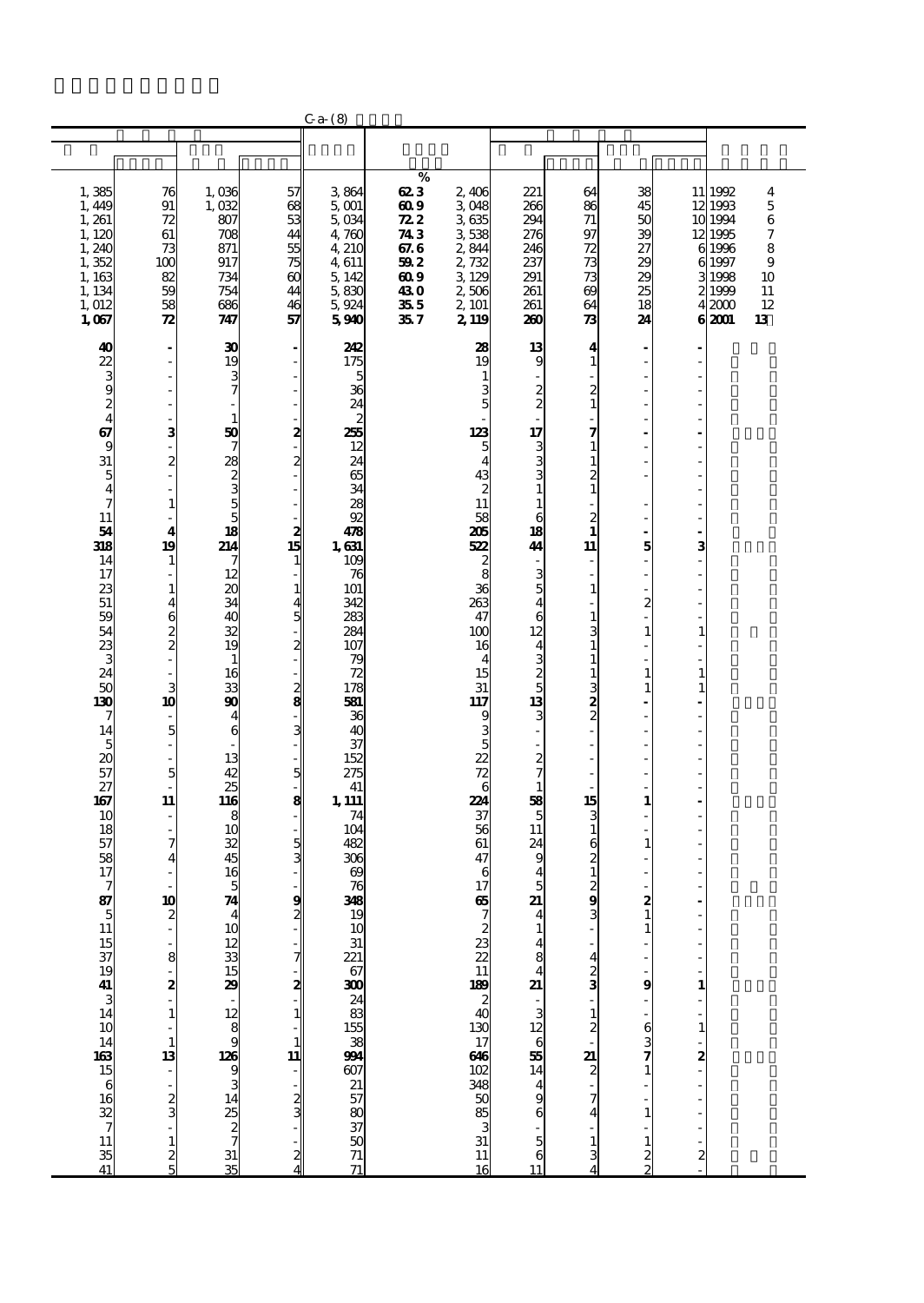|                                                                                                                                    | Ca (9)                                                                               |                                                                             |                                                                                     |                                                                   |                            |                                                          |                                              | Ca <sub>2</sub> (10)                                                                                  |                                                                                             |                                                                                                         |
|------------------------------------------------------------------------------------------------------------------------------------|--------------------------------------------------------------------------------------|-----------------------------------------------------------------------------|-------------------------------------------------------------------------------------|-------------------------------------------------------------------|----------------------------|----------------------------------------------------------|----------------------------------------------|-------------------------------------------------------------------------------------------------------|---------------------------------------------------------------------------------------------|---------------------------------------------------------------------------------------------------------|
|                                                                                                                                    |                                                                                      |                                                                             |                                                                                     |                                                                   |                            |                                                          |                                              |                                                                                                       |                                                                                             |                                                                                                         |
| 1992<br>4<br>1993<br>5<br>1994<br>6<br>7<br>1995<br>1996<br>8<br>9<br>1997<br>1998<br>10<br>1999<br>11<br>2000<br>12<br>2001<br>13 | 2,916<br>3 259<br>2, 427<br>2,556<br>2,316<br>2,404<br>2,472<br>2675<br>3021<br>2888 | %<br>54 6<br>67.O<br>664<br>804<br>70 S<br>686<br>604<br>53 2<br>464<br>326 | 1,593<br>2,185<br>1,611<br>2056<br>1,640<br>1,650<br>1,492<br>1,422<br>1,403<br>941 | 159<br>199<br>170<br>173<br>140<br>155<br>107<br>137<br>143<br>90 | 8<br>6<br>882557<br>6<br>2 | 68<br>66<br>73<br>59<br>44<br>53<br>27<br>54<br>43<br>28 | 6<br>$\mathbf{1}$<br>2<br>$\frac{2}{1}$<br>1 | 36,506<br>40, 287<br>39, 694<br>37,603<br>36,926<br>35, 921<br>38,668<br>43, 781<br>54, 483<br>51,333 | $\%$<br>57.9<br>693<br>72 G<br>$\boldsymbol{\pi}$<br>735<br>735<br>718<br>553<br>324<br>297 | 21, 153<br>27, 913<br>28,801<br>26, 451<br>27, 150<br>26, 413<br>27, 771<br>24, 222<br>17,670<br>15,235 |
|                                                                                                                                    | 122<br>95<br>11                                                                      |                                                                             | 21<br>16<br>$\mathbf{1}$                                                            | 3<br>$\mathbf{1}$                                                 |                            |                                                          |                                              | 2, 161<br>1,058<br>276                                                                                |                                                                                             | 742<br>338<br>$107\,$                                                                                   |
|                                                                                                                                    |                                                                                      |                                                                             | $\mathbf{1}$<br>3                                                                   | 1<br>1                                                            |                            |                                                          |                                              | 449<br>287                                                                                            |                                                                                             | 186<br>$7\!3$                                                                                           |
|                                                                                                                                    | $\begin{smallmatrix}6&&&6\&8&2\0&6&\end{smallmatrix}$                                |                                                                             | 19                                                                                  | 7                                                                 |                            | 6                                                        |                                              | 91<br>2608                                                                                            |                                                                                             | 38<br>1,202                                                                                             |
|                                                                                                                                    | 6                                                                                    |                                                                             | $\mathbf{1}$                                                                        |                                                                   |                            |                                                          |                                              | 131<br>221                                                                                            |                                                                                             | 47<br>144                                                                                               |
|                                                                                                                                    | 28<br>$\frac{7}{8}$                                                                  |                                                                             | 7                                                                                   | 7                                                                 |                            | 6                                                        |                                              | 1,008<br>156                                                                                          |                                                                                             | 548<br>87                                                                                               |
|                                                                                                                                    | 45                                                                                   |                                                                             | 4<br>7                                                                              |                                                                   |                            |                                                          |                                              | 236<br>941                                                                                            |                                                                                             | 149<br>227                                                                                              |
|                                                                                                                                    | $\overline{88}$<br>1,086                                                             |                                                                             | 29<br>342                                                                           | $\begin{array}{c} 2 \\ 18 \end{array}$                            |                            | $\mathbf{1}$<br>3                                        |                                              | 5000<br>15935                                                                                         |                                                                                             | 2659<br>4556                                                                                            |
|                                                                                                                                    | 131<br>108                                                                           |                                                                             | 8<br>41                                                                             | $\mathbf{1}$<br>6                                                 |                            | 2                                                        |                                              | 1,590<br>935                                                                                          |                                                                                             | 310<br>349                                                                                              |
|                                                                                                                                    | 109<br>221<br>120                                                                    |                                                                             | 8<br>36<br>49                                                                       | $\overline{\mathbf{c}}$<br>$\mathbf{1}$                           |                            |                                                          |                                              | 1,180<br>3,088<br>2,607                                                                               |                                                                                             | 656<br>760<br>821                                                                                       |
|                                                                                                                                    | 217<br>41                                                                            |                                                                             | 18                                                                                  | $\frac{2}{2}$<br>$\mathbf{1}$                                     |                            |                                                          |                                              | 3,129<br>824                                                                                          |                                                                                             | 763<br>391                                                                                              |
|                                                                                                                                    | 44<br>35                                                                             |                                                                             | $\begin{smallmatrix}8\1\end{smallmatrix}$<br>$\overline{c}$                         |                                                                   |                            |                                                          |                                              | 329<br>819                                                                                            |                                                                                             | ${\bf 51}$<br>182                                                                                       |
|                                                                                                                                    | $\boldsymbol{\omega}$<br>428                                                         |                                                                             | 171<br>66                                                                           | $\frac{3}{6}$                                                     |                            |                                                          |                                              | 1,434<br>7,603                                                                                        |                                                                                             | 273<br>1,645                                                                                            |
|                                                                                                                                    | 7<br>37                                                                              |                                                                             | 4                                                                                   |                                                                   |                            |                                                          |                                              | 256<br>305                                                                                            |                                                                                             | 120                                                                                                     |
|                                                                                                                                    | 14<br>102                                                                            |                                                                             | 5<br>13                                                                             | $\frac{2}{2}$                                                     |                            |                                                          |                                              | 248<br>1, 157                                                                                         |                                                                                             | 225<br>76<br>322                                                                                        |
|                                                                                                                                    | 226<br>42                                                                            |                                                                             | 36<br>8                                                                             | $\mathbf{1}$<br>1                                                 |                            |                                                          |                                              | 4,976<br>661                                                                                          |                                                                                             | $806\,$                                                                                                 |
|                                                                                                                                    | 411<br>19                                                                            |                                                                             | 170<br>4                                                                            | 8                                                                 |                            |                                                          |                                              | 9647<br>485                                                                                           |                                                                                             | $\frac{96}{1,496}$<br>$92\,$                                                                            |
|                                                                                                                                    | 41<br>174                                                                            |                                                                             | 91<br>15                                                                            | 1<br>1                                                            |                            |                                                          |                                              | 746<br>5,077                                                                                          |                                                                                             | 276<br>484                                                                                              |
|                                                                                                                                    | 117<br>50                                                                            |                                                                             | 30<br>12                                                                            |                                                                   |                            |                                                          |                                              | 2,657<br>385                                                                                          |                                                                                             | 476<br>125                                                                                              |
|                                                                                                                                    | 10<br>173                                                                            |                                                                             | 18<br>120                                                                           | 3<br>14                                                           | 1                          | 10                                                       | 1                                            | 297<br>2,497                                                                                          |                                                                                             | 43<br>968                                                                                               |
|                                                                                                                                    |                                                                                      |                                                                             | 41                                                                                  | 7                                                                 |                            | 6                                                        |                                              | 111<br>115                                                                                            |                                                                                             | ${\bf 23}$                                                                                              |
|                                                                                                                                    |                                                                                      |                                                                             |                                                                                     | 3                                                                 |                            |                                                          |                                              | 664<br>1, 171                                                                                         |                                                                                             |                                                                                                         |
|                                                                                                                                    |                                                                                      |                                                                             |                                                                                     |                                                                   |                            | 3                                                        |                                              | 436<br>966                                                                                            |                                                                                             |                                                                                                         |
|                                                                                                                                    |                                                                                      |                                                                             | $12$ 58 8 32 7 8 7                                                                  | 1 <u>5</u> 55 50 7 7 50 70 80 4                                   |                            |                                                          |                                              | 114<br>322<br>370                                                                                     |                                                                                             |                                                                                                         |
|                                                                                                                                    |                                                                                      |                                                                             | $rac{20}{122}$                                                                      |                                                                   |                            | 6                                                        |                                              | 160                                                                                                   |                                                                                             |                                                                                                         |
|                                                                                                                                    |                                                                                      |                                                                             |                                                                                     |                                                                   |                            |                                                          |                                              | 4732<br>2,319<br>203                                                                                  |                                                                                             |                                                                                                         |
|                                                                                                                                    |                                                                                      |                                                                             |                                                                                     |                                                                   |                            |                                                          |                                              | 265<br>303                                                                                            |                                                                                             |                                                                                                         |
|                                                                                                                                    | <u>ය සහ අය පිළි සිමින් සහ සිමි සම්බන්ධ</u>                                           |                                                                             | 2633638713                                                                          | 6                                                                 |                            |                                                          |                                              | 252                                                                                                   |                                                                                             |                                                                                                         |
|                                                                                                                                    |                                                                                      |                                                                             | 6                                                                                   |                                                                   |                            |                                                          |                                              | 340<br>359<br>691                                                                                     |                                                                                             | 224                                                                                                     |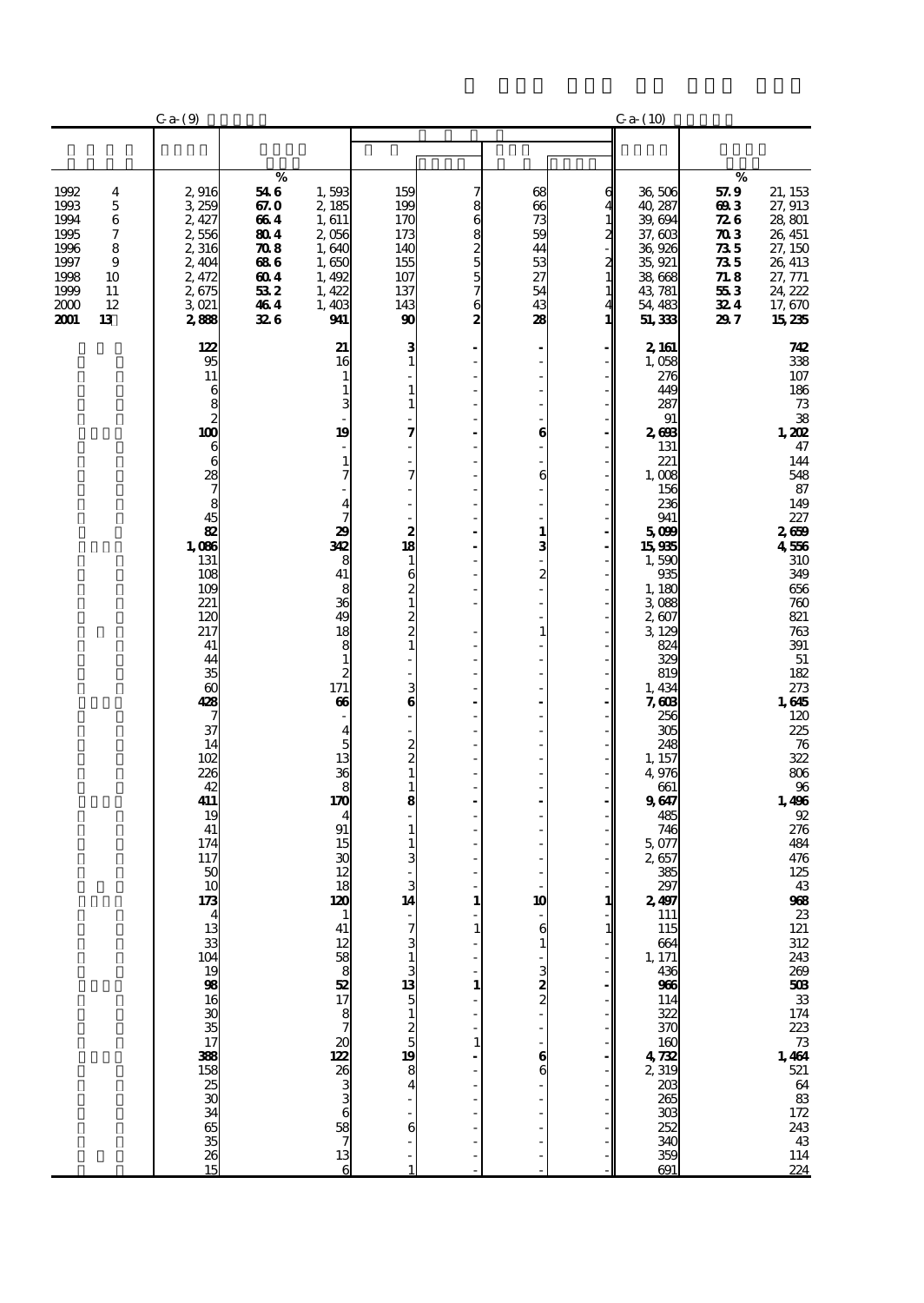|                                                                                                                                                                                                                                                                                                                                                                                       |                                                                                                                                                                                                                                                                                                                                                                       |                                                                                                                                                                                                                                                                                                                                                                                                                                                                                           |                                                                                                                                | $C_{a-}(11)$                                                                                                                                                                                                                                                                                                                                                                                                                                                                                            |                                                                             |                                                                                                                                                                                                                                                                                                                                                                                                                                             |                                                                                                                                                                                                                                                                                                                                                     |                                                                                                                                                                                                                                                                                                                                                                                                                      |                                                                                                                                                                                                                                                                                                                                                                                                             |                                                                                                                  |                                                                                                          |                                                    |
|---------------------------------------------------------------------------------------------------------------------------------------------------------------------------------------------------------------------------------------------------------------------------------------------------------------------------------------------------------------------------------------|-----------------------------------------------------------------------------------------------------------------------------------------------------------------------------------------------------------------------------------------------------------------------------------------------------------------------------------------------------------------------|-------------------------------------------------------------------------------------------------------------------------------------------------------------------------------------------------------------------------------------------------------------------------------------------------------------------------------------------------------------------------------------------------------------------------------------------------------------------------------------------|--------------------------------------------------------------------------------------------------------------------------------|---------------------------------------------------------------------------------------------------------------------------------------------------------------------------------------------------------------------------------------------------------------------------------------------------------------------------------------------------------------------------------------------------------------------------------------------------------------------------------------------------------|-----------------------------------------------------------------------------|---------------------------------------------------------------------------------------------------------------------------------------------------------------------------------------------------------------------------------------------------------------------------------------------------------------------------------------------------------------------------------------------------------------------------------------------|-----------------------------------------------------------------------------------------------------------------------------------------------------------------------------------------------------------------------------------------------------------------------------------------------------------------------------------------------------|----------------------------------------------------------------------------------------------------------------------------------------------------------------------------------------------------------------------------------------------------------------------------------------------------------------------------------------------------------------------------------------------------------------------|-------------------------------------------------------------------------------------------------------------------------------------------------------------------------------------------------------------------------------------------------------------------------------------------------------------------------------------------------------------------------------------------------------------|------------------------------------------------------------------------------------------------------------------|----------------------------------------------------------------------------------------------------------|----------------------------------------------------|
|                                                                                                                                                                                                                                                                                                                                                                                       |                                                                                                                                                                                                                                                                                                                                                                       |                                                                                                                                                                                                                                                                                                                                                                                                                                                                                           |                                                                                                                                |                                                                                                                                                                                                                                                                                                                                                                                                                                                                                                         |                                                                             |                                                                                                                                                                                                                                                                                                                                                                                                                                             |                                                                                                                                                                                                                                                                                                                                                     |                                                                                                                                                                                                                                                                                                                                                                                                                      |                                                                                                                                                                                                                                                                                                                                                                                                             |                                                                                                                  |                                                                                                          |                                                    |
|                                                                                                                                                                                                                                                                                                                                                                                       |                                                                                                                                                                                                                                                                                                                                                                       |                                                                                                                                                                                                                                                                                                                                                                                                                                                                                           |                                                                                                                                |                                                                                                                                                                                                                                                                                                                                                                                                                                                                                                         |                                                                             |                                                                                                                                                                                                                                                                                                                                                                                                                                             |                                                                                                                                                                                                                                                                                                                                                     |                                                                                                                                                                                                                                                                                                                                                                                                                      |                                                                                                                                                                                                                                                                                                                                                                                                             |                                                                                                                  |                                                                                                          |                                                    |
| 2, 244<br>2,459<br>2368<br>2,090<br>2,073<br>1,956<br>1,865<br>1,968<br>1,718<br>1,774                                                                                                                                                                                                                                                                                                | 129<br>111<br>93<br>99<br>99<br>92<br>92<br>101<br>95<br>82                                                                                                                                                                                                                                                                                                           | 669<br>641<br>519<br>505<br>430<br>390<br>312<br>344<br>300<br>312                                                                                                                                                                                                                                                                                                                                                                                                                        | 40<br>35<br>18<br>32<br>22<br>16<br>26<br>15<br>11<br>23                                                                       | 37, 772<br>41,528<br>39,648<br>40, 138<br>35, 716<br>33,875<br>36,728<br>41, 714<br>41, 613<br>43678                                                                                                                                                                                                                                                                                                                                                                                                    | %<br>57.3<br>69 1<br>746<br>784<br>77.3<br>784<br>689<br>582<br>40 I<br>299 | 21,658<br>28, 714<br>29,593<br>31, 473<br>27,609<br>26,568<br>25,308<br>24, 262<br>16 677<br>13068                                                                                                                                                                                                                                                                                                                                          | 3068<br>3060<br>3078<br>2,944<br>2705<br>2,715<br>2612<br>2,400<br>2,085<br>2, 211                                                                                                                                                                                                                                                                  | 164<br>203<br>191<br>173<br>164<br>173<br>164<br>123<br>114<br>116                                                                                                                                                                                                                                                                                                                                                   | 1,592<br>1,449<br>1,290<br>1,265<br>1,093<br>1,054<br>855<br>796<br>666<br>773                                                                                                                                                                                                                                                                                                                              | 37                                                                                                               | 77 1992<br>103 1993<br>56 1994<br>53 1995<br>59 1996<br>44 1997<br>43 1998<br>39 1999<br>2000<br>35 2001 | 4<br>5<br>6<br>7<br>8<br>9<br>10<br>11<br>12<br>13 |
| 104<br>57<br>10<br>17<br>12<br>$\begin{array}{c} 8 \\ 117 \end{array}$<br>11<br>14<br>36<br>10<br>g<br>37<br>240<br>426<br>26<br>25<br>52<br>53<br>78<br>88<br>35<br>16<br>22<br>31<br>168<br>15<br>16<br>24<br>33<br>67<br>13<br>292<br>16<br>28<br>149<br>67<br>21<br>11<br>117<br>11<br>$\begin{array}{c} 17 \\ 41 \end{array}$<br>26383<br>$\frac{15}{23}$<br>2548882221724<br>54 | $\mathbf{1}$<br>$\mathbf{1}$<br>4<br>$\mathbf{1}$<br>3<br>13<br>19<br>$\mathbf{1}$<br>$\overline{a}$<br>3<br>$\overline{7}$<br>$\frac{2}{1}$<br>$\mathbf{1}$<br>$2 \times 2$<br>3<br>13<br>$\mathbf{1}$<br>8<br>$\overline{4}$<br>7<br>$\frac{2}{1}$<br>$\frac{2}{1}$<br>$\begin{array}{c}\n\mathbf{a} \\ 2 \\ 1\n\end{array}$<br>3<br>$\mathbf{1}$<br><b>ລ</b> ລ ລ ລ | 24<br>12<br>5<br>$\frac{2}{4}$<br>$\mathbf{1}$<br>26<br>3<br>6<br>$\mathbf{1}$<br>3<br>13<br>16<br>49<br>6<br>$\frac{3}{9}$<br>7<br>11<br>$\frac{6}{3}$<br>3<br>$\mathbf{1}$<br>27<br>2000<br>10<br>43<br>$\mathbf{1}$<br>$\overline{\mathbf{4}}$<br>24<br>9<br>$\overline{\mathbf{4}}$<br>1<br>32<br>$\begin{array}{c}\n2 \\ 15 \\ 7\n\end{array}$<br>$\begin{array}{c}\n14 \\ 2 \\ 4\n\end{array}$<br>$\frac{81}{2}$<br>$\frac{12}{7}$<br>$\frac{14}{7}$<br>$\frac{47}{10}$<br>11<br>27 | - 1<br>1<br>$\frac{1}{5}$ 3<br>3<br>$\mathbf{1}$<br>ဒ<br>$\frac{1}{2}$<br>$\frac{2}{1}$<br>1<br>$\frac{7}{2}$<br>$\frac{1}{3}$ | 1,271<br>739<br>126<br>177<br>183<br>46<br>2,270<br>232<br>210<br>724<br>123<br>199<br>782<br>3889<br>13374<br>1,525<br>824<br>1,041<br>2555<br>2723<br>2,450<br>421<br>353<br>516<br>966<br>6182<br>262<br>208<br>340<br>951<br>3,929<br>492<br>8 1 19<br>327<br>600<br>4,311<br>2,275<br>297<br>249<br>2,310<br>99<br>131<br>472<br>1, 234<br>$1, \frac{374}{374}$<br>1, 010<br>163<br>355<br>292<br>$200$<br>5 $23$<br>2 $642$<br>2 $172$<br>2 $259$<br>329<br>281<br>$\overline{394}$<br>327<br>849 |                                                                             | 306<br>159<br>39<br>56<br>34<br>18<br>931<br>10 <sub>3</sub><br>61<br>392<br>46<br>64<br>265<br>1,938<br>3598<br>244<br>193<br>415<br>634<br>733<br>680<br>97<br>35<br>167<br>400<br>1,418<br>104<br>45<br>120<br>193<br>838<br>118<br>1,937<br>86<br>381<br>627<br>508<br>275<br>$\boldsymbol{\omega}$<br>846<br>17<br>93<br>153<br>391<br>192<br>556<br>40<br>120<br>205<br>191<br>$\frac{1}{711}$<br>64<br>105<br>94<br>96<br>195<br>210 | 101<br>58<br>3<br>19<br>15<br>6<br>163<br>22<br>22<br>62<br>15<br>13<br>29<br>197<br>476<br>39<br>30<br>24<br>73<br>72<br>95<br>18<br>12<br>34<br>79<br>211<br>17<br>23<br>24<br>42<br>91<br>14<br>475<br>32<br>50<br>197<br>119<br>62<br>15<br>160<br>16<br>19<br>32<br>51<br>$\frac{42}{114}$<br>20<br>17<br>∞ ജ≌ ജ<br>28<br>37<br>38<br>38<br>54 | 2<br>$\mathbf{1}$<br>1<br>8<br>$\mathbf{1}$<br>4<br>3<br>9<br>26<br>$\overline{\mathbf{4}}$<br>$\overline{\mathcal{Z}}$<br>4<br>5<br>$\overline{3}$<br>$\frac{2}{6}$<br>15<br>$\frac{3}{5}$<br>$\mathbf{1}$<br>$\overline{\mathcal{Z}}$<br>4<br>22<br>$\mathbf{1}$<br>9<br>g<br>3<br>14<br>$\mathbf{1}$<br>$\mathbf{1}$<br>4<br>$\frac{6}{5}$<br>4<br>$\mathbf{1}$<br>15<br>$\overline{5}$<br>4<br>$\mathbf{1}$<br>3 | 36<br>27<br>1<br>3<br>5<br>œ<br>11<br>6<br>29<br>$\boldsymbol{z}$<br>$\overline{\mathcal{A}}$<br>10<br>26<br>157<br>9<br>13<br>6<br>17<br>16<br>27<br>8<br>5<br>15<br>41<br>84<br>7<br>10<br>15<br>12<br>34<br>6<br>130<br>16<br>14<br>38<br>36<br>20<br>6<br>83<br>12<br>$\begin{array}{c} 6 \\ 8 \end{array}$<br>$\frac{27}{30}$<br>14<br>12<br>15<br>16<br>138<br>28<br>18<br>13<br>14<br>21<br>17<br>27 | 1<br>1<br>8<br>2<br>1<br>$\frac{3}{2}$<br>3<br>7<br>3<br>8<br>$\frac{2}{1}$<br>$\mathbf{1}$<br>4<br>$\mathbf{1}$ |                                                                                                          |                                                    |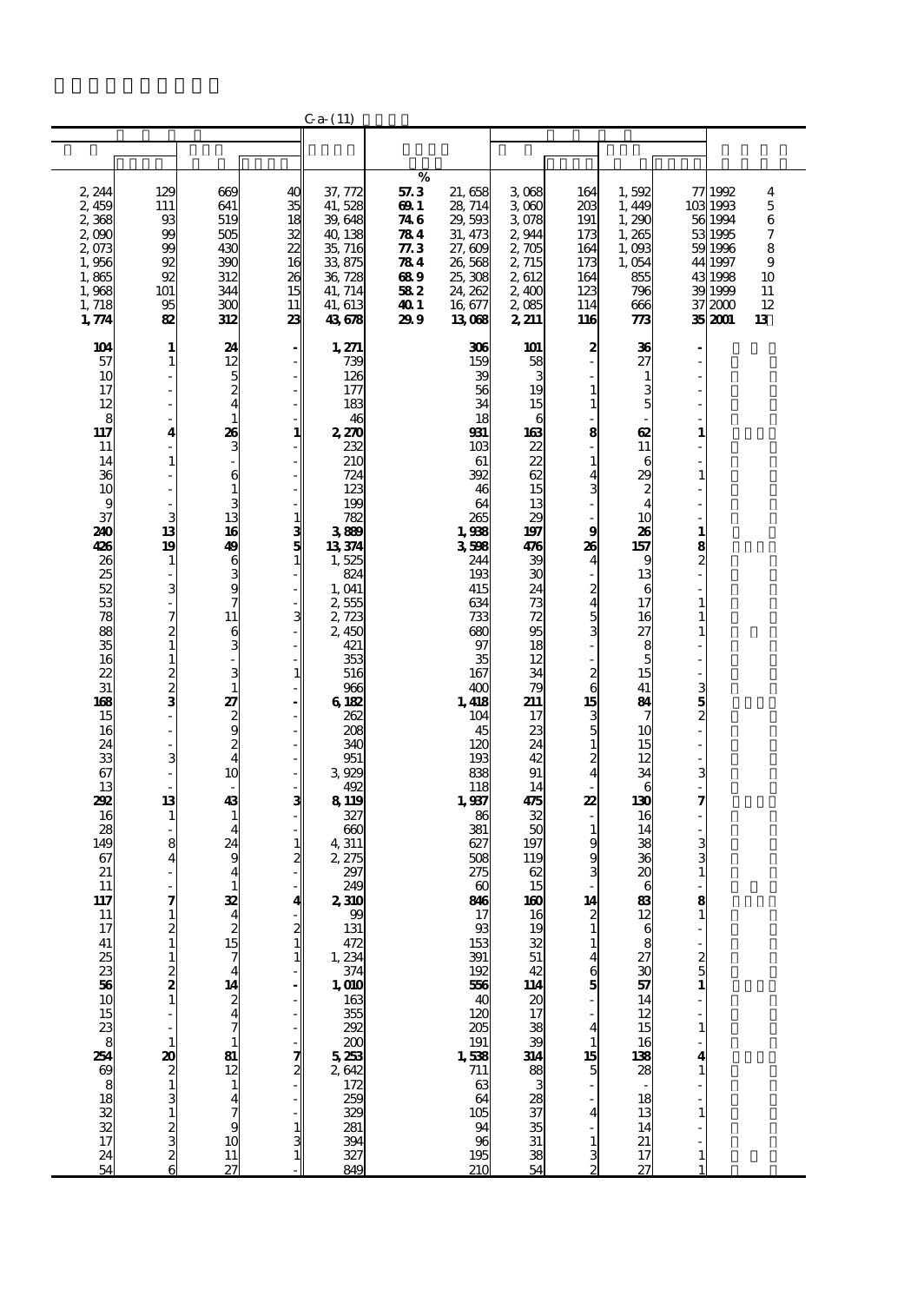|                                                                                    |                                              | $C_{a-} (12)$                                                                                                                                                                                                                                                                                                                                              |                                                                                               |                                                                                                                                                                                                                                                                                                                                                         |                                                                                                                                                                                                                                                                                                                                                                                                                                                                                                                             |                                                                                       |                                                                                                                                                                                |                                           | Ca (13)                                                                                                                                                                                                                                                                                                                   |                                                                               |                                                                                                                                                                                                                                                                                                                                                                                                                                                 |
|------------------------------------------------------------------------------------|----------------------------------------------|------------------------------------------------------------------------------------------------------------------------------------------------------------------------------------------------------------------------------------------------------------------------------------------------------------------------------------------------------------|-----------------------------------------------------------------------------------------------|---------------------------------------------------------------------------------------------------------------------------------------------------------------------------------------------------------------------------------------------------------------------------------------------------------------------------------------------------------|-----------------------------------------------------------------------------------------------------------------------------------------------------------------------------------------------------------------------------------------------------------------------------------------------------------------------------------------------------------------------------------------------------------------------------------------------------------------------------------------------------------------------------|---------------------------------------------------------------------------------------|--------------------------------------------------------------------------------------------------------------------------------------------------------------------------------|-------------------------------------------|---------------------------------------------------------------------------------------------------------------------------------------------------------------------------------------------------------------------------------------------------------------------------------------------------------------------------|-------------------------------------------------------------------------------|-------------------------------------------------------------------------------------------------------------------------------------------------------------------------------------------------------------------------------------------------------------------------------------------------------------------------------------------------------------------------------------------------------------------------------------------------|
|                                                                                    |                                              |                                                                                                                                                                                                                                                                                                                                                            |                                                                                               |                                                                                                                                                                                                                                                                                                                                                         |                                                                                                                                                                                                                                                                                                                                                                                                                                                                                                                             |                                                                                       |                                                                                                                                                                                |                                           |                                                                                                                                                                                                                                                                                                                           |                                                                               |                                                                                                                                                                                                                                                                                                                                                                                                                                                 |
| 1992<br>1993<br>1994<br>1995<br>1996<br>1997<br>1998<br>1999<br>2000<br>2001<br>13 | 4<br>5<br>6<br>7<br>8<br>9<br>10<br>11<br>12 | 2,605<br>2,423<br>2,037<br>1,667<br>1,482<br>1,423<br>1,542<br>1,368<br>1,499<br>1,569                                                                                                                                                                                                                                                                     | %<br>780<br>835<br><b>926</b><br><b>91.6</b><br>87.7<br>760<br>71. O<br>61.3<br>$370$<br>27.7 | 2,031<br>2,022<br>1,887<br>1,527<br>1,300<br>1,082<br>1,095<br>838<br>554<br>435                                                                                                                                                                                                                                                                        | 893<br>770<br>636<br>423<br>379<br>293<br>200<br>302<br>255<br>198                                                                                                                                                                                                                                                                                                                                                                                                                                                          | 38<br>41<br>44<br>22<br>20<br>7<br>9<br>8<br>9                                        | 613<br>490<br>368<br>202<br>194<br>150<br>133<br>123<br>82<br>49                                                                                                               | ЗС<br>32<br>31<br>15<br>15<br>5<br>7<br>1 | 4,053<br>4,210<br>4, 241<br>3855<br>4,117<br>3,744<br>3843<br>3977<br>4,125<br>4367                                                                                                                                                                                                                                       | $\%$<br>583<br>69 1<br>738<br>790<br>74 O<br>685<br>659<br>57.5<br>368<br>281 | 2,364<br>2,911<br>3 128<br>3.047<br>3045<br>2,566<br>2,534<br>2,286<br>1,518<br>1,227                                                                                                                                                                                                                                                                                                                                                           |
|                                                                                    |                                              | 99<br>47<br>7<br>$\frac{15}{20}$<br>10<br>61<br>$\overline{\mathbf{4}}$<br>$\overline{5}$<br>$\frac{14}{2}$<br>$\frac{32}{41}$<br>431<br>5029427767<br>63<br>$\overline{\boldsymbol{\mathsf{20}}}$<br>12<br>14<br>57<br>265<br>5<br>14<br>7<br>63<br>160<br>16<br>347<br>21<br>50<br>150<br>89<br>16<br>21<br>$\boldsymbol{\omega}$<br>4452449462154442135 |                                                                                               | 34<br>13<br>$\mathbf{1}$<br>$\overline{7}$<br>$\overline{\mathbf{4}}$<br>9<br>24<br>$\frac{2}{1}$<br>$\frac{3}{1}$<br>3<br>15<br>20<br>119<br>7<br>7<br>25<br>18<br>19<br>14<br>12<br>$\frac{2}{5}$<br>10<br>45<br>200<br>10<br>21<br>5<br>$\frac{1}{8}$<br>$\overline{\mathbf{a}}$<br>$\overline{z}$<br>21<br>7<br>21<br>335732573357335733573818<br>9 | 14<br>5<br>$\begin{array}{c}\n2 \\ 2 \\ 5 \\ 17\n\end{array}$<br>3<br>$\frac{2}{1}$<br>$\begin{array}{c} 2 \\ 10 \end{array}$<br>$\overline{\frac{8}{37}}$<br>5<br>$\mathbf{1}$<br>$\frac{5}{1}$<br>$\overline{\mathbf{4}}$<br>$\begin{array}{c} 3 \\ 2 \\ 1 \end{array}$<br>$\mathbf{1}$<br>14<br>20<br>$\mathbf{1}$<br>5<br>10<br>$\overline{\mathbf{4}}$<br>$\begin{array}{c}\n53 \\ 5\n\end{array}$<br>$\overline{6}$<br>$\overline{24}$<br>12<br>6<br>$\overline{10}$<br>$\frac{1}{3}$<br>- ຜ່ - ຜ– 88 © 20 ¤ & 0 = \$ | 1<br>$\mathbf{1}$<br>$\mathbf{1}$<br>$\mathbf{1}$<br>1<br>4<br>2<br>$\mathbf{1}$<br>1 | 1<br>$\mathbf{1}$<br>$\frac{8}{3}$<br>$\begin{array}{c} 5 \\ 2 \\ 10 \end{array}$<br>Ì<br>$\mathbf{1}$<br>8<br>4<br>$\frac{2}{2}$<br>12<br>$\frac{4}{2}$ 3<br>3<br>3<br>9<br>5 | 1                                         | 188<br>133<br>13<br>11<br>26<br>5<br>432<br>18<br>35<br>235<br>16<br>46<br>82<br>298<br>1,245<br>91<br>80<br>72<br>202<br>336<br>175<br>86<br>40<br>74<br>89<br>350<br>31<br>43<br>23<br>65<br>139<br>49<br>650<br>132<br>51<br>216<br>207<br>15<br>29<br>276<br>59 42 38 52 30 77 41 65 48 33 76 53 78 99 74 33 59 51 74 |                                                                               | 39<br>27<br>$\boldsymbol{7}$<br>$\frac{3}{2}$<br>$\frac{193}{7}$<br>8<br>140<br>16<br>$10\,$<br>12<br>$177$<br>263<br>$\boldsymbol{9}$<br>14<br>$\frac{18}{52}$<br>$7\!\,$<br>27<br>26<br>$\overline{\mathbf{4}}$<br>15<br>$\frac{27}{68}$<br>$\begin{array}{c} 3 \\ 4 \\ 6 \\ 6 \end{array}$<br>$236$<br>2012<br>$216$<br>70<br>$\begin{bmatrix} 7 \\ 8 \\ 0 \\ 0 \end{bmatrix}$<br>$17$ 13 $17$ 5 <b>78</b> 11 30 31 6 139 22 22 43 8 9 10 11 |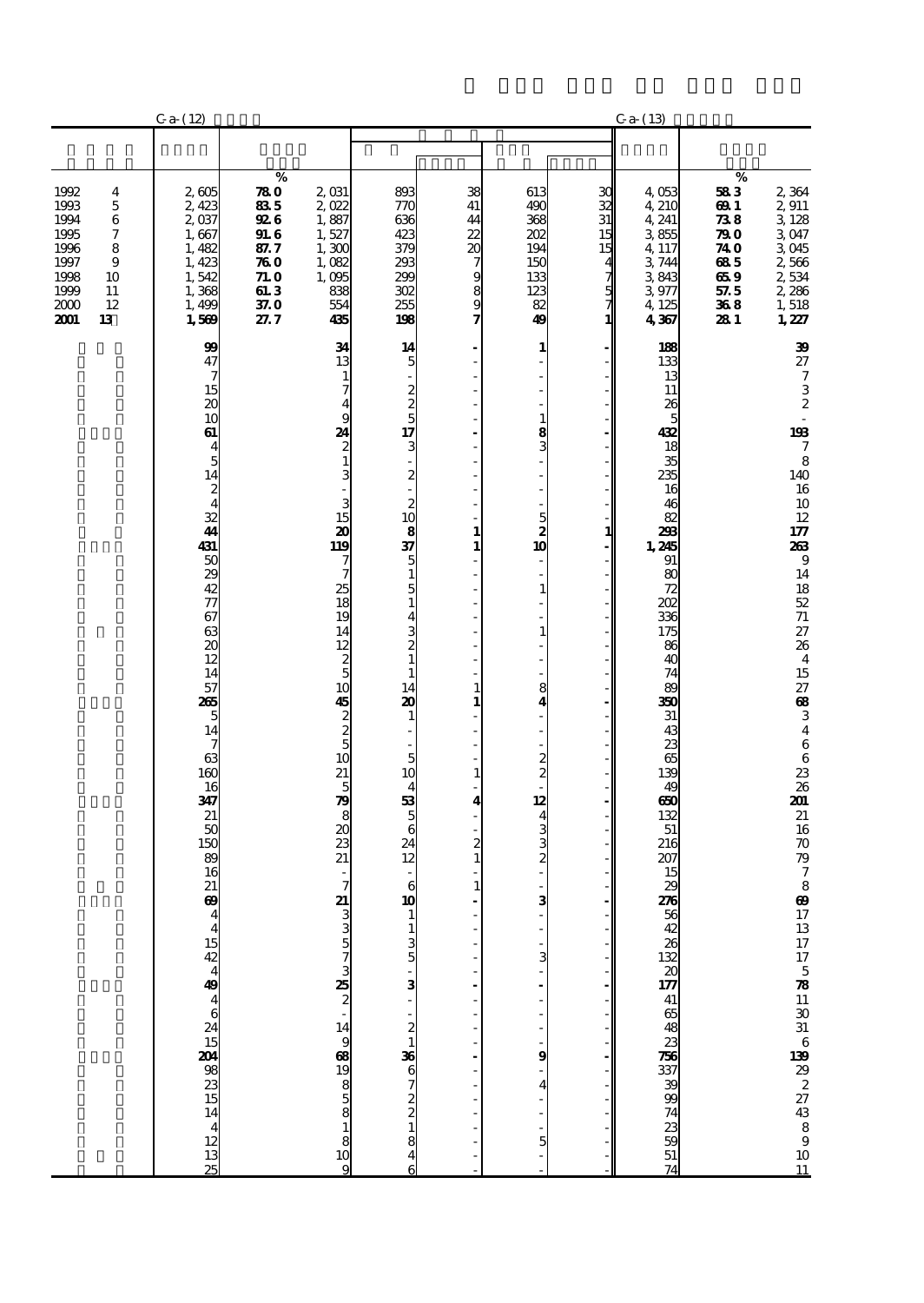|                                                                                                                                                                                                                                                                                                                                                                                                                |                                                                                                                                                                                                                                                                                                                                                                                                                    |                                                                                                                                                                                                                                                                                                                                                                                                             |                                                                                                                                                                            | Ca (14)                                                                                                                                                                                                                                                                                                                       |                                                                             |                                                                                                                                                                                                                                                                                                                  |                                                                                                                                                                                                                                                                                                                                                |                                                                                                                                                                                                                  |                                                                                                                                                                                                                                                                                                            |                                                                                                                                                                 |                                                                                                          |                                                              |
|----------------------------------------------------------------------------------------------------------------------------------------------------------------------------------------------------------------------------------------------------------------------------------------------------------------------------------------------------------------------------------------------------------------|--------------------------------------------------------------------------------------------------------------------------------------------------------------------------------------------------------------------------------------------------------------------------------------------------------------------------------------------------------------------------------------------------------------------|-------------------------------------------------------------------------------------------------------------------------------------------------------------------------------------------------------------------------------------------------------------------------------------------------------------------------------------------------------------------------------------------------------------|----------------------------------------------------------------------------------------------------------------------------------------------------------------------------|-------------------------------------------------------------------------------------------------------------------------------------------------------------------------------------------------------------------------------------------------------------------------------------------------------------------------------|-----------------------------------------------------------------------------|------------------------------------------------------------------------------------------------------------------------------------------------------------------------------------------------------------------------------------------------------------------------------------------------------------------|------------------------------------------------------------------------------------------------------------------------------------------------------------------------------------------------------------------------------------------------------------------------------------------------------------------------------------------------|------------------------------------------------------------------------------------------------------------------------------------------------------------------------------------------------------------------|------------------------------------------------------------------------------------------------------------------------------------------------------------------------------------------------------------------------------------------------------------------------------------------------------------|-----------------------------------------------------------------------------------------------------------------------------------------------------------------|----------------------------------------------------------------------------------------------------------|--------------------------------------------------------------|
|                                                                                                                                                                                                                                                                                                                                                                                                                |                                                                                                                                                                                                                                                                                                                                                                                                                    |                                                                                                                                                                                                                                                                                                                                                                                                             |                                                                                                                                                                            |                                                                                                                                                                                                                                                                                                                               |                                                                             |                                                                                                                                                                                                                                                                                                                  |                                                                                                                                                                                                                                                                                                                                                |                                                                                                                                                                                                                  |                                                                                                                                                                                                                                                                                                            |                                                                                                                                                                 |                                                                                                          |                                                              |
| 497<br>540<br>475<br>511<br>552<br>530<br>529<br>565<br>488<br>466                                                                                                                                                                                                                                                                                                                                             | 155<br>167<br>153<br>153<br>174<br>153<br>174<br>147<br>144<br>143                                                                                                                                                                                                                                                                                                                                                 | 152<br>171<br>123<br>151<br>167<br>163<br>133<br>134<br>137<br>123                                                                                                                                                                                                                                                                                                                                          | 44<br>49<br>38<br>39<br>35<br>49<br>57<br>36<br>38<br>38                                                                                                                   | 5,592<br>5917<br>5,484<br>4,772<br>4658<br>4,516<br>4,681<br>4,569<br>4643<br>5041                                                                                                                                                                                                                                            | %<br>757<br>864<br>887<br>889<br>87.6<br>853<br>77. 7<br>748<br>488<br>37.2 | 4,235<br>5,114<br>4869<br>4,240<br>4,080<br>3851<br>3635<br>3 419<br>2,264<br>1,873                                                                                                                                                                                                                              | 1,730<br>1,653<br>1,532<br>1,242<br>1,303<br>1,285<br>1,346<br>1, 241<br>975<br>962                                                                                                                                                                                                                                                            | 91<br>90<br>76<br>59<br>97<br>$\boldsymbol{\omega}$<br>66<br>76<br>44<br>52                                                                                                                                      | 1,049<br>785<br>717<br>503<br>546<br>492<br>494<br>361<br>298<br>334                                                                                                                                                                                                                                       |                                                                                                                                                                 | 68 1992<br>58 1993<br>40 1994<br>26 1995<br>571996<br>36 1997<br>30 1998<br>27 1999<br>162000<br>20 2001 | 4<br>$\mathbf 5$<br>6<br>7<br>8<br>9<br>10<br>11<br>12<br>13 |
| 24<br>17<br>$\boldsymbol{z}$<br>$\overline{4}$<br>$\mathbf{1}$<br>37<br>$\overline{\mathbf{4}}$<br>രധധിയ<br>$\boldsymbol{\omega}$<br>$\boldsymbol{\mathfrak{B}}$<br>$\mathbf{1}$<br>$\frac{8}{7}$<br>16<br>19<br>12<br>$\begin{array}{c} 9 \\ 2 \\ 4 \end{array}$<br>15<br>$\frac{32}{16}$<br>$\overline{\mathbf{4}}$<br>122<br>15<br>6<br>59<br>36<br>30<br>30<br>x თ · x ¤ ს ს ს ს ს ს ს ს ს ს ს ს ს ს დ დ ი | $\frac{5}{3}$<br>1<br>16<br>3<br>$\mathbf{1}$<br>7<br>$\frac{2}{1}$<br>$\begin{array}{c} 2 \\ 15 \end{array}$<br>17<br>$\mathbf{1}$<br>1<br>2<br>4<br>$\mathbf{1}$<br>5<br>$\mathbf{1}$<br>1<br>5<br>1<br>$\frac{2}{1}$<br>44<br>3<br>$\mathbf{1}$<br>$\begin{array}{c} 25 \\ 13 \end{array}$<br>$\frac{2}{12}$<br>$\frac{1}{2}$<br>3<br>4<br>2<br>7<br>6<br>$\frac{22}{1}$<br>$\frac{1}{3}$<br>$\frac{4}{5}$<br>3 | 7<br>$\frac{2}{3}$<br>11<br>$\mathbf{1}$<br>$\frac{5}{3}$<br>$\mathbf{1}$<br>$\mathbf{1}$<br>5<br>26<br>$\mathbf{1}$<br>$\mathbf{1}$<br>1<br>4<br>6<br>4<br>$\mathbf{1}$<br>8<br>9<br>$\mathbf{1}$<br>$\mathbf{1}$<br>$\mathbf{1}$<br>4<br>$\frac{2}{30}$<br>6<br>$\mathbf{1}$<br>11<br>10<br>$\mathbf{1}$<br>$\mathbf{1}$<br>14<br>R<br>$22312 - 11$<br>$\frac{19}{5}$ $\frac{5}{4}$<br>$\frac{1}{2}$<br>4 | $\frac{2}{1}$<br>$\frac{1}{2}$<br>5<br>$\frac{3}{1}$<br>$\frac{1}{2}$<br>$\mathbf{e}$<br>$\mathbf{1}$<br>$\mathbf{z}$<br>3<br>9<br>4<br>5<br>6<br>$1 - 2$<br>3<br>1  <br>з | 206<br>118<br>$\boldsymbol{\chi}$<br>21<br>38<br>9<br>331<br>30<br>33<br>118<br>26<br>58<br>66<br>224<br>1,243<br>151<br>57<br>56<br>213<br>474<br>93<br>48<br>23<br>46<br>82<br>481<br>30<br>49<br>44<br>111<br>181<br>$\infty$<br>1, 191<br>249<br>125<br>361<br>320<br>66<br>70<br>290<br>d weerad week also week also wee |                                                                             | 53<br>25<br>11<br>4<br>9<br>$\overline{4}$<br>191<br>25<br>15<br>55<br>18<br>48<br>30<br>189<br>474<br>31<br>23<br>33<br>46<br>246<br>23<br>20<br>6<br>23<br>23<br>143<br>19<br>26<br>10<br>16<br>68<br>4<br>363<br>14<br>51<br>130<br>130<br>28<br>10<br>92<br>8<br>$\frac{6}{9}$<br><b>b 88824388888556885</b> | 36<br>18<br>4<br>6<br>$\frac{5}{3}$<br>$\frac{1}{7}$<br>9<br>19<br>12<br>10<br>15<br>$\boldsymbol{\pi}$<br>200<br>17<br>6<br>18<br>25<br>$\omega$<br>14<br>11<br>$rac{2}{22}$<br>16<br>51<br>17<br>6<br>5<br>21<br>$\boldsymbol{z}$<br>280<br>6<br>21<br>164<br>$\infty$<br>16<br>13<br>50<br>14<br>12166327282614033574617<br>$\frac{10}{11}$ | $\overline{a}$<br>÷,<br>3<br>2<br>$\mathbf{1}$<br>$\frac{3}{9}$<br>2<br>6<br>$\mathbf{1}$<br>$\frac{3}{3}$<br>19<br>÷,<br>16<br>3<br>$\mathbf{1}$<br>1<br>$\mathbf{z}$<br>$-2$ $-12$ $-12$<br>$\frac{4}{2}$<br>2 | $\frac{2}{2}$<br>24<br>4<br>7<br>5<br>4<br>4<br>12<br>63<br>$\overline{4}$<br>$\boldsymbol{z}$<br>11<br>5<br>15<br>$\frac{2}{2}$<br>15<br>16<br>6<br>1<br>9<br>83<br>8<br>36<br>27<br>8<br>4<br>26<br>11<br>10<br>≙ ® ∴ ⊗ 8 ® ¤ ⊿<br>4 ¤ ® ® ¤<br>$\begin{array}{c}\n 4 \\  31 \\  62 \\  3\n \end{array}$ | 1<br>$\overline{\mathbf{c}}$<br>$\mathbf{1}$<br>$\mathbf{1}$<br>$\frac{3}{3}$<br>4<br>$\frac{2}{2}$<br>$\mathbf{1}$<br>1<br>1<br>$\frac{8}{4}$<br>$\frac{1}{4}$ |                                                                                                          |                                                              |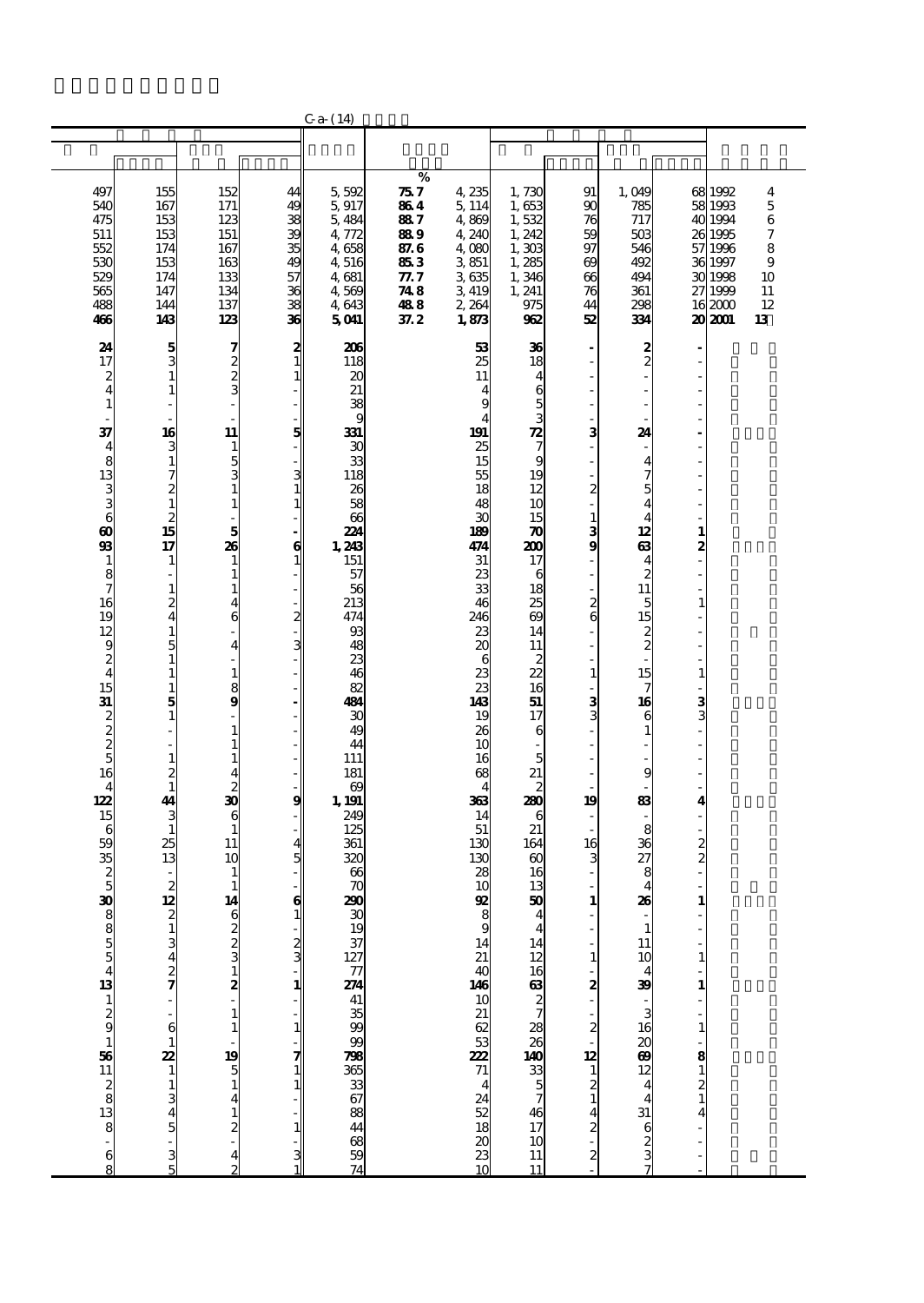|                                                                                                                                    | $C_{a-} (15)$                                                                                                                                                                                                                                                                                                                                                                                                                                               |                                                                             |                                                                                                                                                                                                                                                                                                                                                                                                                     |                                                                                                                                                                                                                                                                                                                                                                                                                    |                                                           |                                                                                                                                                                                                                                         |                                                                           | Сb                                                                                                                                                                                                                                                                                                                                                                                                                                                                                                                                                                                                       |                                                                                                                                                                                                                                                                                                                                                                                                                                                                                                                   |
|------------------------------------------------------------------------------------------------------------------------------------|-------------------------------------------------------------------------------------------------------------------------------------------------------------------------------------------------------------------------------------------------------------------------------------------------------------------------------------------------------------------------------------------------------------------------------------------------------------|-----------------------------------------------------------------------------|---------------------------------------------------------------------------------------------------------------------------------------------------------------------------------------------------------------------------------------------------------------------------------------------------------------------------------------------------------------------------------------------------------------------|--------------------------------------------------------------------------------------------------------------------------------------------------------------------------------------------------------------------------------------------------------------------------------------------------------------------------------------------------------------------------------------------------------------------|-----------------------------------------------------------|-----------------------------------------------------------------------------------------------------------------------------------------------------------------------------------------------------------------------------------------|---------------------------------------------------------------------------|----------------------------------------------------------------------------------------------------------------------------------------------------------------------------------------------------------------------------------------------------------------------------------------------------------------------------------------------------------------------------------------------------------------------------------------------------------------------------------------------------------------------------------------------------------------------------------------------------------|-------------------------------------------------------------------------------------------------------------------------------------------------------------------------------------------------------------------------------------------------------------------------------------------------------------------------------------------------------------------------------------------------------------------------------------------------------------------------------------------------------------------|
|                                                                                                                                    |                                                                                                                                                                                                                                                                                                                                                                                                                                                             |                                                                             |                                                                                                                                                                                                                                                                                                                                                                                                                     |                                                                                                                                                                                                                                                                                                                                                                                                                    |                                                           |                                                                                                                                                                                                                                         |                                                                           |                                                                                                                                                                                                                                                                                                                                                                                                                                                                                                                                                                                                          |                                                                                                                                                                                                                                                                                                                                                                                                                                                                                                                   |
| 1992<br>4<br>1993<br>5<br>1994<br>6<br>7<br>1995<br>1996<br>8<br>1997<br>9<br>1998<br>10<br>1999<br>11<br>2000<br>12<br>2001<br>13 | 6,227<br>7,136<br>6,867<br>6,631<br>6,889<br>7, 191<br>6,527<br>6,686<br>7,388<br>8521                                                                                                                                                                                                                                                                                                                                                                      | %<br>598<br>782<br>79 Z<br>830<br>77.4<br>800<br>722<br>64 9<br>35 7<br>280 | 3, 725<br>5,583<br>5, 437<br>5,506<br>5,335<br>5, 752<br>4,711<br>4339<br>2635<br>2382                                                                                                                                                                                                                                                                                                                              | 629<br>733<br>797<br>682<br>704<br>761<br>725<br>722<br>674<br>෯                                                                                                                                                                                                                                                                                                                                                   | 28<br>37<br>49<br>32<br>41<br>41<br>32<br>37<br>22<br>31  | 268<br>277<br>245<br>184<br>197<br>211<br>18C<br>191<br>167<br>130                                                                                                                                                                      | 16<br>14<br>12<br>10<br>16<br>13<br>6<br>10                               | 713, 823<br>712, 451<br>663, 737<br>664,508<br>687, 960<br>696, 370<br>705, 431<br>694, 375<br>754, 939<br>827,598                                                                                                                                                                                                                                                                                                                                                                                                                                                                                       | $\%$<br>108 424<br>15 2<br>17.4<br>124, 309<br>20 1<br>133,685<br>20 G<br>136,893<br>18 2<br>125, 117<br>127, 704<br>183<br>17.2<br>121, 075<br>156<br>108 657<br>92<br>69,698<br>79<br>65435                                                                                                                                                                                                                                                                                                                     |
|                                                                                                                                    | 583<br>314<br>52<br>101<br>85<br>31<br>1,000<br>259<br>$\tau$<br>205<br>92<br>67<br>320<br>160<br>3122<br>523<br>300<br>271<br>382<br>642<br>211<br>160<br>141<br>167<br>325<br>1,006<br>27<br>128<br>77<br>162<br>475<br>197<br>851<br>203<br>106<br>153<br>227<br>93<br>$\boldsymbol{\omega}$<br>580<br>128<br>49<br>142<br>$\frac{138}{54}$<br>$\frac{67}{129}$<br>29<br>860<br>346<br>48<br>59<br>105<br>41<br>$5\mathbf{1}$<br>104<br>$\overline{106}$ |                                                                             | 134<br>41<br>30<br>39<br>11<br>13<br>410<br>112<br>47<br>56<br>21<br>33<br>141<br>100<br>82<br>214<br>71<br>128<br>62<br>164<br>59<br>42<br>17<br>43<br>52<br>233<br>6<br>57<br>51<br>17<br>87<br>15<br>177<br>24<br>40<br>37<br>55<br>15<br>6<br>158<br>18<br>11<br>$\begin{array}{c} 52 \\ 30 \end{array}$<br>47<br>122<br>12<br>$\overline{8}$<br>86<br>16<br>196<br>56<br>9<br>14<br>33<br>17<br>23<br>30<br>14 | 58<br>24<br>6<br>20<br>$\frac{5}{3}$<br>131<br>42<br>11<br>20<br>16<br>14<br>28<br>25<br>190<br>13<br>21<br>16<br>24<br>31<br>21<br>23<br>8<br>13<br>20<br>52<br>$\frac{2}{6}$<br>$\overline{\mathbf{4}}$<br>3<br>28<br>9<br>$\frac{1}{2}$<br>8<br>24<br>16<br>$\frac{8}{45}$<br>10<br>3<br>14<br>$\overline{7}$<br>11<br>$\frac{20}{14}$<br>$\overline{\mathbf{4}}$<br>64<br>15<br>3<br>13<br>12<br>$\frac{3}{6}$ | 2<br>8<br>1<br>2<br>10<br>1<br>2<br>5<br>1<br>1<br>4<br>4 | 11<br>7<br>2<br>$\overline{c}$<br>33<br>11<br>3<br>5<br>5<br>$\overline{c}$<br>10<br>$\mathbf{1}$<br>46<br>$\mathbf{1}$<br>12<br>8<br>$\overline{4}$<br>13<br>1<br>3<br>4<br>10<br>$\overline{c}$<br>4<br>11<br>4<br>5<br>$\frac{8}{9}$ | 1<br>$\mathbf{1}$<br>1<br>1<br>6<br>1<br>5<br>1<br>1<br>1<br>$\mathbf{1}$ | 32, 163<br>22,766<br>2, 187<br>3085<br>2,995<br>1, 130<br>49,289<br>7,330<br>5,965<br>19, 138<br>3,480<br>3645<br>9, 731<br>96708<br>227,740<br>13819<br>9,392<br>5,911<br>55,389<br>50, 725<br>54, 146<br>7,097<br>4,288<br>10,300<br>16,673<br>86,524<br>5, 511<br>4,936<br>2,295<br>13,409<br>54, 232<br>8, 141<br><b>182, CO2</b><br>9,686<br>22, 424<br>88,580<br>44, 133<br>9,963<br>7, 216<br>43,825<br>1,554<br>2,440<br>12, 133<br>21,037<br>6,661<br><b>24, 506</b><br>3, 422<br>4,726<br>11,339<br>5019<br>82,841<br>46,072<br>3,230<br>$\frac{3}{8}$ 086<br>3,977<br>6,473<br>6,275<br>5 578 | 1, 131<br>670<br>102<br>164<br>100<br>95<br>2,714<br>342<br>269<br>370<br>292<br>305<br>1, 136<br>13158<br>16 24 0<br>1,533<br>383<br>817<br>3.047<br>2682<br>4,651<br>575<br>277<br>563<br>1, 712<br>5463<br>250<br>260<br>375<br>451<br>3,435<br>692<br>12945<br>848<br>1,579<br>4,344<br>2,667<br>2,388<br>1, 119<br>4.201<br>237<br>235<br>1, 218<br>1, 800<br>711<br>2, 760<br>437<br>378<br>378<br>$\frac{752}{1,193}$<br>6823<br>$\frac{1}{371}$<br>$\frac{439}{1,366}$<br>401<br>$\frac{607}{813}$<br>846 |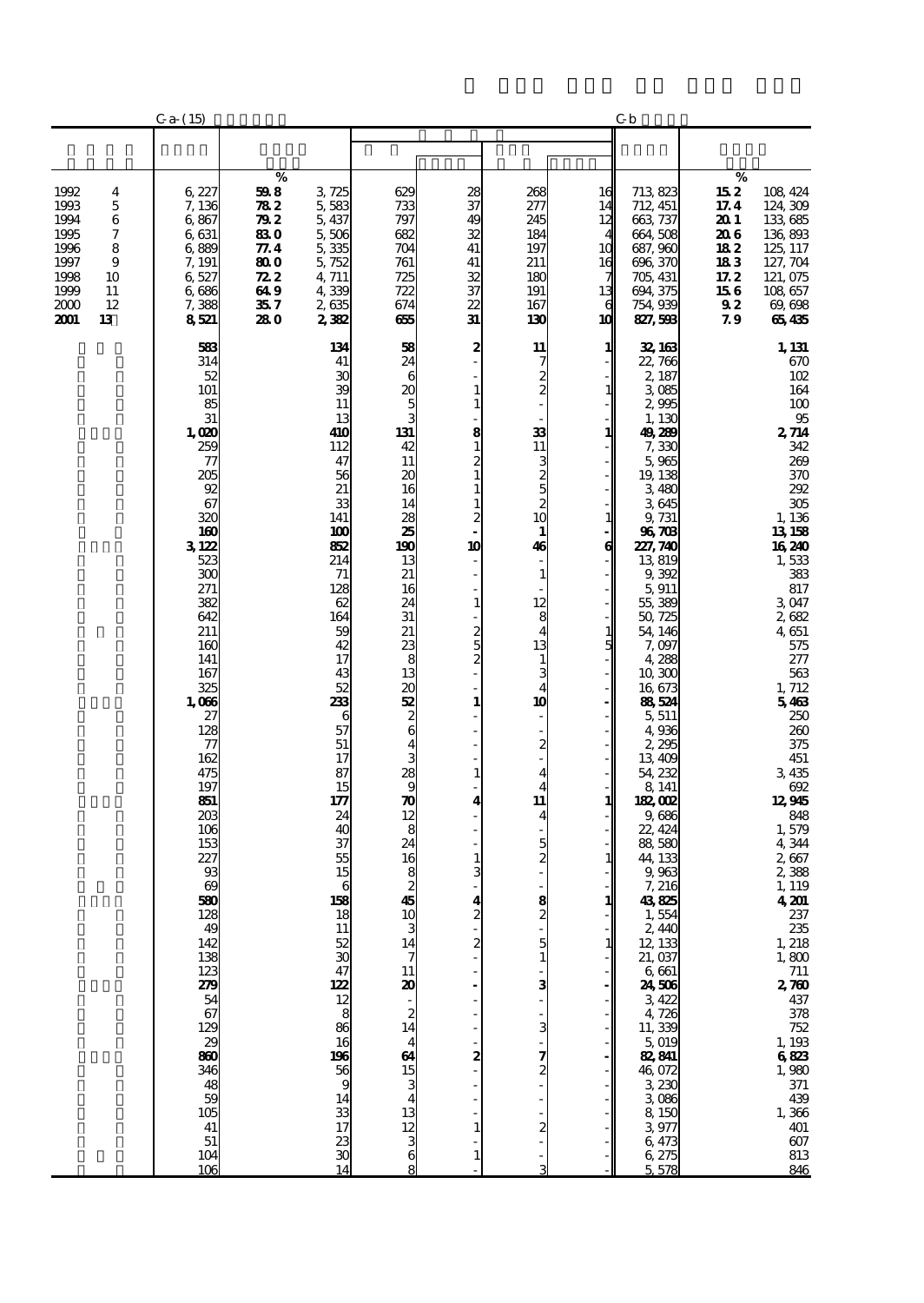|                           |                          |                                                         |                            | C b (1)           |            |                       |                       |                         |                       |                              |                    |          |
|---------------------------|--------------------------|---------------------------------------------------------|----------------------------|-------------------|------------|-----------------------|-----------------------|-------------------------|-----------------------|------------------------------|--------------------|----------|
|                           |                          |                                                         |                            |                   |            |                       |                       |                         |                       |                              |                    |          |
|                           |                          |                                                         |                            |                   |            |                       |                       |                         |                       |                              |                    |          |
|                           |                          |                                                         |                            |                   | %          |                       |                       |                         |                       |                              |                    |          |
| 62, 418                   | 5,606                    | 44, 937                                                 | 4,541                      | 34, 740           | 407        | 14, 140               | 6, 129                | 243                     | 3369                  |                              | 190 1992           | 4        |
| 62, 626                   | 5,379                    | 42,962                                                  | 4 008                      | 35,648            | 554        | 19,739                | 6 331                 | 278                     | 3,285                 |                              | 205 1993           | 5        |
| 60,004                    | 5,200                    | 39,500                                                  | 3696                       | 34, 725           | 568        | 19, 717               | 5,896                 | 243                     | 2,834                 |                              | 173 1994           | 6        |
| 54,042                    | 4,928                    | 36, 749                                                 | 3547                       | 35,730            | 583        | 20,821                | 5806                  | 323                     | 2 752                 |                              | 218 1995           | 7        |
| 51,920                    | 4855                     | 36, 832                                                 | 3696                       | 33, 722           | 57. 1      | 19, 264               | 5,380                 | 222                     | 2, 257                |                              | 136 1996           | 8        |
| 50, 401                   | 5, 163                   | 37, 331                                                 | 4,258                      | 34, 489           | 53 0       | 18, 291               | 5, 264                | 217                     | 2, 106                |                              | 142 1997           | 9        |
| 50, 426                   | 5,557                    | 36,968                                                  | 4634                       | 35,884            | 50 7       | 18, 210               | 5,495                 | 233                     | 2,091                 |                              | 140 1998           | 10       |
| 48,672<br>39, 469         | 5,429                    | 34,801<br>29, 268                                       | 4,453<br>3709              | 43,092<br>56, 205 | 354<br>203 | 15, 241<br>11, 415    | 5,028<br>4,590        | 212<br>143              | 1,658<br>1,531        |                              | 112 1999<br>762000 | 11<br>12 |
| 39,813                    | 4,333<br>4606            | 29,822                                                  | <b>4 OIO</b>               | 63,275            | 21. 2      | 13,390                | 4933                  | 169                     | 1, 691                |                              | 76 2001            | 13       |
|                           |                          |                                                         |                            |                   |            |                       |                       |                         |                       |                              |                    |          |
| 1,097                     | 64                       | 916                                                     | 58                         | 2, 271            |            | 460                   | 342                   | 7                       | 194                   | 4                            |                    |          |
| 657                       | 38                       | 561                                                     | 35                         | 1, 617            |            | 278                   | 187                   | з                       | 109                   | 2                            |                    |          |
| 124                       | $\overline{7}$           | 94                                                      | 6                          | 126               |            | 32                    | 43                    |                         | 18                    |                              |                    |          |
| 137                       | 9                        | 107                                                     | g                          | 244               |            | 83                    | 53                    | $\mathbf{1}$            | 31                    |                              |                    |          |
| 102                       | 7                        | 88                                                      | $\epsilon$                 | 190               |            | 39                    | 40                    | 2                       | 28                    | $\mathbf{1}$                 |                    |          |
| $\tau$                    |                          | 66                                                      | 2                          | 94                |            | 28                    | 19                    | $\mathbf{1}$            | 8                     |                              |                    |          |
| 1,991                     | 224                      | 1,673                                                   | 207                        | 1,368<br>242      |            | 544                   | 384                   | 14                      | 202                   |                              |                    |          |
| 317<br>198                | 40<br>18                 | 288<br>150                                              | 38<br>15                   | 90                |            | 104<br>70             | 97<br>58              | 3<br>4                  | 75<br>30              | യയ ജ                         |                    |          |
| 411                       | 37                       | 348                                                     | 35                         | 428               |            | 84                    | 63                    | 1                       | 27                    |                              |                    |          |
| 223                       | 28                       | 190                                                     | 27                         | 113               |            | $\boldsymbol{\omega}$ | 42                    | 1                       | 22                    | 1                            |                    |          |
| 197                       | 19                       | 167                                                     | 17                         | 94                |            | 35                    | 38                    | 3                       | 23                    |                              |                    |          |
| 645                       | 82                       | 530                                                     | 75                         | 401               |            | 191                   | 86                    | $\frac{2}{6}$           | 25                    |                              |                    |          |
| 5369                      | ങ                        | 2814                                                    | 500                        | 3480              |            | 998                   | 199                   |                         | 28                    | 1                            |                    |          |
| 9887                      | 1,067                    | 7, 457                                                  | 955                        | 21,809            |            | 4871                  | 1,333                 | 42                      | 368                   | 13                           |                    |          |
| 479                       | 41                       | 373                                                     | 38                         | 2,723             |            | 641                   | 109                   | $\overline{\mathbf{4}}$ | 27                    | $\mathbf{1}$                 |                    |          |
| 387<br>382                | 44<br>41                 | 307                                                     | 43<br>29                   | 706<br>918        |            | 102                   | 67<br>82              | $\frac{2}{4}$           | 12                    | $\mathbf{1}$<br>$\mathbf{1}$ |                    |          |
| 1,795                     | 237                      | 235<br>1,463                                            | 223                        | 4, 601            |            | 171<br>834            | 218                   | 6                       | 26<br>66              |                              |                    |          |
| 1,371                     | 148                      | 1,064                                                   | 135                        | 6,067             |            | 1,707                 | 311                   | 10                      | 76                    |                              |                    |          |
| 3 010                     | 287                      | 2, 166                                                  | 252                        | 4,719             |            | 743                   | 185                   | 5                       | 27                    | $\frac{2}{1}$                |                    |          |
| 374                       | 53                       | 289                                                     | 45                         | 355               |            | 141                   | 63                    | $\mathbf{1}$            | 31                    |                              |                    |          |
| 265                       | 21                       | 221                                                     | 18                         | 276               |            | 59                    | 44                    | $\mathbf{1}$            | 16                    | $\mathbf{1}$                 |                    |          |
| 432                       | 46                       | 332                                                     | 36                         | 479               |            | 122                   | 82                    | 5                       | 30                    | 3                            |                    |          |
| 1,392                     | 149                      | 1,007                                                   | 136                        | 965               |            | 351                   | 172                   | 4                       | 57                    | $\mathbf{1}$                 |                    |          |
| 3971                      | 433                      | 3043                                                    | 402                        | 8931              |            | 1,577                 | 552                   | 17                      | 169                   | 10                           |                    |          |
| 243<br>261                | 45<br>43                 | 186<br>230                                              | 43<br>43                   | 200<br>201        |            | 55<br>46              | 37<br>35              | 1                       | 20<br>16              | $\mathbf{1}$                 |                    |          |
| 202                       | 36                       | 154                                                     | 35                         | 201               |            | $\boldsymbol{\omega}$ | 42                    | 2                       | 14                    |                              |                    |          |
| 411                       | 27                       | 354                                                     | 26                         | 923               |            | 153                   | 74                    | $\mathbf{1}$            | 33                    | $\frac{2}{1}$                |                    |          |
| 2, 427                    | 258                      | 1,793                                                   | 232                        | 6522              |            | 987                   | 258                   | 10                      | 58                    | 5                            |                    |          |
| 427                       | 24                       | 326                                                     | 23                         | 884               |            | 276                   | 106                   | 3                       | 28                    | $\frac{2}{13}$               |                    |          |
| 8664                      | 1, 138                   | 6458                                                    | 982                        | 18 <sub>081</sub> |            | 2,874                 | 1, 013                | 33                      | 241                   |                              |                    |          |
| 377                       | 43                       | 291                                                     | 42                         | 751               |            | 411                   | 84                    |                         | 14                    |                              |                    |          |
| 1, 144                    | 152                      | 894                                                     | 129<br>549                 | 1,613             |            | 574<br>926            | 119<br>433            | 5<br>10                 | 34                    | 3<br>4                       |                    |          |
| 4, 464<br>1,893           | 645<br>194               | 3, 141<br>1,523                                         | 17C                        | 11, 513<br>3, 142 |            | 639                   | 211                   | 10                      | 78<br>64              | 4                            |                    |          |
| 471                       | 41                       | 359                                                     | 34                         | 631               |            | 252                   | 113                   | 3                       | 36                    |                              |                    |          |
| 315                       | 63                       | 250                                                     | 58                         | 381               |            | 72                    | 53                    | 5                       | 15                    | $\frac{2}{6}$                |                    |          |
| 2658                      | 339                      | 2, 197                                                  | 316                        | 1,549             |            | 649                   | 373                   | 10                      | 201                   |                              |                    |          |
| 217                       | 24                       | 183                                                     | 21                         | 123               |            | 58                    | 46                    |                         | 34                    |                              |                    |          |
| 170                       | 26                       | 137                                                     | 26<br>101                  | 87                |            | 49                    | 37                    | 3                       | 19                    | $\frac{3}{2}$                |                    |          |
| 854<br>924                | 107<br>113               | 706<br>787                                              | 105                        | 561<br>547        |            | 312<br>143            | 124<br>104            |                         | 65<br>56              |                              |                    |          |
| 493                       | $\boldsymbol{\omega}$    |                                                         |                            |                   |            | 87                    |                       | 380                     | 27                    |                              |                    |          |
|                           | 215                      |                                                         |                            | $\frac{231}{532}$ |            | 286                   | $\frac{62}{148}$      |                         | $\boldsymbol{\omega}$ |                              |                    |          |
| $\frac{148}{287}$         | 65                       |                                                         | 63<br>42<br>38<br>38<br>44 | 79                |            | 88                    | 24<br>44              |                         | 9                     | $\mathbf{z}$                 |                    |          |
| 290                       | $\overline{\mathbf{3}}$  |                                                         |                            | 171               |            | 67                    |                       | 3                       | 23                    | $\overline{a}$               |                    |          |
| 560                       | $\overline{\mathbf{68}}$ |                                                         |                            | 178               |            | 84                    | 55                    | $\frac{2}{2}$           | 18                    |                              |                    |          |
| $\frac{306}{4}$           | 50                       | $384$<br>1.38<br>2.34<br>3.35<br>4.10<br>6<br>4.10<br>3 |                            | 104               |            | 47                    | 25                    |                         | 10                    |                              |                    |          |
|                           | 433<br>152               |                                                         | 408                        | $\frac{5}{3}$ 304 |            | 1, 136<br>520         | 589                   | 35<br>13                | 228<br>62             | 19<br>10                     |                    |          |
| $1,794$<br>$316$<br>$349$ | 36                       | $1,619$<br>$200$<br>$296$                               | $\frac{145}{35}$           | 197               |            | 88                    | 179<br>43             |                         | 14                    |                              |                    |          |
|                           | 15                       |                                                         |                            | 152               |            | 45                    | 34                    |                         | 15                    |                              |                    |          |
| 729                       | 94                       | $\frac{652}{325}$                                       | 89<br>39                   | 330               |            | 151                   | 67                    |                         | 30                    | $\mathbf{1}$                 |                    |          |
| 382<br>322                | 41                       |                                                         |                            | 109               |            | 59                    | 41                    |                         | 12                    |                              |                    |          |
|                           | 33                       | 276                                                     | 31                         | 161               |            | 76                    | $\boldsymbol{\omega}$ | ນ ພ ນ ນ                 | 39                    | $\mathbf{1}$                 |                    |          |
| 449                       | 43                       | 368<br>310                                              | 41                         | 201               |            | 92                    | 56                    |                         | 21                    | $\frac{2}{5}$                |                    |          |
| 392                       | 19                       |                                                         |                            | 443               |            | 105                   | 100                   |                         | 35                    |                              |                    |          |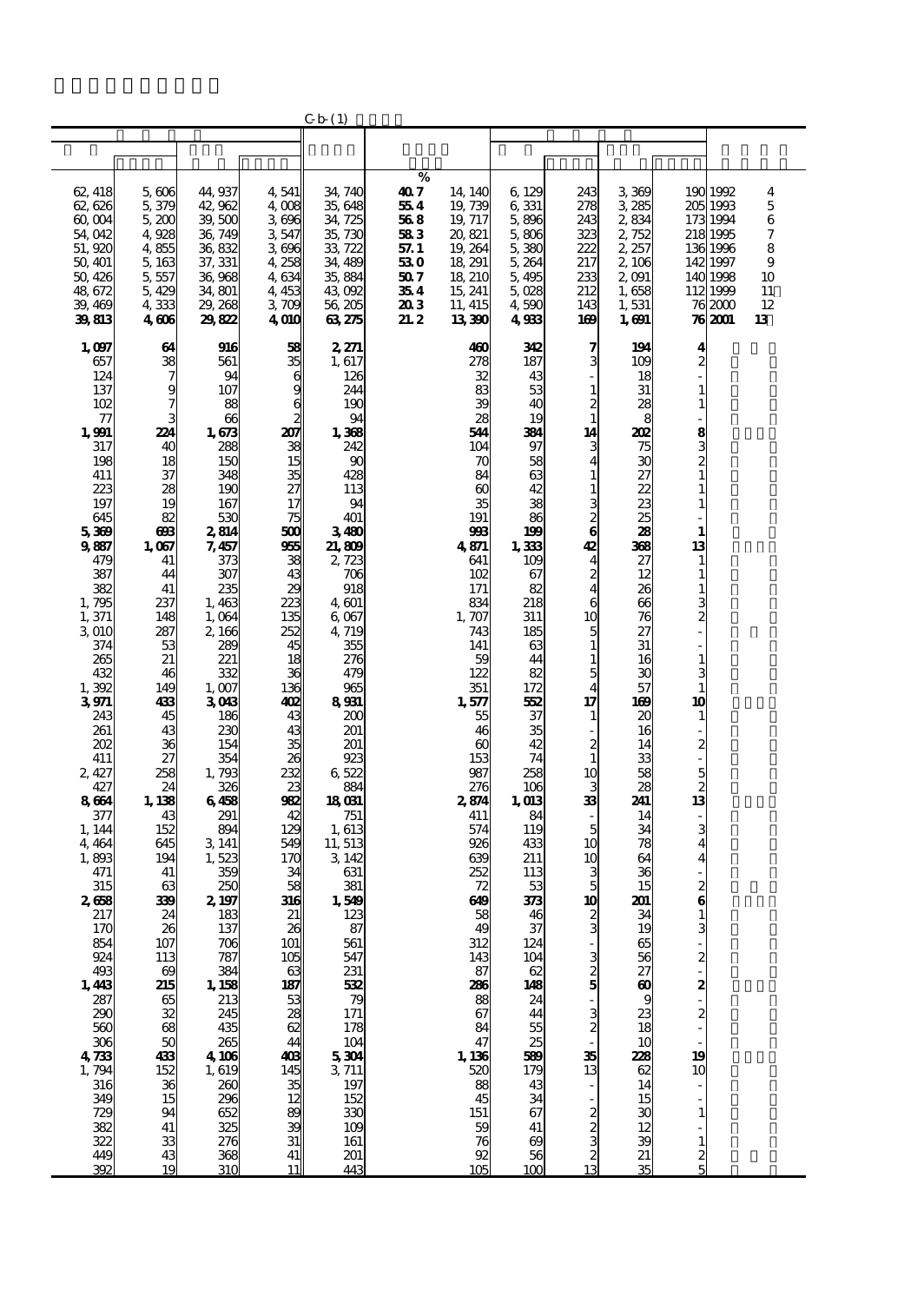|                                                                              |                                                    | C b(2)                                                                                                                                                                                                                                                                                                                                                                                                                                                                                                                     |                                                                             |                                                                                                                                                                                                                                                                                                                                                                                                                                |                                                                                                                                                                                                                                                                                                                                                                                                                        |                                                                                                                                                                                                                                                                     |                                                                                                                                                                                                                                                                                                                                                                                                                        |                                                                                                                                                                                                                                                               | C b(3)                                                                                                                                                                                                                                                                                                                                                                                                                                                                                                                                                                  |                                                                            |                                                                                                                                                                                                                                                                                                                                                                                                                                                                       |
|------------------------------------------------------------------------------|----------------------------------------------------|----------------------------------------------------------------------------------------------------------------------------------------------------------------------------------------------------------------------------------------------------------------------------------------------------------------------------------------------------------------------------------------------------------------------------------------------------------------------------------------------------------------------------|-----------------------------------------------------------------------------|--------------------------------------------------------------------------------------------------------------------------------------------------------------------------------------------------------------------------------------------------------------------------------------------------------------------------------------------------------------------------------------------------------------------------------|------------------------------------------------------------------------------------------------------------------------------------------------------------------------------------------------------------------------------------------------------------------------------------------------------------------------------------------------------------------------------------------------------------------------|---------------------------------------------------------------------------------------------------------------------------------------------------------------------------------------------------------------------------------------------------------------------|------------------------------------------------------------------------------------------------------------------------------------------------------------------------------------------------------------------------------------------------------------------------------------------------------------------------------------------------------------------------------------------------------------------------|---------------------------------------------------------------------------------------------------------------------------------------------------------------------------------------------------------------------------------------------------------------|-------------------------------------------------------------------------------------------------------------------------------------------------------------------------------------------------------------------------------------------------------------------------------------------------------------------------------------------------------------------------------------------------------------------------------------------------------------------------------------------------------------------------------------------------------------------------|----------------------------------------------------------------------------|-----------------------------------------------------------------------------------------------------------------------------------------------------------------------------------------------------------------------------------------------------------------------------------------------------------------------------------------------------------------------------------------------------------------------------------------------------------------------|
|                                                                              |                                                    |                                                                                                                                                                                                                                                                                                                                                                                                                                                                                                                            |                                                                             |                                                                                                                                                                                                                                                                                                                                                                                                                                |                                                                                                                                                                                                                                                                                                                                                                                                                        |                                                                                                                                                                                                                                                                     |                                                                                                                                                                                                                                                                                                                                                                                                                        |                                                                                                                                                                                                                                                               |                                                                                                                                                                                                                                                                                                                                                                                                                                                                                                                                                                         |                                                                            |                                                                                                                                                                                                                                                                                                                                                                                                                                                                       |
| 1992<br>1993<br>1994<br>1995<br>1996<br>1997<br>1998<br>1999<br>2000<br>2001 | 4<br>5<br>6<br>7<br>8<br>9<br>10<br>11<br>12<br>13 | 245, 628<br>245, 865<br>234, 162<br>241,509<br>240, 400<br>234, 649<br>246, 364<br>242, 977<br>253, 433<br>242, 517                                                                                                                                                                                                                                                                                                                                                                                                        | %<br>17. 7<br>185<br>22 O<br>228<br>208<br>21. G<br>17.7<br>166<br>94<br>80 | 43, 408<br>45, 464<br>51, 429<br>55, 141<br>49,883<br>50,610<br>43,678<br>40,356<br>23,708<br>1940                                                                                                                                                                                                                                                                                                                             | 25, 216<br>23,840<br>21,699<br>20, 249<br>19,669<br>19, 131<br>18,697<br>17, 296<br>15, 143<br>14, 707                                                                                                                                                                                                                                                                                                                 | 2,015<br>1,704<br>1,463<br>1,226<br>1,252<br>1, 137<br>1,293<br>1, 146<br>1,034<br>1,028                                                                                                                                                                            | 24,709<br>23, 305<br>21, 173<br>19,770<br>19, 109<br>18,749<br>18,202<br>16,872<br>14, 746<br>14,288                                                                                                                                                                                                                                                                                                                   | $2 \text{ } \text{ } 3$<br>1,686<br>1, 448<br>1,209<br>1,233<br>1, 131<br>1,279<br>1, 137<br>1,028<br>1,024                                                                                                                                                   | 433, 455<br>430,938<br>394, 850<br>387, 269<br>413838<br>427, 232<br>423, 183<br>408,306<br>445, 301<br>521, 801                                                                                                                                                                                                                                                                                                                                                                                                                                                        | %<br>11. 7<br>137<br>158<br>15 7<br>135<br>138<br>14 O<br>13 O<br>78<br>62 | 50,876<br>59, 106<br>62,539<br>60,931<br>55,970<br>58,803<br>59, 187<br>53 060<br>34,575<br>32,605                                                                                                                                                                                                                                                                                                                                                                    |
|                                                                              |                                                    | 2,318<br>1,513<br>356<br>201<br>131<br>117<br>8691<br>695<br>555<br>5,705<br>91<br>363<br>1,282<br>22, 305<br>67, 597<br>4,793<br>2352<br>1, 106<br>13 154<br>14, 757<br>21, 977<br>658<br>2,074<br>1,847<br>4,879<br>19025<br>290<br>621<br>442<br>2,139<br>12,941<br>2,592<br>72, 449<br>2,897<br>9,469<br>32,082<br>20, 692<br>3940<br>3369<br>12,476<br>260<br>299<br>2,867<br>7,987<br>1,063<br>7, 218<br>744<br>1,804<br>3 165<br>1,505<br>30438<br>17,780<br>995<br>980<br>2,708<br>1,305<br>1,400<br>1,455<br>3815 |                                                                             | 212<br>117<br>18<br>30<br>13<br>34<br>721<br>64<br>82<br>157<br>15<br>152<br>251<br>1,829<br>5086<br>495<br>152<br>97<br>1,032<br>435<br>1,806<br>101<br>155<br>194<br>569<br>1,489<br>38<br>80<br>27<br>194<br>858<br>292<br>4354<br>242<br>507<br>1,079<br>963<br>1,008<br>555<br>1,814<br>73<br>73<br>388<br>1,034<br>246<br>88<br>136<br>160<br>288<br>294<br>3107<br>998<br>109<br>184<br>610<br>172<br>219<br>332<br>483 | 286<br>185<br>32<br>27<br>17<br>25<br>516<br>61<br>36<br>216<br>15<br>55<br>133<br>773<br>3984<br>285<br>217<br>74<br>680<br>527<br>1,299<br>79<br>162<br>147<br>514<br>1,472<br>59<br>86<br>31<br>228<br>833<br>235<br>3437<br>159<br>507<br>1,460<br>931<br>230<br>150<br>1,024<br>64<br>52<br>306<br>450<br>152<br>608<br>82<br>141<br>267<br>118<br>2607<br>1,228<br>116<br>156<br>325<br>168<br>150<br>199<br>265 | з<br>17<br>9<br>5<br>59<br>306<br>14<br>22<br>53<br>49<br>105<br>9<br>40<br>86<br>$\frac{2}{6}$<br>3<br>14<br>51<br>10<br>297<br>21<br>46<br>125<br>66<br>19<br>20<br>œ<br>2<br>14<br>40<br>6<br>44<br>14<br>6<br>21<br>154<br>78<br>5<br>6<br>19<br>13<br>12<br>15 | 280<br>179<br>32<br>27<br>17<br>25<br>504<br>61<br>31<br>216<br>15<br>54<br>127<br>ങ്ങ<br>3872<br>278<br>213<br>70<br>658<br>519<br>1,259<br>76<br>157<br>143<br>499<br>1,445<br>59<br>84<br>29<br>226<br>814<br>233<br>3366<br>154<br>500<br>1,433<br>907<br>224<br>148<br>1, QQ<br>63<br>48<br>302<br>440<br>149<br>597<br>82<br>139<br>261<br>115<br>2529<br>1,206<br>110<br>144<br>320<br>164<br>140<br>191<br>254 | 17<br>g<br>58<br>306<br>14<br>22<br>53<br>49<br>105<br>8<br>40<br>86<br>٤<br>6<br>14<br>51<br>1C<br>296<br>21<br>45<br>125<br>66<br>19<br>20<br>œ<br>2<br>14<br>40<br>43<br>14<br>6<br>$\boldsymbol{\alpha}$<br>153<br>$\frac{78}{5}$<br>19<br>13<br>12<br>15 | 27, 574<br>19,636<br>1,705<br>2640<br>2674<br>919<br>39,230<br>6,393<br>5,320<br>13,005<br>3,276<br>3 188<br>8,048<br>70918<br>138334<br>6,303<br>6,334<br>3887<br>37, 634<br>29, 901<br>27, 450<br>6,084<br>1,938<br>7,974<br>10,829<br>60,568<br>5,021<br>4, 114<br>1,652<br>10, 347<br>34, 769<br>4,665<br>91,522<br>6,038<br>11, 342<br>44,985<br>20,299<br>5,392<br>3,466<br>29800<br>1, 171<br>2,054<br>8,705<br>12,503<br>5,367<br>16756<br>2,599<br>2, 751<br>7,996<br>3,410<br>47,099<br>24,581<br>2,038<br>1,954<br>5, 112<br>2563<br>4,912<br>4,619<br>1,320 |                                                                            | 459<br>275<br>$52\,$<br>$51\,$<br>48<br>${\bf 33}$<br>1,449<br>174<br>117<br>129<br>217<br>118<br>694<br>10336<br>6333<br>397<br>129<br>549<br>1, 181<br>540<br>2,102<br>333<br>63<br>247<br>792<br>2,397<br>157<br>134<br>288<br>104<br>1,590<br>124<br>5717<br>195<br>498<br>2339<br>1,065<br>1,128<br>492<br>1,738<br>106<br>113<br>518<br>623<br>$378\,$<br>1,596<br>213<br>151<br>$380\,$<br>852<br>2580<br>462<br>174<br>210<br>605<br>170<br>312<br>389<br>258 |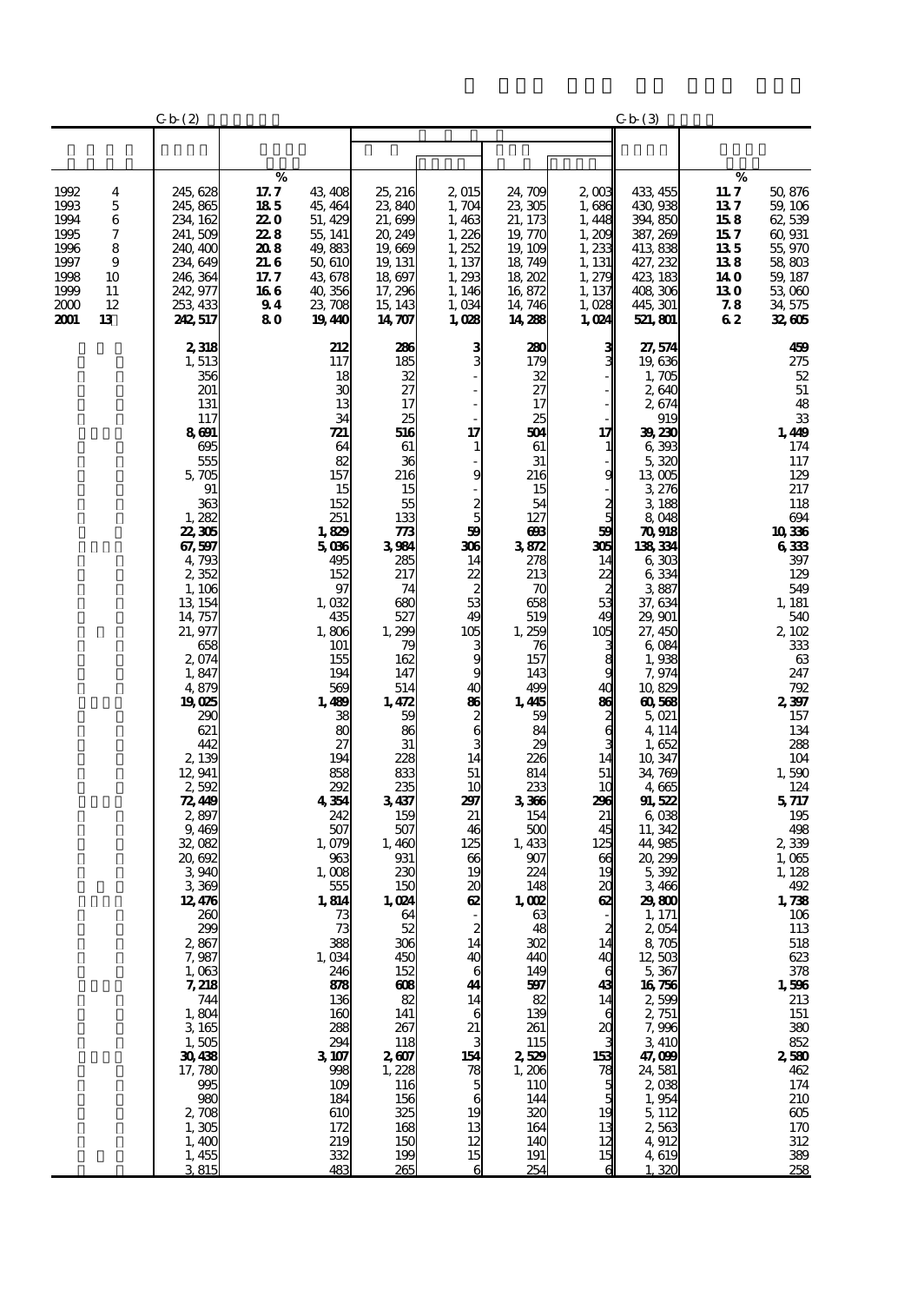|                 |                |                 |                     | Gс               |              |                          |                  |                  |                |                       |          |
|-----------------|----------------|-----------------|---------------------|------------------|--------------|--------------------------|------------------|------------------|----------------|-----------------------|----------|
|                 |                |                 |                     |                  |              |                          |                  |                  |                |                       |          |
|                 |                |                 |                     |                  |              |                          |                  |                  |                |                       |          |
|                 |                |                 |                     |                  | %            |                          |                  |                  |                |                       |          |
| 31,073          | 3,348          | 16,859          | 2,348               | 578 350          | 37. I        | 214, 417                 | 72, 915          | 30,984           | 32, 700        | 14 405 1992           | 4        |
| 32, 455         | 3,397          | 16, 372         | 2 117               | 617,026          | 39 G         | 244, 346                 | 80, 744          | 33, 210          | 35, 278        | 14, 777 1993          | 5        |
| 32,409          | 3, 494         | 15,493          | 2075                | 646, 340         | 40 4         | 260, 924                 | 86, 741          | 35, 617          | 37,893         | 15, 918 1994          | 6        |
| 27,987          | 3379           | 14, 227         | 2 120               | 671, 398         | 389          | 261,005                  | 89, 136          | 37, 219          | 38,863         | 16 571 1995           | 7        |
| 26,871          | 3 3 8 1        | 15,466          | 2327                | 677, 148         | 394          | 266, 974                 | 94,889           | 40, 242          | 43, 111        | 18,848,1996           | 8        |
| 26,006          | 3809           | 16, 476         | 2,985               | 747, 495         | 39 2         | 292, 825                 | 109, 372         | 48,679           | 55, 376        | 26, 139 1997          | 9        |
| 26, 234         | 4, 031         | 16,675          | 3 215               | 845, 915         | 36 7         | 310, 390                 | 115, 423         | 49, 201          | 58, 212        | 25, 959 1998          | 10       |
| 26,348          | 4,071          | 16, 271         | 3, 204              | 955,037          | 31. 4        | 299, 507                 | 108 241          | 41, 743          | 47, 477        | 18, 477 1999          | 11       |
| 19,736          | 3,156          | 12,991          | 2005                | 1,079,739        | 21.2<br>17.6 | 228, 420<br>212, 752     | 109, 490         | 41,890<br>44,854 | 44,939         | 17,665 2000           | 12<br>13 |
| 20, 173         | 3409           | 13843           | 2,910               | 1, 200, 220      |              |                          | 115,394          |                  | 47, 631        | 19 259 2001           |          |
| 469             | 54             | 412             | 51                  | 44,041           |              | 6 133                    | 4986             | 1,881            | 2, 164         | 787                   |          |
| 285             | $\frac{32}{7}$ | 273             | $\rm ^3C$           | 30, 318          |              | 3914                     | 3385             | 1, 313           | 1,573          | 584                   |          |
| 49              |                | 44              | 6                   | 3 417            |              | 631                      | 377              | 135              | 140            | 56                    |          |
| 57              |                | 49              | 8                   | 4 087            |              | 525                      | 461              | 147              | 179            | $\boldsymbol{\omega}$ |          |
| 45              | $\frac{8}{2}$  | 43              | 5                   | 4556             |              | 646                      | 462              | 166              | 177            | $\boldsymbol{\omega}$ |          |
| 33              |                | 33              | 2                   | 1,663            |              | 417                      | 301              | 120              | 95             | 27                    |          |
| 1,091           | 198            | 967             | 182                 | 56 149           |              | 17,818                   | 12 054           | 5,277            | 5485           | 2620                  |          |
| 159<br>104      | 36<br>14       | 152<br>89       | 34<br>13            | 6957<br>5,357    |              | 2, 166<br>1,670          | 1,679<br>1, 247  | 795<br>472       | 797<br>534     | 427<br>226            |          |
| 132             | 27             | 105             |                     | 17,809           |              | 4,567                    | 3596             | 1, 614           | 1,785          | 846                   |          |
| 166             | 27             | 153             | $\frac{25}{26}$     | 5.902            |              | 2652                     | 1,625            | 675              | 641            | 281                   |          |
| 104             | 14             | 90              | 14                  | 5,904            |              | 2,035                    | 1,372            | 619              | 645            | 311                   |          |
| 426             | 75             | 378             | $\pi$               | 14, 220          |              | 4,728                    | 2,535            | 1,102            | 1,083          | 529                   |          |
| 4397            | 628            | 2,093           | 410                 | 108822           |              | 16858                    | 8208             | 2,730            | 2611           | 843                   |          |
| 4570            | 719            | 3217            | 637                 | 343, 267         |              | 61, 771                  | 31,964           | 12,280           | 12,684         | 5232                  |          |
| 85              | 23             | 68              | 23                  | 31, 186          |              | 5,978                    | 3, 120           | 1, 195           | 1,202          | 545                   |          |
| 10 <sub>3</sub> | 20             | 82              | $\boldsymbol{\chi}$ | 15,405           |              | 2,634                    | 1,557            | 598              | 437            | 168                   |          |
| 226<br>897      | 35             | 139             | 26<br>167           | 14,801           |              | 3771                     | 1,939            | 698              | 657            | 243                   |          |
| 533             | 178<br>89      | 739<br>469      | 84                  | 66,630<br>68 510 |              | 8,397<br>8 225           | 4,364<br>4,280   | 1,583<br>1,620   | 1,933<br>1,730 | 732<br>692            |          |
| 1,526           | 177            | 880             | 147                 | 79,945           |              | 16, 468                  | 6,842            | 2536             | 2,576          | 962                   |          |
| 232             | 49             | 182             | 42                  | 16 018           |              | 4, 437                   | 2, 791           | 1, 143           | 1, 276         | 573                   |          |
| 59              | 11             | 48              | g                   | 6,200            |              | 702                      | 525              | 186              | 143            | 50                    |          |
| 203             | 32             | 159             | 24                  | 17, 241          |              | 3836                     | 2339             | 1,044            | 1,079          | 478                   |          |
| 706             | 105            | 451             | 95                  | 27, 331          |              | 7,323                    | 4, 207           | 1,677            | 1,651          | 789                   |          |
| 1,947           | 330            | 1,429           | 306                 | 161, 307         |              | 24,838                   | 10778            | 4,180            | 4, 117         | 1,677                 |          |
| 147             | 42             | 107             | 40                  | 7, 712           |              | 2000                     | 1, 481           | 771              | 655            | 373                   |          |
| 140             | 37             | 130             | 37<br>$\mathbf{C}$  | 7,360            |              | 1,645                    | 1,016            | 430              | 375            | 175                   |          |
| 129<br>109      | 31<br>12       | 111<br>95       | 12                  | 6336<br>24, 183  |              | 1,707<br>3,230           | 1, 128<br>1, 727 | 559<br>654       | 436<br>748     | 244<br>282            |          |
| 1,336           | 197            | 921             | 176                 | 95,398           |              | 12,667                   | 3533             | 969              | 1, 071         | 218                   |          |
| 86              | 11             | 65              | 11                  | 20, 318          |              | 355C                     | 1,893            | 797              | 832            | 385                   |          |
| 4 214           | 803            | 2851            | 673                 | 278478           |              | 29,309                   | 17,075           | 6 134            | 7, 364         | 2,538                 |          |
| 134             | 22             | 123             | 21                  | 13 333           |              | 2,724                    | 1,091            | 484              | 589            | 301                   |          |
| 518             | 101            | 360             | 81                  | 25, 168          |              | 4, 410                   | 1, 741           | 536              | 688            | 166                   |          |
| 2,571           | 510            | 1,630           | 420                 | 163 914          |              | 8 801                    | 6, 434           | 1, 745           | 2,833          | 694                   |          |
| 751             | 118            | 552             | 100                 | 51, 747          |              | 8,326                    | 5,680            | 2,518            | 2,503          | 1,084                 |          |
| 128<br>112      | 19<br>38       | 99<br>87        | 15<br>36            | 13 970<br>10,346 |              | 3076<br>1,972            | 1,238<br>891     | 493<br>358       | 494<br>257     | 195<br>98             |          |
| 1,261           | 267            | 994             | 248                 | 57,807           |              | 16438                    | 10621            | 4535             | 4621           | 1,995                 |          |
| 107             | 22             | 86              | 20                  | 3828             |              | 1,430                    | 1,003            | 457              | 513            | 274                   |          |
| 81              | 21             | 70              | 21                  | 3981             |              | 1, 440                   | 824              | 353              | 371            | 173                   |          |
| 424             | 93             | 339             | 87                  | 16 511           |              | 4,800                    | 3012             | 1, 273           | 1,375          | 551                   |          |
| 370             | 70             | 291             | 63                  | 23, 223          |              | 5,892                    | 3855             | 1,562            | 1,544          | 584                   |          |
| 279             | 61             | 208             | 57                  | 10,264           |              | 2,876                    | 1,927            | 890              | 818            | 413                   |          |
| 687             | 166            | 501             | 142                 | 29,294           |              | $9739$<br>3 043<br>2 330 | 4609             | 1,995            | 1,940          | 809                   |          |
| 181<br>105      | 51<br>23       | 122<br>83       | $\frac{39}{20}$     | 5,389<br>7,739   |              |                          | 894<br>1,305     | 419<br>533       | 351<br>587     | 159<br>225            |          |
| 238             | 45             | 156             | 42                  | 10,952           |              | 2, 287                   | 1,654            | 760              | 681            | 330                   |          |
| 163             | 47             | 140             | 41                  | 5214             |              | 2079                     | 756              | 283              | 321            | 95                    |          |
| 1,537           | 244            | 1,349           | 231                 | 130055           |              | 29818                    | 15 104           | 5812             | 6645           | 278                   |          |
| 387             | 61             | 351             | 57                  | 75,994           |              | 12, 377                  | 6,007            | 2,128            | 2535           | 951                   |          |
| 157             | 31             | 136             | $\mathbf{x}$        | 5,841            |              | 1, 871                   | 1, 115           | 582              | 511            | 276                   |          |
| 159             | 9              | 137             |                     | 6 16 6           |              | 2,749                    | 1,778            | 780              | 843            | 417                   |          |
| 337             | 73             | 302             | $\infty$            | 11, 724          |              | 4632                     | 1,603            | 614              | 710            | 284                   |          |
| 173             | 26             | 149             | 26                  | 7, 235           |              | $1,458$<br>$1,938$       | 1,094            | 483              | 496            | 240                   |          |
| 10 <sup>3</sup> | 18             | 97<br>156       | 18<br>24            | 5303             |              | 3 148                    | 880              | 353              | 351            | 137                   |          |
| 194<br>27       | 26             | $\overline{21}$ |                     | 8 155<br>9.637   |              | 1.675                    | 1,623<br>1.004   | 658<br>244       | 821<br>378     | 362<br>91             |          |
|                 |                |                 |                     |                  |              |                          |                  |                  |                |                       |          |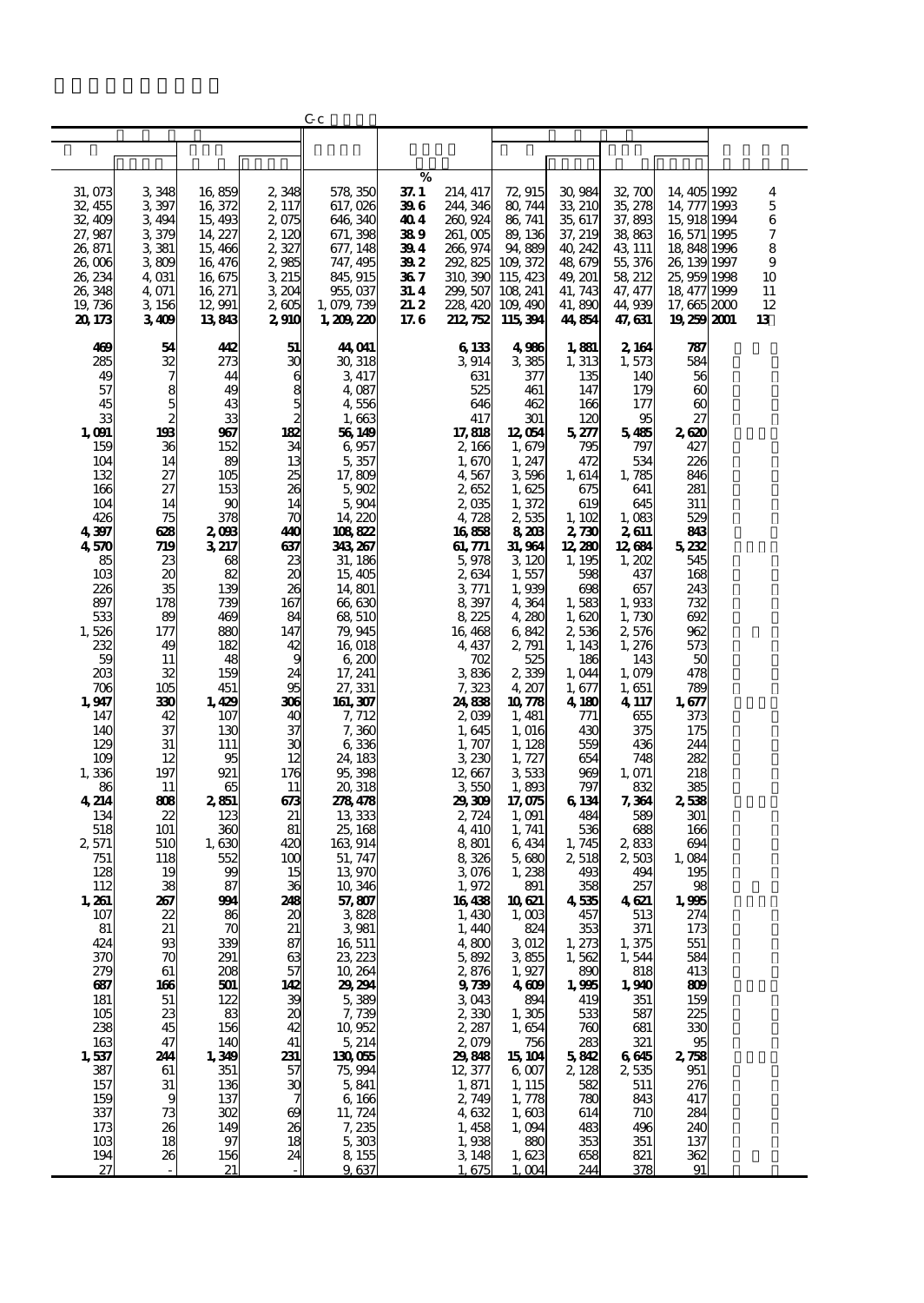|                                                                                                                                              | $C_{c-}(1)$                                                                                        |                                                             |                                                                                               |   | $C_{c}$ (2)                                                                                                                                                                                                                                                                                                                                                                                                                                                                                        |                                                                           |                                                                                                                                                                                                                                                                                                                                                                                                                                                    |
|----------------------------------------------------------------------------------------------------------------------------------------------|----------------------------------------------------------------------------------------------------|-------------------------------------------------------------|-----------------------------------------------------------------------------------------------|---|----------------------------------------------------------------------------------------------------------------------------------------------------------------------------------------------------------------------------------------------------------------------------------------------------------------------------------------------------------------------------------------------------------------------------------------------------------------------------------------------------|---------------------------------------------------------------------------|----------------------------------------------------------------------------------------------------------------------------------------------------------------------------------------------------------------------------------------------------------------------------------------------------------------------------------------------------------------------------------------------------------------------------------------------------|
|                                                                                                                                              |                                                                                                    |                                                             |                                                                                               |   |                                                                                                                                                                                                                                                                                                                                                                                                                                                                                                    |                                                                           |                                                                                                                                                                                                                                                                                                                                                                                                                                                    |
| 1992<br>4<br>1993<br>$\mathbf 5$<br>1994<br>6<br>1995<br>7<br>1996<br>8<br>9<br>1997<br>1998<br>10<br>1999<br>11<br>12<br>2000<br>2001<br>13 | 15<br>14<br>8<br>14<br>4<br>$\overline{\phantom{a}}$<br>$\begin{array}{c} 9 \\ 8 \end{array}$<br>9 | $\%$<br>267<br>125<br>21.4<br>143<br>$12.5\,$<br>$\it 37.5$ | 4<br>1<br>1<br>$\mathbf{1}$<br>1<br>3<br>2<br>$\mathbf 1$<br>1<br>$\mathbf 1$<br>3<br>2<br>L. | 1 | 45,028<br>44,369<br>43, 121<br>46,629<br>47, 348<br>52,726<br>61, 192<br>73,824<br>101, 338<br>129,380                                                                                                                                                                                                                                                                                                                                                                                             | $\%$<br>181<br>198<br>199<br>192<br>190<br>165<br>17.2<br>138<br>64<br>51 | 8,130<br>8 771<br>8,583<br>8,942<br>9 <sub>0</sub><br>8,699<br>10,548<br>10,206<br>6,527<br>660                                                                                                                                                                                                                                                                                                                                                    |
|                                                                                                                                              | 5<br>3<br>2                                                                                        |                                                             | ä,<br>÷,<br>ä,<br>ä,<br>O<br>÷,                                                               |   | 4722<br>3,722<br>239<br>284<br>350<br>127<br>2,860<br>327<br>243<br>1,315<br>121<br>149<br>705<br>8666<br>39, 197<br>3 161<br>1,188<br>1, 441<br>7,512<br>8,960<br>11,929<br>711<br>650<br>1,226<br>2,419<br>20,390<br>342<br>420<br>278<br>2,208<br>14, 737<br>2,405<br>33,909<br>1,522<br>2,555<br>20,813<br>5,660<br>1,999<br>1,360<br>4,050<br>128<br>150<br>1, 193<br>$1,980$<br>$599$<br><b>2.148</b><br>419<br>484<br>861<br>384<br>$\frac{13}{9}$<br>$\frac{48}{344}$<br>388<br>799<br>415 |                                                                           | $\frac{137}{72}$<br>$\frac{12}{17}$<br>$\frac{17}{35}$<br>$\mathbf 1$<br>149<br>$\boldsymbol{9}$<br>$\frac{15}{27}$<br>13<br>$11\,$<br>74<br>300<br>2058<br>$305\,$<br>177<br>153<br>$203\,$<br>$191\,$<br>630<br>$\frac{54}{18}$<br>$\frac{110}{217}$<br>1,436<br>$\frac{24}{32}$<br>10<br>$\frac{73}{124}$<br>173<br>1, 191<br>58<br>$171\,$<br>$350\,$<br>231<br>240<br>141<br>243<br>14 14 13 56 28 21 36 99 34 48 10 36 47 34 20 45 57 53 105 |
|                                                                                                                                              | 1                                                                                                  |                                                             |                                                                                               |   | 243<br>573<br>521                                                                                                                                                                                                                                                                                                                                                                                                                                                                                  |                                                                           |                                                                                                                                                                                                                                                                                                                                                                                                                                                    |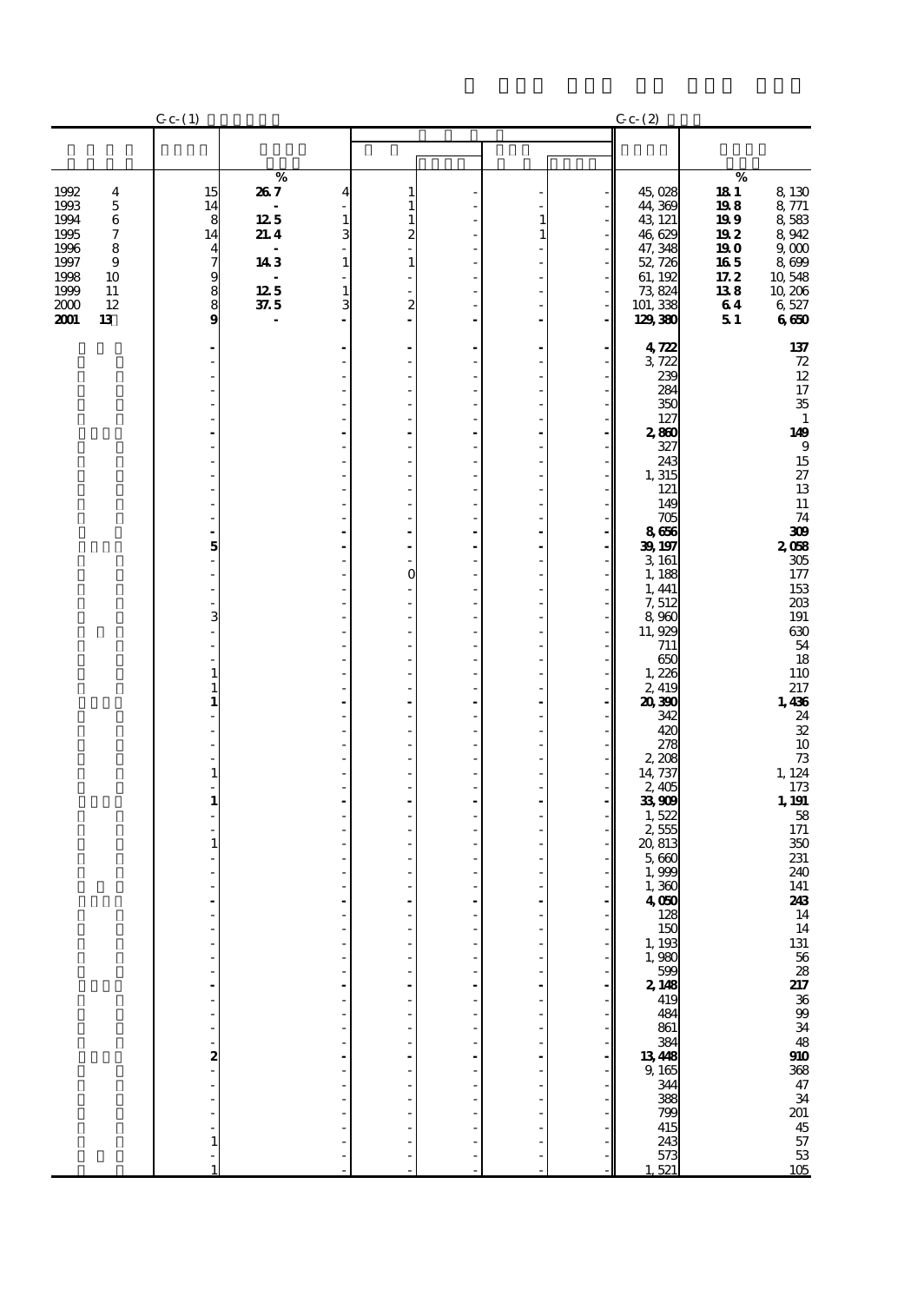|                                   |                                                        |                                        |                                             | $C_{c-}$ $(3)$                            |                         |                              |                        |                               |                         |                                         |                               |               |
|-----------------------------------|--------------------------------------------------------|----------------------------------------|---------------------------------------------|-------------------------------------------|-------------------------|------------------------------|------------------------|-------------------------------|-------------------------|-----------------------------------------|-------------------------------|---------------|
|                                   |                                                        |                                        |                                             |                                           |                         |                              |                        |                               |                         |                                         |                               |               |
|                                   |                                                        |                                        |                                             |                                           |                         |                              |                        |                               |                         |                                         |                               |               |
| 2, 137<br>2,159<br>2, 111         | 50<br>46<br>41                                         | 1,394<br>1,368<br>1,361                | 28 28 28 29                                 | 212, 955<br>222, 701<br>228 528           | %<br>325<br>337<br>34 1 | 69, 207<br>74,943<br>77, 921 | 3632<br>3473<br>3 480  | 195<br>144<br>137             | 1,480<br>1,234<br>1,195 |                                         | 98 1992<br>53 1993<br>57 1994 | 4<br>5<br>6   |
| 1,982<br>1,875                    | 48<br>34                                               | 1, 241<br>1, 149                       |                                             | 222, 473<br>210,080                       | 324<br>334              | 72,061<br>70, 207            | 3069<br>2,772          | 150<br>144                    | 1,037<br>798            |                                         | 661995<br>44 1996             | 7<br>8        |
| 1,716<br>1,745<br>1,965           | 33<br>40<br>55                                         | 1,024<br>1,054<br>1,234                | $\frac{20}{39}$                             | 217, 171<br>252,092<br>294, 635           | 327<br>295<br>250       | 71,028<br>74, 473<br>73, 715 | 2639<br>2,857<br>2,892 | 112<br>134<br>129             | 793<br>742<br>704       |                                         | 29 1997<br>43 1998<br>44 1999 | 9<br>10<br>11 |
| 2,006<br>2082                     | 41<br>48                                               | 1,259<br>1,329                         | 31<br>30                                    | 362, 762<br>432, 140                      | 126<br>100              | 45,666<br>43, 176            | 2933<br>3027           | 124<br>134                    | 658<br>ങ                |                                         | 332000<br>39 2001             | 12<br>13      |
| 65<br>39                          |                                                        | 30<br>18                               | - 1                                         | 16 243<br>11,549                          |                         | 584<br>361                   | 127<br>80              | 5<br>4                        | 38<br>28                | $\mathbf{1}$                            |                               |               |
| 6<br>8                            |                                                        | 4<br>3                                 |                                             | 1,041<br>1,287                            |                         | 14<br>53                     | 3<br>18                |                               | $\overline{\mathbf{4}}$ |                                         |                               |               |
| 11<br>$\mathbf{1}$                |                                                        | 5                                      |                                             | 1,844<br>522                              |                         | 88<br>68                     | 16<br>10               | $\mathbf{1}$                  | ვ<br>ვ                  |                                         |                               |               |
| 42                                | 1                                                      | $\frac{25}{2}$                         | 1                                           | 16624<br>1,513                            |                         | 2,291<br>126                 | 238<br>29              | 10<br>1                       | 50<br>11                | $\mathbf{3}$<br>$\overline{\mathbf{c}}$ |                               |               |
| $3535$<br>$15$<br>$15$            |                                                        | $\mathbf{1}$                           |                                             | 1,361<br>6 213<br>1, 276                  |                         | 211<br>443<br>369            | 38<br>54<br>36         | 4                             | 11<br>9<br>3            |                                         |                               |               |
|                                   | $\mathbf{1}$                                           | 1<br>10                                |                                             | 1,746<br>4,515                            |                         | 188<br>954                   | 30<br>51               | $\frac{2}{3}$                 | 9                       | 1                                       |                               |               |
| 149<br>517                        | $\frac{5}{7}$                                          | 99<br>334                              | $\frac{1}{3}$                               | 28019<br>131, 226                         |                         | 2917<br>11,881               | 224<br>796             | 26                            | 31<br>141               | 7                                       |                               |               |
| 29<br>32<br>$\boldsymbol{\alpha}$ | $\mathbf{1}$                                           | 16<br>19<br>13                         |                                             | 13, 452<br>5,674<br>5, 415                |                         | 1,438<br>521<br>645          | 56<br>52<br>53         | $\frac{2}{2}$<br>$\mathbf{1}$ | 5<br>11                 | 1                                       |                               |               |
| 85<br>69                          | 3<br>$\mathbf{1}$                                      | 64<br>41                               | $\mathbf{3}$                                | 26, 249<br>30, 250                        |                         | 1,373<br>1, 213              | 110<br>85              | 6                             | 17<br>11                | $\mathbf{1}$                            |                               |               |
| 161<br>24                         |                                                        | 118<br>9                               | 1                                           | 28, 312<br>4322                           |                         | 4,330<br>741                 | 194<br>66              | $\frac{5}{3}$<br>$\mathbf{1}$ | 38<br>16                |                                         |                               |               |
| 23<br>23<br>51                    | $\mathbf{1}$                                           | 13<br>13<br>28                         |                                             | 1,898<br>5,939<br>9, 715                  |                         | 77<br>755<br>788             | 12<br>54<br>114        | $\mathbf{1}$<br>$\frac{2}{3}$ | 16<br>20                | $\mathbf{1}$                            |                               |               |
| 241<br>17                         | 7                                                      | 130                                    | 4                                           | 60, 169<br>2,437                          |                         | 7, 159<br>386                | 362<br>30              | 22                            | 81<br>4                 | 8                                       |                               |               |
| 11<br>6                           |                                                        | 98899                                  |                                             | 2, 712<br>2, 145                          |                         | 259<br>306                   | 22<br>24               | $\mathbf{1}$<br>$\frac{2}{2}$ | $\frac{2}{3}$           |                                         |                               |               |
| 20<br>136                         | $\mathbf{1}$<br>4                                      | $\overline{78}$<br>$\overline{25}$     | $\begin{array}{c} 2 \\ 2 \\ 10 \end{array}$ | 8,727<br>36,688                           |                         | 937<br>4658<br>613           | 44<br>189              | 14                            | 11<br>43                | 1<br>4                                  |                               |               |
| 51<br>625<br>22                   | $\begin{array}{c} 2 \\ 16 \end{array}$<br>$\mathbf{1}$ | 466<br>11                              |                                             | 7,460<br>104 514<br>5, 515                |                         | 5504<br>696                  | 53<br>486<br>37        | 3<br>20                       | 18<br>95<br>8           | $\frac{2}{2}$                           |                               |               |
| 80<br>349                         | $\frac{5}{3}$                                          | 63<br>265                              | 5<br>3<br>3<br>3                            | 8,921<br>63,820                           |                         | 1,280<br>827                 | 82<br>183              | $\frac{2}{2}$<br>4            | 23<br>39                | $\mathbf{1}$                            |                               |               |
| 108<br>39                         | $\overline{\mathbf{c}}$                                | 87<br>28                               |                                             | 17,834<br>4,967                           |                         | 1, 217<br>927                | 106<br>28              | 10                            | 15                      |                                         |                               |               |
| 27<br>104<br>Ω                    | 3                                                      | 12<br>53<br>3                          | $\frac{3}{1}$                               | 3,457<br>15,977<br>977                    |                         | 557<br>270<br>375            | 50<br>231<br>37        | $\boldsymbol{z}$<br>19        | 7<br>65                 | 8                                       |                               |               |
|                                   |                                                        | $\mathbf 1$<br>21                      |                                             | 935<br>5,081                              |                         | 141<br>854                   | 17<br>61               | $\frac{2}{5}$                 | 1<br>25                 | $\overline{\mathbf{4}}$                 |                               |               |
|                                   | $\frac{2}{1}$                                          | 10                                     | $\mathbf{z}$                                | 6419<br>$2,565$<br>8696                   |                         | 947<br>443                   | 65<br>51               | $\frac{3}{7}$                 | 17<br>14                | 4                                       |                               |               |
| $888$ 19                          |                                                        | $\frac{18}{5}$ 34                      |                                             | 1,617                                     |                         | 242<br>1,009<br>464          | 117<br>34<br>23        | 4                             | $\frac{25}{12}$<br>9    | $\frac{3}{3}$                           |                               |               |
| 11                                |                                                        | 10<br>4                                |                                             | $2,370$<br>$3,382$<br>$1,327$<br>$50,672$ |                         | 437<br>532                   | 41<br>19               | $\mathbf{1}$                  |                         |                                         |                               |               |
| 275<br>89                         | $\frac{8}{2}$                                          | 158<br>$\frac{59}{4}$                  | $\frac{5}{2}$                               | 34, 751                                   |                         | 7,638<br>$3805$<br>$559$     | 446<br>126             | 20<br>$\mathbf{1}$            | 137<br>$\frac{1}{29}$   | 4                                       |                               |               |
| $\boldsymbol{\alpha}$<br>17       |                                                        | $\overline{11}$                        |                                             | 1,923                                     |                         | 384                          | 31<br>48               | 4                             | 16                      |                                         |                               |               |
| 21<br>24                          | $\frac{2}{2}$                                          | $\begin{array}{c} 8 \\ 14 \end{array}$ | $\frac{1}{2}$                               | 2948<br>$2,427$<br>1,835                  |                         | 1, 132<br>146<br>607         | 56<br>26<br>38         | 3<br>1                        | 20<br>9<br>15           |                                         |                               |               |
| $\frac{18}{33}$<br>53             |                                                        | $\frac{8}{24}$<br>30                   |                                             | 2,365<br>3.103                            |                         | 670<br>335                   | 61<br>$\infty$         | $\frac{3}{2}$<br>6            | 16<br>$\overline{2}$    | $\frac{2}{1}$                           |                               |               |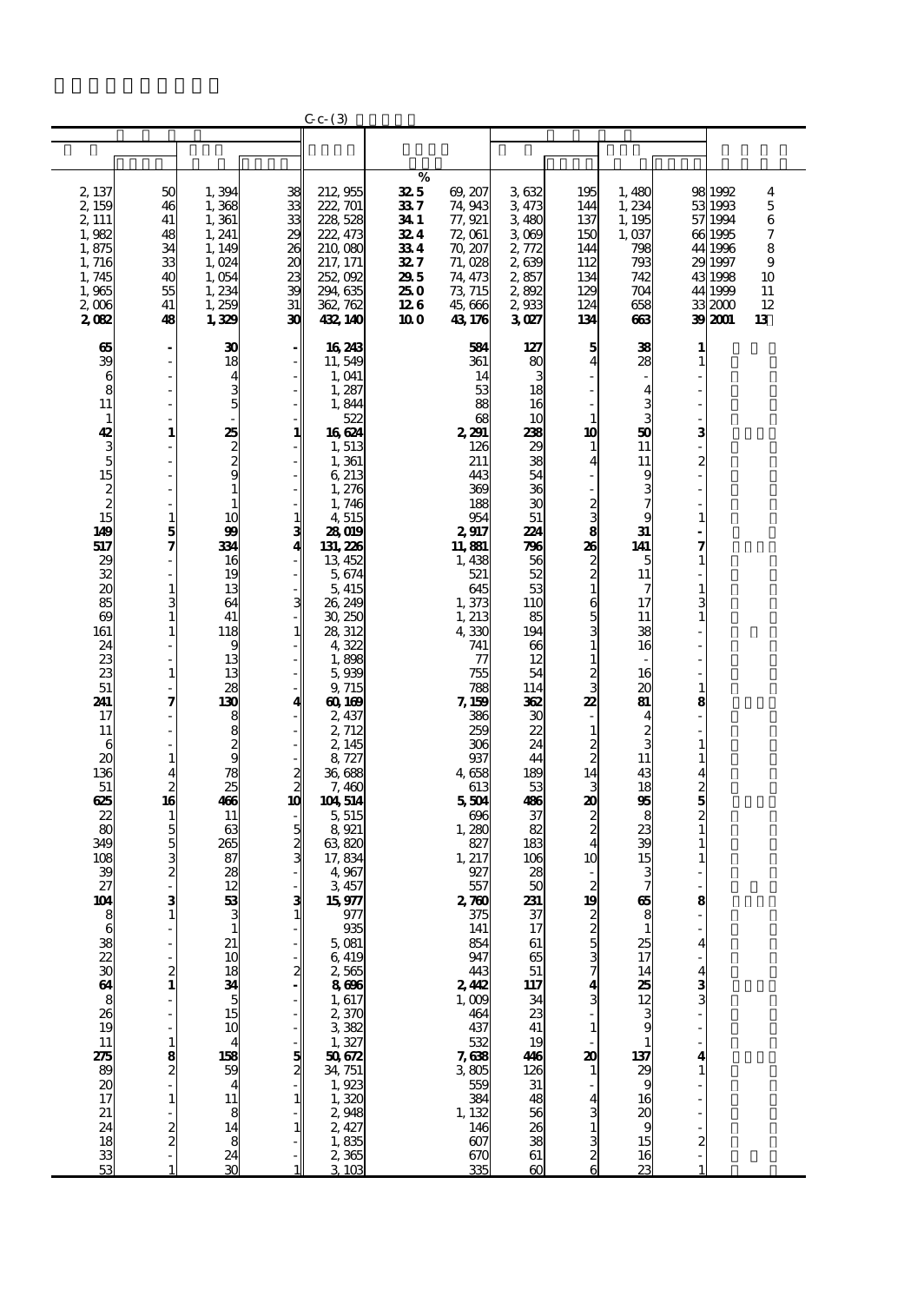|                                                                                                                                                   | $C_{c-}(4)$                                                                                                                                                                                                                                                                 |                                                                                                                                                                                                                                                                                                                                                                                                                                                                                                                     |                                                                                                                                                                                                                                                   |                                                       |                                                                       |                                   | $C_{c}$ $(5)$                                                                                                                                                                                                                                                |                                                                                                                                                                                                                                                                                                   |
|---------------------------------------------------------------------------------------------------------------------------------------------------|-----------------------------------------------------------------------------------------------------------------------------------------------------------------------------------------------------------------------------------------------------------------------------|---------------------------------------------------------------------------------------------------------------------------------------------------------------------------------------------------------------------------------------------------------------------------------------------------------------------------------------------------------------------------------------------------------------------------------------------------------------------------------------------------------------------|---------------------------------------------------------------------------------------------------------------------------------------------------------------------------------------------------------------------------------------------------|-------------------------------------------------------|-----------------------------------------------------------------------|-----------------------------------|--------------------------------------------------------------------------------------------------------------------------------------------------------------------------------------------------------------------------------------------------------------|---------------------------------------------------------------------------------------------------------------------------------------------------------------------------------------------------------------------------------------------------------------------------------------------------|
|                                                                                                                                                   |                                                                                                                                                                                                                                                                             |                                                                                                                                                                                                                                                                                                                                                                                                                                                                                                                     |                                                                                                                                                                                                                                                   |                                                       |                                                                       |                                   |                                                                                                                                                                                                                                                              |                                                                                                                                                                                                                                                                                                   |
| 1992<br>4<br>1993<br>5<br>1994<br>6<br>$\boldsymbol{7}$<br>1995<br>1996<br>8<br>1997<br>9<br>1998<br>10<br>1999<br>11<br>2000<br>12<br>2001<br>13 | 1,299<br>1,384<br>1, 418<br>1,268<br>1, 411<br>1,632<br>1,874<br>1,973<br>2,359<br>2921                                                                                                                                                                                     | $\%$<br>36 1<br>469<br>246<br>340<br>331<br>469<br>293<br>372<br>242<br>342<br>239<br>390<br>244<br>458<br>194<br>382<br>144<br>339<br>11.4<br>334                                                                                                                                                                                                                                                                                                                                                                  | 190<br>156<br>166<br>143<br>99<br>126<br>111<br>128<br>112<br>115                                                                                                                                                                                 | 13<br>9<br>9<br>10<br>$\frac{5}{4}$<br>$\frac{7}{5}$  | 86<br>$\omega$<br>62<br>34<br>19<br>$\frac{23}{15}$<br>37<br>13<br>16 | 11<br>6<br>З<br>$\mathbf{1}$<br>1 | 3 261<br>3,468<br>3610<br>3642<br>3 910<br>4,637<br>4,673<br>4,902<br>6532<br>7,437                                                                                                                                                                          | $\%$<br>27.0<br>879<br>235<br>815<br>323<br>$\frac{1,166}{919}$<br>252<br>229<br>896<br>239<br>1, 109<br>266<br>1, 243<br>186<br>914<br>10 1<br>657<br>91<br>676                                                                                                                                  |
|                                                                                                                                                   | 86<br>57<br>3<br>14<br>8<br>$\overline{4}$<br><b>28</b> 39 9 9 9 9 20<br>926<br>$\overline{\overset{82}{18}}$<br>48<br>211<br>125<br>258<br>44<br>29<br>37<br>74<br>409<br>28275<br>47<br>62<br>28<br>74<br>$\frac{378}{100}$<br>44<br>18<br>124<br>$\overline{\mathbf{A}}$ | 4<br>$\overline{4}$<br>ä,<br>÷,<br>14<br>$\boldsymbol{z}$<br>7<br>$\frac{2}{3}$<br>$\overline{\overset{8}{132}}$<br>9<br>$\mathbf 1$<br>$\boldsymbol{\alpha}$<br>$\boldsymbol{\mathsf{20}}$<br>33<br>16<br>$\mathbf{1}$<br>$\mathbf{1}$<br>9<br>22<br>57<br>5<br>$\mathbf 1$<br>$\mathbf{1}$<br>46<br>$\overline{\mathbf{4}}$<br>38<br>$\mathbf{1}$<br>6<br>10<br>9<br>6<br>6<br>15<br>14<br>$\frac{1}{1}$<br>$\overline{\mathbf{4}}$<br>$\begin{array}{c} 1 \\ 1 \\ 2 \end{array}$<br>$9.88$<br>$-5.88$<br>$-5.88$ | 6<br>$\mathbf{1}$<br>2<br>$\mathbf{1}$<br>$233$<br>$202$<br>$11$<br>$\frac{2}{8}$<br>$\mathbf{1}$<br>$\frac{2}{6}$<br>24<br>3<br>15<br>$\epsilon$<br>18<br><b>ນ ຜ ນ ນ ພ ຜ ຜ</b><br>$\mathbf{1}$<br>4<br>$-13$<br>$-23$<br>$7$<br>$12$<br>$1$<br>4 | 1<br>$\mathbf{1}$<br>1<br>$\mathbf{1}$<br>1<br>1<br>1 | 2<br>1<br>1<br>$\frac{2}{1}$<br>1<br>5<br>3<br>2<br>1<br>5<br>1       | 1<br>$\mathbf{1}$                 | 237<br>182<br>11<br>25<br>16<br>3<br>304<br>35<br>29<br>111<br>39<br>46<br>44<br>744<br>2386<br>250<br>64<br>82<br>601<br>470<br>596<br>66<br>32<br>88<br>137<br>946<br>22<br>37<br>56<br>146<br>479<br>206<br>1,480<br>110<br>185<br>686<br>380<br>87<br>32 | $\frac{15}{11}$<br>13<br>$\frac{5}{2}$<br>$\frac{2}{2}$<br>$\frac{2}{9}$<br>$\frac{9}{10}$<br>$rac{4}{8}$<br>$rac{8}{9}$<br>29<br>$16\,$<br>221<br>$\begin{array}{c} 60 \\ 39 \\ 3 \\ 116 \end{array}$<br>$\ddot{\mathbf{a}}$<br>5085258211775724<br>$\frac{1}{185}$ 185<br>107 8 3 3 3 3 7 1 9 6 |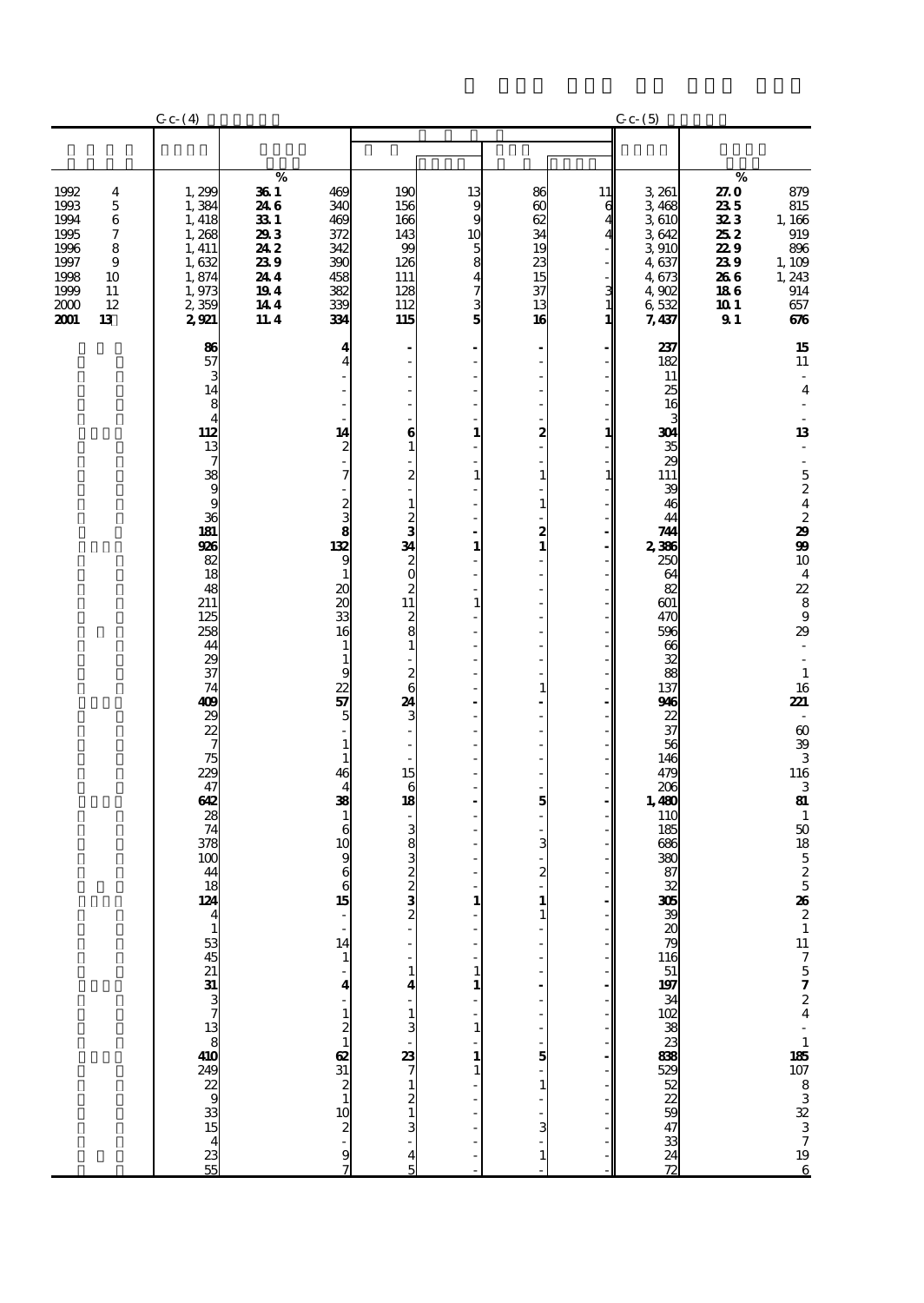| %<br>134<br>866<br>224<br>2,276<br>1,970<br>270<br>10 <sub>3</sub><br>84<br>40 1992<br>ຜ ກາດ ຕິດ<br>4<br>7<br>104<br>1,723<br>187<br>87.5<br>262<br>27 1993<br>$\mathbf 5$<br>3<br>1,969<br>75<br>78<br>$\overline{80}$<br>5<br>843<br>1,760<br>269<br>91<br>31 1994<br>$\,6$<br>170<br>2,088<br>81<br>73<br>1,693<br>130<br>2,038<br>831<br>294<br>88<br>31<br>$\boldsymbol{7}$<br>94<br>1995<br>50<br>2043<br>99<br>112<br>2,396<br>853<br>8<br>317<br>46 1996<br>114<br>41<br>863<br>2,593<br>117<br>3 <sub>005</sub><br>439<br>104<br>161<br>1997<br>9<br>$\boldsymbol{\omega}$<br>121<br>$\frac{2}{1}$<br>832<br>2,304<br>114<br>2,769<br>470<br>178<br>41 1998<br>10<br>47<br>139<br>2,990<br><b>81.4</b><br>2,434<br>125<br>501<br>119<br>37 1999<br>11<br>$\frac{2}{4}$<br>50<br>2,706<br>130<br>3,789<br>71.4<br>582<br>129<br>174<br>472000<br>12<br>4<br>37<br>122<br>4,149<br>649<br>2,601<br>128<br>32,2001<br>598<br>152<br>13<br>53<br>$\frac{3}{2}$<br>4<br>195<br>146<br>11<br>17<br>4<br>$\frac{28}{3}$<br>127<br>105<br>4<br>$\overline{4}$<br>6<br>8<br>$\frac{2}{2}$<br>6<br>9<br>17<br>15<br>30<br>$\begin{array}{c} 6 \\ 2 \\ 1 \end{array}$<br>÷,<br>÷,<br>19<br>8<br>$\overline{\mathbf{4}}$<br>$\mathbf{1}$<br>$\mathbf{1}$<br>3<br>10<br>10<br>9<br>$\mathbf{1}$<br>379<br>308<br>44<br>15<br>3<br>$\mathbf{1}$<br>56<br>34<br>$\frac{3}{6}$<br>$\frac{2}{1}$<br>$\mathbf{1}$<br>$\overline{a}$<br>1<br>$\frac{2}{4}$<br>36<br>22<br>75<br>53<br>3<br>$\frac{5}{9}$<br>$\boldsymbol{z}$<br>33<br>28<br>111<br>106<br>$\mathbf 1$<br>1<br>1<br>$\mathbf{1}$<br>14<br>$\frac{2}{12}$<br>5<br>68<br>$\boldsymbol{\omega}$<br>10<br>$\mathbf{1}$<br>280<br>237<br>$\boldsymbol{\eta}$<br>14<br>$\frac{2}{8}$<br>12<br>24<br>2<br>2<br>-<br>88<br>622<br>128<br>29<br>25<br>$\frac{2}{2}$<br>$\overline{\mathbf{c}}$<br>53<br>5<br>$\mathbf{1}$<br>$\mathbf{1}$<br>44<br>19<br>$\overline{\mathbf{c}}$<br>50<br>9<br>$\overline{\mathbf{4}}$<br>48<br>$\mathbf{1}$<br>80<br>61<br>68<br>3<br>55<br>9<br>$\mathbf{1}$<br>$\mathbf{1}$<br>$\mathbf{1}$<br>3<br>90<br>54<br>10<br>3<br>$\boldsymbol{z}$<br>9<br>3<br>31<br>5<br>110<br>84<br>10<br>10<br>164<br>113<br>$\mathbf{1}$<br>$\mathbf{1}$<br>$\overline{a}$<br>L,<br>22<br>$\mathbf{1}$<br>16<br>7<br>L,<br>$\overline{c}$<br>$\mathbf{1}$<br>48<br>$\boldsymbol{z}$<br>5<br>45<br>8<br>6<br>143<br>$\boldsymbol{z}$<br>7<br>$\overline{c}$<br>5<br>102<br>18<br>$\mathbf{1}$<br>$\boldsymbol{z}$<br>17<br>18<br>$\boldsymbol{\omega}$<br>347<br>265<br>14<br>4<br>Ĭ.<br>9<br>59<br>40<br>$\mathbf{1}$<br>$\mathbf{1}$<br>4<br>$\overline{\phantom{m}}$<br>13<br>46<br>$31\,$<br>$\mathbf 1$<br>$\overline{\mathbf{4}}$<br>$\mathbf{1}$<br>30<br>26<br>$\mathbf{1}$<br>Ĭ.<br>24<br>5<br>$\frac{3}{5}$<br>$\overline{c}$<br>$\mathbf{1}$<br>17<br>$\overline{\mathbf{4}}$<br>35<br>13<br>155<br>$\mathbf{1}$<br>130<br>8<br>$\overline{\mathbf{4}}$<br>33<br>21<br>Ĩ.<br>23<br>1,179<br>$\boldsymbol{\mathcal{A}}$<br>395<br>20<br>21<br>8<br>8<br>$\overline{\phantom{a}}$<br>34<br>8<br>40<br>$\frac{2}{7}$<br>3<br>$\mathbf{1}$<br>3<br>$\mathbf{1}$<br>62<br>56<br>14<br>$\mathbf{1}$<br>839<br>31<br>$\frac{3}{2}$<br>16<br>7<br>157<br>10<br>137<br>9<br>$\mathbf{1}$<br>94<br>4<br>4<br>4<br>$\mathbf{1}$<br>27<br>9<br>$\mathbf{1}$<br>30<br>$\mathbf{1}$<br>4<br>71<br>27<br>3<br>1<br>1<br>2<br>59<br>$\frac{8}{2}$<br>342<br>$\frac{8}{3}$<br>15<br>$\overline{\mathbf{z}}$<br>314<br>10<br><del>&amp;</del> g & x & x ± = <b>h</b> & & ส = <sub>→</sub> <b>ญ</b> ส ∃ ± ธ ะ<br>44<br>222<br>854581038403831<br>3<br>9<br>$-526$<br>14<br>4<br>15<br>15<br>14<br>5<br>3<br>3<br>3<br>3<br>3<br>3<br>3<br>3<br>3<br>3<br><br>3<br><br><br>3<br>1<br>$\boldsymbol{z}$<br>$\boldsymbol{z}$<br>$\boldsymbol{z}$<br>$\mathbf{1}$<br>7<br>4<br>$\mathbf{1}$<br>1<br>$\mathbf{1}$<br>$\begin{array}{c} 1 \\ 2 \\ 5 \end{array}$<br>5<br>306<br>91 11 53<br>61 26<br>16<br>32<br>16<br>$\frac{27}{10}$<br>2<br>26<br>$\frac{3}{1}$<br>4<br>6<br>$1222$<br>$242$<br>$\overline{\mathbf{c}}$<br>4<br>4 |  |  | $C_{c}$ $ (6)$ |  |  |  |  |
|------------------------------------------------------------------------------------------------------------------------------------------------------------------------------------------------------------------------------------------------------------------------------------------------------------------------------------------------------------------------------------------------------------------------------------------------------------------------------------------------------------------------------------------------------------------------------------------------------------------------------------------------------------------------------------------------------------------------------------------------------------------------------------------------------------------------------------------------------------------------------------------------------------------------------------------------------------------------------------------------------------------------------------------------------------------------------------------------------------------------------------------------------------------------------------------------------------------------------------------------------------------------------------------------------------------------------------------------------------------------------------------------------------------------------------------------------------------------------------------------------------------------------------------------------------------------------------------------------------------------------------------------------------------------------------------------------------------------------------------------------------------------------------------------------------------------------------------------------------------------------------------------------------------------------------------------------------------------------------------------------------------------------------------------------------------------------------------------------------------------------------------------------------------------------------------------------------------------------------------------------------------------------------------------------------------------------------------------------------------------------------------------------------------------------------------------------------------------------------------------------------------------------------------------------------------------------------------------------------------------------------------------------------------------------------------------------------------------------------------------------------------------------------------------------------------------------------------------------------------------------------------------------------------------------------------------------------------------------------------------------------------------------------------------------------------------------------------------------------------------------------------------------------------------------------------------------------------------------------------------------------------------------------------------------------------------------------------------------------------------------------------------------------------------------------------------------------------------------------------------------------------------------------------------------------------------------------------------------------------------------------------------------------------------------------------------------------------------------------------------------------------------------------------------------------------------------------------------------------------------------------------------------------------------------------------------------------------------------------------------------------------------------------------------------------------------------------|--|--|----------------|--|--|--|--|
|                                                                                                                                                                                                                                                                                                                                                                                                                                                                                                                                                                                                                                                                                                                                                                                                                                                                                                                                                                                                                                                                                                                                                                                                                                                                                                                                                                                                                                                                                                                                                                                                                                                                                                                                                                                                                                                                                                                                                                                                                                                                                                                                                                                                                                                                                                                                                                                                                                                                                                                                                                                                                                                                                                                                                                                                                                                                                                                                                                                                                                                                                                                                                                                                                                                                                                                                                                                                                                                                                                                                                                                                                                                                                                                                                                                                                                                                                                                                                                                                                                                                                    |  |  |                |  |  |  |  |
|                                                                                                                                                                                                                                                                                                                                                                                                                                                                                                                                                                                                                                                                                                                                                                                                                                                                                                                                                                                                                                                                                                                                                                                                                                                                                                                                                                                                                                                                                                                                                                                                                                                                                                                                                                                                                                                                                                                                                                                                                                                                                                                                                                                                                                                                                                                                                                                                                                                                                                                                                                                                                                                                                                                                                                                                                                                                                                                                                                                                                                                                                                                                                                                                                                                                                                                                                                                                                                                                                                                                                                                                                                                                                                                                                                                                                                                                                                                                                                                                                                                                                    |  |  |                |  |  |  |  |
|                                                                                                                                                                                                                                                                                                                                                                                                                                                                                                                                                                                                                                                                                                                                                                                                                                                                                                                                                                                                                                                                                                                                                                                                                                                                                                                                                                                                                                                                                                                                                                                                                                                                                                                                                                                                                                                                                                                                                                                                                                                                                                                                                                                                                                                                                                                                                                                                                                                                                                                                                                                                                                                                                                                                                                                                                                                                                                                                                                                                                                                                                                                                                                                                                                                                                                                                                                                                                                                                                                                                                                                                                                                                                                                                                                                                                                                                                                                                                                                                                                                                                    |  |  |                |  |  |  |  |
|                                                                                                                                                                                                                                                                                                                                                                                                                                                                                                                                                                                                                                                                                                                                                                                                                                                                                                                                                                                                                                                                                                                                                                                                                                                                                                                                                                                                                                                                                                                                                                                                                                                                                                                                                                                                                                                                                                                                                                                                                                                                                                                                                                                                                                                                                                                                                                                                                                                                                                                                                                                                                                                                                                                                                                                                                                                                                                                                                                                                                                                                                                                                                                                                                                                                                                                                                                                                                                                                                                                                                                                                                                                                                                                                                                                                                                                                                                                                                                                                                                                                                    |  |  |                |  |  |  |  |
|                                                                                                                                                                                                                                                                                                                                                                                                                                                                                                                                                                                                                                                                                                                                                                                                                                                                                                                                                                                                                                                                                                                                                                                                                                                                                                                                                                                                                                                                                                                                                                                                                                                                                                                                                                                                                                                                                                                                                                                                                                                                                                                                                                                                                                                                                                                                                                                                                                                                                                                                                                                                                                                                                                                                                                                                                                                                                                                                                                                                                                                                                                                                                                                                                                                                                                                                                                                                                                                                                                                                                                                                                                                                                                                                                                                                                                                                                                                                                                                                                                                                                    |  |  |                |  |  |  |  |
|                                                                                                                                                                                                                                                                                                                                                                                                                                                                                                                                                                                                                                                                                                                                                                                                                                                                                                                                                                                                                                                                                                                                                                                                                                                                                                                                                                                                                                                                                                                                                                                                                                                                                                                                                                                                                                                                                                                                                                                                                                                                                                                                                                                                                                                                                                                                                                                                                                                                                                                                                                                                                                                                                                                                                                                                                                                                                                                                                                                                                                                                                                                                                                                                                                                                                                                                                                                                                                                                                                                                                                                                                                                                                                                                                                                                                                                                                                                                                                                                                                                                                    |  |  |                |  |  |  |  |
|                                                                                                                                                                                                                                                                                                                                                                                                                                                                                                                                                                                                                                                                                                                                                                                                                                                                                                                                                                                                                                                                                                                                                                                                                                                                                                                                                                                                                                                                                                                                                                                                                                                                                                                                                                                                                                                                                                                                                                                                                                                                                                                                                                                                                                                                                                                                                                                                                                                                                                                                                                                                                                                                                                                                                                                                                                                                                                                                                                                                                                                                                                                                                                                                                                                                                                                                                                                                                                                                                                                                                                                                                                                                                                                                                                                                                                                                                                                                                                                                                                                                                    |  |  |                |  |  |  |  |
|                                                                                                                                                                                                                                                                                                                                                                                                                                                                                                                                                                                                                                                                                                                                                                                                                                                                                                                                                                                                                                                                                                                                                                                                                                                                                                                                                                                                                                                                                                                                                                                                                                                                                                                                                                                                                                                                                                                                                                                                                                                                                                                                                                                                                                                                                                                                                                                                                                                                                                                                                                                                                                                                                                                                                                                                                                                                                                                                                                                                                                                                                                                                                                                                                                                                                                                                                                                                                                                                                                                                                                                                                                                                                                                                                                                                                                                                                                                                                                                                                                                                                    |  |  |                |  |  |  |  |
|                                                                                                                                                                                                                                                                                                                                                                                                                                                                                                                                                                                                                                                                                                                                                                                                                                                                                                                                                                                                                                                                                                                                                                                                                                                                                                                                                                                                                                                                                                                                                                                                                                                                                                                                                                                                                                                                                                                                                                                                                                                                                                                                                                                                                                                                                                                                                                                                                                                                                                                                                                                                                                                                                                                                                                                                                                                                                                                                                                                                                                                                                                                                                                                                                                                                                                                                                                                                                                                                                                                                                                                                                                                                                                                                                                                                                                                                                                                                                                                                                                                                                    |  |  |                |  |  |  |  |
|                                                                                                                                                                                                                                                                                                                                                                                                                                                                                                                                                                                                                                                                                                                                                                                                                                                                                                                                                                                                                                                                                                                                                                                                                                                                                                                                                                                                                                                                                                                                                                                                                                                                                                                                                                                                                                                                                                                                                                                                                                                                                                                                                                                                                                                                                                                                                                                                                                                                                                                                                                                                                                                                                                                                                                                                                                                                                                                                                                                                                                                                                                                                                                                                                                                                                                                                                                                                                                                                                                                                                                                                                                                                                                                                                                                                                                                                                                                                                                                                                                                                                    |  |  |                |  |  |  |  |
|                                                                                                                                                                                                                                                                                                                                                                                                                                                                                                                                                                                                                                                                                                                                                                                                                                                                                                                                                                                                                                                                                                                                                                                                                                                                                                                                                                                                                                                                                                                                                                                                                                                                                                                                                                                                                                                                                                                                                                                                                                                                                                                                                                                                                                                                                                                                                                                                                                                                                                                                                                                                                                                                                                                                                                                                                                                                                                                                                                                                                                                                                                                                                                                                                                                                                                                                                                                                                                                                                                                                                                                                                                                                                                                                                                                                                                                                                                                                                                                                                                                                                    |  |  |                |  |  |  |  |
|                                                                                                                                                                                                                                                                                                                                                                                                                                                                                                                                                                                                                                                                                                                                                                                                                                                                                                                                                                                                                                                                                                                                                                                                                                                                                                                                                                                                                                                                                                                                                                                                                                                                                                                                                                                                                                                                                                                                                                                                                                                                                                                                                                                                                                                                                                                                                                                                                                                                                                                                                                                                                                                                                                                                                                                                                                                                                                                                                                                                                                                                                                                                                                                                                                                                                                                                                                                                                                                                                                                                                                                                                                                                                                                                                                                                                                                                                                                                                                                                                                                                                    |  |  |                |  |  |  |  |
|                                                                                                                                                                                                                                                                                                                                                                                                                                                                                                                                                                                                                                                                                                                                                                                                                                                                                                                                                                                                                                                                                                                                                                                                                                                                                                                                                                                                                                                                                                                                                                                                                                                                                                                                                                                                                                                                                                                                                                                                                                                                                                                                                                                                                                                                                                                                                                                                                                                                                                                                                                                                                                                                                                                                                                                                                                                                                                                                                                                                                                                                                                                                                                                                                                                                                                                                                                                                                                                                                                                                                                                                                                                                                                                                                                                                                                                                                                                                                                                                                                                                                    |  |  |                |  |  |  |  |
|                                                                                                                                                                                                                                                                                                                                                                                                                                                                                                                                                                                                                                                                                                                                                                                                                                                                                                                                                                                                                                                                                                                                                                                                                                                                                                                                                                                                                                                                                                                                                                                                                                                                                                                                                                                                                                                                                                                                                                                                                                                                                                                                                                                                                                                                                                                                                                                                                                                                                                                                                                                                                                                                                                                                                                                                                                                                                                                                                                                                                                                                                                                                                                                                                                                                                                                                                                                                                                                                                                                                                                                                                                                                                                                                                                                                                                                                                                                                                                                                                                                                                    |  |  |                |  |  |  |  |
|                                                                                                                                                                                                                                                                                                                                                                                                                                                                                                                                                                                                                                                                                                                                                                                                                                                                                                                                                                                                                                                                                                                                                                                                                                                                                                                                                                                                                                                                                                                                                                                                                                                                                                                                                                                                                                                                                                                                                                                                                                                                                                                                                                                                                                                                                                                                                                                                                                                                                                                                                                                                                                                                                                                                                                                                                                                                                                                                                                                                                                                                                                                                                                                                                                                                                                                                                                                                                                                                                                                                                                                                                                                                                                                                                                                                                                                                                                                                                                                                                                                                                    |  |  |                |  |  |  |  |
|                                                                                                                                                                                                                                                                                                                                                                                                                                                                                                                                                                                                                                                                                                                                                                                                                                                                                                                                                                                                                                                                                                                                                                                                                                                                                                                                                                                                                                                                                                                                                                                                                                                                                                                                                                                                                                                                                                                                                                                                                                                                                                                                                                                                                                                                                                                                                                                                                                                                                                                                                                                                                                                                                                                                                                                                                                                                                                                                                                                                                                                                                                                                                                                                                                                                                                                                                                                                                                                                                                                                                                                                                                                                                                                                                                                                                                                                                                                                                                                                                                                                                    |  |  |                |  |  |  |  |
|                                                                                                                                                                                                                                                                                                                                                                                                                                                                                                                                                                                                                                                                                                                                                                                                                                                                                                                                                                                                                                                                                                                                                                                                                                                                                                                                                                                                                                                                                                                                                                                                                                                                                                                                                                                                                                                                                                                                                                                                                                                                                                                                                                                                                                                                                                                                                                                                                                                                                                                                                                                                                                                                                                                                                                                                                                                                                                                                                                                                                                                                                                                                                                                                                                                                                                                                                                                                                                                                                                                                                                                                                                                                                                                                                                                                                                                                                                                                                                                                                                                                                    |  |  |                |  |  |  |  |
|                                                                                                                                                                                                                                                                                                                                                                                                                                                                                                                                                                                                                                                                                                                                                                                                                                                                                                                                                                                                                                                                                                                                                                                                                                                                                                                                                                                                                                                                                                                                                                                                                                                                                                                                                                                                                                                                                                                                                                                                                                                                                                                                                                                                                                                                                                                                                                                                                                                                                                                                                                                                                                                                                                                                                                                                                                                                                                                                                                                                                                                                                                                                                                                                                                                                                                                                                                                                                                                                                                                                                                                                                                                                                                                                                                                                                                                                                                                                                                                                                                                                                    |  |  |                |  |  |  |  |
|                                                                                                                                                                                                                                                                                                                                                                                                                                                                                                                                                                                                                                                                                                                                                                                                                                                                                                                                                                                                                                                                                                                                                                                                                                                                                                                                                                                                                                                                                                                                                                                                                                                                                                                                                                                                                                                                                                                                                                                                                                                                                                                                                                                                                                                                                                                                                                                                                                                                                                                                                                                                                                                                                                                                                                                                                                                                                                                                                                                                                                                                                                                                                                                                                                                                                                                                                                                                                                                                                                                                                                                                                                                                                                                                                                                                                                                                                                                                                                                                                                                                                    |  |  |                |  |  |  |  |
|                                                                                                                                                                                                                                                                                                                                                                                                                                                                                                                                                                                                                                                                                                                                                                                                                                                                                                                                                                                                                                                                                                                                                                                                                                                                                                                                                                                                                                                                                                                                                                                                                                                                                                                                                                                                                                                                                                                                                                                                                                                                                                                                                                                                                                                                                                                                                                                                                                                                                                                                                                                                                                                                                                                                                                                                                                                                                                                                                                                                                                                                                                                                                                                                                                                                                                                                                                                                                                                                                                                                                                                                                                                                                                                                                                                                                                                                                                                                                                                                                                                                                    |  |  |                |  |  |  |  |
|                                                                                                                                                                                                                                                                                                                                                                                                                                                                                                                                                                                                                                                                                                                                                                                                                                                                                                                                                                                                                                                                                                                                                                                                                                                                                                                                                                                                                                                                                                                                                                                                                                                                                                                                                                                                                                                                                                                                                                                                                                                                                                                                                                                                                                                                                                                                                                                                                                                                                                                                                                                                                                                                                                                                                                                                                                                                                                                                                                                                                                                                                                                                                                                                                                                                                                                                                                                                                                                                                                                                                                                                                                                                                                                                                                                                                                                                                                                                                                                                                                                                                    |  |  |                |  |  |  |  |
|                                                                                                                                                                                                                                                                                                                                                                                                                                                                                                                                                                                                                                                                                                                                                                                                                                                                                                                                                                                                                                                                                                                                                                                                                                                                                                                                                                                                                                                                                                                                                                                                                                                                                                                                                                                                                                                                                                                                                                                                                                                                                                                                                                                                                                                                                                                                                                                                                                                                                                                                                                                                                                                                                                                                                                                                                                                                                                                                                                                                                                                                                                                                                                                                                                                                                                                                                                                                                                                                                                                                                                                                                                                                                                                                                                                                                                                                                                                                                                                                                                                                                    |  |  |                |  |  |  |  |
|                                                                                                                                                                                                                                                                                                                                                                                                                                                                                                                                                                                                                                                                                                                                                                                                                                                                                                                                                                                                                                                                                                                                                                                                                                                                                                                                                                                                                                                                                                                                                                                                                                                                                                                                                                                                                                                                                                                                                                                                                                                                                                                                                                                                                                                                                                                                                                                                                                                                                                                                                                                                                                                                                                                                                                                                                                                                                                                                                                                                                                                                                                                                                                                                                                                                                                                                                                                                                                                                                                                                                                                                                                                                                                                                                                                                                                                                                                                                                                                                                                                                                    |  |  |                |  |  |  |  |
|                                                                                                                                                                                                                                                                                                                                                                                                                                                                                                                                                                                                                                                                                                                                                                                                                                                                                                                                                                                                                                                                                                                                                                                                                                                                                                                                                                                                                                                                                                                                                                                                                                                                                                                                                                                                                                                                                                                                                                                                                                                                                                                                                                                                                                                                                                                                                                                                                                                                                                                                                                                                                                                                                                                                                                                                                                                                                                                                                                                                                                                                                                                                                                                                                                                                                                                                                                                                                                                                                                                                                                                                                                                                                                                                                                                                                                                                                                                                                                                                                                                                                    |  |  |                |  |  |  |  |
|                                                                                                                                                                                                                                                                                                                                                                                                                                                                                                                                                                                                                                                                                                                                                                                                                                                                                                                                                                                                                                                                                                                                                                                                                                                                                                                                                                                                                                                                                                                                                                                                                                                                                                                                                                                                                                                                                                                                                                                                                                                                                                                                                                                                                                                                                                                                                                                                                                                                                                                                                                                                                                                                                                                                                                                                                                                                                                                                                                                                                                                                                                                                                                                                                                                                                                                                                                                                                                                                                                                                                                                                                                                                                                                                                                                                                                                                                                                                                                                                                                                                                    |  |  |                |  |  |  |  |
|                                                                                                                                                                                                                                                                                                                                                                                                                                                                                                                                                                                                                                                                                                                                                                                                                                                                                                                                                                                                                                                                                                                                                                                                                                                                                                                                                                                                                                                                                                                                                                                                                                                                                                                                                                                                                                                                                                                                                                                                                                                                                                                                                                                                                                                                                                                                                                                                                                                                                                                                                                                                                                                                                                                                                                                                                                                                                                                                                                                                                                                                                                                                                                                                                                                                                                                                                                                                                                                                                                                                                                                                                                                                                                                                                                                                                                                                                                                                                                                                                                                                                    |  |  |                |  |  |  |  |
|                                                                                                                                                                                                                                                                                                                                                                                                                                                                                                                                                                                                                                                                                                                                                                                                                                                                                                                                                                                                                                                                                                                                                                                                                                                                                                                                                                                                                                                                                                                                                                                                                                                                                                                                                                                                                                                                                                                                                                                                                                                                                                                                                                                                                                                                                                                                                                                                                                                                                                                                                                                                                                                                                                                                                                                                                                                                                                                                                                                                                                                                                                                                                                                                                                                                                                                                                                                                                                                                                                                                                                                                                                                                                                                                                                                                                                                                                                                                                                                                                                                                                    |  |  |                |  |  |  |  |
|                                                                                                                                                                                                                                                                                                                                                                                                                                                                                                                                                                                                                                                                                                                                                                                                                                                                                                                                                                                                                                                                                                                                                                                                                                                                                                                                                                                                                                                                                                                                                                                                                                                                                                                                                                                                                                                                                                                                                                                                                                                                                                                                                                                                                                                                                                                                                                                                                                                                                                                                                                                                                                                                                                                                                                                                                                                                                                                                                                                                                                                                                                                                                                                                                                                                                                                                                                                                                                                                                                                                                                                                                                                                                                                                                                                                                                                                                                                                                                                                                                                                                    |  |  |                |  |  |  |  |
|                                                                                                                                                                                                                                                                                                                                                                                                                                                                                                                                                                                                                                                                                                                                                                                                                                                                                                                                                                                                                                                                                                                                                                                                                                                                                                                                                                                                                                                                                                                                                                                                                                                                                                                                                                                                                                                                                                                                                                                                                                                                                                                                                                                                                                                                                                                                                                                                                                                                                                                                                                                                                                                                                                                                                                                                                                                                                                                                                                                                                                                                                                                                                                                                                                                                                                                                                                                                                                                                                                                                                                                                                                                                                                                                                                                                                                                                                                                                                                                                                                                                                    |  |  |                |  |  |  |  |
|                                                                                                                                                                                                                                                                                                                                                                                                                                                                                                                                                                                                                                                                                                                                                                                                                                                                                                                                                                                                                                                                                                                                                                                                                                                                                                                                                                                                                                                                                                                                                                                                                                                                                                                                                                                                                                                                                                                                                                                                                                                                                                                                                                                                                                                                                                                                                                                                                                                                                                                                                                                                                                                                                                                                                                                                                                                                                                                                                                                                                                                                                                                                                                                                                                                                                                                                                                                                                                                                                                                                                                                                                                                                                                                                                                                                                                                                                                                                                                                                                                                                                    |  |  |                |  |  |  |  |
|                                                                                                                                                                                                                                                                                                                                                                                                                                                                                                                                                                                                                                                                                                                                                                                                                                                                                                                                                                                                                                                                                                                                                                                                                                                                                                                                                                                                                                                                                                                                                                                                                                                                                                                                                                                                                                                                                                                                                                                                                                                                                                                                                                                                                                                                                                                                                                                                                                                                                                                                                                                                                                                                                                                                                                                                                                                                                                                                                                                                                                                                                                                                                                                                                                                                                                                                                                                                                                                                                                                                                                                                                                                                                                                                                                                                                                                                                                                                                                                                                                                                                    |  |  |                |  |  |  |  |
|                                                                                                                                                                                                                                                                                                                                                                                                                                                                                                                                                                                                                                                                                                                                                                                                                                                                                                                                                                                                                                                                                                                                                                                                                                                                                                                                                                                                                                                                                                                                                                                                                                                                                                                                                                                                                                                                                                                                                                                                                                                                                                                                                                                                                                                                                                                                                                                                                                                                                                                                                                                                                                                                                                                                                                                                                                                                                                                                                                                                                                                                                                                                                                                                                                                                                                                                                                                                                                                                                                                                                                                                                                                                                                                                                                                                                                                                                                                                                                                                                                                                                    |  |  |                |  |  |  |  |
|                                                                                                                                                                                                                                                                                                                                                                                                                                                                                                                                                                                                                                                                                                                                                                                                                                                                                                                                                                                                                                                                                                                                                                                                                                                                                                                                                                                                                                                                                                                                                                                                                                                                                                                                                                                                                                                                                                                                                                                                                                                                                                                                                                                                                                                                                                                                                                                                                                                                                                                                                                                                                                                                                                                                                                                                                                                                                                                                                                                                                                                                                                                                                                                                                                                                                                                                                                                                                                                                                                                                                                                                                                                                                                                                                                                                                                                                                                                                                                                                                                                                                    |  |  |                |  |  |  |  |
|                                                                                                                                                                                                                                                                                                                                                                                                                                                                                                                                                                                                                                                                                                                                                                                                                                                                                                                                                                                                                                                                                                                                                                                                                                                                                                                                                                                                                                                                                                                                                                                                                                                                                                                                                                                                                                                                                                                                                                                                                                                                                                                                                                                                                                                                                                                                                                                                                                                                                                                                                                                                                                                                                                                                                                                                                                                                                                                                                                                                                                                                                                                                                                                                                                                                                                                                                                                                                                                                                                                                                                                                                                                                                                                                                                                                                                                                                                                                                                                                                                                                                    |  |  |                |  |  |  |  |
|                                                                                                                                                                                                                                                                                                                                                                                                                                                                                                                                                                                                                                                                                                                                                                                                                                                                                                                                                                                                                                                                                                                                                                                                                                                                                                                                                                                                                                                                                                                                                                                                                                                                                                                                                                                                                                                                                                                                                                                                                                                                                                                                                                                                                                                                                                                                                                                                                                                                                                                                                                                                                                                                                                                                                                                                                                                                                                                                                                                                                                                                                                                                                                                                                                                                                                                                                                                                                                                                                                                                                                                                                                                                                                                                                                                                                                                                                                                                                                                                                                                                                    |  |  |                |  |  |  |  |
|                                                                                                                                                                                                                                                                                                                                                                                                                                                                                                                                                                                                                                                                                                                                                                                                                                                                                                                                                                                                                                                                                                                                                                                                                                                                                                                                                                                                                                                                                                                                                                                                                                                                                                                                                                                                                                                                                                                                                                                                                                                                                                                                                                                                                                                                                                                                                                                                                                                                                                                                                                                                                                                                                                                                                                                                                                                                                                                                                                                                                                                                                                                                                                                                                                                                                                                                                                                                                                                                                                                                                                                                                                                                                                                                                                                                                                                                                                                                                                                                                                                                                    |  |  |                |  |  |  |  |
|                                                                                                                                                                                                                                                                                                                                                                                                                                                                                                                                                                                                                                                                                                                                                                                                                                                                                                                                                                                                                                                                                                                                                                                                                                                                                                                                                                                                                                                                                                                                                                                                                                                                                                                                                                                                                                                                                                                                                                                                                                                                                                                                                                                                                                                                                                                                                                                                                                                                                                                                                                                                                                                                                                                                                                                                                                                                                                                                                                                                                                                                                                                                                                                                                                                                                                                                                                                                                                                                                                                                                                                                                                                                                                                                                                                                                                                                                                                                                                                                                                                                                    |  |  |                |  |  |  |  |
|                                                                                                                                                                                                                                                                                                                                                                                                                                                                                                                                                                                                                                                                                                                                                                                                                                                                                                                                                                                                                                                                                                                                                                                                                                                                                                                                                                                                                                                                                                                                                                                                                                                                                                                                                                                                                                                                                                                                                                                                                                                                                                                                                                                                                                                                                                                                                                                                                                                                                                                                                                                                                                                                                                                                                                                                                                                                                                                                                                                                                                                                                                                                                                                                                                                                                                                                                                                                                                                                                                                                                                                                                                                                                                                                                                                                                                                                                                                                                                                                                                                                                    |  |  |                |  |  |  |  |
|                                                                                                                                                                                                                                                                                                                                                                                                                                                                                                                                                                                                                                                                                                                                                                                                                                                                                                                                                                                                                                                                                                                                                                                                                                                                                                                                                                                                                                                                                                                                                                                                                                                                                                                                                                                                                                                                                                                                                                                                                                                                                                                                                                                                                                                                                                                                                                                                                                                                                                                                                                                                                                                                                                                                                                                                                                                                                                                                                                                                                                                                                                                                                                                                                                                                                                                                                                                                                                                                                                                                                                                                                                                                                                                                                                                                                                                                                                                                                                                                                                                                                    |  |  |                |  |  |  |  |
|                                                                                                                                                                                                                                                                                                                                                                                                                                                                                                                                                                                                                                                                                                                                                                                                                                                                                                                                                                                                                                                                                                                                                                                                                                                                                                                                                                                                                                                                                                                                                                                                                                                                                                                                                                                                                                                                                                                                                                                                                                                                                                                                                                                                                                                                                                                                                                                                                                                                                                                                                                                                                                                                                                                                                                                                                                                                                                                                                                                                                                                                                                                                                                                                                                                                                                                                                                                                                                                                                                                                                                                                                                                                                                                                                                                                                                                                                                                                                                                                                                                                                    |  |  |                |  |  |  |  |
|                                                                                                                                                                                                                                                                                                                                                                                                                                                                                                                                                                                                                                                                                                                                                                                                                                                                                                                                                                                                                                                                                                                                                                                                                                                                                                                                                                                                                                                                                                                                                                                                                                                                                                                                                                                                                                                                                                                                                                                                                                                                                                                                                                                                                                                                                                                                                                                                                                                                                                                                                                                                                                                                                                                                                                                                                                                                                                                                                                                                                                                                                                                                                                                                                                                                                                                                                                                                                                                                                                                                                                                                                                                                                                                                                                                                                                                                                                                                                                                                                                                                                    |  |  |                |  |  |  |  |
|                                                                                                                                                                                                                                                                                                                                                                                                                                                                                                                                                                                                                                                                                                                                                                                                                                                                                                                                                                                                                                                                                                                                                                                                                                                                                                                                                                                                                                                                                                                                                                                                                                                                                                                                                                                                                                                                                                                                                                                                                                                                                                                                                                                                                                                                                                                                                                                                                                                                                                                                                                                                                                                                                                                                                                                                                                                                                                                                                                                                                                                                                                                                                                                                                                                                                                                                                                                                                                                                                                                                                                                                                                                                                                                                                                                                                                                                                                                                                                                                                                                                                    |  |  |                |  |  |  |  |
|                                                                                                                                                                                                                                                                                                                                                                                                                                                                                                                                                                                                                                                                                                                                                                                                                                                                                                                                                                                                                                                                                                                                                                                                                                                                                                                                                                                                                                                                                                                                                                                                                                                                                                                                                                                                                                                                                                                                                                                                                                                                                                                                                                                                                                                                                                                                                                                                                                                                                                                                                                                                                                                                                                                                                                                                                                                                                                                                                                                                                                                                                                                                                                                                                                                                                                                                                                                                                                                                                                                                                                                                                                                                                                                                                                                                                                                                                                                                                                                                                                                                                    |  |  |                |  |  |  |  |
|                                                                                                                                                                                                                                                                                                                                                                                                                                                                                                                                                                                                                                                                                                                                                                                                                                                                                                                                                                                                                                                                                                                                                                                                                                                                                                                                                                                                                                                                                                                                                                                                                                                                                                                                                                                                                                                                                                                                                                                                                                                                                                                                                                                                                                                                                                                                                                                                                                                                                                                                                                                                                                                                                                                                                                                                                                                                                                                                                                                                                                                                                                                                                                                                                                                                                                                                                                                                                                                                                                                                                                                                                                                                                                                                                                                                                                                                                                                                                                                                                                                                                    |  |  |                |  |  |  |  |
|                                                                                                                                                                                                                                                                                                                                                                                                                                                                                                                                                                                                                                                                                                                                                                                                                                                                                                                                                                                                                                                                                                                                                                                                                                                                                                                                                                                                                                                                                                                                                                                                                                                                                                                                                                                                                                                                                                                                                                                                                                                                                                                                                                                                                                                                                                                                                                                                                                                                                                                                                                                                                                                                                                                                                                                                                                                                                                                                                                                                                                                                                                                                                                                                                                                                                                                                                                                                                                                                                                                                                                                                                                                                                                                                                                                                                                                                                                                                                                                                                                                                                    |  |  |                |  |  |  |  |
|                                                                                                                                                                                                                                                                                                                                                                                                                                                                                                                                                                                                                                                                                                                                                                                                                                                                                                                                                                                                                                                                                                                                                                                                                                                                                                                                                                                                                                                                                                                                                                                                                                                                                                                                                                                                                                                                                                                                                                                                                                                                                                                                                                                                                                                                                                                                                                                                                                                                                                                                                                                                                                                                                                                                                                                                                                                                                                                                                                                                                                                                                                                                                                                                                                                                                                                                                                                                                                                                                                                                                                                                                                                                                                                                                                                                                                                                                                                                                                                                                                                                                    |  |  |                |  |  |  |  |
|                                                                                                                                                                                                                                                                                                                                                                                                                                                                                                                                                                                                                                                                                                                                                                                                                                                                                                                                                                                                                                                                                                                                                                                                                                                                                                                                                                                                                                                                                                                                                                                                                                                                                                                                                                                                                                                                                                                                                                                                                                                                                                                                                                                                                                                                                                                                                                                                                                                                                                                                                                                                                                                                                                                                                                                                                                                                                                                                                                                                                                                                                                                                                                                                                                                                                                                                                                                                                                                                                                                                                                                                                                                                                                                                                                                                                                                                                                                                                                                                                                                                                    |  |  |                |  |  |  |  |
|                                                                                                                                                                                                                                                                                                                                                                                                                                                                                                                                                                                                                                                                                                                                                                                                                                                                                                                                                                                                                                                                                                                                                                                                                                                                                                                                                                                                                                                                                                                                                                                                                                                                                                                                                                                                                                                                                                                                                                                                                                                                                                                                                                                                                                                                                                                                                                                                                                                                                                                                                                                                                                                                                                                                                                                                                                                                                                                                                                                                                                                                                                                                                                                                                                                                                                                                                                                                                                                                                                                                                                                                                                                                                                                                                                                                                                                                                                                                                                                                                                                                                    |  |  |                |  |  |  |  |
|                                                                                                                                                                                                                                                                                                                                                                                                                                                                                                                                                                                                                                                                                                                                                                                                                                                                                                                                                                                                                                                                                                                                                                                                                                                                                                                                                                                                                                                                                                                                                                                                                                                                                                                                                                                                                                                                                                                                                                                                                                                                                                                                                                                                                                                                                                                                                                                                                                                                                                                                                                                                                                                                                                                                                                                                                                                                                                                                                                                                                                                                                                                                                                                                                                                                                                                                                                                                                                                                                                                                                                                                                                                                                                                                                                                                                                                                                                                                                                                                                                                                                    |  |  |                |  |  |  |  |
|                                                                                                                                                                                                                                                                                                                                                                                                                                                                                                                                                                                                                                                                                                                                                                                                                                                                                                                                                                                                                                                                                                                                                                                                                                                                                                                                                                                                                                                                                                                                                                                                                                                                                                                                                                                                                                                                                                                                                                                                                                                                                                                                                                                                                                                                                                                                                                                                                                                                                                                                                                                                                                                                                                                                                                                                                                                                                                                                                                                                                                                                                                                                                                                                                                                                                                                                                                                                                                                                                                                                                                                                                                                                                                                                                                                                                                                                                                                                                                                                                                                                                    |  |  |                |  |  |  |  |
|                                                                                                                                                                                                                                                                                                                                                                                                                                                                                                                                                                                                                                                                                                                                                                                                                                                                                                                                                                                                                                                                                                                                                                                                                                                                                                                                                                                                                                                                                                                                                                                                                                                                                                                                                                                                                                                                                                                                                                                                                                                                                                                                                                                                                                                                                                                                                                                                                                                                                                                                                                                                                                                                                                                                                                                                                                                                                                                                                                                                                                                                                                                                                                                                                                                                                                                                                                                                                                                                                                                                                                                                                                                                                                                                                                                                                                                                                                                                                                                                                                                                                    |  |  |                |  |  |  |  |
|                                                                                                                                                                                                                                                                                                                                                                                                                                                                                                                                                                                                                                                                                                                                                                                                                                                                                                                                                                                                                                                                                                                                                                                                                                                                                                                                                                                                                                                                                                                                                                                                                                                                                                                                                                                                                                                                                                                                                                                                                                                                                                                                                                                                                                                                                                                                                                                                                                                                                                                                                                                                                                                                                                                                                                                                                                                                                                                                                                                                                                                                                                                                                                                                                                                                                                                                                                                                                                                                                                                                                                                                                                                                                                                                                                                                                                                                                                                                                                                                                                                                                    |  |  |                |  |  |  |  |
|                                                                                                                                                                                                                                                                                                                                                                                                                                                                                                                                                                                                                                                                                                                                                                                                                                                                                                                                                                                                                                                                                                                                                                                                                                                                                                                                                                                                                                                                                                                                                                                                                                                                                                                                                                                                                                                                                                                                                                                                                                                                                                                                                                                                                                                                                                                                                                                                                                                                                                                                                                                                                                                                                                                                                                                                                                                                                                                                                                                                                                                                                                                                                                                                                                                                                                                                                                                                                                                                                                                                                                                                                                                                                                                                                                                                                                                                                                                                                                                                                                                                                    |  |  |                |  |  |  |  |
| $\overline{\mathbf{c}}$<br>5<br>4                                                                                                                                                                                                                                                                                                                                                                                                                                                                                                                                                                                                                                                                                                                                                                                                                                                                                                                                                                                                                                                                                                                                                                                                                                                                                                                                                                                                                                                                                                                                                                                                                                                                                                                                                                                                                                                                                                                                                                                                                                                                                                                                                                                                                                                                                                                                                                                                                                                                                                                                                                                                                                                                                                                                                                                                                                                                                                                                                                                                                                                                                                                                                                                                                                                                                                                                                                                                                                                                                                                                                                                                                                                                                                                                                                                                                                                                                                                                                                                                                                                  |  |  |                |  |  |  |  |
| $\mathbf{1}$                                                                                                                                                                                                                                                                                                                                                                                                                                                                                                                                                                                                                                                                                                                                                                                                                                                                                                                                                                                                                                                                                                                                                                                                                                                                                                                                                                                                                                                                                                                                                                                                                                                                                                                                                                                                                                                                                                                                                                                                                                                                                                                                                                                                                                                                                                                                                                                                                                                                                                                                                                                                                                                                                                                                                                                                                                                                                                                                                                                                                                                                                                                                                                                                                                                                                                                                                                                                                                                                                                                                                                                                                                                                                                                                                                                                                                                                                                                                                                                                                                                                       |  |  |                |  |  |  |  |
| $\frac{2}{5}$<br>$\mathbf{1}$                                                                                                                                                                                                                                                                                                                                                                                                                                                                                                                                                                                                                                                                                                                                                                                                                                                                                                                                                                                                                                                                                                                                                                                                                                                                                                                                                                                                                                                                                                                                                                                                                                                                                                                                                                                                                                                                                                                                                                                                                                                                                                                                                                                                                                                                                                                                                                                                                                                                                                                                                                                                                                                                                                                                                                                                                                                                                                                                                                                                                                                                                                                                                                                                                                                                                                                                                                                                                                                                                                                                                                                                                                                                                                                                                                                                                                                                                                                                                                                                                                                      |  |  |                |  |  |  |  |
| $\begin{array}{c}\n 4 \\  5 \\  11 \\  13\n \end{array}$<br>$\overline{c}$<br>$\mathbf{1}$                                                                                                                                                                                                                                                                                                                                                                                                                                                                                                                                                                                                                                                                                                                                                                                                                                                                                                                                                                                                                                                                                                                                                                                                                                                                                                                                                                                                                                                                                                                                                                                                                                                                                                                                                                                                                                                                                                                                                                                                                                                                                                                                                                                                                                                                                                                                                                                                                                                                                                                                                                                                                                                                                                                                                                                                                                                                                                                                                                                                                                                                                                                                                                                                                                                                                                                                                                                                                                                                                                                                                                                                                                                                                                                                                                                                                                                                                                                                                                                         |  |  |                |  |  |  |  |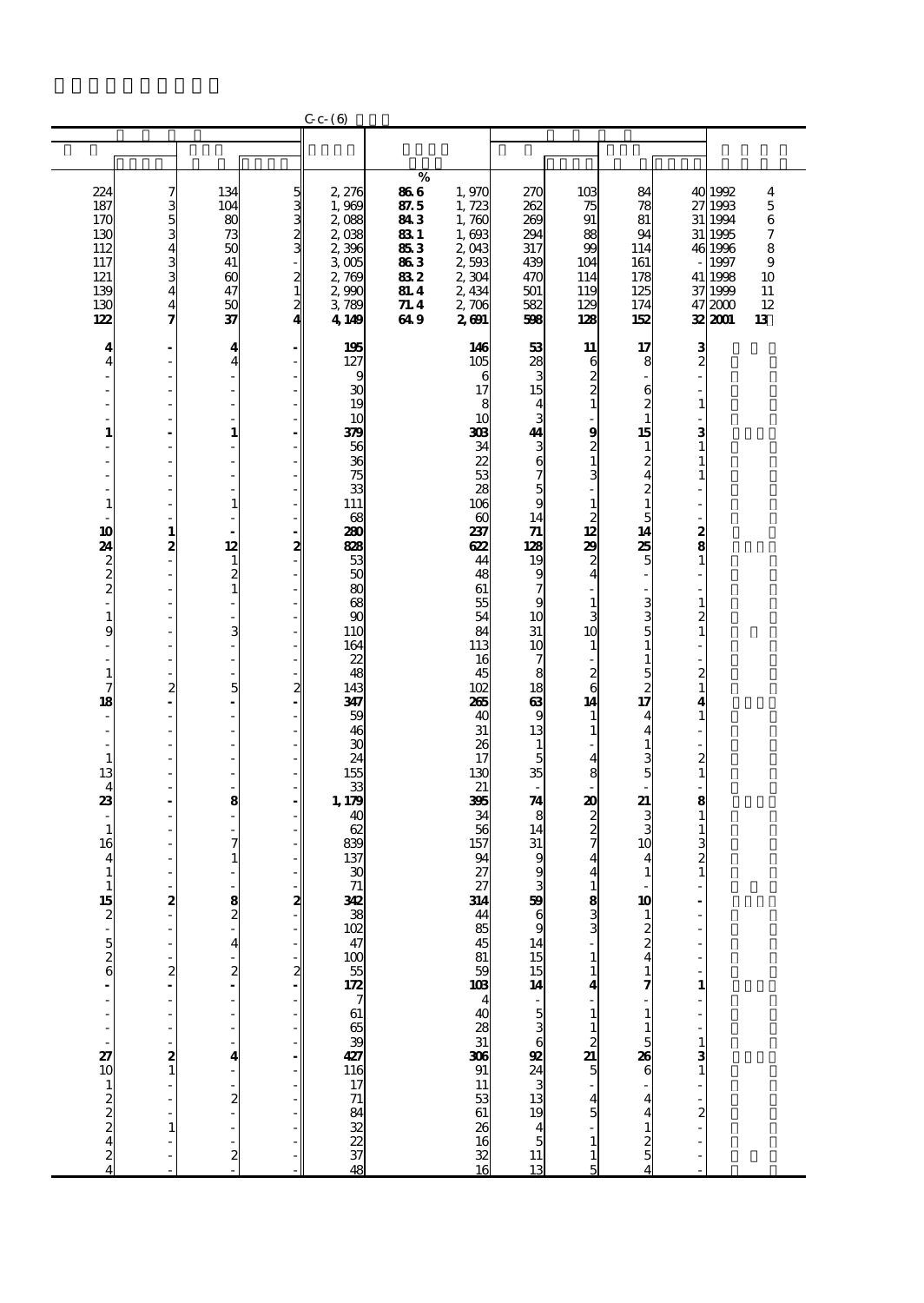|                                                                                                                                    | $C_{c}$ $(7)$                                                                                                                                                                                                                                                                                                                                                                                                                                                                            |                                                                                                                                                                                       |                                                                                                                                                                                                                                                                                                                                                                                                                                                                                                                                                                                                                                                                                                                                                                      |                                                                                                                                                                                                                                                                    |                                                                                                                                                                                                                                                                            |                                                                                                                                                                                       | $C_{c}$ $(8)$                                                                                                                                                                                                                                                                                                                                                                                    |                                                                                                                                                                                                                                                                                                                                                                                                                                                                                         |
|------------------------------------------------------------------------------------------------------------------------------------|------------------------------------------------------------------------------------------------------------------------------------------------------------------------------------------------------------------------------------------------------------------------------------------------------------------------------------------------------------------------------------------------------------------------------------------------------------------------------------------|---------------------------------------------------------------------------------------------------------------------------------------------------------------------------------------|----------------------------------------------------------------------------------------------------------------------------------------------------------------------------------------------------------------------------------------------------------------------------------------------------------------------------------------------------------------------------------------------------------------------------------------------------------------------------------------------------------------------------------------------------------------------------------------------------------------------------------------------------------------------------------------------------------------------------------------------------------------------|--------------------------------------------------------------------------------------------------------------------------------------------------------------------------------------------------------------------------------------------------------------------|----------------------------------------------------------------------------------------------------------------------------------------------------------------------------------------------------------------------------------------------------------------------------|---------------------------------------------------------------------------------------------------------------------------------------------------------------------------------------|--------------------------------------------------------------------------------------------------------------------------------------------------------------------------------------------------------------------------------------------------------------------------------------------------------------------------------------------------------------------------------------------------|-----------------------------------------------------------------------------------------------------------------------------------------------------------------------------------------------------------------------------------------------------------------------------------------------------------------------------------------------------------------------------------------------------------------------------------------------------------------------------------------|
|                                                                                                                                    |                                                                                                                                                                                                                                                                                                                                                                                                                                                                                          |                                                                                                                                                                                       |                                                                                                                                                                                                                                                                                                                                                                                                                                                                                                                                                                                                                                                                                                                                                                      |                                                                                                                                                                                                                                                                    |                                                                                                                                                                                                                                                                            |                                                                                                                                                                                       |                                                                                                                                                                                                                                                                                                                                                                                                  |                                                                                                                                                                                                                                                                                                                                                                                                                                                                                         |
| 1992<br>4<br>1993<br>5<br>1994<br>6<br>7<br>1995<br>1996<br>8<br>1997<br>9<br>1998<br>10<br>1999<br>11<br>2000<br>12<br>2001<br>13 | 14, 191<br>15,854<br>18,563<br>19,220<br>20, 515<br>26,980<br>35,763<br>41, 173<br>46,064<br>50838                                                                                                                                                                                                                                                                                                                                                                                       | $\%$<br>326<br>4629<br><b>46</b> 1<br>7,304<br>50 9<br>9,455<br>496<br>9525<br>57. O<br>11,696<br>496<br>13,373<br>549<br>19,636<br>50 O<br>20, 597<br>321<br>14, 796<br>254<br>12925 | 1,040<br>1,054<br>1,406<br>1,408<br>1,845<br>2, 118<br>2,605<br>3304<br>3072<br>3078                                                                                                                                                                                                                                                                                                                                                                                                                                                                                                                                                                                                                                                                                 | 70<br>65<br>71<br>83<br>94<br>129<br>164<br>176<br>119<br>196                                                                                                                                                                                                      | 612<br>582<br>835<br>973<br>1,331<br>1,568<br>1,871<br>2,420<br>2, 179<br>2,190                                                                                                                                                                                            | 48<br>42<br>55<br>63<br>$\alpha$<br>102<br>134<br>120<br>92<br>151                                                                                                                    | 26,819<br>30, 217<br>25,038<br>24,386<br>23, 483<br>22, 181<br>21, 019<br>21,928<br>24,526<br>25,691                                                                                                                                                                                                                                                                                             | $\%$<br>35 0<br>9,395<br>423<br>12,792<br>13 053<br>52 I<br>11, 512<br>47.2<br>499<br>11, 718<br>11,064<br>499<br>457<br>9,597<br>8 18 9<br>37.3<br>204<br>5,012<br>4412<br>17.2                                                                                                                                                                                                                                                                                                        |
|                                                                                                                                    | 429<br>354<br>19<br>26<br>$\overline{28}$<br>$\boldsymbol{z}$<br>519<br>$\boldsymbol{\omega}$<br>31<br>319<br>6<br>25<br>$\omega$<br>5496<br>17,051<br>622<br>349<br>252<br>4,732<br>5,335<br>4,918<br>63<br>181<br>56<br>543<br>4582<br>29<br>48<br>41<br>370<br>3845<br>249<br>15959<br>178<br>1,659<br>10,490<br>2,966<br>435<br>231<br>1,369<br>$218$<br>$334$<br>$958$<br>$48$<br>$665$<br>$41$<br>258<br>322<br>64<br>4<br>3<br>577<br>5<br>2<br>2<br>716<br>31<br>$\frac{81}{87}$ | 1,900<br>4384<br>1,546<br>1,310<br>3608<br>2085<br>$\begin{array}{c} 16 \\ 1,468 \\ 1,212 \\ 14 \end{array}$                                                                          | 100<br>59<br>83<br>40<br>4<br>$\frac{5}{8}$<br>$\frac{1}{9}$<br>115<br>17<br>6<br>10<br>31<br>53<br>$\begin{array}{c} 2 \\ 10 \end{array}$<br>4<br>6<br>25<br>4<br>421<br>644<br>42<br>168<br>26<br>56<br>$\boldsymbol{\alpha}$<br>120<br>170<br>968<br>142<br>186<br>11<br>20<br>12<br>12<br>14<br>$\mathbf{1}$<br>34<br>170<br>160<br>849<br>10<br>$\frac{2}{10}$<br>$\frac{2}{1}$<br>12<br>12<br>107<br>741<br>28<br>77<br>1,178<br>22<br>50<br>75<br>496<br>853<br>630<br>179<br>314<br>27<br>20<br>33<br>157<br>338<br>9<br>$\frac{212}{206}$<br>$\frac{103}{11}$<br>$\frac{76}{60}$<br>$rac{31}{37}$<br>$\overline{\mathbf{4}}$<br>$\frac{316}{240}$<br>$\frac{23}{7}$<br>$\frac{11}{11}$<br>$\frac{11}{135}$<br>$\frac{15}{42}$<br>$\overline{7}$<br>29<br>25 | 4<br>$\overline{c}$<br>$\overline{4}$<br>9<br>6<br>2<br>4<br>2<br>2<br>13<br>45<br>$\boldsymbol{z}$<br>$\mathbf{1}$<br>1<br>15<br>10<br>9<br>7<br>14<br>8<br>3<br>80<br>5<br>53<br>15<br>з<br>1<br>10<br>2<br>6<br>$\frac{4}{2}$<br>19<br>11<br>1<br>$\frac{2}{2}$ | 37<br>.<br>ഒരേ ഒ<br>46<br>6<br>4<br>26<br>$\frac{2}{2}$<br>299<br>491<br>31<br>18<br>11<br>150<br>104<br>134<br>8<br>12<br>26<br>121<br>8<br>$\mathbf{1}$<br>6<br>84<br>22<br>749<br>15<br>51<br>527<br>121<br>21<br>14<br>126<br>ឆឯ១៣៑∞∞ឨូឌី «ន& » ក្នុង១ <b>ា</b> ន្ត្រី | $\frac{2}{1}$<br>11<br>4<br>$\boldsymbol{z}$<br>2<br>13<br>39<br>1<br>$\mathbf{1}$<br>14<br>8<br>7<br>13<br>50<br>27<br>14<br>2<br>$\frac{8}{1}$<br>1<br>5<br>6<br>2<br>16<br>10<br>2 | 176<br>134<br>21<br>10<br>10<br>1<br>435<br>58<br>45<br>182<br>45<br>37<br>68<br>10876<br>3906<br>135<br>71<br>59<br>594<br>1,376<br>1,282<br>106<br>22<br>149<br>202<br>1,337<br>52<br>113<br>82<br>303<br>730<br>57<br>7, 140<br>90<br>396<br>5,703<br>$\infty$<br>189<br>82<br>589<br>15<br>104<br>397<br>66<br>$\frac{253}{31}$<br>$\frac{86}{106}$<br>30<br>890<br>540<br>10<br>68886<br>67 | 32<br>21<br>$\boldsymbol{7}$<br>$\boldsymbol{z}$<br>$\mathbf{1}$<br>$\mathbf{1}$<br>$\pmb{\mathfrak{B}}$<br>18<br>11<br>59<br>$\overline{5}$<br>5<br>2,262<br>1, 152<br>10<br>$\boldsymbol{2}$<br>121<br>358<br>438<br>78<br>$\mathbf{1}$<br>$\overline{5}$<br>139<br>241<br>$\,6$<br>$\overline{3}$<br>$\boldsymbol{\pi}$<br>156<br>$\,6$<br>451<br>$\overline{\mathbf{4}}$<br>174<br>161<br>85<br>18<br>$\boldsymbol{9}$<br>54<br>2 5 6 30 11 <b>25</b> 2 6 11 6 97 51 3 8 7 16 5 3 4 |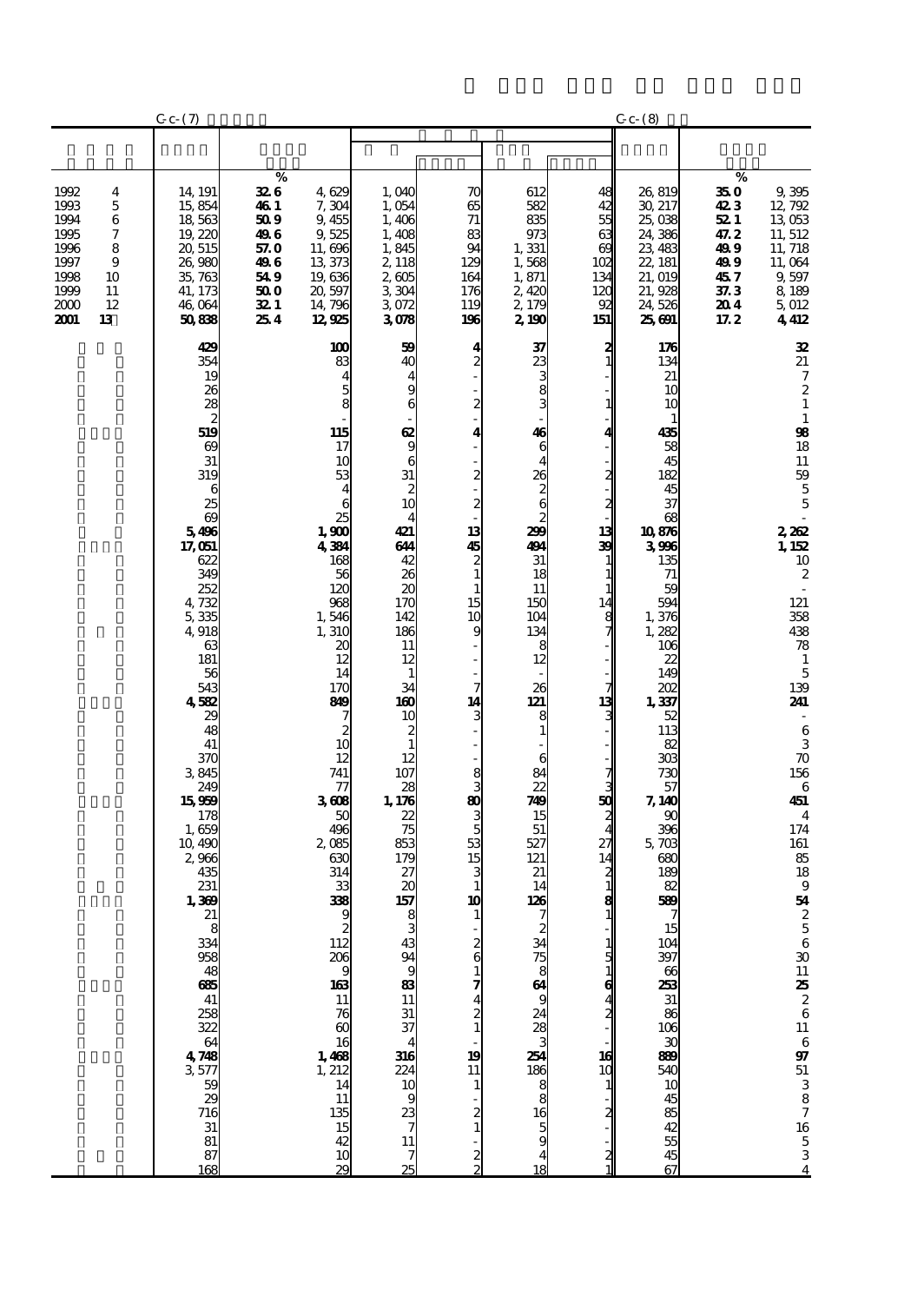|                                             |                                               |                         |                   | $C_{c-}$ $(9)$                |              |                          |                                                       |                                  |                             |                         |                    |          |
|---------------------------------------------|-----------------------------------------------|-------------------------|-------------------|-------------------------------|--------------|--------------------------|-------------------------------------------------------|----------------------------------|-----------------------------|-------------------------|--------------------|----------|
|                                             |                                               |                         |                   |                               |              |                          |                                                       |                                  |                             |                         |                    |          |
|                                             |                                               |                         |                   |                               |              |                          |                                                       |                                  |                             |                         |                    |          |
| 870                                         | 168                                           | 66                      | 13                | 50, 134                       | %<br>26 1    | 13 091                   | 1, 172                                                | 49                               | 847                         |                         | 39 1992            | 4        |
| 988                                         | 171                                           | 75                      | 18                | 64,883                        | 30 4         | 19, 753                  | 1,398                                                 | 62                               | 835                         |                         | 28 1993            | $\bf 5$  |
| 1,005                                       | 192                                           | 53                      | 13                | 79, 407                       | 280          | 22, 235                  | 1,848                                                 | 75                               | 800                         |                         | 28 1994            | 6        |
| 934                                         | 150                                           | 58                      | 12                | 108,075                       | 27.4         | 29,581                   | 2025                                                  | 107                              | 802                         | 30                      | 1995               | 7        |
| 932<br>972                                  | 155<br>160                                    | 54<br>69                | 19<br>15          | 116 853<br>146, 674           | 27.8<br>285  | 32, 459<br>41, 746       | 1,803<br>1,781                                        | 109<br>87                        | 740<br>821                  |                         | 38 1996<br>40 1997 | 8<br>9   |
| 953                                         | 173                                           | 67                      | 18                | 181, 444                      | 24 2         | 43 906                   | 2 010                                                 | 10 <sub>3</sub>                  | 789                         | 31                      | 1998               | 10       |
| 967                                         | 163                                           | 49                      | 7                 | 222, 328                      | 20 G         | 45, 754                  | 2,192                                                 | 109                              | 1,044                       |                         | 40 1999            | 11       |
| 813<br>770                                  | 123<br>117                                    | 70<br>59                | 11<br>20          | 190, 490<br>170470            | 16 1<br>11.1 | 30 707<br>18851          | 2084<br>2329                                          | 94<br>99                         | 1, 196<br>1,598             |                         | 352000<br>59 2001  | 12<br>13 |
|                                             |                                               |                         |                   |                               |              |                          |                                                       |                                  |                             |                         |                    |          |
| 22                                          | 6                                             | 5                       | 1                 | 6311                          |              | 236                      | 166                                                   | 6                                | 134                         | 4                       |                    |          |
| 17                                          | 5                                             | $\overline{\mathbf{c}}$ |                   | 3,758<br>678                  |              | 101<br>76                | 117<br>17                                             | $\boldsymbol{z}$                 | 98<br>13                    | 2                       |                    |          |
| $\frac{2}{1}$                               |                                               |                         |                   | 873                           |              | 12                       | 11                                                    |                                  | 6                           |                         |                    |          |
| $\frac{2}{1}$                               | $\mathbf{1}$                                  | $\boldsymbol{z}$        | 1                 | 734                           |              | 36                       | 18                                                    | $\frac{2}{2}$                    | 14                          | $\overline{\mathbf{c}}$ |                    |          |
| 26                                          | 8                                             | $\mathbf{1}$<br>4       |                   | 268<br>8483                   |              | 11<br>1,325              | 3<br>259                                              | $\bf{9}$                         | 195                         |                         |                    |          |
|                                             | 4                                             | $\mathbf 1$             | 3<br>$\mathbf{1}$ | 1,456                         |              | 173                      | 30                                                    | 1                                | 24                          | 1                       |                    |          |
| $\begin{array}{c} 7 \\ 5 \\ 10 \end{array}$ |                                               | $\overline{c}$          | $\mathbf{z}$      | 920                           |              | 93                       | 15                                                    |                                  | 8                           |                         |                    |          |
| $\mathbf{1}$                                |                                               | $\mathbf{1}$            |                   | 1,704<br>1,234                |              | 188<br>146               | 71<br>45                                              | $\mathbf{1}$<br>$\boldsymbol{z}$ | $\omega$<br>35              | 1<br>2                  |                    |          |
| 3                                           |                                               |                         |                   | 800                           |              | 159                      | 37                                                    | 1                                | 22                          |                         |                    |          |
|                                             |                                               |                         |                   | 2,369                         |              | 566                      | 61                                                    | $\overline{\mathbf{4}}$          | 46                          |                         |                    |          |
| 243<br>178                                  | 25<br>27                                      | 10<br>12                | $\frac{4}{3}$     | 9206<br>45,385                |              | 477<br>6498              | 92<br>569                                             | $\overline{\mathbf{4}}$<br>27    | 43<br>404                   | $\frac{3}{18}$          |                    |          |
| 4                                           | $\mathbf{1}$                                  | L,                      |                   | 4,842                         |              | 481                      | 68                                                    | 3                                | 41                          | $\mathbf{1}$            |                    |          |
| $\mathbf{1}$                                |                                               |                         |                   | 2,691                         |              | 184                      | 17                                                    |                                  | 11                          |                         |                    |          |
| 36                                          |                                               | 4                       |                   | 2,177<br>8,536                |              | 549<br>1,052             | 35<br>125                                             | 9                                | 18<br>102                   | 8                       |                    |          |
| 47                                          | $\overline{4}$                                | 4                       | 2                 | 5, 231                        |              | 521                      | 46                                                    | $\mathbf{1}$                     | 25                          |                         |                    |          |
| 64                                          | 11                                            | 3                       |                   | 9,455                         |              | 1,814                    | 107                                                   | 3                                | 89                          |                         |                    |          |
| 4                                           | $\mathbf{1}$                                  |                         |                   | 3,464<br>1,246                |              | 223<br>24                | $\boldsymbol{\omega}$<br>5                            | $\mathbf{1}$                     | 62                          | 1                       |                    |          |
| 3                                           |                                               |                         |                   | 3,266                         |              | 120                      | 37                                                    | 7                                | 22                          | 4                       |                    |          |
| 19                                          | 6                                             | $\mathbf{1}$            | 1                 | 4, 477                        |              | 1,525                    | 50                                                    | 3                                | 34                          | 3                       |                    |          |
| 33                                          | 5                                             | 3                       | 2                 | 30546<br>1,587                |              | 2,327<br>26              | 207<br>12                                             | 10                               | 110                         | 3                       |                    |          |
| $\overline{5}$                              |                                               | 1                       |                   | 1,089                         |              | 101                      | 13                                                    |                                  | 9                           |                         |                    |          |
| $\mathbf{1}$                                |                                               |                         |                   | 1,294                         |              | 29                       | 17                                                    | 1                                | 3                           |                         |                    |          |
| $\overline{8}$<br>16                        |                                               | $\mathbf{z}$            | $\boldsymbol{z}$  | 5,906<br>16,006               |              | 430<br>1,089             | 32<br>97                                              | $\frac{2}{5}$                    | 13<br>$\omega$              |                         |                    |          |
| 3                                           | $\mathbf{1}$                                  |                         |                   | 4,664                         |              | 672                      | 36                                                    |                                  | 21                          | 3                       |                    |          |
| 150                                         | 17                                            | 10                      | 2                 | 37,746                        |              | 1,870                    | 344                                                   | 22                               | 219                         | 12                      |                    |          |
| $\boldsymbol{z}$<br>31                      | 5                                             | 3                       | 2                 | 1,679<br>3921                 |              | 628<br>312               | 29<br>29                                              | $\mathbf{1}$                     | 14<br>16                    |                         |                    |          |
| 80                                          | 6                                             | 3                       |                   | 20,649                        |              | 316                      | 126                                                   | 9                                | 95                          | 9                       |                    |          |
| 34<br>$\mathbf{1}$                          |                                               | 4                       |                   | 7,552<br>2,234                |              | 400<br>128               | 107<br>30                                             | 6<br>4                           | 80<br>9                     |                         |                    |          |
| $\boldsymbol{z}$                            |                                               |                         |                   | 1, 711                        |              | 86                       | 23                                                    | $\boldsymbol{z}$                 | 5                           |                         |                    |          |
| 31                                          | 8                                             | 3                       | 1                 | 11,023                        |              | 1,496                    | 257                                                   | 4                                | 194                         | 3                       |                    |          |
|                                             |                                               |                         |                   | 900<br>738                    |              | 37<br>103                | 12<br>11                                              |                                  | 1C<br>3                     |                         |                    |          |
| $\begin{array}{c}\n3 \\ 10\n\end{array}$    |                                               |                         |                   | 2913                          |              | 573                      | 90                                                    | 2                                | 66                          | $\mathbf{1}$            |                    |          |
|                                             |                                               | 2                       | 1                 | 3927                          |              | 476                      | 67                                                    |                                  | 51                          |                         |                    |          |
|                                             |                                               | $\mathbf{1}$            |                   | 2,545<br>5044                 |              |                          | $\frac{77}{107}$                                      | $\frac{2}{8}$                    | 64<br>$\boldsymbol{\omega}$ | $\frac{2}{7}$           |                    |          |
|                                             |                                               |                         |                   | 1,009                         |              | $\frac{307}{160}$        | 18                                                    |                                  | з                           |                         |                    |          |
|                                             |                                               |                         |                   |                               |              | 228<br>109               |                                                       |                                  | 10                          | 1                       |                    |          |
| - a g                                       | $\overline{\mathbf{c}}$                       |                         |                   | $1, 241$<br>$1, 881$<br>$853$ |              | 334                      | $\frac{18}{19}$<br>$\frac{52}{38}$<br>$\frac{338}{3}$ | $\frac{2}{4}$                    | 16<br>31                    | $\frac{2}{4}$           |                    |          |
|                                             | $\begin{array}{c} \n 18 \\  11\n \end{array}$ | $\frac{8}{5}$           |                   | 16 726                        |              |                          |                                                       | 9                                |                             | 3                       |                    |          |
|                                             |                                               |                         |                   | 8,528                         |              | $2979$<br>1, $251$<br>36 |                                                       | 3                                | $\frac{231}{28}$            |                         |                    |          |
|                                             | $\mathbf{1}$                                  |                         |                   | 1, 171                        |              |                          |                                                       |                                  |                             |                         |                    |          |
|                                             |                                               |                         |                   | $\frac{490}{2,249}$           |              | 205<br>377               |                                                       |                                  | 48                          |                         |                    |          |
| ៰៷៰៲¤ ៰៷៰ៜៜ                                 |                                               |                         |                   | 1,389<br>786                  |              | 157<br>167               | 3888588                                               | 1                                | 32<br>9                     |                         |                    |          |
|                                             |                                               | 1                       |                   | 1, 126                        |              | 678                      |                                                       | 3                                | 17                          | 1                       |                    |          |
|                                             |                                               |                         |                   | 987                           |              | 108                      |                                                       |                                  | 31                          |                         |                    |          |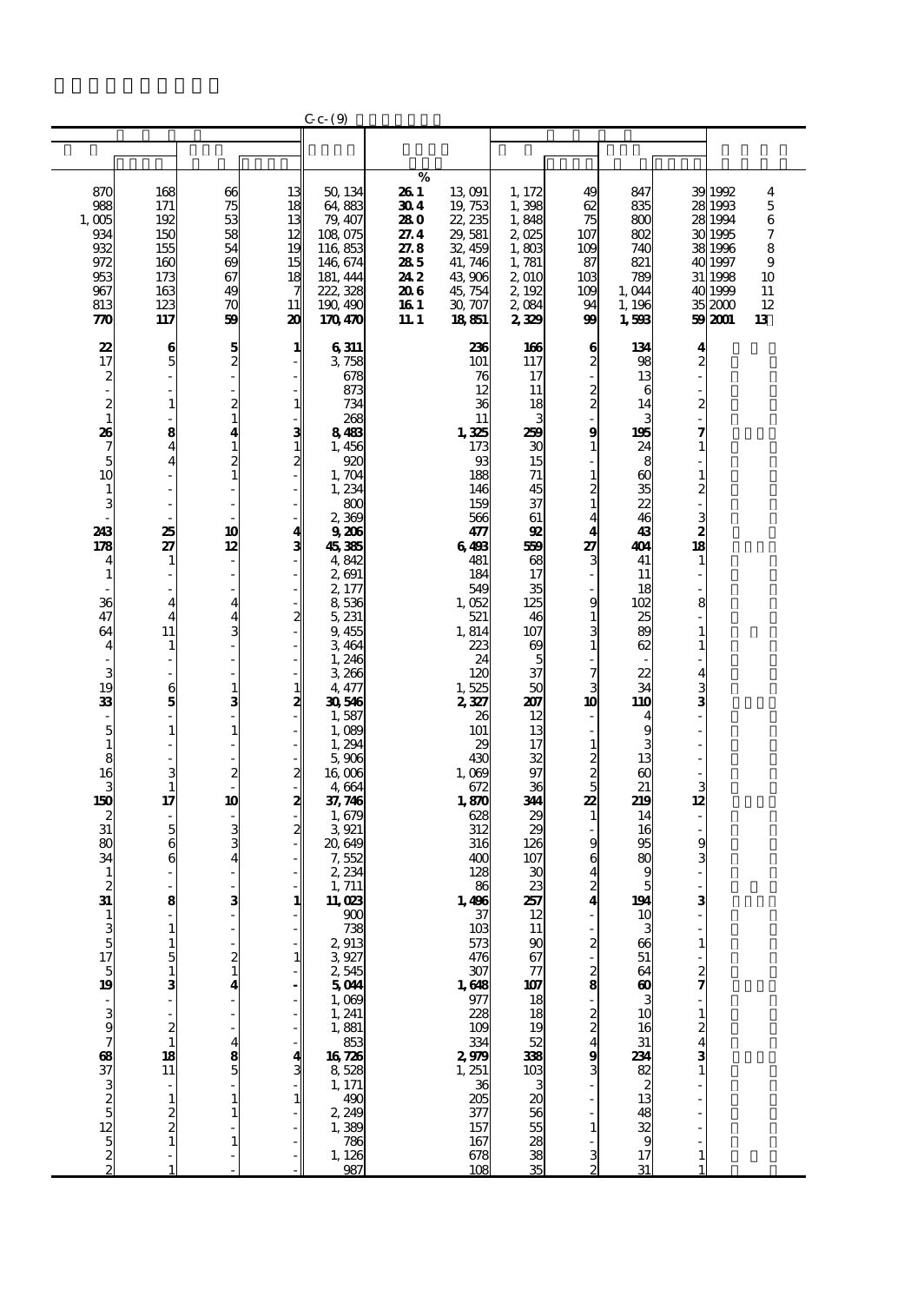|                                                                                                                                    | $C_{c}$ (10)                                                                                                                                                                                                                                                                                                                                                                                                       |                                                                                 |                                                                                                                                                                                                                                                                                                                                                                                                   |                                                                                                                                                                                                                                                                                                                                                                                                                                  |                                                                                                                                                                                     |                                                                                                                                                                                                                                                                                              |                                                                                                       | $C_{C}$ (11)                                                                                                                                                                                                                                                                                                                                                                                                                                                                                                                                    |                                                                                |                                                                                                                                                                                                                                                                                                                                                                                                                                                                                                                             |
|------------------------------------------------------------------------------------------------------------------------------------|--------------------------------------------------------------------------------------------------------------------------------------------------------------------------------------------------------------------------------------------------------------------------------------------------------------------------------------------------------------------------------------------------------------------|---------------------------------------------------------------------------------|---------------------------------------------------------------------------------------------------------------------------------------------------------------------------------------------------------------------------------------------------------------------------------------------------------------------------------------------------------------------------------------------------|----------------------------------------------------------------------------------------------------------------------------------------------------------------------------------------------------------------------------------------------------------------------------------------------------------------------------------------------------------------------------------------------------------------------------------|-------------------------------------------------------------------------------------------------------------------------------------------------------------------------------------|----------------------------------------------------------------------------------------------------------------------------------------------------------------------------------------------------------------------------------------------------------------------------------------------|-------------------------------------------------------------------------------------------------------|-------------------------------------------------------------------------------------------------------------------------------------------------------------------------------------------------------------------------------------------------------------------------------------------------------------------------------------------------------------------------------------------------------------------------------------------------------------------------------------------------------------------------------------------------|--------------------------------------------------------------------------------|-----------------------------------------------------------------------------------------------------------------------------------------------------------------------------------------------------------------------------------------------------------------------------------------------------------------------------------------------------------------------------------------------------------------------------------------------------------------------------------------------------------------------------|
|                                                                                                                                    |                                                                                                                                                                                                                                                                                                                                                                                                                    |                                                                                 |                                                                                                                                                                                                                                                                                                                                                                                                   |                                                                                                                                                                                                                                                                                                                                                                                                                                  |                                                                                                                                                                                     |                                                                                                                                                                                                                                                                                              |                                                                                                       |                                                                                                                                                                                                                                                                                                                                                                                                                                                                                                                                                 |                                                                                |                                                                                                                                                                                                                                                                                                                                                                                                                                                                                                                             |
| 1992<br>4<br>1993<br>5<br>1994<br>6<br>1995<br>7<br>1996<br>8<br>1997<br>9<br>1998<br>10<br>1999<br>11<br>2000<br>12<br>2001<br>13 | 10,983<br>11, 748<br>11, 915<br>11, 021<br>10,376<br>10,335<br>10, 169<br>10, 255<br>10,878<br>11, 280                                                                                                                                                                                                                                                                                                             | $\%$<br>37.2<br>367<br>39 7<br>408<br>37. O<br>382<br>366<br>307<br>17.2<br>137 | 4,084<br>4,316<br>4,730<br>4,492<br>3834<br>3947<br>3722<br>3 153<br>1,876<br>1,544                                                                                                                                                                                                                                                                                                               | 1,455<br>1,458<br>1, 414<br>1,300<br>1, 155<br>1,239<br>1, 143<br>969<br>831<br>744                                                                                                                                                                                                                                                                                                                                              | 454<br>437<br>426<br>428<br>314<br>341<br>299<br>219<br>139<br>128                                                                                                                  | 555<br>539<br>461<br>383<br>379<br>449<br>404<br>346<br>317<br>274                                                                                                                                                                                                                           | 16C<br>129<br>108<br>85<br>62<br>120<br>98<br>58<br>æ<br>32                                           | 66,852<br>76,027<br>82,000<br>84, 131<br>90, 496<br>106, 181<br>112, 237<br>105, 227<br>112, 559<br>126 110                                                                                                                                                                                                                                                                                                                                                                                                                                     | %<br>843<br>852<br>86 1<br>86 7<br>86 1<br>865<br>863<br>84 1<br>77. G<br>73 2 | 56,370<br>64,786<br>70,600<br>72,927<br>77,940<br>91, 870<br>96,828<br>88, 532<br>87, 366<br>92,319                                                                                                                                                                                                                                                                                                                                                                                                                         |
|                                                                                                                                    | 288<br>190<br>19<br>41<br>30<br>8<br>463<br>54<br>47<br>173<br>40<br>39<br>110<br>1,436<br>2,860<br>368<br>102<br>169<br>545<br>521<br>457<br>156<br>31<br>134<br>377<br>1,737<br>46<br>45<br>85<br>241<br>1, 159<br>161<br>2,388<br>207<br>196<br>1,242<br>539<br>106<br>98<br>546<br>19<br>24<br>199<br>199<br>105<br>345<br>41<br>96<br>123<br>85<br>1, 217<br>576<br>44<br>50<br>113<br>78<br>65<br>117<br>174 |                                                                                 | 53<br>30<br>2<br>10<br>6<br>5<br>136<br>7<br>22<br>20<br>31<br>18<br>38<br>143<br>334<br>46<br>12<br>29<br>34<br>25<br>105<br>56<br>$\overline{4}$<br>18<br>55<br>230<br>9<br>$rac{2}{37}$<br>67<br>99<br>16<br>256<br>28<br>47<br>50<br>76<br>34<br>21<br>80<br>3<br>40<br>15<br>17<br>$\boldsymbol{\omega}$<br>7<br>20<br>21<br>21<br>198<br>$\frac{25}{8}$<br>14<br>57<br>11<br>21<br>28<br>29 | 51<br>27<br>5<br>9<br>7<br>3<br>53<br>6<br>4<br>20<br>10<br>10<br>3<br>40<br>169<br>14<br>10<br>8<br>$\overline{7}$<br>7<br>$\mathbf{30}$<br>40<br>$\overline{\phantom{a}}$<br>8<br>38<br>119<br>8<br>$\frac{5}{8}$<br>19<br>72<br>7<br>146<br>17<br>33<br>26<br>58<br>5<br>7<br>43<br>$\frac{17}{7}$<br>10<br>$\frac{20}{5}$<br>4<br>103<br>24<br>$\overline{\mathbf{c}}$<br>11<br>10<br>7<br>$\overline{7}$<br>$\frac{23}{19}$ | 13<br>4<br>5<br>1<br>2<br>5<br>18<br>4<br>1<br>$\overline{c}$<br>1<br>4<br>2<br>4<br>20<br>2<br>$\mathbf{1}$<br>2<br>4<br>11<br>37<br>1<br>14<br>8<br>11<br>2<br>11<br>16<br>5<br>5 | 15<br>25<br>3<br>16<br>$\boldsymbol{z}$<br>$\overline{4}$<br>8<br>$\frac{45}{3}$<br>1<br>11<br>11<br>4<br>9<br>41<br>5<br>$\boldsymbol{z}$<br>8<br>22<br>$\overline{4}$<br>50<br>6<br>11<br>28<br>$\mathbf{1}$<br>20<br>10<br>ယလည<br>$\boldsymbol{\omega}$<br>17<br>$\mathbf{1}$<br>15<br>11 | 4<br>$\mathbf{z}$<br>$\mathbf{1}$<br>$\mathbf{3}$<br>$\mathbf{1}$<br>1<br>g<br>1<br>8<br>5<br>2<br>10 | 5016<br>3,451<br>395<br>430<br>441<br>299<br>12,939<br>1,722<br>1,270<br>3,939<br>1,850<br>1,404<br>2,754<br>10063<br>37, 117<br>3583<br>1,775<br>2,328<br>5,735<br>5,564<br>7,732<br>2952<br>640<br>2695<br>4, 113<br>11, 778<br>1,524<br>1,037<br>1, 189<br>1,979<br>4,059<br>1,990<br>19012<br>1, 251<br>1,966<br>7,160<br>6,485<br>1,306<br>874<br>10484<br>940<br>824<br>2,850<br>3,929<br>1,941<br>$4\overline{90}$<br>1,432<br>1,666<br>864<br>14,771<br>6,556<br>1,160<br>$\frac{1}{1}$ , 561<br>1, 482<br>1,038<br>852<br>1,326<br>796 |                                                                                | 3904<br>2,668<br>289<br>333<br>339<br>275<br>11, 169<br>1,511<br>1,079<br>3363<br>1, 701<br>1, 216<br>2,299<br>5974<br>26469<br>2,789<br>1,170<br>1,651<br>3,466<br>3526<br>5,412<br>2,492<br>402<br>2,092<br>3,469<br>8409<br>1,318<br>831<br>1,025<br>1, 401<br>2,282<br>1,552<br>12,020<br>894<br>1, 195<br>3501<br>4,775<br>983<br>672<br>8920<br>$816\,$<br>732<br>2,483<br>3278<br>1, 611<br>3844<br>$774$<br>1, 094<br>1, 330<br>$646$<br>11, 610<br>4,736<br>949<br>1,390<br>1,307<br>846<br>$704$<br>1, 086<br>592 |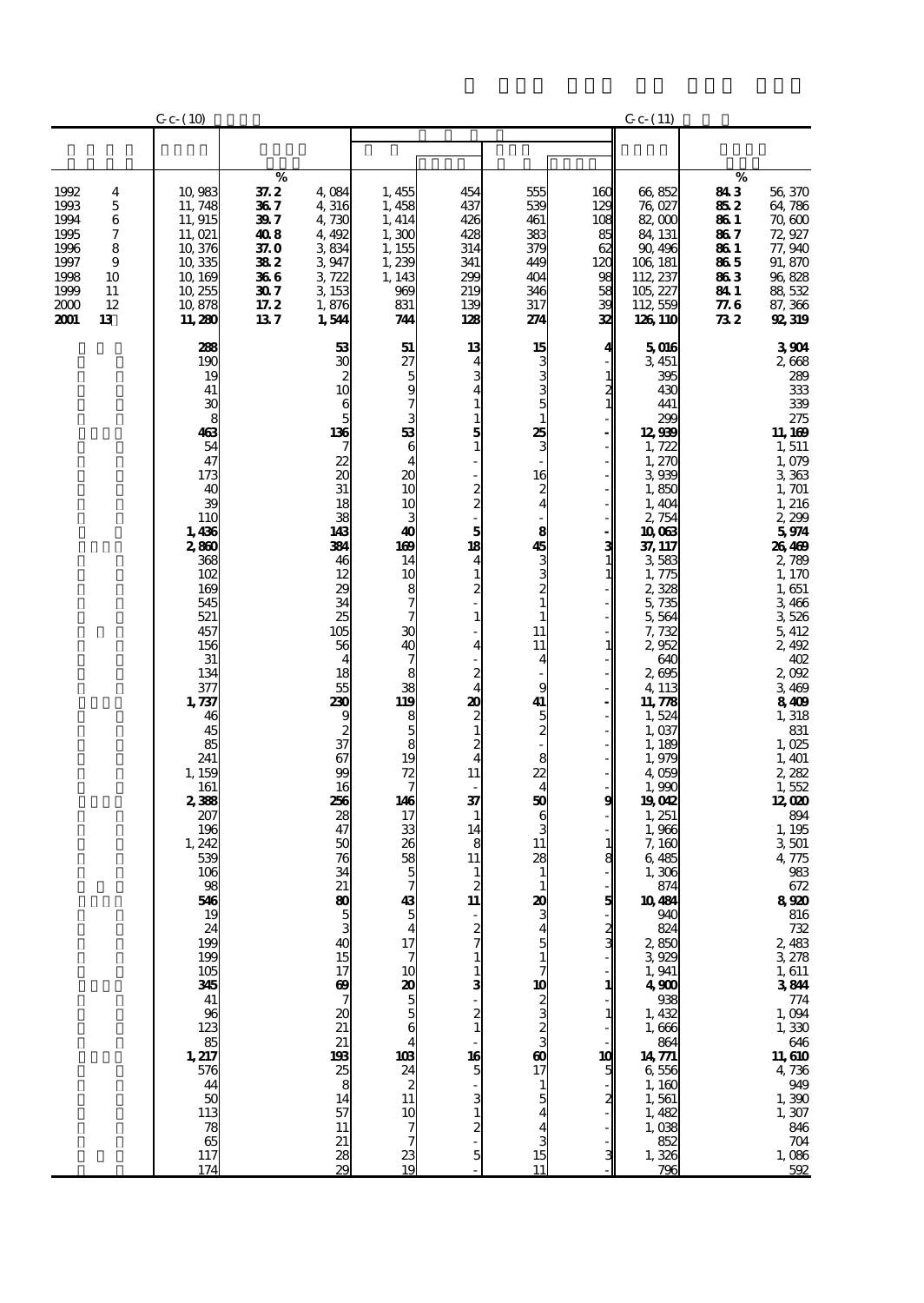|                   |                    |                  |                                |                  | $C_{C}$ - (12) |               |                |                |                |                     |                   |          |
|-------------------|--------------------|------------------|--------------------------------|------------------|----------------|---------------|----------------|----------------|----------------|---------------------|-------------------|----------|
|                   |                    |                  |                                |                  |                |               |                |                |                |                     |                   |          |
|                   |                    |                  |                                |                  |                |               |                |                |                |                     |                   |          |
|                   |                    |                  |                                |                  | $\%$           |               |                |                |                |                     |                   |          |
| 52, 192           | 28, 406            | 24, 874          | 13558                          | 44,075           | 236            | 10,393        | 1, 244         | 272            | 229            |                     | 46 1992           | 4        |
| 60, 157           | 30,809             | 28, 132          | 14, 121                        | 44, 415          | 267            | 11,838        | 1.145          | 266            | 219            |                     | 39 1993           | 5        |
| 65,596            | 33, 253            | 30, 815          | 15, 312                        | 46,997           | 282            | 13 266        | 1, 244         | 289            | 224            |                     | 42 1994           | 6        |
| 68,932            | 34,780             | 32, 176          | 15,983                         | 45, 471          | 27.5           | 12,499        | 1, 199         | 267            | 236            |                     | 45 1995           | 7        |
| 74, 723           | 37,709             | 36, 264          | 18 181                         | 44,532           | 259            | 11,555        | 1, 175         | 277            | 227            |                     | 44 1996           | 8        |
| 89,333            | 46, 207            | 48, 313          | 25, 420                        | 45,593           | 267            | 12, 172       | 1, 129         | 277            | 254            |                     | 52 1997           | 9        |
| 94,656            | 46,780             | 50,944           | 25, 206                        | 47,036           | 269            | 12,655        | 1, 301         | 322            | 282            |                     | 621998            | 10       |
| 85, 832<br>86,643 | 39, 346<br>39, 453 | 39, 429          | 17,820<br>16 982               | 50,390<br>62,746 | 23 1           | 11,648        | 1,302          | 283<br>329     | 279<br>365     |                     | 52 1999           | 11<br>12 |
| 91,816            | 42, 183            | 36, 779<br>38804 | 18513                          | 70, 244          | 10 9<br>75     | 6820<br>5,268 | 1,501<br>1,675 | 405            | 379            |                     | 892000<br>86 2001 | 13       |
|                   |                    |                  |                                |                  |                |               |                |                |                |                     |                   |          |
| 3988              | 1,739              | 1,749            | 751                            | 1,615            |                | 83            | 45             | 13             | 12             | 4                   |                   |          |
| 2,756             | 1,230              | 1,308            | 566                            | 1, 143           |                | 56            | 29             | 9              | 9              | 3                   |                   |          |
| 292               | 119                | 96               | 5C                             | 129              |                | 7             |                | 1              | $\overline{a}$ |                     |                   |          |
| 335               | 129                | 132              | 56                             | 131              |                | 6             |                |                | 1              |                     |                   |          |
| 342               | 147                | 131              | 53<br>26                       | 160              |                | 12            | 6              | 2<br>1         |                |                     |                   |          |
| 263<br>10503      | 114<br>5088        | 82<br>4883       | 2,570                          | 52<br>3 112      |                | 222           | 109            | 24             | 33             | 3                   |                   |          |
| 1,504             | 770                | 728              | 421                            | 276              |                | 33            | 14             | 5              | 5              |                     |                   |          |
| 1,050             | 447                | 478              | 220                            | 419              |                | 47            | 19             | 4              | 7              |                     |                   |          |
| 3 214             | 1,587              | 1,595            | 837                            | 1,092            |                | 37            | 19             | 3              | 5              |                     |                   |          |
| 1,387             | 646                | 547              | 274                            | 242              |                | 31            | 19             | 5              | 5              |                     |                   |          |
| 1, 167            | 594                | 584              | 305                            | 369              |                | 22            | 11             | 4              | 3              |                     |                   |          |
| 2, 181            | 1,054              | 951              | 513                            | 714              |                | 52            | 27             | 3<br>35        | 8              |                     |                   |          |
| 5918<br>26 141    | 2,533<br>11, 661   | 1,945<br>10 607  | 799<br>5063                    | 15469<br>15473   |                | 719<br>1,287  | 206<br>422     | 98             | 28<br>114      | 7                   |                   |          |
| 2,698             | 1, 153             | 1,044            | 530                            | 860              |                | 79            | 33             | 6              | 16             | <b>23</b><br>2      |                   |          |
| 1,209             | 557                | 333              | 161                            | 718              |                | 40            | 28             | 9              |                |                     |                   |          |
| 1,621             | 663                | 569              | 233                            | 509              |                | 54            | 24             | 10             | g              |                     |                   |          |
| 3422              | 1,479              | 1,483            | 685                            | 3015             |                | 112           | 71             | 14             | 22             | $\frac{5}{2}$       |                   |          |
| 3,590             | 1,547              | 1, 491           | 673                            | 2,880            |                | 94            | 36             | 8              | 6              |                     |                   |          |
| 5,354             | 2,403              | 2,039            | 936                            | 4, 162           |                | 599           | 109            | 19             | 30             | $\frac{5}{5}$       |                   |          |
| 2,349             | 1, 105             | 1, 118           | 562<br>46                      | 1,000            |                | 140           | 37             | 10             | 15             |                     |                   |          |
| 390<br>2,041      | 166<br>1,007       | 104<br>983       | 469                            | 426<br>599       |                | 55<br>32      | 15<br>19       | 4<br>3         | 1              |                     |                   |          |
| 3,467             | 1,581              | 1, 443           | 758                            | 1, 214           |                | 82            | 50             | 15             | 11             | 3                   |                   |          |
| 8432              | 3 SO 2             | 3410             | 1,605                          | 7,558            |                | ஐ             | 222            | 52             | 35             | 10                  |                   |          |
| 1,309             | 740                | 606              | 364                            | 343              |                | 19            | 17             | 5              |                | $\mathbf{1}$        |                   |          |
| 823               | 406                | 329              | 17C                            | 507              |                | 62            | 16             | 3              | $\frac{2}{3}$  |                     |                   |          |
| 1, O1C            | 539                | 419              | 240                            | 305              |                | 21            | 14             | 5              |                |                     |                   |          |
| 1,449             | 620                | 663              | 269                            | 1,061            |                | 52            | 29<br>127      | 13<br>25       | 11             | 7<br>$\overline{c}$ |                   |          |
| 2, 251<br>1,590   | 827<br>770         | 671<br>722       | 188<br>374                     | 4, 710<br>632    |                | 628<br>23     | 19             | $\mathbf{1}$   | 11<br>7        |                     |                   |          |
| 12, 254           | 5623               | 5,307            | 2,378                          | 16 197           |                | 701           | 259            | 67             | œ              | 19                  |                   |          |
| 880               | 462                | 517              | 295                            | 669              |                | 43            | 4              | 2              |                |                     |                   |          |
| 1, 159            | 470                | 466              | 149                            | 1,789            |                | 192           | 48             | 7              | 6              |                     |                   |          |
| 3798              | 1,500              | 1,656            | 616                            | 9, 219           |                | 178           | 119            | 26             | 41             | 10                  |                   |          |
| 4,774             | 2,404              | 2,000            | 1,035                          | 3506             |                | 140           | 71             | 27             | х              | 9                   |                   |          |
| 986               | 454                | 410              | 188                            | 511              |                | 66            | 11<br>6        |                |                |                     |                   |          |
| 657<br>8952       | 333<br>4313        | 189<br>3930      | 95<br>1,931                    | 503<br>2,774     |                | 82<br>288     | 117            | 36             | 16             | 5                   |                   |          |
| 841               | 430                | 455              | 263                            | 261              |                | 25            | 15             |                |                |                     |                   |          |
| 672               | 329                | 344              | 169                            | 205              |                | 31            | 20             | 4              | 3              |                     |                   |          |
| 2,531             | 1.223              | 1, 165           | 537                            | 807              |                | 88            | 39             | 15             |                | 3                   |                   |          |
| 3322              | 1,486              | 1,308            | 565                            | 1,095            |                | 112           | 26             | 6              | 8<br>2<br>2    |                     |                   |          |
| 1,576             | 845                | 658              | 397                            | 406              |                | 32            | 17             | $\overline{7}$ |                |                     |                   |          |
| 3825              | 1,899              | 1,638            | $\overline{\mathbf{z}}$<br>15C | 1,562            |                | 234           | 37<br>5        | 14             | 14             |                     |                   |          |
| 748<br>1,092      | 399<br>509         | 296<br>497       | 218                            | 184<br>497       |                | 18<br>72      | 13             | $\frac{3}{2}$  | 1<br>7         |                     |                   |          |
| 1, 401            | 730                | 590              | 324                            | 534              |                | 15            | 9              | 4              | 2              |                     |                   |          |
| 584               | 261                | 255              | 89                             | 347              |                | 129           | 10             | 5              | 4              |                     |                   |          |
| 11,803            | 5415               | 5335             | 2645                           | 6484             |                | 99            | 258            | 66             | 58             | 14                  |                   |          |
| 4,961             | 2,046              | 2000             | 915                            | 3051             |                | 133           | 55             | 11             | 13             | 3                   |                   |          |
| 951               | 558                | 475              | 271                            | 162              |                | 23            | 11             | 3              | 1              |                     |                   |          |
| 1,397             | 700                | 719              | 400                            | 348              |                | 51            | 31             | 12             | 11             |                     |                   |          |
| 1, 204<br>864     | 561<br>455         | 562<br>404       | 276<br>237                     | 686<br>418       |                | 417<br>31     | 40<br>15       | 9<br>5         | 6<br>5         | $\mathbf{1}$        |                   |          |
| 659               | 321                | 273              | 129                            | 400              |                | 41            | 27             |                | 9              |                     |                   |          |
| 1, 157            | 572                | 665              | 332                            | 328              |                | 47            | 30             | $\frac{8}{7}$  | 5              | $\frac{2}{1}$       |                   |          |
| 610               | 202                | 228              |                                | $\Omega$         |                | 186           | 49             | 11             |                |                     |                   |          |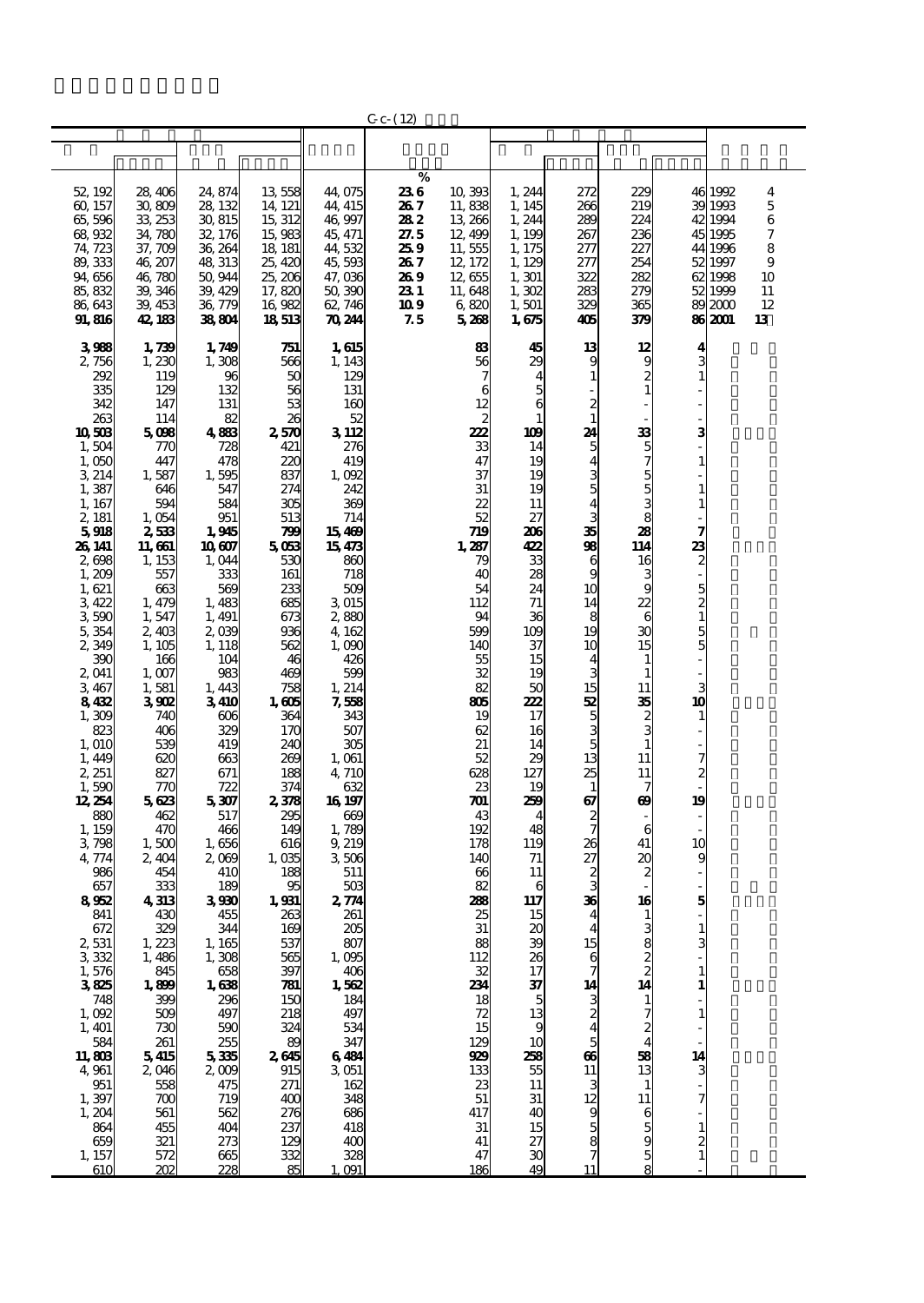|                                                                                                                                                  | $Da-(1)$                                                                                                                                                                                                                                                                                                               |                                                                                                             |                                                                                                                                                                                                                                                                                                                                                                       |                                                                                                                                                                                                                                                                          |                                                                                                                                                                                                                                                                                                                                     |                                                                                                                                                                             |                           | Da(2)                                                                                                                                                                                                                                                                                                                                   |                                                                                               |                                                                                                                                                                                                                                                                                                                                                                                                       |
|--------------------------------------------------------------------------------------------------------------------------------------------------|------------------------------------------------------------------------------------------------------------------------------------------------------------------------------------------------------------------------------------------------------------------------------------------------------------------------|-------------------------------------------------------------------------------------------------------------|-----------------------------------------------------------------------------------------------------------------------------------------------------------------------------------------------------------------------------------------------------------------------------------------------------------------------------------------------------------------------|--------------------------------------------------------------------------------------------------------------------------------------------------------------------------------------------------------------------------------------------------------------------------|-------------------------------------------------------------------------------------------------------------------------------------------------------------------------------------------------------------------------------------------------------------------------------------------------------------------------------------|-----------------------------------------------------------------------------------------------------------------------------------------------------------------------------|---------------------------|-----------------------------------------------------------------------------------------------------------------------------------------------------------------------------------------------------------------------------------------------------------------------------------------------------------------------------------------|-----------------------------------------------------------------------------------------------|-------------------------------------------------------------------------------------------------------------------------------------------------------------------------------------------------------------------------------------------------------------------------------------------------------------------------------------------------------------------------------------------------------|
|                                                                                                                                                  |                                                                                                                                                                                                                                                                                                                        |                                                                                                             |                                                                                                                                                                                                                                                                                                                                                                       |                                                                                                                                                                                                                                                                          |                                                                                                                                                                                                                                                                                                                                     |                                                                                                                                                                             |                           |                                                                                                                                                                                                                                                                                                                                         |                                                                                               |                                                                                                                                                                                                                                                                                                                                                                                                       |
| 1992<br>4<br>1993<br>$\mathbf 5$<br>$\,6$<br>1994<br>1995<br>7<br>1996<br>8<br>1997<br>9<br>1998<br>10<br>1999<br>11<br>2000<br>12<br>2001<br>13 | 2,624<br>2,776<br>3,286<br>2, 245<br>3,267<br>3,140<br>3,327<br>2,426<br>3046<br>3801                                                                                                                                                                                                                                  | 936<br><b>929</b><br><b>923</b><br>932<br><b>927</b><br>944<br><b>92</b> 5<br>87.8<br>$\mathbb{Z}5$<br>57.2 | 2,457<br>2,578<br>3032<br>2,092<br>3030<br>2,963<br>3077<br>2, 131<br>2,208<br>225                                                                                                                                                                                                                                                                                    | 161<br>206<br>221<br>205<br>266<br>216<br>322<br>235<br>240<br>345                                                                                                                                                                                                       | 10<br>17<br>18<br>24<br>15<br>14<br>42<br>29<br>19<br>57                                                                                                                                                                                                                                                                            | 56655<br>$\frac{16}{5}$<br>16<br>22                                                                                                                                         | З<br>2<br>$\frac{1}{2}$ 6 | 7,894<br>9,166<br>8.801<br>8,168<br>8555<br>8,078<br>7,956<br>7,489<br>6,919<br>570                                                                                                                                                                                                                                                     | 92 9<br>956<br>94 O<br>94 2<br>945<br>941<br>92 7<br>893<br>$\boldsymbol{z}$<br>$\mathbb{Z}2$ | 7,333<br>$\frac{8}{8}$ 759<br>8 270<br>7,698<br>8088<br>7,604<br>7,372<br>6 686<br>5,412<br>4,116                                                                                                                                                                                                                                                                                                     |
|                                                                                                                                                  | 81<br>55<br>3<br>6<br>10<br>184<br>6<br>43<br>$\frac{28}{26}$<br>10<br>71<br>386<br>975<br>76<br>45<br>57<br>181<br>240<br>172<br>94<br>26<br>33<br>51<br>524<br>18<br>33<br>13<br>73<br>276<br>111<br>935<br>40<br>$\frac{73}{535}$<br>230<br>30<br>27<br>239<br>13<br>68<br>5 សង់ កាន់ ក្នុង បាន កាន់ កាន់ កាន់<br>ក |                                                                                                             | 47<br>$\frac{32}{15}$<br>147<br>$\begin{array}{c}\n2 \\ 34 \\ 12\n\end{array}$<br>$\overline{30}$<br>13<br>56<br>111<br>640<br>$\frac{45}{3}$<br>$\frac{51}{134}$<br>167<br>70<br>123<br>17<br>10<br>20<br>326<br>3<br>14<br>$\mathbf{1}$<br>43<br>183<br>82<br>379<br>30<br>$\frac{32}{104}$<br>$\frac{194}{3}$<br>16<br>174<br>9<br>44<br>25<br>8232333252332828329 | $\frac{3}{2}$<br>22<br>15353535<br>10<br>$\frac{2}{7}$<br>14<br>12<br>$\boldsymbol{\alpha}$<br>4<br>$\frac{5}{7}$<br>$\frac{41}{3}$<br>$\frac{1}{7}$<br>$28880$<br>$0880$<br>$\mathbf{1}$<br>6<br>27<br>$\mathbf{1}$<br>$\begin{array}{c} 1 \\ 6 \\ 14 \end{array}$<br>4 | 1<br>$\mathbf{1}$<br>$\overline{a}$<br>l,<br>L,<br>$\overline{\mathbf{4}}$<br>22<br>$\mathbf{1}$<br>$\mathbf{1}$<br>$\overline{c}$<br>$\frac{2}{1}$<br>10<br>$\mathbf{1}$<br>4<br>8<br>$\mathbf{1}$<br>4<br>3<br>4<br>$\frac{2}{1}$<br>$\mathbf{1}$<br>$\mathbf{1}$<br>4<br>R<br>$\mathbf{1}$<br>$\frac{3}{2}$<br>11<br>4<br>1<br>3 | 1<br>$\mathbf{1}$<br>4<br>$\frac{7}{2}$<br>$\frac{2}{1}$<br>2<br>з<br>$\mathbf{1}$<br>$\mathbf{1}$<br>$\mathbf{1}$<br>2<br>$\mathbf{1}$<br>$\mathbf{1}$<br>2<br>2<br>1<br>2 | 1<br>2<br>1<br>1          | 64<br>$\frac{42}{7}$<br>12<br>$\mathbf{1}$<br>$\frac{2}{400}$<br>35<br>59<br>109<br>82<br>124<br>51<br>549<br>1, 174<br>96<br>45<br>160<br>203<br>202<br>191<br>154<br>33<br>45<br>45<br>83<br>39<br>127<br>33<br>38<br>460<br>176<br>957<br>34<br>124<br>496<br>133<br>127<br>43<br>761<br>30<br>240<br>153<br>22175538349586888785343 |                                                                                               | 44<br>26<br>$\overline{\mathbf{4}}$<br>14<br>434<br>39.8888<br>42<br>206<br>777<br>$\frac{77}{25}$<br>$\frac{25}{123}$<br>$\frac{123}{103}$<br>$\begin{array}{c} 136 \\ 43 \end{array}$<br>145<br>$\frac{31}{41}$<br>$\frac{730}{27}$<br>123<br>28<br>$\overline{7}$<br>381<br>164<br>560<br>$\frac{16}{112}$<br>165<br>$77\,$<br>166<br>24<br>673<br>26<br>234<br>1654999666378741766485544067558431 |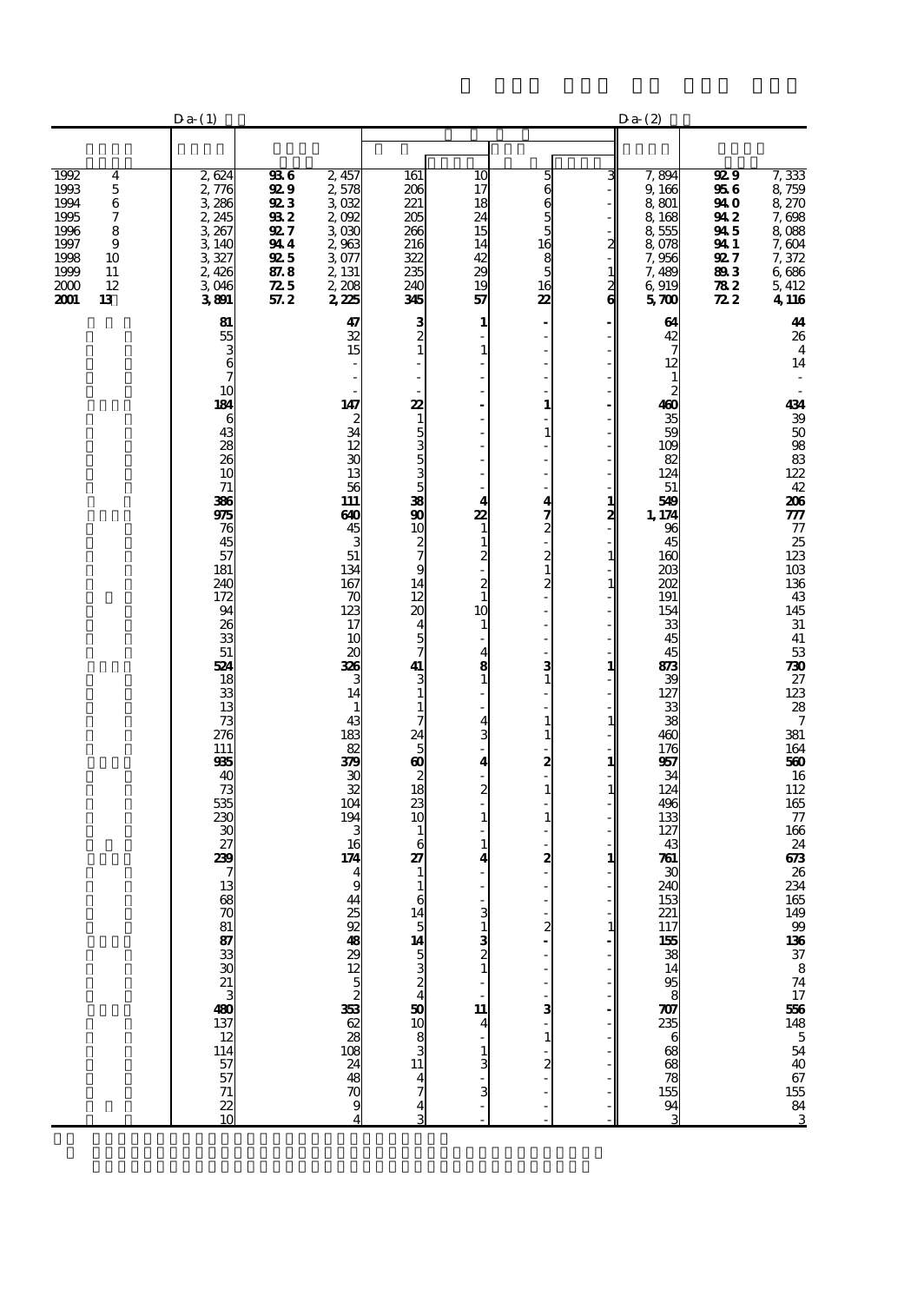|                                            |                                                    |                                           |                                        | $Da (3)$                                            |                         |                                              |                                                                    |                    |                                 |                      |                                                        |
|--------------------------------------------|----------------------------------------------------|-------------------------------------------|----------------------------------------|-----------------------------------------------------|-------------------------|----------------------------------------------|--------------------------------------------------------------------|--------------------|---------------------------------|----------------------|--------------------------------------------------------|
|                                            |                                                    |                                           |                                        |                                                     |                         |                                              |                                                                    |                    |                                 |                      |                                                        |
| 494<br>532                                 | 95<br>91                                           | 9<br>12                                   | 3<br>$\mathbf{z}$                      | 64<br>84                                            | $\overline{369}$<br>988 | 62<br>83                                     | $\overline{z}$<br>30                                               | $\mathbf{1}$<br>4  |                                 |                      | 1992<br>$\overline{\mathbf{4}}$<br>$\mathbf 5$<br>1993 |
| 559<br>457                                 | 107<br>83                                          | 14<br>13                                  | $\frac{5}{3}$                          | 111<br>42                                           | <b>991</b><br>857       | 110<br>36                                    | 42<br>19                                                           | 3                  |                                 |                      | $\,6$<br>1994<br>$\boldsymbol{7}$<br>1995              |
| 464<br>505                                 | 75<br>115                                          | 12<br>11                                  | $\begin{array}{c} 2 \\ 10 \end{array}$ | 66<br>97                                            | 1030<br>969             | 68<br>94                                     | $\boldsymbol{\chi}$<br>47                                          | ä,<br>5            |                                 |                      | 1996<br>8<br>1997<br>9                                 |
| 519<br>442<br>498                          | 107<br>88<br>97                                    | 25<br>14<br>18                            | $\frac{2}{6}$                          | 96<br>82<br>30                                      | 938<br>988<br>$\pi$     | 90<br>81<br>22                               | 29<br>22<br>22                                                     | 4<br>5             |                                 |                      | 1998<br>10<br>1999<br>11<br>12<br>2000                 |
| 549                                        | 139                                                | 16                                        | $\boldsymbol{6}$                       | 58                                                  | 793                     | 46                                           | 28                                                                 | 3                  |                                 |                      | 13<br>2001                                             |
| 10                                         | 2<br>ł,                                            | $\mathbf{1}$<br>÷                         |                                        | $\overline{a}$<br>÷,                                |                         | $\overline{\phantom{a}}$                     | $\blacksquare$<br>÷                                                | ٠<br>L,            | ٠<br>J.                         | ٠<br>$\overline{a}$  |                                                        |
| $\frac{5}{3}$<br>$\overline{\phantom{a}}$  | ÷.<br>$\boldsymbol{z}$<br>$\overline{\phantom{a}}$ | $\mathbf{1}$<br>$\overline{\phantom{a}}$  |                                        |                                                     |                         |                                              | L.<br>$\overline{\phantom{0}}$<br>$\overline{\phantom{0}}$         |                    |                                 |                      |                                                        |
| $\overline{\phantom{a}}$<br>48             | Ĭ.<br>8                                            | ÷,                                        |                                        | 2                                                   |                         | $\overline{\phantom{a}}$<br>3                | Ĭ.<br>$\bf{6}$                                                     | $\mathbf{1}$       |                                 |                      |                                                        |
| $\frac{5}{12}$                             | ÷,<br>$\overline{a}$                               | ٠<br>٠                                    |                                        | Ĭ.<br>L,                                            |                         | $\overline{\phantom{a}}$<br>$\mathbf{1}$     | ÷,<br>3                                                            | L,<br>$\mathbf{1}$ |                                 |                      |                                                        |
| 11<br>$\frac{9}{7}$                        | $\frac{2}{4}$                                      | $\overline{\phantom{a}}$                  |                                        | $\mathbf{1}$                                        |                         | $\mathbf{1}$<br>$\overline{\phantom{a}}$     | $\mathbf{1}$<br>$\overline{\phantom{a}}$                           |                    |                                 |                      |                                                        |
| $\overline{4}$<br>66                       | $\overline{c}$<br>14                               |                                           |                                        | $\mathbf{1}$<br>8                                   |                         | $\mathbf{1}$<br>7                            | L,<br>$\overline{\mathbf{c}}$<br>$\bf{6}$                          | $\mathbf{1}$       |                                 |                      |                                                        |
| 114                                        | 35                                                 | $\frac{2}{1}$<br>$\overline{\phantom{a}}$ |                                        | 5<br>Ĭ.                                             |                         | 3<br>$\overline{\phantom{a}}$                | 4<br>$\overline{a}$                                                | ä,<br>٠            | ÷.                              | $\overline{a}$       |                                                        |
| $\begin{array}{c} 6 \\ 5 \\ 6 \end{array}$ |                                                    | $\overline{\phantom{a}}$<br>÷             |                                        | $\mathbf{1}$                                        |                         | ٠<br>ä,                                      | $\overline{\phantom{a}}$<br>L,                                     |                    |                                 |                      |                                                        |
| 18<br>11                                   | 281527                                             | ÷<br>$\overline{\phantom{a}}$             |                                        |                                                     |                         | $\overline{\phantom{a}}$                     | ÷,<br>$\overline{\phantom{0}}$                                     | ÷.                 |                                 |                      |                                                        |
| 30<br>12                                   | $\overline{\phantom{a}}$                           | $\mathbf 1$<br>÷<br>÷                     |                                        | $\overline{c}$<br>Ĭ.                                |                         | $\boldsymbol{z}$<br>$\overline{\phantom{a}}$ | 3<br>÷,<br>$\overline{a}$                                          | ÷,                 |                                 |                      |                                                        |
| $\frac{2}{13}$<br>11                       | 8                                                  | ٠<br>$\overline{\phantom{a}}$             |                                        | $\mathbf{1}$<br>$\mathbf{1}$                        |                         | $\mathbf{1}$<br>$\overline{\phantom{a}}$     | $\mathbf{1}% _{T}\left  \mathbf{1}\right\rangle$<br>$\overline{a}$ |                    |                                 |                      |                                                        |
| 71<br>10                                   | 15                                                 | 2<br>÷                                    | 2                                      | 3                                                   |                         | $\mathbf{1}$<br>ä,                           | 3<br>$\overline{\phantom{a}}$                                      | $\mathbf{1}$       |                                 |                      |                                                        |
| 20<br>3<br>7<br>3<br>3<br>3<br>3<br>7      | $\begin{smallmatrix}2\2\1\end{smallmatrix}$        | $\overline{\phantom{a}}$                  |                                        | $\mathbf{1}$                                        |                         |                                              | $\overline{\phantom{0}}$<br>÷,                                     |                    |                                 |                      |                                                        |
|                                            | ÷,<br>6<br>4                                       | ÷<br>$\overline{\phantom{a}}$             | 2                                      | $\overline{\mathbf{c}}$                             |                         | $\mathbf{1}$                                 | $\overline{a}$<br>3<br>÷,                                          | $\mathbf{1}$       |                                 |                      |                                                        |
|                                            | 26<br>1                                            | $\frac{2}{4}$<br>÷,                       | 4                                      | 36<br>٠                                             |                         | 29                                           | 5<br>÷,                                                            | ٠<br>L,            | ÷                               | $\blacksquare$       |                                                        |
| $\overline{z}$                             | 6855                                               | $\overline{\phantom{a}}$<br>$\frac{2}{2}$ | $\frac{2}{2}$                          | $\mathbf{1}$<br>26                                  |                         | $\mathbf{1}$<br>19                           | $\mathbf{1}$<br>2                                                  |                    |                                 |                      |                                                        |
| 18<br>16                                   |                                                    | $\overline{\phantom{a}}$                  |                                        | $\mathbf{1}$<br>8                                   |                         | $\mathbf{1}$<br>8                            | $\mathbf 1$<br>$\mathbf{1}$                                        |                    |                                 |                      |                                                        |
| $\frac{5}{50}$                             | $\mathbf{1}$<br>8<br>L,                            | $\mathbf{1}$                              |                                        | 2<br>$\mathbf{1}$                                   |                         | $\mathbf{1}$<br>$\mathbf{1}$                 | $\mathbf{1}$<br>1                                                  |                    |                                 |                      |                                                        |
| $\overline{\frac{6}{8}}$<br>10             | $\boldsymbol{z}$<br>$\frac{1}{2}$                  |                                           |                                        | ÷,                                                  |                         |                                              | ä,<br>÷,                                                           | J.<br>÷,           |                                 |                      |                                                        |
|                                            |                                                    |                                           | -                                      | 1                                                   |                         | $\frac{1}{2}$                                |                                                                    |                    |                                 | Î,                   |                                                        |
|                                            |                                                    |                                           |                                        |                                                     |                         | $\overline{\phantom{a}}$                     |                                                                    | $\frac{1}{2}$      | $\frac{1}{2}$<br>$\overline{a}$ | $\frac{1}{2}$        |                                                        |
|                                            |                                                    |                                           |                                        |                                                     |                         | $\overline{\phantom{a}}$                     |                                                                    |                    | J.<br>l,                        |                      |                                                        |
| 1798868777615210781653                     | $42013244$<br>$2441344$<br>$15.335$                | $133 - 2 - 1 - 1 -$                       |                                        | $\mathbf{a}$ $\mathbf{b}$ $\mathbf{b}$ $\mathbf{c}$ |                         | $\frac{1}{2}$                                |                                                                    | $\frac{1}{1}$      | l,<br>Ĭ.                        | $\overline{a}$<br>÷, |                                                        |
|                                            |                                                    |                                           |                                        |                                                     |                         | $\frac{1}{1}$                                |                                                                    |                    | $\frac{1}{2}$                   |                      |                                                        |
|                                            |                                                    |                                           |                                        | $\frac{1}{1}$                                       |                         |                                              |                                                                    |                    | l,<br>ł,                        |                      |                                                        |
|                                            |                                                    |                                           |                                        | $\frac{1}{1}$                                       |                         |                                              |                                                                    | $\overline{a}$     | $\overline{a}$                  |                      |                                                        |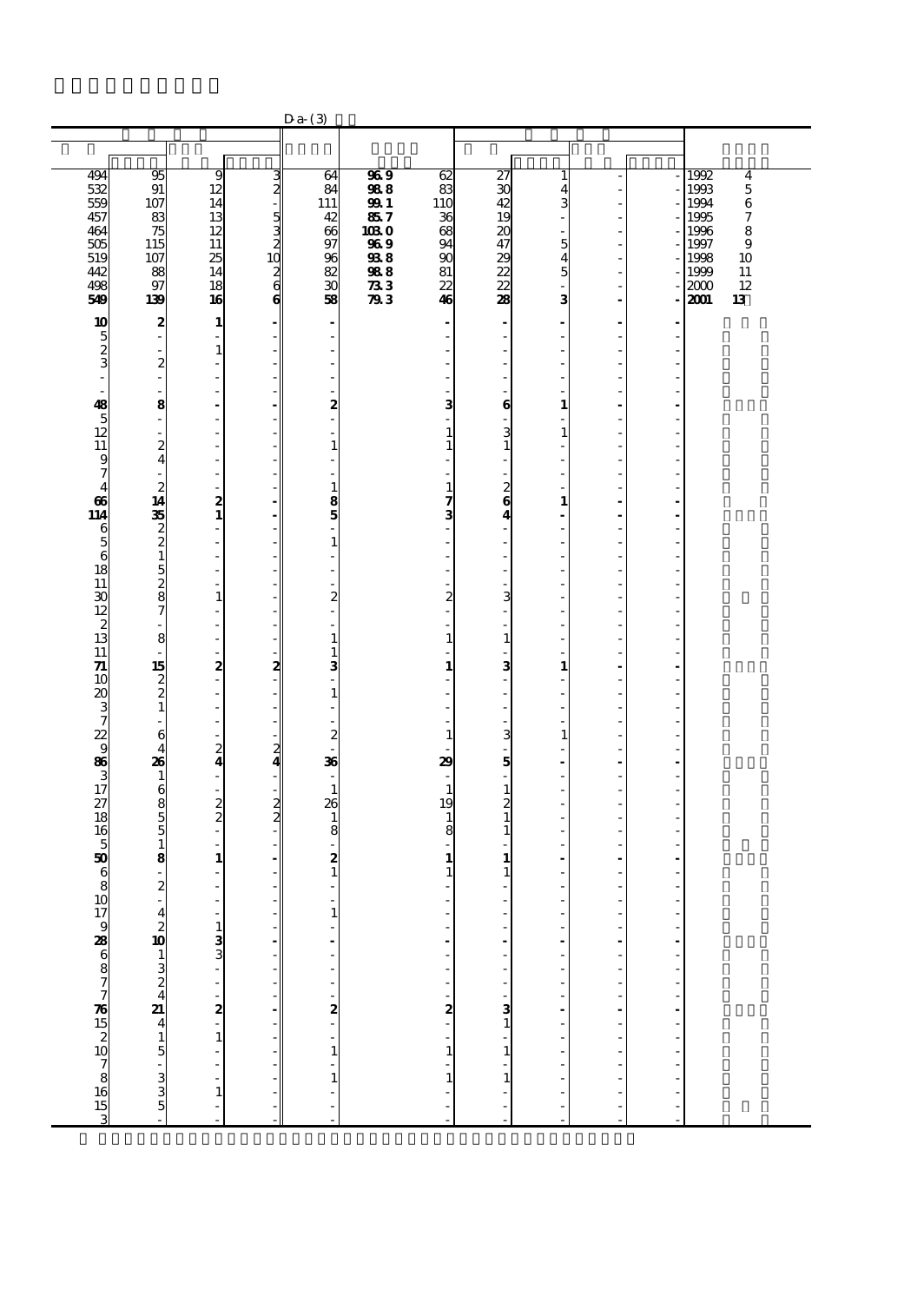|                                                                                                                                                                  | Da(4)                                                                              |                                                                          |                                                                                   |                                                                                            |                                                                                               |                                                         | Da(5)                                                                     |                                                                            |                                                                                                              |
|------------------------------------------------------------------------------------------------------------------------------------------------------------------|------------------------------------------------------------------------------------|--------------------------------------------------------------------------|-----------------------------------------------------------------------------------|--------------------------------------------------------------------------------------------|-----------------------------------------------------------------------------------------------|---------------------------------------------------------|---------------------------------------------------------------------------|----------------------------------------------------------------------------|--------------------------------------------------------------------------------------------------------------|
|                                                                                                                                                                  |                                                                                    |                                                                          |                                                                                   |                                                                                            |                                                                                               |                                                         |                                                                           |                                                                            |                                                                                                              |
| 1992<br>$\bf{4}$<br>$\mathbf 5$<br>1993<br>1994<br>$\bf 6$<br>1995<br>7<br>1996<br>8<br>$\bf{9}$<br>1997<br>1998<br>10<br>1999<br>11<br>12<br>2000<br>13<br>2001 | 612<br>770<br>322<br>247<br>409<br>314<br>287<br>273<br>223<br>190                 | 990<br>97.9<br>$97.2\,$<br>980<br>963<br>994<br>969<br>963<br>901<br>847 | 606<br>754<br>313<br>242<br>394<br>312<br>278<br>263<br>201<br>161                | 205<br>206<br>$\frac{1}{68}$<br>172<br>132<br>182<br>175<br>100<br>117<br>$\overline{108}$ | 19<br>9<br>18<br>13<br>6<br>13<br>8<br>10<br>6<br>8                                           | ×,<br>J.<br>÷.                                          | 291<br>162<br>261<br>117<br>167<br>206<br>262<br>109<br>121<br>149        | 99 O<br>97.5<br>$97.7$<br>94 0<br>97.O<br>97.6<br>989<br>963<br>893<br>946 | 283<br>158<br>$255\,$<br>$\frac{110}{162}$<br>201<br>259<br>$105\,$<br>$108\,$<br>$141$                      |
|                                                                                                                                                                  | 1<br>1                                                                             |                                                                          | $\mathbf{1}$<br>1                                                                 | $\boldsymbol{z}$<br>$\mathbf{1}$<br>1                                                      | $\blacksquare$<br>÷,<br>Ĭ.<br>$\overline{a}$                                                  | ÷,<br>J.                                                | $\overline{a}$                                                            |                                                                            |                                                                                                              |
|                                                                                                                                                                  | 10<br>1<br>1<br>3                                                                  |                                                                          | 11<br>$\overline{c}$<br>$\mathbf{1}$                                              | 7<br>$\mathbf{1}$<br>$\mathbf{1}$<br>1                                                     | i,<br>÷,<br>i,<br>$\overline{a}$<br>L,                                                        | J.                                                      | ÷.<br>5<br>÷,<br>L,                                                       |                                                                            | ${\bf 5}$                                                                                                    |
|                                                                                                                                                                  | 1<br>1<br>3<br>15<br>27                                                            |                                                                          | 1<br>12<br>17                                                                     | $\mathbf{1}$<br>$\mathbf 1$<br>$\begin{array}{c}\n2 \\ 15\n\end{array}$<br>24              | $\overline{a}$<br>ä,<br>$\mathbf{1}$<br>$\mathbf{1}$                                          |                                                         | 4<br>$\mathbf{1}$<br>$\frac{5}{6}$                                        |                                                                            | $\bf 4$<br>$\mathbf{1}$<br>$\frac{1}{2}$<br>$\frac{4}{5}$                                                    |
|                                                                                                                                                                  | $\boldsymbol{z}$<br>7<br>9<br>5                                                    |                                                                          | $\mathbf{1}$<br>5                                                                 | $\mathbf{1}$<br>$\overline{c}$<br>7<br>9                                                   | L,<br>Ĭ.<br>Ĭ.<br>$\overline{a}$<br>÷,<br>Ĭ.                                                  | Î.                                                      | Ĭ.<br>2<br>$\mathbf{1}$                                                   |                                                                            | $\overline{\phantom{a}}$<br>L,<br>$\overline{\mathbf{c}}$<br>$\mathbf 1$<br>L                                |
|                                                                                                                                                                  | $\frac{2}{9}$                                                                      |                                                                          | $\frac{2}{2}$<br>9                                                                | $\mathbf{1}$<br>$\overline{\mathbf{4}}$<br>9                                               | $\overline{a}$<br>$\overline{a}$<br>$\mathbf{1}$<br>2                                         | J.                                                      | 1<br>1<br>1<br>6                                                          |                                                                            | $\mathbf 1$<br>÷,<br>$\mathbf 1$<br>$\overline{\phantom{a}}$<br>$\mathbf 5$                                  |
|                                                                                                                                                                  | 1<br>$\overline{\mathbf{z}}$<br>2                                                  |                                                                          | $\mathbf{1}$<br>2<br>$\mathbf{z}$                                                 | $\overline{\phantom{a}}$<br>$\frac{3}{2}$<br>$\mathbf{1}$                                  | L,<br>$\overline{\mathbf{c}}$<br>$\overline{\phantom{a}}$<br>$\overline{a}$<br>$\overline{a}$ | J.<br>J.<br>J.                                          | L,<br>$\mathbf{1}$<br>$\begin{smallmatrix} 2 \\ 2 \\ 1 \end{smallmatrix}$ |                                                                            | ÷,<br>$\mathbf 1$                                                                                            |
|                                                                                                                                                                  | $\overline{4}$<br>111<br>$\overline{5}$<br>$\overline{c}$<br>$\boldsymbol{\omega}$ |                                                                          | $\overline{4}$<br>$\mathbf{Q}$<br>$\overline{\mathbf{4}}$<br>$\overline{c}$<br>44 | 3<br>34<br>6<br>$\overline{\mathbf{4}}$<br>17                                              | $\frac{2}{1}$<br>$\mathbf{1}$<br>$\mathbf{1}$                                                 | Ĭ.<br>J.                                                | 110<br>$\overline{\mathbf{4}}$<br>100                                     |                                                                            | $\begin{array}{c} 3 \\ 1 \\ 111 \end{array}$<br>$\frac{1}{2}$<br>$\begin{array}{c} 7 \\ 99 \\ 5 \end{array}$ |
|                                                                                                                                                                  | 6<br>ນ<br>36<br>2                                                                  |                                                                          | $\overline{4}$<br>$\frac{36}{3}$                                                  | အအအ                                                                                        | L,<br>ä,<br>$\overline{a}$                                                                    |                                                         | 5<br>1<br>6<br>$\mathbf{1}$                                               |                                                                            | ÷,<br>$\frac{5}{1}$                                                                                          |
|                                                                                                                                                                  | $2 - 2 - 1$                                                                        |                                                                          | $-21$<br>$2 - 1$                                                                  |                                                                                            | $\frac{1}{1}$                                                                                 | $\ddot{\phantom{0}}$                                    |                                                                           |                                                                            |                                                                                                              |
|                                                                                                                                                                  |                                                                                    |                                                                          | $\frac{1}{14}$                                                                    | $22 + 22 = 1$                                                                              |                                                                                               | $\overline{a}$<br>$\overline{a}$<br>÷,<br>$\frac{1}{2}$ | 334 - 1 32 - 1 - 31 - 31 - 1                                              |                                                                            | $-313 - 12 - 3 - 1 - 1$                                                                                      |
|                                                                                                                                                                  | $-1$<br>3<br>$-1$<br>3<br>$-1$<br>3                                                |                                                                          | $\frac{1}{3}$                                                                     | $\frac{1}{7}$                                                                              |                                                                                               | ÷                                                       |                                                                           |                                                                            |                                                                                                              |
|                                                                                                                                                                  | $\frac{1}{7}$                                                                      |                                                                          | я                                                                                 | $\mathbf{1}$<br>$\frac{1}{2}$                                                              | $\frac{1}{1}$                                                                                 |                                                         |                                                                           |                                                                            | $\mathbf{1}$                                                                                                 |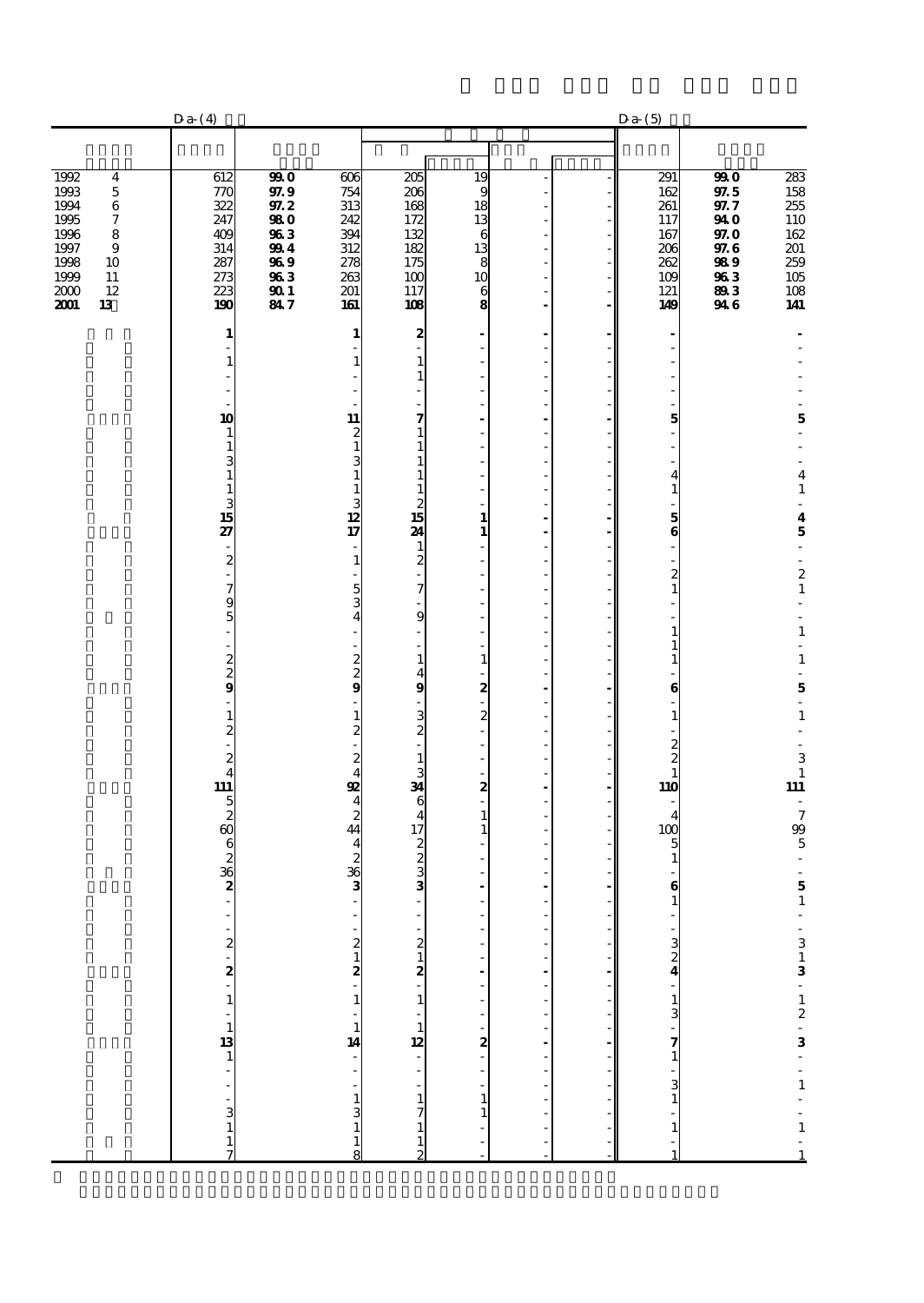|                                                      |                                                      |                                                      |                          | $Da (6)$                   |              |                                |                                                                                                                                                                                                                                                                                                                                       |                              |                         |                                                  |                              |
|------------------------------------------------------|------------------------------------------------------|------------------------------------------------------|--------------------------|----------------------------|--------------|--------------------------------|---------------------------------------------------------------------------------------------------------------------------------------------------------------------------------------------------------------------------------------------------------------------------------------------------------------------------------------|------------------------------|-------------------------|--------------------------------------------------|------------------------------|
|                                                      |                                                      |                                                      |                          |                            |              |                                |                                                                                                                                                                                                                                                                                                                                       |                              |                         |                                                  |                              |
|                                                      |                                                      |                                                      |                          |                            |              |                                |                                                                                                                                                                                                                                                                                                                                       |                              |                         |                                                  |                              |
| 55<br>61                                             | $\mathbf{1}$                                         | ÷,                                                   |                          | 306<br>346                 | 958<br>945   | 293<br>327                     | 57<br>49                                                                                                                                                                                                                                                                                                                              | 11<br>5                      | $\mathbf{1}$            |                                                  | 1992<br>4<br>1993<br>$\bf 5$ |
| 54                                                   | $\frac{4}{3}$<br>3<br>2<br>3<br>7                    | $\overline{\phantom{a}}$                             | $\overline{\phantom{a}}$ | 174                        | 966          | 168                            | 31                                                                                                                                                                                                                                                                                                                                    | 5                            | 1                       |                                                  | 6<br>1994                    |
| 53<br>35                                             |                                                      | $\overline{\phantom{a}}$<br>$\overline{\phantom{a}}$ |                          | 174<br>189                 | 885<br>884   | 154<br>167                     | 40<br>30                                                                                                                                                                                                                                                                                                                              | 7<br>4                       |                         |                                                  | 1995<br>7<br>1996<br>8       |
| 56                                                   |                                                      | $\overline{\phantom{a}}$                             | $\overline{\phantom{a}}$ | 240                        | 992          | 238                            | 33                                                                                                                                                                                                                                                                                                                                    | 3                            |                         |                                                  | $\bf{9}$<br>1997             |
| 41<br>52                                             | $\overline{\mathbf{4}}$<br>$\mathbf{6}$              | ÷,                                                   | $\sim$                   | 157<br>127                 | 91.1<br>1008 | 143<br>128                     | 27<br>$\boldsymbol{\mathfrak{A}}$                                                                                                                                                                                                                                                                                                     | $\overline{\mathbf{4}}$<br>7 |                         |                                                  | 1998<br>10<br>11<br>1999     |
| $\overline{29}$                                      | 6                                                    | $\overline{\phantom{a}}$<br>÷,                       | $\overline{\phantom{a}}$ | 177                        | 87.0         | 154                            | 32                                                                                                                                                                                                                                                                                                                                    | 3                            | 1<br>1                  |                                                  | 12<br>2000                   |
| 55                                                   | 8                                                    | $\overline{a}$                                       | $\blacksquare$           | 97                         | 691          | 67                             | 58                                                                                                                                                                                                                                                                                                                                    | 20                           | 2                       |                                                  | 13<br>1 2001                 |
| $\mathbf{1}$                                         | ÷                                                    | $\overline{\phantom{a}}$                             |                          | $\boldsymbol{2}$           |              |                                | $\qquad \qquad \blacksquare$                                                                                                                                                                                                                                                                                                          | -                            |                         |                                                  |                              |
| $\mathbf{1}$                                         | $\overline{\phantom{a}}$                             | ÷,<br>÷,                                             |                          |                            |              | $\frac{1}{2}$                  | Ĭ.<br>÷,                                                                                                                                                                                                                                                                                                                              |                              |                         |                                                  |                              |
| ä,                                                   | $\overline{\phantom{a}}$<br>$\overline{\phantom{a}}$ | $\overline{\phantom{a}}$                             |                          |                            |              | ٠<br>$\frac{1}{2}$             | $\overline{\phantom{a}}$                                                                                                                                                                                                                                                                                                              | ÷,                           |                         |                                                  |                              |
| ٠                                                    | $\overline{\phantom{a}}$                             | L,                                                   |                          |                            |              | ÷,                             | $\overline{a}$                                                                                                                                                                                                                                                                                                                        | ÷,                           |                         |                                                  |                              |
| ٠<br>1                                               | $\overline{\phantom{a}}$<br>$\blacksquare$           | ÷,<br>$\overline{a}$                                 |                          | $\overline{c}$<br>7        |              | ٠<br>7                         | ÷,<br>$\boldsymbol{z}$                                                                                                                                                                                                                                                                                                                | ٠<br>ä,                      | ÷.                      |                                                  |                              |
|                                                      | $\overline{\phantom{a}}$                             | $\overline{\phantom{a}}$                             |                          |                            |              | $\overline{a}$                 | ÷,                                                                                                                                                                                                                                                                                                                                    |                              |                         |                                                  |                              |
| $\overline{a}$<br>٠                                  | $\overline{\phantom{a}}$<br>$\overline{\phantom{a}}$ | ÷,<br>L,                                             |                          | 1                          |              | $\frac{1}{2}$<br>$\mathbf{1}$  | $\overline{\phantom{a}}$<br>L,                                                                                                                                                                                                                                                                                                        | ٠                            |                         |                                                  |                              |
| $\mathbf{1}$                                         | $\overline{\phantom{a}}$                             | ÷                                                    |                          | 5                          |              | 6                              | $\boldsymbol{z}$                                                                                                                                                                                                                                                                                                                      | ÷.                           |                         |                                                  |                              |
|                                                      | $\overline{\phantom{a}}$<br>$\overline{\phantom{a}}$ | $\overline{\phantom{a}}$<br>L,                       |                          | $\mathbf{1}$               |              | -<br>$\overline{a}$            | -<br>$\overline{a}$                                                                                                                                                                                                                                                                                                                   | ÷,                           |                         |                                                  |                              |
| 4                                                    | $\blacksquare$                                       | ä,                                                   |                          | 11                         |              | $\frac{8}{9}$                  | 6                                                                                                                                                                                                                                                                                                                                     | ÷                            | 1                       |                                                  |                              |
| 5<br>$\frac{1}{2}$                                   | $\mathbf{1}$<br>$\overline{\phantom{a}}$             | $\blacksquare$<br>L,                                 |                          | 20                         |              | $\overline{a}$                 | 7<br>$\frac{1}{2}$                                                                                                                                                                                                                                                                                                                    | $\mathbf{1}$                 | 1                       | $\mathbf{1}$                                     |                              |
| $\overline{a}$                                       | $\overline{\phantom{a}}$                             | ÷,                                                   |                          | ٠                          |              | ÷,                             | ÷                                                                                                                                                                                                                                                                                                                                     | ÷,                           |                         |                                                  |                              |
| $\mathbf{1}$                                         | $\overline{\phantom{a}}$                             | $\overline{\phantom{a}}$                             |                          | $\mathbf{1}$               |              | ÷,                             | $\overline{a}$                                                                                                                                                                                                                                                                                                                        | ÷,                           |                         |                                                  |                              |
| 3<br>$\frac{1}{2}$                                   | $\mathbf{1}$<br>$\overline{\phantom{a}}$             | $\overline{\phantom{a}}$<br>÷,                       |                          | 8<br>2                     |              | 6<br>$\mathbf 1$               | $\overline{\mathbf{4}}$<br>$\boldsymbol{z}$                                                                                                                                                                                                                                                                                           | $\mathbf{1}$                 | 1                       | $\mathbf{1}$                                     |                              |
| ÷,                                                   | $\overline{\phantom{a}}$                             | $\overline{\phantom{m}}$                             |                          | $\mathbf{1}$               |              | L,                             | ÷,                                                                                                                                                                                                                                                                                                                                    |                              |                         |                                                  |                              |
| $\mathbf{1}$<br>$\overline{a}$                       | $\overline{\phantom{a}}$<br>$\overline{\phantom{a}}$ | $\overline{\phantom{a}}$<br>÷,                       |                          | 3<br>$\mathbf{1}$          |              | $\overline{\mathbf{c}}$<br>ä,  | $1\,$<br>$\overline{\phantom{a}}$                                                                                                                                                                                                                                                                                                     | ÷,                           |                         |                                                  |                              |
| ٠                                                    | $\overline{\phantom{a}}$                             | ÷,                                                   |                          |                            |              | L.                             | $\overline{\phantom{a}}$                                                                                                                                                                                                                                                                                                              | ÷,                           | Î.                      |                                                  |                              |
| 7                                                    | ÷,<br>$\overline{\phantom{a}}$                       | ÷,<br>$\blacksquare$                                 |                          | 4<br>5                     |              | $\overline{a}$<br>3            | ÷,<br>2                                                                                                                                                                                                                                                                                                                               | $\overline{\phantom{a}}$     |                         |                                                  |                              |
|                                                      | $\overline{\phantom{a}}$                             | ÷,                                                   |                          |                            |              | $\frac{1}{2}$                  | $\overline{\phantom{a}}$                                                                                                                                                                                                                                                                                                              |                              |                         |                                                  |                              |
| $\mathbf{1}$<br>$\overline{\phantom{a}}$             | ÷,<br>$\overline{\phantom{a}}$                       | ÷<br>$\overline{\phantom{a}}$                        |                          |                            |              | ä,<br>$\overline{\phantom{a}}$ | $\overline{\phantom{a}}$<br>$\overline{\phantom{m}}$                                                                                                                                                                                                                                                                                  |                              |                         |                                                  |                              |
| $\frac{1}{2}$                                        | $\overline{\phantom{a}}$                             | ÷,                                                   |                          | 1                          |              | $\frac{1}{2}$                  | $\overline{a}$                                                                                                                                                                                                                                                                                                                        |                              |                         |                                                  |                              |
| 5<br>$\mathbf{1}$                                    | $\overline{\phantom{a}}$<br>$\overline{\phantom{a}}$ | ÷,<br>÷                                              |                          | 4                          |              | 3<br>L,                        | $\overline{\mathbf{c}}$<br>÷,                                                                                                                                                                                                                                                                                                         | ٠                            |                         |                                                  |                              |
| 30                                                   | 7                                                    | $\overline{\phantom{a}}$                             |                          | 39                         |              | 34                             | 35                                                                                                                                                                                                                                                                                                                                    | 19                           |                         |                                                  |                              |
| $\overline{\phantom{a}}$<br>12                       | $\overline{\phantom{a}}$<br>$\overline{5}$           | ÷,<br>$\frac{1}{2}$                                  |                          | $\frac{2}{9}$              |              | 23                             | ÷,<br>34                                                                                                                                                                                                                                                                                                                              | ÷,<br>19                     |                         |                                                  |                              |
| 8                                                    | ÷,                                                   | $\overline{\phantom{a}}$                             |                          | 5                          |              | $\mathbf{1}$                   |                                                                                                                                                                                                                                                                                                                                       |                              |                         |                                                  |                              |
| 10                                                   | $\overline{\mathbf{c}}$                              | ÷,                                                   |                          | 16                         |              | 9                              | $\mathbf{1}$                                                                                                                                                                                                                                                                                                                          | ÷,                           |                         |                                                  |                              |
| $\overline{\phantom{a}}$<br>$\overline{\phantom{a}}$ | $\overline{\phantom{a}}$<br>$\overline{\phantom{a}}$ | ÷,<br>÷                                              |                          | $\frac{2}{5}$              |              | $\overline{a}$<br>$\mathbf{1}$ | ÷,<br>÷                                                                                                                                                                                                                                                                                                                               |                              |                         |                                                  |                              |
| 5                                                    | $\overline{\phantom{a}}$                             | $\overline{\phantom{a}}$                             |                          | 4                          |              |                                | $\qquad \qquad \blacksquare$                                                                                                                                                                                                                                                                                                          | $\overline{a}$               |                         |                                                  |                              |
| $\mathbf{1}$                                         | $\overline{\phantom{a}}$                             | L,<br>٠                                              |                          |                            |              |                                | $\overline{a}$<br>٠                                                                                                                                                                                                                                                                                                                   |                              |                         |                                                  |                              |
| ÷                                                    | ÷,                                                   |                                                      | $\mathbb{I}$             |                            |              |                                |                                                                                                                                                                                                                                                                                                                                       |                              |                         |                                                  |                              |
| $\overline{\mathbf{4}}$                              |                                                      |                                                      |                          |                            |              |                                |                                                                                                                                                                                                                                                                                                                                       |                              |                         |                                                  |                              |
|                                                      |                                                      |                                                      | $\frac{1}{2}$            |                            |              |                                |                                                                                                                                                                                                                                                                                                                                       |                              |                         |                                                  |                              |
|                                                      |                                                      |                                                      |                          |                            |              |                                |                                                                                                                                                                                                                                                                                                                                       |                              |                         |                                                  |                              |
| - 1 - - 1 - 1 - - - - - - - - 1                      | - - - - - - - - - - - - - - - -                      |                                                      | $\frac{1}{2}$            | - מט - 4 מ - מ - מ – מ – - |              |                                | $\begin{bmatrix} 1 & 1 & 1 \\ 1 & 1 & 1 \\ 1 & 1 & 1 \\ 1 & 1 & 1 \\ 1 & 1 & 1 \\ 1 & 1 & 1 \\ 1 & 1 & 1 \\ 1 & 1 & 1 \\ 1 & 1 & 1 \\ 1 & 1 & 1 \\ 1 & 1 & 1 \\ 1 & 1 & 1 \\ 1 & 1 & 1 \\ 1 & 1 & 1 \\ 1 & 1 & 1 \\ 1 & 1 & 1 \\ 1 & 1 & 1 \\ 1 & 1 & 1 \\ 1 & 1 & 1 \\ 1 & 1 & 1 \\ 1 & 1 & 1 \\ 1 & 1 & 1 \\ 1 & 1 & 1 \\ 1 & 1 & $ | --------------------         | - - - - - - - - - - - - | ---------------                                  |                              |
|                                                      |                                                      |                                                      |                          |                            |              |                                |                                                                                                                                                                                                                                                                                                                                       |                              |                         |                                                  |                              |
|                                                      |                                                      |                                                      | $\frac{1}{2}$            |                            |              |                                |                                                                                                                                                                                                                                                                                                                                       |                              |                         |                                                  |                              |
|                                                      |                                                      |                                                      |                          |                            |              |                                |                                                                                                                                                                                                                                                                                                                                       |                              |                         |                                                  |                              |
|                                                      |                                                      |                                                      | -1                       |                            |              |                                |                                                                                                                                                                                                                                                                                                                                       |                              | $\frac{1}{2}$           |                                                  |                              |
|                                                      |                                                      |                                                      | $\frac{1}{2}$            |                            |              |                                |                                                                                                                                                                                                                                                                                                                                       |                              |                         |                                                  |                              |
|                                                      | ÷,                                                   |                                                      | ÷                        | $\overline{a}$<br>l,       |              |                                |                                                                                                                                                                                                                                                                                                                                       |                              | $\overline{a}$<br>ŀ     | $\ddot{\phantom{0}}$<br>$\overline{\phantom{a}}$ |                              |
|                                                      | $\overline{a}$                                       |                                                      |                          |                            |              | $\frac{1}{1}$                  | $\mathbf{1}$                                                                                                                                                                                                                                                                                                                          |                              | l,                      |                                                  |                              |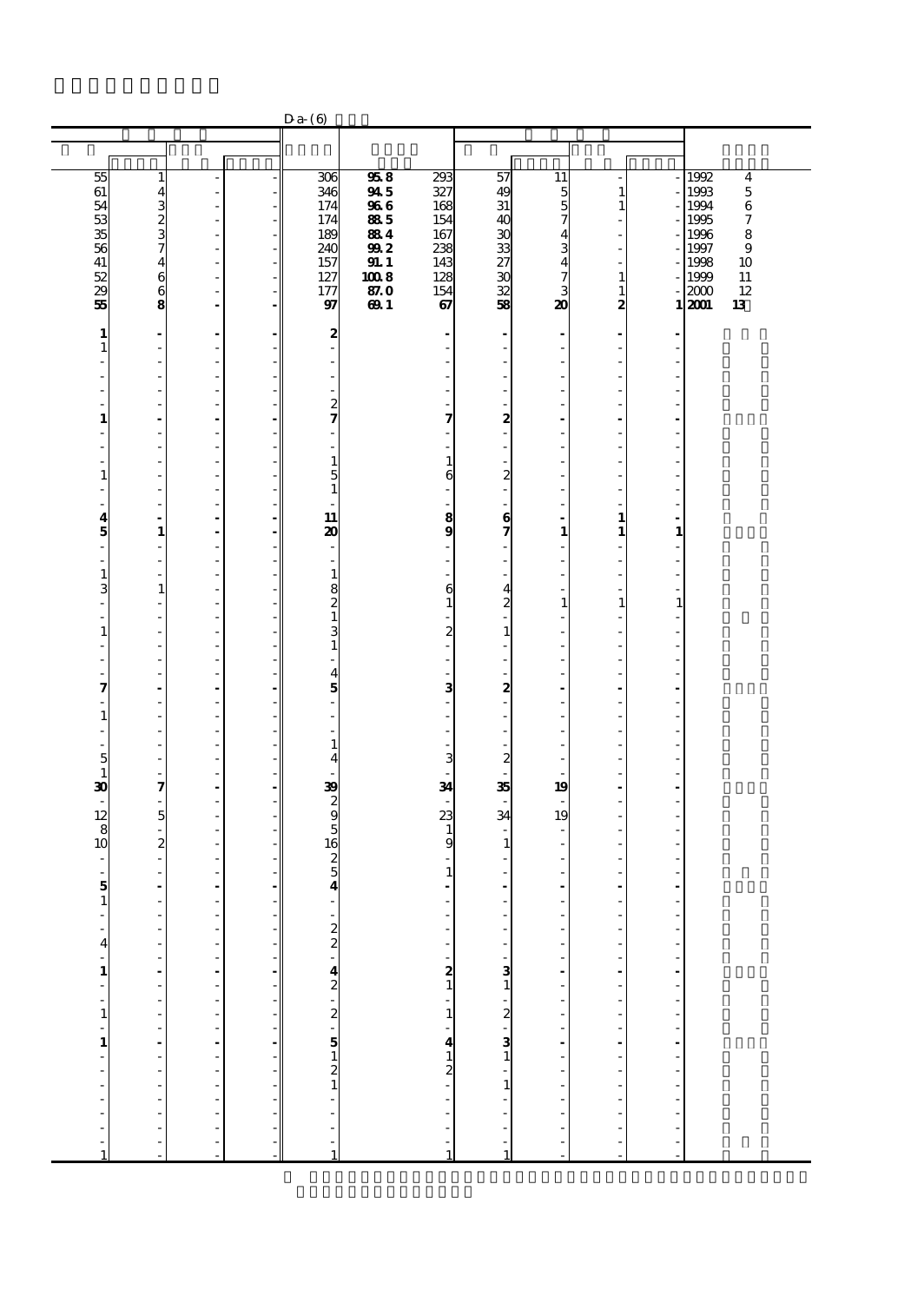|                                                                                                                                                                 | Da(7)                                                                            |                                                                          |                                                                              |                                                                                                 |                                                                                                    |                                              | $Da-$ (8)                                                                                       |                                                                             |                                                                                                      |
|-----------------------------------------------------------------------------------------------------------------------------------------------------------------|----------------------------------------------------------------------------------|--------------------------------------------------------------------------|------------------------------------------------------------------------------|-------------------------------------------------------------------------------------------------|----------------------------------------------------------------------------------------------------|----------------------------------------------|-------------------------------------------------------------------------------------------------|-----------------------------------------------------------------------------|------------------------------------------------------------------------------------------------------|
|                                                                                                                                                                 |                                                                                  |                                                                          |                                                                              |                                                                                                 |                                                                                                    |                                              |                                                                                                 |                                                                             |                                                                                                      |
| 1992<br>4<br>1993<br>$\mathbf 5$<br>1994<br>$\,6$<br>$\boldsymbol{7}$<br>1995<br>1996<br>8<br>1997<br>9<br>1998<br>10<br>1999<br>11<br>2000<br>12<br>2001<br>13 | 166<br>83<br>122<br>68<br>$\boldsymbol{\alpha}$<br>163<br>68<br>126<br>83<br>100 | 988<br>880<br>967<br>97. 1<br>97.O<br>87.7<br>101.5<br>968<br>904<br>760 | 164<br>73<br>118<br>66<br>64<br>143<br>69<br>122<br>75<br>$\boldsymbol{\pi}$ | 19<br>19<br>27<br>34<br>$\overline{23}$<br>$\overline{28}$<br>15<br>24<br>$\overline{18}$<br>37 | $\frac{2}{2}$<br>$\overline{\mathbf{c}}$<br>$\mathbf 1$<br>3<br>5<br>$\mathbf{1}$<br>$\frac{2}{8}$ | $\mathbf{1}$<br>$\mathbf{1}$<br>$\mathbf{1}$ | 8,689<br>7,587<br>7,494<br>6,574<br>7,329<br>6 <sub>0</sub><br>6,272<br>4,785<br>4,371<br>3,200 | 984<br>97.5<br>97.6<br>98 O<br>982<br>97. 7<br>97.3<br>953<br>92 5<br>87. O | $\frac{8}{7}$ $\frac{552}{7}$<br>7, 311<br>6445<br>7,200<br>5,863<br>6 105<br>4,561<br>4,041<br>2785 |
|                                                                                                                                                                 | $\frac{2}{2}$                                                                    |                                                                          | $\frac{2}{2}$                                                                |                                                                                                 | ٠<br>÷,                                                                                            | $\overline{\phantom{a}}$                     | 59<br>36                                                                                        |                                                                             | 32<br>23                                                                                             |
|                                                                                                                                                                 |                                                                                  |                                                                          |                                                                              |                                                                                                 | $\overline{a}$<br>÷,                                                                               |                                              | 11<br>3<br>9                                                                                    |                                                                             | $\overline{\phantom{a}}$<br>$\boldsymbol{z}$<br>$\overline{\mathbf{4}}$                              |
|                                                                                                                                                                 | 22<br>٠                                                                          |                                                                          | 21<br>÷,                                                                     | 15<br>÷,                                                                                        | 5<br>$\overline{a}$                                                                                | J.                                           | 223<br>34                                                                                       |                                                                             | $\,$ 3 $\,$                                                                                          |
|                                                                                                                                                                 | 10                                                                               |                                                                          | 10                                                                           | $\mathbf{1}$<br>3                                                                               | $\overline{a}$                                                                                     | Ĭ.                                           | 31<br>62<br>$\overline{4}$                                                                      |                                                                             | $\frac{206}{32}$ $\frac{32}{45}$ $\frac{45}{2}$                                                      |
|                                                                                                                                                                 | 10<br>$\boldsymbol{z}$                                                           |                                                                          | 10<br>$\mathbf{1}$                                                           | $\frac{9}{2}$                                                                                   | 5                                                                                                  | Ĭ.<br>J.                                     | 45<br>47                                                                                        |                                                                             | 48<br>${\bf 51}$                                                                                     |
|                                                                                                                                                                 | 11<br>15<br>1                                                                    |                                                                          | 6<br>5                                                                       | 4                                                                                               | $\overline{a}$<br>$\mathbf{1}$<br>÷,                                                               | ÷,<br>$\overline{\phantom{a}}$               | 114<br>679<br>67                                                                                |                                                                             | 59<br><b>546</b><br>50                                                                               |
|                                                                                                                                                                 | 1<br>8                                                                           |                                                                          | $\mathbf{1}$                                                                 |                                                                                                 | $\overline{a}$<br>L,                                                                               | J.                                           | 14<br>47<br>68                                                                                  |                                                                             | $\,$ 1<br>$50\,$                                                                                     |
|                                                                                                                                                                 | 1<br>3                                                                           |                                                                          | $\mathbf{z}$                                                                 | $\frac{2}{1}$<br>2                                                                              | Ĭ.<br>$\mathbf{1}$<br>÷,                                                                           | J.                                           | 166<br>91<br>51                                                                                 |                                                                             | $\frac{18}{169}$                                                                                     |
|                                                                                                                                                                 |                                                                                  |                                                                          |                                                                              |                                                                                                 | Ĭ.<br>Ĭ.                                                                                           |                                              | 7<br>24                                                                                         |                                                                             | $\frac{39}{42}$<br>$\frac{2}{12}$                                                                    |
|                                                                                                                                                                 | 10                                                                               |                                                                          | 11                                                                           | з                                                                                               | $\overline{a}$<br>$\mathbf{1}$<br>÷,                                                               | ٠                                            | 144<br>613<br>$\mathbf{1}$                                                                      |                                                                             | 163<br>592<br>$\overline{\phantom{a}}$                                                               |
|                                                                                                                                                                 | 1                                                                                |                                                                          | $\mathbf{1}$                                                                 |                                                                                                 | $\overline{a}$<br>$\overline{a}$<br>$\overline{a}$                                                 | ł,<br>J.                                     | 159<br>22<br>72                                                                                 |                                                                             | 185<br>$\frac{6}{10}$<br>299                                                                         |
|                                                                                                                                                                 | 9<br>24                                                                          |                                                                          | 10<br>15                                                                     | 3<br>6                                                                                          | $\mathbf{1}$<br>Ĭ.<br>ä,                                                                           | ٠                                            | 258<br>101<br>1,021                                                                             |                                                                             | $92\,$                                                                                               |
|                                                                                                                                                                 | $\boldsymbol{z}$<br>$\mathbf{1}$                                                 |                                                                          |                                                                              |                                                                                                 | $\overline{a}$<br>Ĭ.<br>÷,                                                                         | Ĭ.                                           | 163<br>47                                                                                       |                                                                             | <b>971</b><br>226<br>25                                                                              |
|                                                                                                                                                                 | 11<br>6<br>3                                                                     |                                                                          | 6<br>8                                                                       | 5<br>$\mathbf{1}$                                                                               | Ĭ.                                                                                                 |                                              | 676<br>101<br>23                                                                                |                                                                             | $\frac{620}{41}$<br>48                                                                               |
|                                                                                                                                                                 | 1                                                                                |                                                                          |                                                                              |                                                                                                 | $\overline{a}$<br>$\overline{a}$                                                                   |                                              | 11<br>237<br>15                                                                                 |                                                                             | ${\bf 11}$<br>$\frac{217}{13}$                                                                       |
|                                                                                                                                                                 |                                                                                  |                                                                          |                                                                              |                                                                                                 |                                                                                                    |                                              |                                                                                                 |                                                                             |                                                                                                      |
|                                                                                                                                                                 | 2                                                                                |                                                                          | з                                                                            |                                                                                                 |                                                                                                    |                                              |                                                                                                 |                                                                             |                                                                                                      |
|                                                                                                                                                                 | 1<br>$\mathbf{1}$                                                                |                                                                          |                                                                              |                                                                                                 |                                                                                                    |                                              |                                                                                                 |                                                                             |                                                                                                      |
|                                                                                                                                                                 | $\frac{14}{2}$                                                                   |                                                                          | 13<br>$\mathbf{1}$                                                           | $\frac{2}{1}$                                                                                   | $\mathbf{1}$                                                                                       |                                              |                                                                                                 |                                                                             |                                                                                                      |
|                                                                                                                                                                 | $\mathbf{1}$<br>9                                                                |                                                                          | 10                                                                           |                                                                                                 | 1                                                                                                  |                                              |                                                                                                 |                                                                             |                                                                                                      |
|                                                                                                                                                                 | 1                                                                                |                                                                          | 1                                                                            |                                                                                                 |                                                                                                    |                                              |                                                                                                 |                                                                             | 7774872.23337112.900014172261163                                                                     |
|                                                                                                                                                                 |                                                                                  |                                                                          |                                                                              |                                                                                                 |                                                                                                    |                                              |                                                                                                 |                                                                             |                                                                                                      |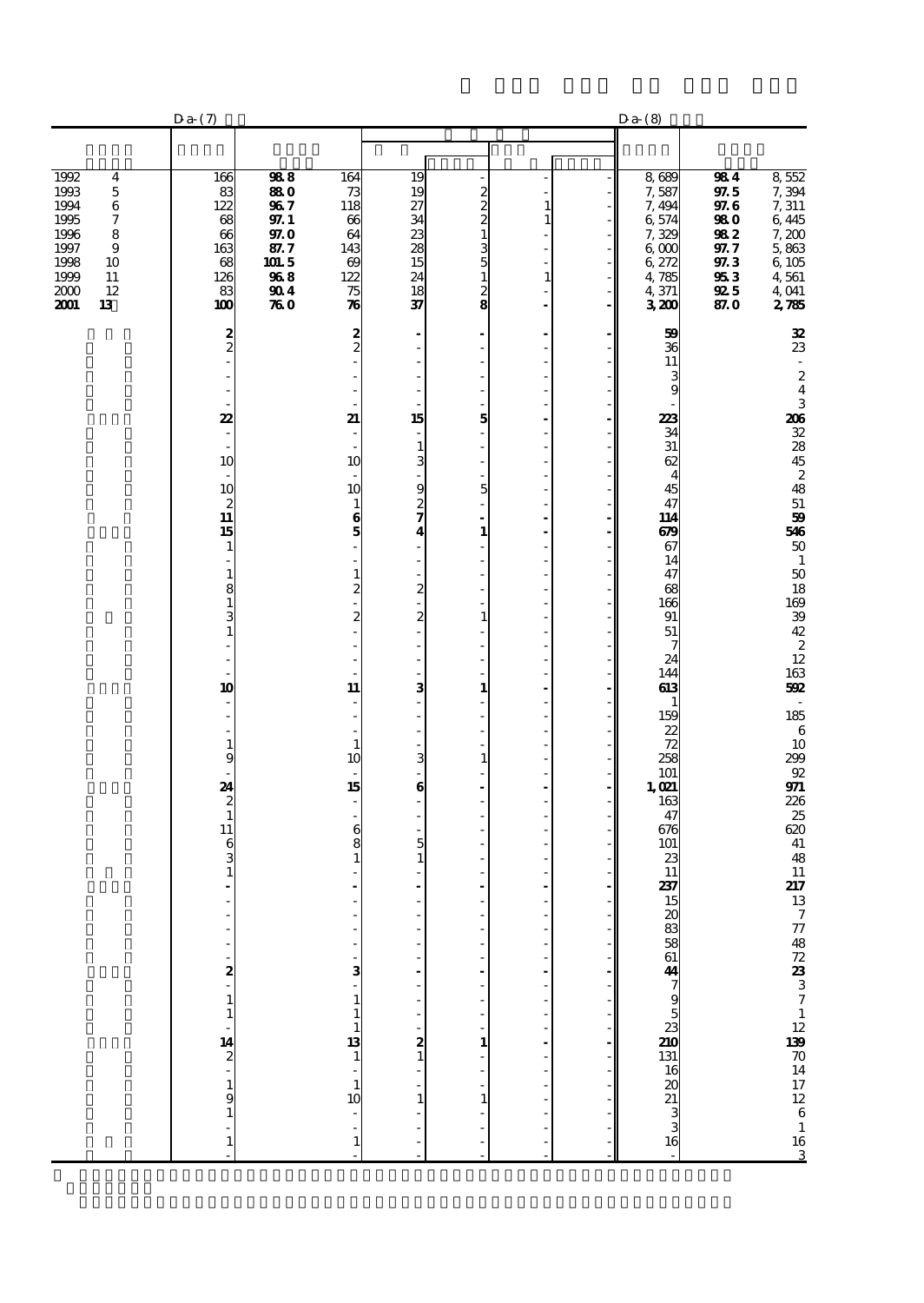|                                                                                                                                                                                                                                                                                                                                                                                                                                                           |                                                                                                                                                                                                                                                                                                                                                                                                                          |                                                                                                                                                                                                                                                                                                                                                                                                                                                                                                                                                                                                                                                                                                                    |                                                               | $Da-9$                                                                                                                                                                                                                                                                                                                          |                                                                                     |                                                                                                                                                                                                                                                                                                                                       |                                                                                                                                                                                                                                                                                                                                                                                                                                                                                                             |                                                                                                                                                                                                                                                 |                                                           |   |                                                                                                                                                                                               |
|-----------------------------------------------------------------------------------------------------------------------------------------------------------------------------------------------------------------------------------------------------------------------------------------------------------------------------------------------------------------------------------------------------------------------------------------------------------|--------------------------------------------------------------------------------------------------------------------------------------------------------------------------------------------------------------------------------------------------------------------------------------------------------------------------------------------------------------------------------------------------------------------------|--------------------------------------------------------------------------------------------------------------------------------------------------------------------------------------------------------------------------------------------------------------------------------------------------------------------------------------------------------------------------------------------------------------------------------------------------------------------------------------------------------------------------------------------------------------------------------------------------------------------------------------------------------------------------------------------------------------------|---------------------------------------------------------------|---------------------------------------------------------------------------------------------------------------------------------------------------------------------------------------------------------------------------------------------------------------------------------------------------------------------------------|-------------------------------------------------------------------------------------|---------------------------------------------------------------------------------------------------------------------------------------------------------------------------------------------------------------------------------------------------------------------------------------------------------------------------------------|-------------------------------------------------------------------------------------------------------------------------------------------------------------------------------------------------------------------------------------------------------------------------------------------------------------------------------------------------------------------------------------------------------------------------------------------------------------------------------------------------------------|-------------------------------------------------------------------------------------------------------------------------------------------------------------------------------------------------------------------------------------------------|-----------------------------------------------------------|---|-----------------------------------------------------------------------------------------------------------------------------------------------------------------------------------------------|
|                                                                                                                                                                                                                                                                                                                                                                                                                                                           |                                                                                                                                                                                                                                                                                                                                                                                                                          |                                                                                                                                                                                                                                                                                                                                                                                                                                                                                                                                                                                                                                                                                                                    |                                                               |                                                                                                                                                                                                                                                                                                                                 |                                                                                     |                                                                                                                                                                                                                                                                                                                                       |                                                                                                                                                                                                                                                                                                                                                                                                                                                                                                             |                                                                                                                                                                                                                                                 |                                                           |   |                                                                                                                                                                                               |
| 500<br>586<br>647<br>568<br>578<br>595<br>619<br>478<br>454<br>432                                                                                                                                                                                                                                                                                                                                                                                        | 99<br>107<br>120<br>78<br>75<br>95<br>59<br>53<br>46<br>37                                                                                                                                                                                                                                                                                                                                                               | 49<br>37<br>31<br>27<br>30<br>28<br>39<br>15<br>14<br>18                                                                                                                                                                                                                                                                                                                                                                                                                                                                                                                                                                                                                                                           | 18<br>17<br>13<br>7<br>5<br>10<br>6<br>1<br>$\mathbf{1}$<br>3 | 1,517<br>1,27C<br>1,450<br>1,494<br>1, 174<br>1,374<br>1,399<br>1,386<br>1,547<br>1,316                                                                                                                                                                                                                                         | 952<br>95 <sub>0</sub><br>963<br>98 1<br>94 2<br>955<br>96 1<br>953<br>908<br>87. 7 | 1,444<br>1,206<br>1,397<br>1,465<br>1,106<br>1,312<br>1,344<br>1,321<br>1,404<br>1, 154                                                                                                                                                                                                                                               | 144<br>125<br>142<br>119<br>89<br>111<br>134<br>164<br>245<br>183                                                                                                                                                                                                                                                                                                                                                                                                                                           | 32<br>29<br>27<br>30<br>19<br>18<br>29<br>33<br>31<br>31                                                                                                                                                                                        | 33<br>36<br>27<br>24<br>17<br>17<br>12<br>8<br>19<br>2    | 3 | 31992<br>$\overline{\mathbf{4}}$<br>1993<br>$\mathbf 5$<br>4 1994<br>$\,6$<br>8 1995<br>7<br>2 1996<br>8<br>$\mathbf{9}$<br>6 1997<br>1 1998<br>10<br>1999<br>11<br>12<br>42000<br>2001<br>13 |
| 7<br>$\overline{\mathbf{4}}$<br>$\overline{a}$<br>$\mathbf{1}$<br>$\frac{2}{38}$<br>$\mathbf{6}$<br>$\frac{5}{7}$<br>$\mathbf{1}$<br>7<br>12<br>$\overline{\mathbf{3}}$<br>103<br>8<br>$\mathbf{1}$<br>$\frac{3}{12}$<br>31<br>20<br>5<br>$\overline{\phantom{a}}$<br>$\overline{5}$<br>18<br>31<br>$\overline{\phantom{a}}$<br>3<br>$\overline{\phantom{a}}$<br>$\overline{4}$<br>14<br>10<br>104<br>15<br>16<br>56<br>8<br>8<br>$\mathbf{1}$<br>34<br>1 | ÷,<br>÷,<br>ä,<br>J.<br>Ĩ.<br>ä,<br>$\mathbf{1}$<br>$\overline{a}$<br>Ĭ.<br>L,<br>$\mathbf{1}$<br>L,<br>$\frac{3}{3}$<br>$\overline{a}$<br>L<br>$\frac{1}{2}$<br>l,<br>3<br>$\mathbf{1}$<br>$\frac{1}{2}$<br>÷,<br>$\mathbf{1}$<br>3<br>Ĩ.<br>ł,<br>Ĭ.<br>$\overline{a}$<br>3<br>ä,<br>9<br>Ĭ.<br>$\mathbf{1}$<br>$\frac{5}{2}$<br>÷,<br>з<br>Ĭ.<br>$\frac{2}{1}$<br>l,<br>l,<br>10<br>6<br>$\mathbf{1}$<br>$\mathbf{1}$ | $\mathbf{1}$<br>$\overline{\phantom{a}}$<br>$\overline{\phantom{a}}$<br>÷,<br>$\mathbf{1}$<br>÷,<br>6<br>$\overline{\phantom{a}}$<br>÷,<br>$\overline{\phantom{a}}$<br>÷<br>$\mathbf{1}$<br>5<br>$\mathbf{1}$<br>1<br>÷,<br>$\mathbf{1}$<br>÷,<br>$\overline{\phantom{a}}$<br>÷,<br>$\overline{\phantom{a}}$<br>$\overline{\phantom{m}}$<br>÷,<br>$\overline{\phantom{a}}$<br>$\overline{\phantom{a}}$<br>3<br>$\blacksquare$<br>$\overline{\phantom{a}}$<br>$\overline{\phantom{a}}$<br>$\overline{\phantom{a}}$<br>$\mathbf{1}$<br>$\frac{2}{2}$<br>$\overline{\phantom{a}}$<br>$\mathbf 1$<br>$\mathbf 1$<br>÷,<br>L,<br>$\boldsymbol{z}$<br>$\overline{\phantom{a}}$<br>$\boldsymbol{z}$<br>÷<br>$\frac{2}{1}$ | $\mathbf{1}$<br>$\mathbf{1}$<br>2<br>$\mathbf{1}$<br>1        | 34<br>19<br>11<br>$\overline{4}$<br>164<br>12<br>19<br>49<br>28<br>8<br>48<br>124<br>308<br>57<br>24<br>17<br>22<br>æ<br>53<br>4C<br>g<br>21<br>21<br>135<br>19<br>11<br>3<br>21<br>54<br>27<br>212<br>18<br>10<br>121<br>38<br>$\boldsymbol{\chi}$<br>5<br>166<br>6<br>$\mathbf{Q}$<br>28 M 77 M 58 M 58 M 58 M 58 M 58 M 58 M |                                                                                     | 32<br>18<br>10<br>4<br>136<br>12<br>15<br>45<br>27<br>1<br>36<br>127<br>257<br>43<br>19<br>22<br>19<br>29<br>39<br>37<br>7<br>15<br>27<br>108<br>12<br>7<br>3<br>17<br>50<br>19<br>164<br>11<br>12<br>73<br>42<br>22<br>4<br>157<br>5<br>$\overline{5}$<br>21 109 17 25 26 26 28 28 28 28 28 28 28 28 28 28 28 28 29 20 30 31 21 16 6 | 6<br>$\overline{\mathbf{4}}$<br>ä,<br>$\mathbf{1}$<br>$\mathbf{1}$<br>L.<br>9<br>$\overline{\phantom{0}}$<br>$\mathbf 1$<br>4<br>÷,<br>$\overline{4}$<br>34<br>55<br>5<br>3<br>5<br>5<br>11<br>17<br>$\overline{\mathbf{4}}$<br>$\mathbf{1}$<br>$\boldsymbol{z}$<br>$\overline{\mathbf{c}}$<br>20<br>1<br>$\mathbf{1}$<br>$\boldsymbol{z}$<br>8<br>8<br>17<br>1<br>$\mathbf{1}$<br>8<br>$\frac{2}{5}$<br>L,<br>19<br>$\overline{\phantom{a}}$<br>$\mathbf{1}$<br>9<br>9<br>$-2$ $-2$ $-1$<br>$\frac{20}{5}$ | $\frac{2}{2}$<br>L,<br>3<br>$\mathbf{1}$<br>1<br>4<br>1<br>$\mathbf{z}$<br>L,<br>J.<br>÷,<br>÷,<br>÷,<br>÷,<br>l,<br>J.<br>5<br>$\frac{1}{2}$<br>$\mathbf{1}$<br>2<br>$\overline{c}$<br>$\overline{\mathbf{4}}$<br>$\frac{2}{2}$<br>1<br>1<br>5 | J,<br>1<br>Î.<br>$\mathbf{1}$<br>Ĭ.<br>Ĭ.<br>Î.<br>1<br>1 |   |                                                                                                                                                                                               |
| $\begin{array}{c} 1 \\ 16 \end{array}$                                                                                                                                                                                                                                                                                                                                                                                                                    | 2                                                                                                                                                                                                                                                                                                                                                                                                                        | $\mathbf{1}$                                                                                                                                                                                                                                                                                                                                                                                                                                                                                                                                                                                                                                                                                                       |                                                               | 6                                                                                                                                                                                                                                                                                                                               |                                                                                     |                                                                                                                                                                                                                                                                                                                                       | $\frac{4}{3}$<br>3<br>2<br>$\mathbf{1}$                                                                                                                                                                                                                                                                                                                                                                                                                                                                     |                                                                                                                                                                                                                                                 |                                                           |   |                                                                                                                                                                                               |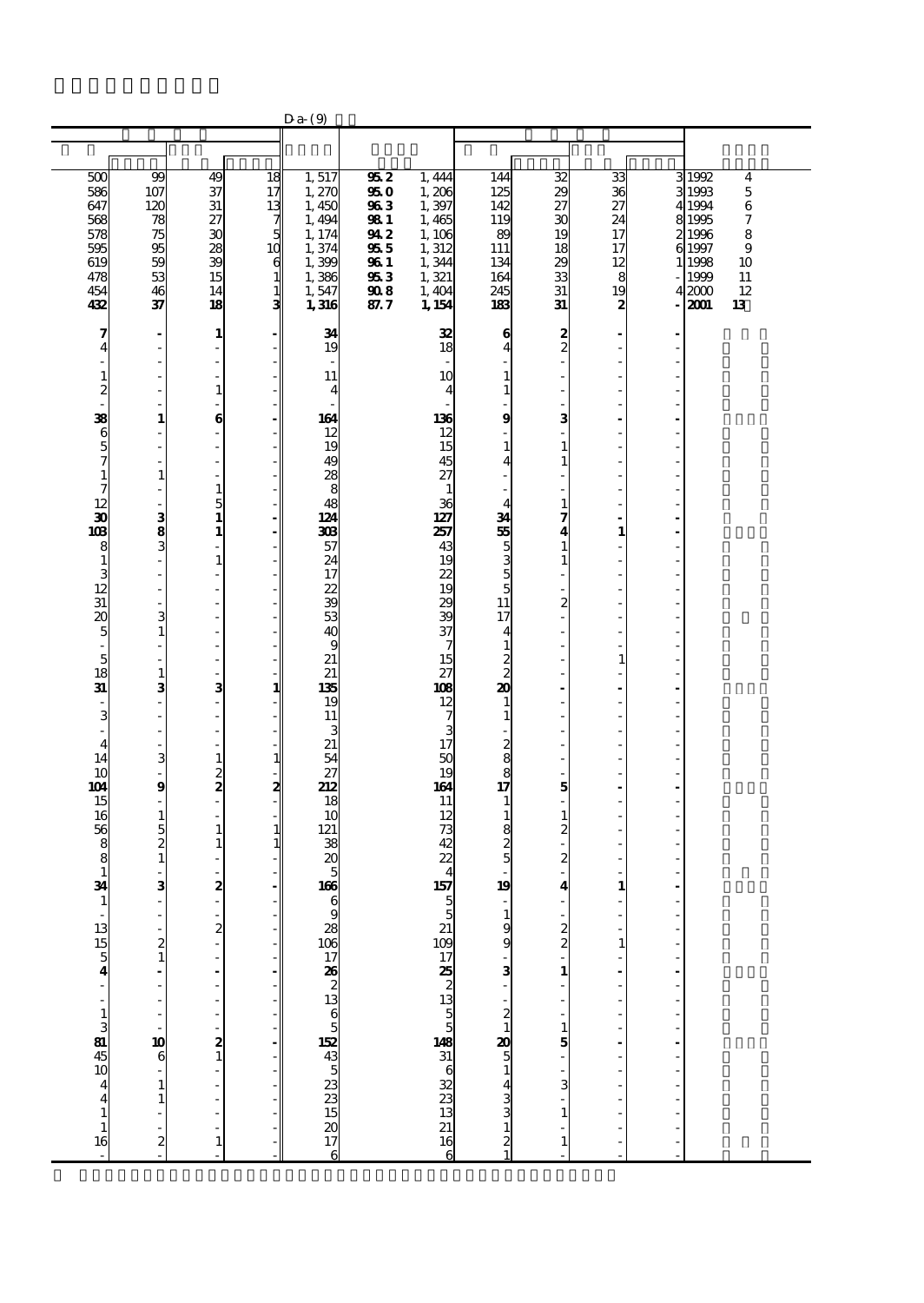|                                                                                                                                                                                   | $Da-(10)$                                                                 |                                                                                                |                                                                    |                                                                     |                                                                                                                   |                     | $Da-(11)$                                                                                          |                                                                               |                                                                                 |
|-----------------------------------------------------------------------------------------------------------------------------------------------------------------------------------|---------------------------------------------------------------------------|------------------------------------------------------------------------------------------------|--------------------------------------------------------------------|---------------------------------------------------------------------|-------------------------------------------------------------------------------------------------------------------|---------------------|----------------------------------------------------------------------------------------------------|-------------------------------------------------------------------------------|---------------------------------------------------------------------------------|
|                                                                                                                                                                                   |                                                                           |                                                                                                |                                                                    |                                                                     |                                                                                                                   |                     |                                                                                                    |                                                                               |                                                                                 |
| 1992<br>$\overline{\mathbf{4}}$<br>1993<br>$\bf 5$<br>1994<br>$\,6$<br>$\boldsymbol{7}$<br>1995<br>1996<br>8<br>1997<br>9<br>1998<br>10<br>1999<br>11<br>12<br>2000<br>2001<br>13 | 503<br>456<br>556<br>438<br>814<br>400<br>647<br>415<br>376<br>462        | $\overline{330}$<br>982<br><b>991</b><br>989<br><b>980</b><br>955<br>923<br>925<br>843<br>87.4 | 468<br>448<br>551<br>433<br>798<br>382<br>597<br>384<br>317<br>404 | 68<br>59<br>$\tau$<br>$\infty$<br>89<br>66<br>79<br>106<br>84<br>75 | 6<br>2<br>$\overline{\mathbf{4}}$<br>6<br>3<br>$\overline{\mathbf{4}}$<br>8<br>17<br>6<br>$\overline{\mathbf{4}}$ | Ĭ.<br>$\frac{2}{2}$ | 660<br>572<br>569<br>526<br>408<br>392<br>414<br>290<br>176<br>71                                  | 97.7<br>97.6<br>97.9<br>983<br>966<br>995<br>986<br>959<br>88 1<br>$\rm 77.5$ | 645<br>558<br>557<br>517<br>394<br>$390\,$<br>408<br>278<br>155<br>${\bf 55}$   |
|                                                                                                                                                                                   | 18<br>7<br>$\boldsymbol{z}$                                               |                                                                                                | $\frac{2}{2}$                                                      | $\frac{2}{2}$                                                       | ٠<br>÷,<br>$\overline{a}$                                                                                         | Î.<br>J.            | 4<br>$\mathbf{1}$                                                                                  |                                                                               | 3<br>÷                                                                          |
|                                                                                                                                                                                   | 6<br>$\overline{\mathbf{c}}$<br>$\mathbf{1}$<br>18<br>$\frac{2}{2}$       |                                                                                                | 10<br>$\overline{\phantom{a}}$<br>$\overline{a}$                   | ÷.<br>2<br>$\overline{a}$<br>ä,                                     | l,<br>÷,<br>Ĭ.<br>$\overline{a}$<br>÷,<br>÷,                                                                      | J.<br>J.            | $\frac{2}{1}$<br>1<br>÷,<br>$\mathbf{1}$                                                           |                                                                               | $\begin{smallmatrix}2\\1\end{smallmatrix}$                                      |
|                                                                                                                                                                                   | 6<br>6<br>46<br>84<br>21                                                  |                                                                                                | $\overline{5}$<br>5<br>31<br>63<br>19                              | $\overline{\phantom{a}}$<br>$\boldsymbol{z}$<br>28<br>13<br>7       | Ĭ.<br>÷,<br>÷,<br>$\overline{a}$<br>$\overline{a}$<br>L,                                                          | Ĭ.<br>í,<br>÷,<br>1 | L,<br>÷,<br>11<br>10<br>$\mathbf{1}$                                                               |                                                                               | $\begin{array}{c} 9 \\ 6 \\ 1 \end{array}$                                      |
|                                                                                                                                                                                   | $\mathbf{1}$<br>31<br>3<br>10<br>7<br>3                                   |                                                                                                | ÷,<br>29<br>2<br>5<br>5<br>÷,                                      | $\mathbf{1}$<br>3<br>L,<br>$\mathbf 1$<br>٠                         | ÷,<br>÷,<br>÷,<br>L,<br>L,<br>÷,<br>÷,                                                                            | $\mathbf{1}$<br>J.  | L,<br>$\mathbf{1}$<br>$\frac{2}{5}$<br>$\mathbf{1}$<br>L,                                          |                                                                               | $\overline{a}$<br>$\frac{1}{2}$<br>$\frac{1}{2}$<br>$\overline{a}$              |
|                                                                                                                                                                                   | $\begin{matrix}2\\6\end{matrix}$<br>26<br>$\overline{4}$<br>$\frac{2}{5}$ |                                                                                                | 6<br>7                                                             | $\mathbf{1}$<br>5<br>ä,<br>÷,                                       | Ĭ.<br>÷,<br>$\overline{a}$<br>÷,<br>÷,<br>÷,                                                                      | Ĭ.<br>J.<br>J.      | $\overline{\phantom{a}}$<br>$\overline{\phantom{a}}$<br>13<br>$\mathbf{1}$<br>L,<br>$\overline{a}$ |                                                                               | $\frac{4}{1}$                                                                   |
|                                                                                                                                                                                   | 12<br>3<br>194<br>7<br>10<br>162                                          |                                                                                                | 5<br>$\mathbf{1}$<br>1<br>226<br>1<br>164                          | $\mathbf{1}$<br>3<br>$\mathbf{1}$<br>18<br>÷,<br>6<br>11            | ÷,<br>Ĭ.<br>$\overline{a}$<br>3<br>÷,<br>$\mathbf{1}$<br>$\mathbf{1}$                                             | 1<br>1              | ÷.<br>11<br>$\mathbf{1}$<br>10<br>$\boldsymbol{z}$<br>$\overline{a}$                               |                                                                               | L,<br>3<br>$\frac{1}{2}$<br>3<br>÷,<br>$\frac{1}{2}$<br>$\boldsymbol{2}$        |
|                                                                                                                                                                                   | 8<br>4<br>3<br>3<br>$\mathbf{1}$                                          |                                                                                                | $\begin{array}{c}\n2 \\ 52\n\end{array}$<br>÷,<br>$\mathbf{z}$     | $\mathbf{1}$<br>2                                                   | $\mathbf{1}$<br>ä,<br>L,                                                                                          |                     | $\overline{\mathbf{4}}$<br>$\mathbf{1}$<br>3<br>13<br>$\mathcal{L}_{\mathcal{A}}$                  |                                                                               | $\overline{\phantom{a}}$<br>$\mathbf 1$<br>$\overline{\phantom{a}}$<br>24<br>ä, |
|                                                                                                                                                                                   | $\mathbf{1}$<br>$\mathbf{1}$                                              |                                                                                                | $\mathbf{1}$<br>$\mathbf{1}$                                       | $\mathbf{1}$<br>$\mathbf{1}$<br>1<br>$\mathbf{1}$                   |                                                                                                                   |                     | $127321 - 174$                                                                                     |                                                                               |                                                                                 |
|                                                                                                                                                                                   | . 385 388 - 305 305<br>$\mathbf{1}$                                       |                                                                                                | 13 - 93 - 93 - 94<br>- -                                           | 4<br>$\frac{1}{2}$                                                  | $\overline{a}$<br>$\mathbf{1}$                                                                                    |                     | $\sim$ 3 $\sim$                                                                                    |                                                                               | $165211 - 52 - 2 - 1$                                                           |
|                                                                                                                                                                                   | $\begin{array}{c} 1 \\ 3 \\ 3 \end{array}$                                |                                                                                                | $\mathbf{1}$<br>$\frac{3}{1}$                                      | $\mathbf{1}$<br>$\mathbf{1}$                                        | $\mathbf{1}$<br>i,                                                                                                |                     | $\frac{1}{2}$                                                                                      |                                                                               |                                                                                 |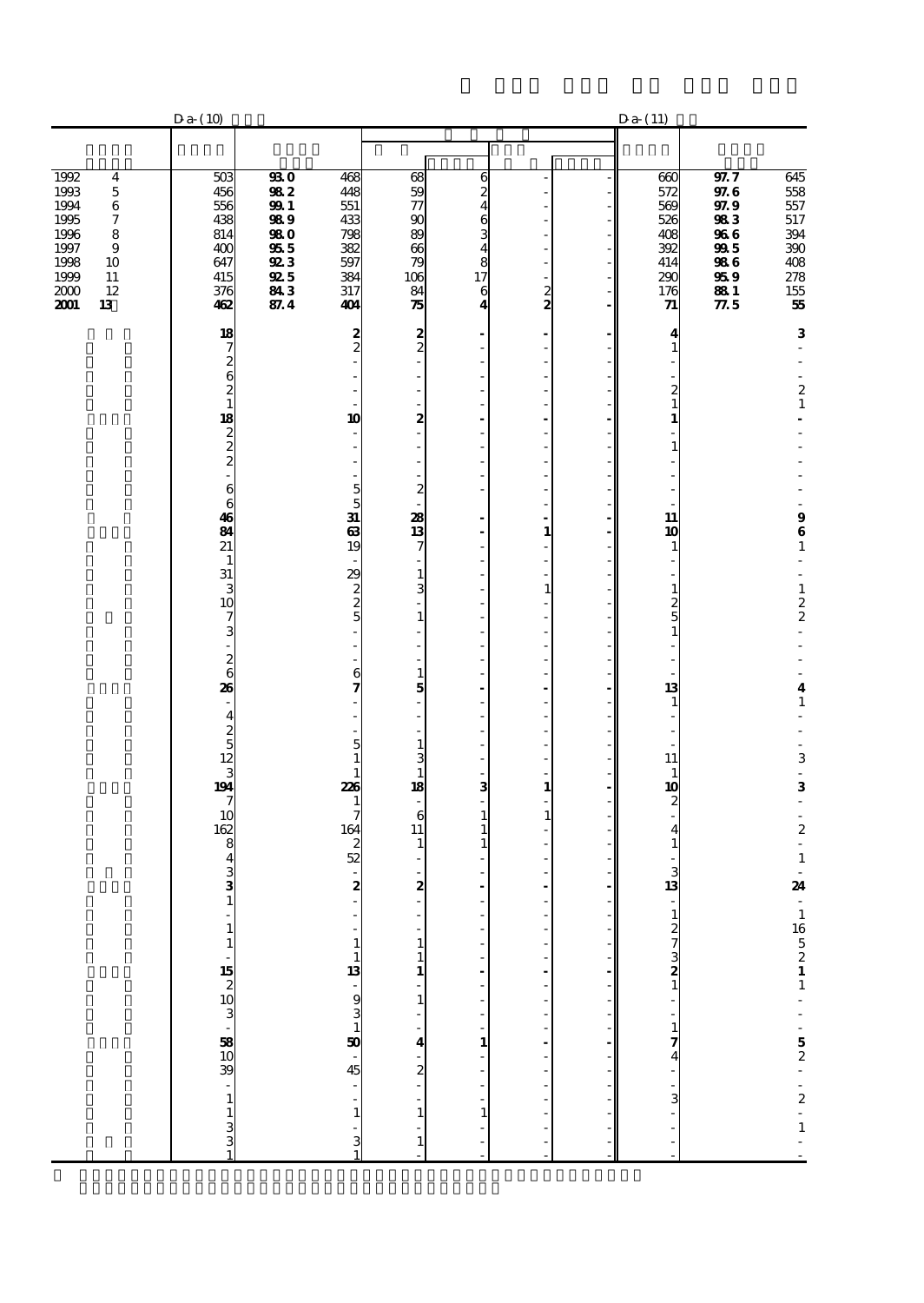|                                                                                                                                         |                                                                                                                                                                                                                                                                                                                                                                                                                                                                                                                                                                                                                                                                                                                                                                                       |                                                                                                                                                                                                                                                                                                                                                                                                                                                                                                                                                                              |                                                                                                                                                                                                                                                                                                                                                                                                                                                                                                                 | $Da-(12)$                                                                                                                                                                                                                                                                                    |                                                                             |                                                                                                                                                                                                                                                                                         |                                                                                                                                                                                                                                                                                                                                           |                                                                                                                                                                                                                                                                        |                                                                                                                              |                                                                                      |                                                                                                                                                                                         |
|-----------------------------------------------------------------------------------------------------------------------------------------|---------------------------------------------------------------------------------------------------------------------------------------------------------------------------------------------------------------------------------------------------------------------------------------------------------------------------------------------------------------------------------------------------------------------------------------------------------------------------------------------------------------------------------------------------------------------------------------------------------------------------------------------------------------------------------------------------------------------------------------------------------------------------------------|------------------------------------------------------------------------------------------------------------------------------------------------------------------------------------------------------------------------------------------------------------------------------------------------------------------------------------------------------------------------------------------------------------------------------------------------------------------------------------------------------------------------------------------------------------------------------|-----------------------------------------------------------------------------------------------------------------------------------------------------------------------------------------------------------------------------------------------------------------------------------------------------------------------------------------------------------------------------------------------------------------------------------------------------------------------------------------------------------------|----------------------------------------------------------------------------------------------------------------------------------------------------------------------------------------------------------------------------------------------------------------------------------------------|-----------------------------------------------------------------------------|-----------------------------------------------------------------------------------------------------------------------------------------------------------------------------------------------------------------------------------------------------------------------------------------|-------------------------------------------------------------------------------------------------------------------------------------------------------------------------------------------------------------------------------------------------------------------------------------------------------------------------------------------|------------------------------------------------------------------------------------------------------------------------------------------------------------------------------------------------------------------------------------------------------------------------|------------------------------------------------------------------------------------------------------------------------------|--------------------------------------------------------------------------------------|-----------------------------------------------------------------------------------------------------------------------------------------------------------------------------------------|
|                                                                                                                                         |                                                                                                                                                                                                                                                                                                                                                                                                                                                                                                                                                                                                                                                                                                                                                                                       |                                                                                                                                                                                                                                                                                                                                                                                                                                                                                                                                                                              |                                                                                                                                                                                                                                                                                                                                                                                                                                                                                                                 |                                                                                                                                                                                                                                                                                              |                                                                             |                                                                                                                                                                                                                                                                                         |                                                                                                                                                                                                                                                                                                                                           |                                                                                                                                                                                                                                                                        |                                                                                                                              |                                                                                      |                                                                                                                                                                                         |
|                                                                                                                                         |                                                                                                                                                                                                                                                                                                                                                                                                                                                                                                                                                                                                                                                                                                                                                                                       |                                                                                                                                                                                                                                                                                                                                                                                                                                                                                                                                                                              |                                                                                                                                                                                                                                                                                                                                                                                                                                                                                                                 |                                                                                                                                                                                                                                                                                              |                                                                             |                                                                                                                                                                                                                                                                                         |                                                                                                                                                                                                                                                                                                                                           |                                                                                                                                                                                                                                                                        |                                                                                                                              |                                                                                      |                                                                                                                                                                                         |
| 82<br>84<br>49<br>$\frac{63}{56}$<br>64<br>53<br>43<br>30<br>21                                                                         | 23<br>27<br>18<br>11<br>11<br>12<br>12<br>13<br>$\frac{8}{2}$                                                                                                                                                                                                                                                                                                                                                                                                                                                                                                                                                                                                                                                                                                                         | 6<br>$\mathbf{1}$<br>$\mathbf{1}$<br>$\mathbf{1}$<br>$\mathbf{1}$<br>$\overline{a}$<br>$\boldsymbol{2}$<br>$\overline{4}$<br>$\overline{a}$<br>÷,                                                                                                                                                                                                                                                                                                                                                                                                                            | $\overline{\mathbf{z}}$<br>$\overline{a}$<br>$\overline{\phantom{a}}$<br>٠<br>$\mathbf{1}$<br>$\overline{\phantom{a}}$<br>$\overline{a}$<br>$\equiv$<br>$\blacksquare$                                                                                                                                                                                                                                                                                                                                          | 3395<br>2,732<br>3 371<br>2,850<br>2,601<br>3835<br>2,845<br>2,852<br>3,020<br>3413                                                                                                                                                                                                          | 945<br>905<br>945<br>945<br>932<br>953<br><b>91.3</b><br>864<br>759<br>62 5 | 3,209<br>2,472<br>3 184<br>2,692<br>2,424<br>3655<br>2,598<br>2,463<br>2, 291<br>2,133                                                                                                                                                                                                  | 364<br>346<br>440<br>363<br>395<br>507<br>429<br>393<br>426<br>418                                                                                                                                                                                                                                                                        | 64<br>63<br>71<br>46<br>53<br>63<br>52<br>44<br>55<br>56                                                                                                                                                                                                               | 16<br>26<br>30<br>15<br>17<br>29<br>22<br>19<br>25<br>22                                                                     | 9<br>1 <sup>1</sup><br>3<br>2                                                        | 3 1992<br>$\boldsymbol{4}$<br>1993<br>$\mathbf 5$<br>4 1994<br>$\,6$<br>1995<br>7<br>1996<br>8<br>$\boldsymbol{9}$<br>1 1997<br>31998<br>10<br>1999<br>11<br>12<br>22000<br>52001<br>13 |
| ÷,<br>÷<br>3<br>$\mathbf{1}$<br>ä,<br>$\mathbf{1}$<br>1<br>3<br>$\mathbf{1}$<br>ä,<br>2<br>2<br>$\mathbf{1}$<br>1<br>$\bf{6}$<br>1<br>4 | $\overline{\phantom{a}}$<br>$\overline{\phantom{a}}$<br>$\overline{\phantom{a}}$<br>÷,<br>$\overline{\phantom{a}}$<br>÷,<br>÷.<br>$\overline{\phantom{m}}$<br>$\frac{1}{2}$<br>ä,<br>$\overline{\phantom{a}}$<br>$\overline{\phantom{a}}$<br>$\overline{a}$<br>1<br>$\overline{\phantom{a}}$<br>$\overline{\phantom{a}}$<br>$\overline{\phantom{a}}$<br>$\mathbf{1}$<br>$\frac{1}{2}$<br>$\overline{\phantom{a}}$<br>$\frac{1}{2}$<br>$\overline{\phantom{a}}$<br>$\overline{\phantom{a}}$<br>$\frac{1}{2}$<br>$\blacksquare$<br>$\overline{\phantom{a}}$<br>$\overline{\phantom{a}}$<br>$\frac{1}{2}$<br>$\overline{\phantom{a}}$<br>÷,<br>L,<br>$\overline{\phantom{a}}$<br>$\frac{1}{2}$<br>$\overline{\phantom{a}}$<br>$\overline{\phantom{m}}$<br>$\frac{1}{2}$<br>٠<br>L,<br>÷, | $\overline{\phantom{a}}$<br>$\overline{a}$<br>÷,<br>$\frac{1}{2}$<br>$\overline{a}$<br>$\overline{a}$<br>÷,<br>Ĭ.<br>$\overline{a}$<br>$\overline{a}$<br>$\frac{1}{2}$<br>Ĭ.<br>$\qquad \qquad \blacksquare$<br>$\overline{a}$<br>$\overline{a}$<br>÷,<br>$\frac{1}{2}$<br>÷<br>l,<br>$\frac{1}{2}$<br>÷<br>l,<br>$\qquad \qquad \blacksquare$<br>÷<br>$\overline{\phantom{a}}$<br>$\overline{a}$<br>÷<br>Ĭ.<br>$\overline{a}$<br>$\overline{a}$<br>÷,<br>$\overline{\phantom{a}}$<br>$\overline{a}$<br>$\overline{a}$<br>Ĭ.<br>$\overline{a}$<br>÷,<br>Ĭ.<br>$\overline{a}$ | ٠<br>÷.<br>$\overline{\phantom{a}}$<br>$\overline{\phantom{a}}$<br>$\sim$<br>$\overline{\phantom{a}}$<br>$\overline{\phantom{a}}$<br>$\overline{\phantom{a}}$<br>$\overline{\phantom{a}}$<br>÷<br>$\overline{\phantom{a}}$<br>÷,<br>$\overline{\phantom{a}}$<br>$\sim$<br>٠<br>$\overline{\phantom{a}}$<br>$\overline{\phantom{a}}$<br>$\overline{\phantom{a}}$<br>$\overline{\phantom{a}}$<br>$\overline{\phantom{a}}$<br>$\overline{\phantom{a}}$<br>٠<br>$\equiv$<br>$\overline{\phantom{a}}$<br>$\sim$<br>٠ | 95<br>66<br>5<br>5<br>11<br>8<br>177<br>24<br>17<br>28<br>31<br>31<br>46<br>120<br>1, 112<br>118<br>50<br>87<br>$\boldsymbol{\omega}$<br>270<br>87<br>294<br>16<br>18<br>112<br>408<br>34<br>27<br>19<br>32<br>198<br>98<br>913<br>36<br>30<br>735<br>54<br>48<br>10<br>209<br>8<br>32<br>61 |                                                                             | 44<br>22<br>4<br>8<br>$\frac{3}{7}$<br>138<br>18<br>12<br>18<br>30<br>25<br>35<br>58<br>737<br>72<br>20<br>75<br>10<br>66<br>78<br>297<br>12<br>12<br>95<br>246<br>14<br>27<br>15<br>8<br>102<br>80<br>426<br>17<br>16<br>324<br>$\mathbf{C}$<br>35<br>$\overline{4}$<br>182<br>3<br>29 | 25<br>16<br>3<br>$\boldsymbol{z}$<br>$\overline{4}$<br>30<br>4<br>$\overline{\mathbf{4}}$<br>3<br>3<br>8<br>8<br>43<br>109<br>13<br>8<br>7<br>6<br>19<br>19<br>16<br>2<br>$\overline{4}$<br>15<br>44<br>7<br>$\overline{4}$<br>2<br>3<br>21<br>7<br>$\boldsymbol{\alpha}$<br>2<br>7<br>41<br>7<br>6<br>5<br>44<br>$\mathbf{1}$<br>6<br>14 | 4<br>2<br>1<br>1<br>5<br>$\mathbf{1}$<br>$\mathbf{1}$<br>3<br>$\frac{3}{9}$<br>2<br>$\mathbf{1}$<br>$\frac{2}{1}$<br>3<br>4<br>$\mathbf{1}$<br>$\mathbf{1}$<br>2<br>8<br>ä,<br>$\mathbf{1}$<br>5<br>$\overline{c}$<br>14<br>$\overline{\phantom{a}}$<br>$\mathfrak{p}$ | 4<br>3<br>$\mathbf{1}$<br>1<br>1<br>з<br>$\mathbf{z}$<br>$\mathbf{1}$<br>4<br>3<br>1<br>5<br>$\mathfrak{p}$<br>$\frac{1}{2}$ | 1<br>$\mathbf{1}$<br>з<br>$\overline{\phantom{a}}$<br>$\overline{c}$<br>$\mathbf{1}$ |                                                                                                                                                                                         |
| $\mathbf{1}$<br>$\overline{\phantom{a}}$<br>1<br>$\mathbf{1}$<br>ä,<br>-<br>3<br>÷,<br>$\overline{a}$<br>$\frac{1}{2}$<br>$\mathbf{1}$  | Ĭ.<br>L,<br>÷.<br>$\frac{1}{2}$<br>÷<br>1<br>$\frac{1}{2}$<br>$\mathbf{1}$<br>$\overline{a}$<br>-                                                                                                                                                                                                                                                                                                                                                                                                                                                                                                                                                                                                                                                                                     | $\frac{1}{2}$<br>$\overline{a}$<br>÷,<br>$\overline{a}$<br>$\overline{a}$<br>$\frac{1}{2}$<br>$\frac{1}{2}$<br>$\frac{1}{2}$<br>$\frac{1}{2}$                                                                                                                                                                                                                                                                                                                                                                                                                                |                                                                                                                                                                                                                                                                                                                                                                                                                                                                                                                 | ್ದ ಜ ಪ ಪ ಪ<br>ಎ ಜ ದ ಹ<br>28<br>8 S ∆ & 4<br>4<br>$\frac{6}{9}$                                                                                                                                                                                                                               |                                                                             | ∞ on A & O & Q & Q & O & B & D & B & B                                                                                                                                                                                                                                                  | $1211$<br>$922000000$<br>$16911$<br>$02100000$<br>5                                                                                                                                                                                                                                                                                       | $\frac{5}{3}$<br>່ອອ່າ<br>$\mathbf{1}$<br>$\mathbf{1}$                                                                                                                                                                                                                 | $\frac{5}{3}$<br>$\mathbf{1}$<br>$\mathbf{1}$                                                                                | $\overline{a}$<br>1<br>$\mathbf{1}$<br>÷,                                            |                                                                                                                                                                                         |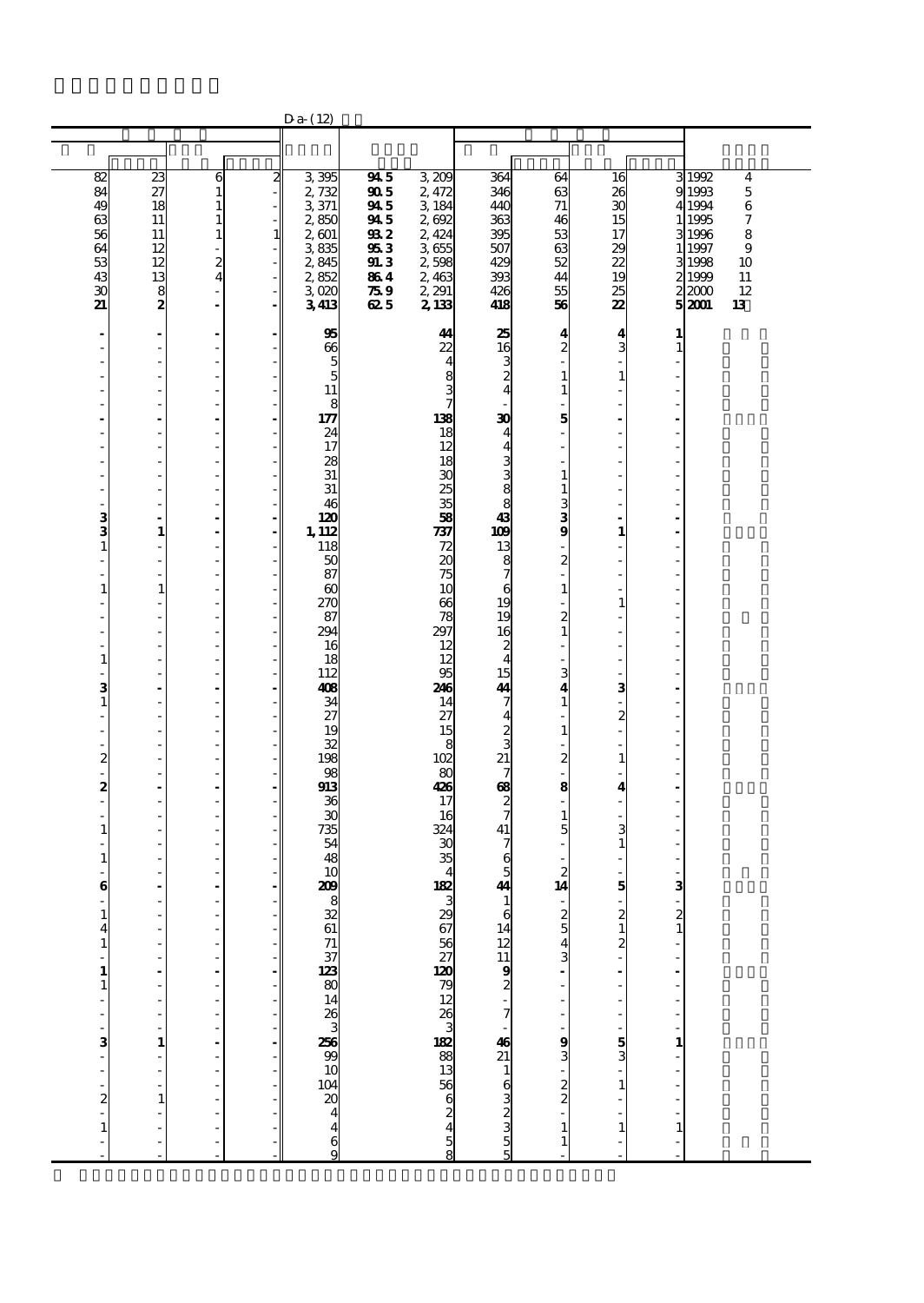|                                                                                                                                    | $Da-(13)$                                                                                                                                                                                                                                                                                                             |                                                                          |                                                                                                                                                                                                                                                                                                                                                                                             |                                                                                                                                                                                                                                                                                                                                                                                                                                                                                                                                                                                                                                                                                                                                         |                                                                                                                                                                                                                                                                                                                                                                                                                                                                                              |                                                                                                                                                       |                                                                | $Da-(14)$                                                                                                                                                                                                                                                                                                                       |                                                                                                    |                                                                                                                                                                                                                                                                                                                                                                                                                                       |
|------------------------------------------------------------------------------------------------------------------------------------|-----------------------------------------------------------------------------------------------------------------------------------------------------------------------------------------------------------------------------------------------------------------------------------------------------------------------|--------------------------------------------------------------------------|---------------------------------------------------------------------------------------------------------------------------------------------------------------------------------------------------------------------------------------------------------------------------------------------------------------------------------------------------------------------------------------------|-----------------------------------------------------------------------------------------------------------------------------------------------------------------------------------------------------------------------------------------------------------------------------------------------------------------------------------------------------------------------------------------------------------------------------------------------------------------------------------------------------------------------------------------------------------------------------------------------------------------------------------------------------------------------------------------------------------------------------------------|----------------------------------------------------------------------------------------------------------------------------------------------------------------------------------------------------------------------------------------------------------------------------------------------------------------------------------------------------------------------------------------------------------------------------------------------------------------------------------------------|-------------------------------------------------------------------------------------------------------------------------------------------------------|----------------------------------------------------------------|---------------------------------------------------------------------------------------------------------------------------------------------------------------------------------------------------------------------------------------------------------------------------------------------------------------------------------|----------------------------------------------------------------------------------------------------|---------------------------------------------------------------------------------------------------------------------------------------------------------------------------------------------------------------------------------------------------------------------------------------------------------------------------------------------------------------------------------------------------------------------------------------|
|                                                                                                                                    |                                                                                                                                                                                                                                                                                                                       |                                                                          |                                                                                                                                                                                                                                                                                                                                                                                             |                                                                                                                                                                                                                                                                                                                                                                                                                                                                                                                                                                                                                                                                                                                                         |                                                                                                                                                                                                                                                                                                                                                                                                                                                                                              |                                                                                                                                                       |                                                                |                                                                                                                                                                                                                                                                                                                                 |                                                                                                    |                                                                                                                                                                                                                                                                                                                                                                                                                                       |
| 1992<br>4<br>1993<br>5<br>1994<br>6<br>1995<br>7<br>1996<br>8<br>1997<br>9<br>1998<br>10<br>1999<br>11<br>2000<br>12<br>2001<br>13 | 1, 182<br>1,586<br>1,639<br>1,660<br>1,639<br>1, 712<br>1,642<br>1,784<br>2,008<br>2061                                                                                                                                                                                                                               | 843<br>87.8<br>87. O<br>87. 7<br>864<br>853<br>823<br>788<br>65 9<br>637 | 996<br>1,392<br>1,426<br>1,455<br>1, 416<br>1,461<br>1,352<br>1,406<br>1,324<br>1,313                                                                                                                                                                                                                                                                                                       | 391<br>468<br>484<br>454<br>526<br>462<br>454<br>487<br>538<br>525                                                                                                                                                                                                                                                                                                                                                                                                                                                                                                                                                                                                                                                                      | $\boldsymbol{\omega}$<br>69<br>69<br>77<br>82<br>78<br>62<br>62<br>78<br>75                                                                                                                                                                                                                                                                                                                                                                                                                  | 27<br>23<br>24<br>18<br>22<br>26<br>21<br>14<br>15<br>16                                                                                              | 6<br>g<br>11<br>$\frac{7}{9}$<br>1C<br>7<br>$\frac{3}{6}$<br>g | 4,666<br>4,511<br>4,997<br>4,403<br>4,278<br>4,756<br>4,881<br>4,774<br>5,699<br>5289                                                                                                                                                                                                                                           | $\overline{\bm{36}}$ 5<br>97.4<br>964<br>955<br>954<br>94 2<br><b>91.6</b><br>87. 7<br>82 I<br>729 | 4,502<br>4 392<br>4,816<br>4,204<br>4,081<br>4 4 8 1<br>4, 471<br>4,186<br>4,656<br>3854                                                                                                                                                                                                                                                                                                                                              |
|                                                                                                                                    | 94<br>57<br>10<br>15<br>3<br>9<br>371<br>32<br>62<br>113<br>38<br>39<br>87<br>40<br>562<br>37<br>$\infty$<br>91<br>17<br>107<br>58<br>58<br>14<br>68<br>52<br>257<br>38<br>29<br>41<br>43<br>75<br>31<br>270<br>32<br>46<br>99<br>46<br>11<br>36<br>135<br>18<br>$\overline{17}$<br>9<br>88<br>1888 8888 8888 8888 88 |                                                                          | 39<br>$\frac{2}{2}$<br>$\frac{2}{11}$<br>$\overline{4}$<br>262<br>22<br>42<br>$\frac{90}{21}$<br>27<br>$\boldsymbol{\omega}$<br>14<br>403<br>13<br>31<br>$\overline{54}$<br>8<br>ಶಿ ನಿ ನೆ ಜಿ ಬೆ<br>54<br>169<br>14<br>20<br>69<br>16<br>$\frac{25}{25}$<br>103<br>22<br>23<br>31<br>14<br>6<br>119<br>12<br>ដែលមាន ២១ និង មាន ២១ និងមាន ២១<br>$\begin{array}{c} 14 \\ 19 \\ 12 \end{array}$ | 17<br>10<br>$\mathbf{1}$<br>$\overline{\mathbf{4}}$<br>$\begin{array}{c}\n2 \\ 129\n\end{array}$<br>15<br>31<br>41<br>13<br>9<br>$\frac{20}{16}$<br>117<br>9<br>15<br>10<br>3<br>12<br>10<br>19<br>$\mathbf{1}$<br>21<br>17<br>$\begin{array}{c}\n 33 \\  50 \\  4\n \end{array}$<br>10<br>$\overline{10}$<br>$\frac{4}{12} \frac{14}{15} \frac{15}{2} \frac{5}{6} \frac{8}{8} \cdot \frac{8}{18} \cdot \frac{8}{18} \cdot \frac{8}{18} \cdot \frac{8}{18} \cdot \frac{8}{18} \cdot \frac{8}{18} \cdot \frac{8}{18} \cdot \frac{8}{18} \cdot \frac{8}{18} \cdot \frac{8}{18} \cdot \frac{8}{18} \cdot \frac{8}{18} \cdot \frac{8}{18} \cdot \frac{8}{18} \cdot \frac{8}{18} \cdot \frac{8}{18} \cdot \frac{8}{18} \cdot \frac{8}{18} \$ | 1<br>1<br>÷,<br>15<br>Ĭ.<br>4<br>4<br>$\boldsymbol{z}$<br>$\mathbf{1}$<br>4<br>2<br>13<br>÷,<br>$\mathbf{1}$<br>$\boldsymbol{z}$<br>$\mathbf{1}$<br>$\frac{2}{1}$<br>$\overline{\mathbf{4}}$<br>3<br>9<br>$\overline{a}$<br>$\mathbf{1}$<br>4<br>$\frac{2}{2}$<br>$\bf{6}$<br>$\mathbf{1}$<br>$\mathbf{1}$<br>2<br>$\mathbf{1}$<br>$\mathbf{1}$<br>9<br>$\overline{a}$<br>$\frac{2}{3}$<br>$\overline{\textbf{3}}$<br>$\frac{17}{3}$<br>$\frac{3}{1}$<br>$\mathbf{1}$<br>3<br>$\overline{2}$ | ÷<br>$\overline{\phantom{a}}$<br>2<br>$\mathbf{1}$<br>$\mathbf{1}$<br>з<br>1<br>1<br>1<br>3<br>1<br>2<br>1<br>1<br>7<br>$\mathbf{1}$<br>$\frac{2}{3}$ | 2<br>1<br>1<br>2<br>2                                          | 82<br>46<br>14<br>6<br>9<br>7<br>645<br>69<br>58<br>157<br>96<br>39<br>226<br>409<br>1,443<br>155<br>50<br>58<br>161<br>364<br>274<br>190<br>16<br>40<br>135<br>589<br>18<br>56<br>24<br>68<br>338<br>85<br>1, 156<br>33<br>81<br>846<br>124<br>47<br>25<br>291<br>24<br>ន្ត្រី<br>និងនិង ក្នុងនិង ក្នុងនិងនិង <b>ក្នុ</b> ងនិង |                                                                                                    | 54<br>${\bf 31}$<br>$\boldsymbol{7}$<br>$\bf 4$<br>$\,6$<br>$\,$ 6 $\,$<br>598<br>$\frac{68}{57}$<br>140<br>$^{92}_{29}$<br>207<br>212<br>1,050<br>$\frac{130}{38}$<br>$\frac{38}{39}$<br>$\frac{69}{238}$<br>182<br>$\frac{181}{15}$<br>$\frac{32}{126}$<br>346<br>${\bf 11}$<br>48<br>$\frac{21}{25}$<br>178<br>$63\,$<br>811<br>$\frac{8}{54}$<br>635<br>68<br>37<br>$\boldsymbol{9}$<br>25723988708799342628114220421212725204571 |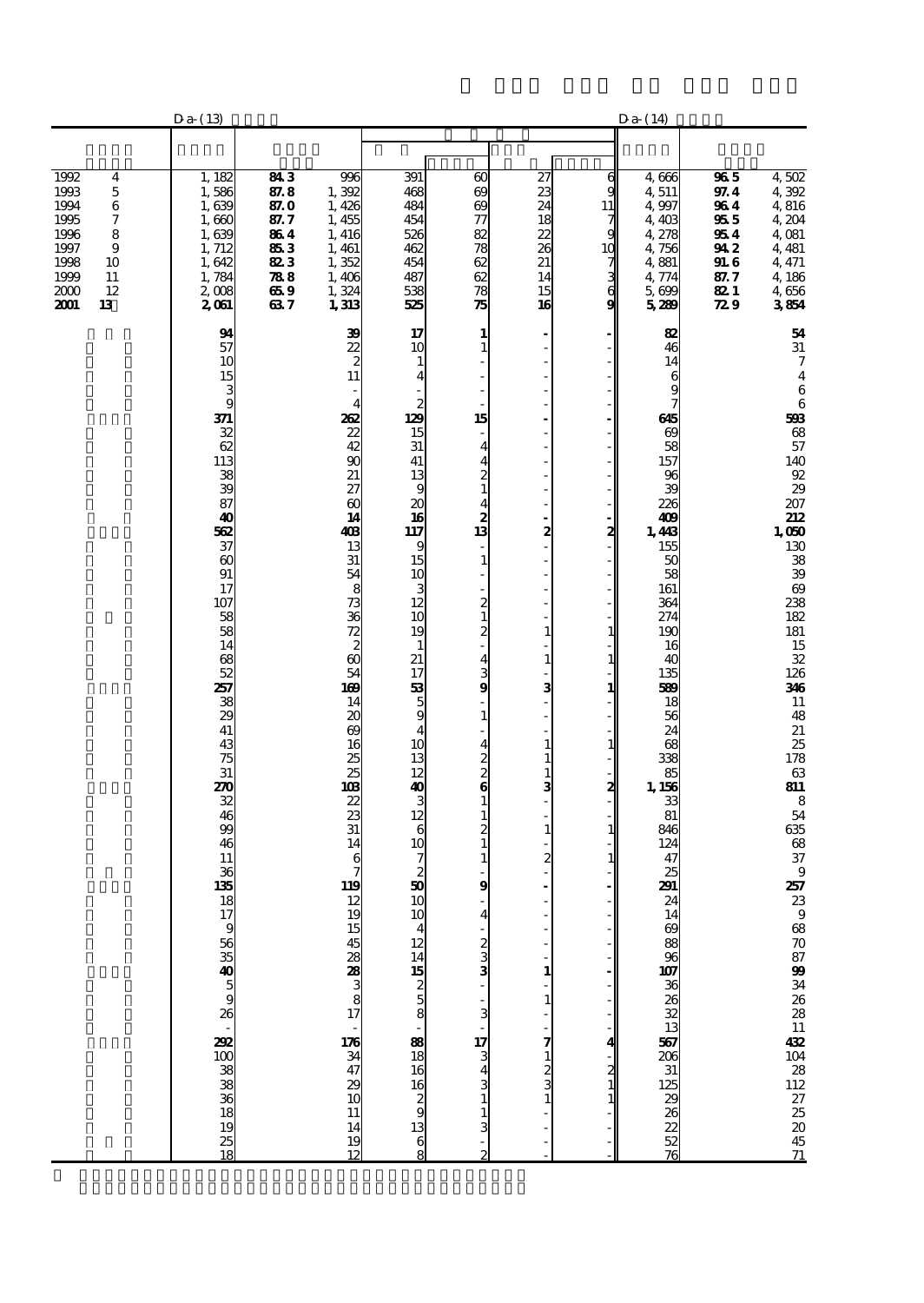|                                                                                                                                                                                                                                                                                                          |                                                                                                                                                                                                                                                                                                                                                                                                                                                                                                                                                            |                                                                                                                                                                                                                                                                                                                                                                                                                                                                                     |                                                          | $Da-$ (15)                                                                                                                                                                                                                                                                                                                                                       |                                                                        |                                                                                                                                                                                                                                                                                                                                                      |                                                                                                                                                                                                                                                                                                                                     |                                                                                                                                                                                                                                                                                                     |                                                                                                                                                                            |                                                                                                                                                                                                                                                              |                                                                                                                                                                                     |
|----------------------------------------------------------------------------------------------------------------------------------------------------------------------------------------------------------------------------------------------------------------------------------------------------------|------------------------------------------------------------------------------------------------------------------------------------------------------------------------------------------------------------------------------------------------------------------------------------------------------------------------------------------------------------------------------------------------------------------------------------------------------------------------------------------------------------------------------------------------------------|-------------------------------------------------------------------------------------------------------------------------------------------------------------------------------------------------------------------------------------------------------------------------------------------------------------------------------------------------------------------------------------------------------------------------------------------------------------------------------------|----------------------------------------------------------|------------------------------------------------------------------------------------------------------------------------------------------------------------------------------------------------------------------------------------------------------------------------------------------------------------------------------------------------------------------|------------------------------------------------------------------------|------------------------------------------------------------------------------------------------------------------------------------------------------------------------------------------------------------------------------------------------------------------------------------------------------------------------------------------------------|-------------------------------------------------------------------------------------------------------------------------------------------------------------------------------------------------------------------------------------------------------------------------------------------------------------------------------------|-----------------------------------------------------------------------------------------------------------------------------------------------------------------------------------------------------------------------------------------------------------------------------------------------------|----------------------------------------------------------------------------------------------------------------------------------------------------------------------------|--------------------------------------------------------------------------------------------------------------------------------------------------------------------------------------------------------------------------------------------------------------|-------------------------------------------------------------------------------------------------------------------------------------------------------------------------------------|
|                                                                                                                                                                                                                                                                                                          |                                                                                                                                                                                                                                                                                                                                                                                                                                                                                                                                                            |                                                                                                                                                                                                                                                                                                                                                                                                                                                                                     |                                                          |                                                                                                                                                                                                                                                                                                                                                                  |                                                                        |                                                                                                                                                                                                                                                                                                                                                      |                                                                                                                                                                                                                                                                                                                                     |                                                                                                                                                                                                                                                                                                     |                                                                                                                                                                            |                                                                                                                                                                                                                                                              |                                                                                                                                                                                     |
| 2,067<br>2, 261<br>2353<br>2, 201<br>1,894<br>1,880<br>1,882<br>1,795<br>2,008<br>1,976                                                                                                                                                                                                                  | 68<br>111<br>80<br>98<br>76<br>76<br>80<br>78<br>109<br>113                                                                                                                                                                                                                                                                                                                                                                                                                                                                                                | 18<br>12<br>26<br>16<br>37<br>22<br>46<br>41<br>73<br>108                                                                                                                                                                                                                                                                                                                                                                                                                           | 2<br>4<br>2<br>3<br>3<br>7<br>10<br>15<br>25             | 3024<br>2,882<br>3.902<br>3.097<br>2,486<br>2,901<br>2695<br>2,491<br>2566<br>3189                                                                                                                                                                                                                                                                               | 851<br>823<br>853<br>807<br>765<br>76 O<br>TO 4<br>62 5<br>62 5<br>355 | 2,572<br>2,371<br>3330<br>2,498<br>1,902<br>2,206<br>1,897<br>1,556<br>1,556<br>1, 133                                                                                                                                                                                                                                                               | 2,049<br>1,878<br>2,760<br>1,932<br>1, 271<br>1,527<br>1, 410<br>1, 142<br>1, 142<br>74                                                                                                                                                                                                                                             | 684<br>480<br>556<br>409<br>251<br>327<br>309<br>188<br>188<br>114                                                                                                                                                                                                                                  | 730<br>425<br>268<br>216<br>195<br>310<br>389<br>277<br>277<br>124                                                                                                         |                                                                                                                                                                                                                                                              | 402 1992<br>4<br>208 1993<br>$\mathbf 5$<br>146 1994<br>$\,6$<br>98 1995<br>7<br>89 1996<br>8<br>9<br>150 1997<br>175 1998<br>10<br>97 1999<br>11<br>12<br>97 2000<br>50 2001<br>13 |
| 43<br>29<br>3<br>4<br>4<br>197<br>15<br>29<br>51<br>31<br>$\boldsymbol{z}$<br>49<br>212<br>573<br>54<br>21<br>22<br>74<br>74<br>167<br>$31\,$<br>6<br>26<br>98<br>151<br>9<br>19<br>6<br>21<br>81<br>15<br>295<br>9<br>46<br>140<br>64<br>28<br>8<br>137<br>21<br>8<br>40名496012132411308951988157113756 | 1<br>1<br>÷,<br>÷.<br>÷,<br>٠<br>6<br>$\frac{1}{2}$<br>$\mathbf{1}$<br>$\overline{c}$<br>$\mathbf{1}$<br>$\overline{c}$<br>11<br>30<br>6<br>$\overline{\phantom{m}}$<br>$\frac{2}{2}$<br>15<br>1<br>$\mathbf{1}$<br>3<br>16<br>$\overline{\phantom{a}}$<br>5<br>$\mathbf{1}$<br>$\boldsymbol{2}$<br>8<br>17<br>1<br>1<br>10<br>5<br>$\overline{\phantom{m}}$<br>5<br>$\mathbf{1}$<br>1<br>$\begin{array}{c} 3 \\ 7 \\ 1 \end{array}$<br>$\mathbf{1}$<br>$\mathbf{1}$<br>$\overline{\mathbf{4}}$<br>20<br>$\frac{4}{10}$<br>$\frac{2}{10}$<br>$\frac{1}{3}$ | $\qquad \qquad \blacksquare$<br>J.<br>÷<br>$\overline{\phantom{a}}$<br>1<br>$\mathbf{1}$<br>$\overline{a}$<br>L,<br>$\overline{a}$<br>÷,<br>2<br>27<br>4<br>3<br>10<br>8<br>÷,<br>$\overline{\phantom{a}}$<br>$\overline{\phantom{a}}$<br>$\overline{\phantom{a}}$<br>$\frac{2}{8}$<br>$\overline{\phantom{a}}$<br>3<br>÷,<br>$\overline{\phantom{a}}$<br>5<br>L.<br>16<br>÷,<br>7<br>4<br>5<br>4<br>$\overline{a}$<br>4<br>$\frac{50}{22}$<br>$\frac{20}{2}$<br>$\mathbf{1}$<br>15 | з<br>$\mathbf{z}$<br>в<br>3<br>1<br>15<br>$\frac{1}{10}$ | 31<br>17<br>6<br>164<br>13<br>$\boldsymbol{\chi}$<br>69<br>20<br>35<br>645<br>627<br>25<br>23<br>18<br>100<br>195<br>164<br>34<br>$\boldsymbol{z}$<br>29<br>$\overline{37}$<br>296<br>6<br>8<br>4C<br>221<br>18<br>86<br>14<br>55<br>597<br>119<br>28<br>23<br>217<br>12<br>я<br>$\begin{array}{c} 26 \\ 52 \\ 19 \\ 33 \\ 1 \end{array}$<br>12.8888888888<br>41 |                                                                        | 13<br>7<br>$\overline{\mathbf{4}}$<br>$\overline{c}$<br>121<br>13<br>19<br>40<br>19<br>6<br>24<br>64<br>239<br>18<br>9<br>13<br>34<br>34<br>47<br>28<br>$rac{2}{26}$<br>28<br>82<br>$\frac{5}{7}$<br>$\frac{2}{17}$<br>39<br>12<br>230<br>6<br>23<br>122<br>46<br>22<br>11<br>185<br>11<br>7<br>25<br>30<br>1243 1 124 7 156 60 12 37 8 5 7 10<br>17 | 10<br>7<br>1<br>2<br>$\boldsymbol{\omega}$<br>9<br>14<br>23<br>11<br>5<br>7<br>56<br>169<br>15<br>4<br>8<br>17<br>20<br>45<br>6<br>4<br>22<br>28<br>43<br>5<br>5<br>2<br>11<br>14<br>6<br>128<br>$\boldsymbol{z}$<br>19<br>43<br>40<br>15<br>9<br>159<br>11<br>$\mathcal I$<br>17<br>295351024105308636<br>6<br>$\overline{\alpha}$ | 3<br>$\mathbf{1}$<br>$\begin{smallmatrix} 2\ 3\ 1\ \end{smallmatrix}$<br>თ  ა ა ა<br>323<br>$\frac{2}{3}$<br>22<br>$\mathbf{1}$<br>$\frac{2}{3}$<br>15<br>$\mathbf{1}$<br>42<br>$\overline{\phantom{a}}$<br>$\mathbf{1}$<br>ය %<br>ශ<br>$\mathbf{1}$<br>6<br>$\mathbf{1}$<br>8<br>4<br>$\mathbf{1}$ | 1<br>1<br>13<br>3<br>$\frac{2}{2}$<br>1<br>3<br>$\overline{c}$<br>2<br>1<br>1<br>26<br>$\boldsymbol{2}$<br>24<br>67<br>1<br>12<br>54<br>1<br>14<br>$\frac{3}{4}$<br>1<br>4 | $\frac{8}{2}$<br>$\frac{2}{2}$<br>$\overline{\mathcal{Z}}$<br>12<br>L,<br>$\overline{\phantom{a}}$<br>12<br>$\overline{\phantom{a}}$<br>$\overline{\phantom{a}}$<br>28<br>$\overline{\mathbf{4}}$<br>24<br>$\mathbf{1}$<br>$\mathbf{1}$<br>$\mathbf{1}$<br>1 |                                                                                                                                                                                     |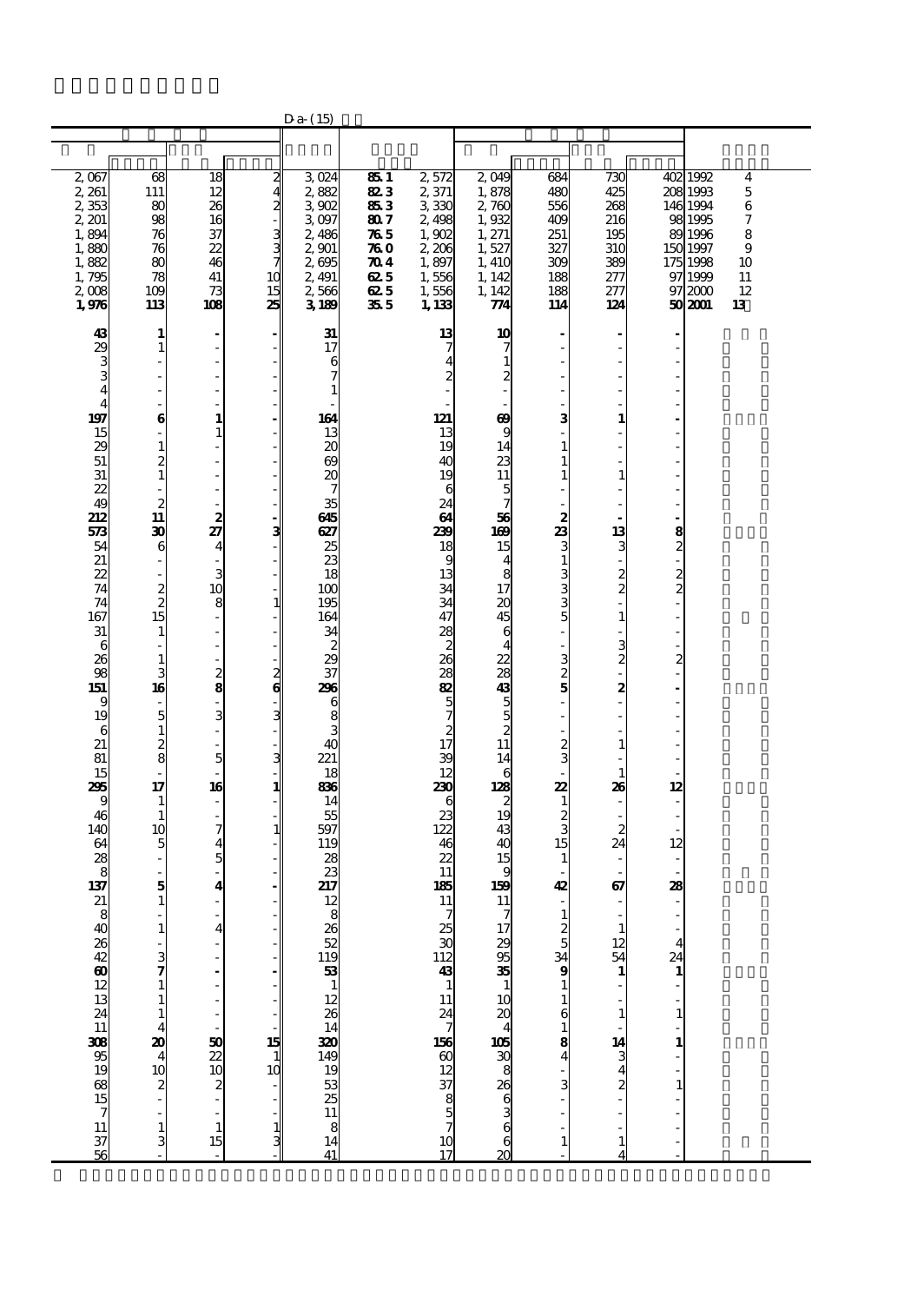|                                                                                                                                          | $Da-(16)$                                                            |                                                                                               |                                                                      |                                                           |                                                                        |                                                     | $Da-(17)$                                                                                   |                                                                             |                                                                                                     |
|------------------------------------------------------------------------------------------------------------------------------------------|----------------------------------------------------------------------|-----------------------------------------------------------------------------------------------|----------------------------------------------------------------------|-----------------------------------------------------------|------------------------------------------------------------------------|-----------------------------------------------------|---------------------------------------------------------------------------------------------|-----------------------------------------------------------------------------|-----------------------------------------------------------------------------------------------------|
|                                                                                                                                          |                                                                      |                                                                                               |                                                                      |                                                           |                                                                        |                                                     |                                                                                             |                                                                             |                                                                                                     |
| 1992<br>4<br>1993<br>$\bf 5$<br>1994<br>6<br>1995<br>7<br>1996<br>8<br>1997<br>9<br>1998<br>10<br>1999<br>11<br>12<br>2000<br>2001<br>13 | 1,086<br>488<br>369<br>205<br>211<br>473<br>411<br>325<br>312<br>282 | 988<br>996<br>957<br>888<br>97.6<br><b>981</b><br>97.1<br>${\bf \mathfrak{B8}}$<br>798<br>649 | 1,073<br>486<br>353<br>182<br>206<br>464<br>399<br>305<br>249<br>183 | 127<br>76<br>31<br>25<br>36<br>36<br>47<br>40<br>61<br>84 | 11<br>12<br>$\overline{\mathbf{4}}$<br>3<br>6<br>4<br>5<br>6<br>6<br>8 | 1<br>$\overline{c}$<br>$\mathbf{1}$<br>$\mathbf{1}$ | 358<br>589<br>307<br>660<br>345<br>327<br>144<br>148<br>112<br>208                          | <b>930</b><br>993<br>961<br>947<br>965<br>93 9<br>91.7<br>865<br>696<br>852 | $\overline{333}$<br>585<br>$\overline{295}$<br>625<br>$333\,$<br>$307$<br>132<br>128<br>78<br>$173$ |
|                                                                                                                                          | 2<br>$\mathbf{1}$                                                    |                                                                                               | ٠                                                                    |                                                           | $\overline{a}$<br>$\overline{\phantom{a}}$<br>ä,                       |                                                     | $\overline{a}$                                                                              |                                                                             |                                                                                                     |
|                                                                                                                                          |                                                                      |                                                                                               |                                                                      |                                                           | Ĭ.<br>÷,                                                               |                                                     |                                                                                             |                                                                             |                                                                                                     |
|                                                                                                                                          | $\mathbf{1}$<br>37<br>÷,                                             |                                                                                               | 13<br>$\overline{\phantom{a}}$                                       | $\mathbf{1}$<br>$\frac{1}{2}$                             | ÷,<br>ä,<br>÷,                                                         |                                                     | 4                                                                                           |                                                                             | 4                                                                                                   |
|                                                                                                                                          | 5<br>10<br>9                                                         |                                                                                               | $\mathbf{1}$<br>5                                                    | ٠<br>$\mathbf{1}$                                         | ÷,<br>J.<br>Ĭ.                                                         |                                                     | 4                                                                                           |                                                                             | 4                                                                                                   |
|                                                                                                                                          | 6<br>7                                                               |                                                                                               | 7                                                                    |                                                           | Ĭ.<br>ä,                                                               |                                                     | $\overline{a}$<br>÷.                                                                        |                                                                             |                                                                                                     |
|                                                                                                                                          | 16<br>59<br>3                                                        |                                                                                               | 35<br>51<br>÷,                                                       | 18<br>10<br>$\overline{\phantom{a}}$                      | $\mathbf{1}$<br>$\mathbf{1}$<br>÷,                                     |                                                     | $\boldsymbol{9}$<br>17<br>1                                                                 |                                                                             | $\frac{2}{14}$<br>$\overline{a}$                                                                    |
|                                                                                                                                          | 7<br>7<br>3                                                          |                                                                                               | 15<br>$\boldsymbol{\alpha}$                                          | $\mathbf{1}$<br>5                                         | ÷,<br>Ĭ.<br>$\mathbf{1}$                                               |                                                     | $\frac{1}{2}$<br>$\mathbf{1}$                                                               |                                                                             |                                                                                                     |
|                                                                                                                                          | 15<br>12<br>7                                                        |                                                                                               | 8<br>4                                                               | $\mathbf{1}$<br>$\mathbf{1}$                              | ÷,<br>i,<br>÷,                                                         |                                                     | $\frac{2}{1}$<br>10                                                                         |                                                                             | 12                                                                                                  |
|                                                                                                                                          | 1                                                                    |                                                                                               |                                                                      |                                                           | L,<br>÷,                                                               |                                                     | $\mathbf{1}$<br>÷                                                                           |                                                                             | $\mathbf{1}$<br>$\overline{\phantom{a}}$                                                            |
|                                                                                                                                          | $\overline{4}$<br>18<br>٠                                            |                                                                                               | 3<br>4                                                               | 2<br>4<br>ä,                                              | Ĭ.<br>$\overline{a}$<br>÷,                                             |                                                     | $\mathbf{1}$<br>20<br>3                                                                     |                                                                             | $\mathbf 1$<br>9<br>÷,                                                                              |
|                                                                                                                                          | $\overline{\mathbf{4}}$<br>$\frac{2}{9}$                             |                                                                                               | $\overline{c}$                                                       | $\mathbf{1}$                                              | Ĭ.<br>$\overline{a}$<br>÷,                                             | Î.                                                  | $\overline{\phantom{a}}$<br>$\overline{\mathbf{4}}$                                         |                                                                             | $\mathbf 1$                                                                                         |
|                                                                                                                                          | 1                                                                    |                                                                                               | $\mathbf{1}$<br>1                                                    | $\boldsymbol{z}$<br>$\mathbf{1}$                          | ÷,                                                                     |                                                     | $\frac{6}{7}$                                                                               |                                                                             | $\mathbf 1$<br>$\frac{7}{41}$                                                                       |
|                                                                                                                                          | 96<br>$\boldsymbol{z}$<br>$\overline{37}$                            |                                                                                               | 56<br>33                                                             | 42<br>21                                                  | 5<br>L.<br>$\mathbf{1}$                                                | Ĭ.                                                  | 51<br>$\overline{\phantom{a}}$<br>÷.                                                        |                                                                             | ÷,<br>$\overline{\phantom{a}}$                                                                      |
|                                                                                                                                          | 31<br>21<br>3                                                        |                                                                                               | 9<br>14                                                              | 11<br>10<br>٠                                             | 3<br>1                                                                 |                                                     | 44<br>$\frac{2}{4}$                                                                         |                                                                             | ${\bf 41}$<br>$\frac{1}{2}$                                                                         |
|                                                                                                                                          | $\boldsymbol{2}$<br>26                                               |                                                                                               | 16                                                                   | 6                                                         |                                                                        |                                                     | $\mathbf{1}$<br>$\bf{6}$                                                                    |                                                                             | $\frac{6}{2}$                                                                                       |
|                                                                                                                                          | 1<br>$\mathbf{1}$<br>9                                               |                                                                                               | 1<br>9                                                               | $\mathbf{1}$<br>$\mathbf{1}$                              | $\overline{a}$                                                         |                                                     | $\boldsymbol{2}$                                                                            |                                                                             |                                                                                                     |
|                                                                                                                                          | $\overline{\mathbf{4}}$<br>$\frac{11}{1}$                            |                                                                                               | 6                                                                    | 4                                                         |                                                                        |                                                     |                                                                                             |                                                                             |                                                                                                     |
|                                                                                                                                          |                                                                      |                                                                                               |                                                                      |                                                           | $\overline{a}$<br>$\overline{a}$                                       |                                                     |                                                                                             |                                                                             |                                                                                                     |
|                                                                                                                                          | $\overline{a}$<br>$\mathbf{1}$                                       |                                                                                               | ł                                                                    | 3                                                         | i,<br>$\overline{a}$<br>$\mathbf{1}$                                   |                                                     |                                                                                             |                                                                             |                                                                                                     |
|                                                                                                                                          |                                                                      |                                                                                               | $\frac{1}{2}$ $\frac{1}{2}$                                          | -<br>2                                                    | l,<br>$\mathbf{1}$                                                     |                                                     |                                                                                             |                                                                             | $1\ 3\ -\ 89\$ 76 - $13\ -\ 5\ -\ -\ 4\ -\$                                                         |
|                                                                                                                                          | $27$<br>$12$<br>$2$<br>$3$<br>$5$<br>$1$<br>$1$<br>$3$               |                                                                                               | $\overline{\phantom{a}}$                                             |                                                           |                                                                        |                                                     | $\frac{1}{3}$ $\frac{3}{1}$ $\frac{30}{10}$ $\frac{30}{10}$ $\frac{30}{10}$ $\frac{30}{10}$ |                                                                             |                                                                                                     |
|                                                                                                                                          |                                                                      |                                                                                               | $\mathbf{1}$<br>$\overline{\mathbf{c}}$                              | $\mathbf{1}$                                              |                                                                        |                                                     | $\mathbf{1}$                                                                                |                                                                             | $\frac{1}{1}$                                                                                       |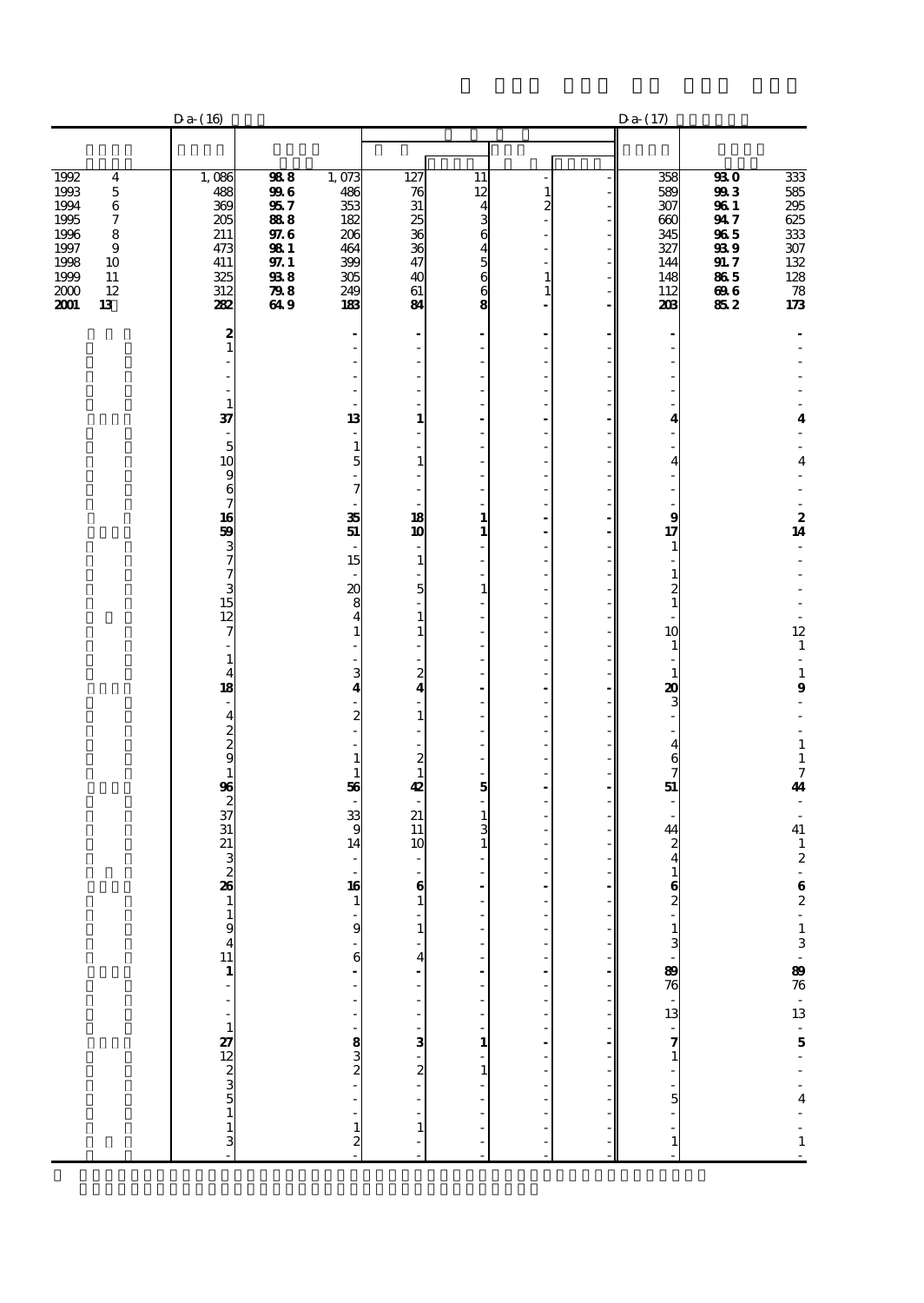|                                                  |                                                      |                                                      |                                | Da-(18)                            |              |                                                                           |                                            |                  |                      |                |                              |
|--------------------------------------------------|------------------------------------------------------|------------------------------------------------------|--------------------------------|------------------------------------|--------------|---------------------------------------------------------------------------|--------------------------------------------|------------------|----------------------|----------------|------------------------------|
|                                                  |                                                      |                                                      |                                |                                    |              |                                                                           |                                            |                  |                      |                |                              |
|                                                  |                                                      |                                                      |                                |                                    |              |                                                                           |                                            |                  |                      |                |                              |
| 13<br>16                                         | $\mathbf{1}$<br>$\overline{\mathbf{4}}$              | $\mathbf{1}$<br>$\mathbf 1$                          | $\mathbf{1}$                   | 100<br>150                         | 750<br>967   | 75<br>145                                                                 | 12<br>15                                   | $\boldsymbol{z}$ | 1                    |                | 1992<br>4<br>$\bf 5$<br>1993 |
| 17                                               | $\overline{4}$                                       | $\mathbf{1}$                                         |                                | 300                                | 787          | 230                                                                       | 15                                         | $\mathbf{1}$     |                      |                | 1994<br>$\,6$                |
| 49<br>30                                         | 21                                                   | $\overline{\phantom{a}}$<br>$\overline{\phantom{a}}$ |                                | 250<br>320                         | 67.2<br>1025 | 168<br>328                                                                | 13<br>23                                   |                  | $\mathbf{1}$         |                | 1995<br>7<br>1996<br>8       |
| $\epsilon$                                       | 3<br>$\mathbf 1$                                     | $\overline{\phantom{a}}$                             | ÷,                             | 131                                | 77.9         | 102                                                                       | 13                                         | $\mathbf{1}$     |                      |                | 1997<br>$\boldsymbol{9}$     |
| 21                                               |                                                      | $\overline{\phantom{a}}$                             | ٠                              | 399                                | 256          | 102                                                                       | 24                                         | $\mathbf{1}$     |                      |                | 1998<br>10                   |
| 15<br>13                                         | $\frac{3}{6}$                                        | Ĭ.<br>$\blacksquare$                                 | $\overline{\phantom{a}}$       | 236<br>389                         | 71.2<br>81.5 | 168<br>317                                                                | 20<br>25                                   | $\frac{2}{2}$    | J.                   |                | 11<br>1999<br>12<br>2000     |
| 13                                               | 3                                                    | $\overline{\phantom{a}}$                             | ä,                             | 280                                | 489          | 137                                                                       | 21                                         | $\mathbf{1}$     | Ĭ.                   |                | 13<br>2001                   |
| $\overline{\phantom{a}}$                         | $\overline{\phantom{a}}$                             | $\overline{\phantom{a}}$                             |                                | 8                                  |              | $\boldsymbol{z}$                                                          | ٠                                          |                  |                      |                |                              |
| $\overline{a}$                                   | $\frac{1}{2}$                                        | $\overline{a}$                                       |                                | 1                                  |              | $\frac{1}{2}$                                                             | ä,                                         | L,               |                      |                |                              |
| ٠<br>J.                                          | ٠<br>$\overline{\phantom{a}}$                        | $\overline{\phantom{a}}$<br>$\overline{\phantom{a}}$ |                                | 5                                  |              | $\overline{\phantom{a}}$<br>$\overline{\phantom{a}}$                      | ٠<br>$\overline{\phantom{a}}$              | L,               |                      |                |                              |
| Ĭ.                                               | ÷,                                                   | $\overline{a}$                                       |                                |                                    |              | ÷,                                                                        | $\overline{\phantom{0}}$                   |                  |                      |                |                              |
| J.                                               | ٠<br>ä,                                              | ÷,<br>$\overline{\phantom{a}}$                       |                                | 2<br>9                             |              | $\boldsymbol{z}$<br>10                                                    | ä,<br>$\boldsymbol{z}$                     | J.<br>÷          | J.                   |                |                              |
| $\overline{\phantom{a}}$                         |                                                      | $\overline{\phantom{a}}$                             |                                | 5                                  |              | 7                                                                         | $\mathbf 1$                                |                  |                      |                |                              |
| J.                                               | $\overline{a}$                                       | ÷,                                                   |                                |                                    |              | $\overline{\phantom{a}}$                                                  | $\overline{\phantom{0}}$                   |                  |                      |                |                              |
| J.<br>J.                                         | $\overline{\phantom{a}}$<br>$\overline{\phantom{a}}$ | $\overline{\phantom{a}}$<br>$\overline{\phantom{a}}$ |                                | 3                                  |              | $\overline{\mathbf{c}}$<br>ä,                                             | $\mathbf{1}$<br>÷,                         | J.<br>÷.         |                      |                |                              |
|                                                  | $\overline{\phantom{a}}$                             | $\overline{\phantom{a}}$                             |                                |                                    |              | ٠                                                                         | $\overline{\phantom{0}}$                   |                  |                      |                |                              |
| J.<br>1                                          | $\overline{\phantom{a}}$<br>÷                        | $\overline{\phantom{a}}$<br>$\overline{\phantom{a}}$ |                                | $\mathbf{1}$<br>24                 |              | $\mathbf{1}$<br>3                                                         | ä,                                         | $\mathbf{1}$     | ÷.                   | J.             |                              |
| 3                                                | $\mathbf{1}$                                         | $\blacksquare$                                       |                                | 43                                 |              | 24                                                                        | $\frac{3}{2}$                              |                  |                      |                |                              |
| Ĭ.<br>÷,                                         | ÷,<br>$\overline{\phantom{a}}$                       | $\overline{a}$<br>$\overline{\phantom{a}}$           |                                | 4<br>$\overline{c}$                |              | $\overline{\phantom{a}}$                                                  | $\overline{a}$<br>$\overline{\phantom{0}}$ | L,               | J.                   |                |                              |
| Ĭ.                                               | $\overline{\phantom{a}}$                             | ÷                                                    |                                | 4                                  |              | $\overline{\phantom{m}}$                                                  | $\overline{a}$                             | ÷.               |                      |                |                              |
| $\mathbf{1}$                                     | $\overline{a}$<br>$\overline{\phantom{a}}$           | $\overline{\phantom{0}}$<br>$\blacksquare$           |                                | 9                                  |              | $\boldsymbol{z}$<br>$\blacksquare$                                        | $\mathbf{1}$<br>$\overline{\phantom{0}}$   | ÷,               |                      |                |                              |
| J.                                               | $\overline{a}$                                       | $\overline{\phantom{a}}$                             |                                | 5                                  |              | $\overline{4}$                                                            | Ĭ.                                         | ÷.               |                      |                |                              |
| $\mathbf{1}$                                     | $\overline{\phantom{a}}$                             | $\overline{\phantom{0}}$<br>$\blacksquare$           |                                | 13                                 |              | 18<br>$\overline{\phantom{a}}$                                            | $\mathbf 1$<br>$\overline{\phantom{0}}$    | ÷,               |                      |                |                              |
| L,                                               | $\overline{\phantom{a}}$                             | $\overline{\phantom{a}}$                             |                                | 6                                  |              | $\overline{\phantom{a}}$                                                  | ÷,                                         | ٠                | ÷.                   |                |                              |
| $\mathbf{1}$<br>2                                | $\mathbf{1}$                                         | ÷,<br>$\overline{\phantom{a}}$                       |                                | 46                                 |              | 22                                                                        | ä,<br>з                                    |                  |                      |                |                              |
| $\overline{\phantom{a}}$                         | $\overline{\phantom{a}}$<br>÷,                       | ÷,                                                   |                                |                                    |              |                                                                           | $\overline{\phantom{0}}$                   | Ĭ.               |                      |                |                              |
| ÷.                                               | $\overline{\phantom{a}}$                             | ÷,                                                   |                                | 11                                 |              | 11                                                                        | $\mathbf{1}$                               |                  |                      |                |                              |
| $\overline{\phantom{a}}$<br>$\mathbf{1}$         | $\overline{\phantom{a}}$<br>÷,                       | $\overline{\phantom{a}}$<br>÷,                       |                                | 12                                 |              | $\overline{\phantom{a}}$<br>$\overline{\mathbf{4}}$                       | $\overline{\phantom{0}}$<br>$\overline{a}$ | ÷,               |                      |                |                              |
| 1                                                | ٠                                                    | ÷,                                                   | ٠                              | 13                                 |              | $\frac{3}{4}$                                                             | $\mathbf 1$                                | J.               |                      |                |                              |
| ÷,<br>3                                          | $\overline{a}$<br>$\mathbf{1}$                       | ÷<br>$\overline{\phantom{a}}$                        |                                | 10<br>89                           |              | $\mathbf{31}$                                                             | $\mathbf{1}$<br>2                          | L,               |                      |                |                              |
| $\overline{\phantom{a}}$                         | $\overline{\phantom{a}}$                             | ÷,                                                   |                                |                                    |              |                                                                           | $\frac{1}{2}$                              |                  |                      |                |                              |
| $\overline{\phantom{a}}$<br>$\mathbf{1}$         | $\overline{\phantom{a}}$<br>÷,                       | $\overline{\phantom{a}}$<br>$\overline{\phantom{0}}$ |                                | 5<br>73                            |              | $\mathbf{1}$<br>26                                                        | ÷,<br>2                                    |                  |                      |                |                              |
| 1                                                | $\mathbf{1}$                                         | ÷,                                                   |                                | 7                                  |              | 3                                                                         | $\overline{\phantom{0}}$                   |                  |                      |                |                              |
| $\mathbf{1}$                                     | ä,<br>÷.                                             | ÷,<br>ä,                                             |                                | $\boldsymbol{z}$<br>$\overline{c}$ |              | $\mathbf{1}$<br>L.                                                        | ÷,<br>ä,                                   |                  |                      |                |                              |
| $\boldsymbol{z}$                                 | $\overline{\phantom{a}}$                             | $\overline{\phantom{a}}$                             |                                | 4                                  |              | 2                                                                         | 2                                          |                  |                      |                |                              |
| $\mathbf{1}$                                     | Ĭ.                                                   | ÷,                                                   |                                | $\mathbf{1}$                       |              |                                                                           | $\frac{1}{2}$                              |                  |                      |                |                              |
| $\mathbf{1}$                                     |                                                      | ÷                                                    |                                |                                    |              |                                                                           |                                            |                  | ł,                   | f              |                              |
|                                                  | i,<br>÷,                                             | l,                                                   | ۰                              |                                    |              |                                                                           |                                            | ÷,               | Ĭ.<br>Ĭ.             | $\overline{a}$ |                              |
| $\frac{1}{2}$                                    | $\frac{1}{1}$                                        | $\frac{1}{2}$                                        | ä,                             |                                    |              |                                                                           |                                            | $\overline{a}$   | $\overline{a}$       | $\frac{1}{2}$  |                              |
|                                                  |                                                      | i,                                                   |                                |                                    |              |                                                                           |                                            | $\overline{a}$   | Ĭ.                   |                |                              |
| ÷<br>$\mathbf{1}$                                | f<br>÷,                                              | $\frac{1}{2}$                                        | $\overline{\phantom{a}}$<br>÷, |                                    |              | $2 - 2$<br>15<br>15                                                       | . מייייי <b>צ</b> טיי                      | ÷,               | $\overline{a}$       | $\frac{1}{2}$  |                              |
|                                                  | l,                                                   | l,                                                   |                                |                                    |              |                                                                           |                                            |                  | J.                   | ÷,             |                              |
| $\begin{bmatrix} 1 \\ 1 \\ 1 \\ 1 \end{bmatrix}$ | $\frac{1}{2}$                                        | ÷<br>$\overline{a}$                                  | ۰<br>÷,                        |                                    |              |                                                                           |                                            | ÷,               | $\ddot{\phantom{a}}$ | $\overline{a}$ |                              |
|                                                  |                                                      | l,                                                   |                                |                                    |              |                                                                           |                                            |                  |                      |                |                              |
| $\frac{1}{2}$                                    | $\overline{\phantom{a}}$<br>$\overline{a}$           | İ                                                    |                                |                                    |              |                                                                           |                                            |                  | $\overline{a}$       | l,             |                              |
|                                                  | $\overline{a}$                                       | $\overline{a}$                                       |                                |                                    |              | $\begin{array}{c} \n\cdot \\ 1 \\ \cdot \\ 13 \\ \hline\n11\n\end{array}$ | ່ ຜ່                                       |                  |                      |                |                              |
| $\frac{1}{2}$                                    | Ĭ,<br>-                                              | $\overline{a}$<br>÷,                                 |                                |                                    |              |                                                                           |                                            |                  |                      |                |                              |
|                                                  |                                                      |                                                      |                                |                                    |              | $\mathbf{1}$                                                              |                                            |                  |                      |                |                              |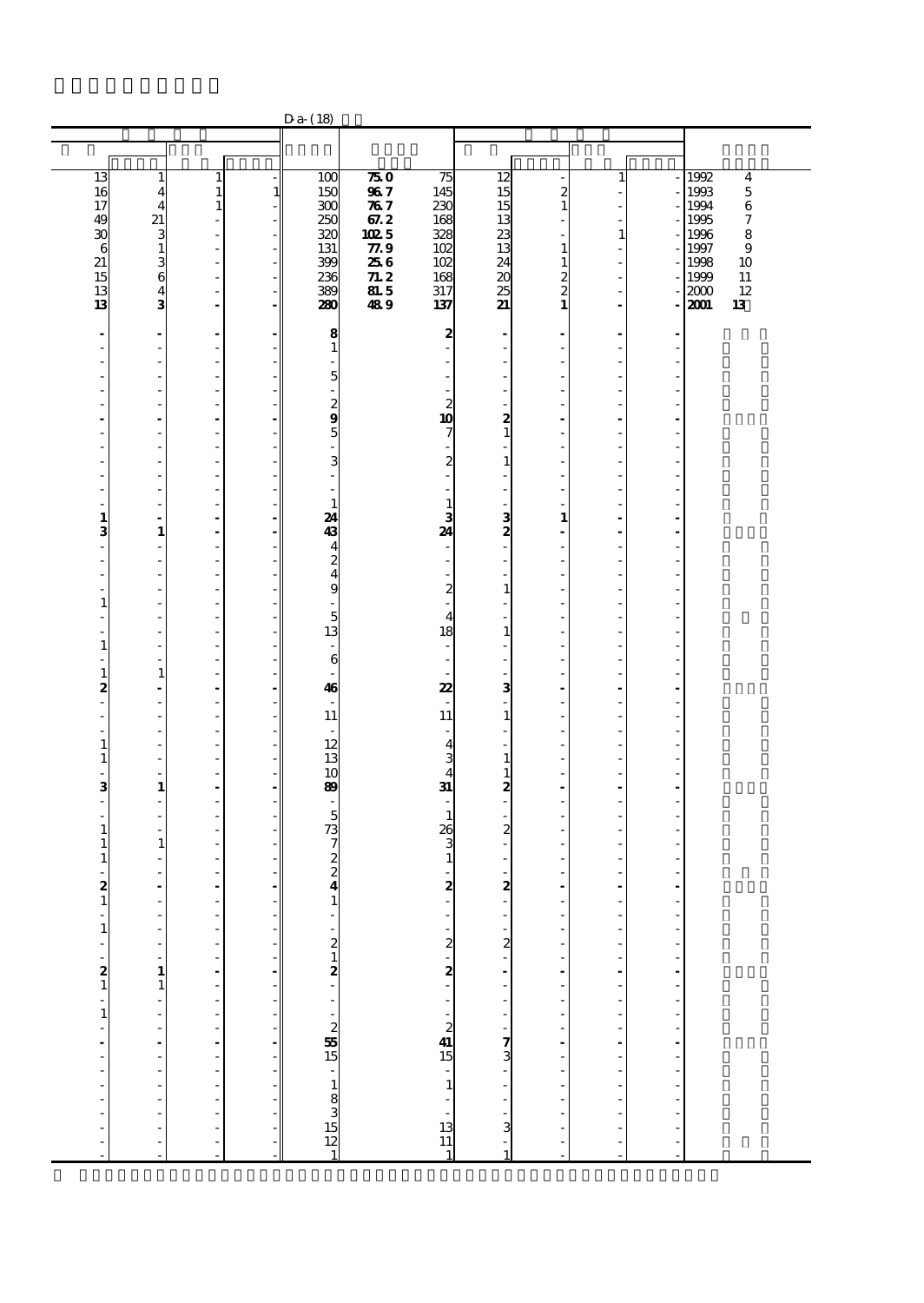|                                                                                                                                                                                                 | $Da-(19)$                                                                                                                                                                                                                                                                                                                                                                                 |                                                                                                |                                                                                                                                                                                                                                                                                                  |                                                                                                                                                                                                   |                                                                                                                                                                                                                                                                                                                                                                                                                                                                                            |                                                                          |                                                                 | Da(20)                                                                                                                                                                                                                                                                                                                                                               |                                                                                                       |                                                                                                                                                                                                                                                                                   |
|-------------------------------------------------------------------------------------------------------------------------------------------------------------------------------------------------|-------------------------------------------------------------------------------------------------------------------------------------------------------------------------------------------------------------------------------------------------------------------------------------------------------------------------------------------------------------------------------------------|------------------------------------------------------------------------------------------------|--------------------------------------------------------------------------------------------------------------------------------------------------------------------------------------------------------------------------------------------------------------------------------------------------|---------------------------------------------------------------------------------------------------------------------------------------------------------------------------------------------------|--------------------------------------------------------------------------------------------------------------------------------------------------------------------------------------------------------------------------------------------------------------------------------------------------------------------------------------------------------------------------------------------------------------------------------------------------------------------------------------------|--------------------------------------------------------------------------|-----------------------------------------------------------------|----------------------------------------------------------------------------------------------------------------------------------------------------------------------------------------------------------------------------------------------------------------------------------------------------------------------------------------------------------------------|-------------------------------------------------------------------------------------------------------|-----------------------------------------------------------------------------------------------------------------------------------------------------------------------------------------------------------------------------------------------------------------------------------|
|                                                                                                                                                                                                 |                                                                                                                                                                                                                                                                                                                                                                                           |                                                                                                |                                                                                                                                                                                                                                                                                                  |                                                                                                                                                                                                   |                                                                                                                                                                                                                                                                                                                                                                                                                                                                                            |                                                                          |                                                                 |                                                                                                                                                                                                                                                                                                                                                                      |                                                                                                       |                                                                                                                                                                                                                                                                                   |
| 1992<br>$\bf{4}$<br>1993<br>$\mathbf 5$<br>1994<br>$\bf 6$<br>$\boldsymbol{7}$<br>1995<br>1996<br>8<br>1997<br>$\boldsymbol{9}$<br>1998<br>10<br>1999<br>$11\,$<br>2000<br>$12\,$<br>2001<br>13 | 463<br>698<br>643<br>826<br>852<br>$\frac{1,086}{914}$<br>668<br>807<br>630                                                                                                                                                                                                                                                                                                               | 730<br>71.8<br>$\overline{209}$<br>850<br>101.6<br><b>906</b><br>803<br>$\pi_3$<br>631<br>47.8 | 338<br>501<br>456<br>702<br>866<br>984<br>734<br>503<br>509<br>301                                                                                                                                                                                                                               | 35<br>46<br>50<br>56<br>$\overline{\omega}$<br>48<br>51<br>81<br>58<br>57                                                                                                                         | 2<br>6<br>3<br>5<br>$1\overline{1}$<br>$\begin{matrix} 8 \\ 6 \end{matrix}$<br>8<br>10<br>7                                                                                                                                                                                                                                                                                                                                                                                                | 4<br>5<br>10<br>4<br>$\frac{8}{3}$<br>$\mathbf{1}$<br>$\frac{3}{9}$<br>9 | 1<br>$2 \times 2$<br>$\begin{array}{c} 1 \\ 1 \\ 1 \end{array}$ | 35<br>99<br>53<br>58<br>$\overline{30}$<br>58<br>51<br>78<br>96<br>104                                                                                                                                                                                                                                                                                               | 457<br>697<br>358<br>259<br>$\overline{\boldsymbol{30}}$<br>51.7<br>31.4<br>564<br>${\bf 335}$<br>298 | 16 09 19 15 9 30 16 44 37 31                                                                                                                                                                                                                                                      |
|                                                                                                                                                                                                 | 10<br>9<br>$\mathbf{1}$<br>$\mathbf{R}$<br>25<br>34<br>16<br>7<br>10<br>100<br>173<br>$\frac{2}{2}$<br>$\mathbf{1}$<br>$\frac{1}{87}$<br>28<br>$\boldsymbol{2}$<br>$\mathbf{1}$<br>$\boldsymbol{\alpha}$<br>$\frac{83}{3}$<br>10<br>3<br>7<br>59<br>$\mathbf{1}$<br>102<br>11<br>5<br>65<br>$\begin{bmatrix} 8 \\ 2 \\ 11 \end{bmatrix}$<br>11<br>3<br>$\boldsymbol{z}$<br>$\overline{a}$ |                                                                                                | 3 <sub>3</sub><br>$\boldsymbol{\pi}$<br>24<br>31<br>17<br>$\mathbf{1}$<br>4<br>26<br>120<br>1<br>$\mathbf{1}$<br>21<br>$\frac{53}{36}$<br>$\overline{\mathbf{c}}$<br>6<br>$\frac{35}{2}$<br>L.<br>24<br>$\frac{15}{3}$<br>$\overline{5}$<br>$\mathbf{1}$<br>$\frac{5}{2}$<br>ä,<br>$\frac{3}{2}$ | 3 <sub>3</sub><br>9<br>3<br>1<br>3<br>$\mathbf{1}$<br>1<br>5<br>14<br>1<br>$\mathbf{1}$<br>з<br>$\frac{2}{2}$<br>$\mathbf{1}$<br>4<br>1<br>1<br>7<br>1<br>3<br>1<br>1<br>$\frac{2}{2}$<br>J.<br>4 | 1<br>$\mathbf{1}$<br>L.<br>L.<br>L.<br>2<br>÷,<br>$\overline{\phantom{a}}$<br>÷,<br>$\mathbf{1}$<br>L.<br>$\mathbf{1}$<br>$\overline{a}$<br>1<br>÷,<br>L<br>÷,<br>$\overline{a}$<br>$\mathbf{1}$<br>$\overline{\phantom{a}}$<br>$\overline{a}$<br>Ĭ.<br>÷,<br>$\overline{\phantom{a}}$<br>1<br>$\mathbf{1}$<br>÷<br>L,<br>Ĭ.<br>Ĭ.<br>$\overline{\phantom{a}}$<br>$\overline{a}$<br>÷,<br>$\overline{a}$<br>÷,<br>÷,<br>L.<br>$\overline{a}$<br>$\overline{a}$<br>÷<br>Ĭ.<br>$\frac{1}{2}$ | ٠<br>÷.<br>٠<br>$\mathbf{1}$<br>$\mathbf{1}$<br>$\mathbf{1}$<br>1        | 1<br>$\mathbf{1}$                                               | $\overline{\phantom{a}}$<br>÷,<br>5<br>i,<br>$\overline{a}$<br>5<br>$\frac{1}{2}$<br>÷,<br>28<br>34<br>$\overline{\mathbf{4}}$<br>1<br>$\mathbf{1}$<br>$\frac{8}{18}$<br>$\mathbf 1$<br>$\frac{1}{2}$<br>$\mathbf{1}$<br>20<br>$\mathbf{1}$<br>12<br>÷,<br>7<br>14<br>$\frac{2}{1}$<br>11<br>1<br>з<br>$\mathbf{1}$<br>1<br>$\mathbf{1}$<br>$\overline{\phantom{a}}$ |                                                                                                       | $\begin{array}{c} 1 \\ 18 \\ 2 \end{array}$<br>÷,<br>$\mathbf 1$<br>$\Box$<br>14<br>$\frac{1}{2}$<br>$\overline{a}$<br>$\mathbf 1$<br>$\frac{1}{2}$<br>10<br>$\overline{\phantom{a}}$<br>$\overline{\phantom{a}}$<br>10<br>$\begin{array}{c} 2 \\ 1 \end{array}$<br>$\frac{1}{1}$ |
|                                                                                                                                                                                                 | െ പെ കൈ ഈ ജീ പരാമയെ പ                                                                                                                                                                                                                                                                                                                                                                     |                                                                                                | $\frac{40}{4}$ 5<br>3<br>1<br>$\frac{1}{6}$                                                                                                                                                                                                                                                      | $\frac{1}{2}$ - $\frac{1}{2}$ - $\frac{1}{2}$ - $\frac{1}{2}$<br>$\mathbf{1}$                                                                                                                     | $2$<br>$1$<br>$1$<br>$1$<br>Ĭ.<br>L                                                                                                                                                                                                                                                                                                                                                                                                                                                        | <u> ຜ່າຜ່າຫ່ານ 18</u>                                                    |                                                                 |                                                                                                                                                                                                                                                                                                                                                                      |                                                                                                       |                                                                                                                                                                                                                                                                                   |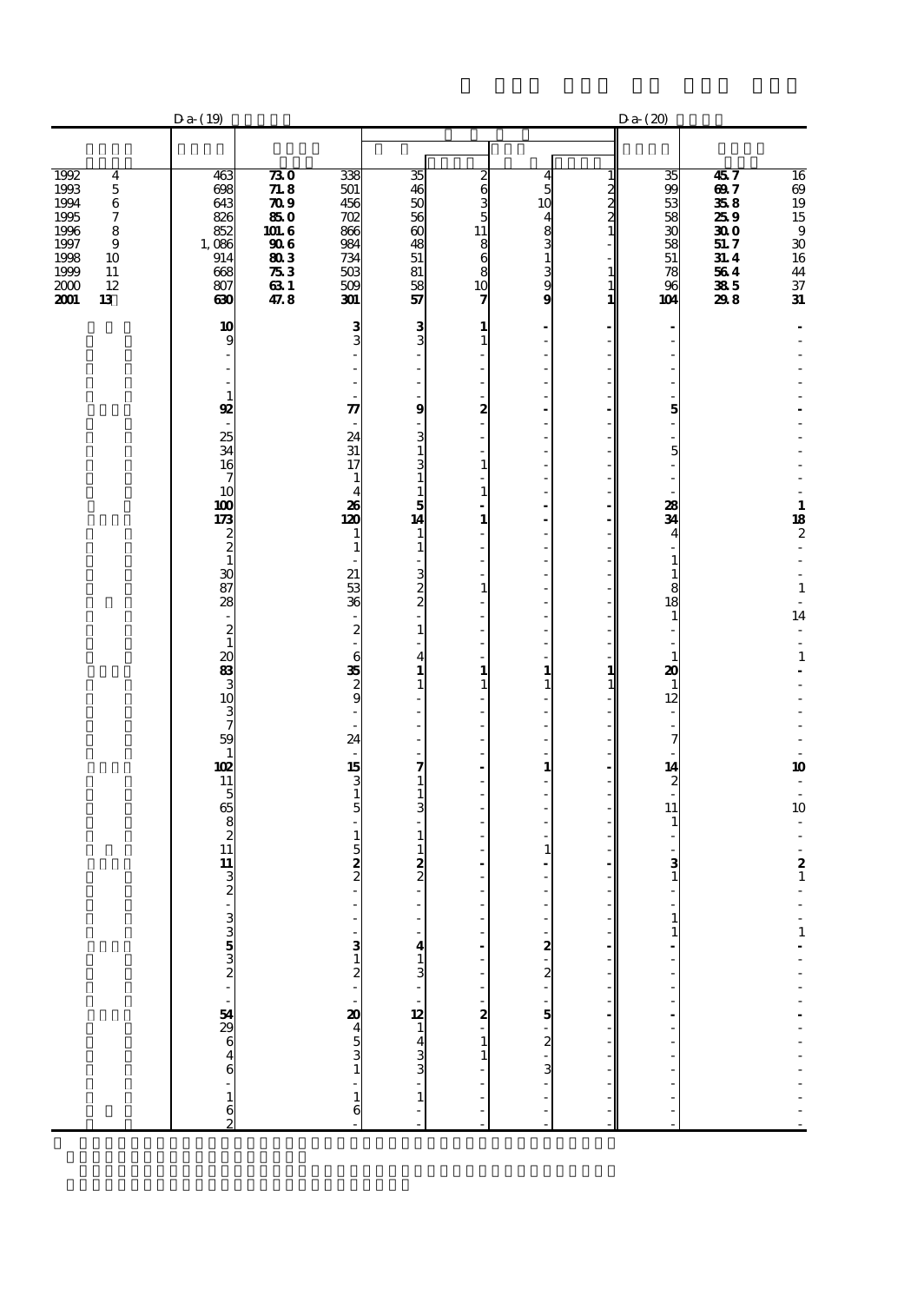|                                             |                                          |                                  |    | $Da-(21)$                                              |                   |                                                     |                               |                                  |                       |                |                                               |
|---------------------------------------------|------------------------------------------|----------------------------------|----|--------------------------------------------------------|-------------------|-----------------------------------------------------|-------------------------------|----------------------------------|-----------------------|----------------|-----------------------------------------------|
|                                             |                                          |                                  |    |                                                        |                   |                                                     |                               |                                  |                       |                |                                               |
|                                             |                                          |                                  |    |                                                        |                   |                                                     |                               |                                  |                       |                |                                               |
| 7                                           |                                          |                                  |    | 386                                                    | 995<br>1000       | 384<br>339                                          | 326<br>291                    | 43<br>44                         | $\boldsymbol{z}$      |                | 1992<br>$\overline{\bf 4}$<br>1993<br>$\bf 5$ |
| $\frac{5}{4}$                               | $\overline{\phantom{a}}$<br>$\mathbf{1}$ | $\overline{\phantom{a}}$         |    | 339<br>536                                             | 998               | 535                                                 | 362                           | 51                               | 6<br>7                |                | 2 1994<br>$\,6$                               |
|                                             | ٠                                        | ٠                                |    | 370                                                    | 1008              | 373                                                 | 335                           | 36                               | 3                     | $\mathbf{1}$   | $\boldsymbol{7}$<br>1995                      |
|                                             | ٠                                        | ÷,                               |    | 377                                                    | 992               | 374                                                 | $\overline{351}$              | 40<br>59                         | 4                     |                | 1996<br>8                                     |
| 4                                           | ÷.<br>L,                                 | ÷,<br>$\frac{1}{2}$              |    | 431<br>405                                             | <b>991</b><br>993 | 427<br>402                                          | 349<br>366                    | 46                               | 1                     |                | 1997<br>9<br>1998<br>10                       |
|                                             |                                          |                                  |    | 555                                                    | 980               | 544                                                 | 570                           | 102                              | з                     |                | 1999<br>$11\,$                                |
| $\frac{1}{3}$                               | $\overline{\phantom{a}}$<br>$\mathbf{1}$ | $\overline{\phantom{0}}$         |    | 327<br>381                                             | 982<br>948        | 321<br>361                                          | 389<br>423                    | 45<br>50                         | 7                     |                | 12<br>2000                                    |
|                                             |                                          | $\overline{a}$                   |    |                                                        |                   |                                                     |                               |                                  | 14                    |                | 13<br>12001                                   |
| ÷                                           | ÷                                        | $\blacksquare$                   |    | 63                                                     |                   | 63                                                  | œ                             | 9                                |                       |                |                                               |
| ٠<br>J.                                     | ٠<br>٠                                   | $\overline{\phantom{a}}$<br>÷,   |    | 12<br>7                                                |                   | 12<br>$\overline{7}$                                | 18<br>3                       | ÷,                               |                       |                |                                               |
|                                             | ÷,                                       | ÷,                               |    | 40                                                     |                   | 40                                                  | 27                            | 8                                |                       |                |                                               |
|                                             | ÷,                                       | $\frac{1}{2}$                    |    | 2                                                      |                   |                                                     | 7                             | $\mathbf{1}$                     |                       |                |                                               |
|                                             |                                          |                                  |    | $\boldsymbol{2}$                                       |                   | $\frac{2}{1}$                                       | 7                             |                                  |                       |                |                                               |
| Ĭ.                                          | $\overline{\phantom{a}}$<br>÷,           | $\blacksquare$<br>$\overline{a}$ |    | 5                                                      |                   | $\overline{a}$                                      | 1<br>$\overline{a}$           |                                  |                       |                |                                               |
|                                             | $\overline{a}$                           | ÷,                               |    |                                                        |                   |                                                     | $\overline{a}$                |                                  |                       |                |                                               |
| J.                                          | $\overline{\phantom{a}}$                 | ÷,                               |    |                                                        |                   | ٠                                                   | ÷,                            |                                  |                       |                |                                               |
| J.<br>J.                                    | $\overline{\phantom{a}}$<br>÷,           | ÷,<br>$\frac{1}{2}$              |    | 5                                                      |                   | ٠<br>$\mathbf{1}$                                   | ÷,<br>$\mathbf{1}$            | L,                               |                       |                |                                               |
|                                             | ÷.                                       | ÷,                               |    |                                                        |                   |                                                     |                               |                                  |                       |                |                                               |
| $\mathbf{1}$                                | $\overline{\phantom{a}}$                 | $\frac{1}{2}$                    |    | 25                                                     |                   | 24<br>33                                            | 29                            | 3                                |                       |                |                                               |
| Ĭ.                                          | Ĭ.<br>$\overline{a}$                     | $\overline{\phantom{a}}$<br>÷,   |    | 36<br>7                                                |                   | 7                                                   | 85<br>20                      | $\overline{\mathbf{4}}$          | 4<br>$\boldsymbol{z}$ |                |                                               |
|                                             | L,                                       | $\overline{a}$                   |    | $\boldsymbol{z}$                                       |                   | $\mathbf{1}$                                        | $\boldsymbol{z}$              |                                  |                       |                |                                               |
| L,                                          | ٠                                        | ÷                                |    | 7                                                      |                   | 7355                                                | 24                            | $\mathbf{1}$                     |                       |                |                                               |
|                                             | $\overline{\phantom{a}}$<br>÷.           | ÷,<br>÷,                         |    | 4<br>5                                                 |                   |                                                     | 5<br>12                       | $\mathbf{1}$                     |                       |                |                                               |
| J.                                          | $\overline{a}$                           | $\frac{1}{2}$                    |    | 5                                                      |                   |                                                     | 6                             |                                  | 1                     |                |                                               |
|                                             |                                          | $\overline{\phantom{0}}$         |    | 1                                                      |                   |                                                     | 5                             |                                  |                       |                |                                               |
|                                             | $\overline{\phantom{m}}$<br>÷,           | ÷,<br>$\overline{a}$             |    | 3                                                      |                   | ۰                                                   | 9                             | $\mathbf{1}$                     | 1                     |                |                                               |
| Ĭ.                                          | $\overline{\phantom{a}}$                 | $\blacksquare$                   |    | $\overline{\mathbf{c}}$                                |                   | $\begin{array}{c}\n2 \\ 2 \\ 15\n\end{array}$       | $\boldsymbol{2}$              |                                  |                       |                |                                               |
| ٠                                           | $\blacksquare$                           | $\overline{\phantom{a}}$         |    | 17                                                     |                   |                                                     | 21                            | 6                                |                       |                |                                               |
|                                             | ٠<br>$\overline{a}$                      | ÷,<br>$\frac{1}{2}$              |    | 1                                                      |                   | $\mathbf{1}$<br>$\overline{\phantom{a}}$            | $\overline{\mathbf{c}}$<br>÷  |                                  |                       |                |                                               |
|                                             | ÷,                                       | $\qquad \qquad \blacksquare$     |    |                                                        |                   | ٠                                                   | ä,                            |                                  |                       |                |                                               |
|                                             | $\overline{\phantom{a}}$                 | $\overline{\phantom{a}}$         |    | 4                                                      |                   | $\begin{array}{c}\n4 \\ 8 \\ 2 \\ 121\n\end{array}$ | 8                             | 3                                |                       |                |                                               |
| Ĭ.                                          | $\overline{a}$                           | $\overline{\phantom{a}}$         |    | 10<br>$\mathbf{z}$                                     |                   |                                                     | 8<br>3                        | $\boldsymbol{z}$<br>$\mathbf{1}$ |                       |                |                                               |
| ÷,                                          | ÷,                                       | $\overline{a}$                   |    | 127                                                    |                   |                                                     | 132                           | 18                               | 4                     | 1              |                                               |
|                                             | ٠                                        | ÷,                               |    |                                                        |                   | 8<br>19                                             | 19<br>$\overline{13}$         | $\mathbf{1}$                     | $\boldsymbol{z}$      |                |                                               |
|                                             | ٠<br>L,                                  | ÷,<br>÷,                         |    | 13<br>78                                               |                   | 66                                                  | 52                            | $\overline{\mathbf{4}}$<br>4     |                       |                |                                               |
|                                             | L,                                       | $\frac{1}{2}$                    |    | 27                                                     |                   | 26                                                  | 40                            | 8                                | 1                     |                |                                               |
|                                             | ÷.                                       | ÷,                               |    | 1                                                      |                   | $\mathbf{1}$                                        | $\boldsymbol{2}$<br>6         | $\mathbf{1}$                     |                       |                |                                               |
| $\boldsymbol{z}$                            | $\overline{a}$<br>1                      | $\overline{\phantom{0}}$         |    | 1<br>$\boldsymbol{\mathcal{R}}$                        |                   | $\mathbf{1}$<br>71                                  | 49                            | 7                                | 1<br>3                | 1              |                                               |
| $\mathbf{1}$                                | 1                                        | $\qquad \qquad \blacksquare$     |    |                                                        |                   |                                                     |                               |                                  |                       |                |                                               |
|                                             | ÷,                                       | Ĭ.<br>÷,                         |    | $\frac{2}{19}$                                         |                   | 18                                                  | 26                            |                                  |                       |                |                                               |
| ٠<br>$\overline{\phantom{a}}$               | $\overline{\phantom{a}}$                 |                                  |    |                                                        |                   |                                                     |                               | L,<br>1                          | 3                     |                |                                               |
| $\begin{array}{c} 1 \\ 1 \\ -1 \end{array}$ |                                          |                                  |    | $-8.38$                                                |                   | $\frac{42}{11}$<br>9                                |                               | $\frac{6}{1}$                    |                       |                |                                               |
|                                             | Ĭ.                                       | L,                               |    |                                                        |                   |                                                     |                               |                                  |                       | $\overline{a}$ |                                               |
|                                             |                                          |                                  |    |                                                        |                   |                                                     | $\frac{8}{15}$ $\frac{15}{1}$ |                                  |                       |                |                                               |
| j,                                          | Ĭ.                                       |                                  |    |                                                        |                   |                                                     |                               |                                  |                       |                |                                               |
| $\overline{a}$<br>$\overline{a}$            | $\frac{1}{2}$                            | i,<br>$\overline{a}$             | ÷, | $\frac{4}{27}$<br>$\frac{4}{13}$<br>$\frac{1}{2}$<br>3 |                   |                                                     |                               | $\frac{1}{2}$                    | Ĭ.<br>3               | Ĩ.             |                                               |
| l,                                          | $\overline{a}$<br>J.                     | Ĭ.                               | ۰  |                                                        |                   |                                                     |                               |                                  |                       | Ĭ.             |                                               |
| ł,                                          | $\overline{a}$                           | ÷,                               |    |                                                        |                   |                                                     |                               |                                  | ł,                    |                |                                               |
| l,                                          |                                          | ÷,                               |    |                                                        |                   |                                                     |                               |                                  |                       |                |                                               |
|                                             |                                          |                                  |    |                                                        |                   |                                                     |                               |                                  |                       |                |                                               |
| $\frac{1}{2}$                               | Ĭ,                                       | ÷                                |    | $\frac{2}{4}$                                          |                   |                                                     | കയി ഗ⊣ഗ ∂98 പ                 | ÷                                | ×,                    |                |                                               |
|                                             |                                          | Ĭ.                               |    |                                                        |                   | $-54$<br>$-132$<br>$-132$                           | 4                             | L                                | 3                     |                |                                               |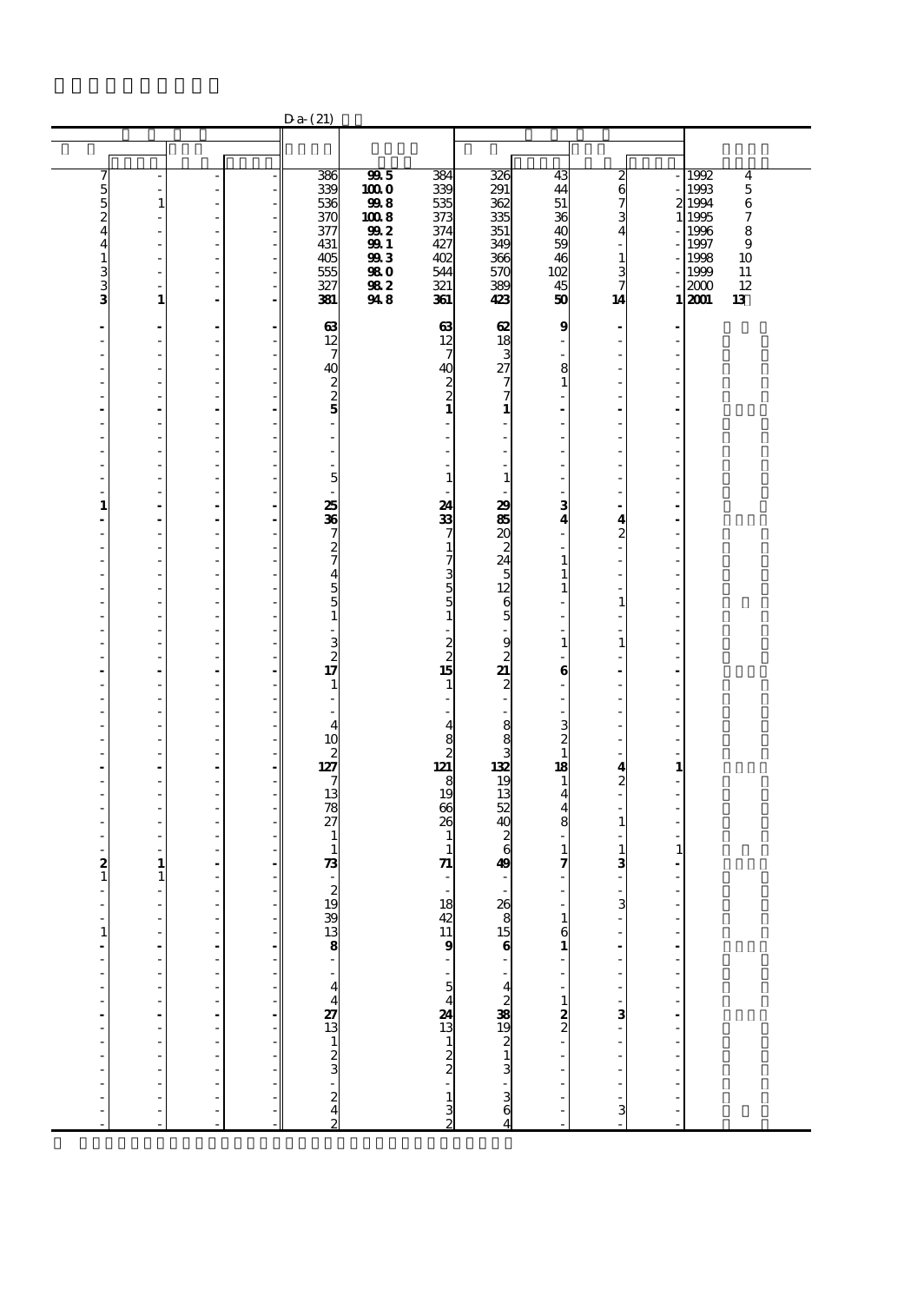|                                                                                                                                                                                                             | $Da-(22)$                                                                                                                                                                                                                                                                                                                                                                                                                                        |                                                                                                                     |                                                                                                                                                                                                                                                                                                                                                                                                                     |                                                                                                                                                                                                                                                                                                             |                                                                                                                                                                                                                                                                                         |                                                                                                                          |                                                                                                                               |
|-------------------------------------------------------------------------------------------------------------------------------------------------------------------------------------------------------------|--------------------------------------------------------------------------------------------------------------------------------------------------------------------------------------------------------------------------------------------------------------------------------------------------------------------------------------------------------------------------------------------------------------------------------------------------|---------------------------------------------------------------------------------------------------------------------|---------------------------------------------------------------------------------------------------------------------------------------------------------------------------------------------------------------------------------------------------------------------------------------------------------------------------------------------------------------------------------------------------------------------|-------------------------------------------------------------------------------------------------------------------------------------------------------------------------------------------------------------------------------------------------------------------------------------------------------------|-----------------------------------------------------------------------------------------------------------------------------------------------------------------------------------------------------------------------------------------------------------------------------------------|--------------------------------------------------------------------------------------------------------------------------|-------------------------------------------------------------------------------------------------------------------------------|
|                                                                                                                                                                                                             |                                                                                                                                                                                                                                                                                                                                                                                                                                                  |                                                                                                                     |                                                                                                                                                                                                                                                                                                                                                                                                                     |                                                                                                                                                                                                                                                                                                             |                                                                                                                                                                                                                                                                                         |                                                                                                                          |                                                                                                                               |
| 1992<br>$\overline{\mathbf{4}}$<br>1993<br>$\mathbf 5$<br>1994<br>$\,6\,$<br>1995<br>$\boldsymbol{7}$<br>1996<br>$\bf8$<br>1997<br>$\boldsymbol{9}$<br>1998<br>10<br>1999<br>11<br>2000<br>12<br>2001<br>13 | 876<br>1,016<br>1,581<br>775<br>1, 175<br>1,097<br>758<br>767<br>780<br>583                                                                                                                                                                                                                                                                                                                                                                      | 918<br><b>924</b><br>943<br>946<br>954<br>945<br>926<br>$\overset{9}{\phantom{1}8}\overset{9}{2}$<br>$\mathbf{z}$ o | 804<br>939<br>1, 491<br>733<br>1, 121<br>1,037<br>702<br>697<br>642<br>420                                                                                                                                                                                                                                                                                                                                          | 97<br>103<br>125<br>101<br>93<br>103<br>78<br>84<br>95<br>$\mathbf{g}_1$                                                                                                                                                                                                                                    | 15<br>$\boldsymbol{\mathsf{20}}$<br>12<br>19<br>11<br>18<br>$\overline{5}$<br>7<br>12<br>19                                                                                                                                                                                             | 13<br>10<br>8<br>4<br>4<br>10<br>14<br>$\overline{\mathbf{4}}$<br>8<br>11                                                | $\overline{\mathbf{4}}$<br>$\boldsymbol{4}$<br>$\frac{1}{2}$<br>3<br>$\begin{array}{c} 1 \\ 1 \\ 3 \\ \mathbf{3} \end{array}$ |
|                                                                                                                                                                                                             | 26<br>8<br>$\mathbf{1}$<br>10<br>$\overline{5}$<br>$\overline{c}$<br>14<br>1<br>3<br>$\mathbf{1}$<br>$\frac{3}{2}$<br>$\overline{4}$<br>45<br>112<br>3<br>$\overline{4}$<br>11<br>12<br>28<br>45<br>1<br>1<br>1<br>6<br>109<br>3<br>3<br>24<br>76<br>3<br>131<br>4<br>11<br>10 <sub>3</sub><br>7<br>4<br>$\boldsymbol{z}$<br>64<br>$\begin{array}{c} 12 \\ 51 \\ 1 \end{array}$<br>$\frac{1}{1}$<br>÷,<br>$\frac{81}{7}$ 3 3 4 1 2 1<br>$\alpha$ |                                                                                                                     | 19<br>8<br>1<br>7<br>3<br>6<br>3<br>$\boldsymbol{z}$<br>$\mathbf{1}$<br>28<br>54<br>3<br>1<br>10<br>7<br>6<br>19<br>1<br>1<br>6<br>98<br>1<br>$\boldsymbol{z}$<br>23<br>$71$<br>1<br>87<br>1<br>10<br>72<br>3<br>59<br>$\boldsymbol{z}$<br>$\begin{array}{c} 12 \\ 44 \\ 1 \end{array}$<br>$\mathbf{1}$<br>$\mathbf{1}$<br>ł,<br>$\frac{1}{2}$<br>. 83<br>$\mathbf{1}$<br>$\overline{\mathbf{c}}$<br>$\frac{1}{61}$ | 7<br>$\frac{2}{1}$<br>$\frac{3}{1}$<br>9<br>$\boldsymbol{z}$<br>6<br>4<br>$\frac{3}{1}$<br>1<br>4<br>1<br>5<br>1<br>7<br>15<br>$\mathbf{1}$<br>1<br>1<br>11<br>$\mathbf{1}$<br>12<br>$\frac{3}{6}$<br>3<br>10<br>÷,<br>27121<br>Ĭ.<br>$\mathbf{1}$<br>Ĭ.<br>$\begin{array}{c} 9 \\ 2 \\ 1 \end{array}$<br>4 | 1<br>1<br>×,<br>2<br>J.<br>$\boldsymbol{z}$<br>$\mathbf{1}$<br>5<br>$\mathbf{1}$<br>Ĭ.<br>J.<br>1<br>$\boldsymbol{z}$<br>ł,<br>1<br>$\boldsymbol{z}$<br>٠<br>J.<br>$\boldsymbol{z}$<br>l,<br>$\boldsymbol{z}$<br>$\mathbf{1}$<br>1<br>1<br>1<br>1<br>$\mathbf{1}$<br>$\frac{4}{2}$<br>1 | Ĭ.<br>5<br>J.<br>5<br>ä,<br>1<br>1<br>1<br>1<br>2<br>$\mathbf{1}$<br>$\mathbf{1}$<br>Ļ<br>Ĭ.<br>2<br>$\overline{a}$<br>2 | ÷,<br>2<br>÷,<br>ä,<br>$\overline{\mathbf{c}}$<br>$\frac{1}{2}$<br>$\mathbf 1$<br>$\mathbf{1}$                                |